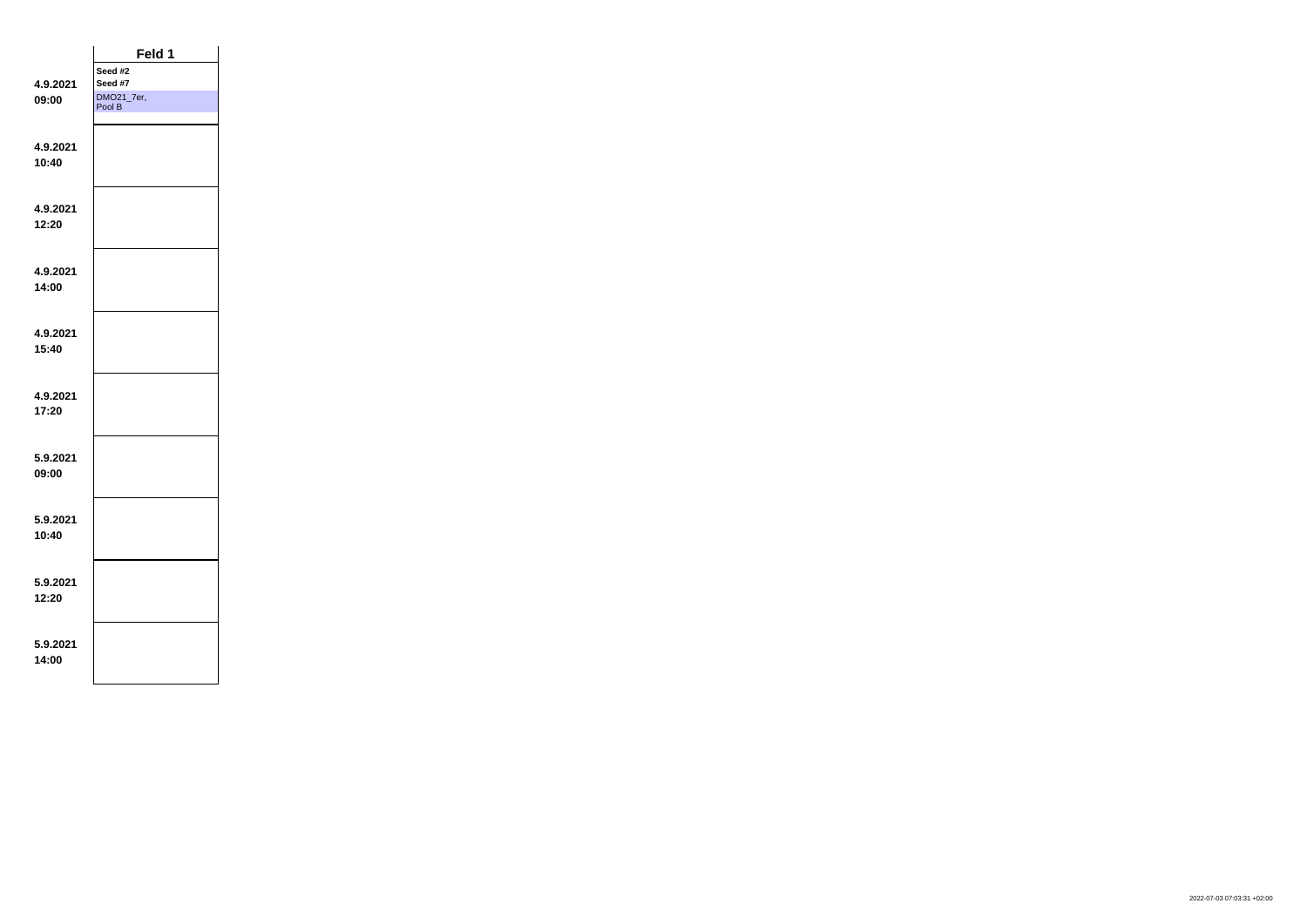|          | Feld 1                          |  |
|----------|---------------------------------|--|
|          | <b>Disckick Berlin</b>          |  |
| 4.9.2021 | <b>Next Generation Nürnberg</b> |  |
| 09:00    | Mixed 1. Liga 9-16,<br>Pool B   |  |
|          |                                 |  |
|          |                                 |  |
| 4.9.2021 |                                 |  |
| 10:40    |                                 |  |
|          |                                 |  |
|          |                                 |  |
| 4.9.2021 |                                 |  |
| 12:20    |                                 |  |
|          |                                 |  |
|          |                                 |  |
| 4.9.2021 |                                 |  |
| 14:00    |                                 |  |
|          |                                 |  |
| 4.9.2021 |                                 |  |
| 15:40    |                                 |  |
|          |                                 |  |
|          |                                 |  |
| 4.9.2021 |                                 |  |
| 17:20    |                                 |  |
|          |                                 |  |
|          |                                 |  |
| 5.9.2021 |                                 |  |
| 09:00    |                                 |  |
|          |                                 |  |
|          |                                 |  |
| 5.9.2021 |                                 |  |
| 10:40    |                                 |  |
|          |                                 |  |
|          |                                 |  |
| 5.9.2021 |                                 |  |
| 12:20    |                                 |  |
|          |                                 |  |
|          |                                 |  |
| 5.9.2021 |                                 |  |
| 14:00    |                                 |  |
|          |                                 |  |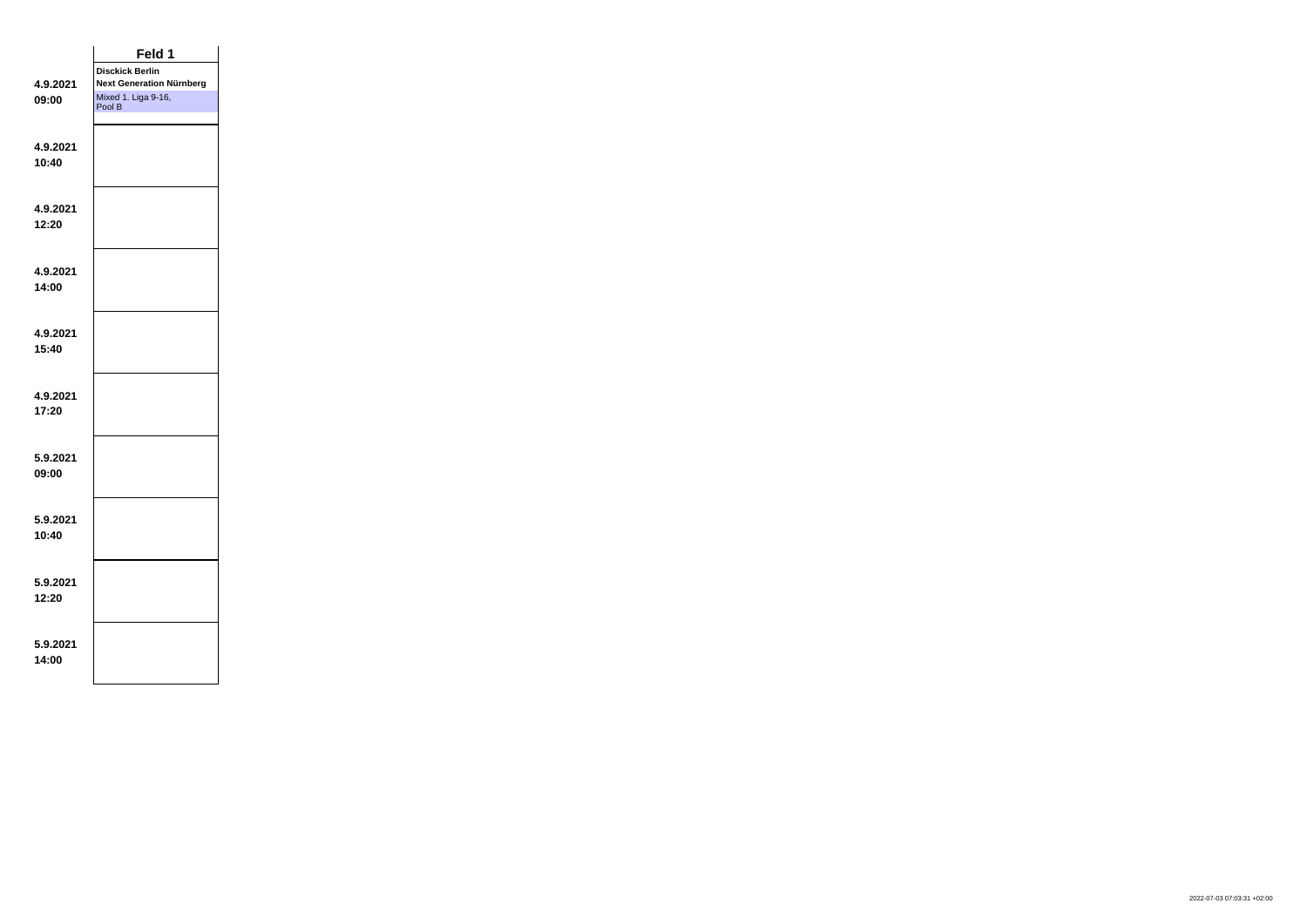|                   | Feld 1                       |  |
|-------------------|------------------------------|--|
|                   | Colorado                     |  |
| 4.9.2021          | <b>Sturmflut</b>             |  |
| 09:00             | Mixed 1. Liga 1-8,<br>Pool A |  |
| 4.9.2021          |                              |  |
| 10:40             |                              |  |
|                   |                              |  |
| 4.9.2021          |                              |  |
| 12:20             |                              |  |
|                   |                              |  |
| 4.9.2021          |                              |  |
| 14:00             |                              |  |
|                   |                              |  |
| 4.9.2021          |                              |  |
| 15:40             |                              |  |
|                   |                              |  |
| 4.9.2021          |                              |  |
| 17:20             |                              |  |
|                   |                              |  |
| 5.9.2021          |                              |  |
| 09:00             |                              |  |
|                   |                              |  |
| 5.9.2021<br>10:40 |                              |  |
|                   |                              |  |
| 5.9.2021          |                              |  |
| 12:20             |                              |  |
|                   |                              |  |
| 5.9.2021          |                              |  |
| 14:00             |                              |  |
|                   |                              |  |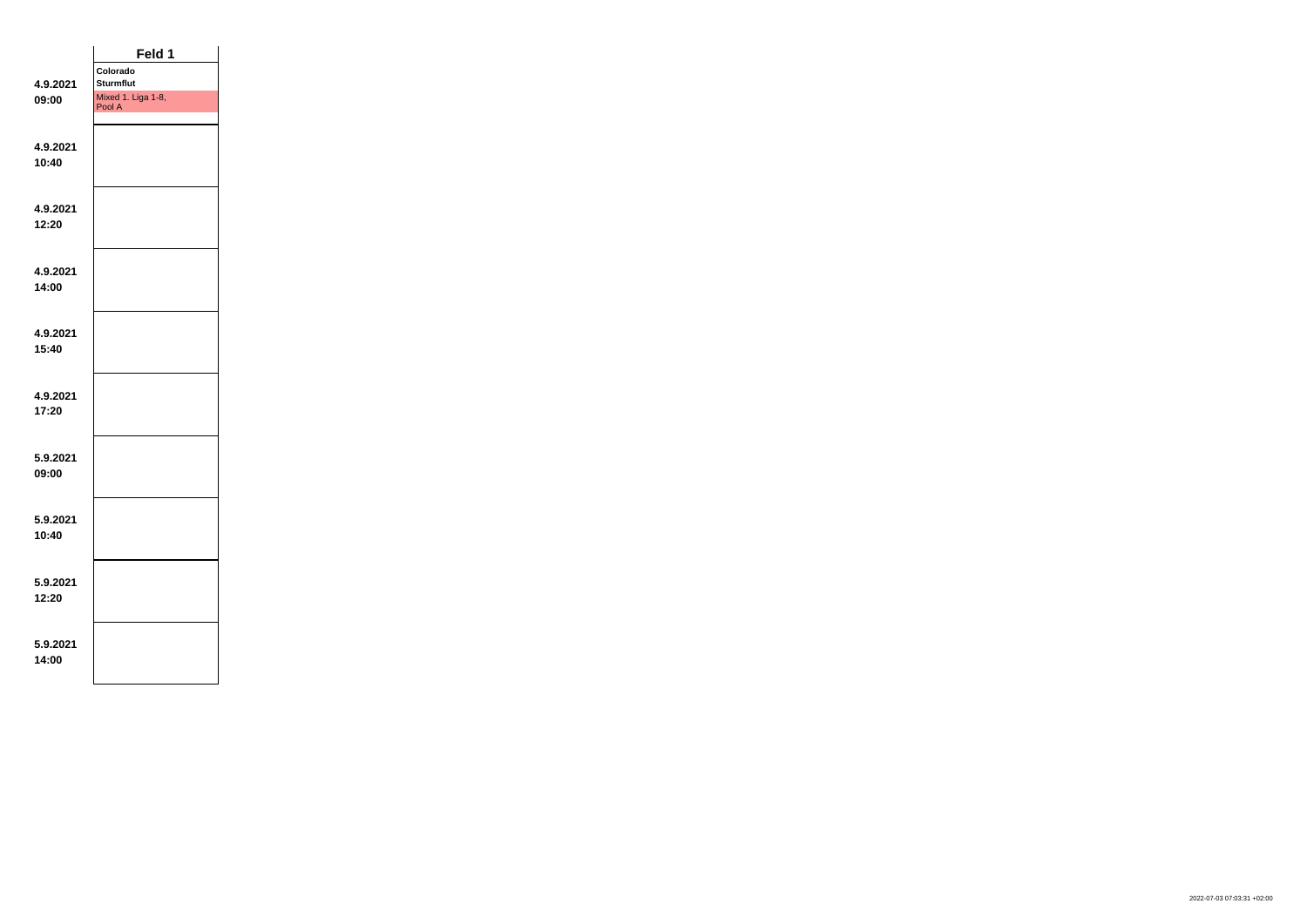|          | Feld 1               |  |
|----------|----------------------|--|
|          | Seed #1              |  |
| 4.9.2021 | Seed #8              |  |
| 09:00    | DMO21_8er,<br>Pool A |  |
|          |                      |  |
|          |                      |  |
| 4.9.2021 |                      |  |
| 10:40    |                      |  |
|          |                      |  |
|          |                      |  |
| 4.9.2021 |                      |  |
| 12:20    |                      |  |
|          |                      |  |
|          |                      |  |
| 4.9.2021 |                      |  |
| 14:00    |                      |  |
|          |                      |  |
| 4.9.2021 |                      |  |
| 15:40    |                      |  |
|          |                      |  |
|          |                      |  |
| 4.9.2021 |                      |  |
| 17:20    |                      |  |
|          |                      |  |
|          |                      |  |
| 5.9.2021 |                      |  |
| 09:00    |                      |  |
|          |                      |  |
|          |                      |  |
| 5.9.2021 |                      |  |
| 10:40    |                      |  |
|          |                      |  |
|          |                      |  |
| 5.9.2021 |                      |  |
| 12:20    |                      |  |
|          |                      |  |
| 5.9.2021 |                      |  |
| 14:00    |                      |  |
|          |                      |  |
|          |                      |  |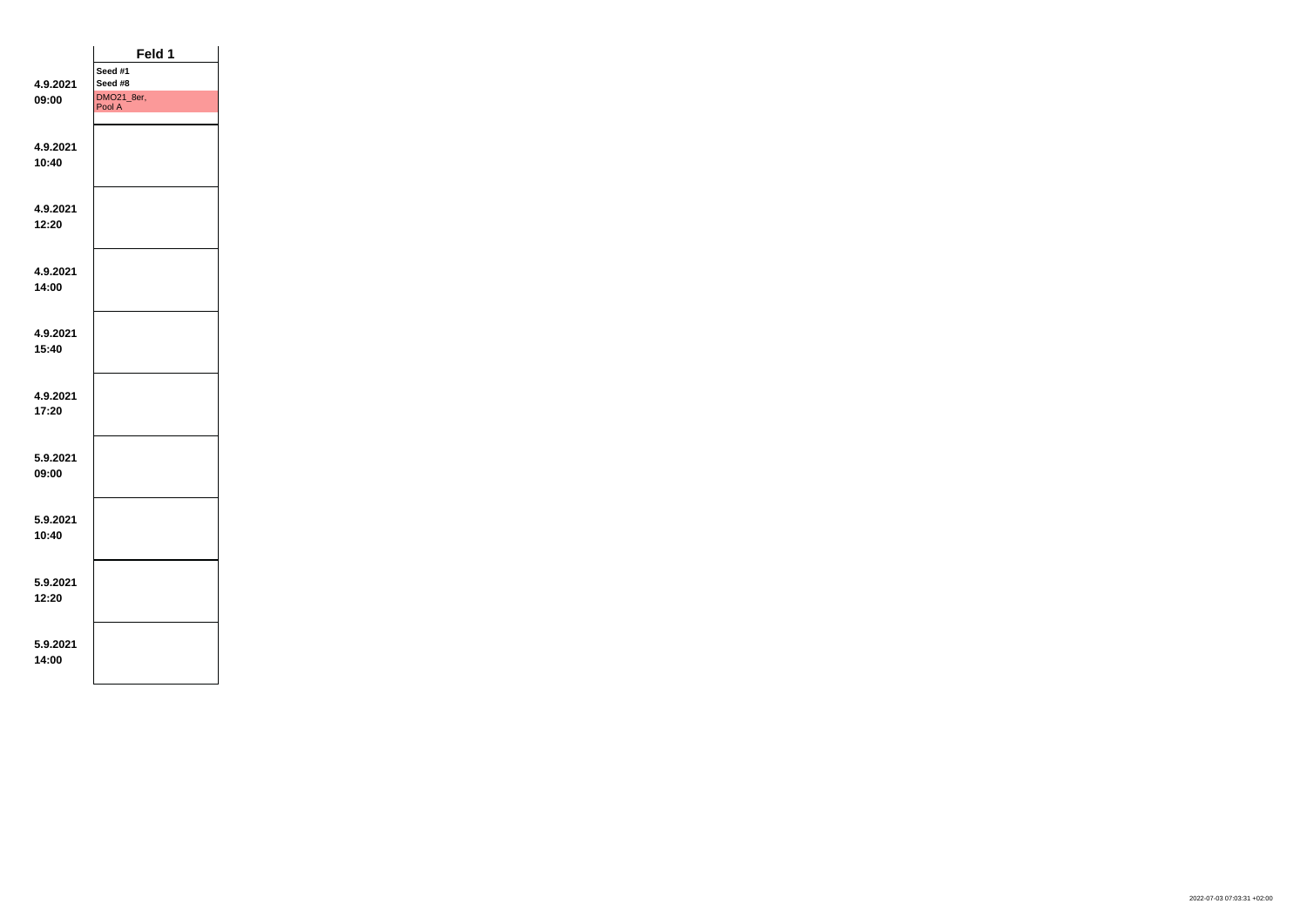|                   | Feld 1                         |  |
|-------------------|--------------------------------|--|
|                   | <b>Hund Flach Werfen</b>       |  |
| 4.9.2021          | Hucks Ultimate Club Berlin II  |  |
| 09:00             | Mixed 3./4. Liga NO,<br>Pool A |  |
| 4.9.2021          |                                |  |
| 10:40             |                                |  |
|                   |                                |  |
| 4.9.2021          |                                |  |
| 12:20             |                                |  |
|                   |                                |  |
| 4.9.2021          |                                |  |
| 14:00             |                                |  |
|                   |                                |  |
| 4.9.2021          |                                |  |
| 15:40             |                                |  |
|                   |                                |  |
| 4.9.2021<br>17:20 |                                |  |
|                   |                                |  |
| 5.9.2021          |                                |  |
| 09:00             |                                |  |
|                   |                                |  |
| 5.9.2021          |                                |  |
| 10:40             |                                |  |
|                   |                                |  |
| 5.9.2021          |                                |  |
| 12:20             |                                |  |
|                   |                                |  |
| 5.9.2021          |                                |  |
| 14:00             |                                |  |
|                   |                                |  |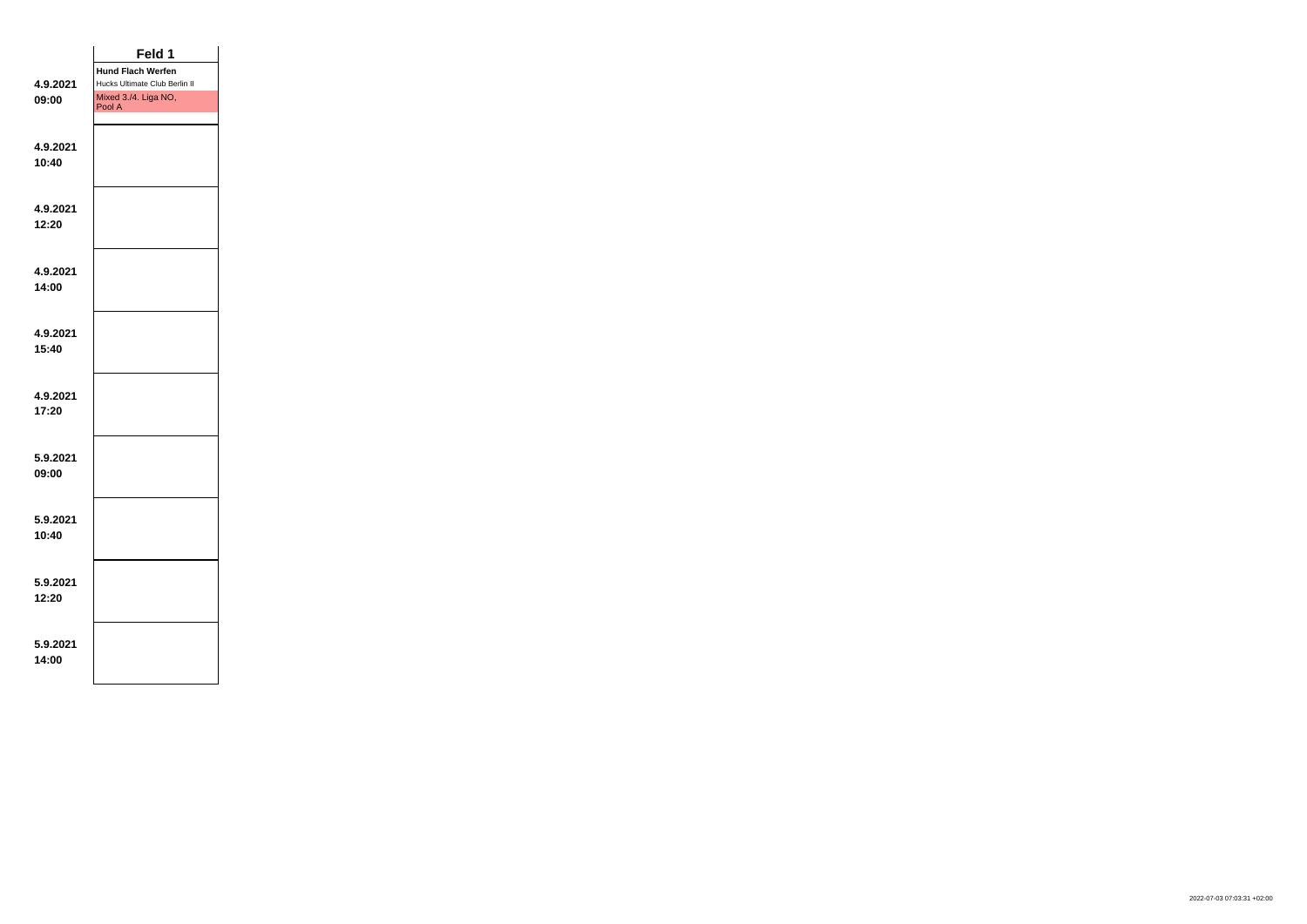|          | Feld 1                      |  |
|----------|-----------------------------|--|
|          | <b>Heidees</b>              |  |
| 4.9.2021 | <b>TV Bad Rappenau</b>      |  |
| 09:00    | Mixed 3. Liga SW,<br>Pool A |  |
|          |                             |  |
|          |                             |  |
| 4.9.2021 |                             |  |
| 10:40    |                             |  |
|          |                             |  |
| 4.9.2021 |                             |  |
| 12:20    |                             |  |
|          |                             |  |
|          |                             |  |
| 4.9.2021 |                             |  |
| 14:00    |                             |  |
|          |                             |  |
| 4.9.2021 |                             |  |
| 15:40    |                             |  |
|          |                             |  |
|          |                             |  |
| 4.9.2021 |                             |  |
| 17:20    |                             |  |
|          |                             |  |
| 5.9.2021 |                             |  |
| 09:00    |                             |  |
|          |                             |  |
|          |                             |  |
| 5.9.2021 |                             |  |
| 10:40    |                             |  |
|          |                             |  |
|          |                             |  |
| 5.9.2021 |                             |  |
| 12:20    |                             |  |
|          |                             |  |
| 5.9.2021 |                             |  |
| 14:00    |                             |  |
|          |                             |  |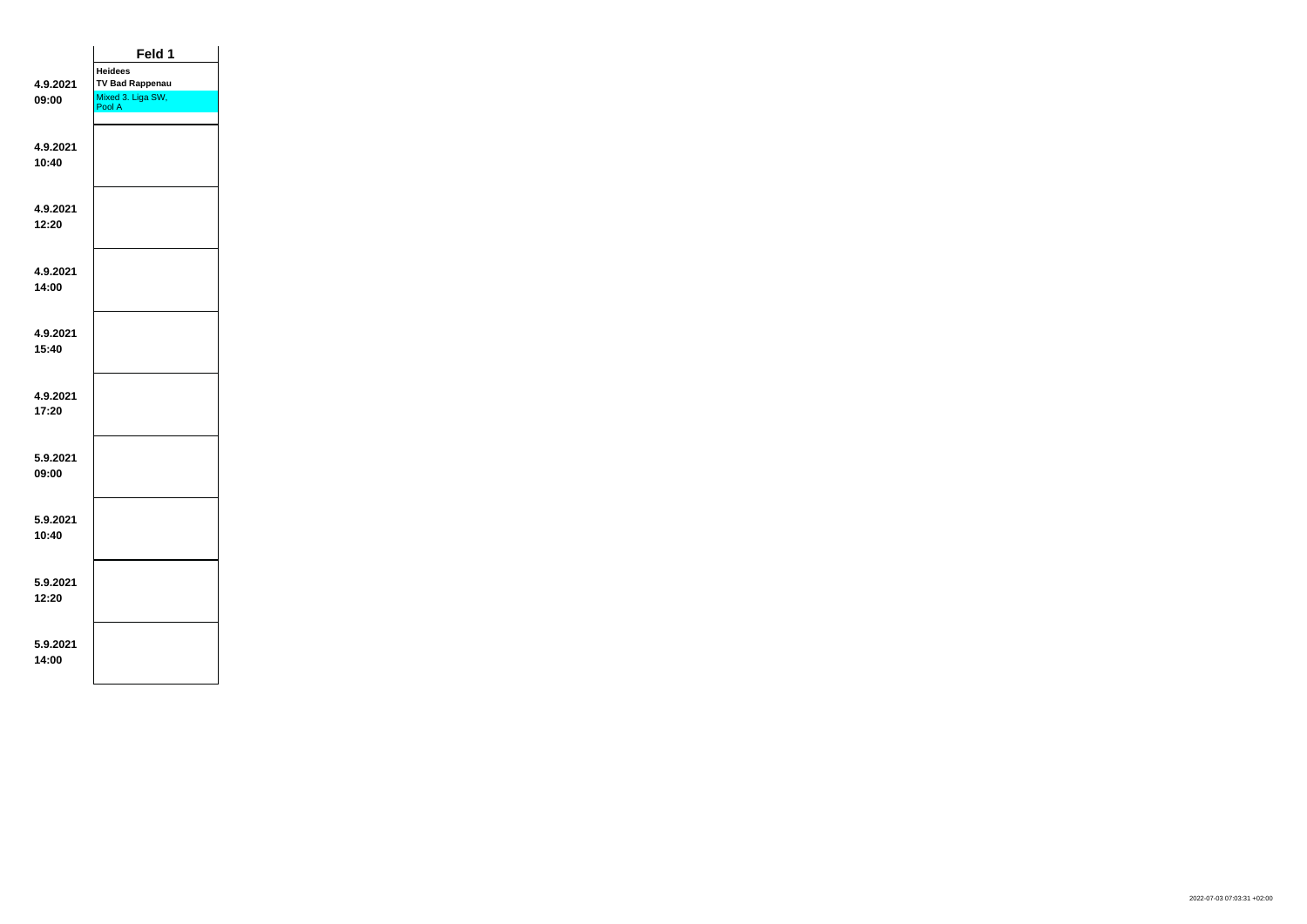|                   | Feld 2               |  |
|-------------------|----------------------|--|
|                   | Seed #3              |  |
| 4.9.2021          | Seed #6              |  |
| 09:00             | DMO21_7er,<br>Pool B |  |
| 4.9.2021          |                      |  |
| 10:40             |                      |  |
|                   |                      |  |
| 4.9.2021          |                      |  |
| 12:20             |                      |  |
|                   |                      |  |
| 4.9.2021          |                      |  |
| 14:00             |                      |  |
|                   |                      |  |
| 4.9.2021          |                      |  |
| 15:40             |                      |  |
|                   |                      |  |
| 4.9.2021          |                      |  |
| 17:20             |                      |  |
|                   |                      |  |
| 5.9.2021          |                      |  |
| 09:00             |                      |  |
|                   |                      |  |
| 5.9.2021<br>10:40 |                      |  |
|                   |                      |  |
| 5.9.2021          |                      |  |
| 12:20             |                      |  |
|                   |                      |  |
| 5.9.2021          |                      |  |
| 14:00             |                      |  |
|                   |                      |  |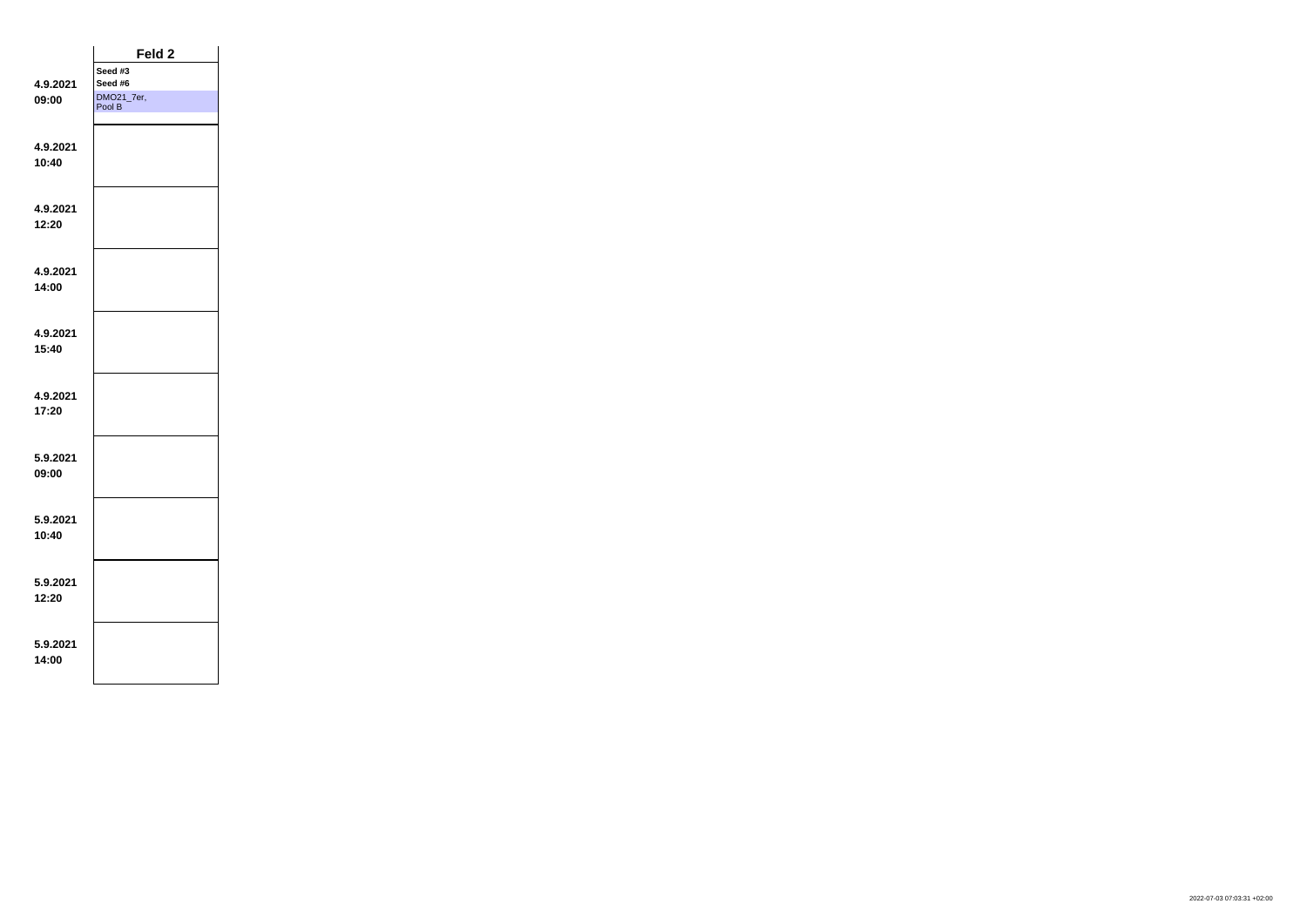|                   | Feld <sub>2</sub>                 |  |
|-------------------|-----------------------------------|--|
|                   | Dein Mudder Bremen                |  |
| 4.9.2021          | <b>Hucks Ultimate Club Berlin</b> |  |
| 09:00             | Mixed 1. Liga 9-16,<br>Pool B     |  |
| 4.9.2021          |                                   |  |
| 10:40             |                                   |  |
|                   |                                   |  |
| 4.9.2021          |                                   |  |
| 12:20             |                                   |  |
|                   |                                   |  |
| 4.9.2021<br>14:00 |                                   |  |
|                   |                                   |  |
| 4.9.2021          |                                   |  |
| 15:40             |                                   |  |
|                   |                                   |  |
| 4.9.2021          |                                   |  |
| 17:20             |                                   |  |
| 5.9.2021          |                                   |  |
| 09:00             |                                   |  |
|                   |                                   |  |
| 5.9.2021          |                                   |  |
| 10:40             |                                   |  |
|                   |                                   |  |
| 5.9.2021<br>12:20 |                                   |  |
|                   |                                   |  |
| 5.9.2021          |                                   |  |
| 14:00             |                                   |  |
|                   |                                   |  |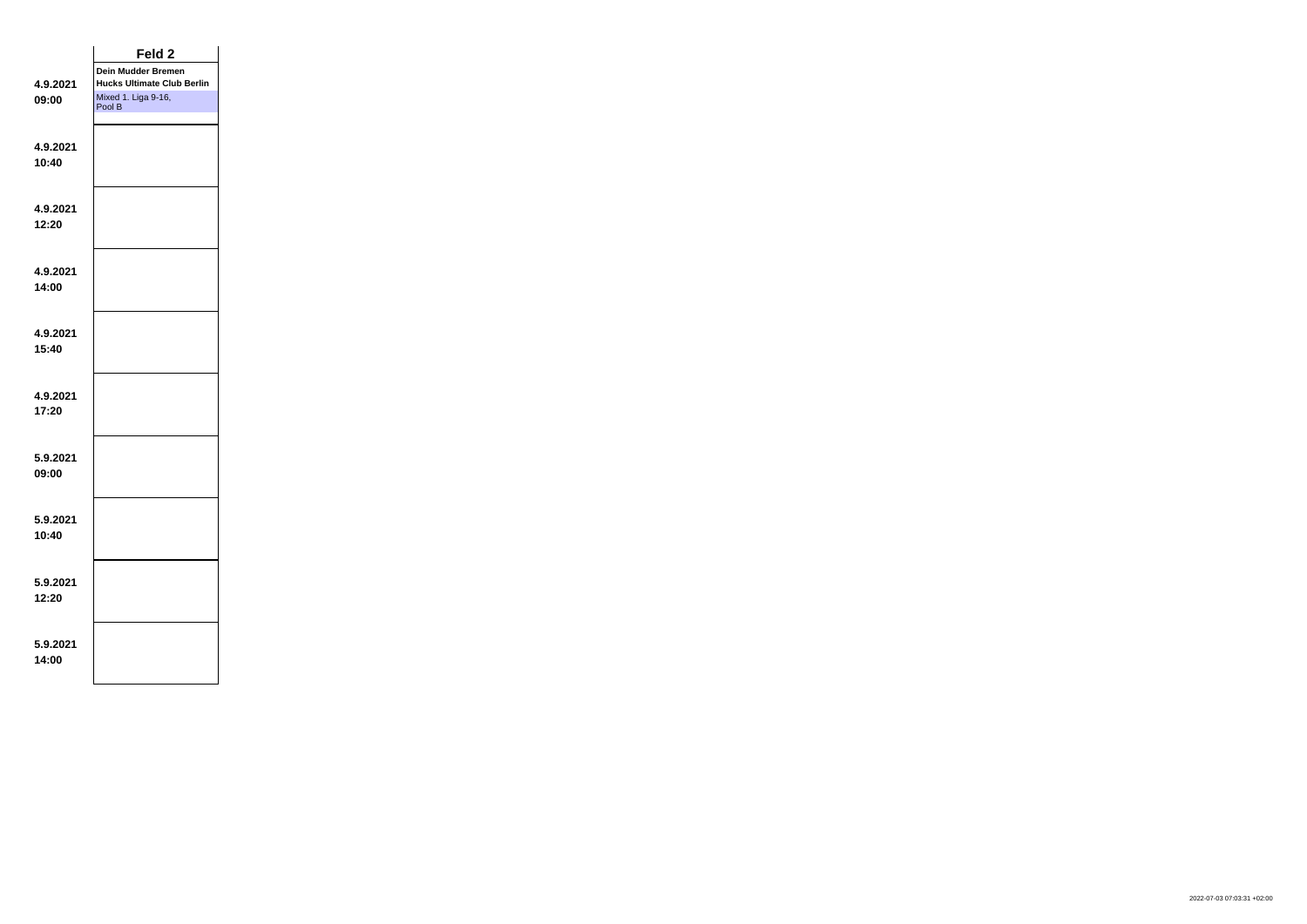|                   | Feld <sub>2</sub>            |  |
|-------------------|------------------------------|--|
|                   | Hässliche Erdferkel          |  |
| 4.9.2021          | <b>Disconnection</b>         |  |
| 09:00             | Mixed 1. Liga 1-8,<br>Pool A |  |
| 4.9.2021          |                              |  |
| 10:40             |                              |  |
| 4.9.2021<br>12:20 |                              |  |
|                   |                              |  |
| 4.9.2021<br>14:00 |                              |  |
|                   |                              |  |
| 4.9.2021<br>15:40 |                              |  |
|                   |                              |  |
| 4.9.2021<br>17:20 |                              |  |
| 5.9.2021          |                              |  |
| 09:00             |                              |  |
| 5.9.2021<br>10:40 |                              |  |
|                   |                              |  |
| 5.9.2021<br>12:20 |                              |  |
| 5.9.2021<br>14:00 |                              |  |
|                   |                              |  |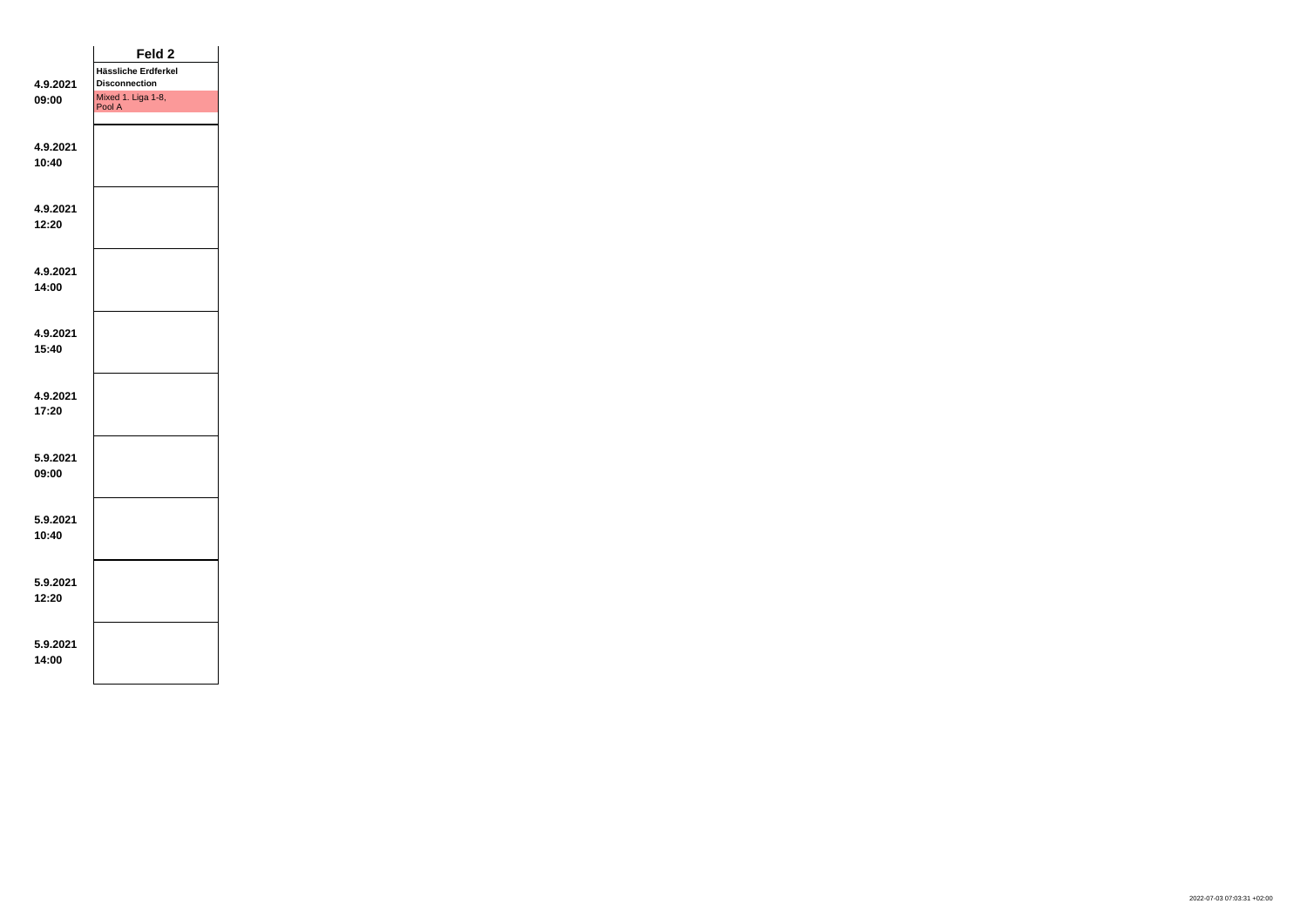|                   | Feld <sub>2</sub>    |  |
|-------------------|----------------------|--|
|                   | Seed #4              |  |
| 4.9.2021          | Seed #5              |  |
| 09:00             | DMO21_8er,<br>Pool A |  |
| 4.9.2021          |                      |  |
| 10:40             |                      |  |
|                   |                      |  |
| 4.9.2021          |                      |  |
| 12:20             |                      |  |
|                   |                      |  |
| 4.9.2021          |                      |  |
| 14:00             |                      |  |
|                   |                      |  |
| 4.9.2021          |                      |  |
| 15:40             |                      |  |
|                   |                      |  |
| 4.9.2021          |                      |  |
| 17:20             |                      |  |
|                   |                      |  |
| 5.9.2021          |                      |  |
| 09:00             |                      |  |
|                   |                      |  |
| 5.9.2021          |                      |  |
| 10:40             |                      |  |
|                   |                      |  |
| 5.9.2021          |                      |  |
| 12:20             |                      |  |
|                   |                      |  |
|                   |                      |  |
| 5.9.2021<br>14:00 |                      |  |
|                   |                      |  |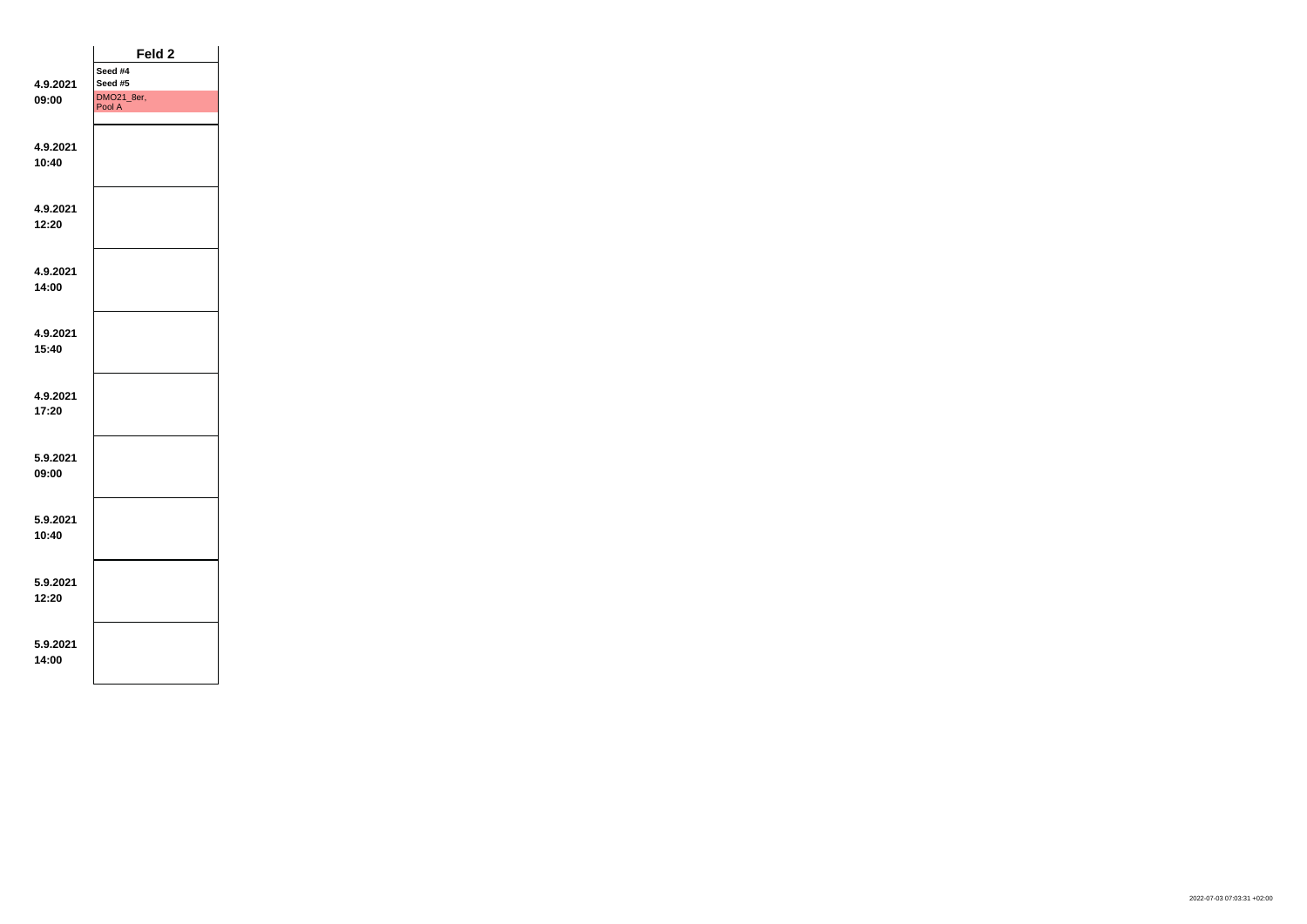|                   | Feld <sub>2</sub>              |  |
|-------------------|--------------------------------|--|
|                   | <b>Parkscheibe</b>             |  |
| 4.9.2021          | <b>RotoR Ultimate Berlin</b>   |  |
| 09:00             | Mixed 3./4. Liga NO,<br>Pool A |  |
| 4.9.2021          |                                |  |
| 10:40             |                                |  |
| 4.9.2021          |                                |  |
| 12:20             |                                |  |
| 4.9.2021          |                                |  |
| 14:00             |                                |  |
| 4.9.2021          |                                |  |
| 15:40             |                                |  |
| 4.9.2021<br>17:20 |                                |  |
|                   |                                |  |
| 5.9.2021          |                                |  |
| 09:00             |                                |  |
| 5.9.2021          |                                |  |
| 10:40             |                                |  |
| 5.9.2021          |                                |  |
| 12:20             |                                |  |
| 5.9.2021          |                                |  |
| 14:00             |                                |  |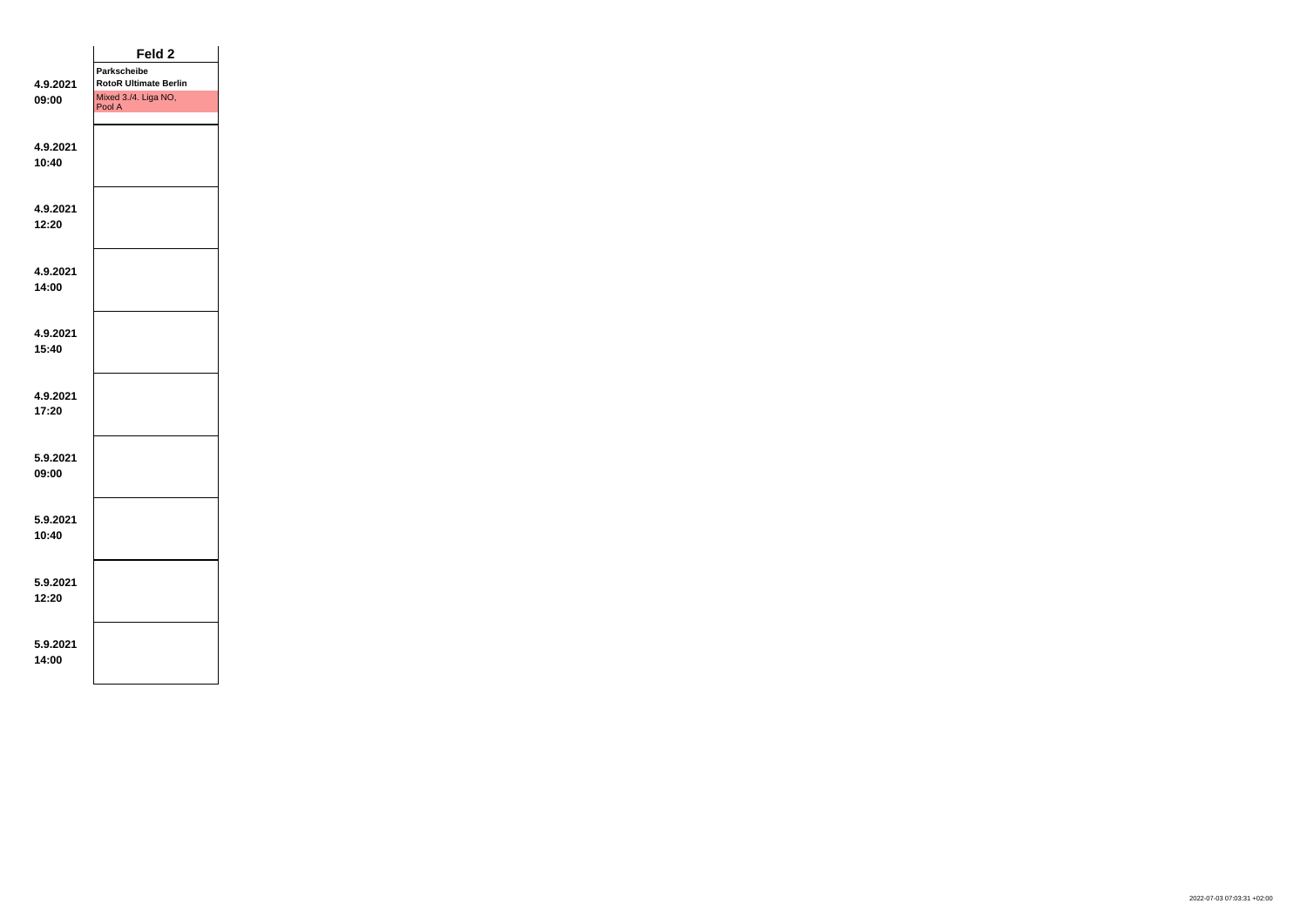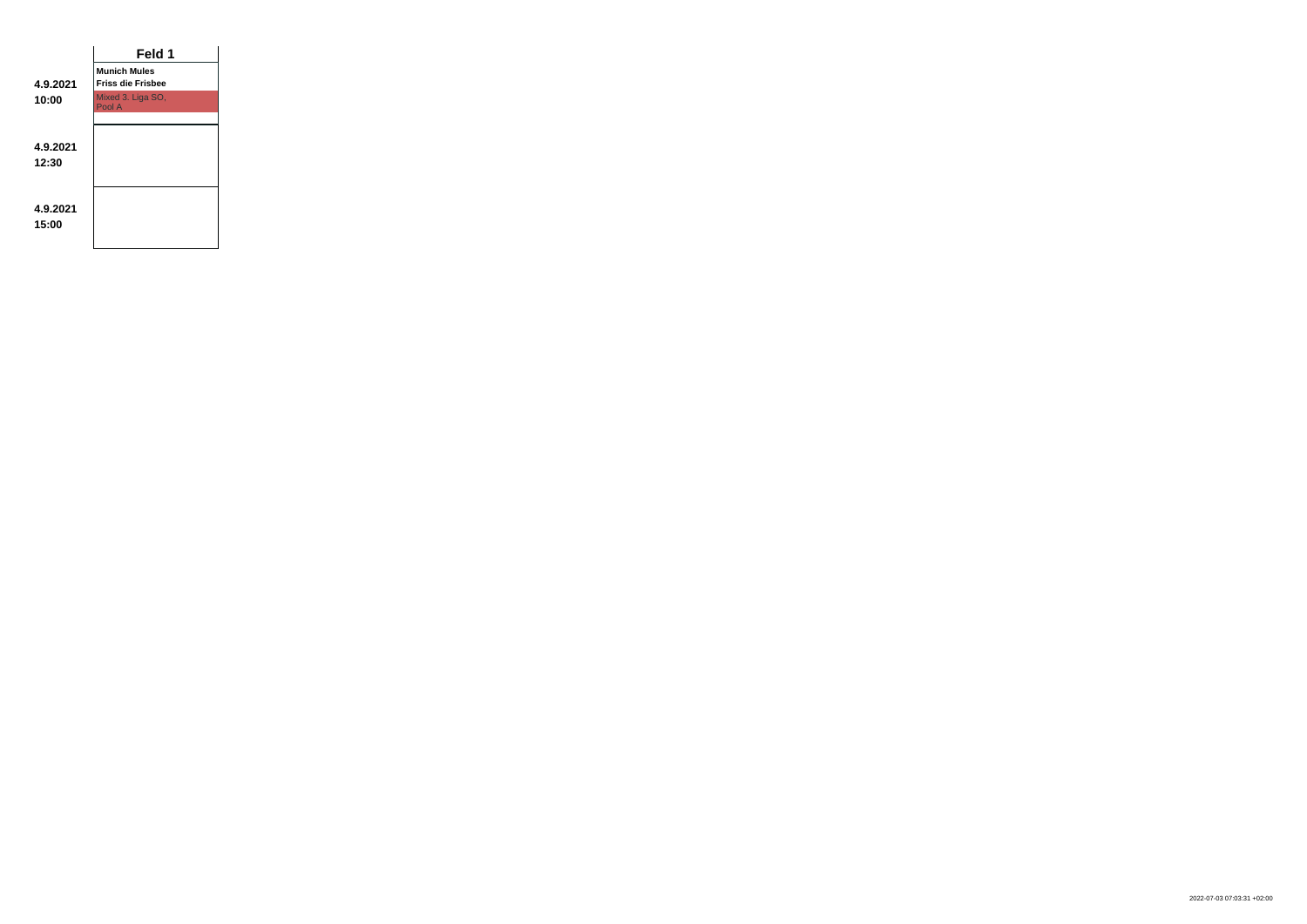|                   | Feld 1                                     |  |
|-------------------|--------------------------------------------|--|
| 4.9.2021<br>09:00 |                                            |  |
| 4.9.2021<br>10:40 | Seed #5<br>Seed #1<br>DMO21_7er,<br>Pool A |  |
| 4.9.2021<br>12:20 |                                            |  |
| 4.9.2021<br>14:00 |                                            |  |
| 4.9.2021<br>15:40 |                                            |  |
| 4.9.2021<br>17:20 |                                            |  |
| 5.9.2021<br>09:00 |                                            |  |
| 5.9.2021<br>10:40 |                                            |  |
| 5.9.2021<br>12:20 |                                            |  |
| 5.9.2021<br>14:00 |                                            |  |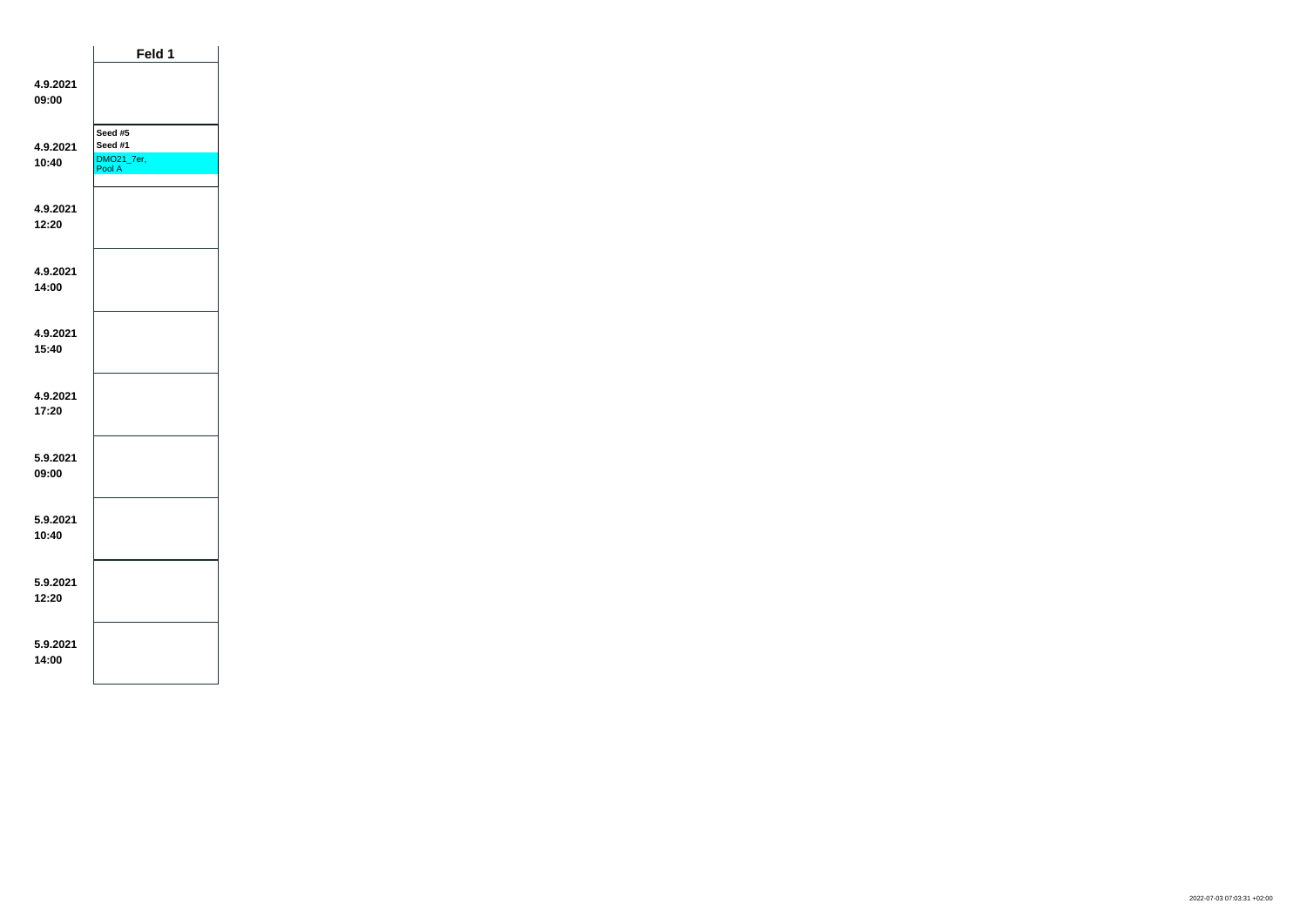|                   | Feld 1                                                                                        |  |
|-------------------|-----------------------------------------------------------------------------------------------|--|
| 4.9.2021<br>09:00 |                                                                                               |  |
| 4.9.2021<br>10:40 | Nullacht! Ultimate Münster<br>Frau Rauscher & the Bembelboys<br>Mixed 1. Liga 9-16,<br>Pool A |  |
| 4.9.2021<br>12:20 |                                                                                               |  |
| 4.9.2021<br>14:00 |                                                                                               |  |
| 4.9.2021<br>15:40 |                                                                                               |  |
| 4.9.2021<br>17:20 |                                                                                               |  |
| 5.9.2021<br>09:00 |                                                                                               |  |
| 5.9.2021<br>10.40 |                                                                                               |  |
| 5.9.2021<br>12:20 |                                                                                               |  |
| 5.9.2021<br>14:00 |                                                                                               |  |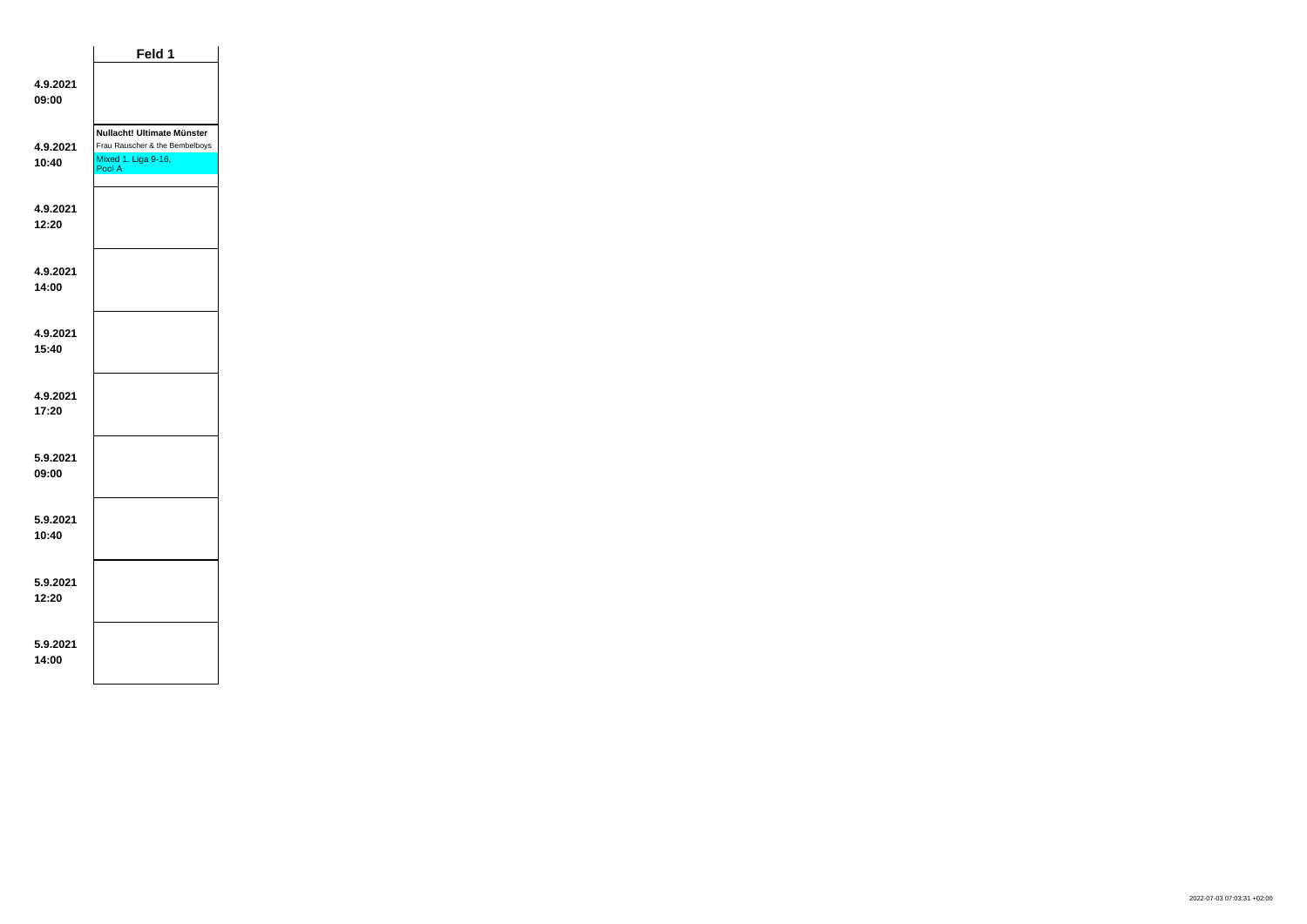|                   | Feld 1                                                                  |  |
|-------------------|-------------------------------------------------------------------------|--|
| 4.9.2021<br>09:00 |                                                                         |  |
| 4.9.2021<br>10:40 | <b>Mainzelrenner</b><br>Die 7 Todsünden<br>Mixed 1. Liga 1-8,<br>Pool B |  |
| 4.9.2021<br>12:20 |                                                                         |  |
| 4.9.2021<br>14:00 |                                                                         |  |
| 4.9.2021<br>15:40 |                                                                         |  |
| 4.9.2021<br>17:20 |                                                                         |  |
| 5.9.2021<br>09:00 |                                                                         |  |
| 5.9.2021<br>10:40 |                                                                         |  |
| 5.9.2021<br>12:20 |                                                                         |  |
| 5.9.2021<br>14:00 |                                                                         |  |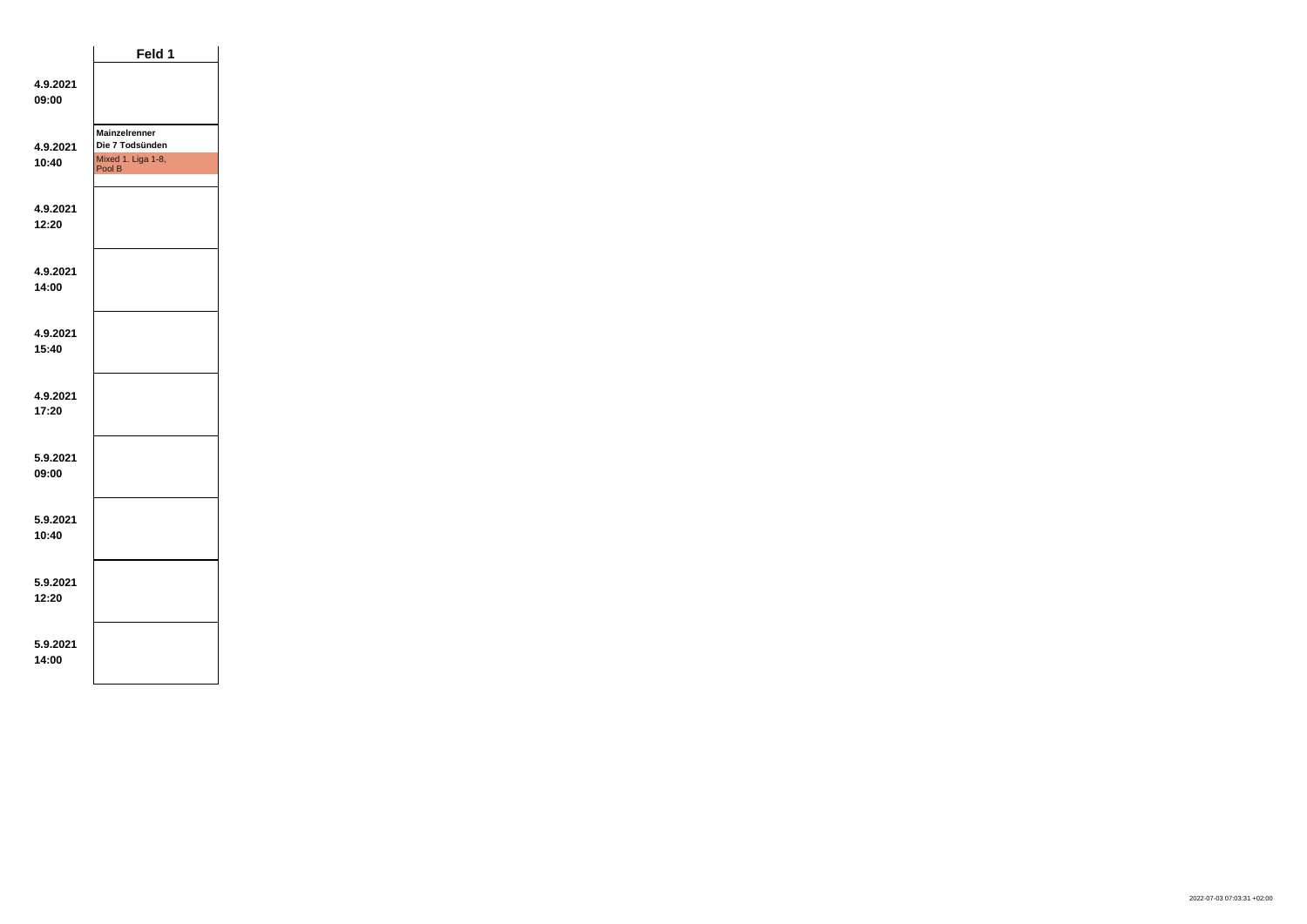|                   | Feld 1                                     |  |
|-------------------|--------------------------------------------|--|
| 4.9.2021<br>09:00 |                                            |  |
| 4.9.2021<br>10:40 | Seed #2<br>Seed #7<br>DMO21_8er,<br>Pool B |  |
| 4.9.2021<br>12:20 |                                            |  |
| 4.9.2021<br>14:00 |                                            |  |
| 4.9.2021<br>15:40 |                                            |  |
| 4.9.2021<br>17:20 |                                            |  |
| 5.9.2021<br>09:00 |                                            |  |
| 5.9.2021<br>10:40 |                                            |  |
| 5.9.2021<br>12:20 |                                            |  |
| 5.9.2021<br>14:00 |                                            |  |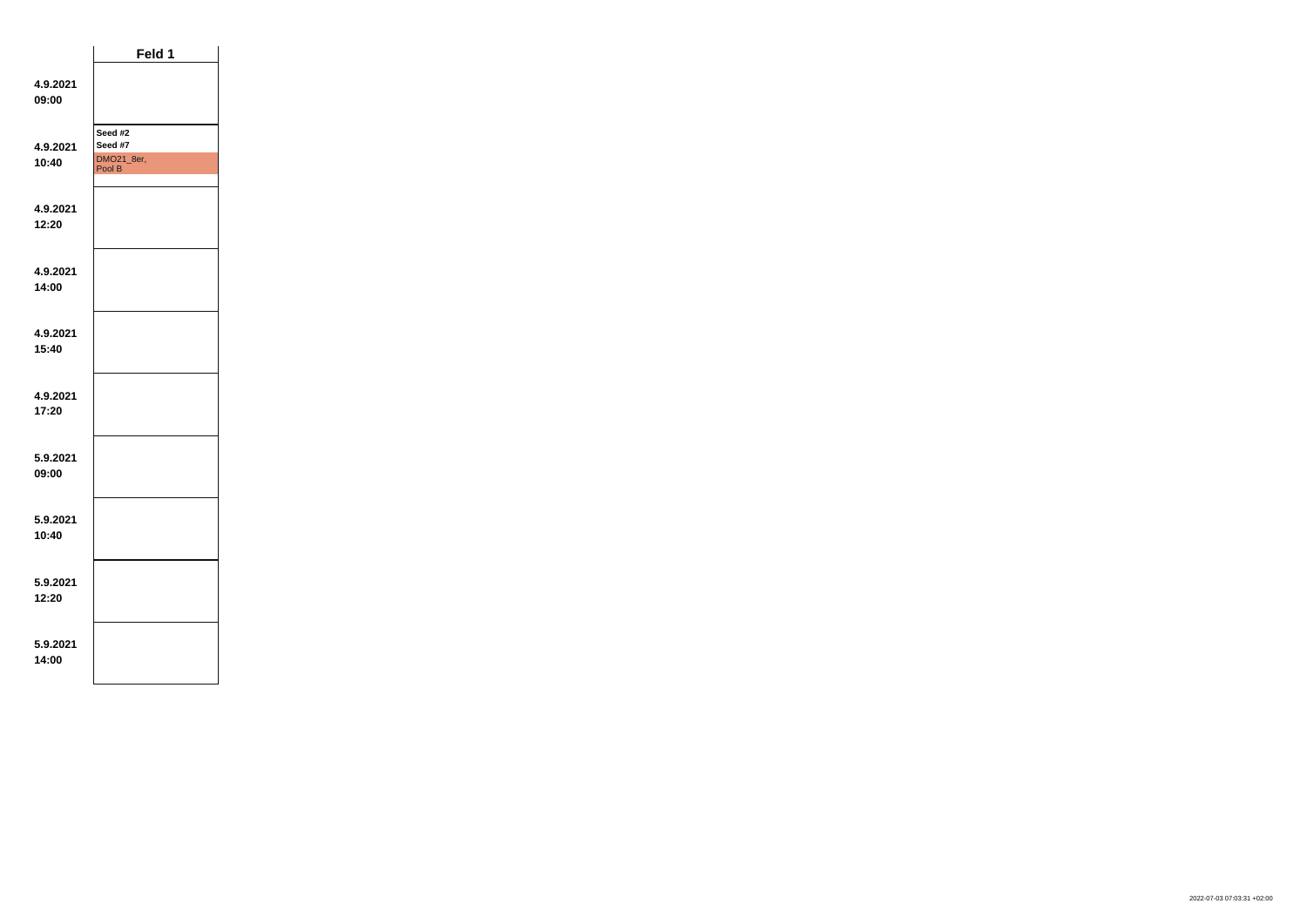|                   | Feld 1                                                                       |  |
|-------------------|------------------------------------------------------------------------------|--|
| 4.9.2021<br>09:00 |                                                                              |  |
| 4.9.2021<br>10:40 | <b>Saxy Divers</b><br><b>Pizza Volante</b><br>Mixed 3./4. Liga NO,<br>Pool B |  |
| 4.9.2021<br>12:20 |                                                                              |  |
| 4.9.2021<br>14:00 |                                                                              |  |
| 4.9.2021<br>15:40 |                                                                              |  |
| 4.9.2021<br>17:20 |                                                                              |  |
| 5.9.2021<br>09:00 |                                                                              |  |
| 5.9.2021<br>10:40 |                                                                              |  |
| 5.9.2021<br>12:20 |                                                                              |  |
| 5.9.2021<br>14:00 |                                                                              |  |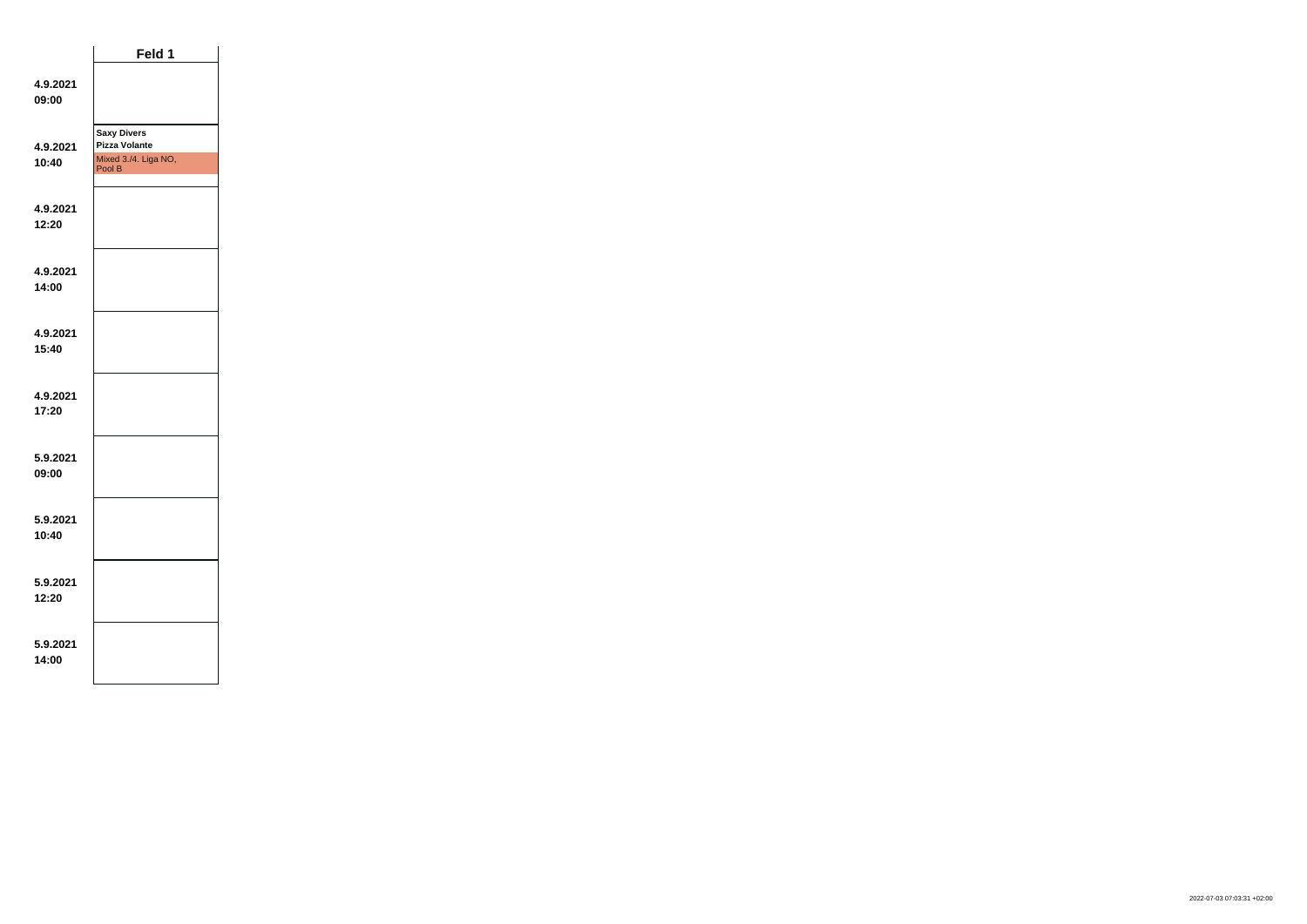|                   | Feld 1                                                                   |  |
|-------------------|--------------------------------------------------------------------------|--|
| 4.9.2021<br>09:00 |                                                                          |  |
| 4.9.2021<br>10:40 | <b>Flying Igels</b><br><b>Heidees TVE</b><br>Mixed 3. Liga SW,<br>Pool B |  |
| 4.9.2021<br>12:20 |                                                                          |  |
| 4.9.2021<br>14:00 |                                                                          |  |
| 4.9.2021<br>15:40 |                                                                          |  |
| 4.9.2021<br>17:20 |                                                                          |  |
| 5.9.2021<br>09:00 |                                                                          |  |
| 5.9.2021<br>10:40 |                                                                          |  |
| 5.9.2021<br>12:20 |                                                                          |  |
| 5.9.2021<br>14:00 |                                                                          |  |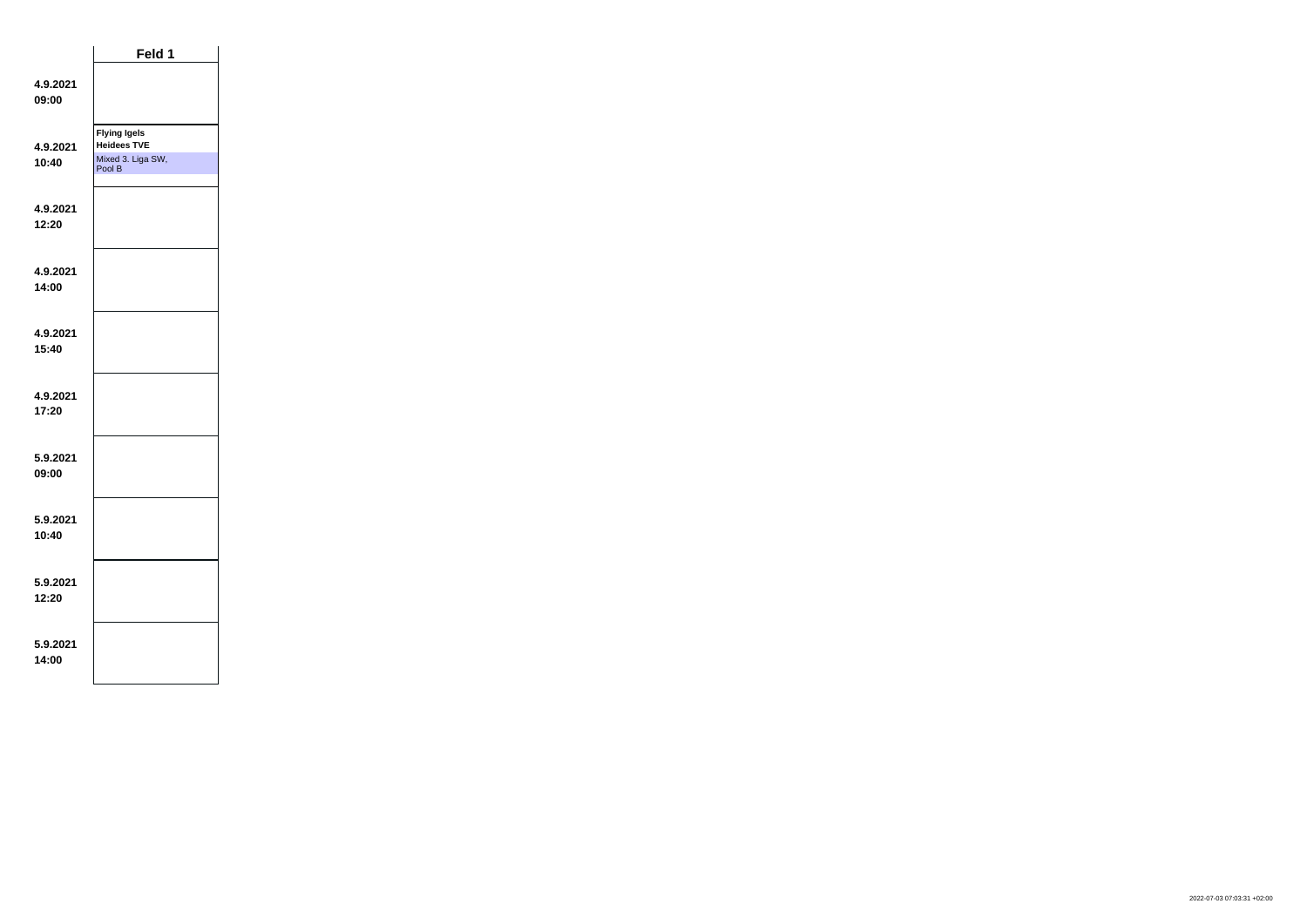|                   | Feld 2                                                                 |  |
|-------------------|------------------------------------------------------------------------|--|
| 4.9.2021<br>09:00 |                                                                        |  |
| 4.9.2021<br>10:40 | <b>Ars Ludendi</b><br><b>Sugar Mix</b><br>Mixed 1. Liga 1-8,<br>Pool B |  |
| 4.9.2021<br>12:20 |                                                                        |  |
| 4.9.2021<br>14:00 |                                                                        |  |
| 4.9.2021<br>15:40 |                                                                        |  |
| 4.9.2021<br>17:20 |                                                                        |  |
| 5.9.2021<br>09:00 |                                                                        |  |
| 5.9.2021<br>10:40 |                                                                        |  |
| 5.9.2021<br>12:20 |                                                                        |  |
| 5.9.2021<br>14:00 |                                                                        |  |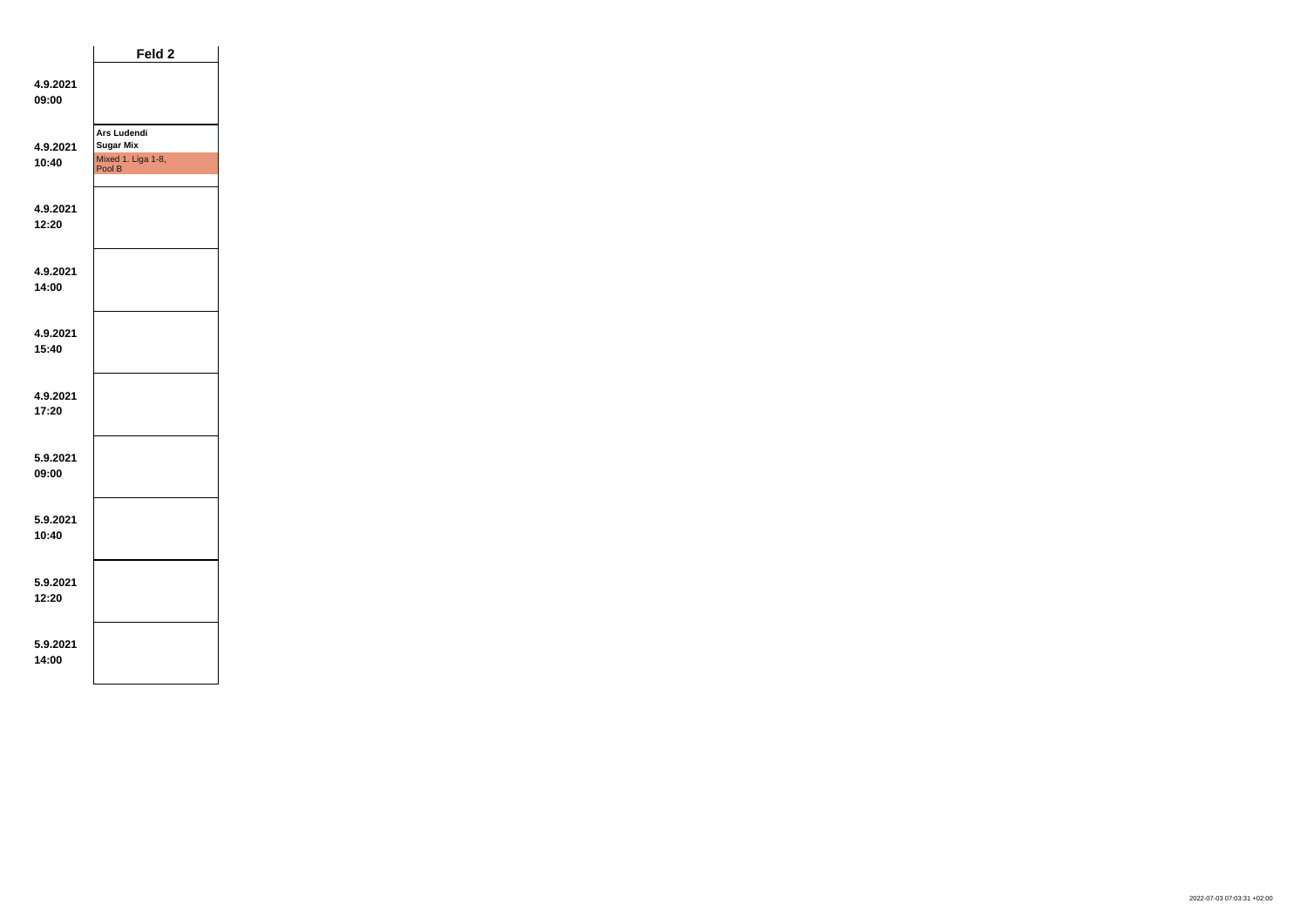|                   | Feld 2                                     |  |
|-------------------|--------------------------------------------|--|
| 4.9.2021<br>09:00 |                                            |  |
| 4.9.2021<br>10:40 | Seed #3<br>Seed #6<br>DMO21_8er,<br>Pool B |  |
| 4.9.2021<br>12:20 |                                            |  |
| 4.9.2021<br>14:00 |                                            |  |
| 4.9.2021<br>15:40 |                                            |  |
| 4.9.2021<br>17:20 |                                            |  |
| 5.9.2021<br>09:00 |                                            |  |
| 5.9.2021<br>10:40 |                                            |  |
| 5.9.2021<br>12:20 |                                            |  |
| 5.9.2021<br>14:00 |                                            |  |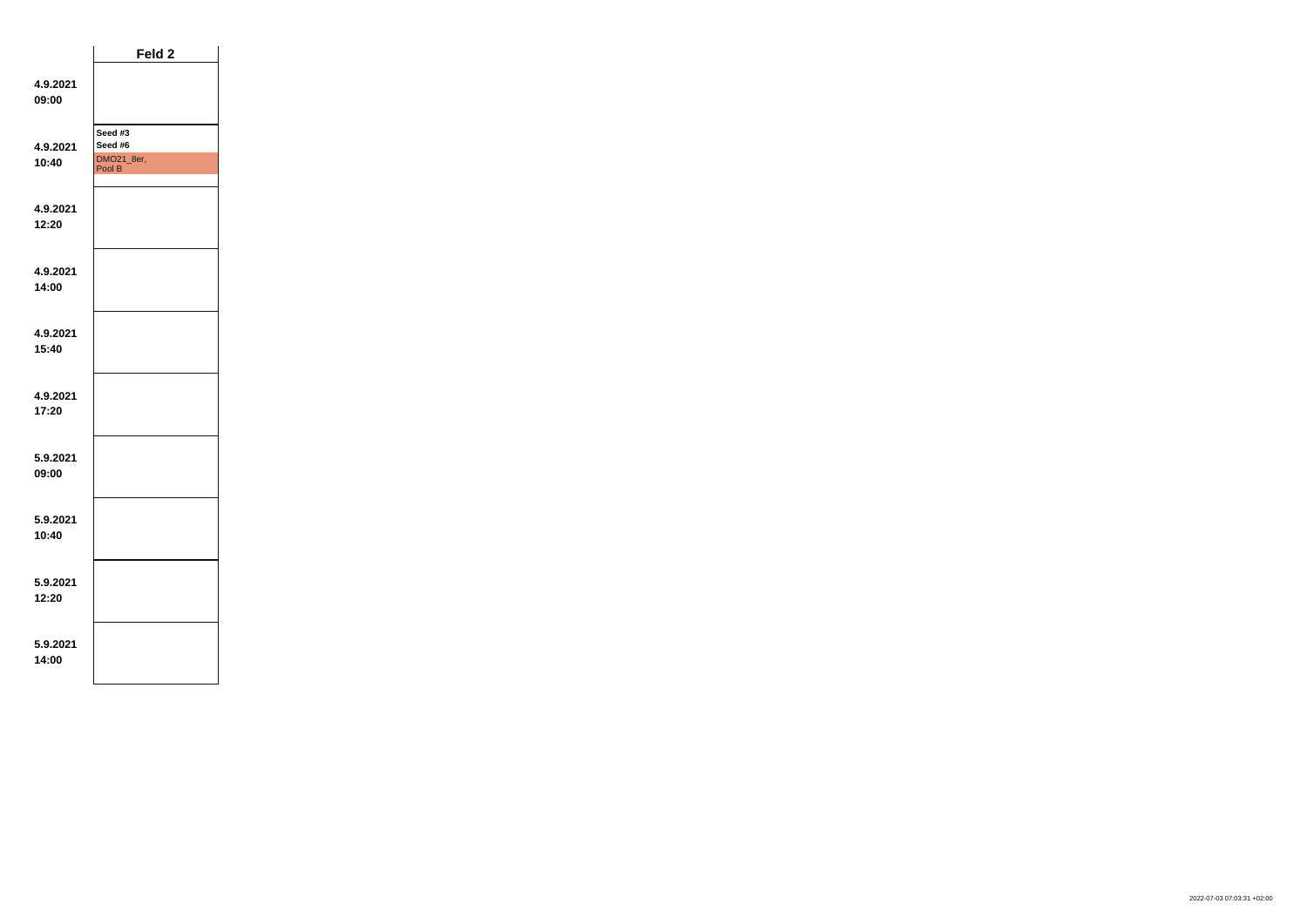|                   | Feld <sub>2</sub>                                                          |  |
|-------------------|----------------------------------------------------------------------------|--|
| 4.9.2021<br>09:00 |                                                                            |  |
| 4.9.2021<br>10:40 | <b>Griffins Lehre</b><br>Schleudertrauma<br>Mixed 3./4. Liga NO,<br>Pool B |  |
| 4.9.2021<br>12:20 |                                                                            |  |
| 4.9.2021<br>14:00 |                                                                            |  |
| 4.9.2021<br>15:40 |                                                                            |  |
| 4.9.2021<br>17:20 |                                                                            |  |
| 5.9.2021<br>09:00 |                                                                            |  |
| 5.9.2021<br>10:40 |                                                                            |  |
| 5.9.2021<br>12:20 |                                                                            |  |
| 5.9.2021<br>14:00 |                                                                            |  |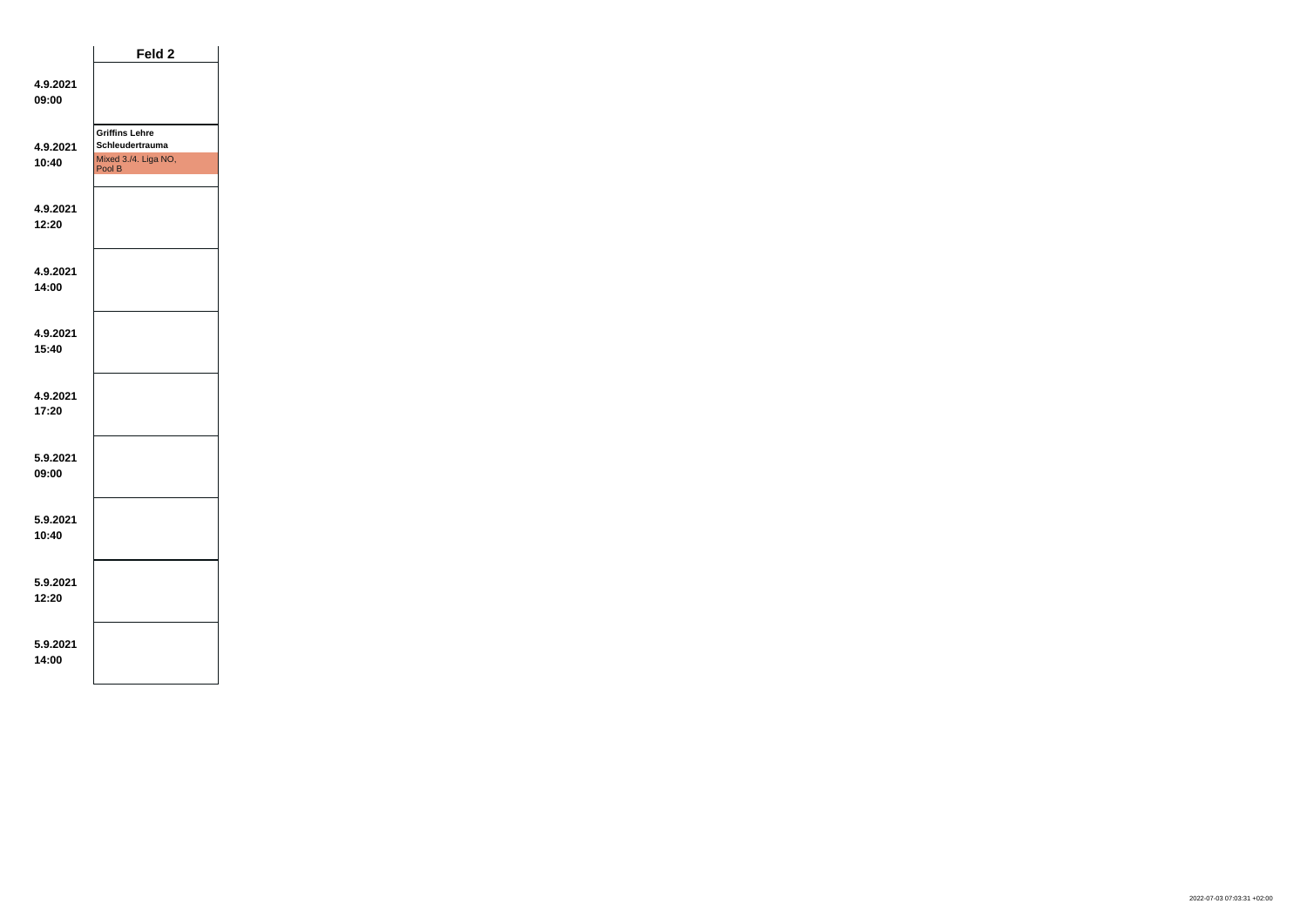|                   | Feld 2                                                          |  |
|-------------------|-----------------------------------------------------------------|--|
| 4.9.2021<br>09:00 |                                                                 |  |
| 4.9.2021<br>10:40 | Hechte<br><b>Disconnection 2</b><br>Mixed 3. Liga SW,<br>Pool B |  |
| 4.9.2021<br>12:20 |                                                                 |  |
| 4.9.2021<br>14:00 |                                                                 |  |
| 4.9.2021<br>15:40 |                                                                 |  |
| 4.9.2021<br>17:20 |                                                                 |  |
| 5.9.2021<br>09:00 |                                                                 |  |
| 5.9.2021<br>10:40 |                                                                 |  |
| 5.9.2021<br>12:20 |                                                                 |  |
| 5.9.2021<br>14:00 |                                                                 |  |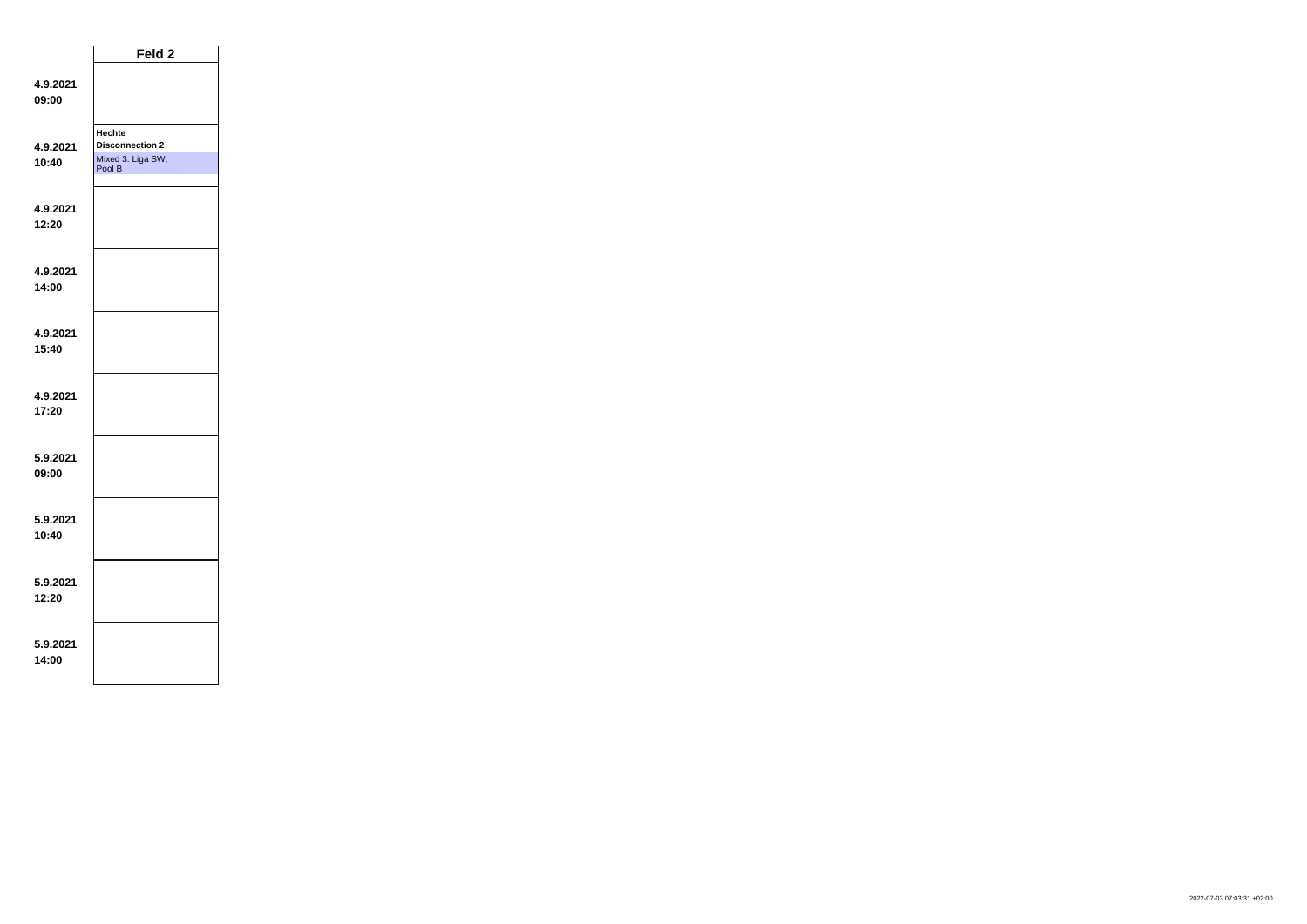|                   | Feld 1               |  |
|-------------------|----------------------|--|
|                   | Seed #5              |  |
| 4.9.2021          | Seed #1              |  |
| 11:00             | DMO21_5er,<br>Pool A |  |
| 4.9.2021<br>13:30 |                      |  |
| 4.9.2021<br>16:00 |                      |  |
| 5.9.2021<br>10:00 |                      |  |
| 5.9.2021<br>12:30 |                      |  |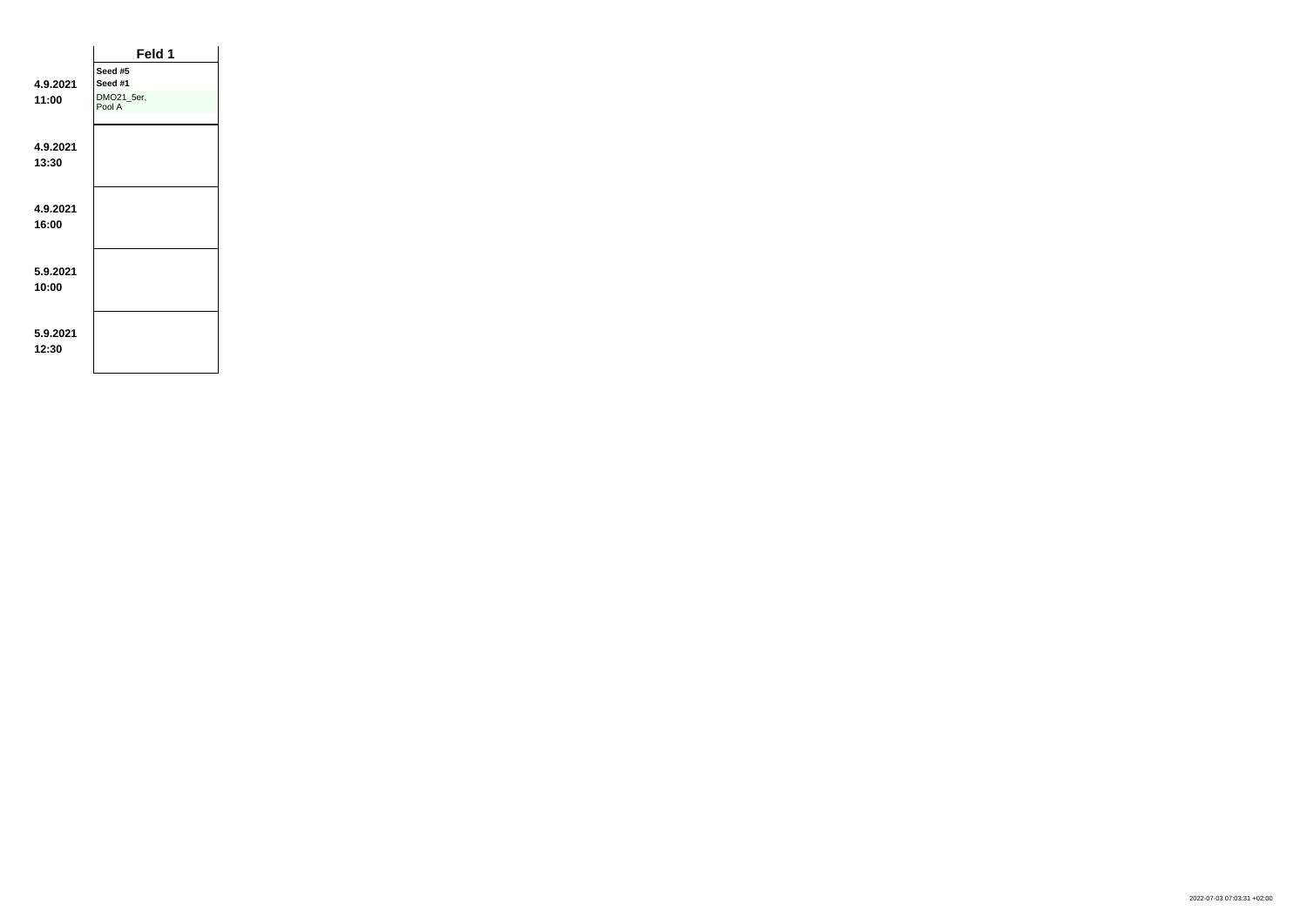|          | Feld 1                      |  |
|----------|-----------------------------|--|
|          | Windhosen                   |  |
| 4.9.2021 | Farmers Lüneburg            |  |
| 11:00    | Mixed 4. Liga NW,<br>Pool A |  |
|          |                             |  |
| 4.9.2021 |                             |  |
| 13:30    |                             |  |
|          |                             |  |
| 4.9.2021 |                             |  |
| 16:00    |                             |  |
|          |                             |  |
|          |                             |  |
| 5.9.2021 |                             |  |
| 10:00    |                             |  |
|          |                             |  |
|          |                             |  |
| 5.9.2021 |                             |  |
| 12:30    |                             |  |
|          |                             |  |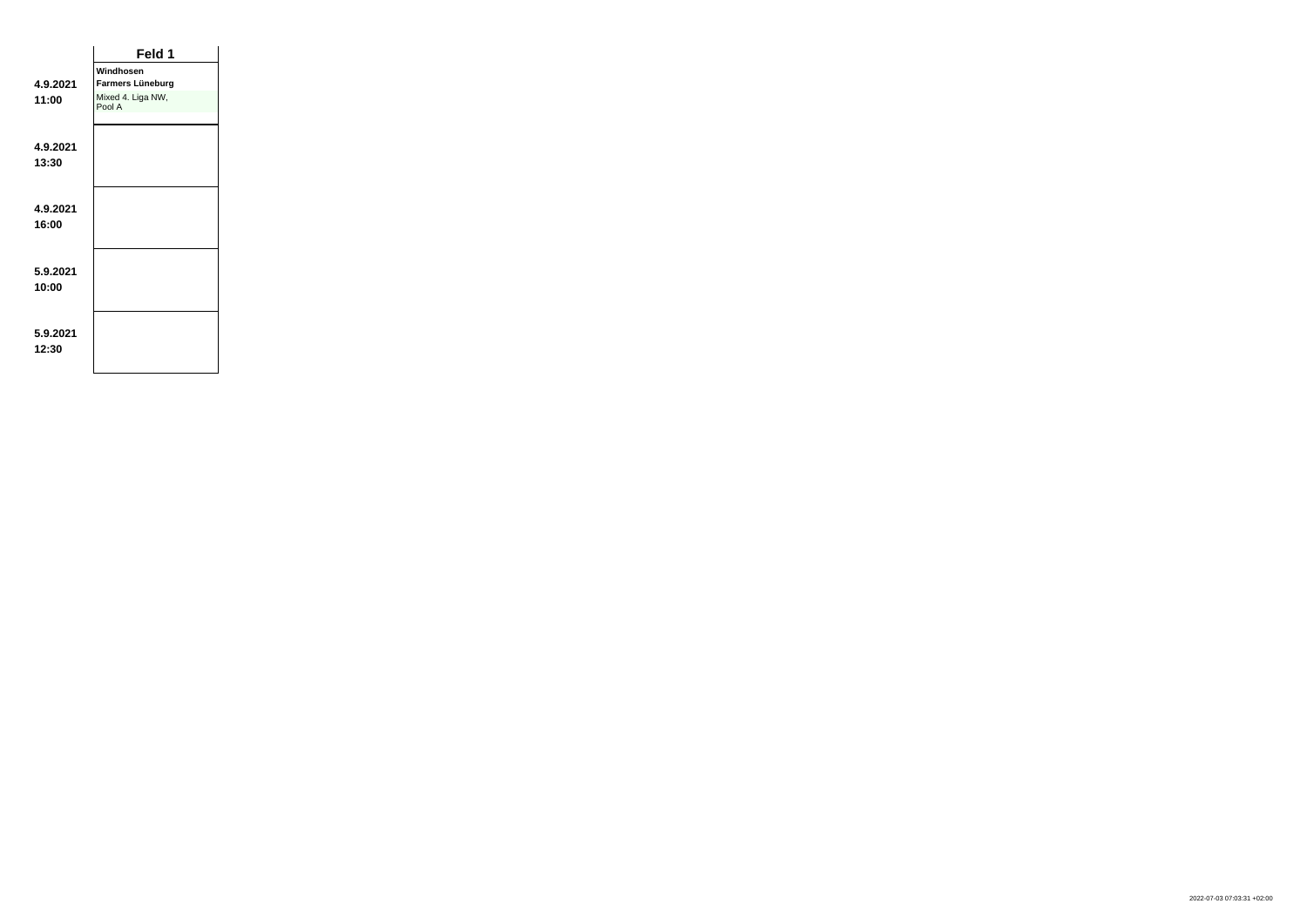|          | Feld 1                       |  |
|----------|------------------------------|--|
|          | Zamperl                      |  |
| 4.9.2021 | FT Ultimate Würzburg         |  |
| 11:00    | Mixed 2. Liga Süd,<br>Pool A |  |
|          |                              |  |
| 4.9.2021 |                              |  |
| 13:30    |                              |  |
|          |                              |  |
| 4.9.2021 |                              |  |
| 16:00    |                              |  |
|          |                              |  |
| 5.9.2021 |                              |  |
| 10:00    |                              |  |
|          |                              |  |
| 5.9.2021 |                              |  |
| 12:30    |                              |  |
|          |                              |  |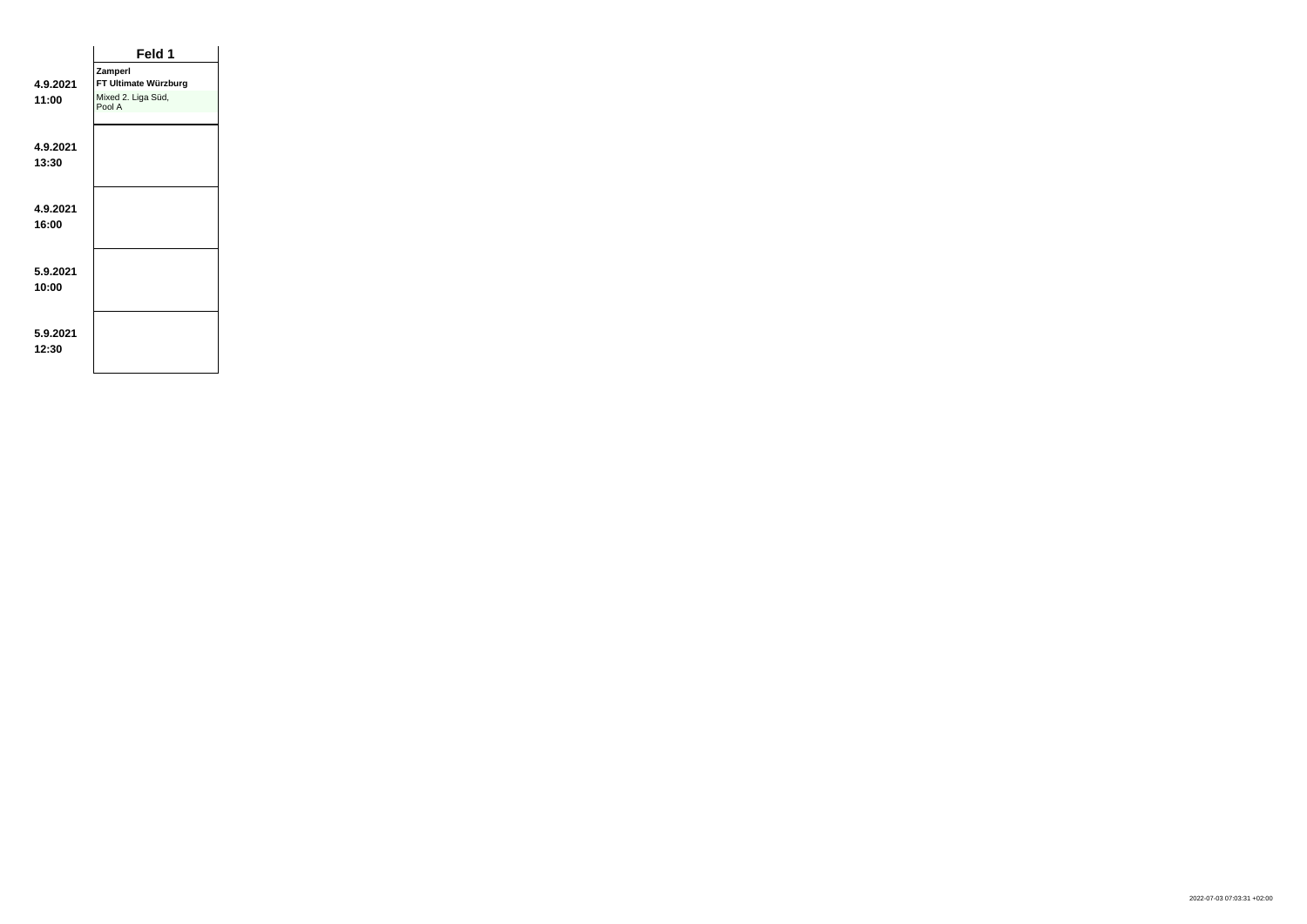|          | Feld 1                      |  |
|----------|-----------------------------|--|
|          | <b>Torpedo Phoenix</b>      |  |
| 4.9.2021 | <b>Bonnsai</b>              |  |
| 11:00    | Mixed 3. Liga NW,<br>Pool A |  |
| 4.9.2021 |                             |  |
|          |                             |  |
| 13:30    |                             |  |
|          |                             |  |
| 4.9.2021 |                             |  |
| 16:00    |                             |  |
|          |                             |  |
|          |                             |  |
| 5.9.2021 |                             |  |
| 10:00    |                             |  |
|          |                             |  |
|          |                             |  |
| 5.9.2021 |                             |  |
| 12:30    |                             |  |
|          |                             |  |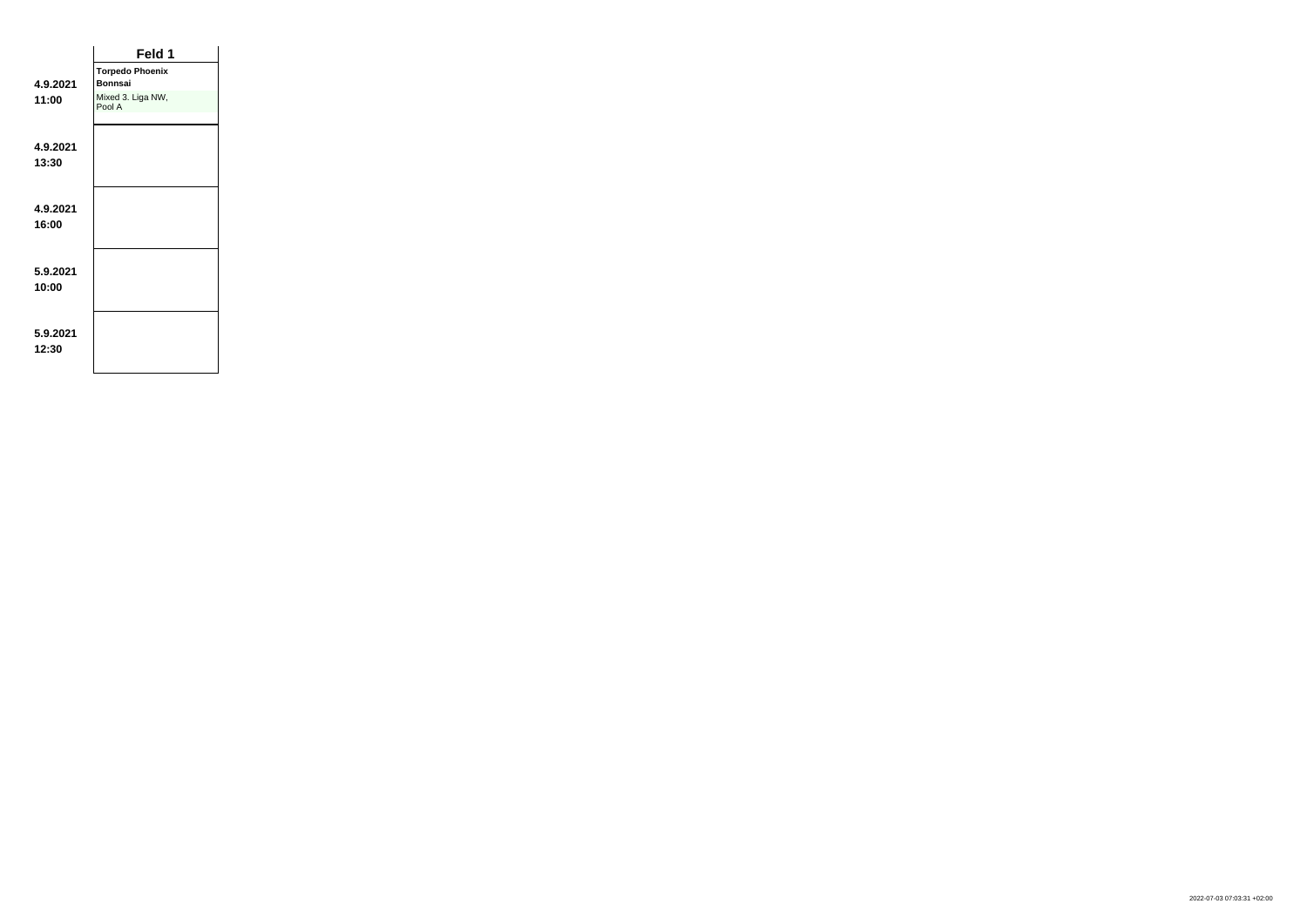|                   | Feld 1                                   |  |
|-------------------|------------------------------------------|--|
| 4.9.2021          | <b>Frizzly Bears 2</b><br><b>Bonobos</b> |  |
| 11:00             | Mixed 2. Liga Nord,<br>Pool A            |  |
| 4.9.2021<br>13:30 |                                          |  |
| 4.9.2021<br>16:00 |                                          |  |
| 5.9.2021<br>10:00 |                                          |  |
| 5.9.2021<br>12:30 |                                          |  |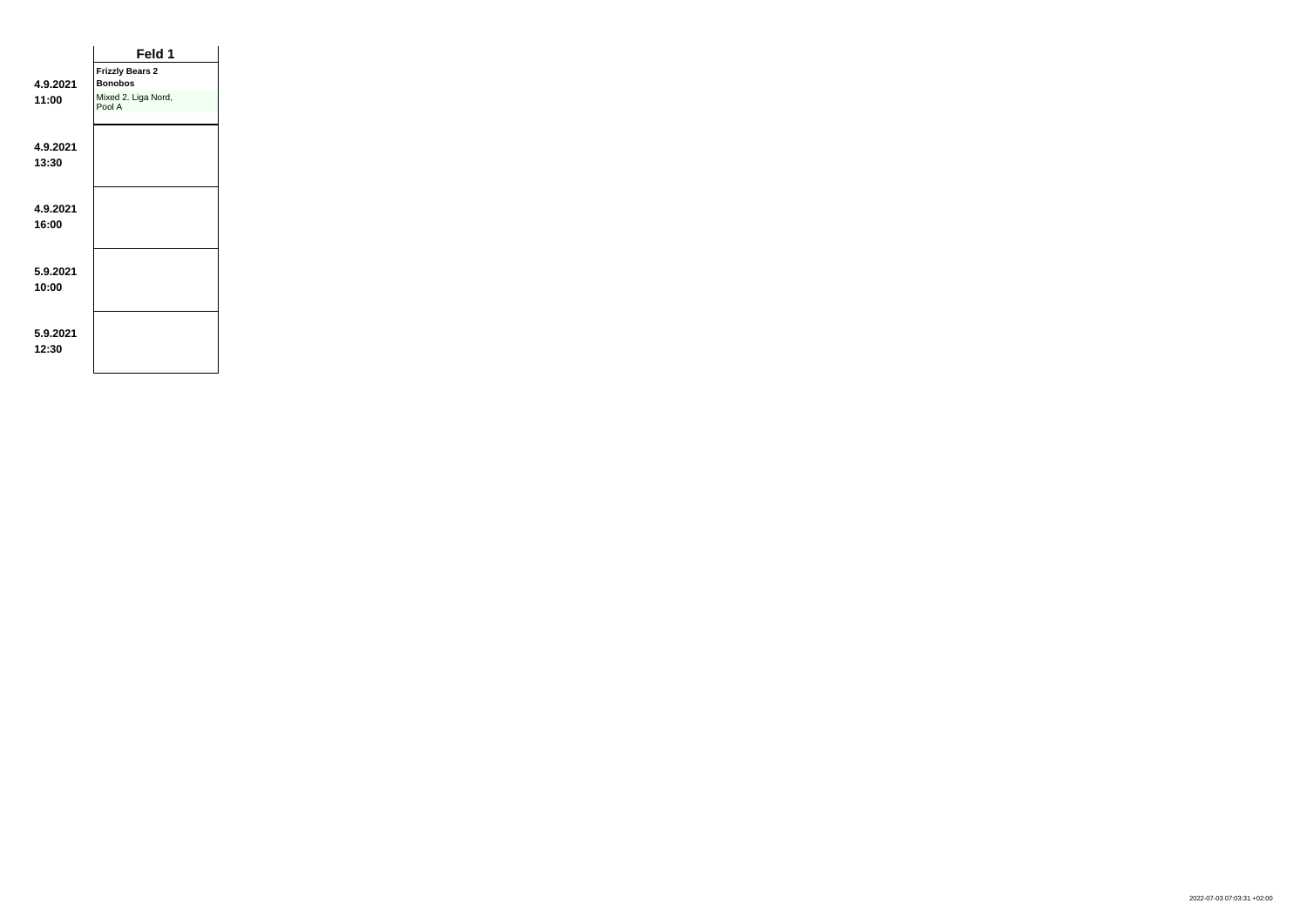|                   | Feld <sub>2</sub>    |  |
|-------------------|----------------------|--|
|                   | Seed #4              |  |
| 4.9.2021          | Seed #2              |  |
| 11:00             | DMO21_5er,<br>Pool A |  |
| 4.9.2021<br>13:30 |                      |  |
| 4.9.2021<br>16:00 |                      |  |
| 5.9.2021<br>10:00 |                      |  |
| 5.9.2021<br>12:30 |                      |  |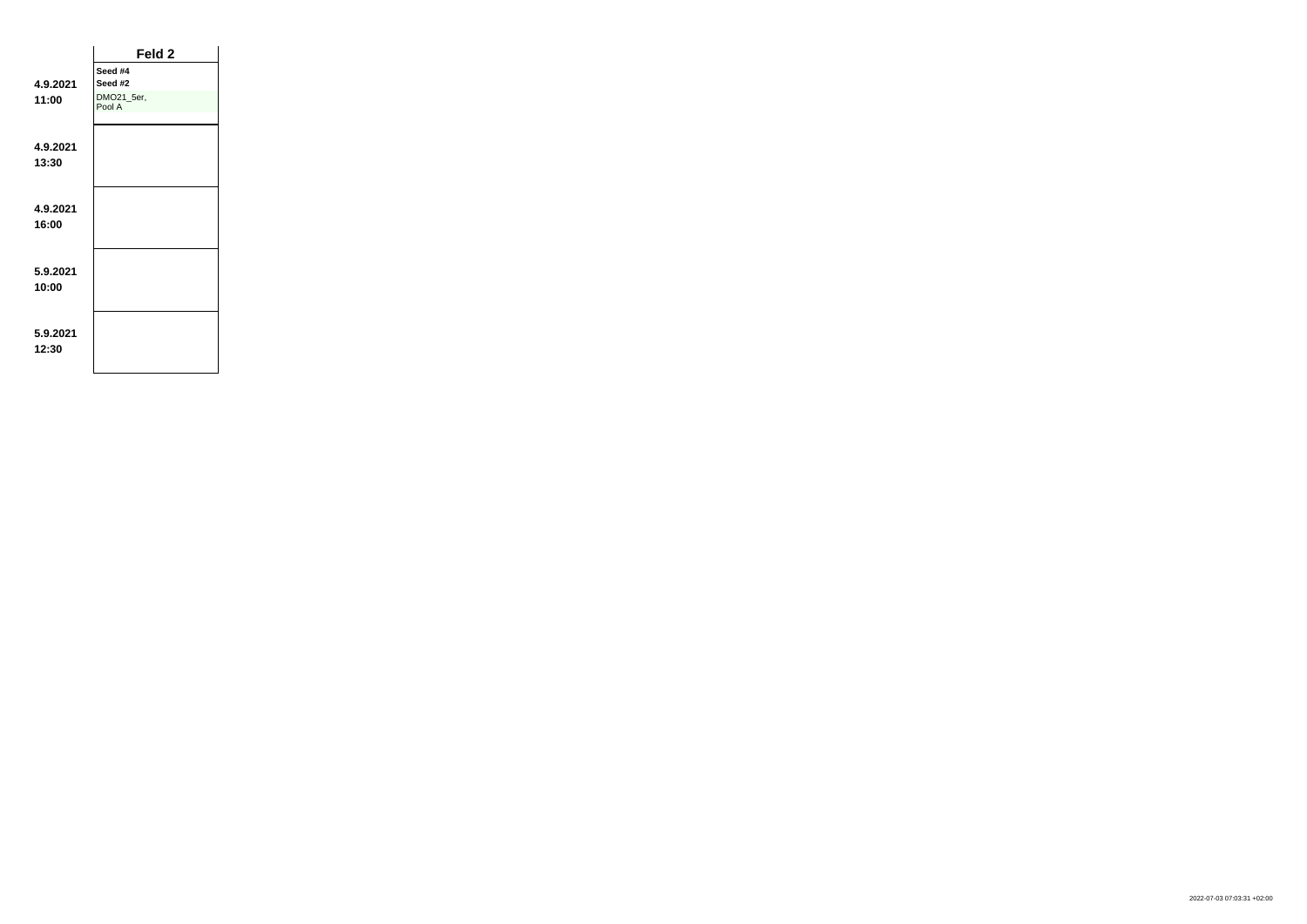|                   | Feld 2                                                    |
|-------------------|-----------------------------------------------------------|
| 4.9.2021          | Nullacht! Ultimate Münster<br><b>Sunblocker Oldenburg</b> |
| 11:00             | Mixed 4. Liga NW,<br>Pool A                               |
| 4.9.2021          |                                                           |
| 13:30             |                                                           |
|                   |                                                           |
| 4.9.2021<br>16:00 |                                                           |
|                   |                                                           |
| 5.9.2021<br>10:00 |                                                           |
|                   |                                                           |
| 5.9.2021          |                                                           |
| 12:30             |                                                           |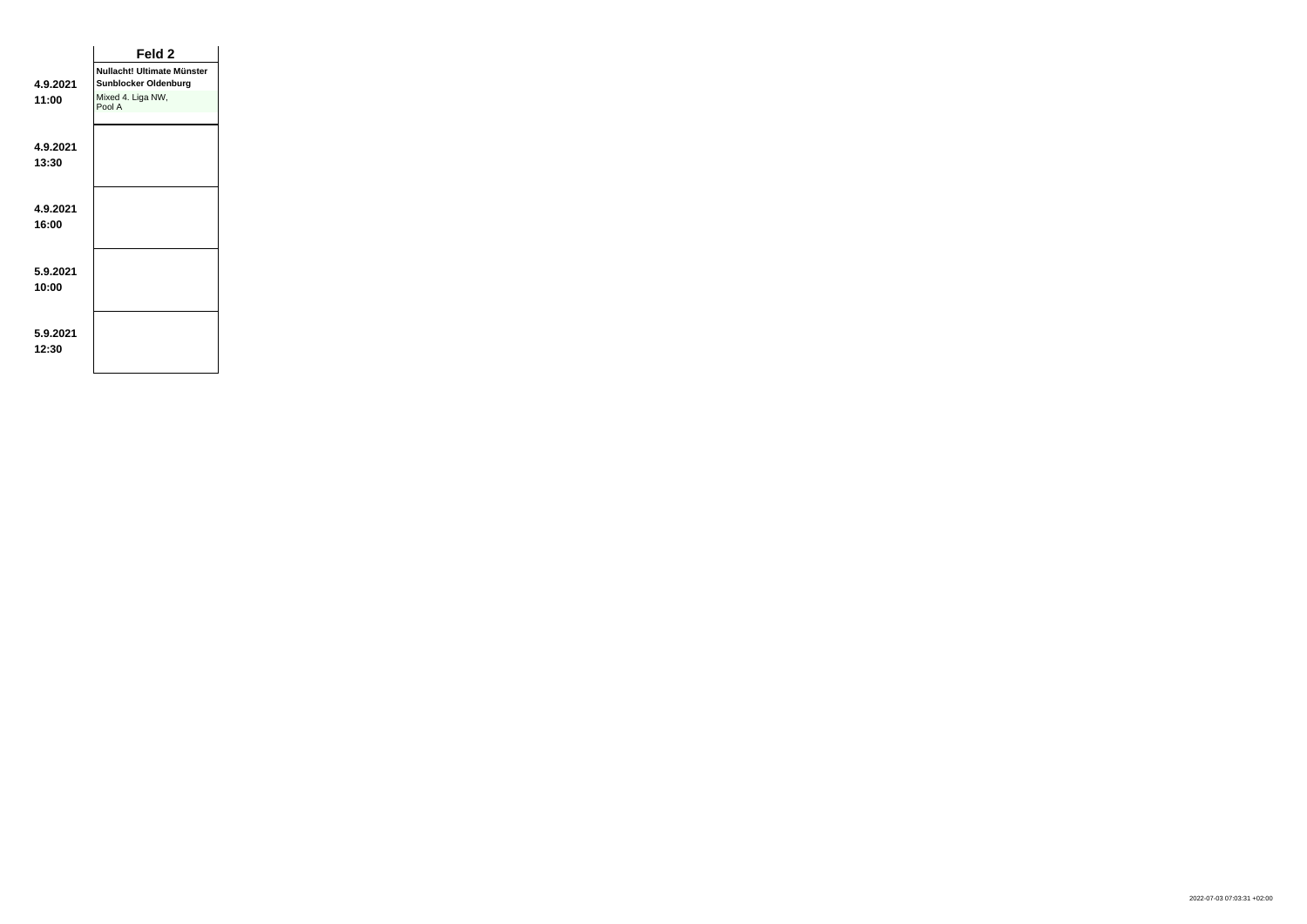|                   | Feld 2                       |  |
|-------------------|------------------------------|--|
|                   | <b>MINT</b>                  |  |
| 4.9.2021          | <b>ULMtimates</b>            |  |
| 11:00             | Mixed 2. Liga Süd,<br>Pool A |  |
| 4.9.2021          |                              |  |
| 13:30             |                              |  |
| 4.9.2021          |                              |  |
| 16:00             |                              |  |
|                   |                              |  |
| 5.9.2021<br>10:00 |                              |  |
|                   |                              |  |
| 5.9.2021<br>12:30 |                              |  |
|                   |                              |  |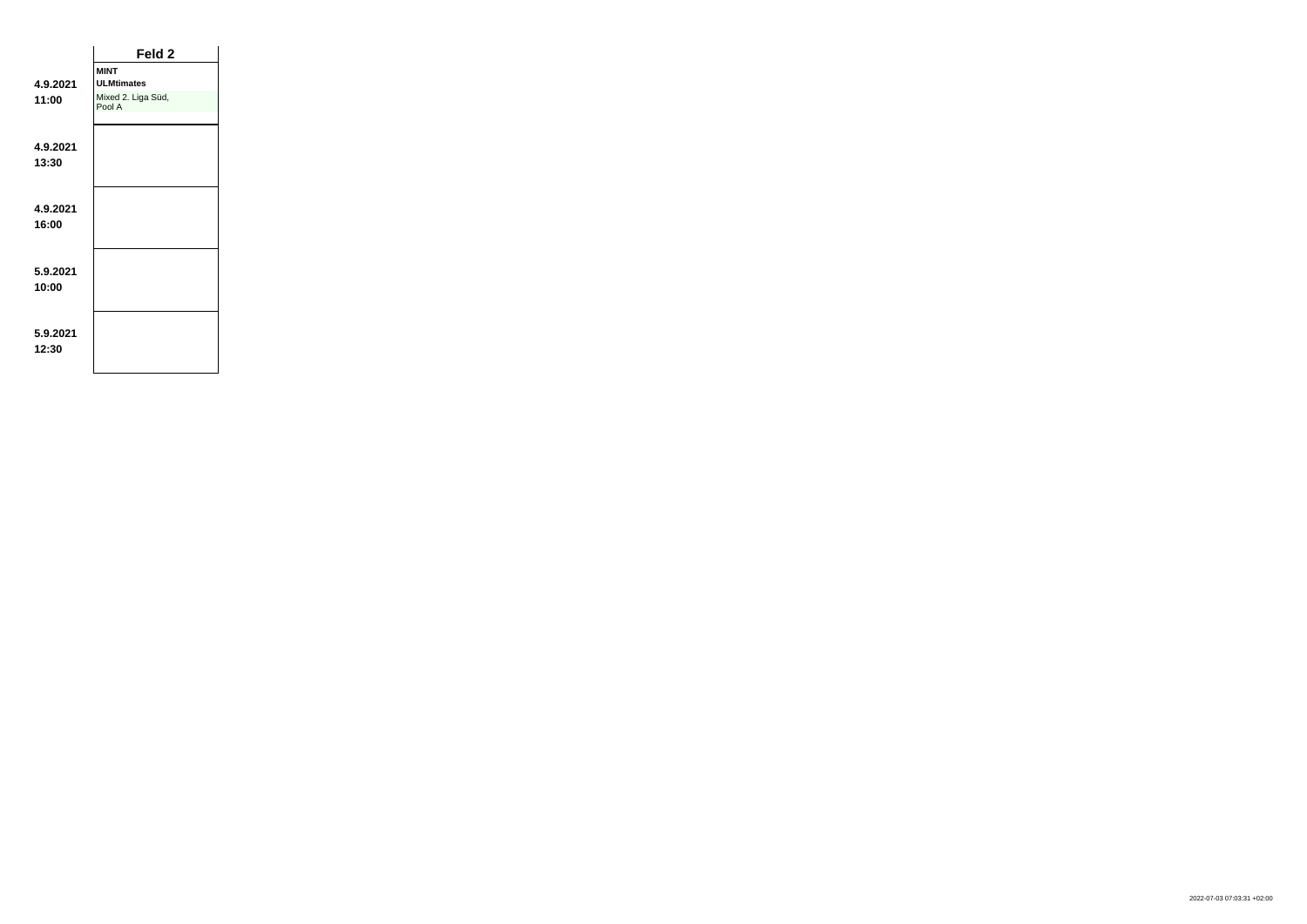|                   | Feld 2                                   |
|-------------------|------------------------------------------|
| 4.9.2021          | <b>Hamburg Alsters</b><br>Du bis Frisbee |
| 11:00             | Mixed 3. Liga NW,<br>Pool A              |
|                   |                                          |
| 4.9.2021<br>13:30 |                                          |
|                   |                                          |
| 4.9.2021          |                                          |
| 16:00             |                                          |
|                   |                                          |
| 5.9.2021<br>10:00 |                                          |
|                   |                                          |
| 5.9.2021          |                                          |
| 12:30             |                                          |
|                   |                                          |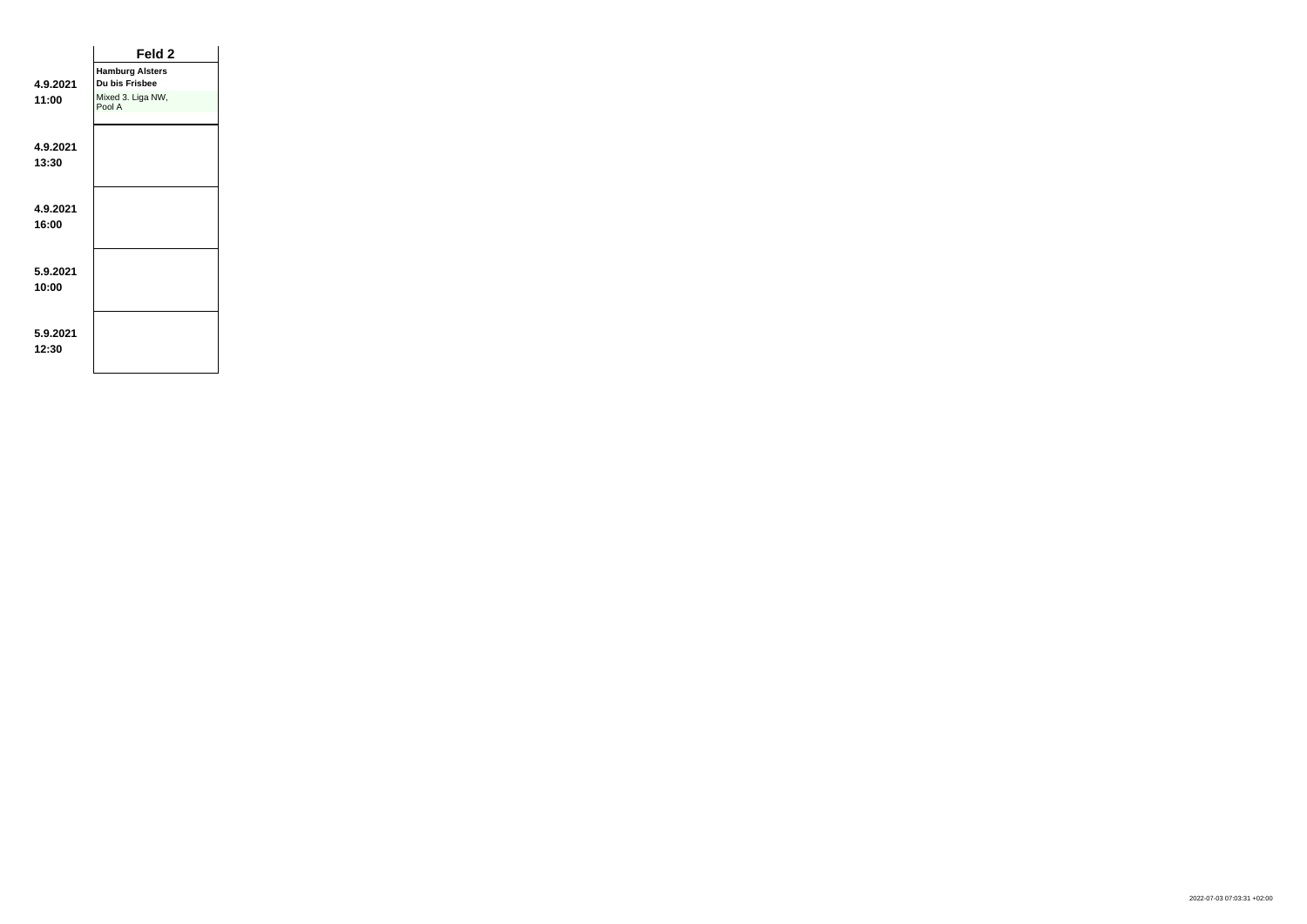|                   | Feld 2                        |  |
|-------------------|-------------------------------|--|
|                   | <b>Frisbee Family</b>         |  |
| 4.9.2021          | <b>Frizzly Bears</b>          |  |
| 11:00             | Mixed 2. Liga Nord,<br>Pool A |  |
| 4.9.2021<br>13:30 |                               |  |
| 4.9.2021<br>16:00 |                               |  |
| 5.9.2021<br>10:00 |                               |  |
| 5.9.2021<br>12:30 |                               |  |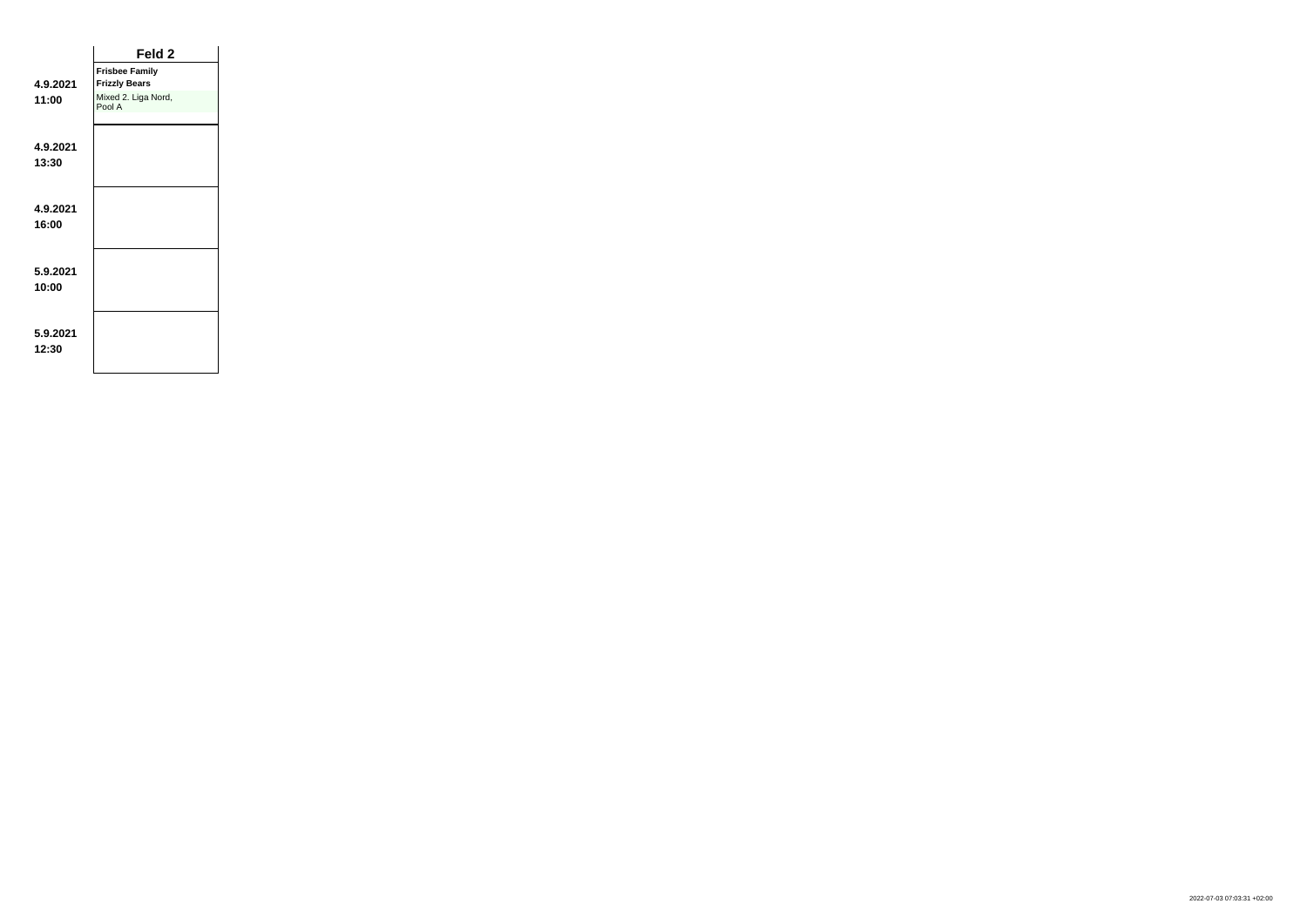|                   | Feld 1                                     |  |
|-------------------|--------------------------------------------|--|
| 4.9.2021<br>09:00 |                                            |  |
| 4.9.2021<br>10:40 |                                            |  |
| 4.9.2021<br>12:20 | Seed #6<br>Seed #2<br>DMO21_7er,<br>Pool B |  |
| 4.9.2021<br>14:00 |                                            |  |
| 4.9.2021<br>15:40 |                                            |  |
| 4.9.2021<br>17:20 |                                            |  |
| 5.9.2021<br>09:00 |                                            |  |
| 5.9.2021<br>10:40 |                                            |  |
| 5.9.2021<br>12:20 |                                            |  |
| 5.9.2021<br>14:00 |                                            |  |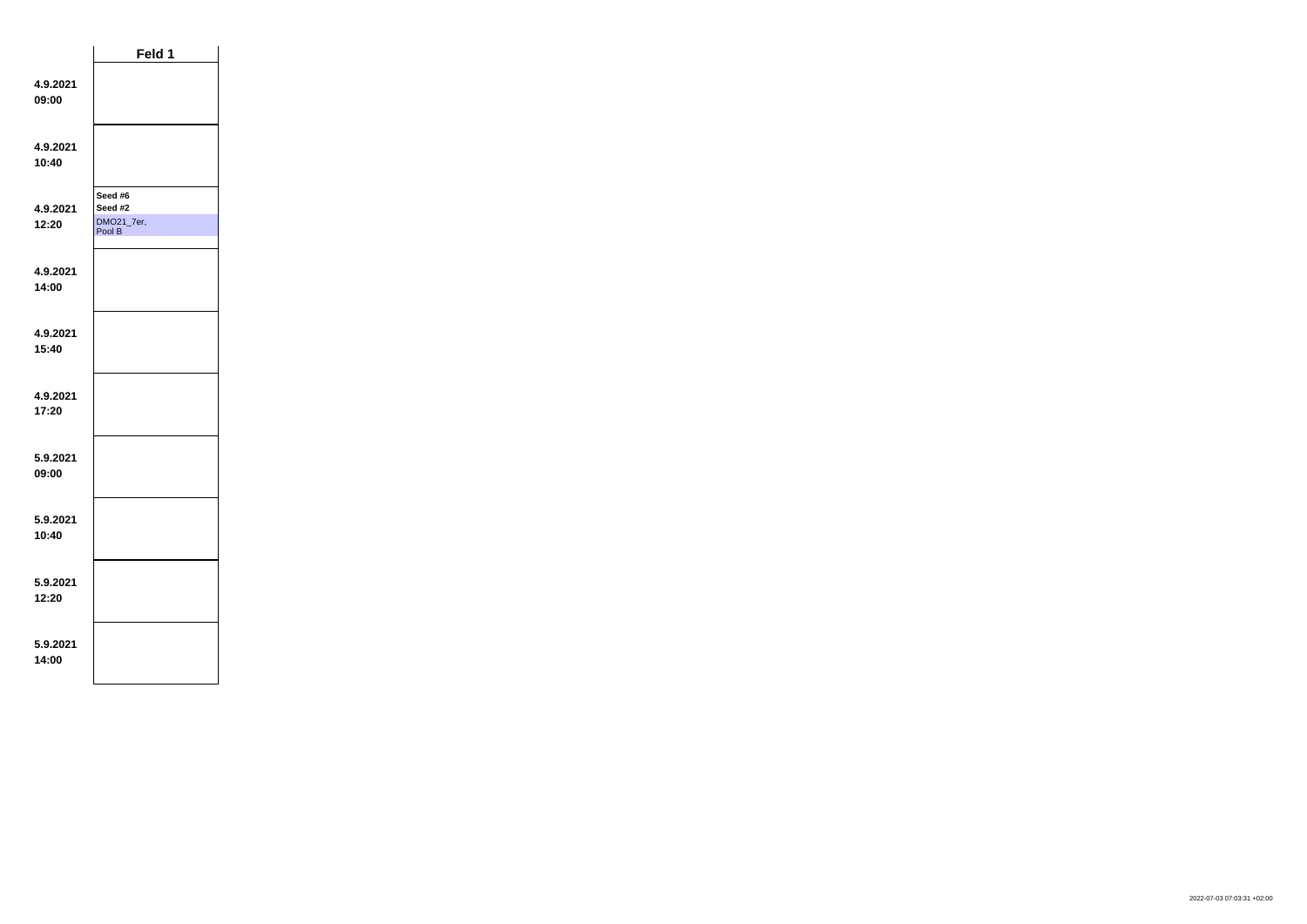|                   | Feld 1                                                                                       |  |
|-------------------|----------------------------------------------------------------------------------------------|--|
| 4.9.2021<br>09:00 |                                                                                              |  |
| 4.9.2021<br>10:40 |                                                                                              |  |
| 4.9.2021<br>12:20 | <b>Hucks Ultimate Club Berlin</b><br><b>Disckick Berlin</b><br>Mixed 1. Liga 9-16,<br>Pool B |  |
| 4.9.2021<br>14:00 |                                                                                              |  |
| 4.9.2021<br>15:40 |                                                                                              |  |
| 4.9.2021<br>17:20 |                                                                                              |  |
| 5.9.2021<br>09:00 |                                                                                              |  |
| 5.9.2021<br>10:40 |                                                                                              |  |
| 5.9.2021<br>12:20 |                                                                                              |  |
| 5.9.2021<br>14:00 |                                                                                              |  |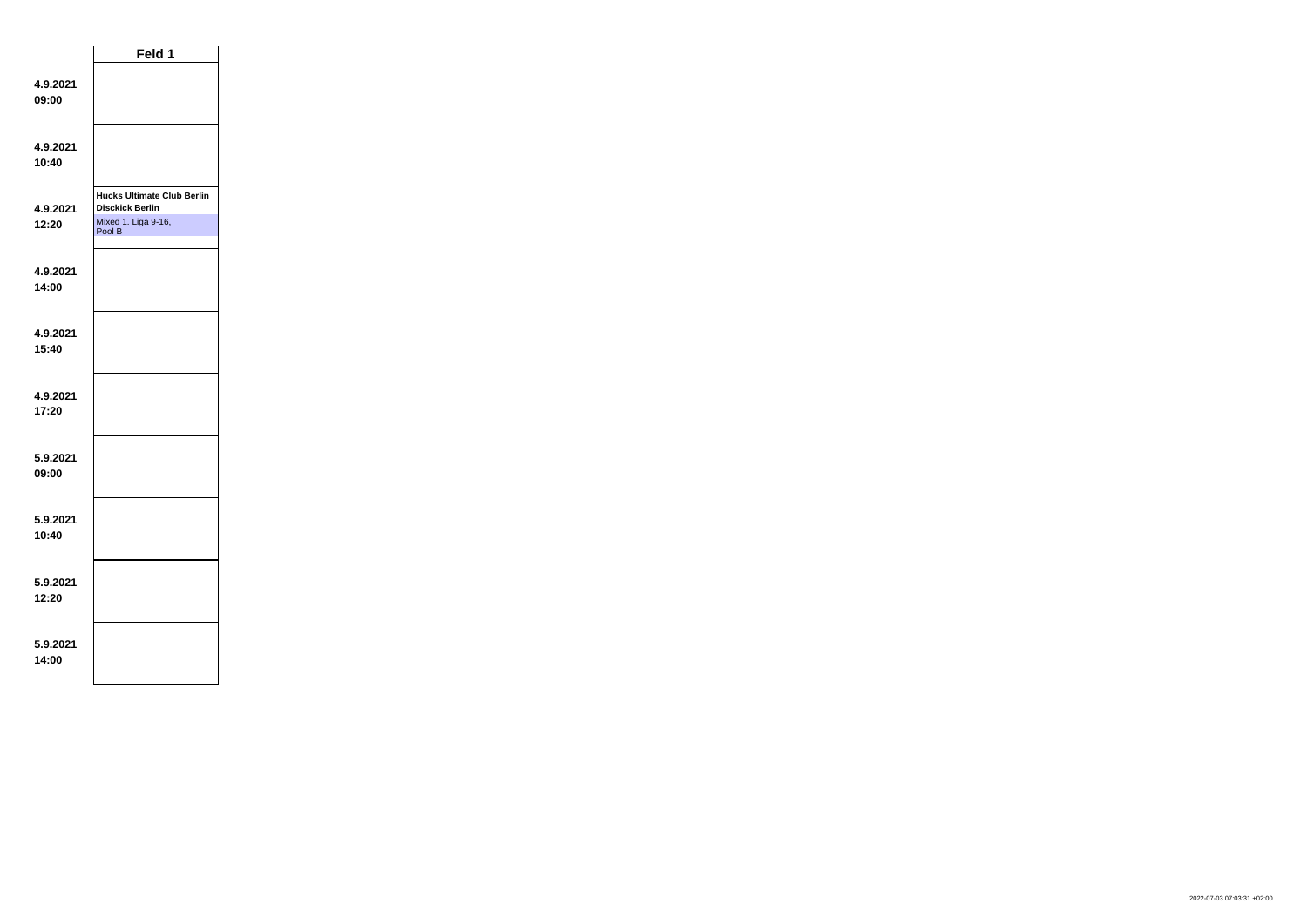|                   | Feld 1                                                           |  |
|-------------------|------------------------------------------------------------------|--|
| 4.9.2021<br>09:00 |                                                                  |  |
| 4.9.2021<br>10:40 |                                                                  |  |
| 4.9.2021<br>12:20 | <b>Disconnection</b><br>Colorado<br>Mixed 1. Liga 1-8,<br>Pool A |  |
| 4.9.2021<br>14:00 |                                                                  |  |
| 4.9.2021<br>15:40 |                                                                  |  |
| 4.9.2021<br>17:20 |                                                                  |  |
| 5.9.2021<br>09:00 |                                                                  |  |
| 5.9.2021<br>10:40 |                                                                  |  |
| 5.9.2021<br>12:20 |                                                                  |  |
| 5.9.2021<br>14:00 |                                                                  |  |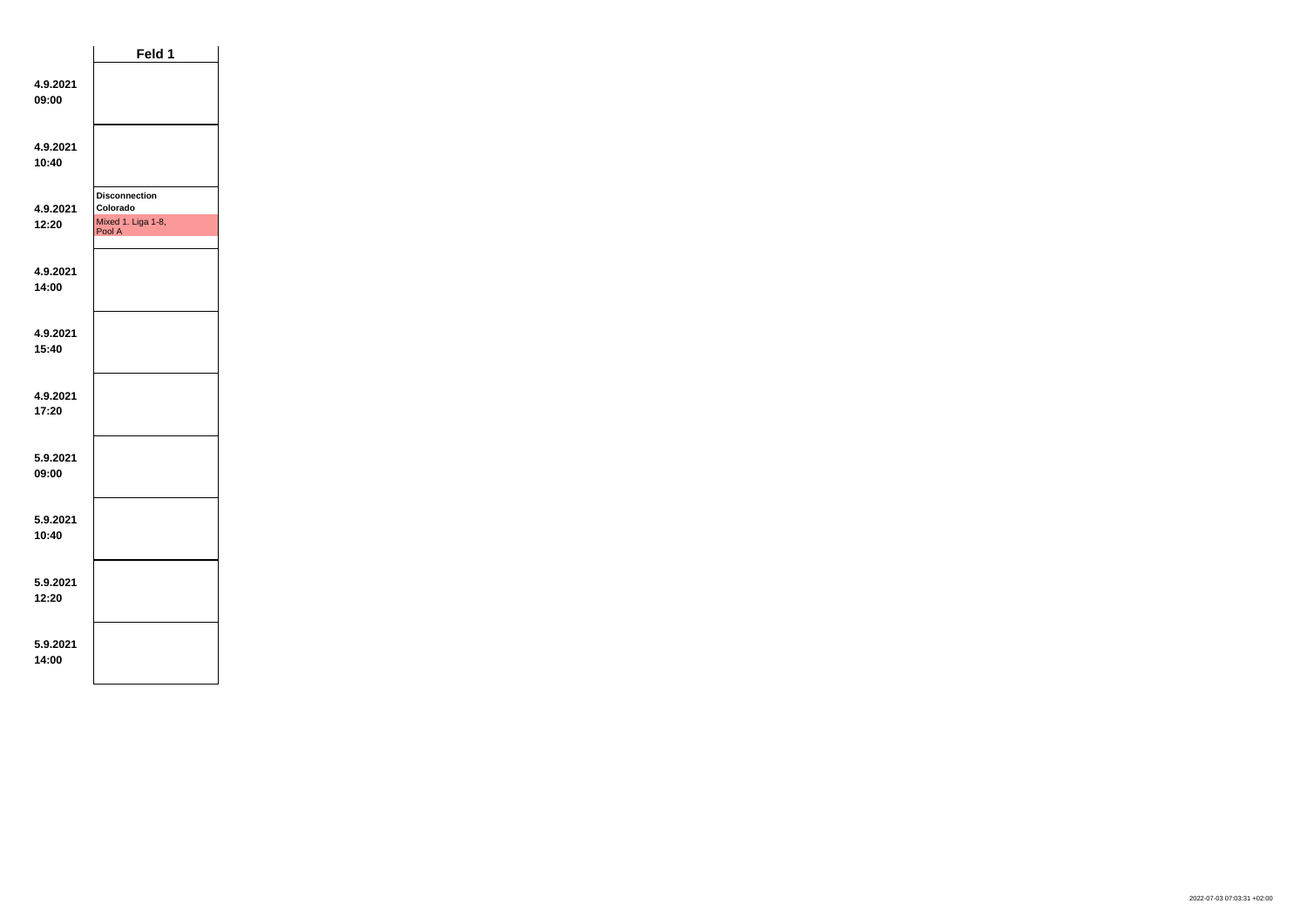|                   | Feld 1                                     |  |
|-------------------|--------------------------------------------|--|
| 4.9.2021<br>09:00 |                                            |  |
| 4.9.2021<br>10:40 |                                            |  |
| 4.9.2021<br>12:20 | Seed #5<br>Seed #1<br>DMO21_8er,<br>Pool A |  |
| 4.9.2021<br>14:00 |                                            |  |
| 4.9.2021<br>15:40 |                                            |  |
| 4.9.2021<br>17:20 |                                            |  |
| 5.9.2021<br>09:00 |                                            |  |
| 5.9.2021<br>10:40 |                                            |  |
| 5.9.2021<br>12:20 |                                            |  |
| 5.9.2021<br>14:00 |                                            |  |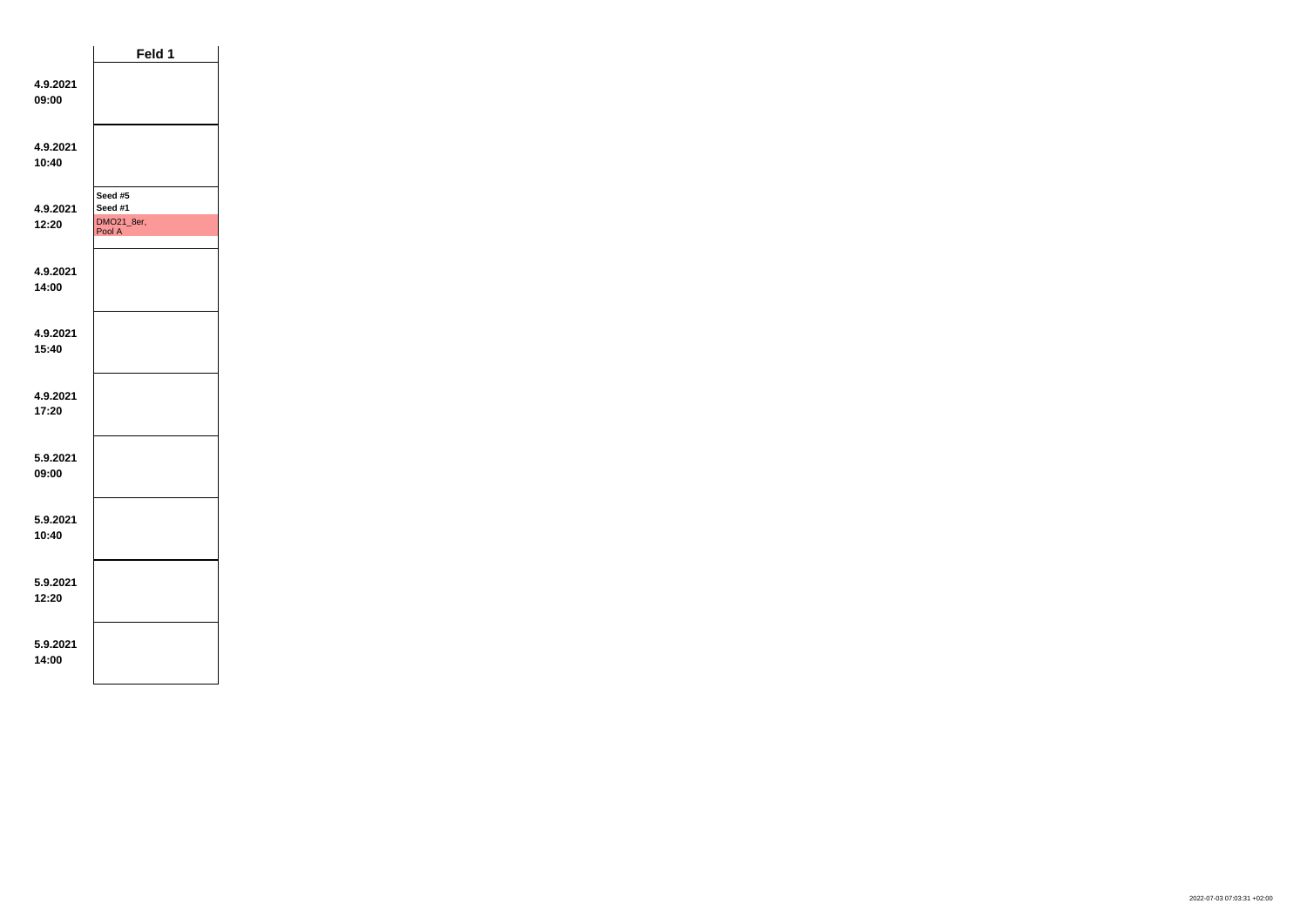|                   | Feld 1                                                                                     |  |
|-------------------|--------------------------------------------------------------------------------------------|--|
| 4.9.2021<br>09:00 |                                                                                            |  |
| 4.9.2021<br>10:40 |                                                                                            |  |
| 4.9.2021<br>12:20 | <b>RotoR Ultimate Berlin</b><br><b>Hund Flach Werfen</b><br>Mixed 3./4. Liga NO,<br>Pool A |  |
| 4.9.2021<br>14:00 |                                                                                            |  |
| 4.9.2021<br>15:40 |                                                                                            |  |
| 4.9.2021<br>17:20 |                                                                                            |  |
| 5.9.2021<br>09:00 |                                                                                            |  |
| 5.9.2021<br>10:40 |                                                                                            |  |
| 5.9.2021<br>12:20 |                                                                                            |  |
| 5.9.2021<br>14:00 |                                                                                            |  |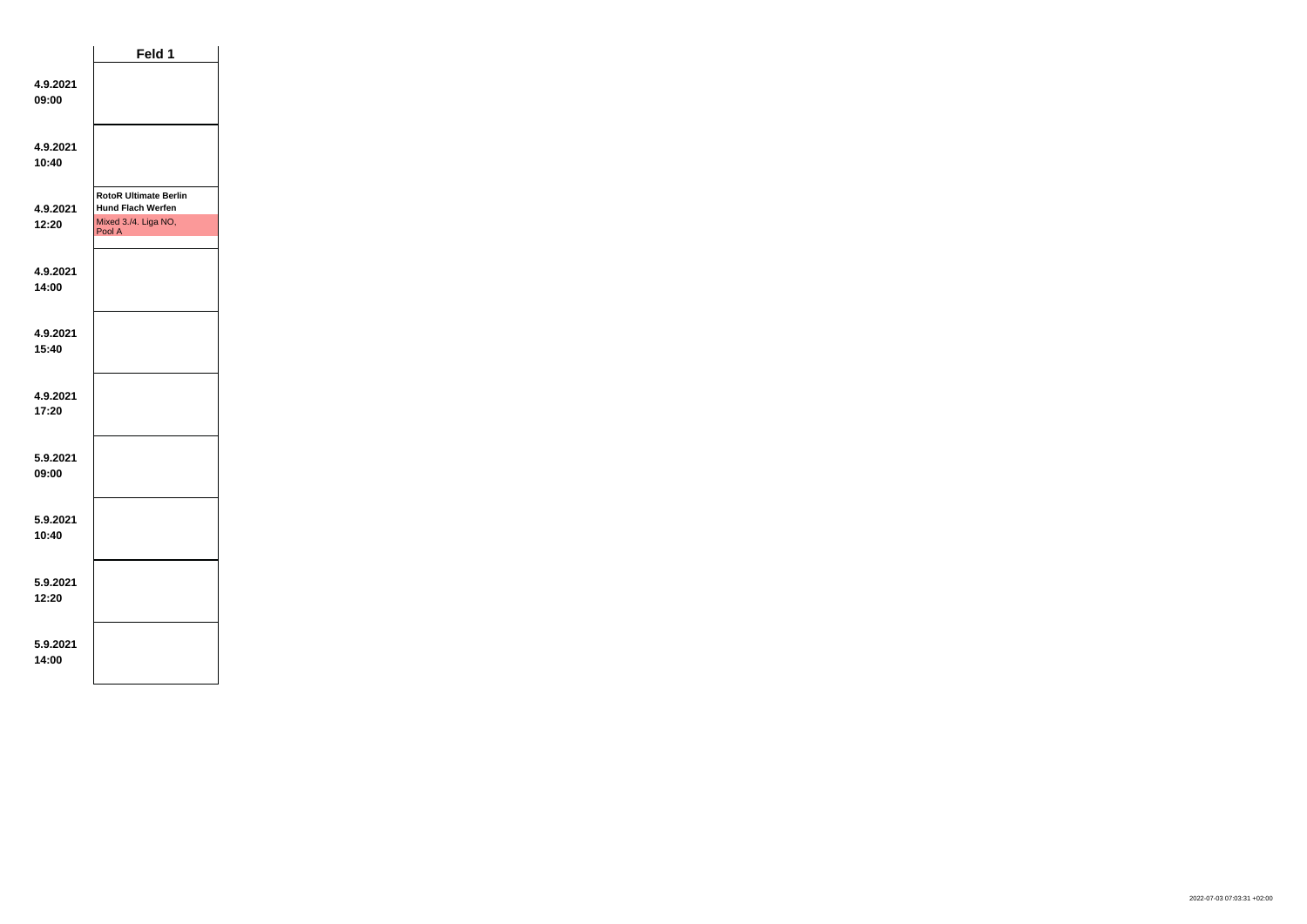|                   | Feld 1                                                              |  |
|-------------------|---------------------------------------------------------------------|--|
| 4.9.2021<br>09:00 |                                                                     |  |
| 4.9.2021<br>10:40 |                                                                     |  |
| 4.9.2021<br>12:20 | <b>TV Bad Rappenau</b><br>Colorado 2<br>Mixed 3. Liga SW,<br>Pool A |  |
| 4.9.2021<br>14:00 |                                                                     |  |
| 4.9.2021<br>15:40 |                                                                     |  |
| 4.9.2021<br>17:20 |                                                                     |  |
| 5.9.2021<br>09:00 |                                                                     |  |
| 5.9.2021<br>10:40 |                                                                     |  |
| 5.9.2021<br>12:20 |                                                                     |  |
| 5.9.2021<br>14:00 |                                                                     |  |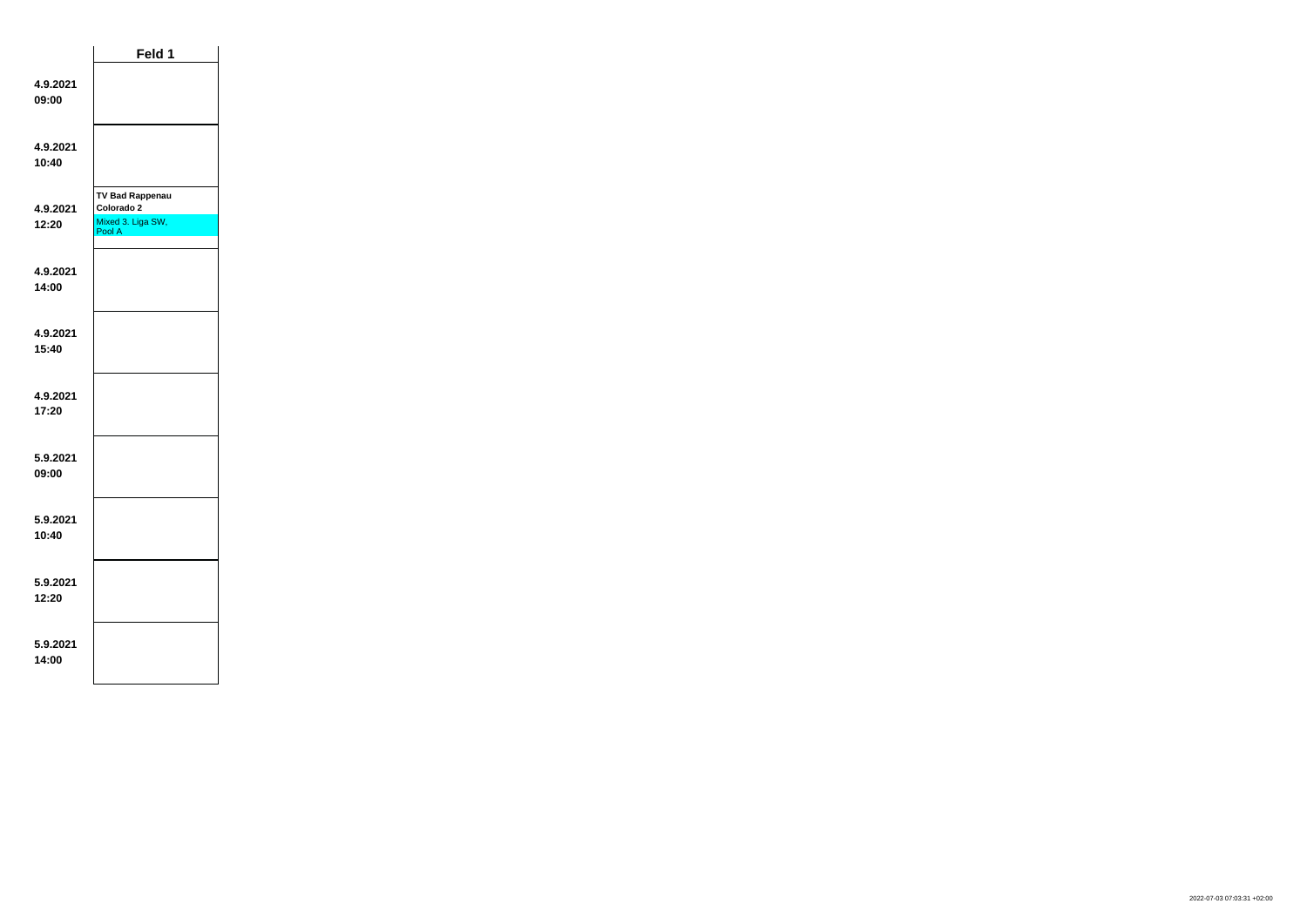|                   | Feld 2                                     |  |
|-------------------|--------------------------------------------|--|
| 4.9.2021<br>09:00 |                                            |  |
| 4.9.2021<br>10:40 |                                            |  |
| 4.9.2021<br>12:20 | Seed #7<br>Seed #3<br>DMO21_7er,<br>Pool B |  |
| 4.9.2021<br>14:00 |                                            |  |
| 4.9.2021<br>15:40 |                                            |  |
| 4.9.2021<br>17:20 |                                            |  |
| 5.9.2021<br>09:00 |                                            |  |
| 5.9.2021<br>10:40 |                                            |  |
| 5.9.2021<br>12:20 |                                            |  |
| 5.9.2021<br>14:00 |                                            |  |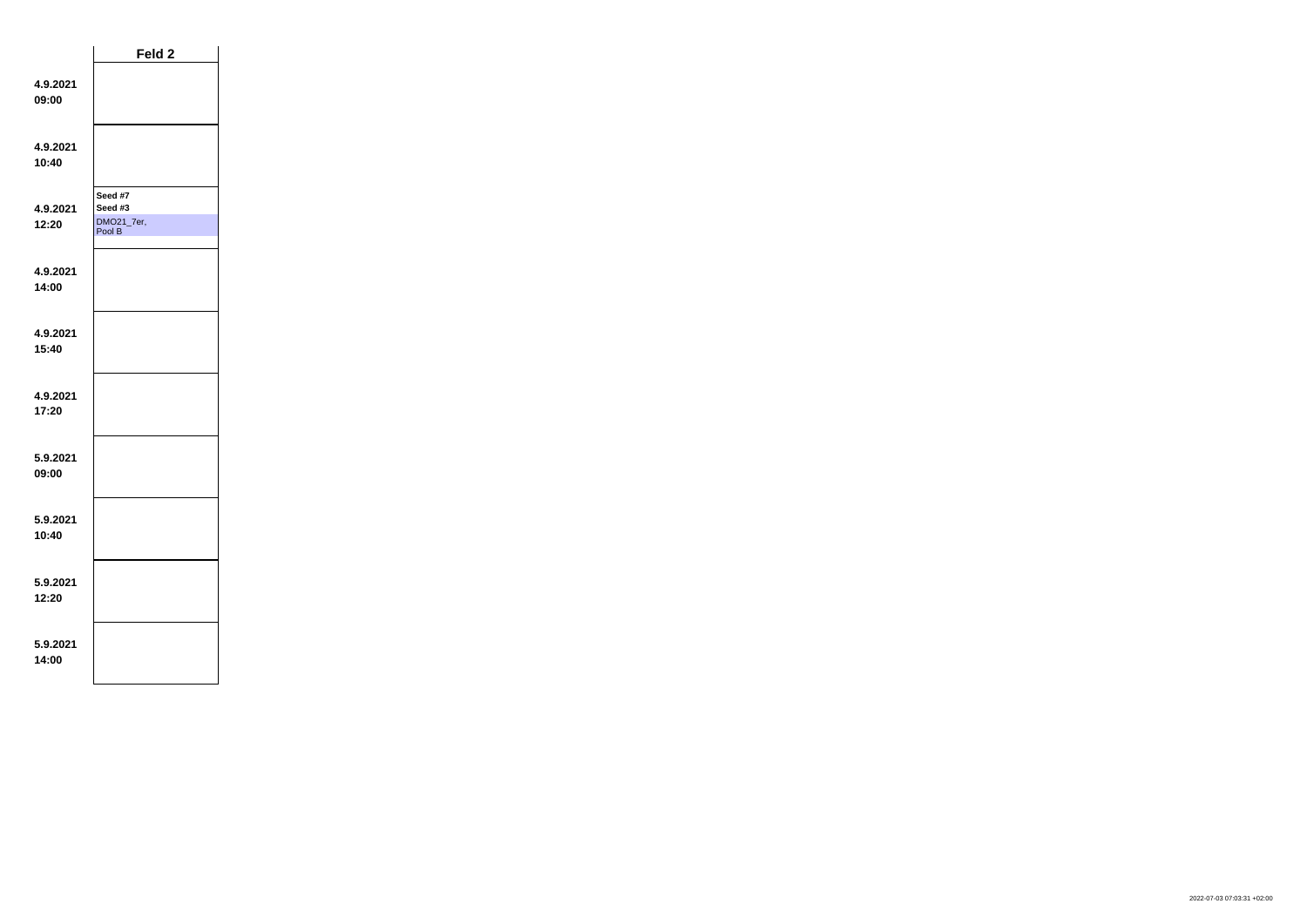|                   | Feld <sub>2</sub>                                                                      |  |
|-------------------|----------------------------------------------------------------------------------------|--|
| 4.9.2021<br>09:00 |                                                                                        |  |
| 4.9.2021<br>10:40 |                                                                                        |  |
| 4.9.2021<br>12:20 | <b>Next Generation Nürnberg</b><br>Dein Mudder Bremen<br>Mixed 1. Liga 9-16,<br>Pool B |  |
| 4.9.2021<br>14:00 |                                                                                        |  |
| 4.9.2021<br>15:40 |                                                                                        |  |
| 4.9.2021<br>17:20 |                                                                                        |  |
| 5.9.2021<br>09:00 |                                                                                        |  |
| 5.9.2021<br>10:40 |                                                                                        |  |
| 5.9.2021<br>12:20 |                                                                                        |  |
| 5.9.2021<br>14:00 |                                                                                        |  |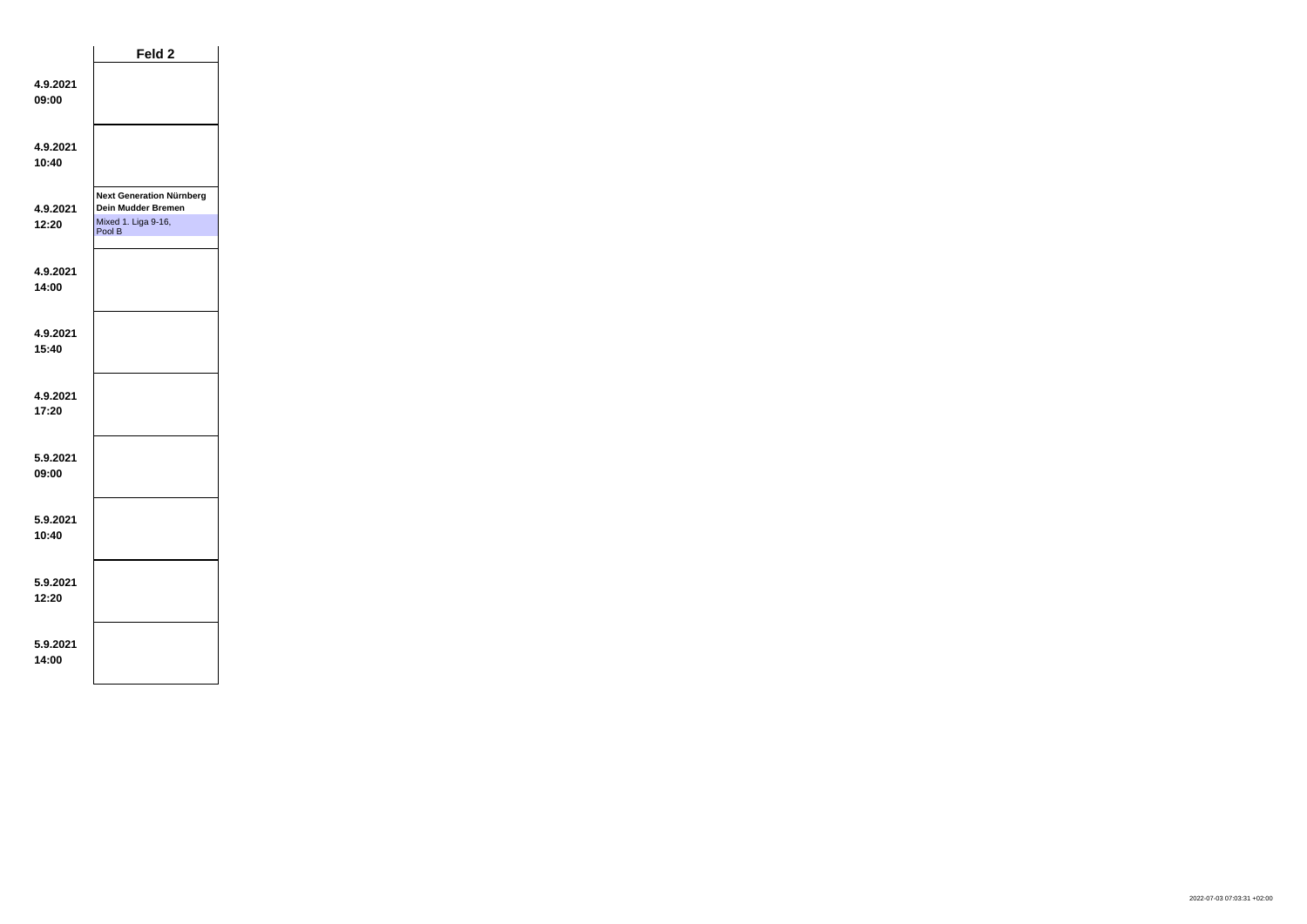|                   | Feld 2                                                                  |  |
|-------------------|-------------------------------------------------------------------------|--|
| 4.9.2021<br>09:00 |                                                                         |  |
| 4.9.2021<br>10:40 |                                                                         |  |
| 4.9.2021<br>12:20 | <b>Sturmflut</b><br>Hässliche Erdferkel<br>Mixed 1. Liga 1-8,<br>Pool A |  |
| 4.9.2021<br>14:00 |                                                                         |  |
| 4.9.2021<br>15:40 |                                                                         |  |
| 4.9.2021<br>17:20 |                                                                         |  |
| 5.9.2021<br>09:00 |                                                                         |  |
| 5.9.2021<br>10:40 |                                                                         |  |
| 5.9.2021<br>12:20 |                                                                         |  |
| 5.9.2021<br>14:00 |                                                                         |  |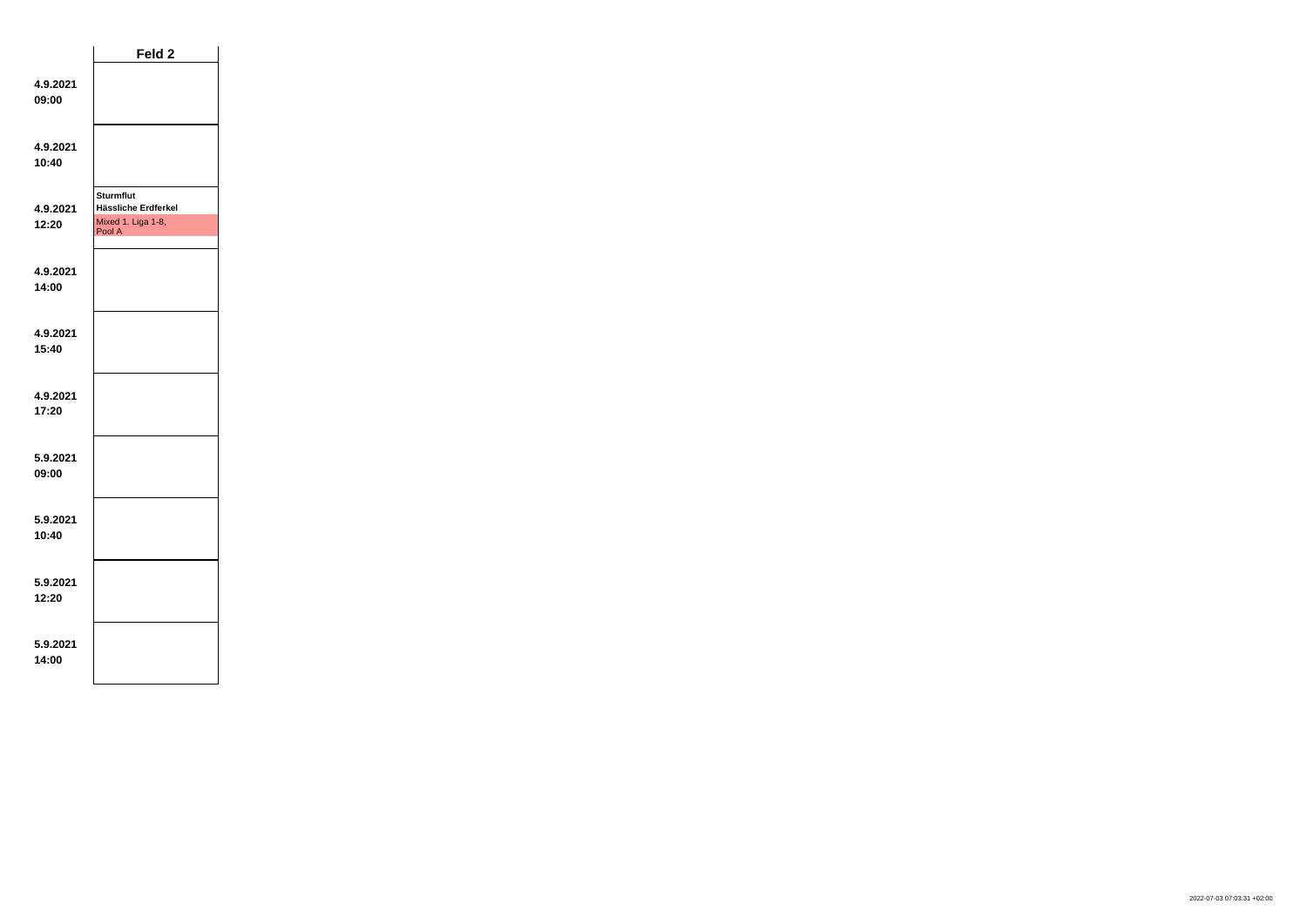|                   | Feld 2                                     |  |
|-------------------|--------------------------------------------|--|
| 4.9.2021<br>09:00 |                                            |  |
| 4.9.2021<br>10:40 |                                            |  |
| 4.9.2021<br>12:20 | Seed #8<br>Seed #4<br>DMO21_8er,<br>Pool A |  |
| 4.9.2021<br>14:00 |                                            |  |
| 4.9.2021<br>15:40 |                                            |  |
| 4.9.2021<br>17:20 |                                            |  |
| 5.9.2021<br>09:00 |                                            |  |
| 5.9.2021<br>10:40 |                                            |  |
| 5.9.2021<br>12:20 |                                            |  |
| 5.9.2021<br>14:00 |                                            |  |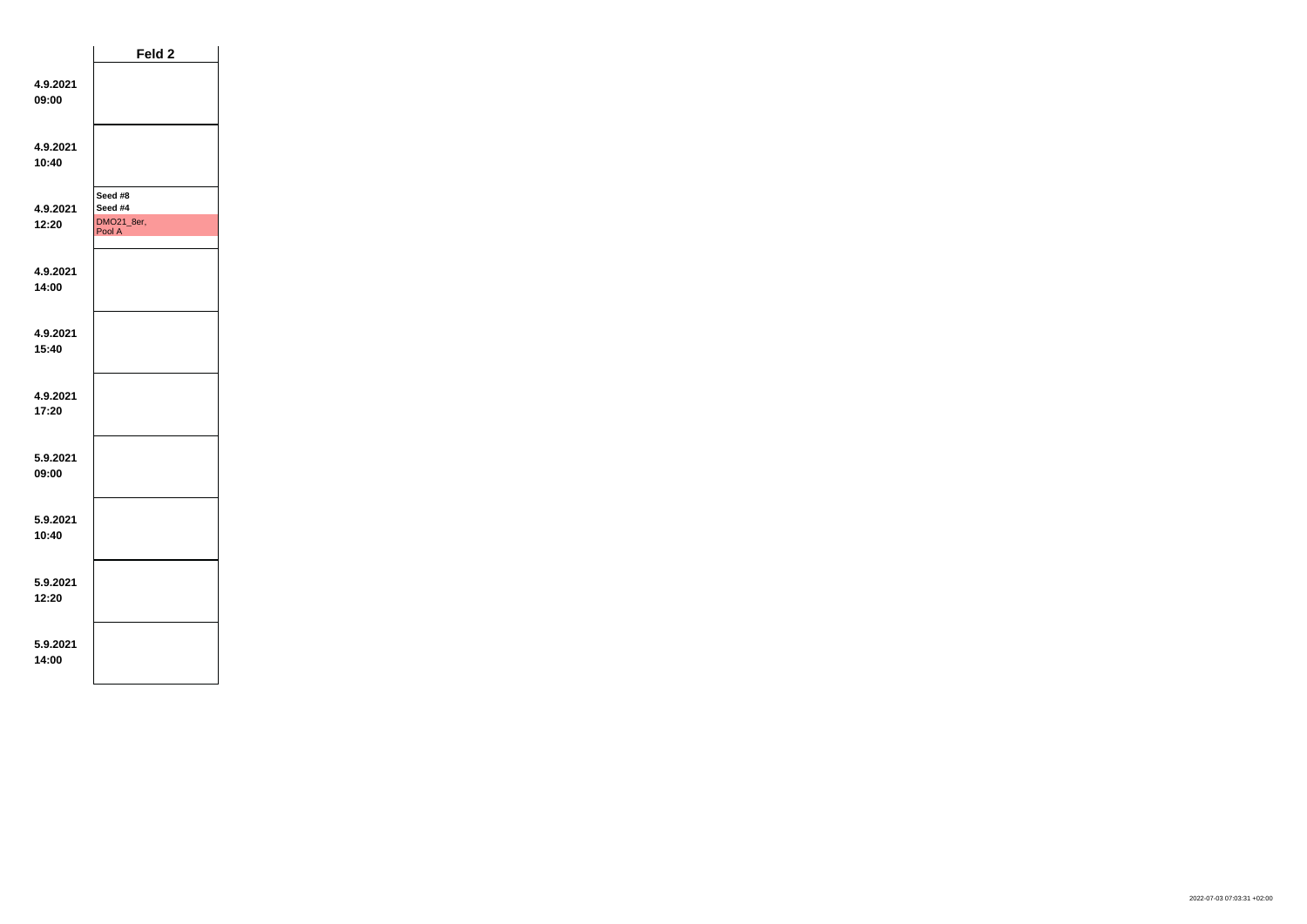|                   | Feld 2                                                                         |  |
|-------------------|--------------------------------------------------------------------------------|--|
| 4.9.2021<br>09:00 |                                                                                |  |
| 4.9.2021<br>10:40 |                                                                                |  |
| 4.9.2021<br>12:20 | Hucks Ultimate Club Berlin II<br>Parkscheibe<br>Mixed 3./4. Liga NO,<br>Pool A |  |
| 4.9.2021<br>14:00 |                                                                                |  |
| 4.9.2021<br>15:40 |                                                                                |  |
| 4.9.2021<br>17:20 |                                                                                |  |
| 5.9.2021<br>09:00 |                                                                                |  |
| 5.9.2021<br>10:40 |                                                                                |  |
| 5.9.2021<br>12:20 |                                                                                |  |
| 5.9.2021<br>14:00 |                                                                                |  |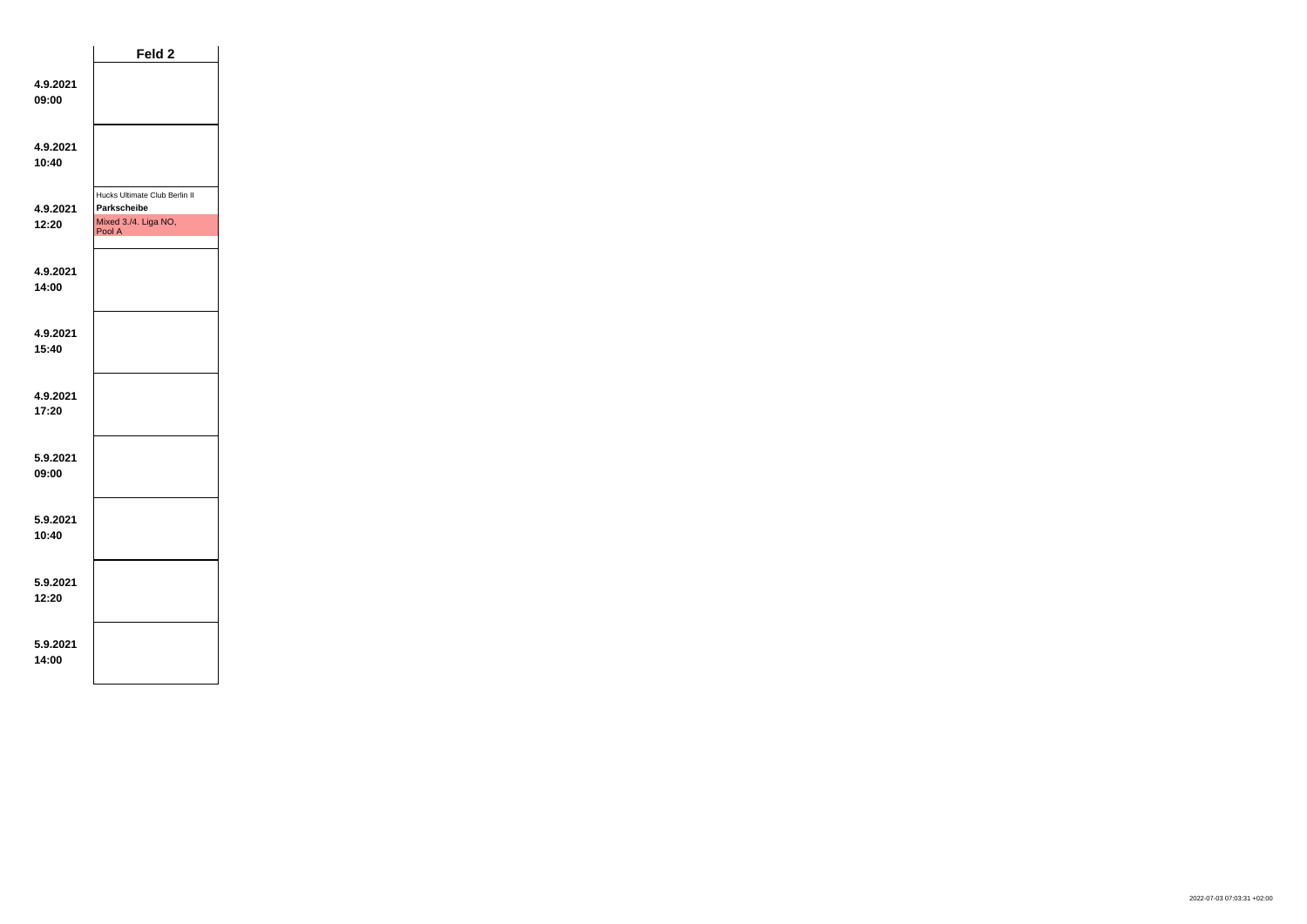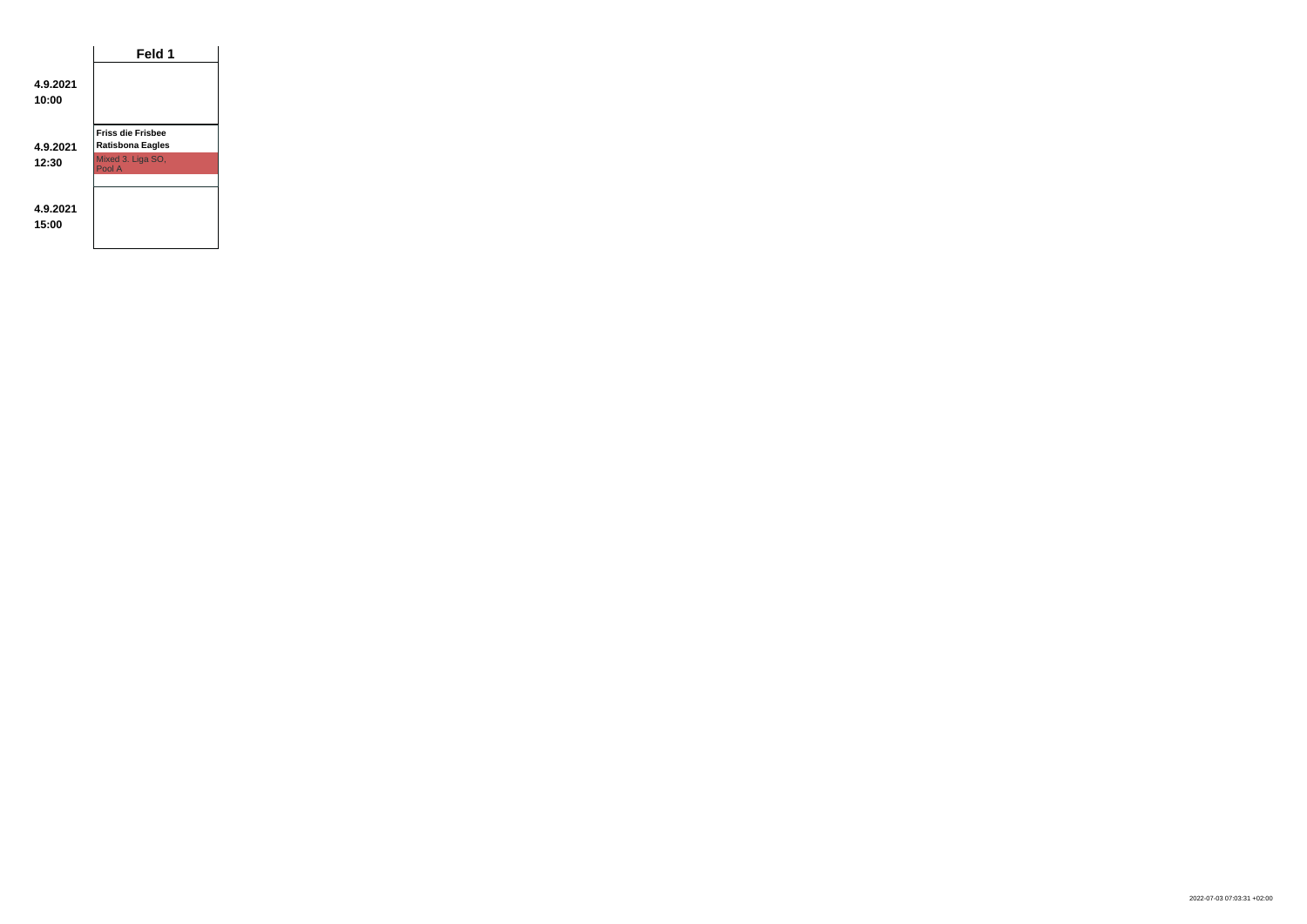|                   | Feld 1               |
|-------------------|----------------------|
| 4.9.2021<br>11:00 |                      |
| 4.9.2021          | Seed #1<br>Seed #4   |
| 13:30             | DMO21_5er,<br>Pool A |
| 4.9.2021<br>16:00 |                      |
| 5.9.2021<br>10:00 |                      |
| 5.9.2021<br>12:30 |                      |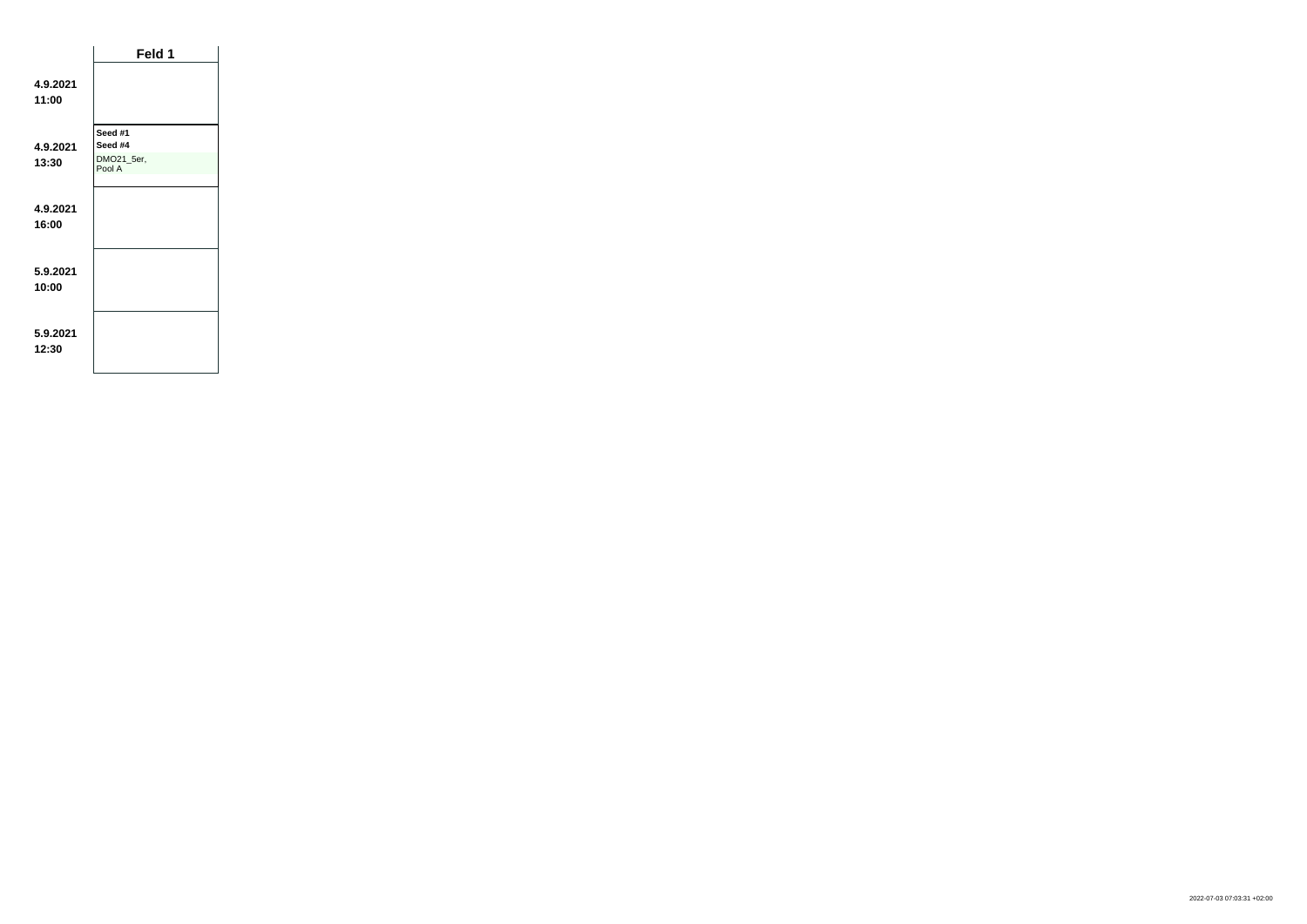|                   | Feld 1                       |  |
|-------------------|------------------------------|--|
| 4.9.2021<br>11:00 |                              |  |
| 4.9.2021          | Farmers Lüneburg<br>Caracals |  |
| 13:30             | Mixed 4. Liga NW,<br>Pool A  |  |
| 4.9.2021<br>16:00 |                              |  |
| 5.9.2021<br>10:00 |                              |  |
| 5.9.2021<br>12:30 |                              |  |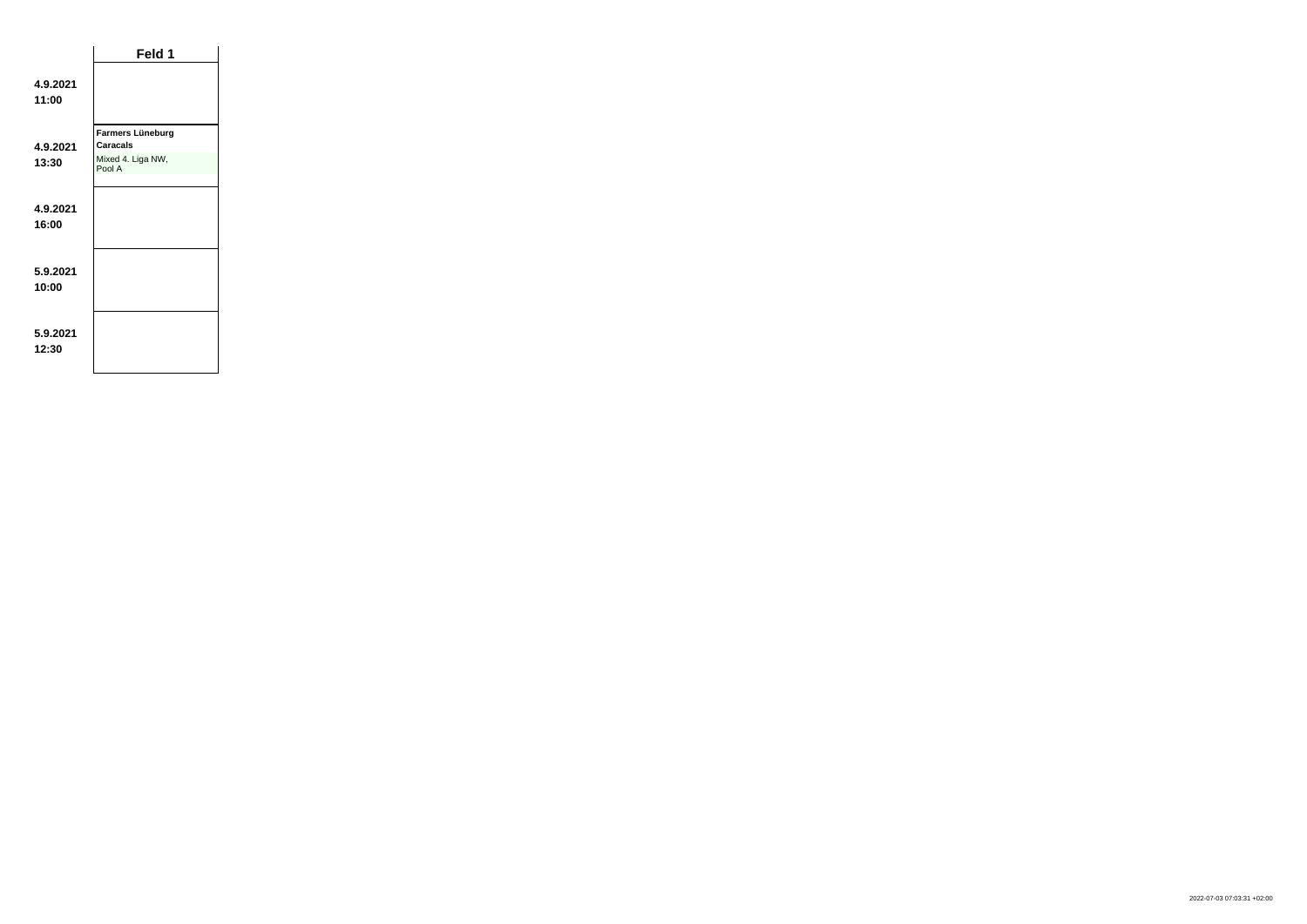|                   | Feld 1                       |  |
|-------------------|------------------------------|--|
| 4.9.2021<br>11:00 |                              |  |
| 4.9.2021          | <b>ULMtimates</b><br>Zamperl |  |
| 13:30             | Mixed 2. Liga Süd,<br>Pool A |  |
|                   |                              |  |
| 4.9.2021<br>16:00 |                              |  |
| 5.9.2021<br>10:00 |                              |  |
| 5.9.2021<br>12:30 |                              |  |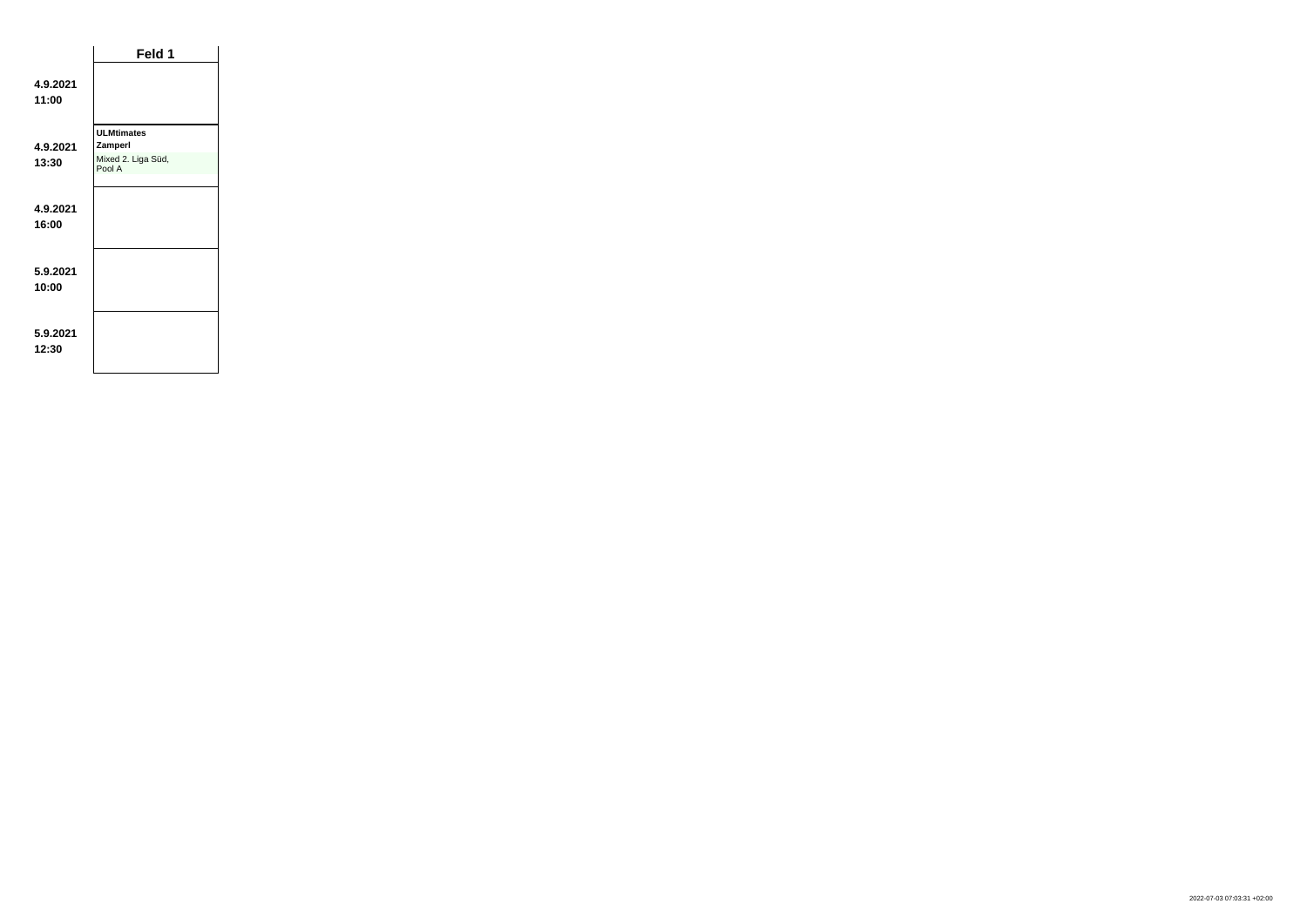|                   | Feld 1                                   |
|-------------------|------------------------------------------|
| 4.9.2021<br>11:00 |                                          |
| 4.9.2021          | <b>Bonnsai</b><br><b>Hamburg Alsters</b> |
| 13:30             | Mixed 3. Liga NW,<br>Pool A              |
|                   |                                          |
| 4.9.2021<br>16:00 |                                          |
|                   |                                          |
| 5.9.2021<br>10:00 |                                          |
|                   |                                          |
| 5.9.2021<br>12:30 |                                          |
|                   |                                          |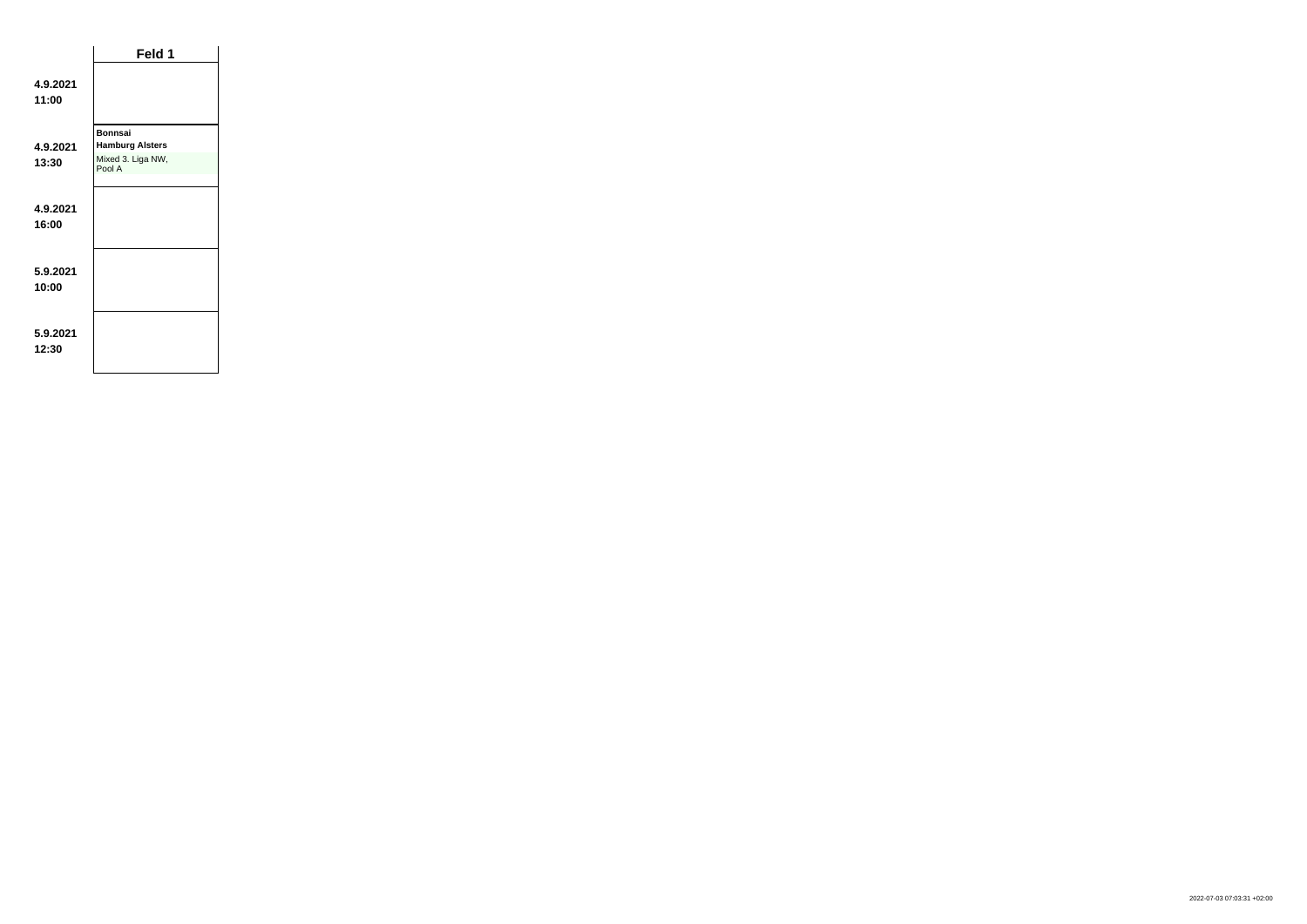|                   | Feld 1                                  |
|-------------------|-----------------------------------------|
| 4.9.2021<br>11:00 |                                         |
| 4.9.2021          | <b>Bonobos</b><br><b>Frisbee Family</b> |
| 13:30             | Mixed 2. Liga Nord,<br>Pool A           |
| 4.9.2021<br>16:00 |                                         |
| 5.9.2021<br>10:00 |                                         |
| 5.9.2021<br>12:30 |                                         |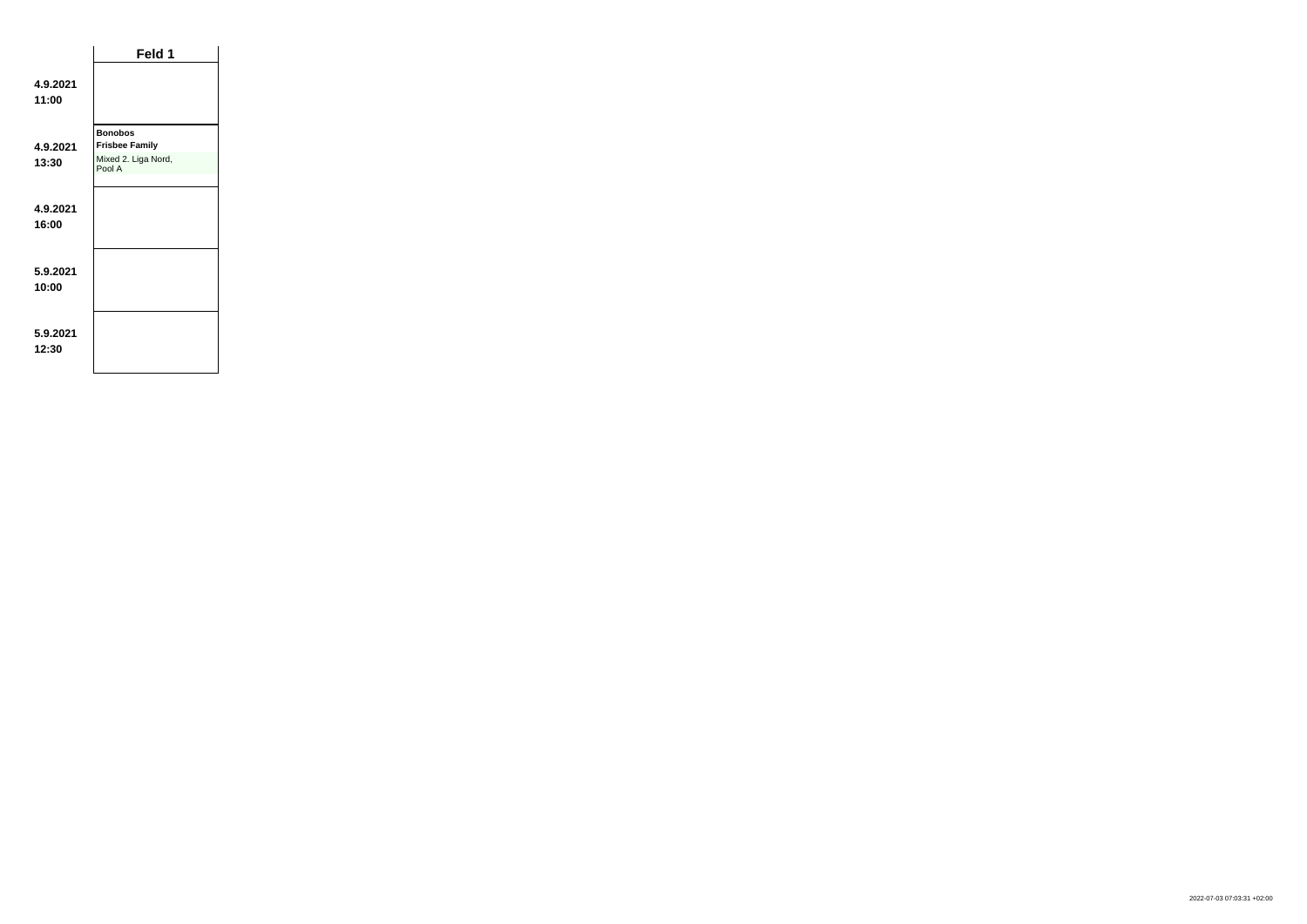|                   | Feld 2                                     |  |
|-------------------|--------------------------------------------|--|
| 4.9.2021<br>11:00 |                                            |  |
| 4.9.2021<br>13:30 | Seed #5<br>Seed #3<br>DMO21_5er,<br>Pool A |  |
| 4.9.2021<br>16:00 |                                            |  |
| 5.9.2021<br>10:00 |                                            |  |
| 5.9.2021<br>12:30 |                                            |  |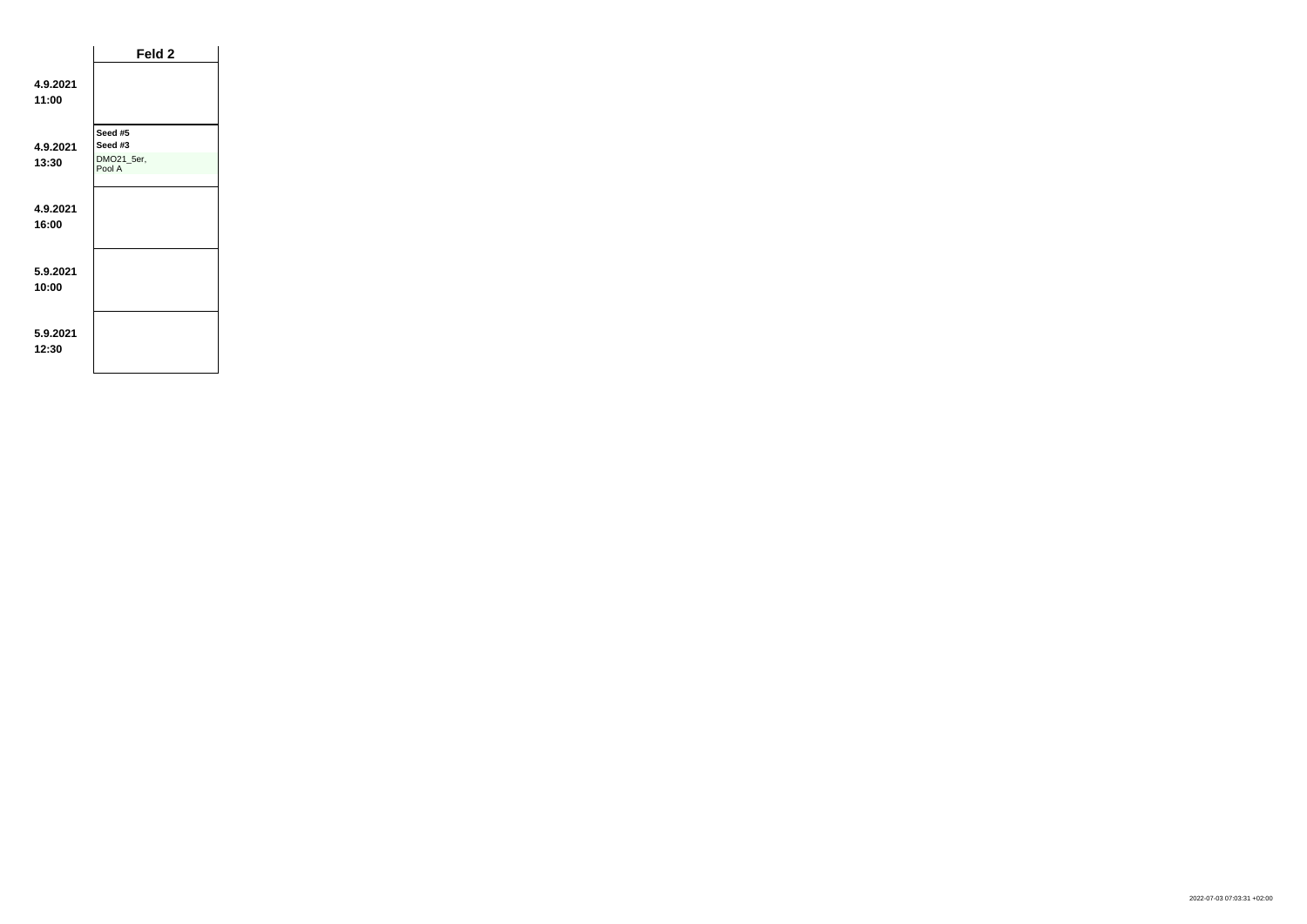|                   | Feld <sub>2</sub>                        |  |
|-------------------|------------------------------------------|--|
| 4.9.2021<br>11:00 |                                          |  |
| 4.9.2021          | <b>Sunblocker Oldenburg</b><br>Windhosen |  |
| 13:30             | Mixed 4. Liga NW,<br>Pool A              |  |
|                   |                                          |  |
| 4.9.2021<br>16:00 |                                          |  |
| 5.9.2021<br>10:00 |                                          |  |
| 5.9.2021<br>12:30 |                                          |  |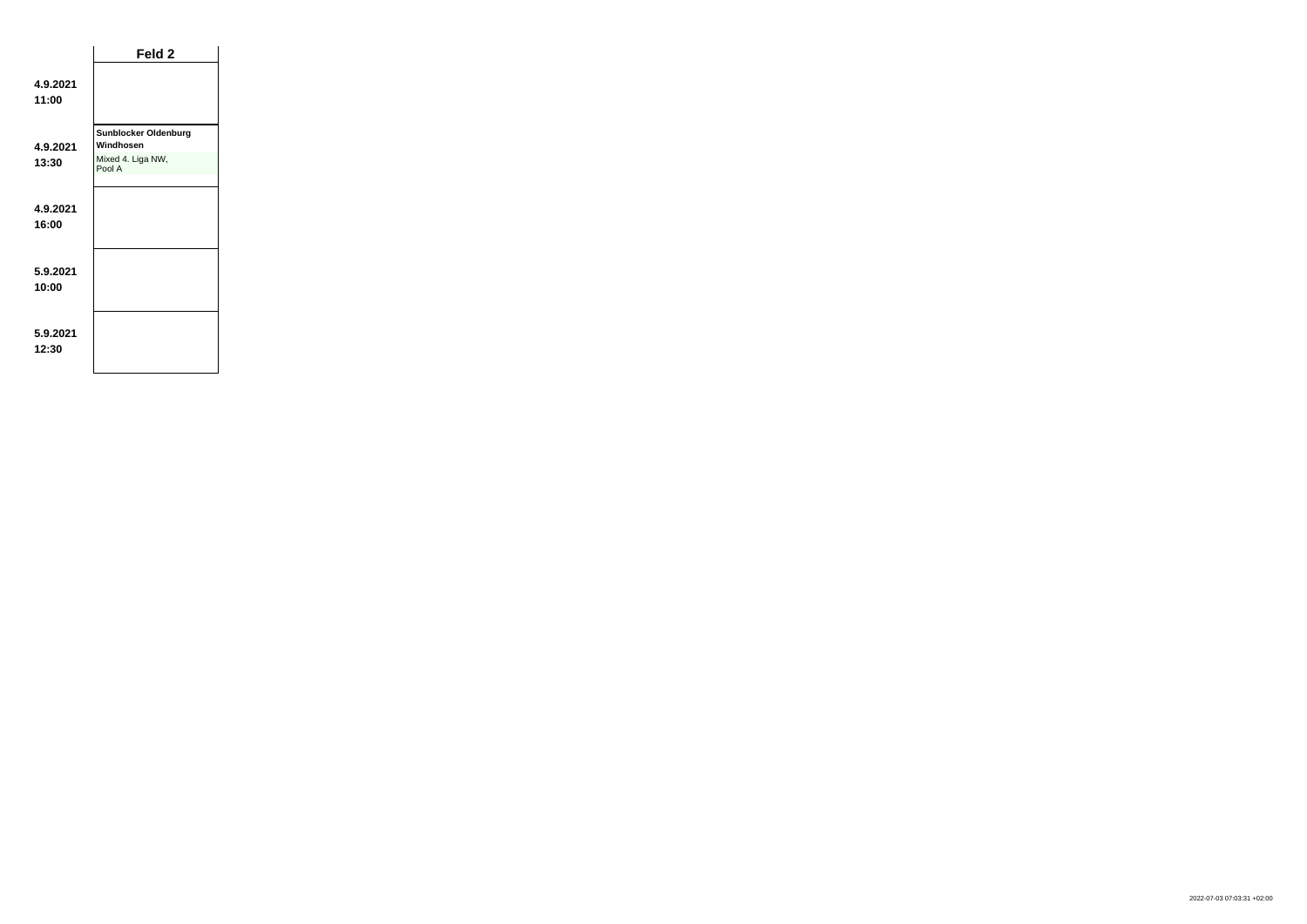|                   | Feld 2                       |  |
|-------------------|------------------------------|--|
| 4.9.2021<br>11:00 |                              |  |
|                   | FT Ultimate Würzburg         |  |
| 4.9.2021          | <b>Tiefseetaucher</b>        |  |
| 13:30             | Mixed 2. Liga Süd,<br>Pool A |  |
|                   |                              |  |
| 4.9.2021<br>16:00 |                              |  |
| 5.9.2021<br>10:00 |                              |  |
| 5.9.2021<br>12:30 |                              |  |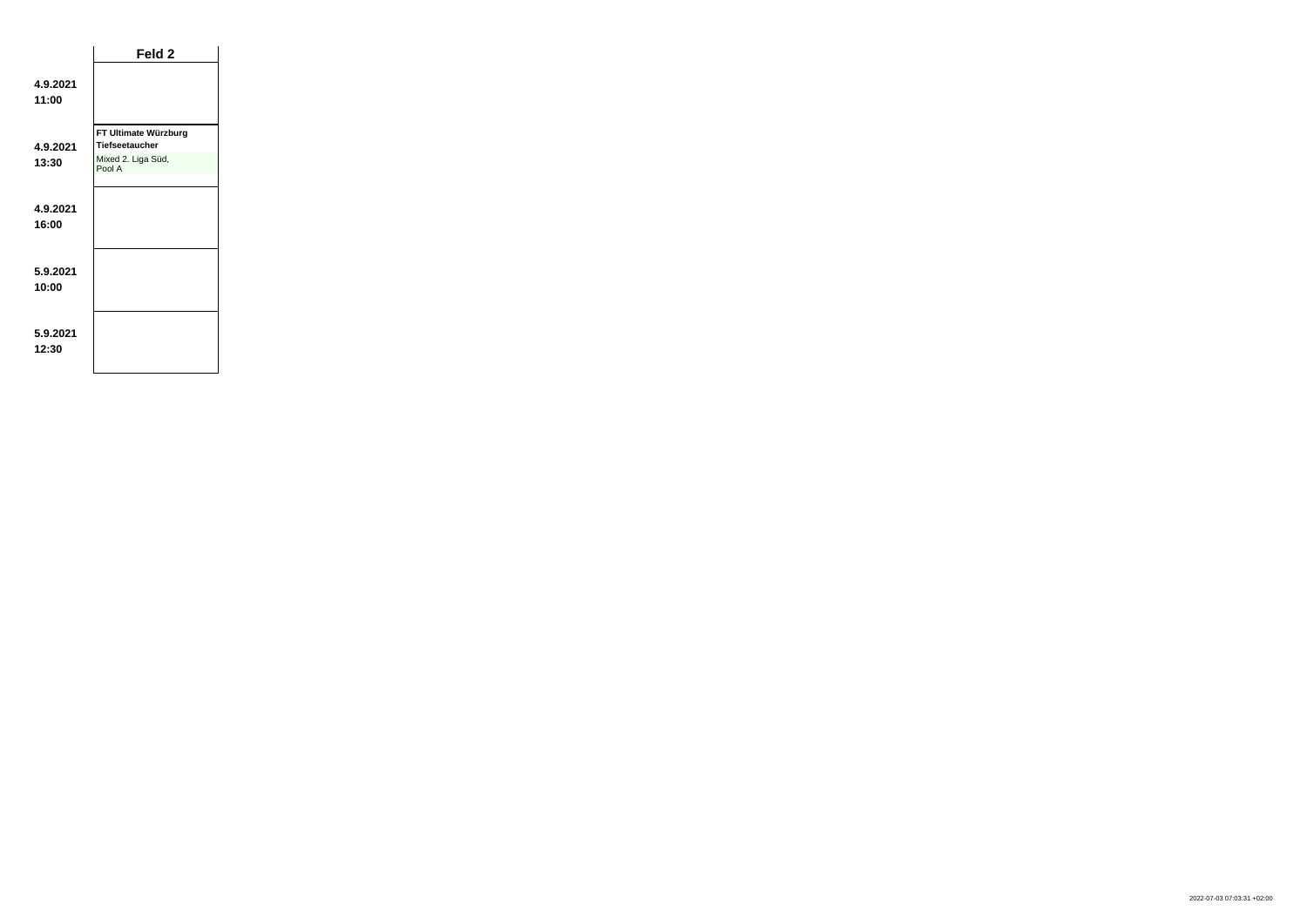|                   | Feld 2                                                |
|-------------------|-------------------------------------------------------|
| 4.9.2021<br>11:00 |                                                       |
| 4.9.2021          | <b>Torpedo Phoenix</b><br><b>Ultimate Lions Essen</b> |
| 13:30             | Mixed 3. Liga NW,<br>Pool A                           |
| 4.9.2021<br>16:00 |                                                       |
| 5.9.2021<br>10:00 |                                                       |
| 5.9.2021<br>12:30 |                                                       |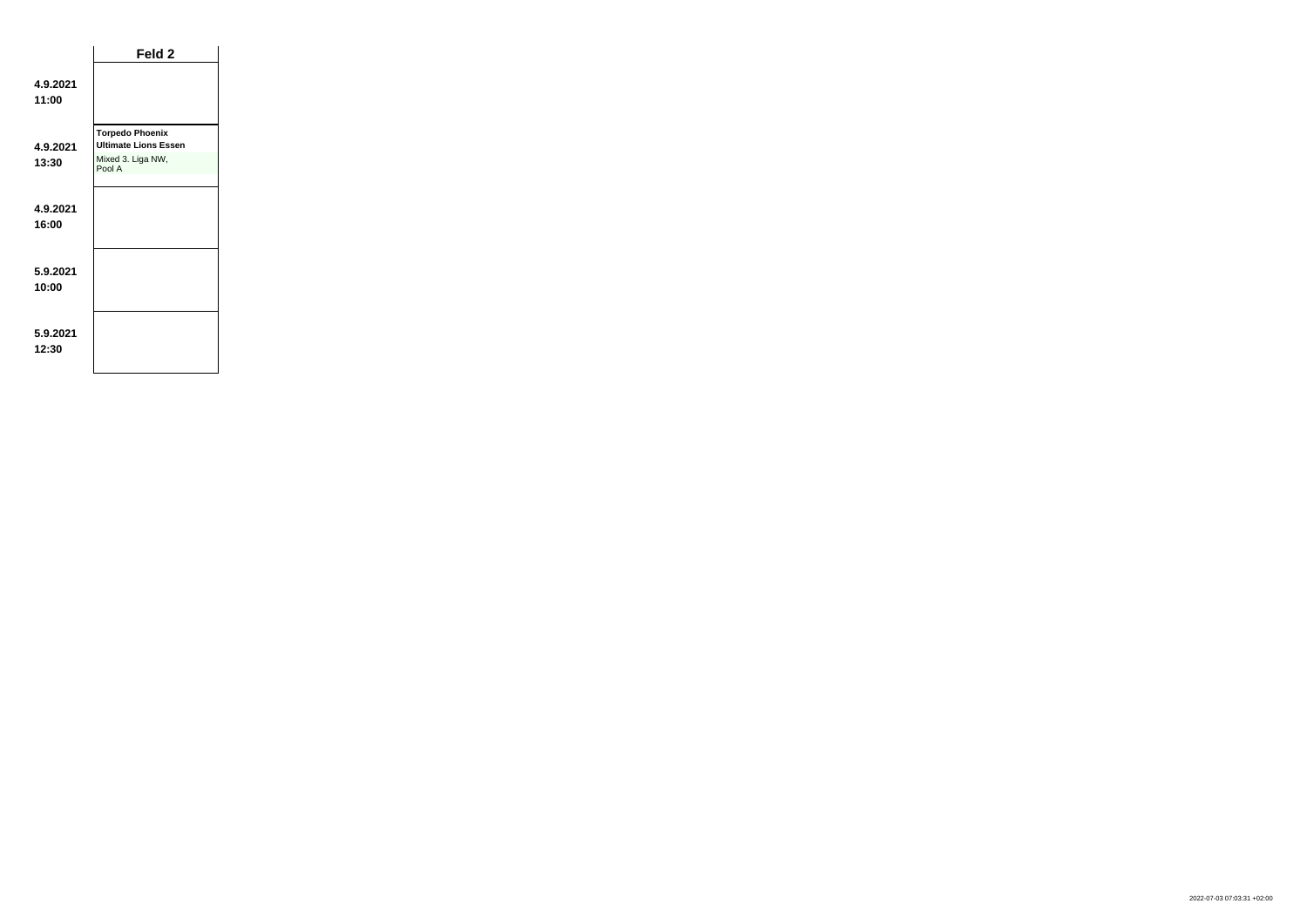|                   | Feld 2                                |  |
|-------------------|---------------------------------------|--|
| 4.9.2021<br>11:00 |                                       |  |
| 4.9.2021          | <b>Frizzly Bears 2</b><br>Göttinger 7 |  |
| 13:30             | Mixed 2. Liga Nord,<br>Pool A         |  |
|                   |                                       |  |
| 4.9.2021<br>16:00 |                                       |  |
| 5.9.2021<br>10:00 |                                       |  |
| 5.9.2021<br>12:30 |                                       |  |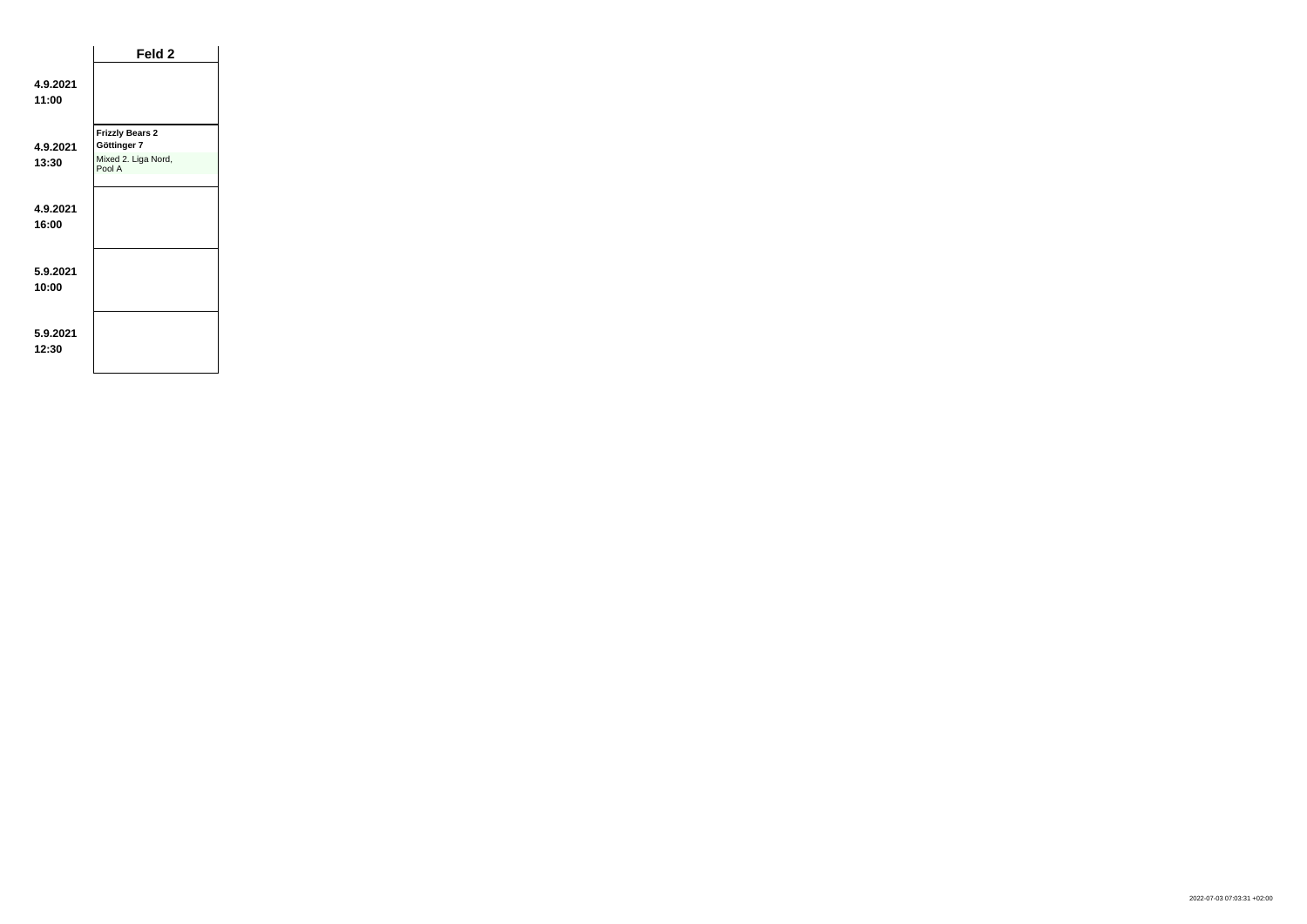|                   | Feld 1                                     |  |
|-------------------|--------------------------------------------|--|
| 4.9.2021<br>09:00 |                                            |  |
| 4.9.2021<br>10:40 |                                            |  |
| 4.9.2021<br>12:20 |                                            |  |
| 4.9.2021<br>14:00 | Seed #1<br>Seed #4<br>DMO21_7er,<br>Pool A |  |
| 4.9.2021<br>15:40 |                                            |  |
| 4.9.2021<br>17:20 |                                            |  |
| 5.9.2021<br>09:00 |                                            |  |
| 5.9.2021<br>10:40 |                                            |  |
| 5.9.2021<br>12:20 |                                            |  |
| 5.9.2021<br>14:00 |                                            |  |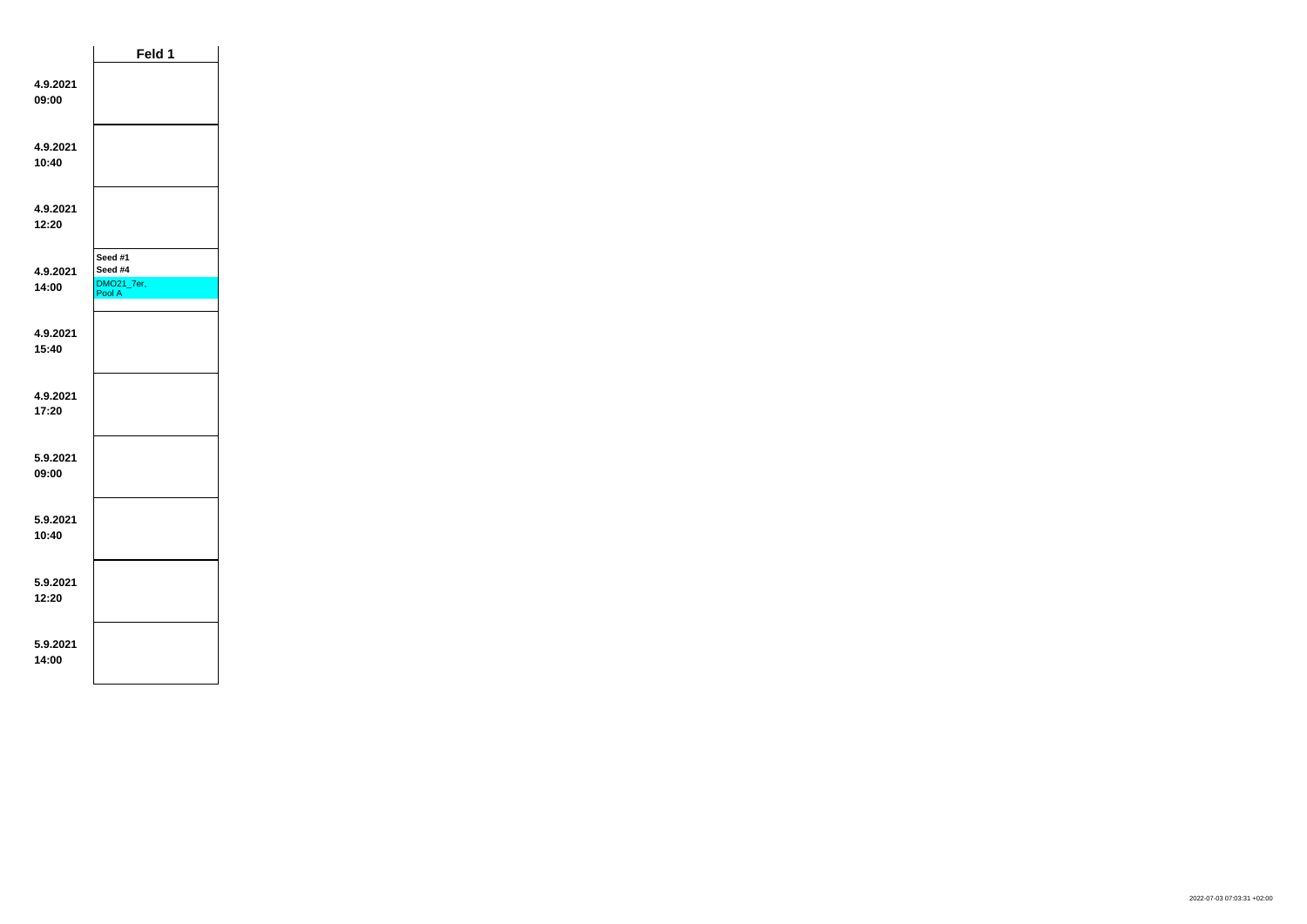|                   | Feld 1                                                                                  |  |
|-------------------|-----------------------------------------------------------------------------------------|--|
| 4.9.2021<br>09:00 |                                                                                         |  |
| 4.9.2021<br>10:40 |                                                                                         |  |
| 4.9.2021<br>12:20 |                                                                                         |  |
| 4.9.2021<br>14:00 | Frau Rauscher & the Bembelboys<br>Maultaschen Tübingen<br>Mixed 1. Liga 9-16,<br>Pool A |  |
| 4.9.2021<br>15:40 |                                                                                         |  |
| 4.9.2021<br>17:20 |                                                                                         |  |
| 5.9.2021<br>09:00 |                                                                                         |  |
| 5.9.2021<br>10:40 |                                                                                         |  |
| 5.9.2021<br>12:20 |                                                                                         |  |
| 5.9.2021<br>14:00 |                                                                                         |  |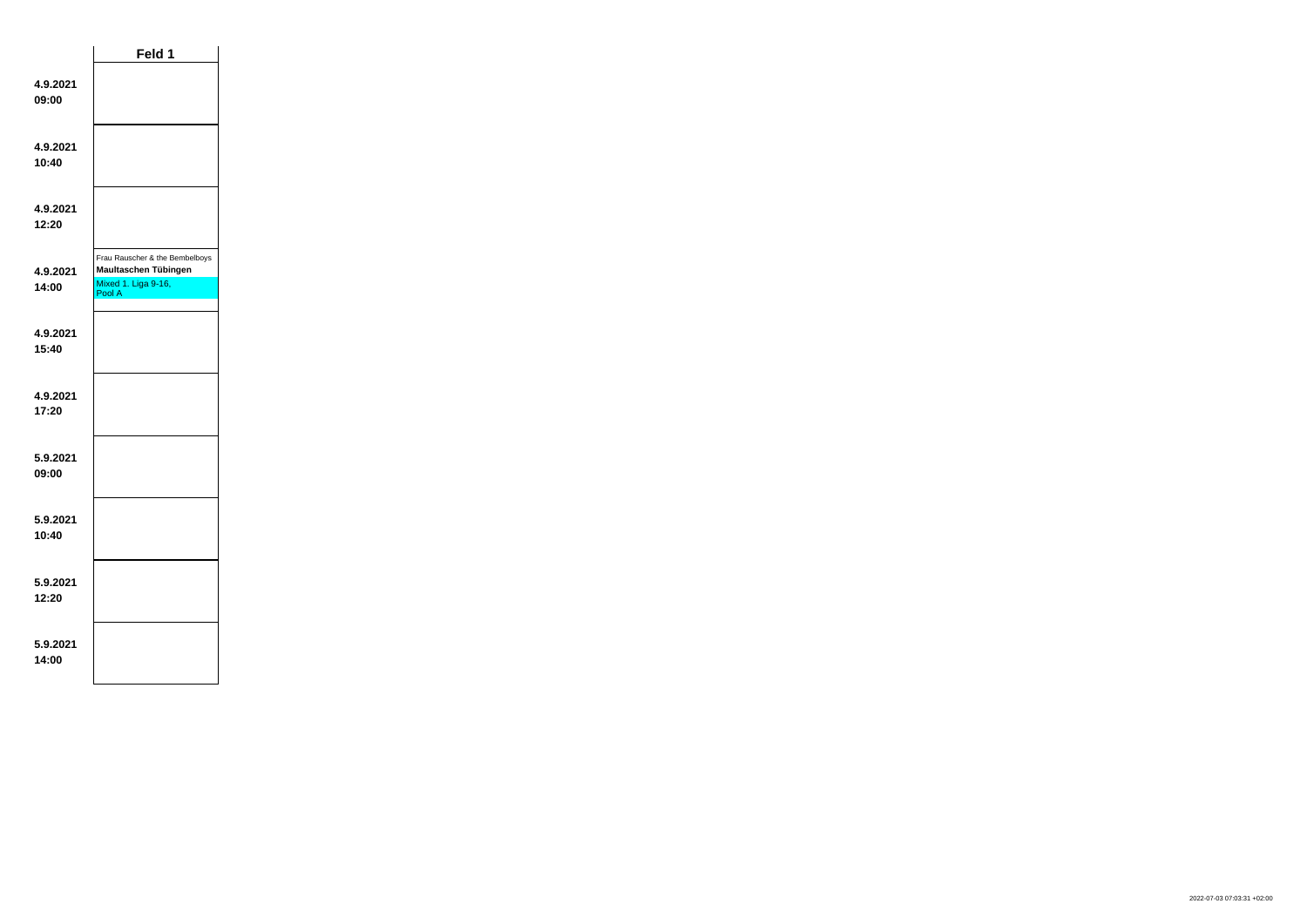|                   | Feld 1                                                                   |  |
|-------------------|--------------------------------------------------------------------------|--|
| 4.9.2021<br>09:00 |                                                                          |  |
| 4.9.2021<br>10:40 |                                                                          |  |
| 4.9.2021<br>12:20 |                                                                          |  |
| 4.9.2021<br>14:00 | <b>Sugar Mix</b><br><b>Mainzelrenner</b><br>Mixed 1. Liga 1-8,<br>Pool B |  |
| 4.9.2021<br>15:40 |                                                                          |  |
| 4.9.2021<br>17:20 |                                                                          |  |
| 5.9.2021<br>09:00 |                                                                          |  |
| 5.9.2021<br>10:40 |                                                                          |  |
| 5.9.2021<br>12:20 |                                                                          |  |
| 5.9.2021<br>14:00 |                                                                          |  |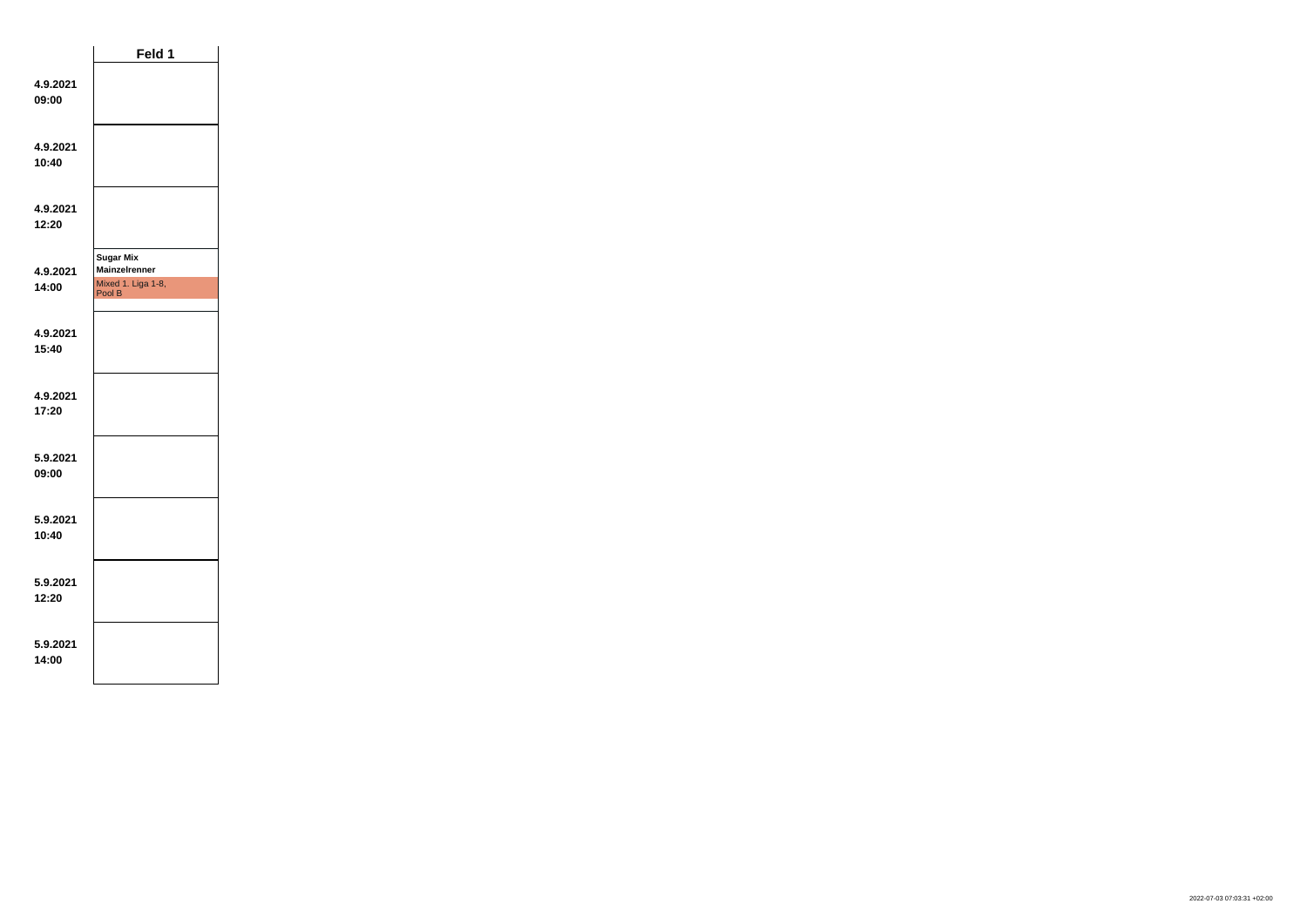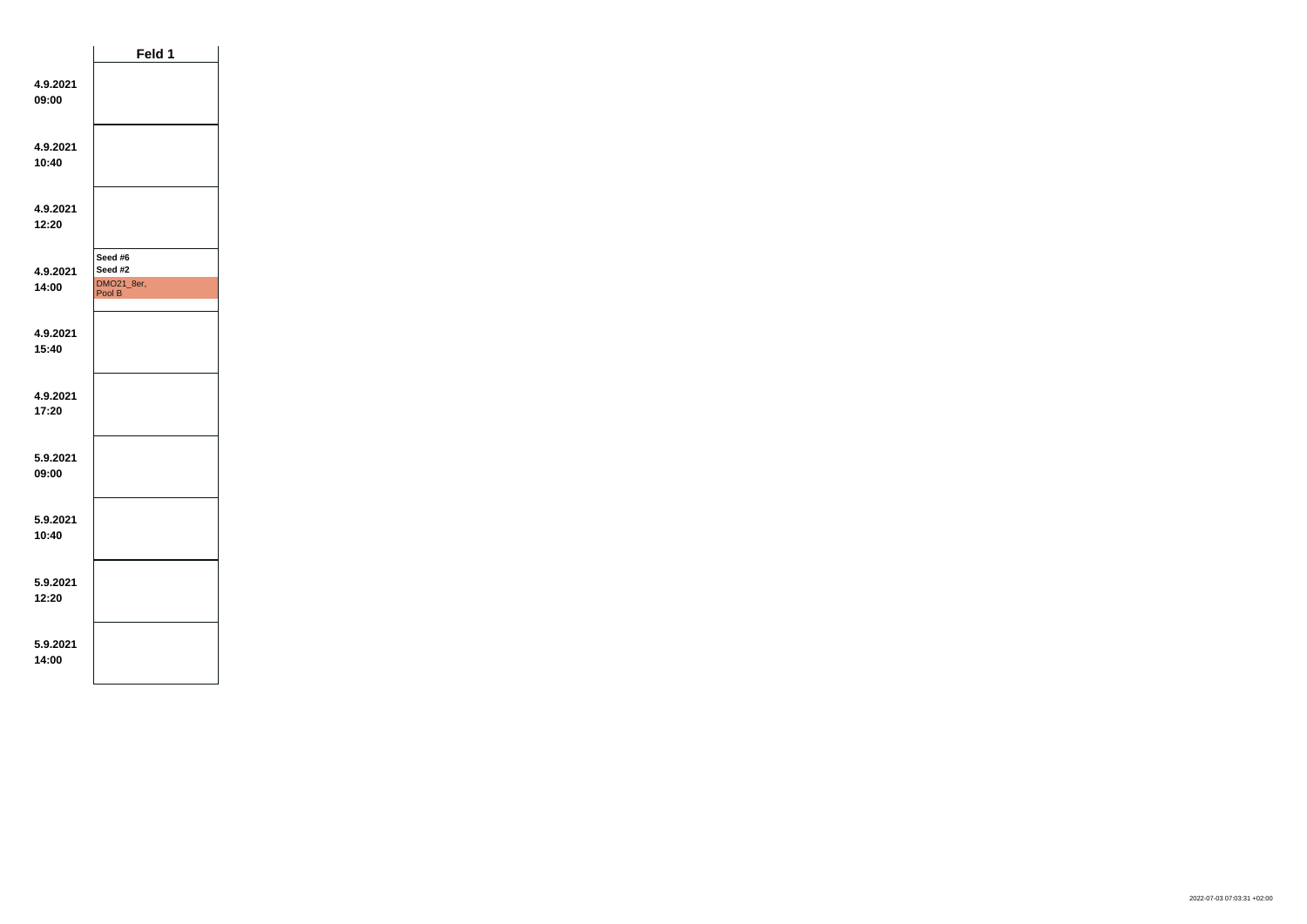|                   | Feld 1                                                                  |  |
|-------------------|-------------------------------------------------------------------------|--|
| 4.9.2021<br>09:00 |                                                                         |  |
| 4.9.2021<br>10:40 |                                                                         |  |
| 4.9.2021<br>12:20 |                                                                         |  |
| 4.9.2021<br>14:00 | Schleudertrauma<br><b>Saxy Divers</b><br>Mixed 3./4. Liga NO,<br>Pool B |  |
| 4.9.2021<br>15:40 |                                                                         |  |
| 4.9.2021<br>17:20 |                                                                         |  |
| 5.9.2021<br>09:00 |                                                                         |  |
| 5.9.2021<br>10:40 |                                                                         |  |
| 5.9.2021<br>12:20 |                                                                         |  |
| 5.9.2021<br>14:00 |                                                                         |  |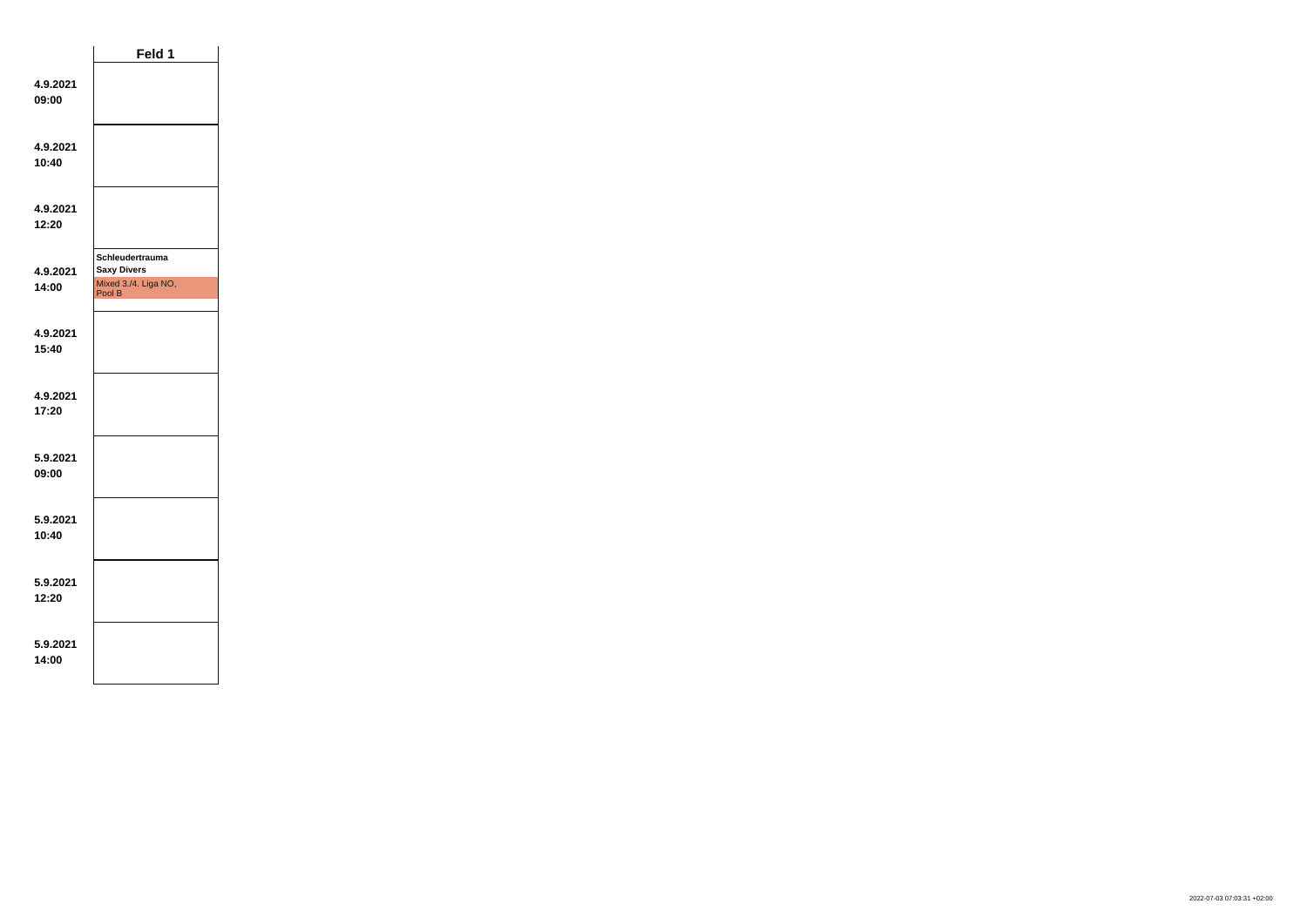|                   | Feld 1                                             |  |
|-------------------|----------------------------------------------------|--|
| 4.9.2021<br>09:00 |                                                    |  |
| 4.9.2021<br>10:40 |                                                    |  |
| 4.9.2021<br>12:20 |                                                    |  |
|                   | <b>Disconnection 2</b>                             |  |
| 4.9.2021<br>14:00 | <b>Flying Igels</b><br>Mixed 3. Liga SW,<br>Pool B |  |
| 4.9.2021<br>15:40 |                                                    |  |
| 4.9.2021<br>17:20 |                                                    |  |
| 5.9.2021<br>09:00 |                                                    |  |
| 5.9.2021<br>10:40 |                                                    |  |
| 5.9.2021<br>12:20 |                                                    |  |
| 5.9.2021<br>14:00 |                                                    |  |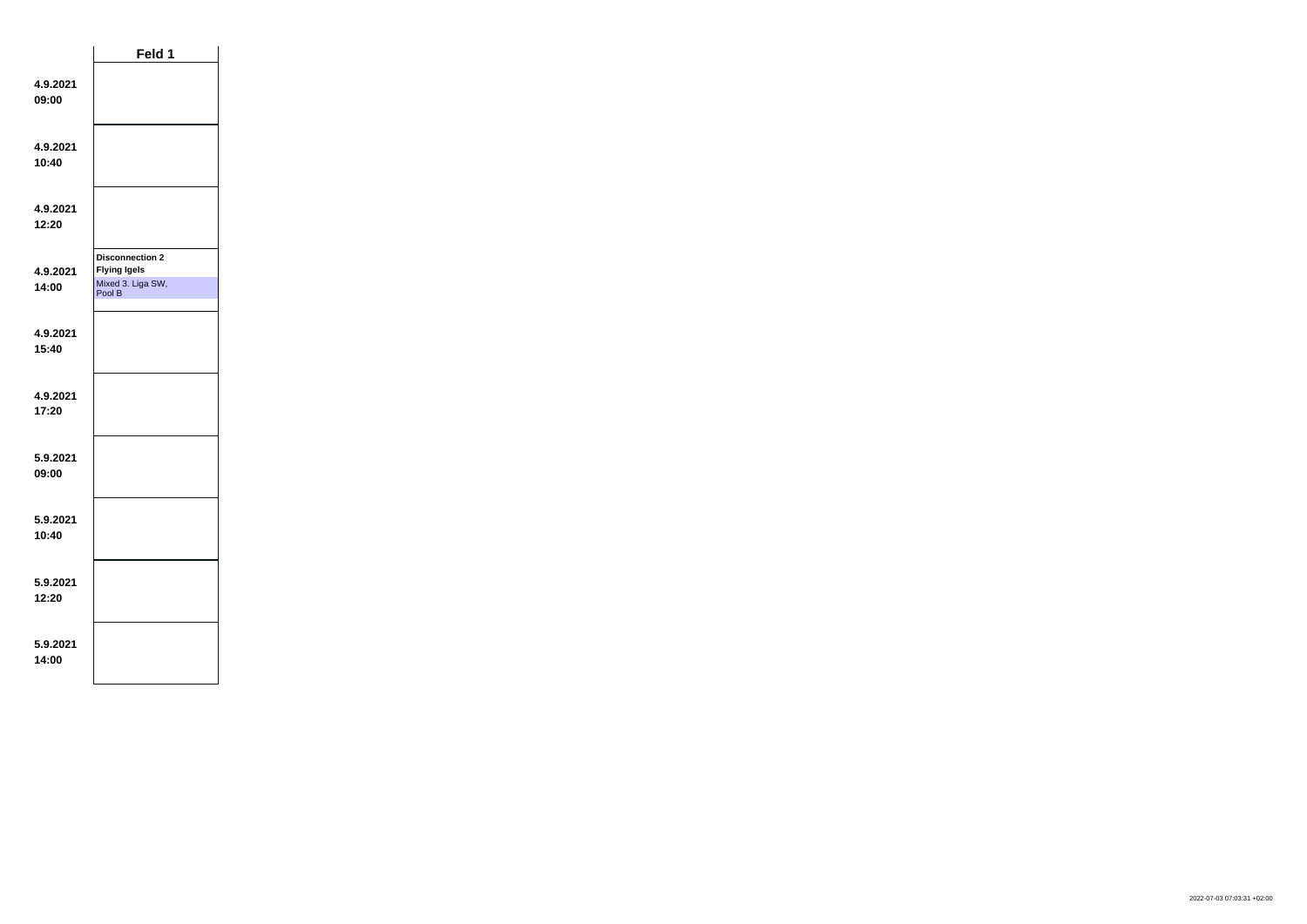|                   | Feld 2                                                         |  |
|-------------------|----------------------------------------------------------------|--|
| 4.9.2021<br>09:00 |                                                                |  |
| 4.9.2021<br>10:40 |                                                                |  |
| 4.9.2021<br>12:20 |                                                                |  |
| 4.9.2021<br>14:00 | Die 7 Todsünden<br>Ars Ludendi<br>Mixed 1. Liga 1-8,<br>Pool B |  |
| 4.9.2021<br>15:40 |                                                                |  |
| 4.9.2021<br>17:20 |                                                                |  |
| 5.9.2021<br>09:00 |                                                                |  |
| 5.9.2021<br>10:40 |                                                                |  |
| 5.9.2021<br>12:20 |                                                                |  |
| 5.9.2021<br>14:00 |                                                                |  |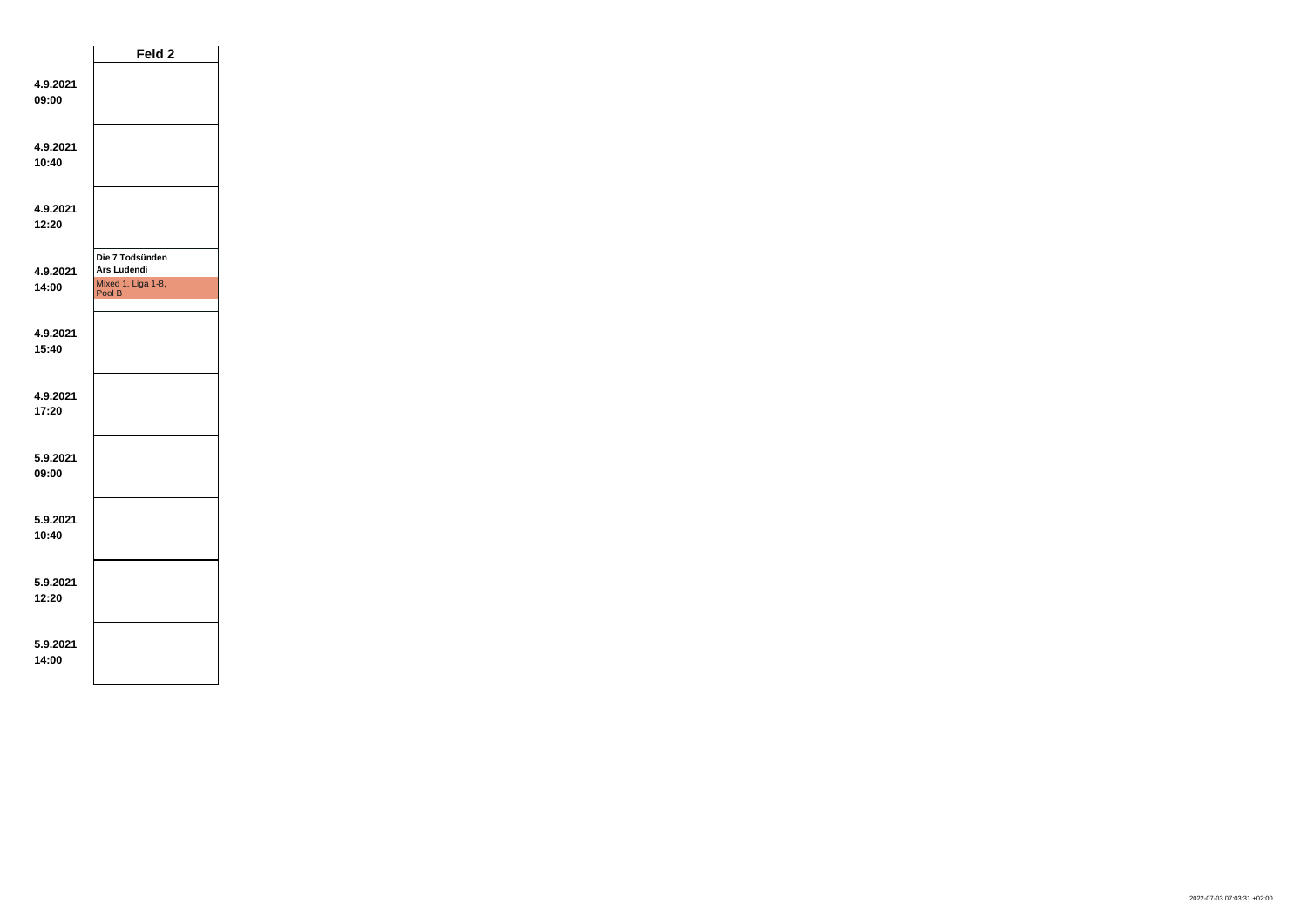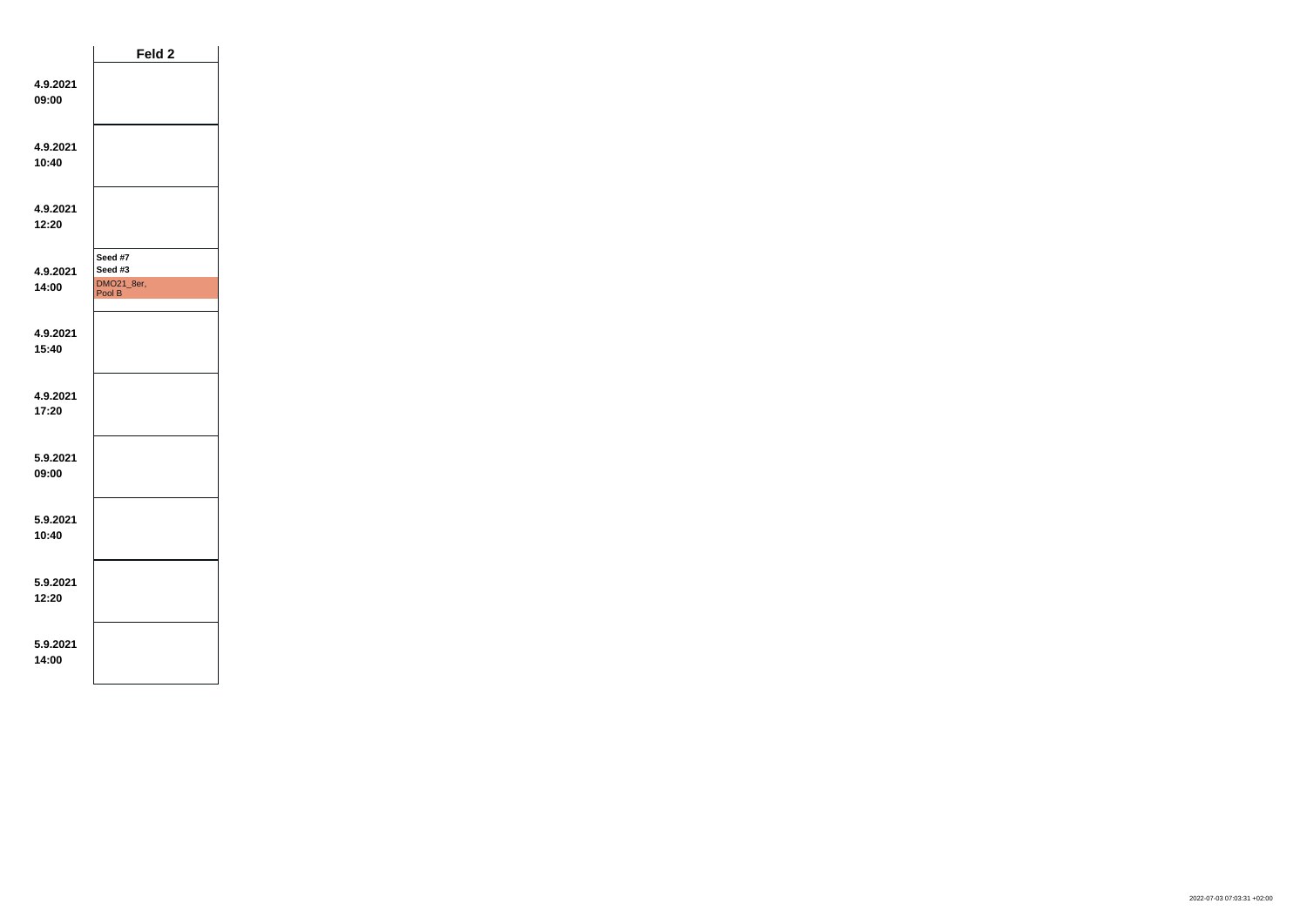|                   | Feld 2                                                                          |  |
|-------------------|---------------------------------------------------------------------------------|--|
| 4.9.2021<br>09:00 |                                                                                 |  |
| 4.9.2021<br>10:40 |                                                                                 |  |
| 4.9.2021<br>12:20 |                                                                                 |  |
| 4.9.2021<br>14:00 | <b>Pizza Volante</b><br><b>Griffins Lehre</b><br>Mixed 3./4. Liga NO,<br>Pool B |  |
| 4.9.2021<br>15:40 |                                                                                 |  |
| 4.9.2021<br>17:20 |                                                                                 |  |
| 5.9.2021<br>09:00 |                                                                                 |  |
| 5.9.2021<br>10:40 |                                                                                 |  |
| 5.9.2021<br>12:20 |                                                                                 |  |
| 5.9.2021<br>14:00 |                                                                                 |  |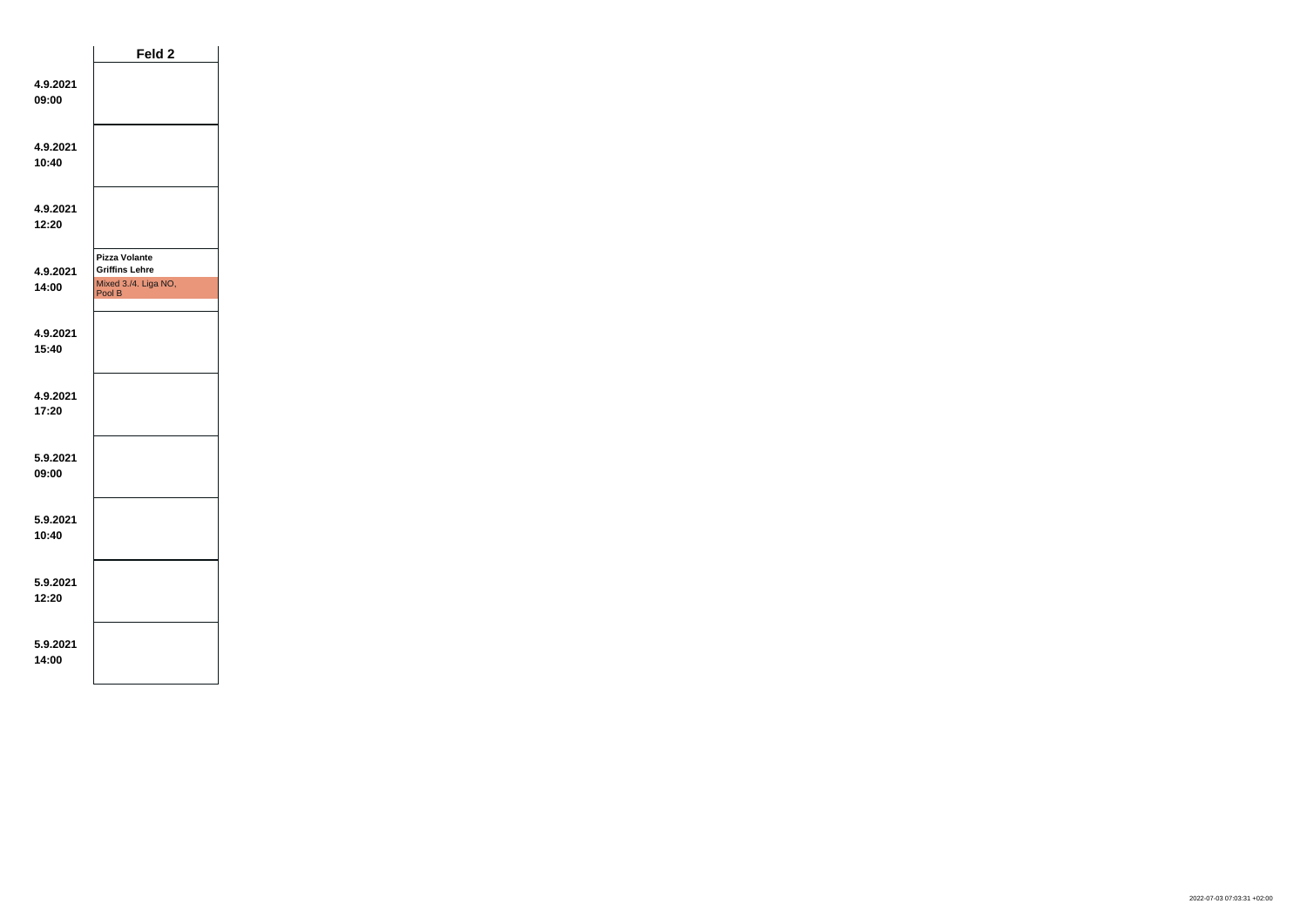|                   | Feld 2                                       |  |
|-------------------|----------------------------------------------|--|
| 4.9.2021<br>09:00 |                                              |  |
| 4.9.2021<br>10:40 |                                              |  |
| 4.9.2021<br>12:20 |                                              |  |
|                   | <b>Heidees TVE</b>                           |  |
| 4.9.2021<br>14:00 | <b>Hechte</b><br>Mixed 3. Liga SW,<br>Pool B |  |
| 4.9.2021<br>15:40 |                                              |  |
| 4.9.2021<br>17:20 |                                              |  |
| 5.9.2021<br>09:00 |                                              |  |
| 5.9.2021<br>10:40 |                                              |  |
| 5.9.2021<br>12:20 |                                              |  |
| 5.9.2021<br>14:00 |                                              |  |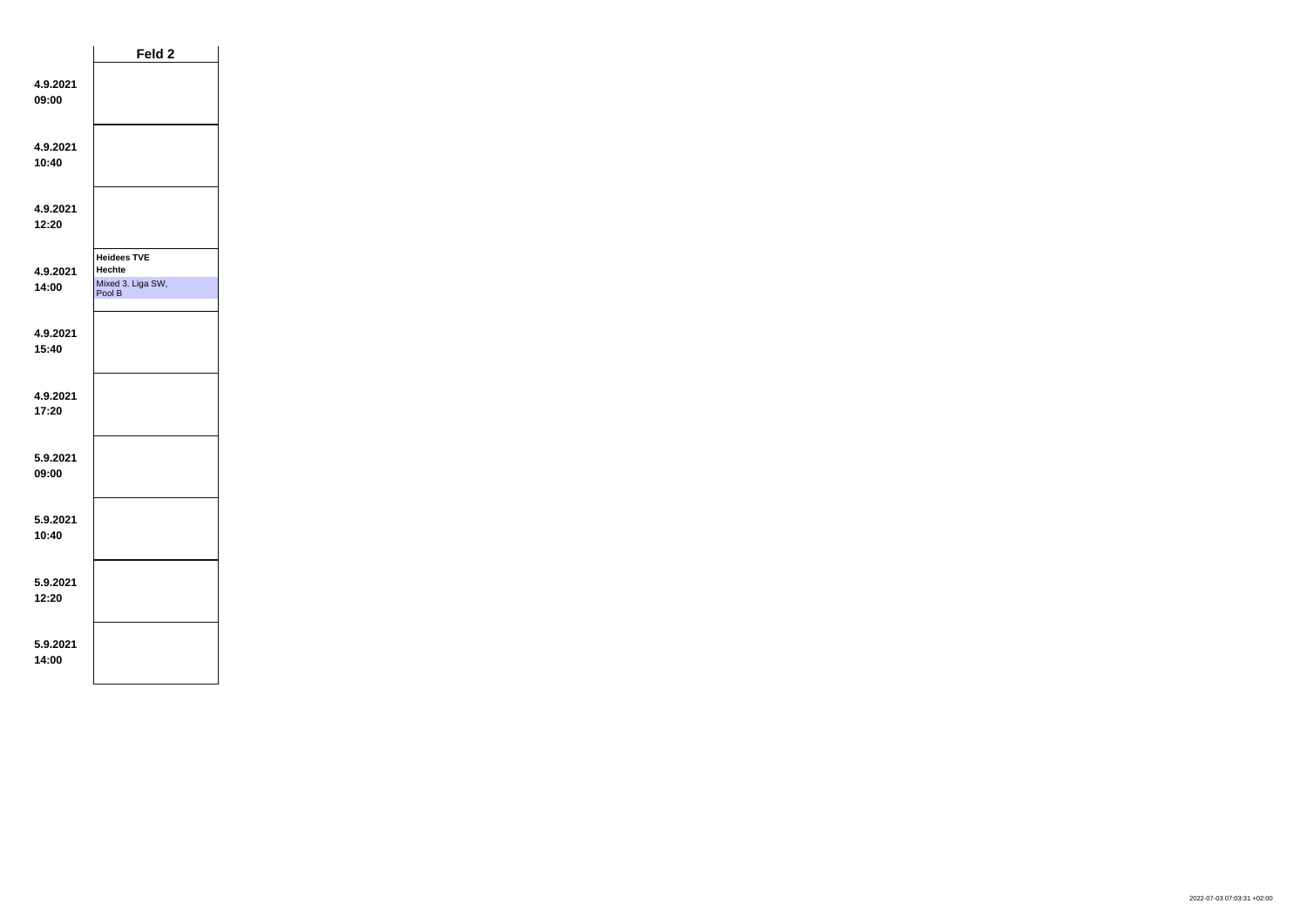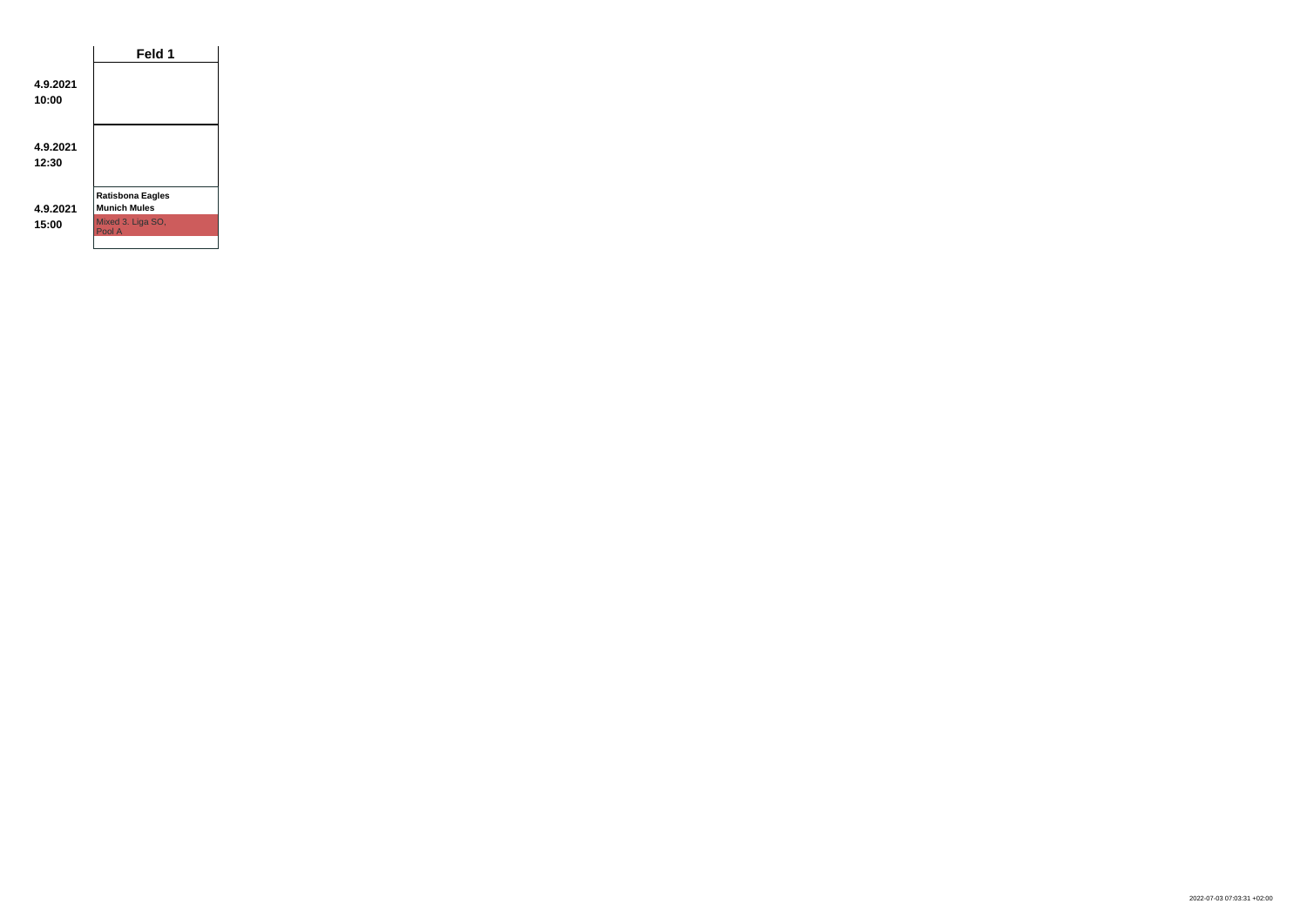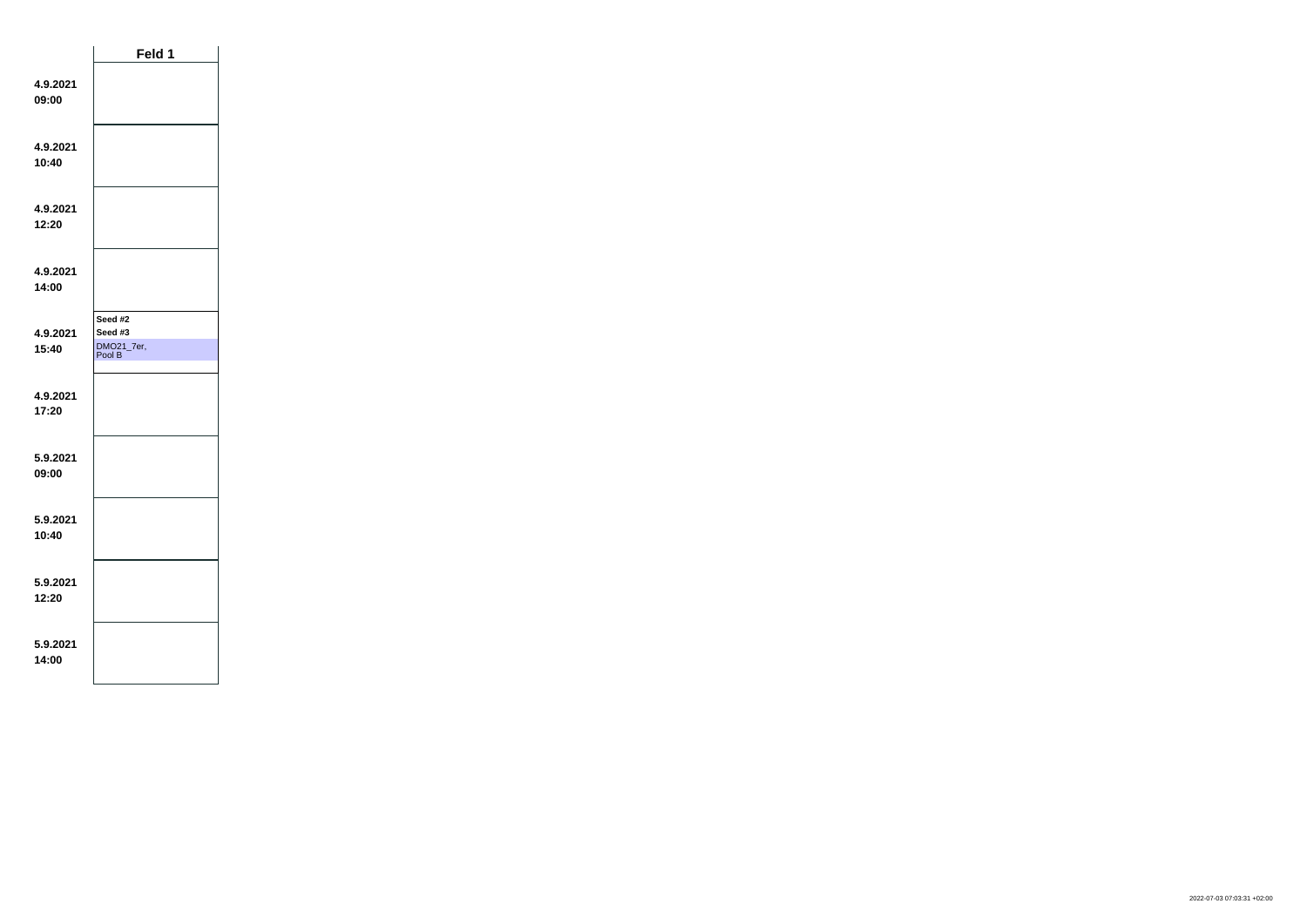|                   | Feld 1                                              |  |
|-------------------|-----------------------------------------------------|--|
| 4.9.2021<br>09:00 |                                                     |  |
| 4.9.2021<br>10:40 |                                                     |  |
| 4.9.2021<br>12:20 |                                                     |  |
| 4.9.2021<br>14:00 |                                                     |  |
|                   | <b>Disckick Berlin</b><br><b>Dein Mudder Bremen</b> |  |
| 4.9.2021          |                                                     |  |
| 15:40             | Mixed 1. Liga 9-16,<br>Pool B                       |  |
| 4.9.2021<br>17:20 |                                                     |  |
| 5.9.2021<br>09:00 |                                                     |  |
| 5.9.2021<br>10:40 |                                                     |  |
| 5.9.2021<br>12:20 |                                                     |  |
| 5.9.2021<br>14:00 |                                                     |  |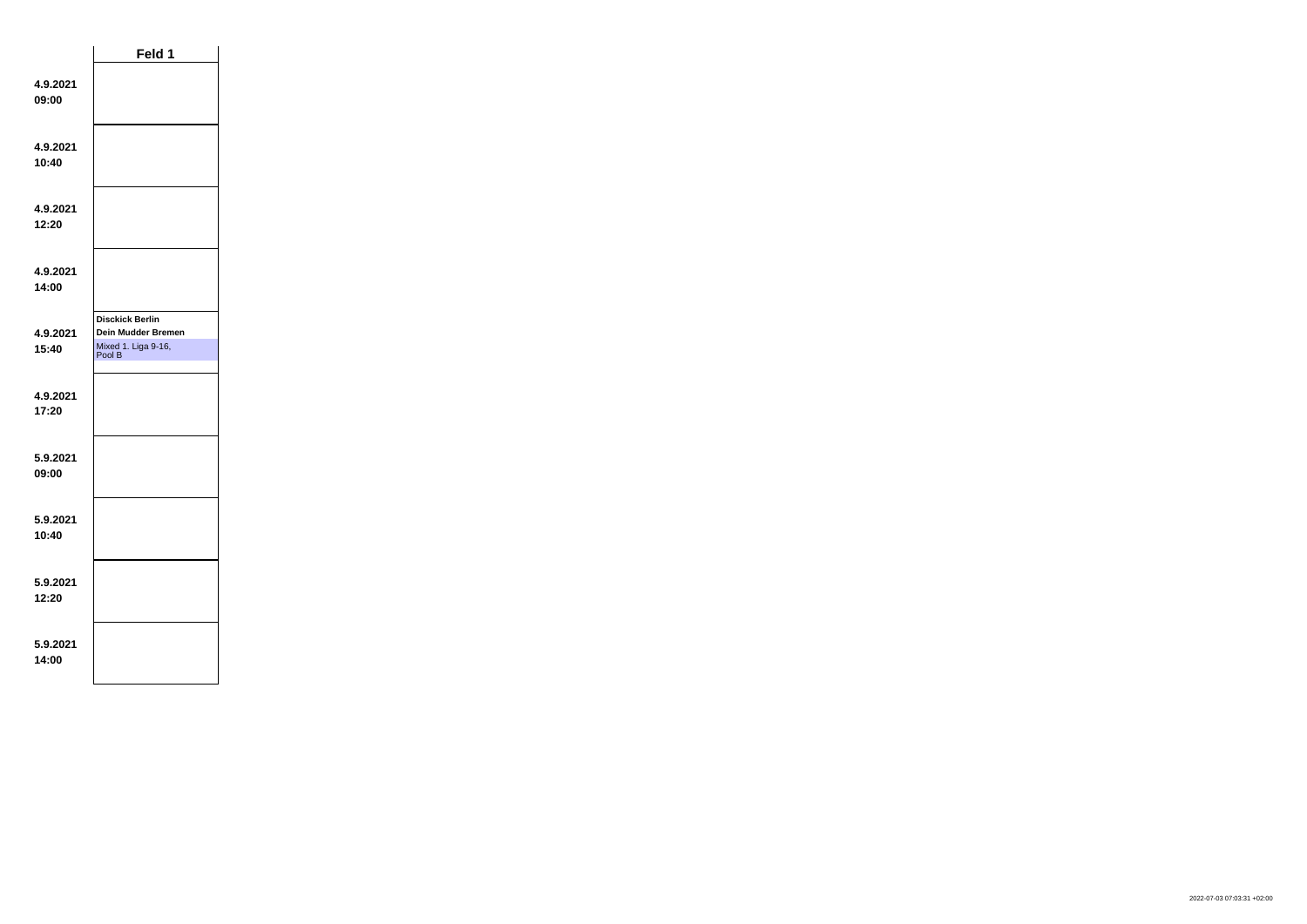|                   | Feld 1                                                          |  |
|-------------------|-----------------------------------------------------------------|--|
| 4.9.2021<br>09:00 |                                                                 |  |
| 4.9.2021<br>10:40 |                                                                 |  |
| 4.9.2021<br>12:20 |                                                                 |  |
| 4.9.2021<br>14:00 |                                                                 |  |
| 4.9.2021<br>15:40 | Colorado<br>Hässliche Erdferkel<br>Mixed 1. Liga 1-8,<br>Pool A |  |
| 4.9.2021<br>17:20 |                                                                 |  |
| 5.9.2021<br>09:00 |                                                                 |  |
| 5.9.2021<br>10:40 |                                                                 |  |
| 5.9.2021<br>12:20 |                                                                 |  |
| 5.9.2021<br>14:00 |                                                                 |  |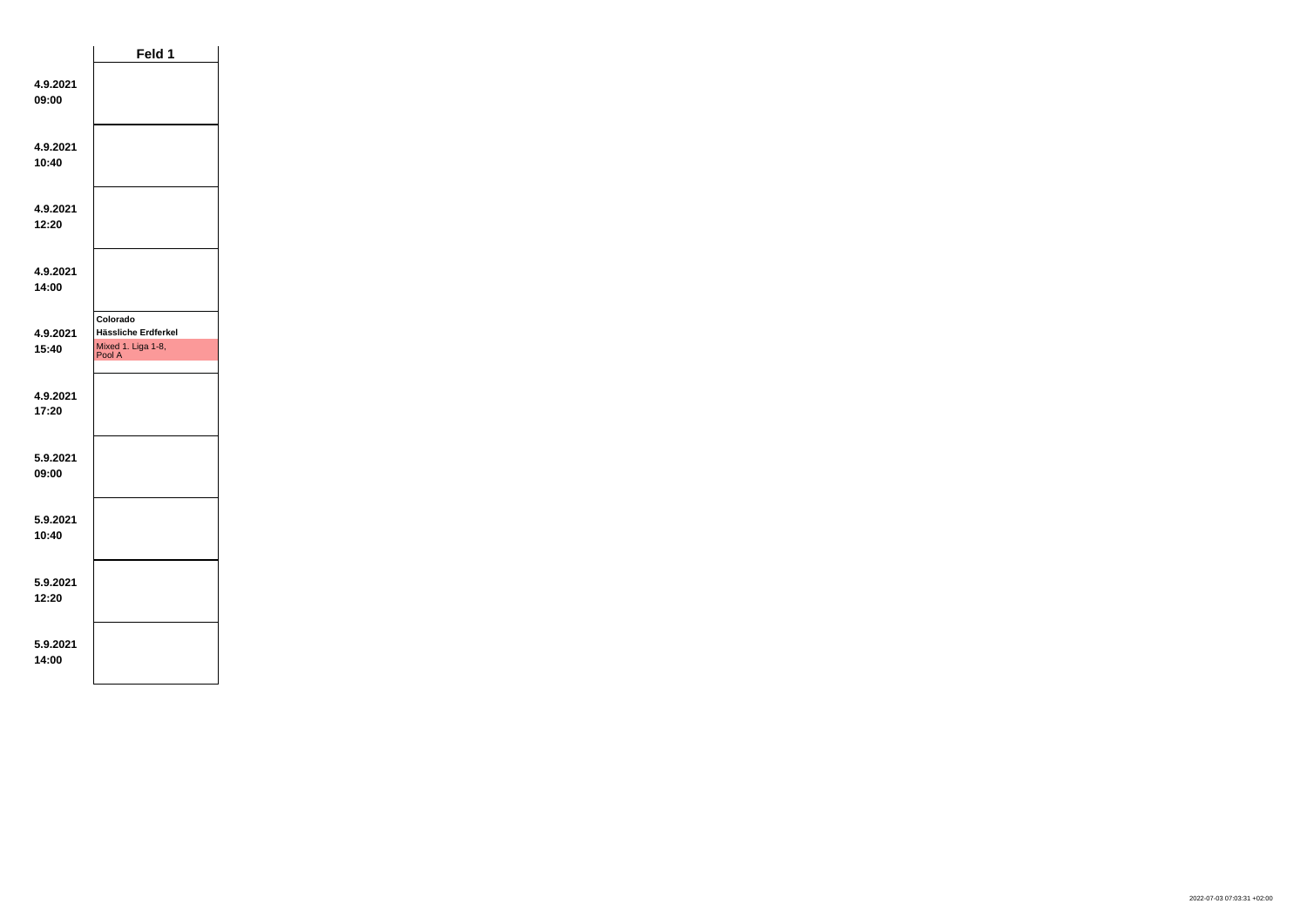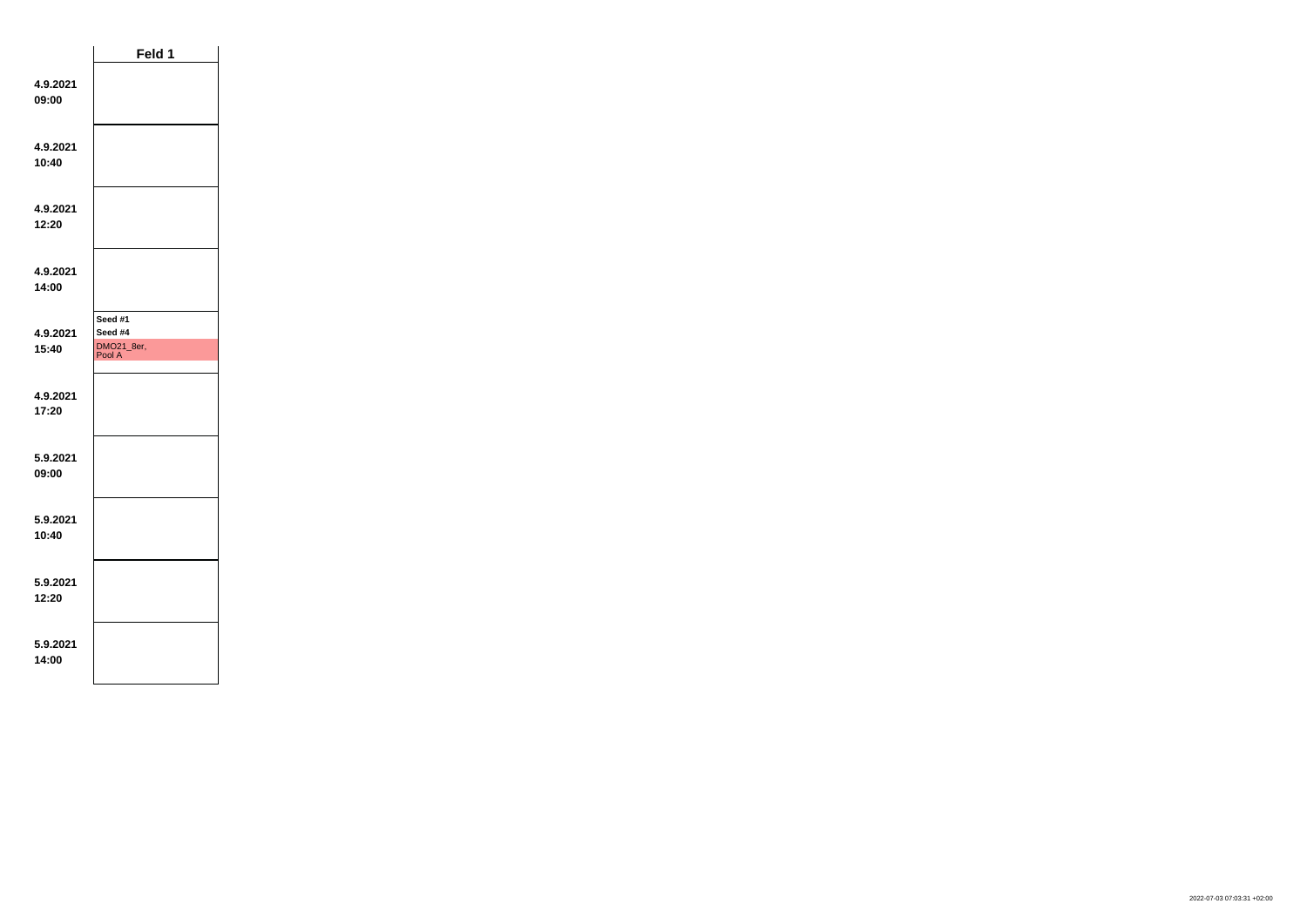|                   | Feld 1                                                                    |  |
|-------------------|---------------------------------------------------------------------------|--|
| 4.9.2021<br>09:00 |                                                                           |  |
| 4.9.2021<br>10:40 |                                                                           |  |
| 4.9.2021<br>12:20 |                                                                           |  |
| 4.9.2021<br>14:00 |                                                                           |  |
| 4.9.2021<br>15:40 | <b>Hund Flach Werfen</b><br>Parkscheibe<br>Mixed 3./4. Liga NO,<br>Pool A |  |
|                   |                                                                           |  |
| 4.9.2021<br>17:20 |                                                                           |  |
| 5.9.2021<br>09:00 |                                                                           |  |
| 5.9.2021<br>10:40 |                                                                           |  |
| 5.9.2021<br>12:20 |                                                                           |  |
| 5.9.2021<br>14:00 |                                                                           |  |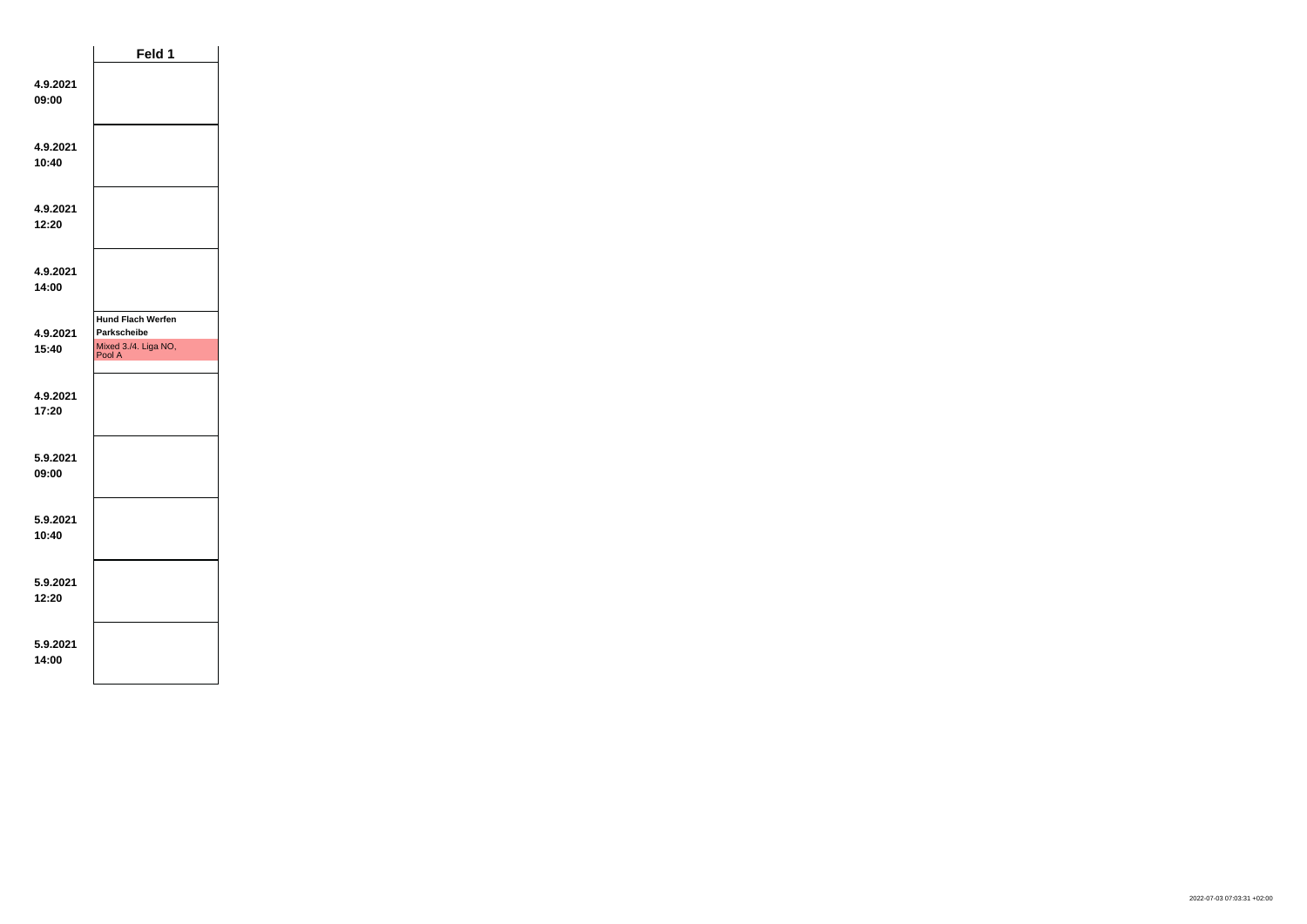|                   | Feld 1                                                      |  |
|-------------------|-------------------------------------------------------------|--|
| 4.9.2021<br>09:00 |                                                             |  |
| 4.9.2021<br>10:40 |                                                             |  |
| 4.9.2021<br>12:20 |                                                             |  |
| 4.9.2021<br>14:00 |                                                             |  |
| 4.9.2021<br>15:40 | Colorado 2<br><b>Heidees</b><br>Mixed 3. Liga SW,<br>Pool A |  |
| 4.9.2021<br>17:20 |                                                             |  |
| 5.9.2021<br>09:00 |                                                             |  |
| 5.9.2021<br>10:40 |                                                             |  |
| 5.9.2021<br>12:20 |                                                             |  |
| 5.9.2021<br>14:00 |                                                             |  |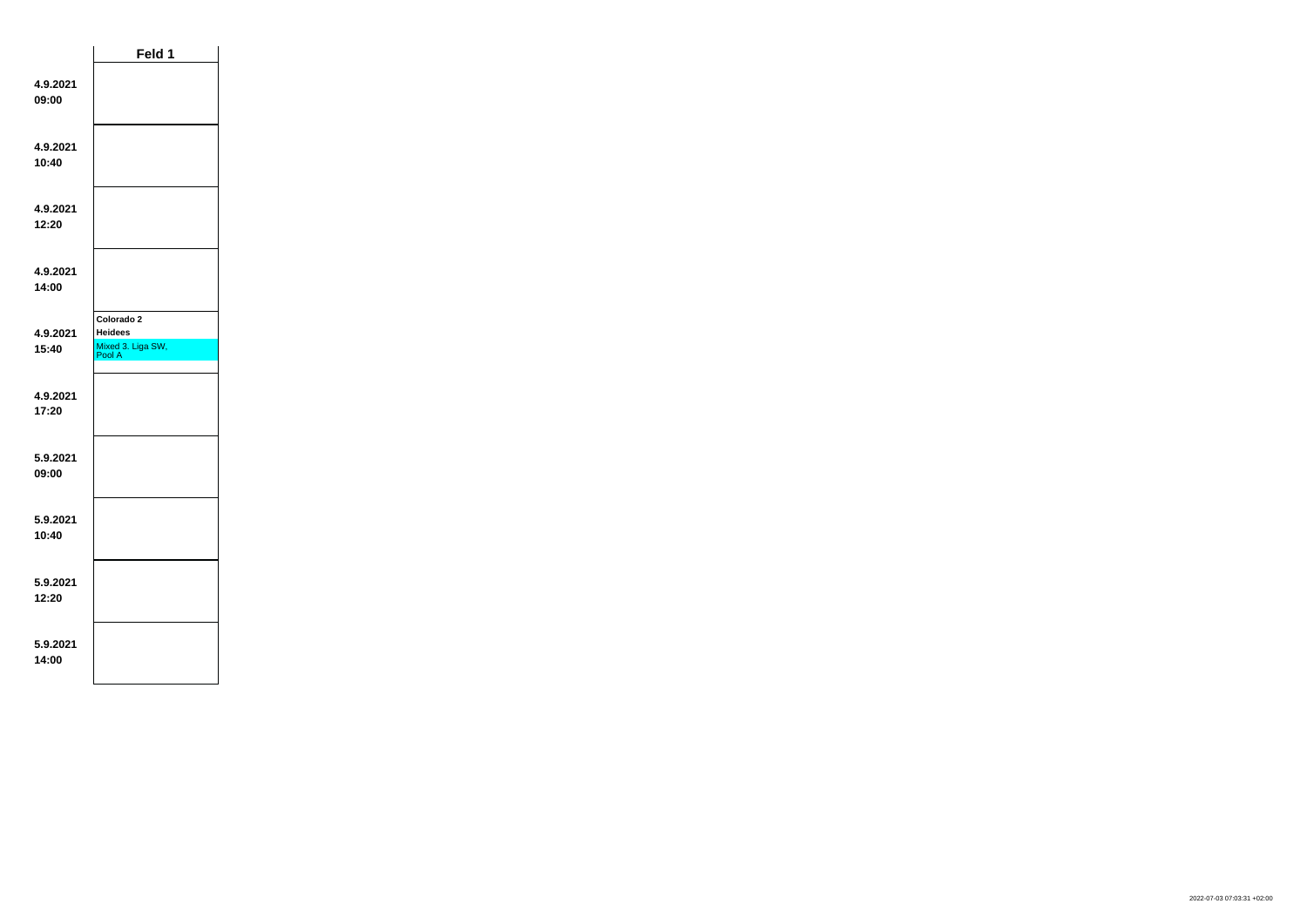|                   | Feld 2                                     |  |
|-------------------|--------------------------------------------|--|
| 4.9.2021<br>09:00 |                                            |  |
| 4.9.2021<br>10:40 |                                            |  |
| 4.9.2021<br>12:20 |                                            |  |
| 4.9.2021<br>14:00 |                                            |  |
| 4.9.2021<br>15:40 | Seed #6<br>Seed #7<br>DMO21_7er,<br>Pool B |  |
| 4.9.2021<br>17:20 |                                            |  |
| 5.9.2021<br>09:00 |                                            |  |
| 5.9.2021<br>10:40 |                                            |  |
| 5.9.2021<br>12:20 |                                            |  |
| 5.9.2021<br>14:00 |                                            |  |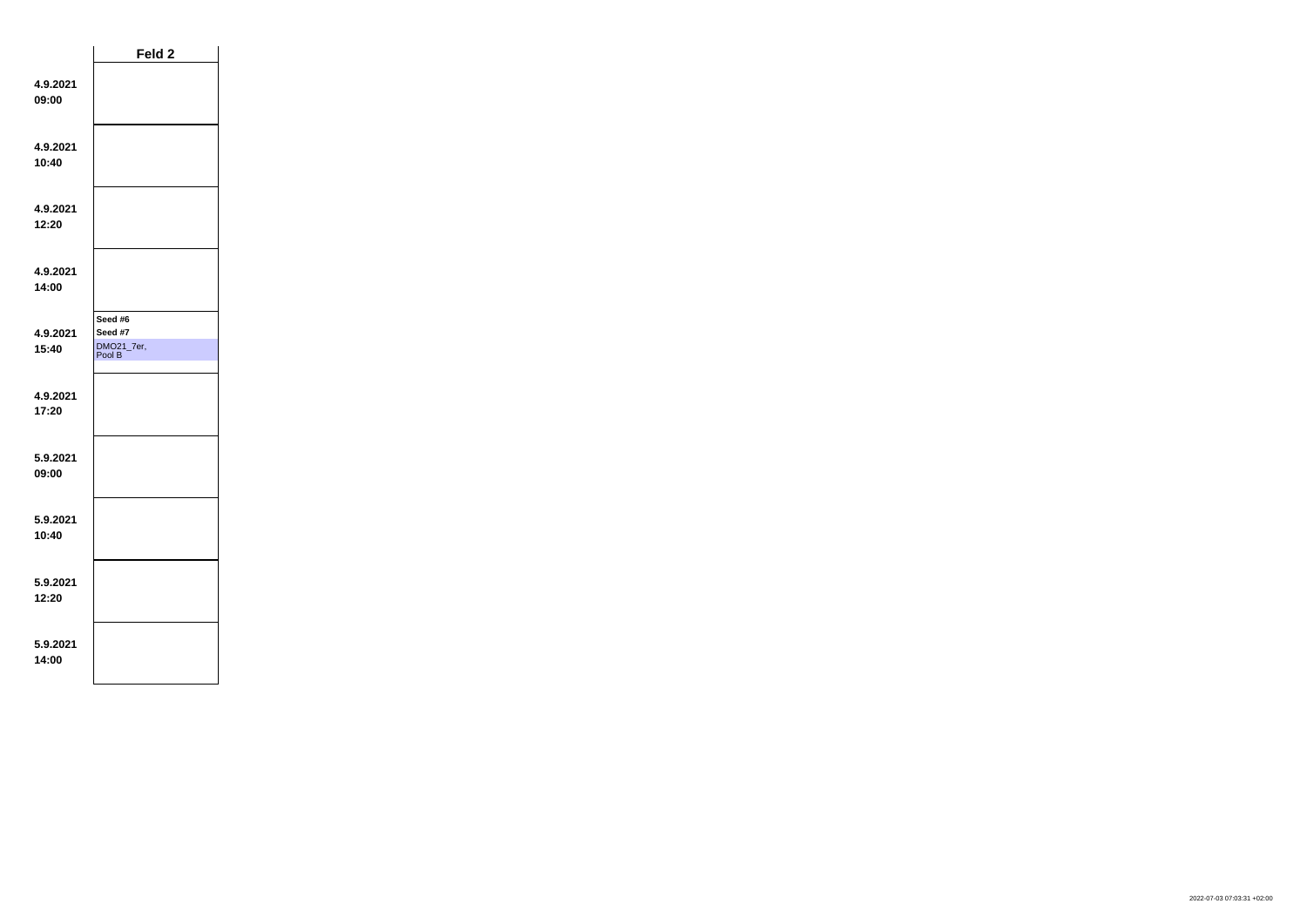|                   | Feld <sub>2</sub>                                                                                     |  |
|-------------------|-------------------------------------------------------------------------------------------------------|--|
| 4.9.2021<br>09:00 |                                                                                                       |  |
| 4.9.2021<br>10:40 |                                                                                                       |  |
| 4.9.2021<br>12:20 |                                                                                                       |  |
| 4.9.2021<br>14:00 |                                                                                                       |  |
| 4.9.2021<br>15:40 | <b>Hucks Ultimate Club Berlin</b><br><b>Next Generation Nürnberg</b><br>Mixed 1. Liga 9-16,<br>Pool B |  |
| 4.9.2021<br>17:20 |                                                                                                       |  |
| 5.9.2021<br>09:00 |                                                                                                       |  |
| 5.9.2021<br>10:40 |                                                                                                       |  |
| 5.9.2021<br>12:20 |                                                                                                       |  |
| 5.9.2021<br>14:00 |                                                                                                       |  |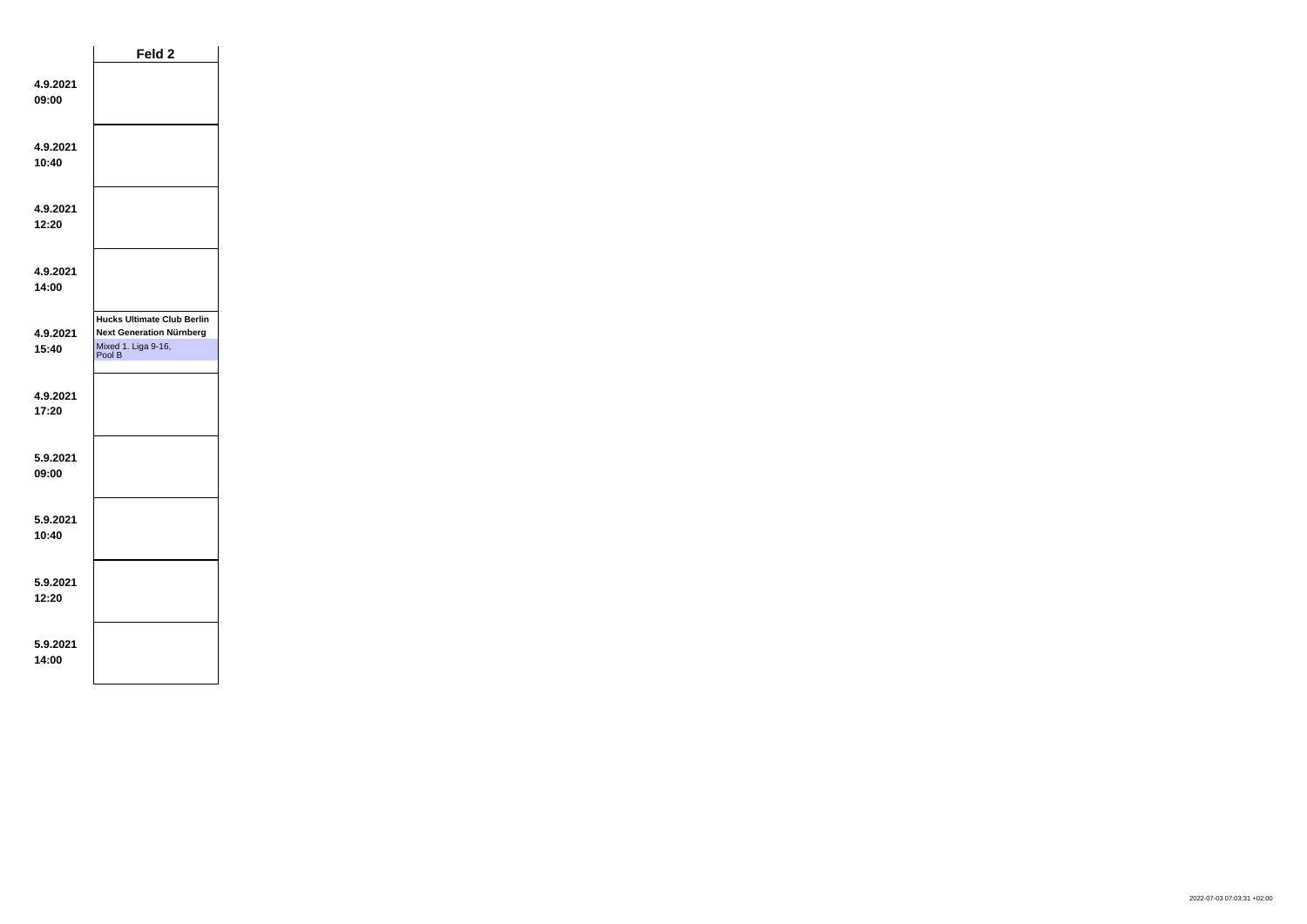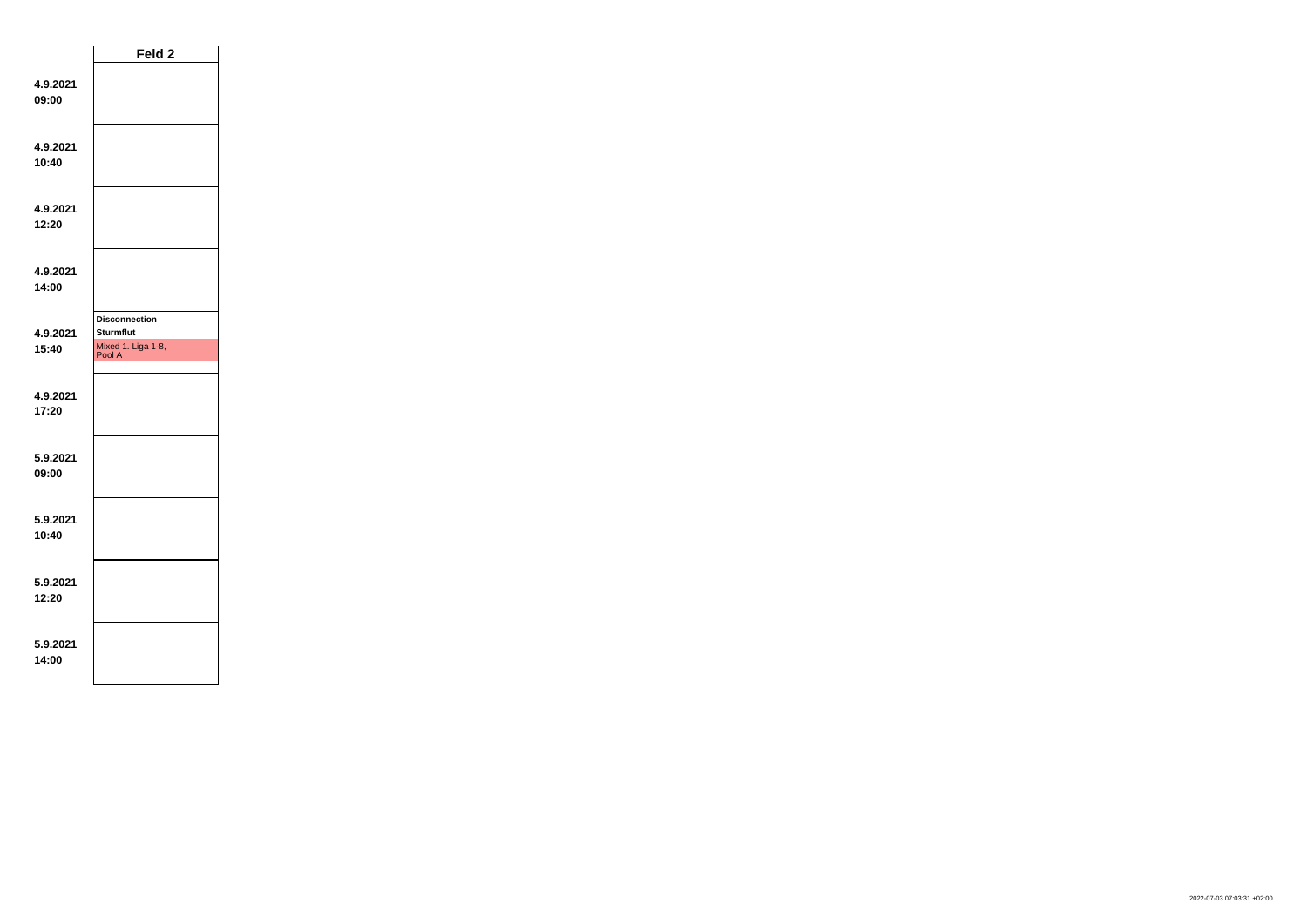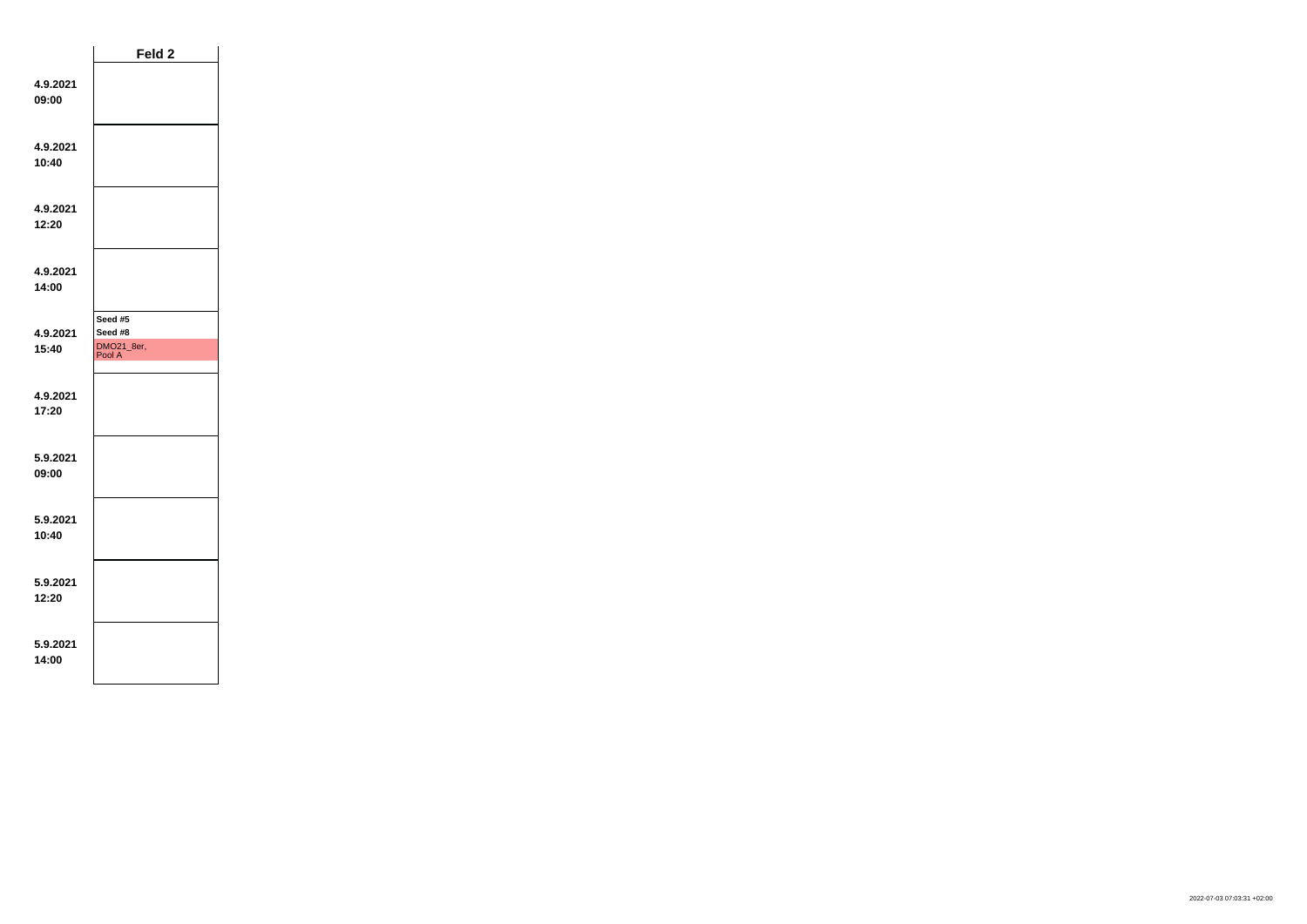|                   | Feld 2                                                        |  |
|-------------------|---------------------------------------------------------------|--|
| 4.9.2021<br>09:00 |                                                               |  |
| 4.9.2021<br>10:40 |                                                               |  |
| 4.9.2021<br>12:20 |                                                               |  |
| 4.9.2021<br>14:00 |                                                               |  |
|                   | <b>RotoR Ultimate Berlin</b><br>Hucks Ultimate Club Berlin II |  |
| 4.9.2021<br>15:40 | Mixed 3./4. Liga NO,                                          |  |
|                   | Pool A                                                        |  |
| 4.9.2021<br>17:20 |                                                               |  |
| 5.9.2021<br>09:00 |                                                               |  |
| 5.9.2021<br>10:40 |                                                               |  |
| 5.9.2021<br>12:20 |                                                               |  |
| 5.9.2021<br>14:00 |                                                               |  |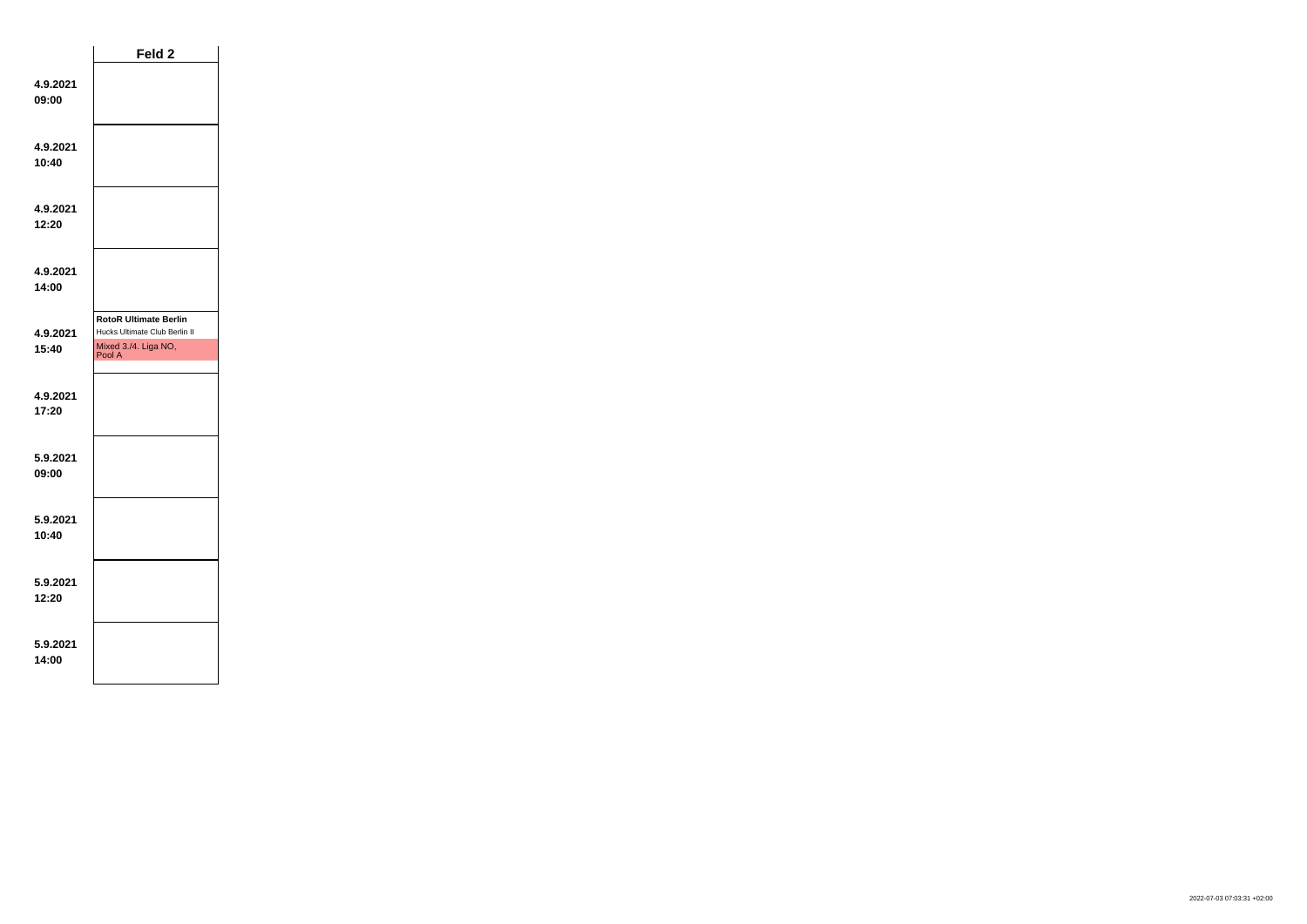|                   | Feld 1                                     |  |
|-------------------|--------------------------------------------|--|
| 4.9.2021<br>11:00 |                                            |  |
| 4.9.2021<br>13:30 |                                            |  |
| 4.9.2021<br>16:00 | Seed #2<br>Seed #3<br>DMO21_5er,<br>Pool A |  |
| 5.9.2021<br>10:00 |                                            |  |
| 5.9.2021<br>12:30 |                                            |  |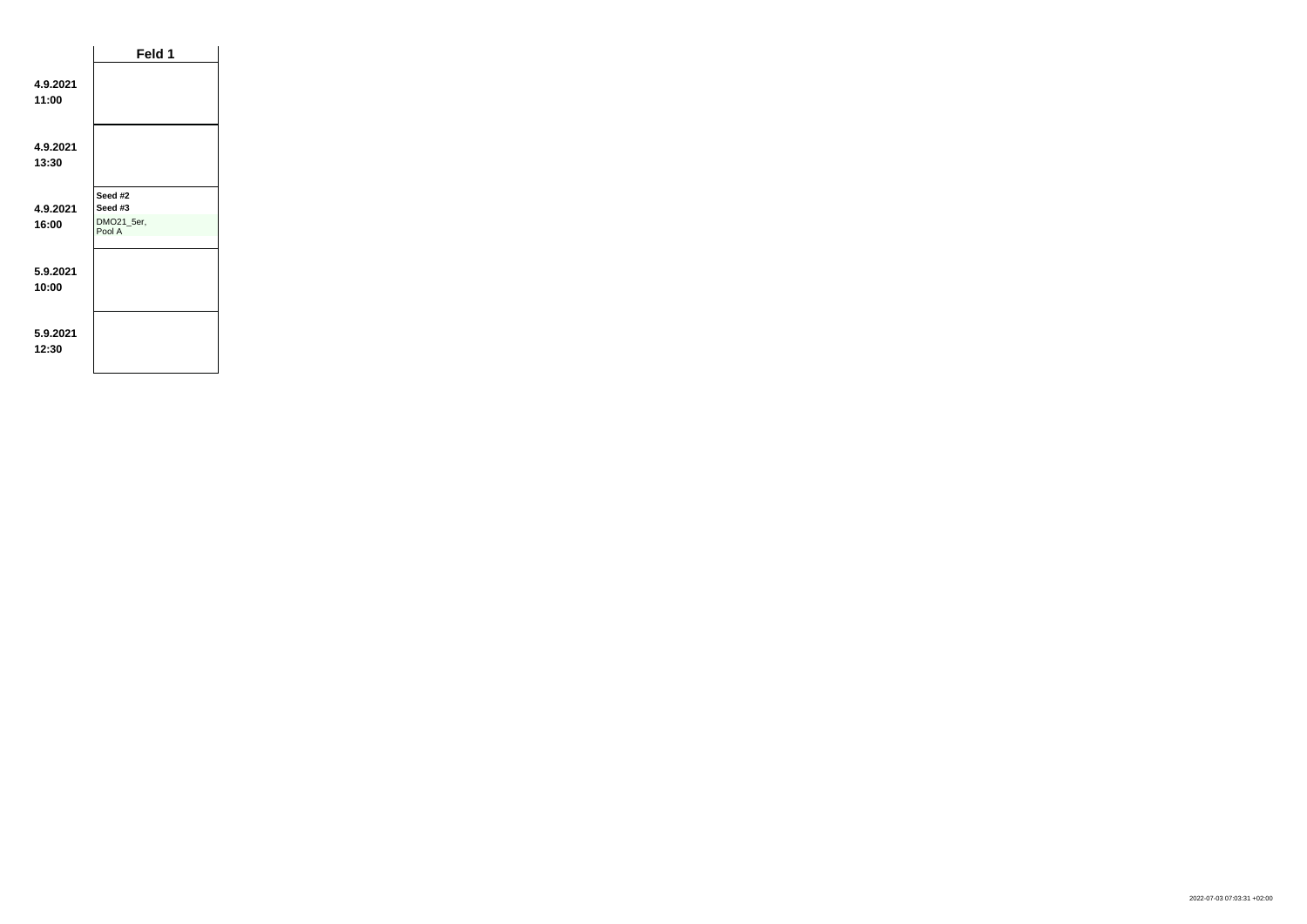|                   | Feld 1                                                                 |  |
|-------------------|------------------------------------------------------------------------|--|
| 4.9.2021<br>11:00 |                                                                        |  |
| 4.9.2021<br>13:30 |                                                                        |  |
| 4.9.2021<br>16:00 | Nullacht! Ultimate Münster<br>Windhosen<br>Mixed 4. Liga NW,<br>Pool A |  |
| 5.9.2021<br>10:00 |                                                                        |  |
| 5.9.2021<br>12:30 |                                                                        |  |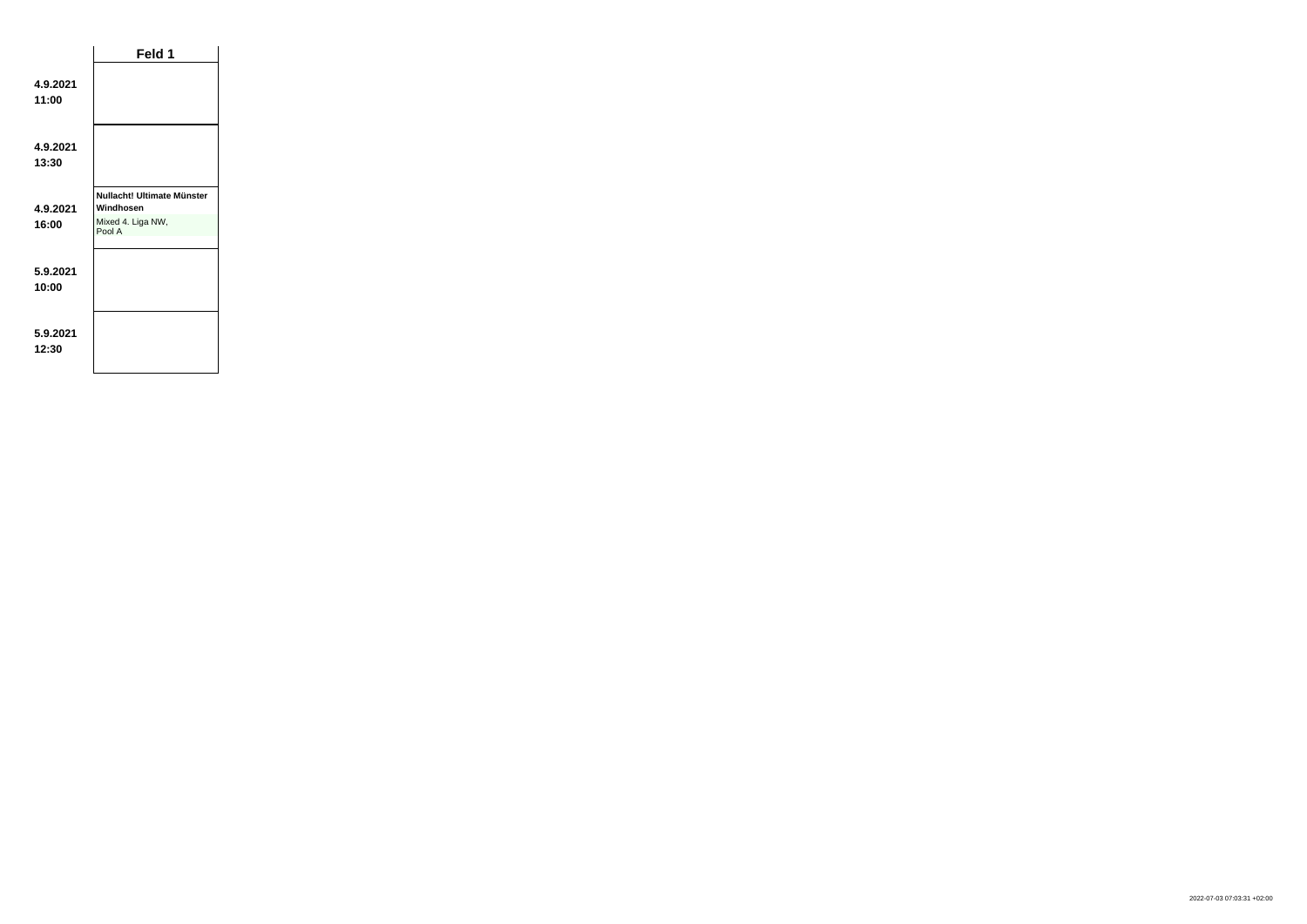|                   | Feld 1                                                               |  |
|-------------------|----------------------------------------------------------------------|--|
| 4.9.2021<br>11:00 |                                                                      |  |
| 4.9.2021<br>13:30 |                                                                      |  |
| 4.9.2021<br>16:00 | <b>Tiefseetaucher</b><br><b>MINT</b><br>Mixed 2. Liga Süd,<br>Pool A |  |
| 5.9.2021<br>10:00 |                                                                      |  |
| 5.9.2021<br>12:30 |                                                                      |  |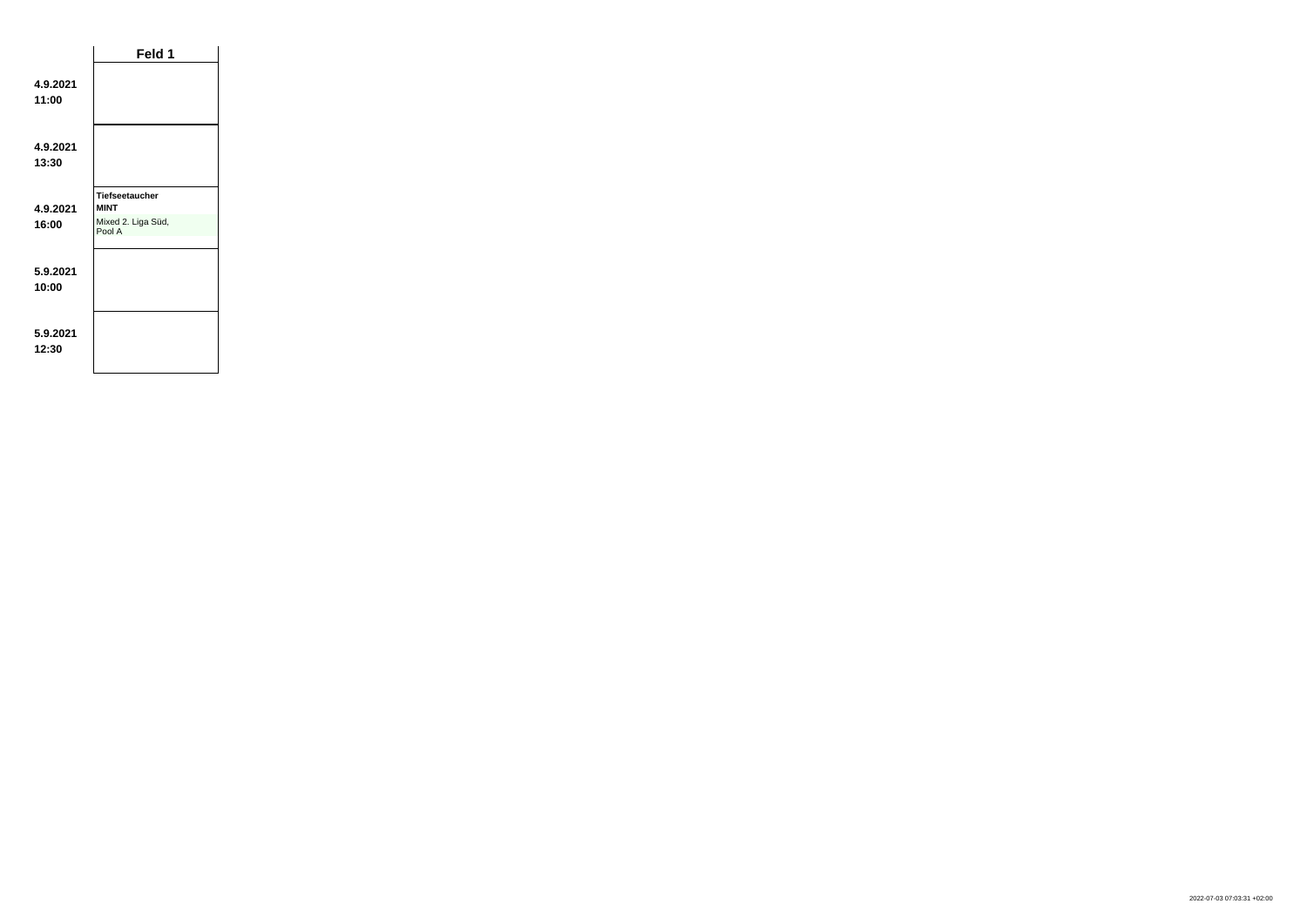|                   | Feld 1                                                                       |  |
|-------------------|------------------------------------------------------------------------------|--|
| 4.9.2021<br>11:00 |                                                                              |  |
| 4.9.2021<br>13:30 |                                                                              |  |
| 4.9.2021<br>16:00 | Du bis Frisbee<br><b>Ultimate Lions Essen</b><br>Mixed 3. Liga NW,<br>Pool A |  |
| 5.9.2021<br>10:00 |                                                                              |  |
| 5.9.2021<br>12:30 |                                                                              |  |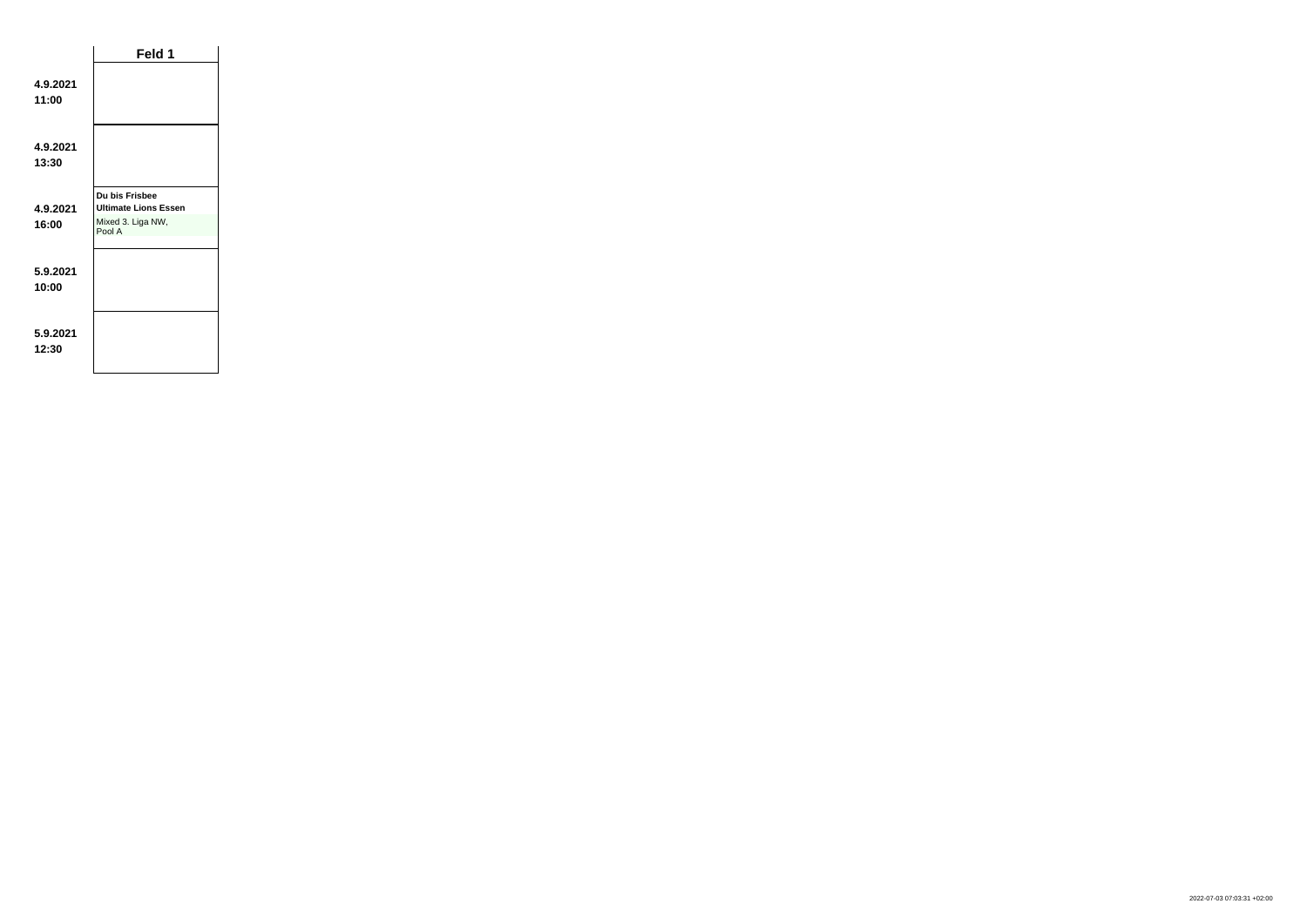|                   | Feld 1                                                               |  |
|-------------------|----------------------------------------------------------------------|--|
| 4.9.2021<br>11:00 |                                                                      |  |
| 4.9.2021<br>13:30 |                                                                      |  |
| 4.9.2021<br>16:00 | <b>Frizzly Bears</b><br>Göttinger 7<br>Mixed 2. Liga Nord,<br>Pool A |  |
| 5.9.2021<br>10:00 |                                                                      |  |
| 5.9.2021<br>12:30 |                                                                      |  |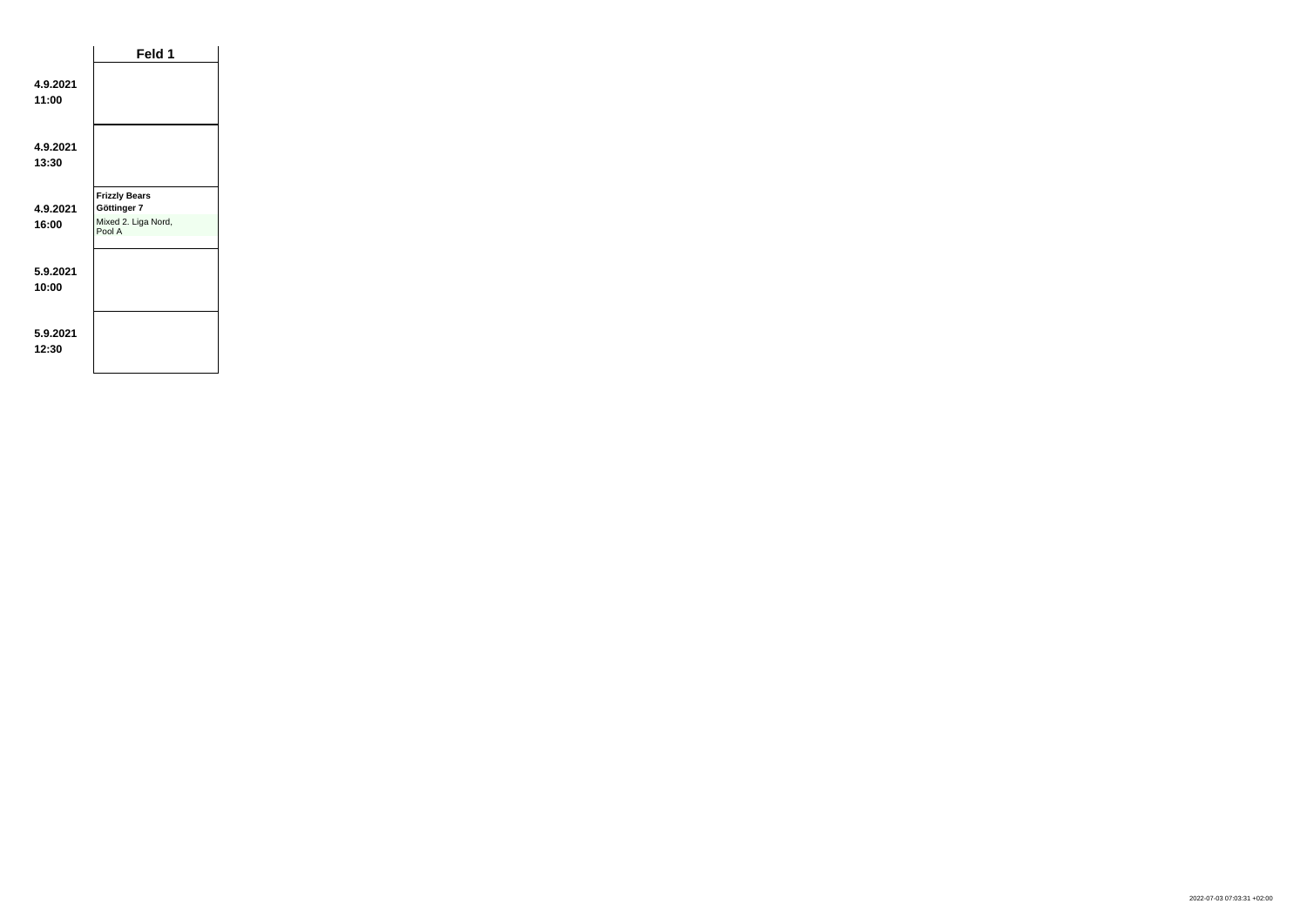|                   | Feld 2                                     |  |
|-------------------|--------------------------------------------|--|
| 4.9.2021<br>11:00 |                                            |  |
| 4.9.2021<br>13:30 |                                            |  |
| 4.9.2021<br>16:00 | Seed #4<br>Seed #5<br>DMO21_5er,<br>Pool A |  |
| 5.9.2021<br>10:00 |                                            |  |
| 5.9.2021<br>12:30 |                                            |  |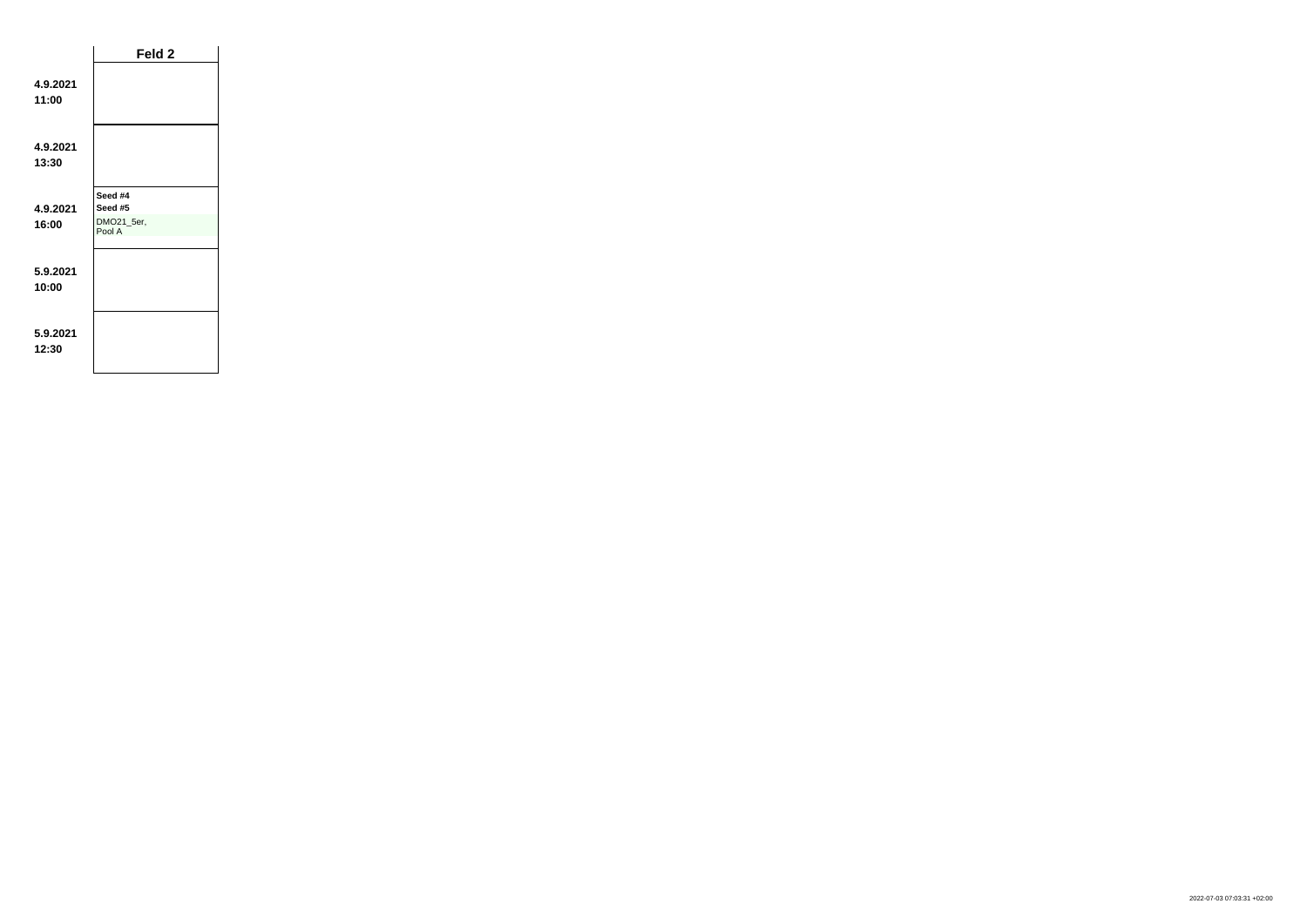|                   | Feld 2                                                                        |  |
|-------------------|-------------------------------------------------------------------------------|--|
| 4.9.2021<br>11:00 |                                                                               |  |
| 4.9.2021<br>13:30 |                                                                               |  |
| 4.9.2021<br>16:00 | <b>Caracals</b><br><b>Sunblocker Oldenburg</b><br>Mixed 4. Liga NW,<br>Pool A |  |
| 5.9.2021<br>10:00 |                                                                               |  |
| 5.9.2021<br>12:30 |                                                                               |  |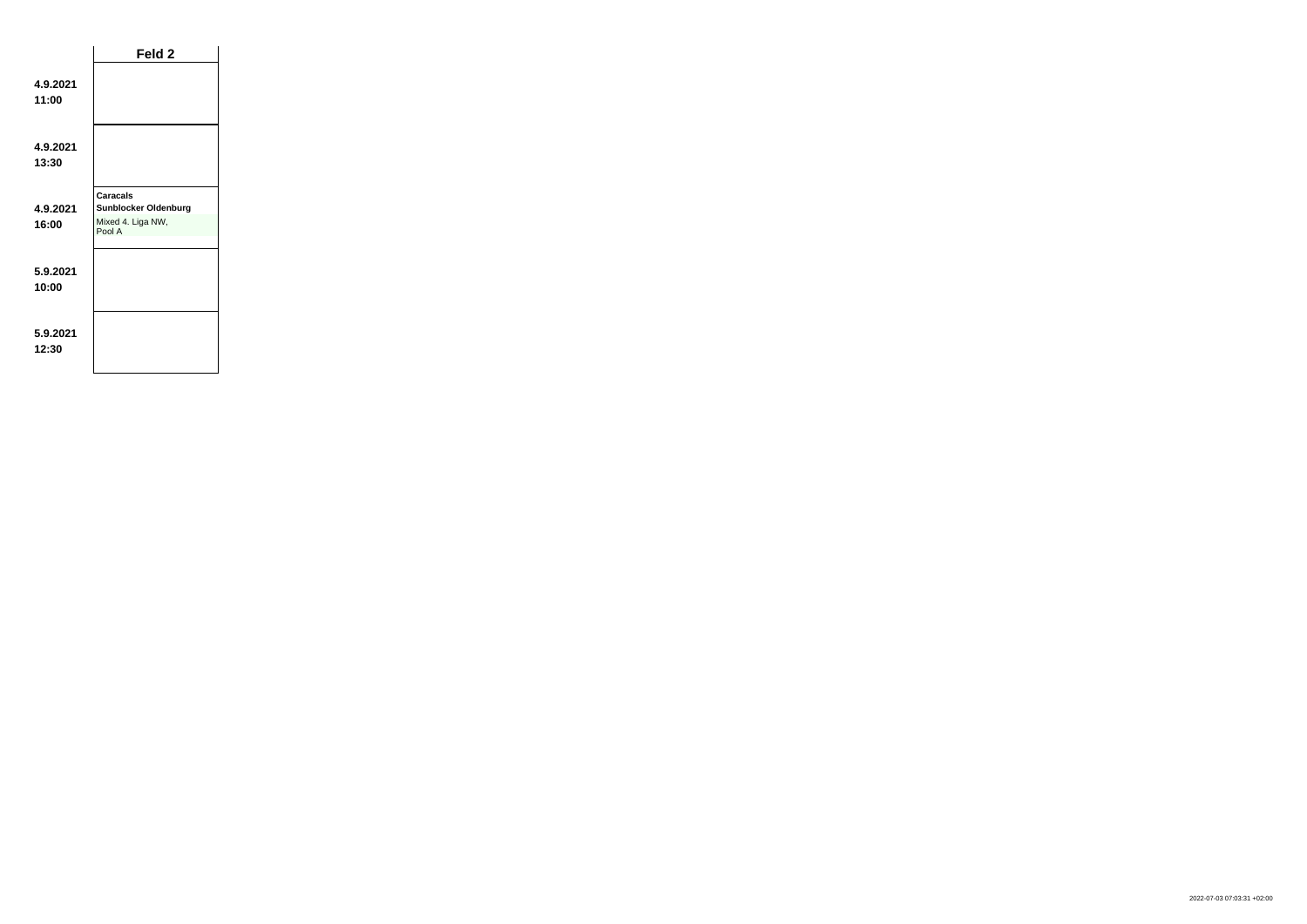|                   | Feld 2                                                                    |  |
|-------------------|---------------------------------------------------------------------------|--|
| 4.9.2021<br>11:00 |                                                                           |  |
| 4.9.2021<br>13:30 |                                                                           |  |
| 4.9.2021<br>16:00 | FT Ultimate Würzburg<br><b>ULMtimates</b><br>Mixed 2. Liga Süd,<br>Pool A |  |
| 5.9.2021<br>10:00 |                                                                           |  |
| 5.9.2021<br>12:30 |                                                                           |  |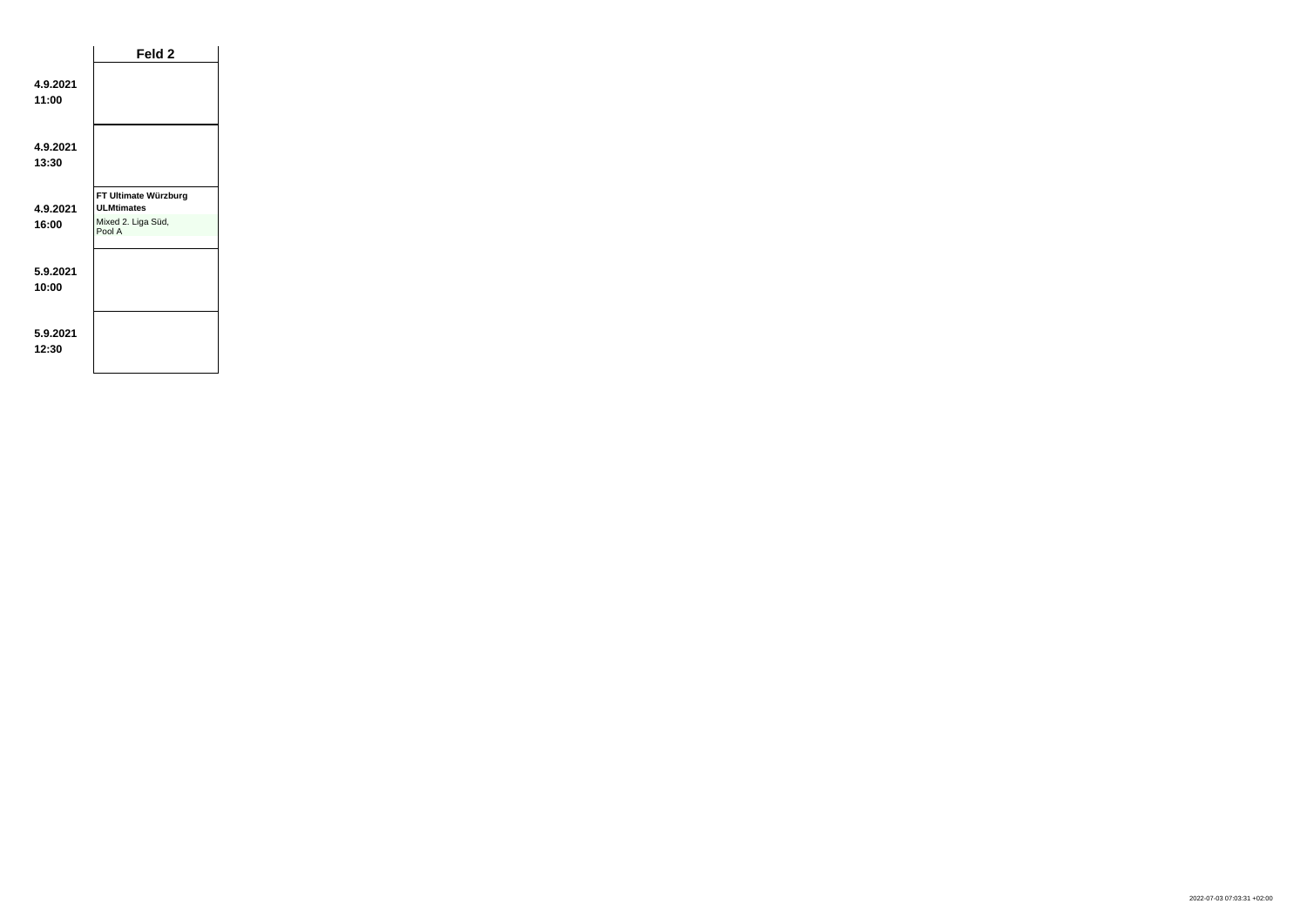|                   | Feld 2                                                                          |  |
|-------------------|---------------------------------------------------------------------------------|--|
| 4.9.2021<br>11:00 |                                                                                 |  |
| 4.9.2021<br>13:30 |                                                                                 |  |
| 4.9.2021<br>16:00 | <b>Hamburg Alsters</b><br><b>Torpedo Phoenix</b><br>Mixed 3. Liga NW,<br>Pool A |  |
| 5.9.2021<br>10:00 |                                                                                 |  |
| 5.9.2021<br>12:30 |                                                                                 |  |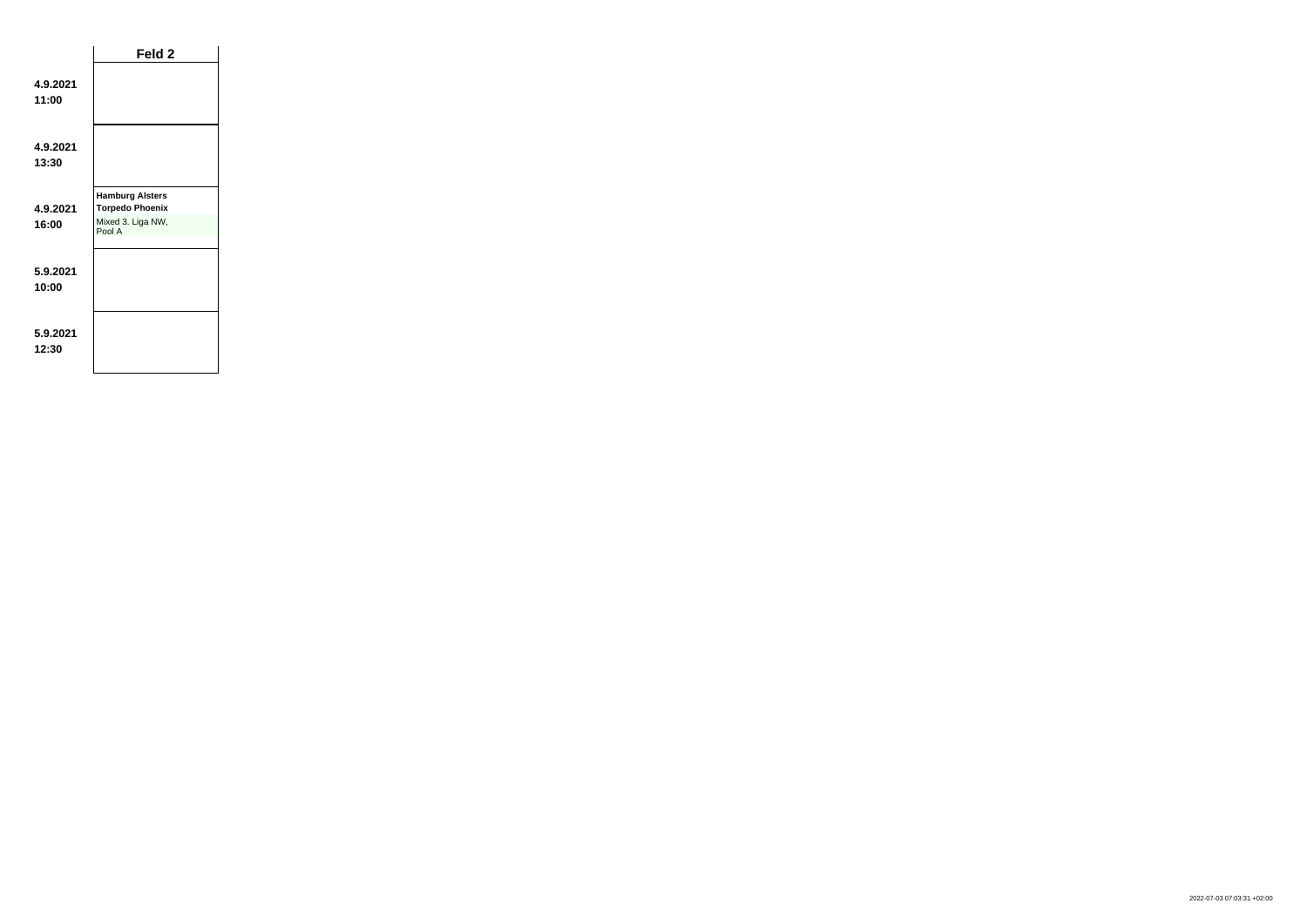|                   | Feld <sub>2</sub>                                                                |  |
|-------------------|----------------------------------------------------------------------------------|--|
| 4.9.2021<br>11:00 |                                                                                  |  |
| 4.9.2021<br>13:30 |                                                                                  |  |
| 4.9.2021<br>16:00 | <b>Frisbee Family</b><br><b>Frizzly Bears 2</b><br>Mixed 2. Liga Nord,<br>Pool A |  |
| 5.9.2021<br>10:00 |                                                                                  |  |
| 5.9.2021<br>12:30 |                                                                                  |  |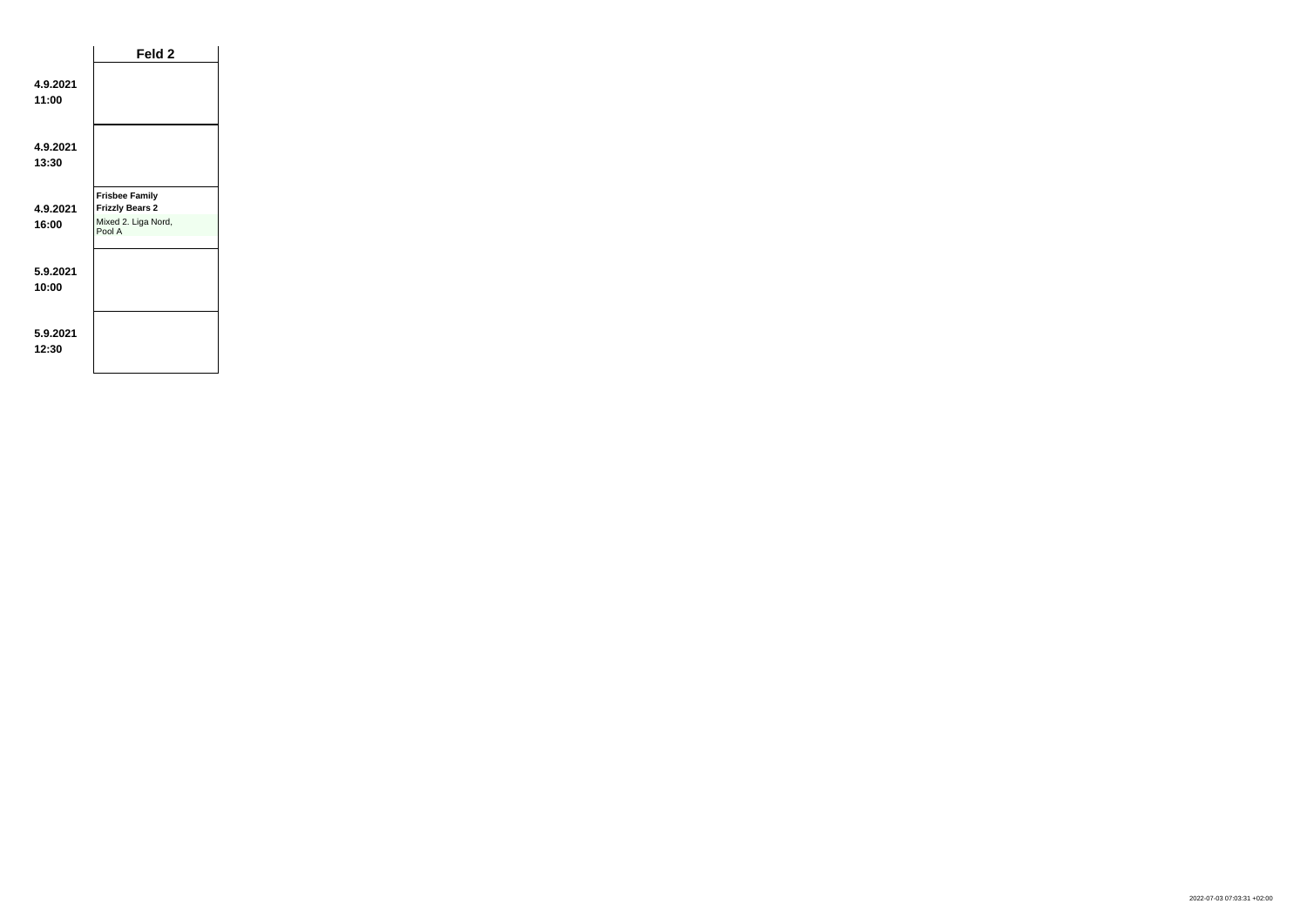|                   | Feld 1                                     |  |
|-------------------|--------------------------------------------|--|
| 4.9.2021<br>09:00 |                                            |  |
| 4.9.2021<br>10:40 |                                            |  |
| 4.9.2021<br>12:20 |                                            |  |
| 4.9.2021<br>14:00 |                                            |  |
| 4.9.2021<br>15:40 |                                            |  |
| 4.9.2021<br>17:20 | Seed #4<br>Seed #5<br>DMO21_7er,<br>Pool A |  |
| 5.9.2021<br>09:00 |                                            |  |
| 5.9.2021<br>10:40 |                                            |  |
| 5.9.2021<br>12:20 |                                            |  |
| 5.9.2021<br>14:00 |                                            |  |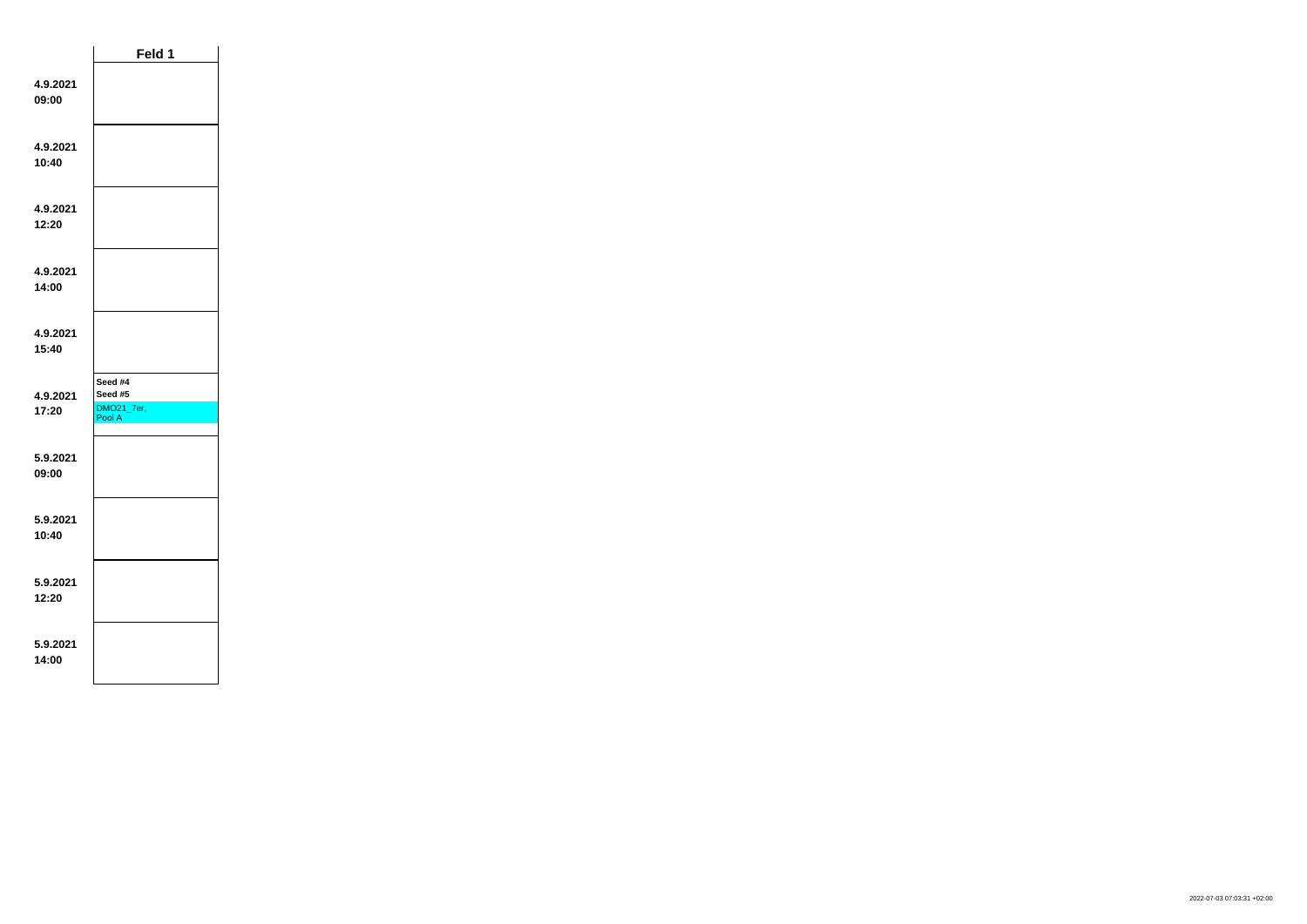|                   | Feld 1                                                                              |  |
|-------------------|-------------------------------------------------------------------------------------|--|
| 4.9.2021<br>09:00 |                                                                                     |  |
| 4.9.2021<br>10:40 |                                                                                     |  |
| 4.9.2021<br>12:20 |                                                                                     |  |
| 4.9.2021<br>14:00 |                                                                                     |  |
| 4.9.2021<br>15:40 |                                                                                     |  |
| 4.9.2021<br>17:20 | Maultaschen Tübingen<br>Nullacht! Ultimate Münster<br>Mixed 1. Liga 9-16,<br>Pool A |  |
| 5.9.2021<br>09:00 |                                                                                     |  |
| 5.9.2021<br>10:40 |                                                                                     |  |
| 5.9.2021<br>12:20 |                                                                                     |  |
| 5.9.2021<br>14:00 |                                                                                     |  |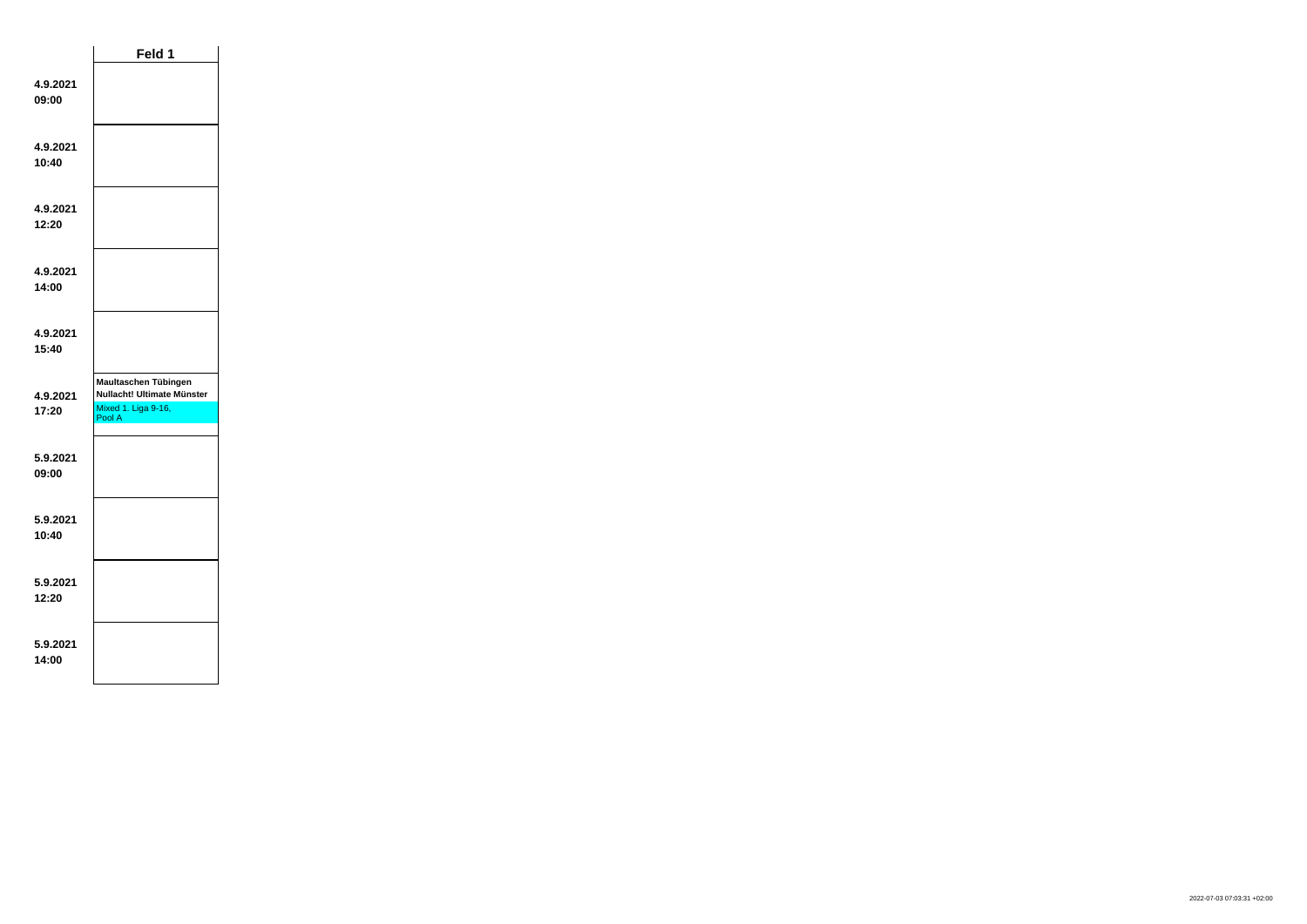|                   | Feld 1                              |  |
|-------------------|-------------------------------------|--|
| 4.9.2021<br>09:00 |                                     |  |
| 4.9.2021<br>10:40 |                                     |  |
| 4.9.2021<br>12:20 |                                     |  |
| 4.9.2021<br>14:00 |                                     |  |
| 4.9.2021<br>15:40 |                                     |  |
|                   | <b>Mainzelrenner</b><br>Ars Ludendi |  |
| 4.9.2021<br>17:20 | Mixed 1. Liga 1-8,<br>Pool B        |  |
| 5.9.2021<br>09:00 |                                     |  |
| 5.9.2021<br>10:40 |                                     |  |
| 5.9.2021<br>12:20 |                                     |  |
| 5.9.2021<br>14:00 |                                     |  |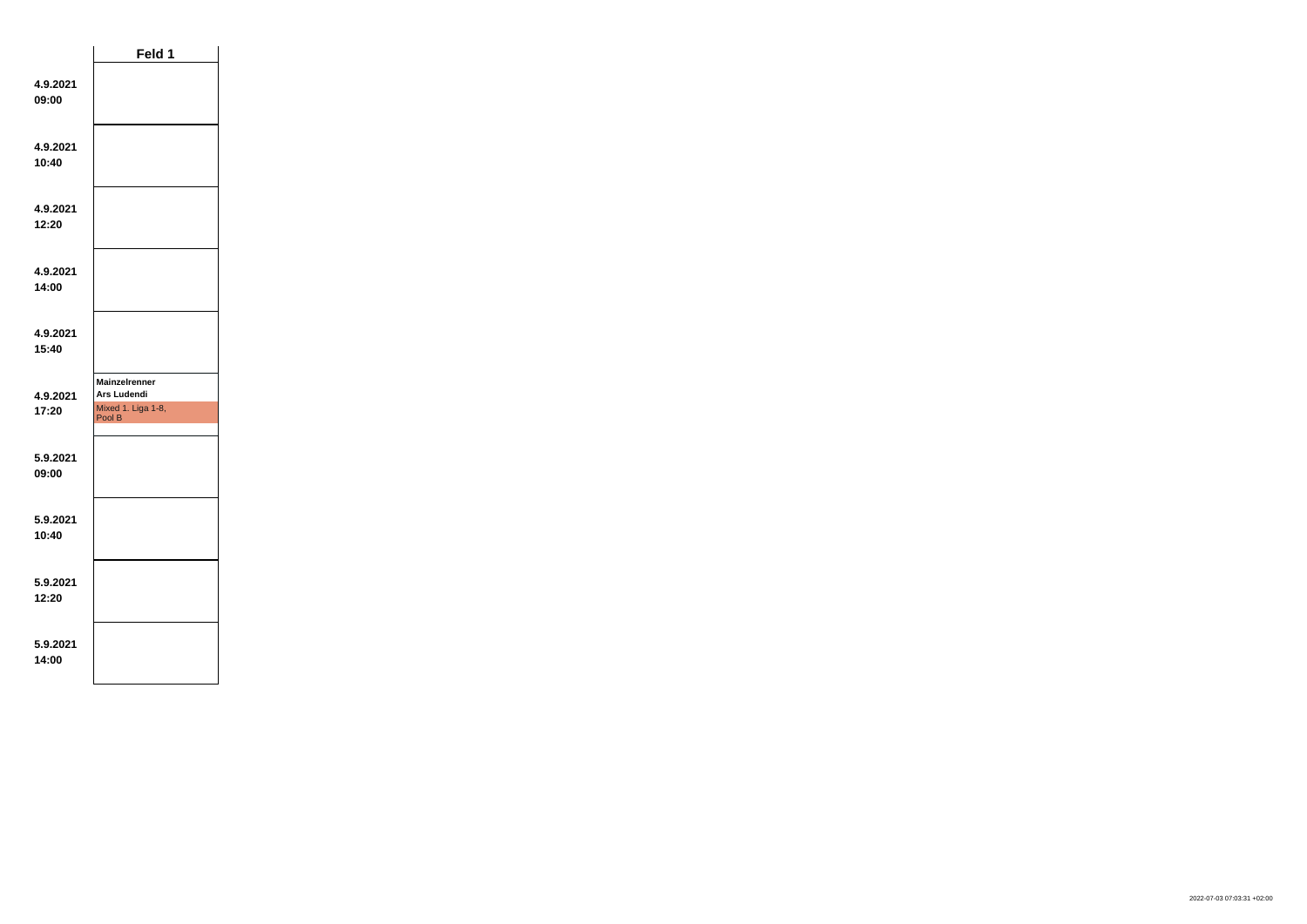|                   | Feld 1                                     |  |
|-------------------|--------------------------------------------|--|
| 4.9.2021<br>09:00 |                                            |  |
| 4.9.2021<br>10:40 |                                            |  |
| 4.9.2021<br>12:20 |                                            |  |
| 4.9.2021<br>14:00 |                                            |  |
| 4.9.2021<br>15:40 |                                            |  |
| 4.9.2021<br>17:20 | Seed #2<br>Seed #3<br>DMO21_8er,<br>Pool B |  |
| 5.9.2021<br>09:00 |                                            |  |
| 5.9.2021<br>10:40 |                                            |  |
| 5.9.2021<br>12:20 |                                            |  |
| 5.9.2021<br>14:00 |                                            |  |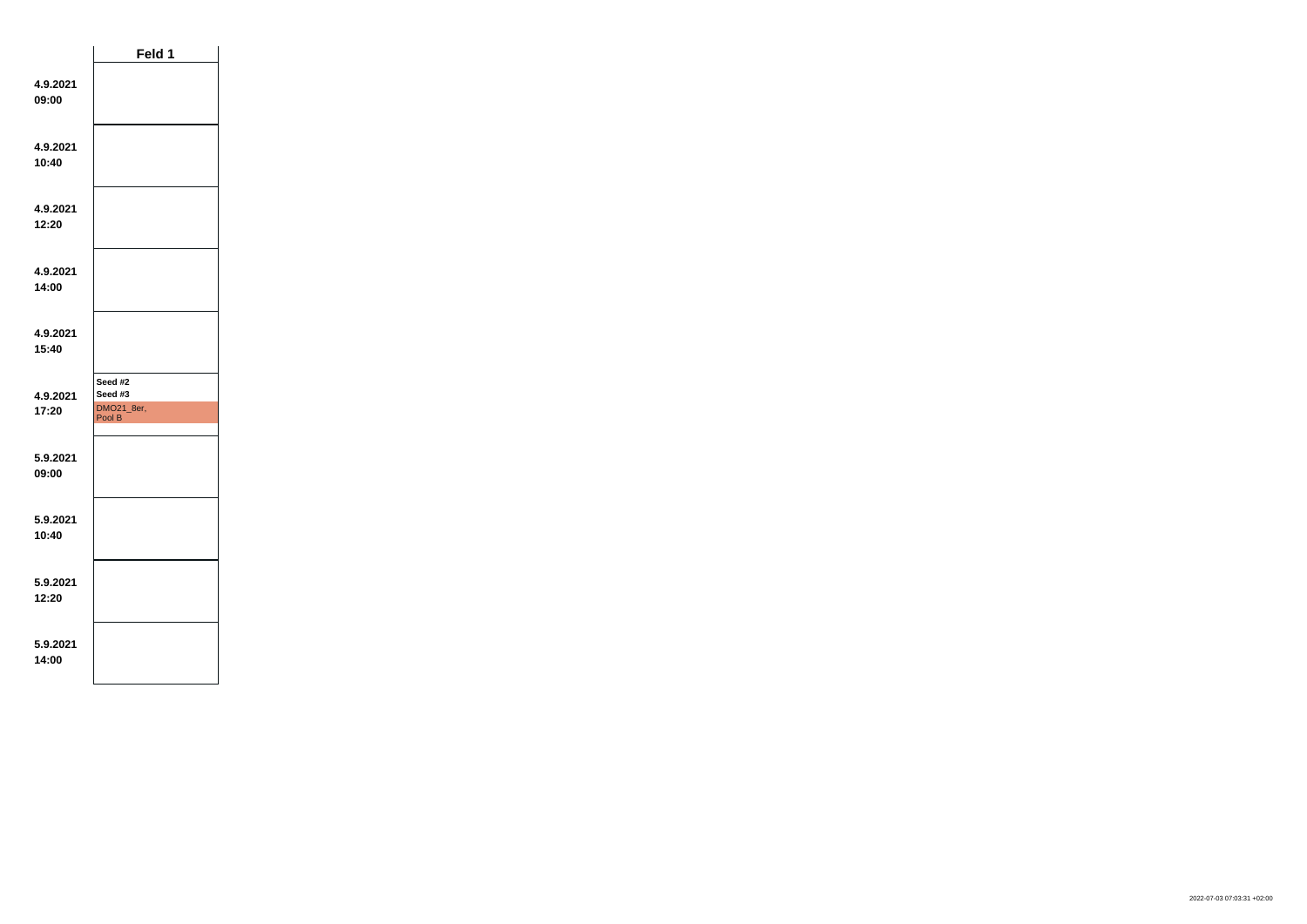|                   | Feld 1                                                                        |  |
|-------------------|-------------------------------------------------------------------------------|--|
| 4.9.2021<br>09:00 |                                                                               |  |
| 4.9.2021<br>10:40 |                                                                               |  |
| 4.9.2021<br>12:20 |                                                                               |  |
| 4.9.2021<br>14:00 |                                                                               |  |
| 4.9.2021<br>15:40 |                                                                               |  |
| 4.9.2021<br>17:20 | <b>Saxy Divers</b><br><b>Griffins Lehre</b><br>Mixed 3./4. Liga NO,<br>Pool B |  |
| 5.9.2021<br>09:00 |                                                                               |  |
| 5.9.2021<br>10:40 |                                                                               |  |
| 5.9.2021<br>12:20 |                                                                               |  |
| 5.9.2021<br>14:00 |                                                                               |  |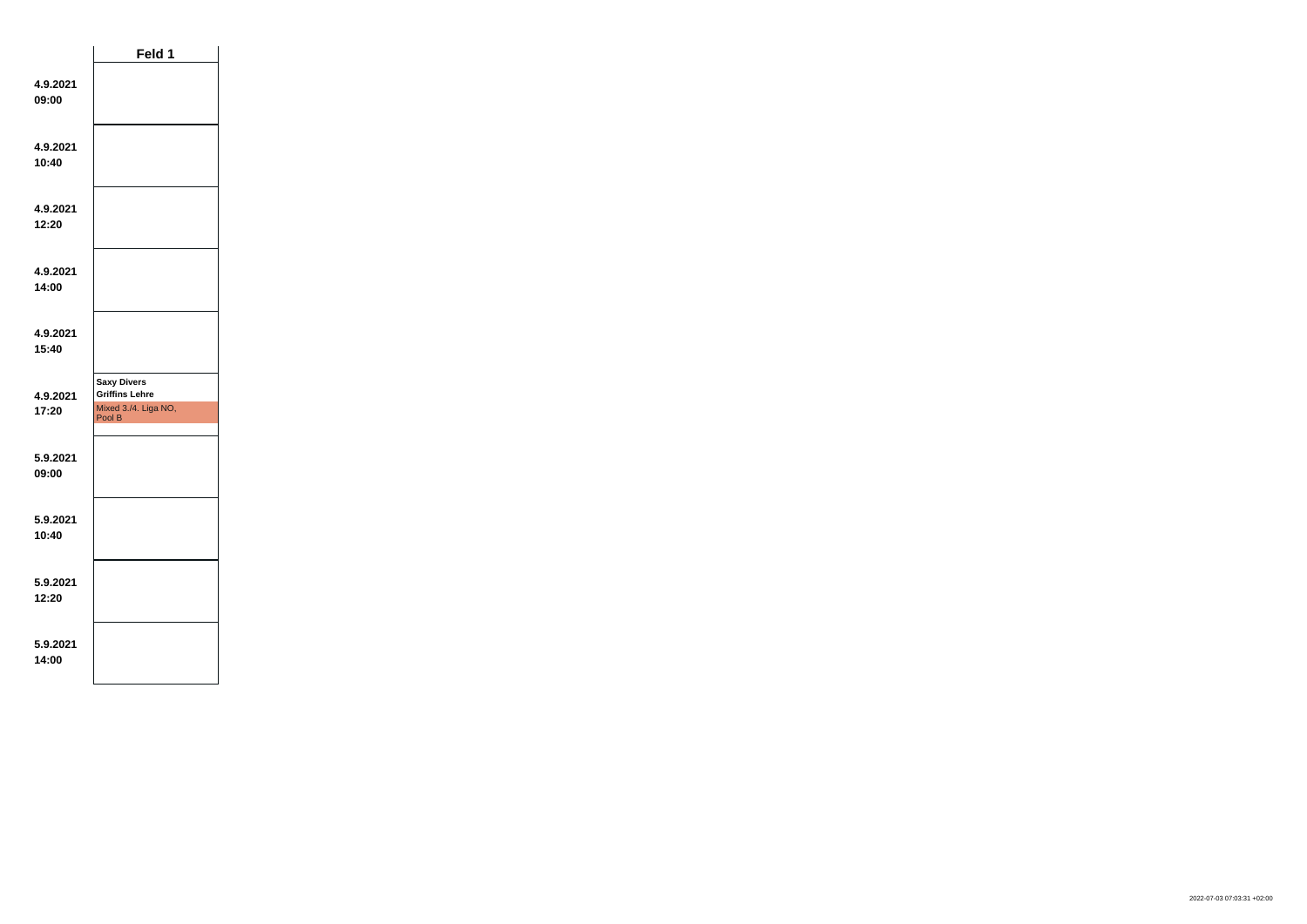|                   | Feld 1                                                              |  |
|-------------------|---------------------------------------------------------------------|--|
| 4.9.2021<br>09:00 |                                                                     |  |
| 4.9.2021<br>10:40 |                                                                     |  |
| 4.9.2021<br>12:20 |                                                                     |  |
| 4.9.2021<br>14:00 |                                                                     |  |
| 4.9.2021<br>15:40 |                                                                     |  |
| 4.9.2021<br>17:20 | <b>Flying Igels</b><br><b>Hechte</b><br>Mixed 3. Liga SW,<br>Pool B |  |
| 5.9.2021<br>09:00 |                                                                     |  |
| 5.9.2021<br>10:40 |                                                                     |  |
| 5.9.2021<br>12:20 |                                                                     |  |
| 5.9.2021<br>14:00 |                                                                     |  |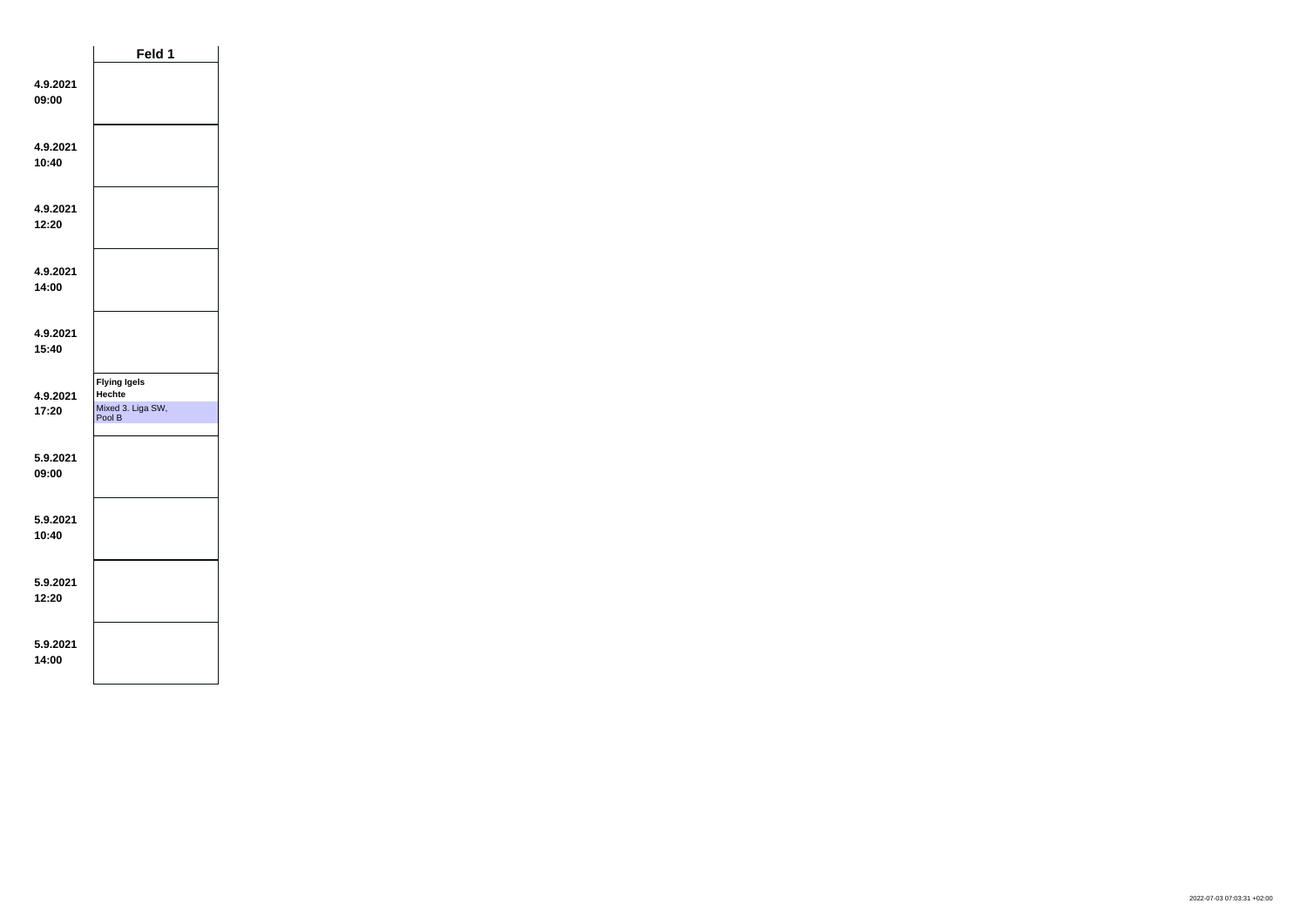|                   | Feld 2                                                              |  |
|-------------------|---------------------------------------------------------------------|--|
| 4.9.2021<br>09:00 |                                                                     |  |
| 4.9.2021<br>10:40 |                                                                     |  |
| 4.9.2021<br>12:20 |                                                                     |  |
| 4.9.2021<br>14:00 |                                                                     |  |
| 4.9.2021<br>15:40 |                                                                     |  |
| 4.9.2021<br>17:20 | <b>Sugar Mix</b><br>Die 7 Todsünden<br>Mixed 1. Liga 1-8,<br>Pool B |  |
| 5.9.2021<br>09:00 |                                                                     |  |
| 5.9.2021<br>10:40 |                                                                     |  |
| 5.9.2021<br>12:20 |                                                                     |  |
| 5.9.2021<br>14:00 |                                                                     |  |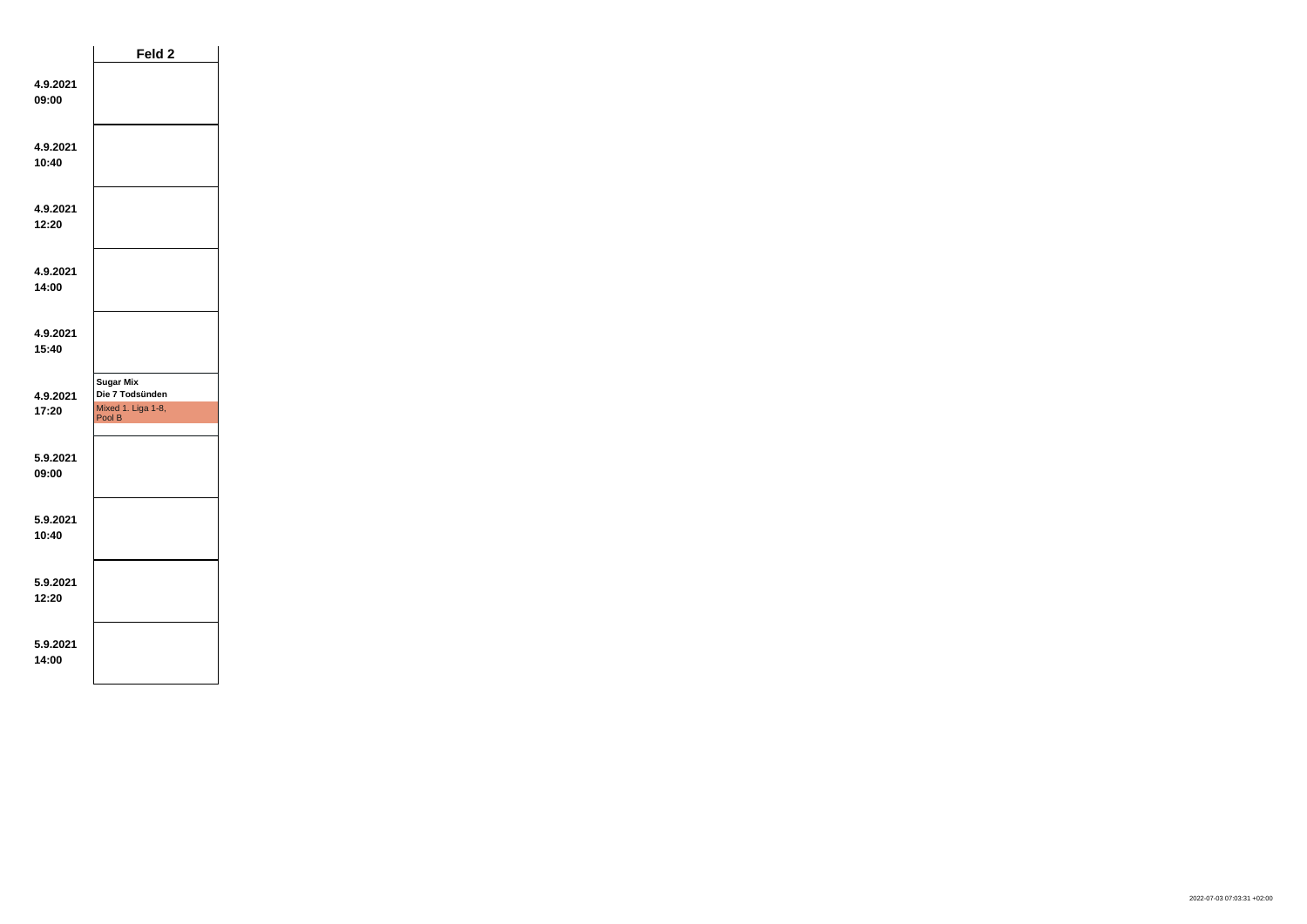|                   | Feld 2                                     |  |
|-------------------|--------------------------------------------|--|
| 4.9.2021<br>09:00 |                                            |  |
| 4.9.2021<br>10:40 |                                            |  |
| 4.9.2021<br>12:20 |                                            |  |
| 4.9.2021<br>14:00 |                                            |  |
| 4.9.2021<br>15:40 |                                            |  |
| 4.9.2021<br>17:20 | Seed #6<br>Seed #7<br>DMO21_8er,<br>Pool B |  |
| 5.9.2021<br>09:00 |                                            |  |
| 5.9.2021<br>10:40 |                                            |  |
| 5.9.2021<br>12:20 |                                            |  |
| 5.9.2021<br>14:00 |                                            |  |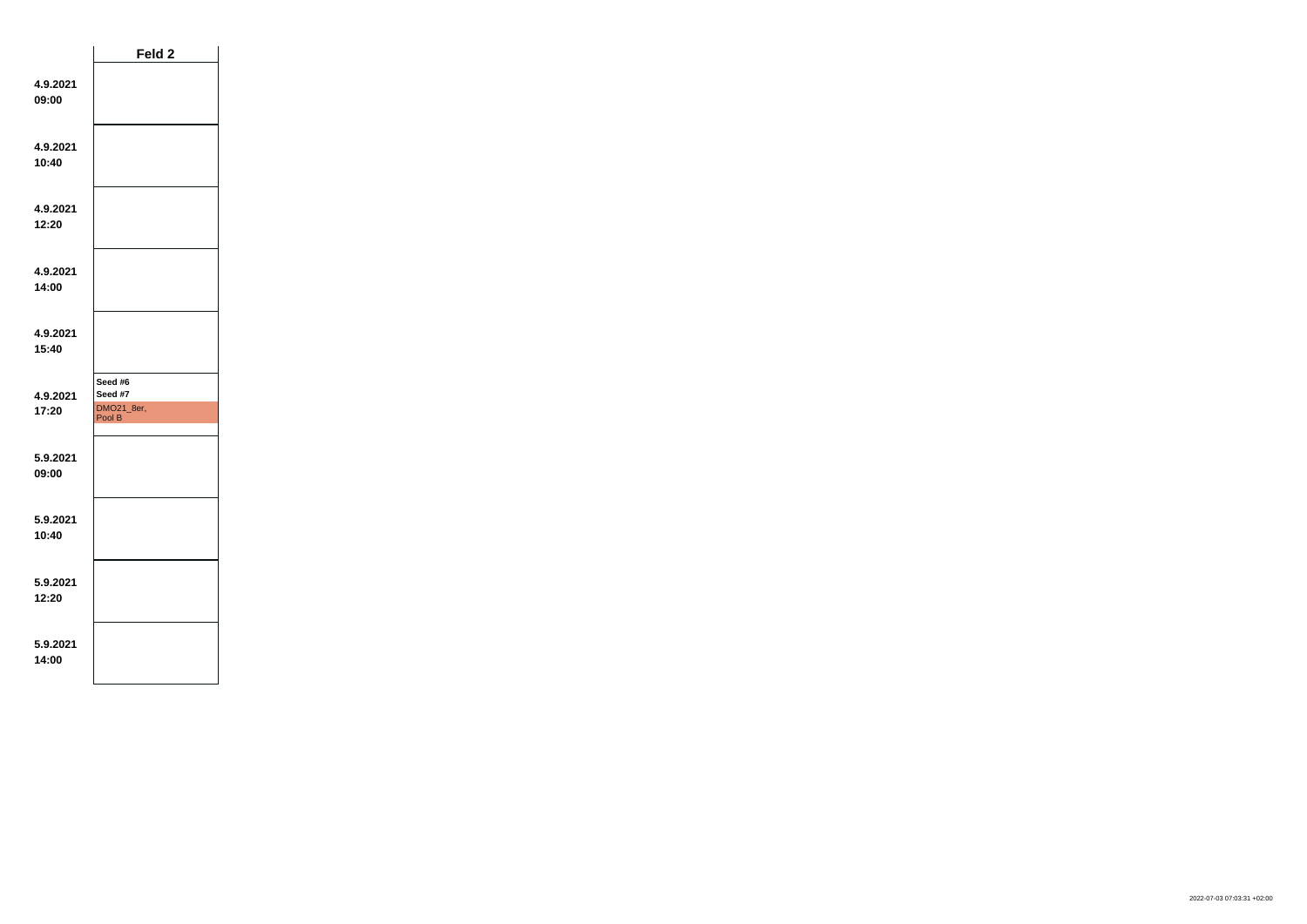|                   | Feld 2                                                                    |  |
|-------------------|---------------------------------------------------------------------------|--|
| 4.9.2021<br>09:00 |                                                                           |  |
| 4.9.2021<br>10:40 |                                                                           |  |
| 4.9.2021<br>12:20 |                                                                           |  |
| 4.9.2021<br>14:00 |                                                                           |  |
| 4.9.2021<br>15:40 |                                                                           |  |
| 4.9.2021<br>17:20 | Schleudertrauma<br><b>Pizza Volante</b><br>Mixed 3./4. Liga NO,<br>Pool B |  |
| 5.9.2021<br>09:00 |                                                                           |  |
| 5.9.2021<br>10:40 |                                                                           |  |
| 5.9.2021<br>12:20 |                                                                           |  |
| 5.9.2021<br>14:00 |                                                                           |  |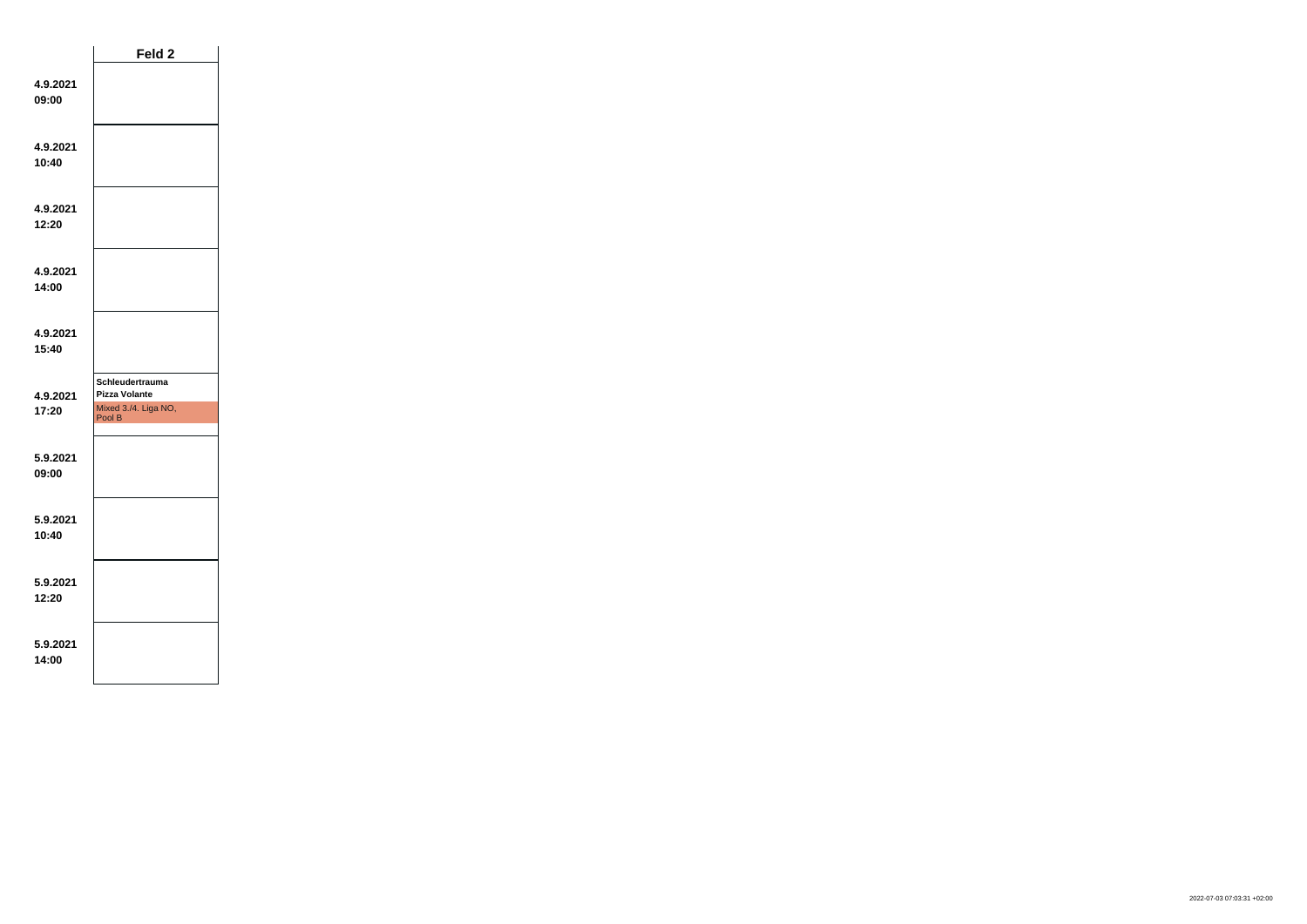|                   | Feld 2                                                                      |  |
|-------------------|-----------------------------------------------------------------------------|--|
| 4.9.2021<br>09:00 |                                                                             |  |
| 4.9.2021<br>10:40 |                                                                             |  |
| 4.9.2021<br>12:20 |                                                                             |  |
| 4.9.2021<br>14:00 |                                                                             |  |
| 4.9.2021<br>15:40 |                                                                             |  |
| 4.9.2021<br>17:20 | <b>Disconnection 2</b><br><b>Heidees TVE</b><br>Mixed 3. Liga SW,<br>Pool B |  |
| 5.9.2021<br>09:00 |                                                                             |  |
| 5.9.2021<br>10:40 |                                                                             |  |
| 5.9.2021<br>12:20 |                                                                             |  |
| 5.9.2021<br>14:00 |                                                                             |  |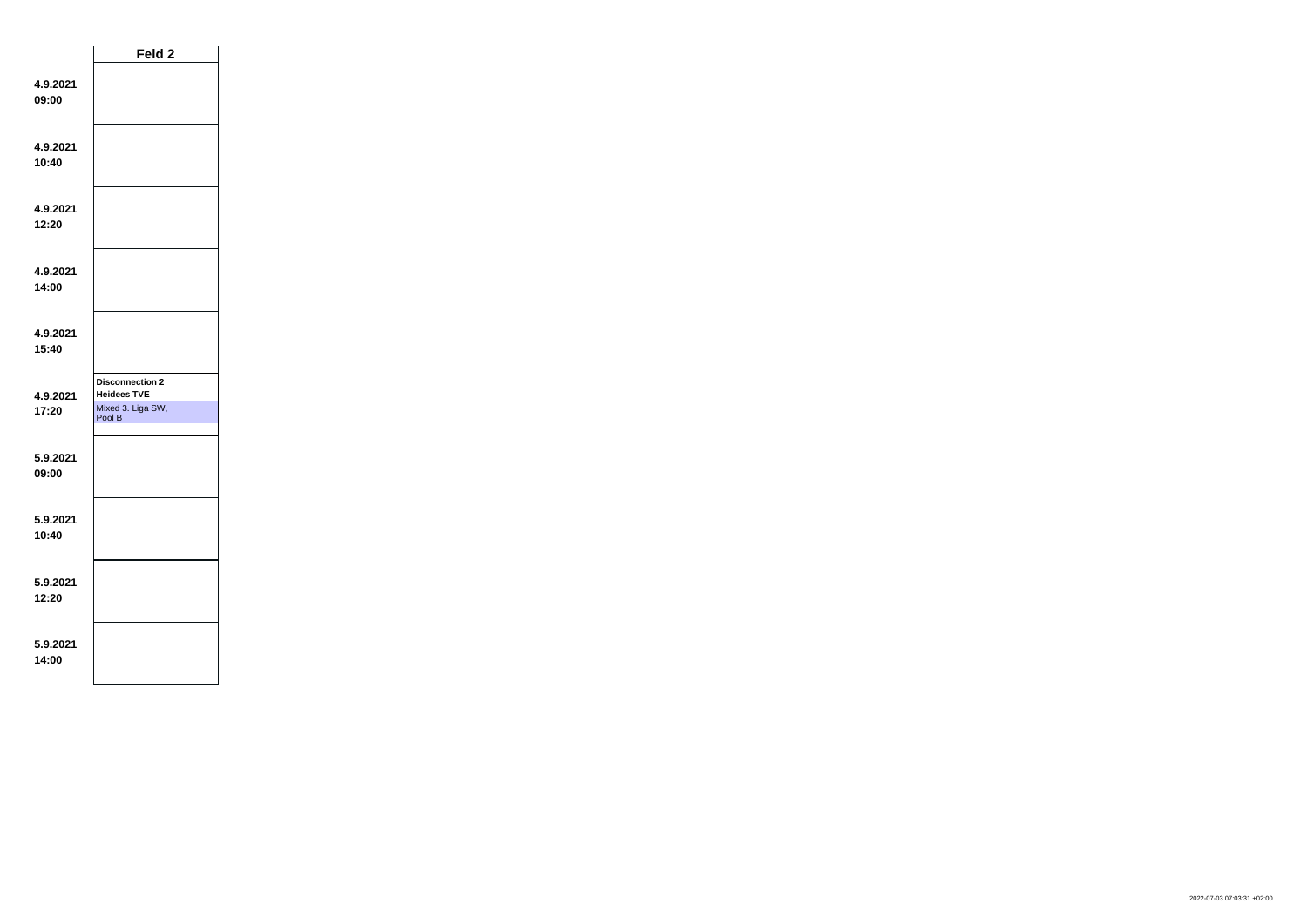|                   | Feld 1                                           |  |
|-------------------|--------------------------------------------------|--|
| 4.9.2021<br>09:00 |                                                  |  |
| 4.9.2021<br>10:40 |                                                  |  |
| 4.9.2021<br>12:20 |                                                  |  |
| 4.9.2021<br>14:00 |                                                  |  |
| 4.9.2021<br>15:40 |                                                  |  |
| 4.9.2021<br>17:20 |                                                  |  |
| 5.9.2021<br>09:00 | Pool B 4<br>Pool A 3<br>DMO21_7er,<br>Finale 5-7 |  |
| 5.9.2021<br>10:40 |                                                  |  |
| 5.9.2021<br>12:20 |                                                  |  |
| 5.9.2021<br>14:00 |                                                  |  |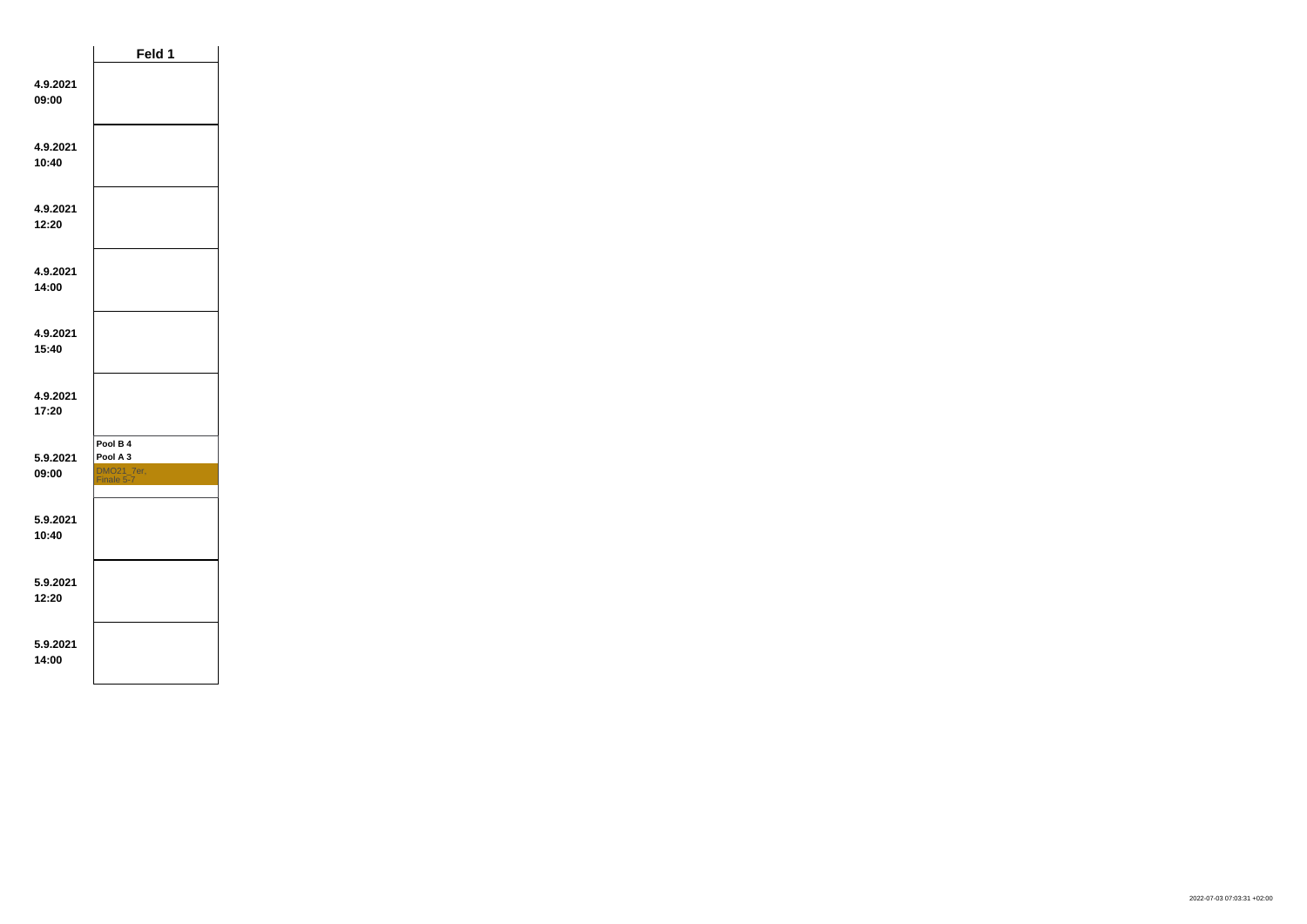|                   | Feld 1                                                                                         |  |
|-------------------|------------------------------------------------------------------------------------------------|--|
| 4.9.2021<br>09:00 |                                                                                                |  |
| 4.9.2021<br>10:40 |                                                                                                |  |
| 4.9.2021<br>12:20 |                                                                                                |  |
| 4.9.2021<br>14:00 |                                                                                                |  |
| 4.9.2021<br>15:40 |                                                                                                |  |
| 4.9.2021<br>17:20 |                                                                                                |  |
| 5.9.2021<br>09:00 | <b>Hucks Ultimate Club Berlin</b><br>Maultaschen Tübingen<br>Mixed 1. Liga 9-16,<br>Finale 5-7 |  |
| 5.9.2021<br>10:40 |                                                                                                |  |
| 5.9.2021<br>12:20 |                                                                                                |  |
| 5.9.2021<br>14:00 |                                                                                                |  |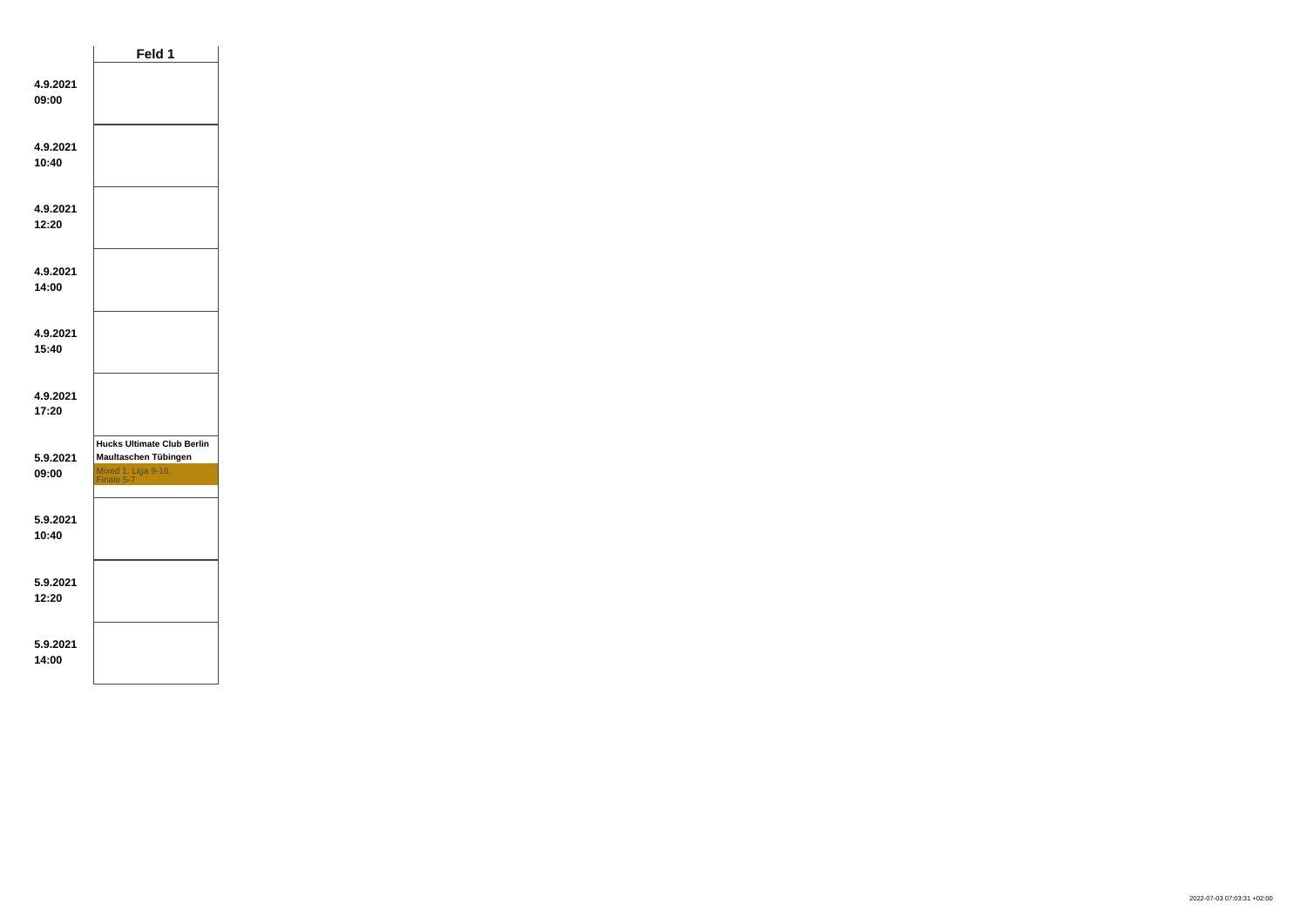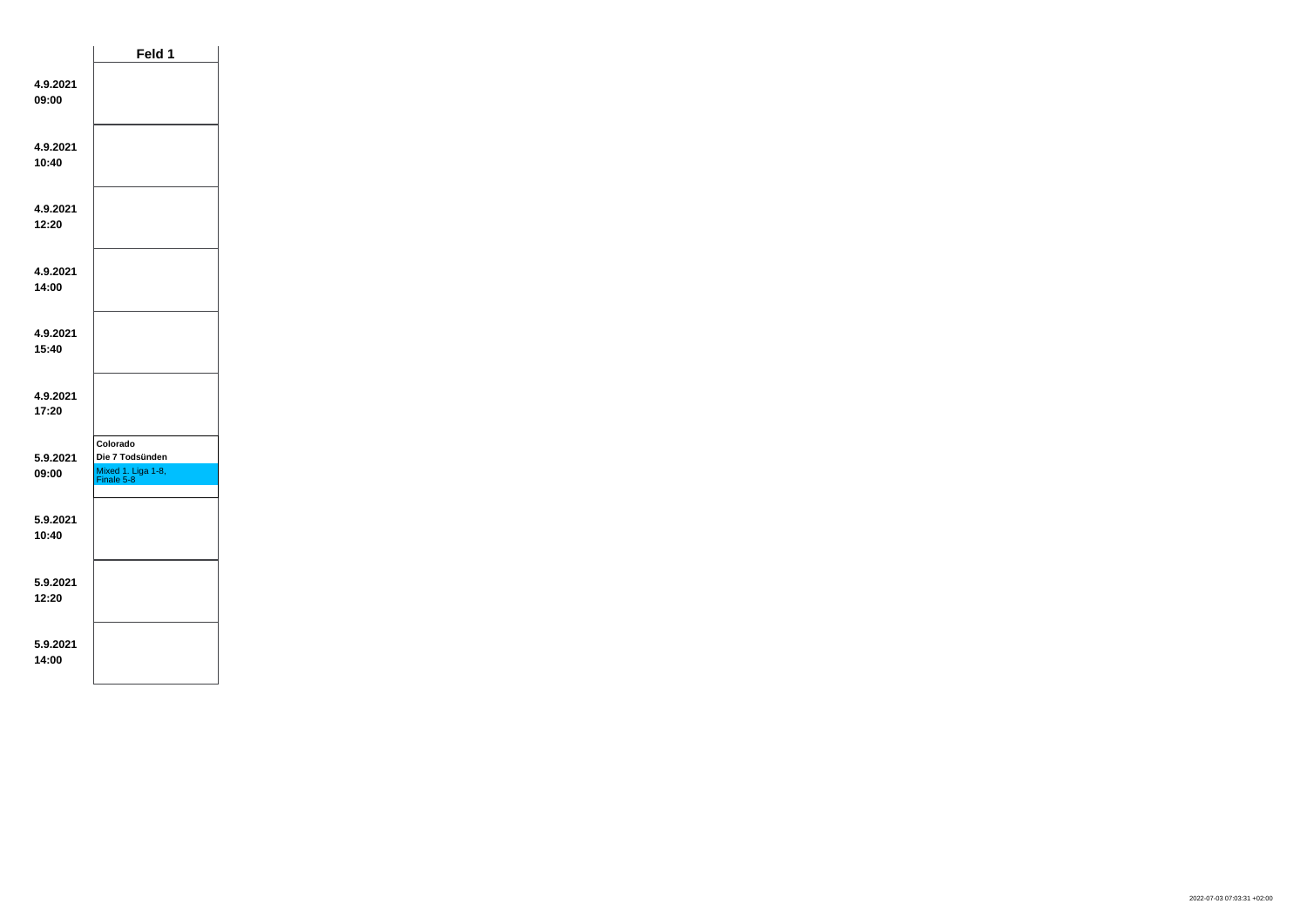|                   | Feld 1                                           |  |
|-------------------|--------------------------------------------------|--|
| 4.9.2021<br>09:00 |                                                  |  |
| 4.9.2021<br>10:40 |                                                  |  |
| 4.9.2021<br>12:20 |                                                  |  |
| 4.9.2021<br>14:00 |                                                  |  |
| 4.9.2021<br>15:40 |                                                  |  |
| 4.9.2021<br>17:20 |                                                  |  |
| 5.9.2021<br>09:00 | Pool A 3<br>Pool B 4<br>DMO21_8er,<br>Finale 5-8 |  |
| 5.9.2021<br>10:40 |                                                  |  |
| 5.9.2021<br>12:20 |                                                  |  |
| 5.9.2021<br>14:00 |                                                  |  |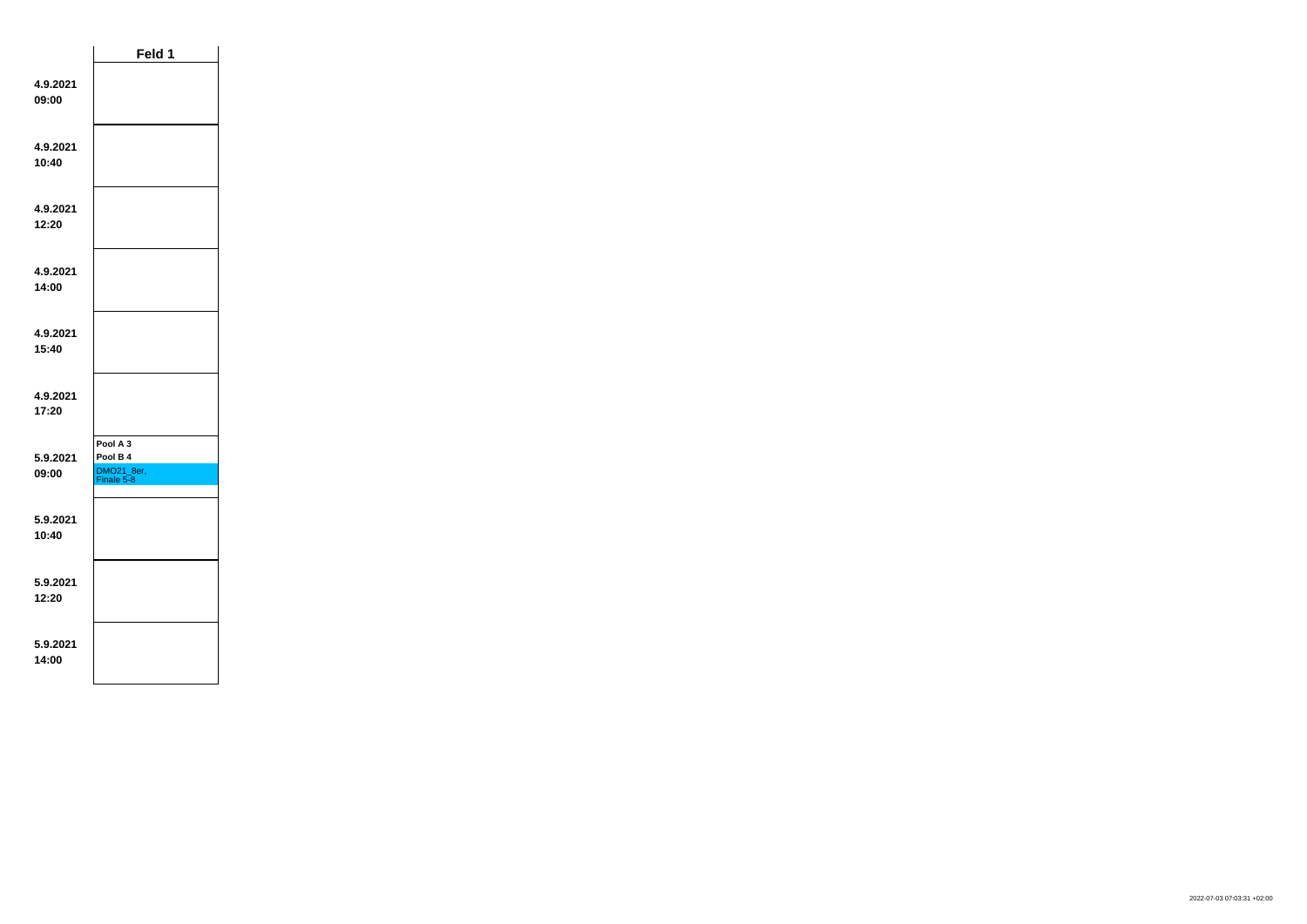|                   | Feld 1                                                                                      |  |
|-------------------|---------------------------------------------------------------------------------------------|--|
| 4.9.2021<br>09:00 |                                                                                             |  |
| 4.9.2021<br>10:40 |                                                                                             |  |
| 4.9.2021<br>12:20 |                                                                                             |  |
| 4.9.2021<br>14:00 |                                                                                             |  |
| 4.9.2021<br>15:40 |                                                                                             |  |
| 4.9.2021<br>17:20 |                                                                                             |  |
| 5.9.2021<br>09:00 | <b>RotoR Ultimate Berlin</b><br><b>Griffins Lehre</b><br>Mixed 3./4. Liga NO,<br>Finale 5-8 |  |
| 5.9.2021<br>10:40 |                                                                                             |  |
| 5.9.2021<br>12:20 |                                                                                             |  |
| 5.9.2021<br>14:00 |                                                                                             |  |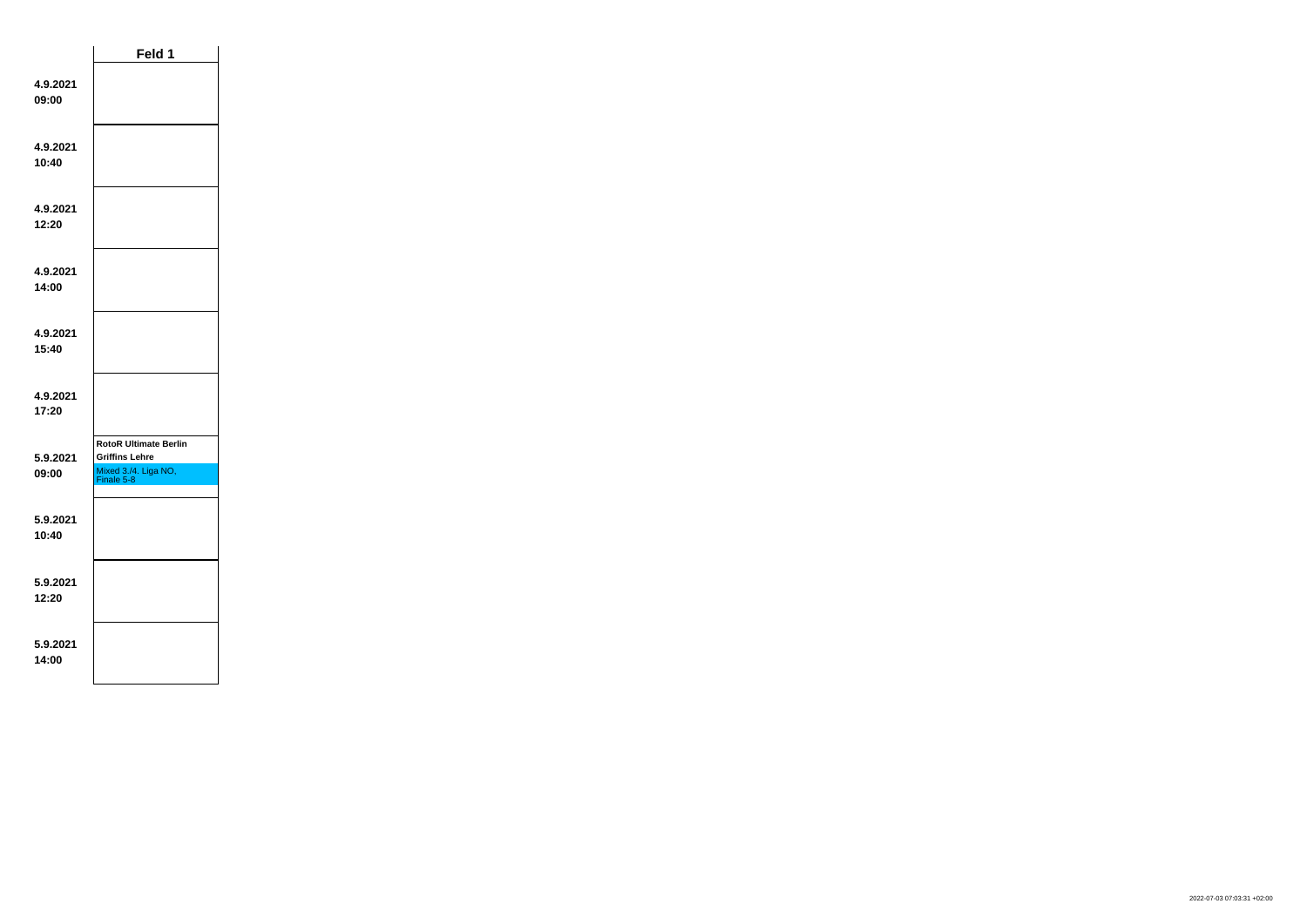|                   | Feld 1                                                         |  |
|-------------------|----------------------------------------------------------------|--|
| 4.9.2021<br>09:00 |                                                                |  |
| 4.9.2021<br>10:40 |                                                                |  |
| 4.9.2021<br>12:20 |                                                                |  |
| 4.9.2021<br>14:00 |                                                                |  |
| 4.9.2021<br>15:40 |                                                                |  |
| 4.9.2021<br>17:20 |                                                                |  |
| 5.9.2021<br>09:00 | <b>Hechte</b><br>Colorado 2<br>Mixed 3. Liga SW,<br>Finale 5-7 |  |
| 5.9.2021<br>10:40 |                                                                |  |
| 5.9.2021<br>12:20 |                                                                |  |
| 5.9.2021<br>14:00 |                                                                |  |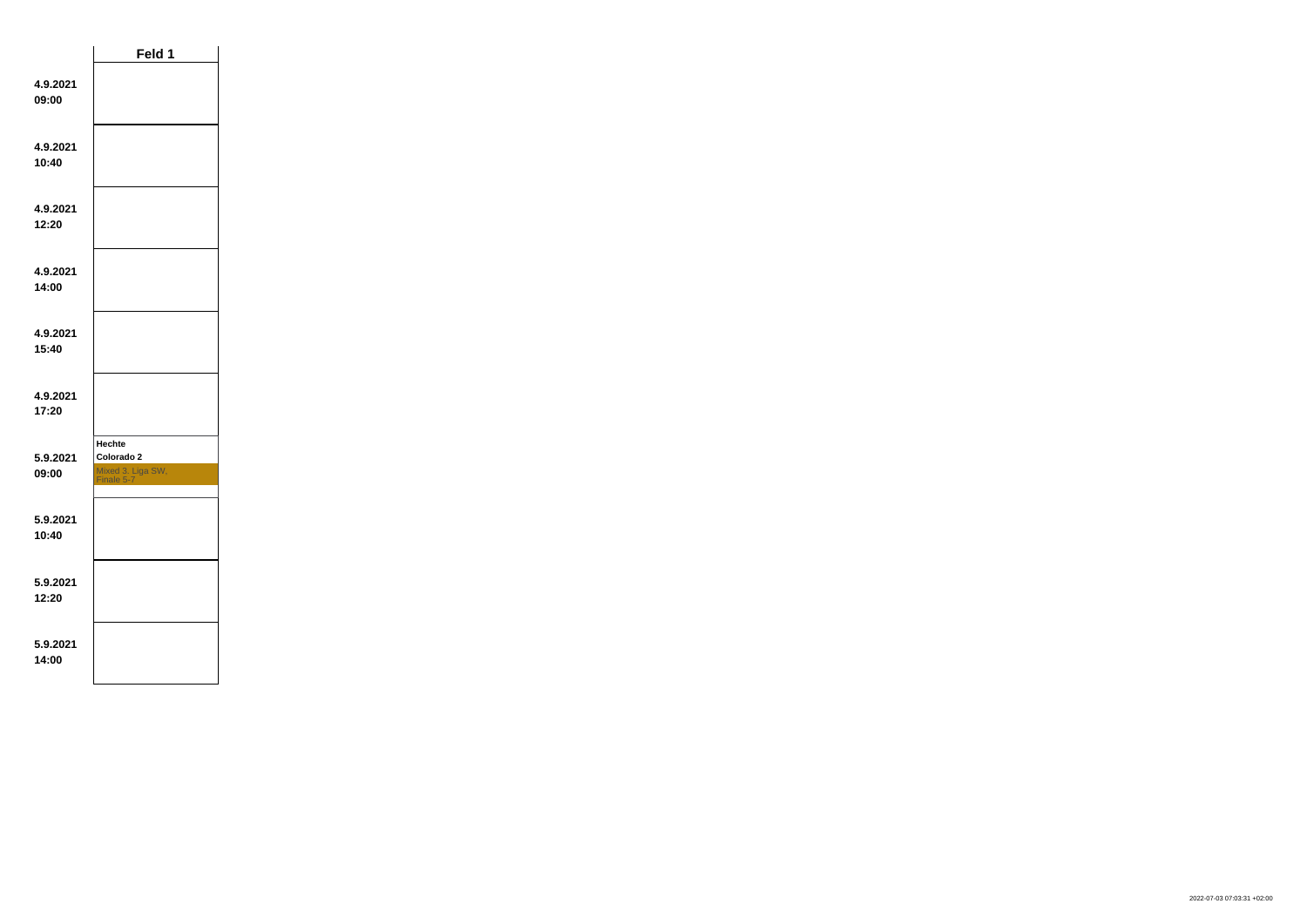|                   | Feld 2                                                                       |  |
|-------------------|------------------------------------------------------------------------------|--|
| 4.9.2021<br>09:00 |                                                                              |  |
| 4.9.2021<br>10:40 |                                                                              |  |
| 4.9.2021<br>12:20 |                                                                              |  |
| 4.9.2021<br>14:00 |                                                                              |  |
| 4.9.2021<br>15:40 |                                                                              |  |
| 4.9.2021<br>17:20 |                                                                              |  |
| 5.9.2021<br>09:00 | <b>Mainzelrenner</b><br><b>Sturmflut</b><br>Mixed 1. Liga 1-8,<br>Finale 5-8 |  |
| 5.9.2021<br>10:40 |                                                                              |  |
| 5.9.2021<br>12:20 |                                                                              |  |
| 5.9.2021<br>14:00 |                                                                              |  |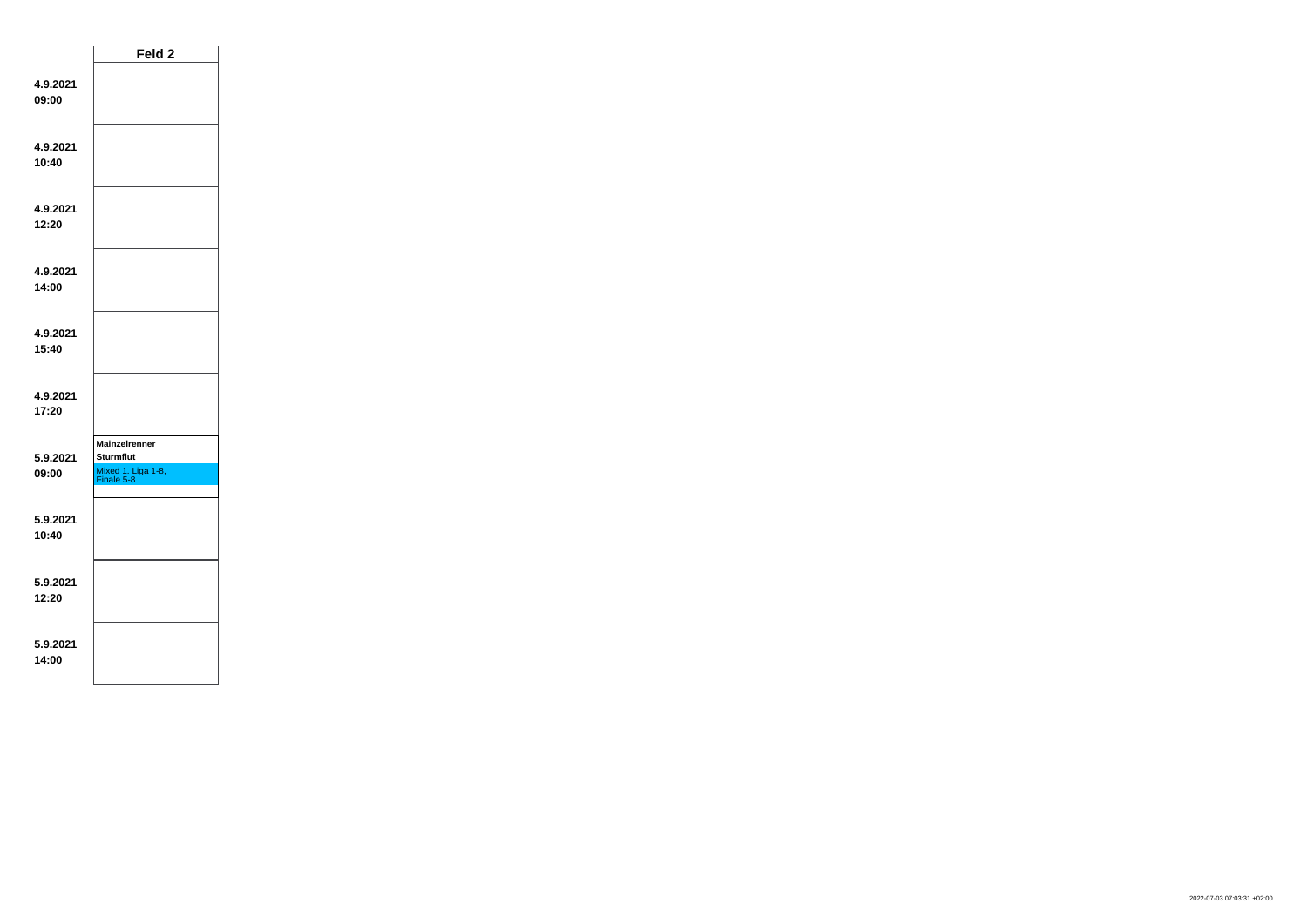|                   | Feld 2                                                      |  |
|-------------------|-------------------------------------------------------------|--|
| 4.9.2021<br>09:00 |                                                             |  |
| 4.9.2021<br>10:40 |                                                             |  |
| 4.9.2021<br>12:20 |                                                             |  |
| 4.9.2021<br>14:00 |                                                             |  |
| 4.9.2021<br>15:40 |                                                             |  |
| 4.9.2021<br>17:20 |                                                             |  |
| 5.9.2021<br>09:00 | Pool B <sub>3</sub><br>Pool A 4<br>DMO21_8er,<br>Finale 5-8 |  |
| 5.9.2021<br>10-40 |                                                             |  |
| 5.9.2021<br>12:20 |                                                             |  |
| 5.9.2021<br>14:00 |                                                             |  |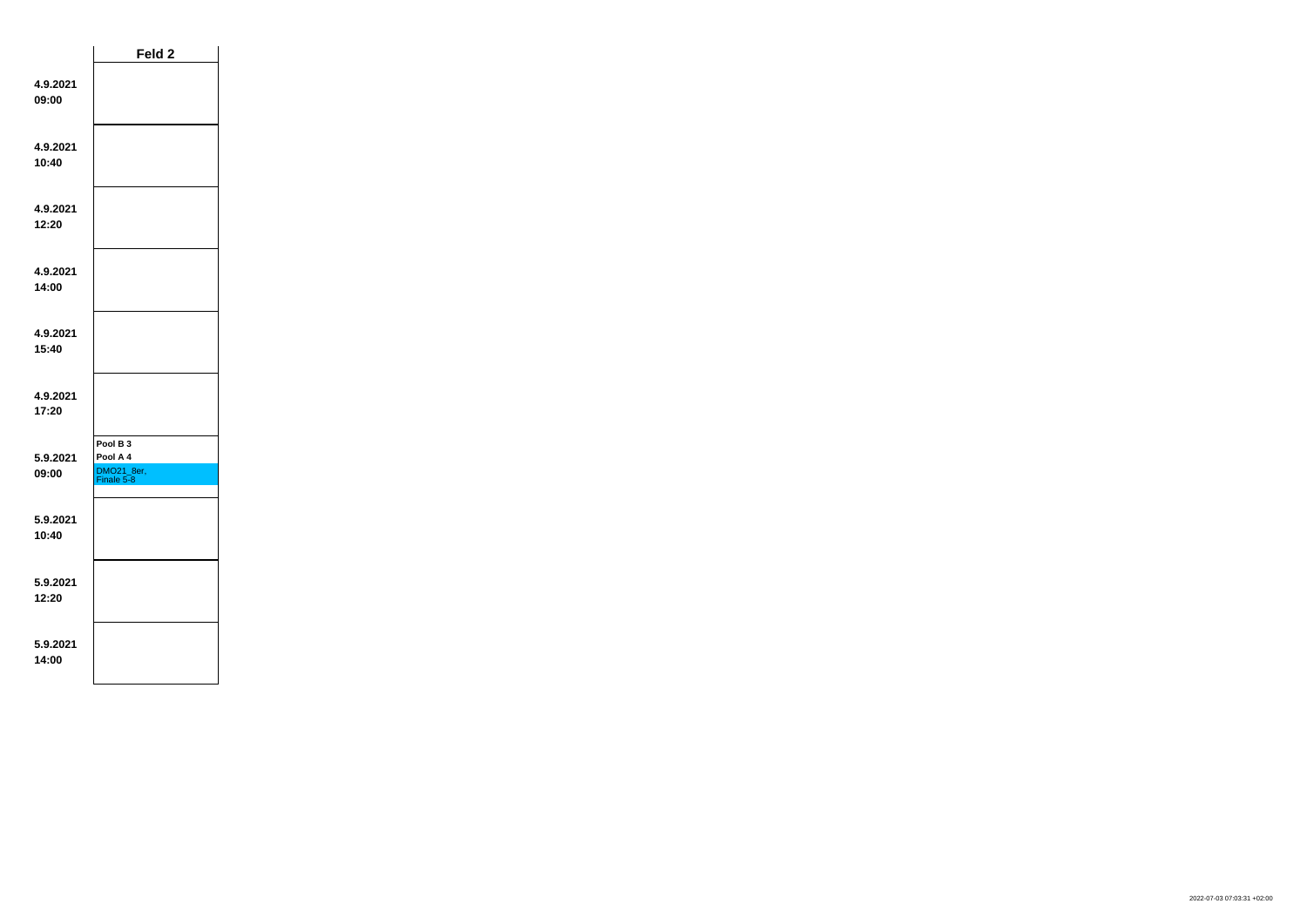|                   | Feld 2                                                                  |  |
|-------------------|-------------------------------------------------------------------------|--|
| 4.9.2021<br>09:00 |                                                                         |  |
| 4.9.2021<br>10:40 |                                                                         |  |
| 4.9.2021<br>12:20 |                                                                         |  |
| 4.9.2021<br>14:00 |                                                                         |  |
| 4.9.2021<br>15:40 |                                                                         |  |
| 4.9.2021<br>17:20 |                                                                         |  |
| 5.9.2021<br>09:00 | <b>Saxy Divers</b><br>Parkscheibe<br>Mixed 3./4. Liga NO,<br>Finale 5-8 |  |
| 5.9.2021<br>10:40 |                                                                         |  |
| 5.9.2021<br>12:20 |                                                                         |  |
| 5.9.2021<br>14:00 |                                                                         |  |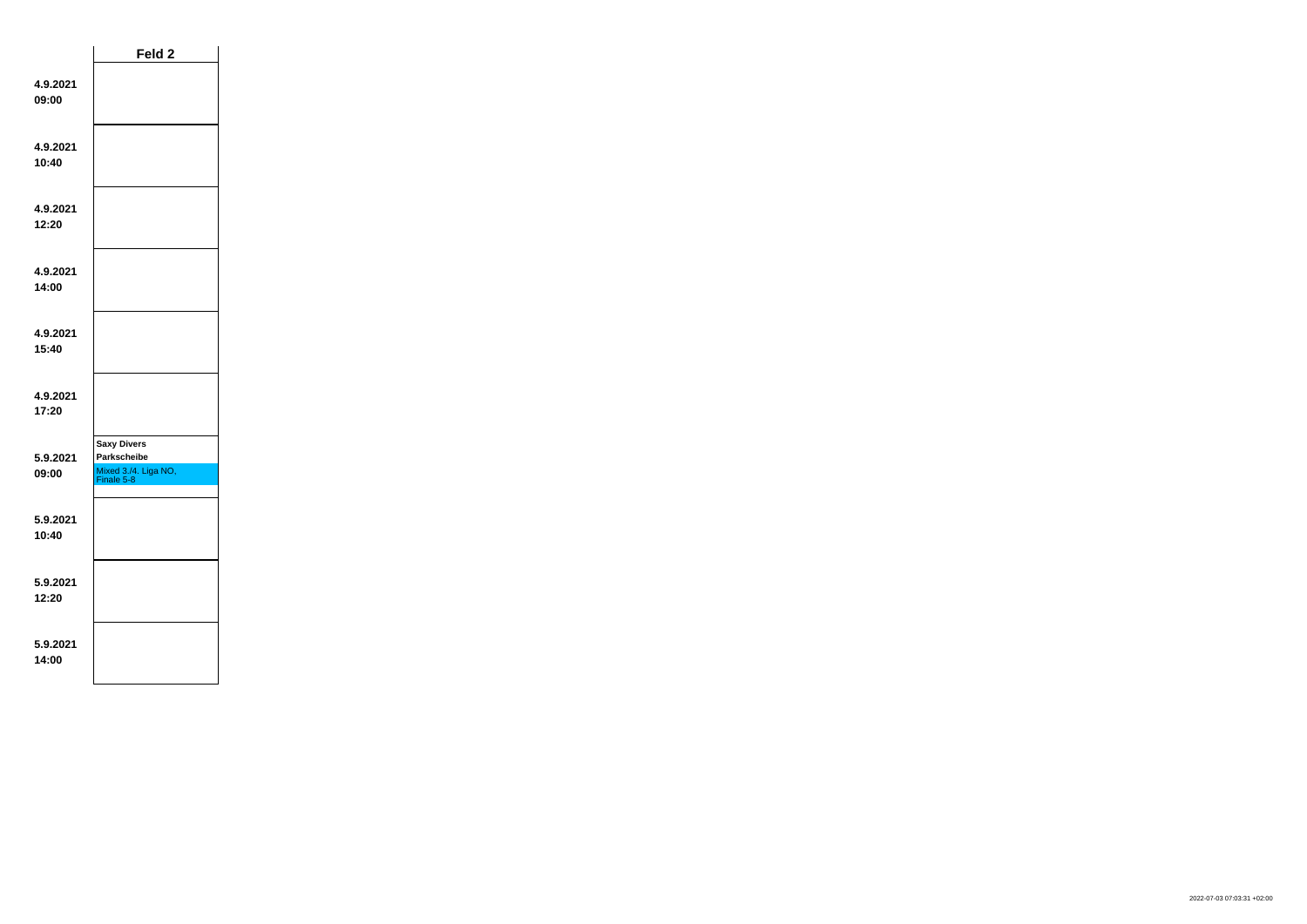|                   | Feld 1                                     |  |
|-------------------|--------------------------------------------|--|
| 4.9.2021<br>11:00 |                                            |  |
| 4.9.2021<br>13:30 |                                            |  |
| 4.9.2021<br>16:00 |                                            |  |
| 5.9.2021<br>10:00 | Seed #3<br>Seed #1<br>DMO21_5er,<br>Pool A |  |
| 5.9.2021<br>12:30 |                                            |  |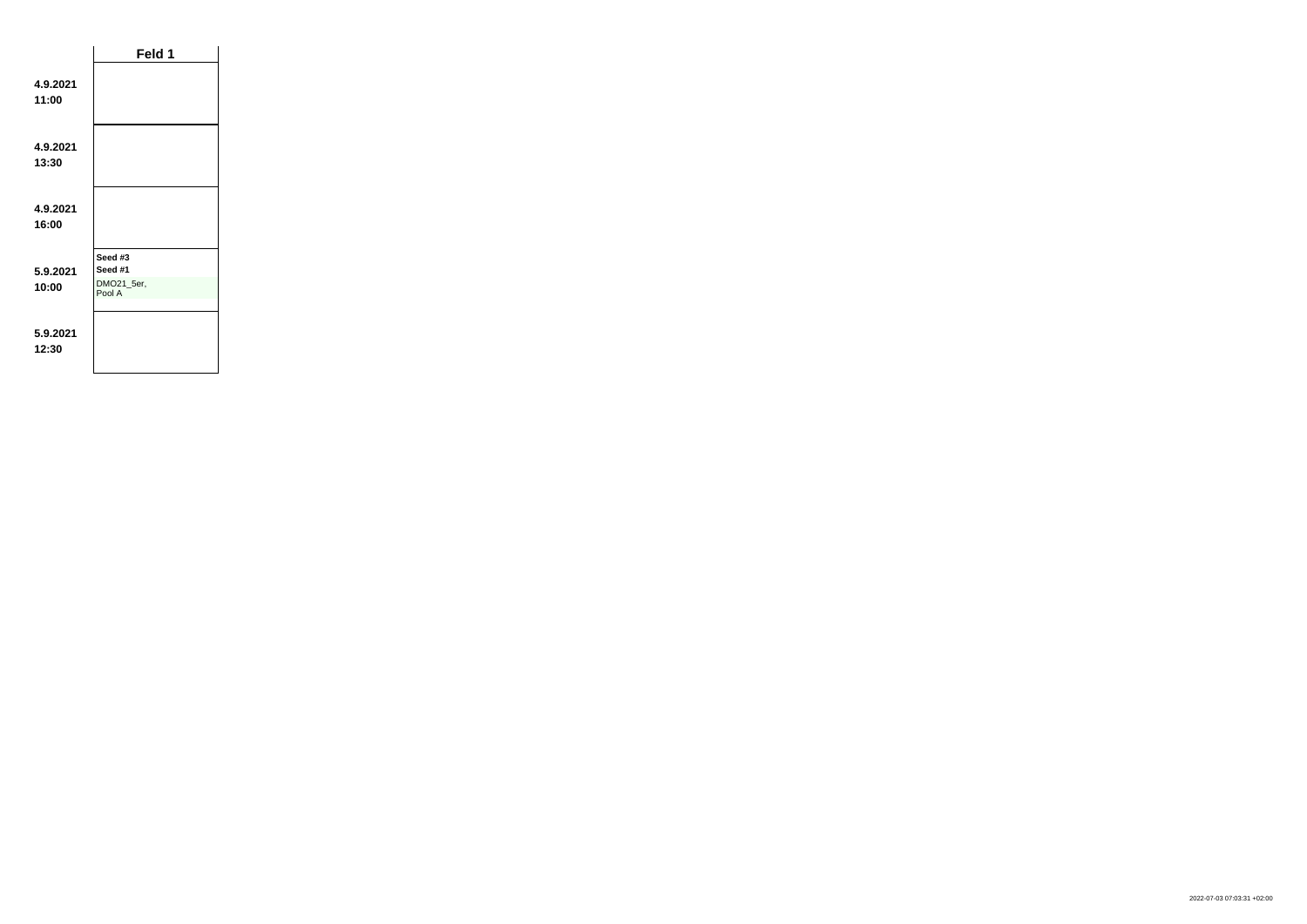|                   | Feld 1                                                                         |  |
|-------------------|--------------------------------------------------------------------------------|--|
| 4.9.2021<br>11:00 |                                                                                |  |
| 4.9.2021<br>13:30 |                                                                                |  |
| 4.9.2021<br>16:00 |                                                                                |  |
| 5.9.2021<br>10:00 | <b>Sunblocker Oldenburg</b><br>Farmers Lüneburg<br>Mixed 4. Liga NW,<br>Pool A |  |
| 5.9.2021<br>12:30 |                                                                                |  |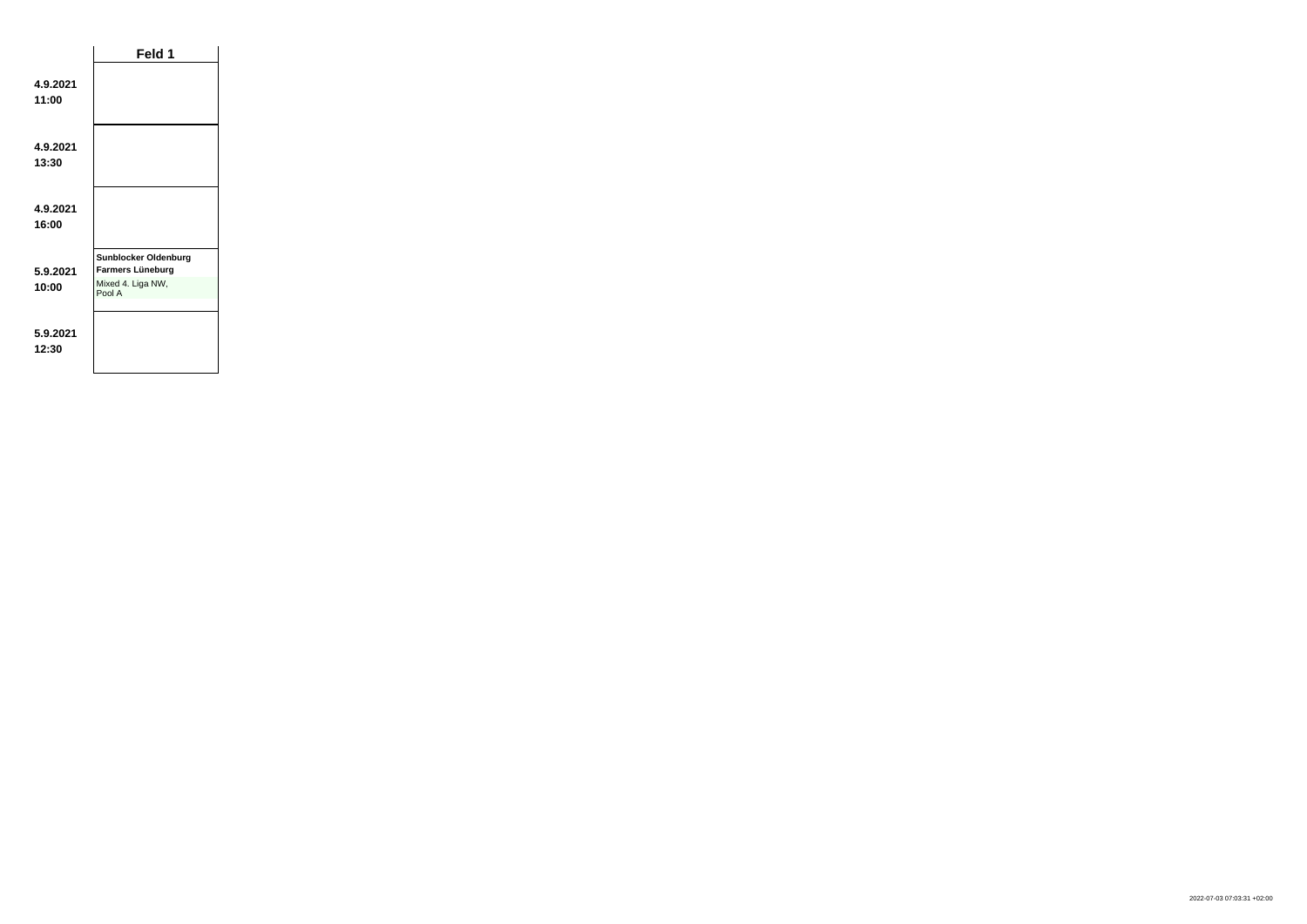|                   | Feld 1                                                           |  |
|-------------------|------------------------------------------------------------------|--|
| 4.9.2021<br>11:00 |                                                                  |  |
| 4.9.2021<br>13:30 |                                                                  |  |
| 4.9.2021<br>16:00 |                                                                  |  |
| 5.9.2021<br>10:00 | <b>Tiefseetaucher</b><br>Zamperl<br>Mixed 2. Liga Süd,<br>Pool A |  |
| 5.9.2021<br>12:30 |                                                                  |  |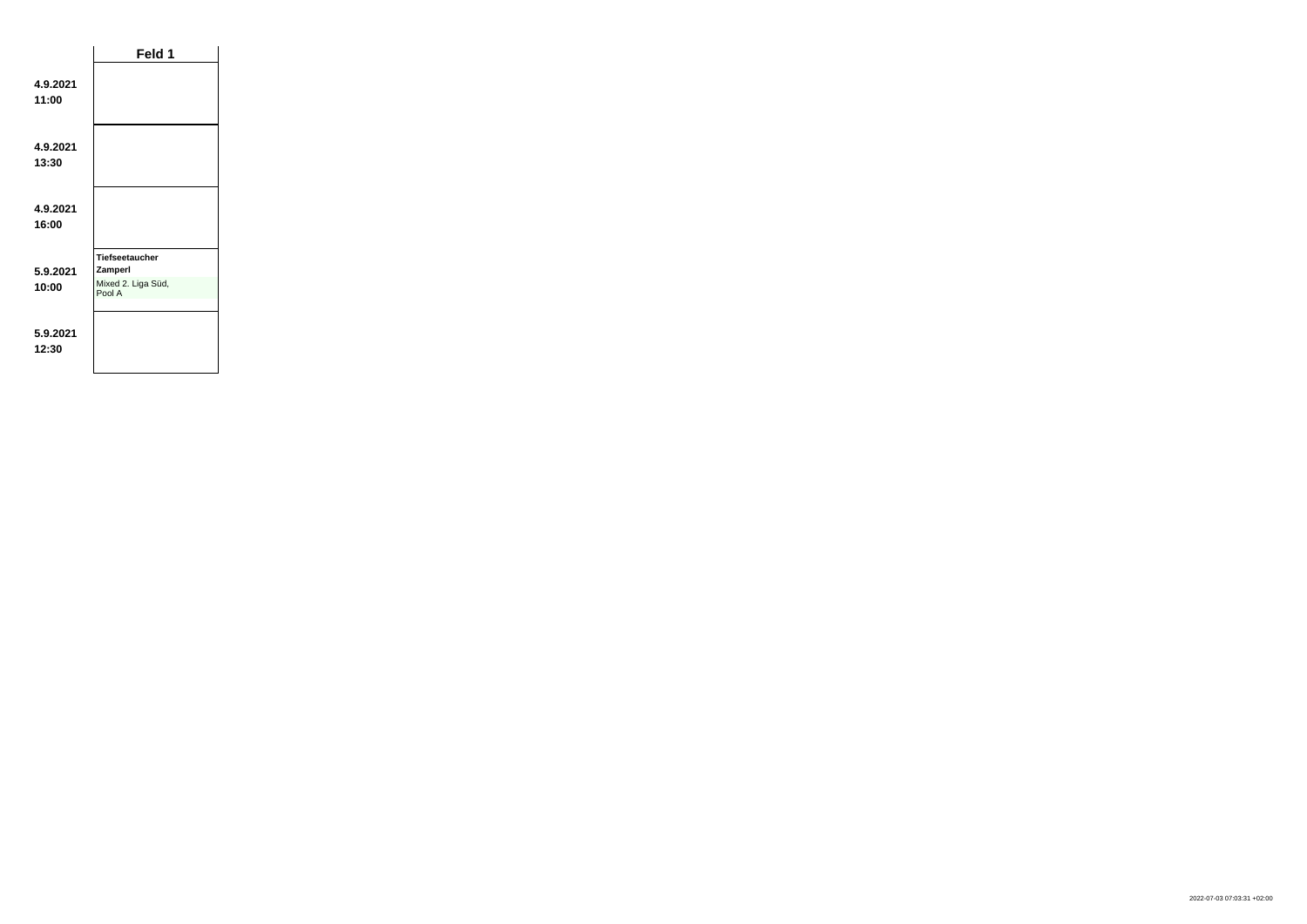|                   | Feld 1                                                                       |  |
|-------------------|------------------------------------------------------------------------------|--|
| 4.9.2021<br>11:00 |                                                                              |  |
| 4.9.2021<br>13:30 |                                                                              |  |
| 4.9.2021<br>16:00 |                                                                              |  |
| 5.9.2021<br>10:00 | <b>Ultimate Lions Essen</b><br><b>Bonnsai</b><br>Mixed 3. Liga NW,<br>Pool A |  |
| 5.9.2021<br>12:30 |                                                                              |  |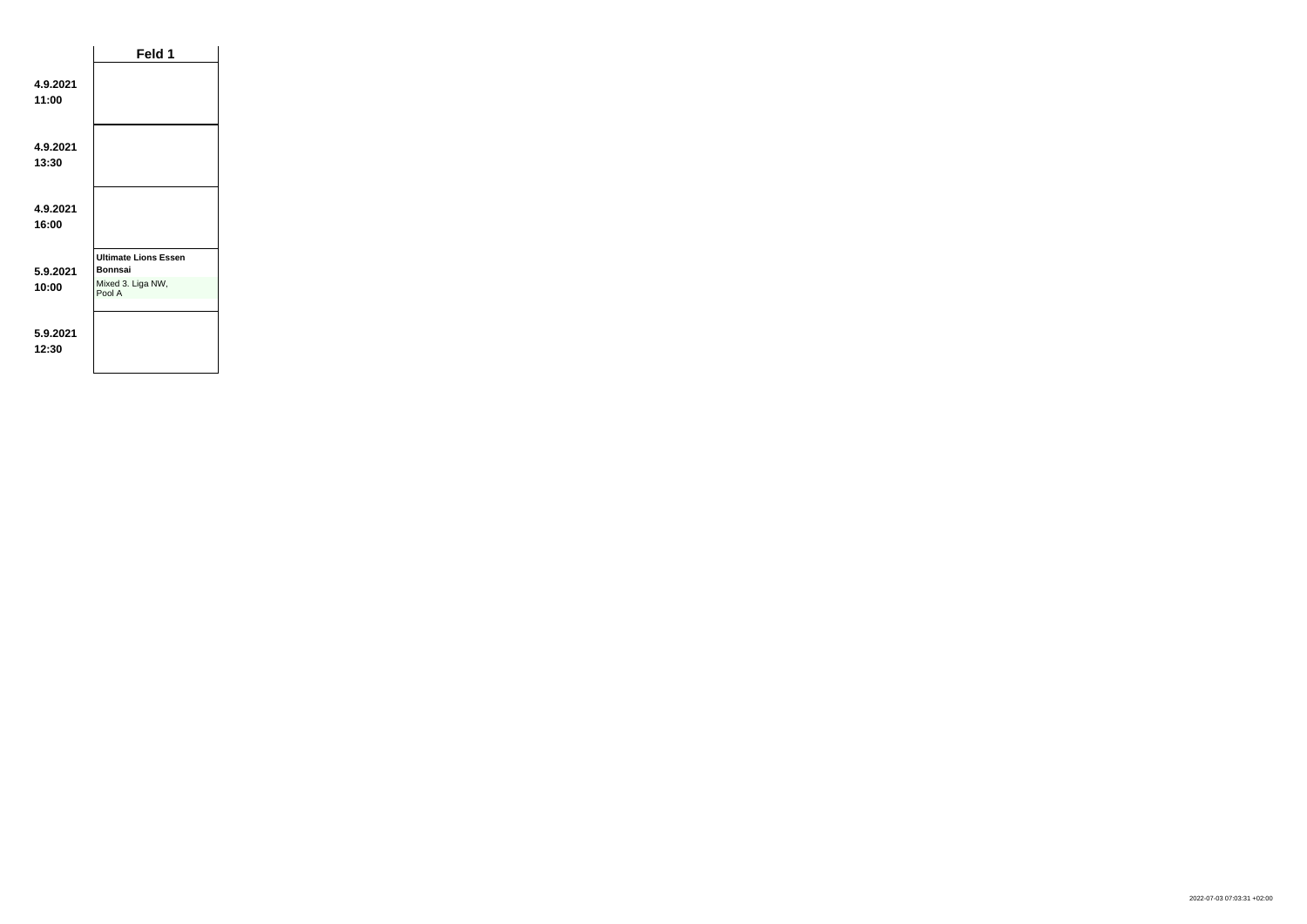|                   | Feld 1                                                         |  |
|-------------------|----------------------------------------------------------------|--|
| 4.9.2021<br>11:00 |                                                                |  |
| 4.9.2021<br>13:30 |                                                                |  |
| 4.9.2021<br>16:00 |                                                                |  |
| 5.9.2021<br>10:00 | Göttinger 7<br><b>Bonobos</b><br>Mixed 2. Liga Nord,<br>Pool A |  |
| 5.9.2021<br>12:30 |                                                                |  |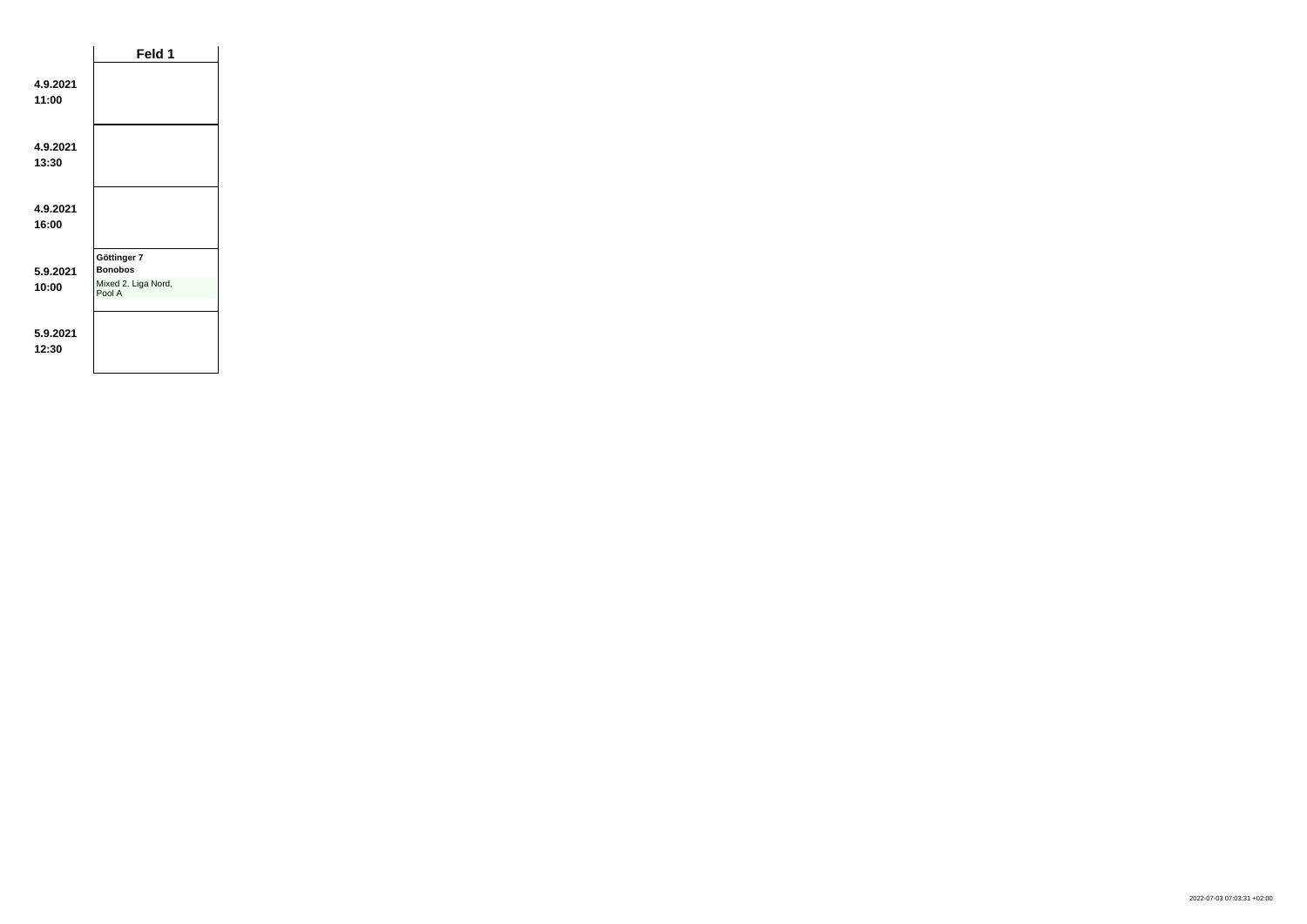|                   | Feld 2                                     |
|-------------------|--------------------------------------------|
| 4.9.2021<br>11:00 |                                            |
| 4.9.2021<br>13:30 |                                            |
| 4.9.2021<br>16:00 |                                            |
| 5.9.2021<br>10:00 | Seed #2<br>Seed #5<br>DMO21_5er,<br>Pool A |
| 5.9.2021<br>12:30 |                                            |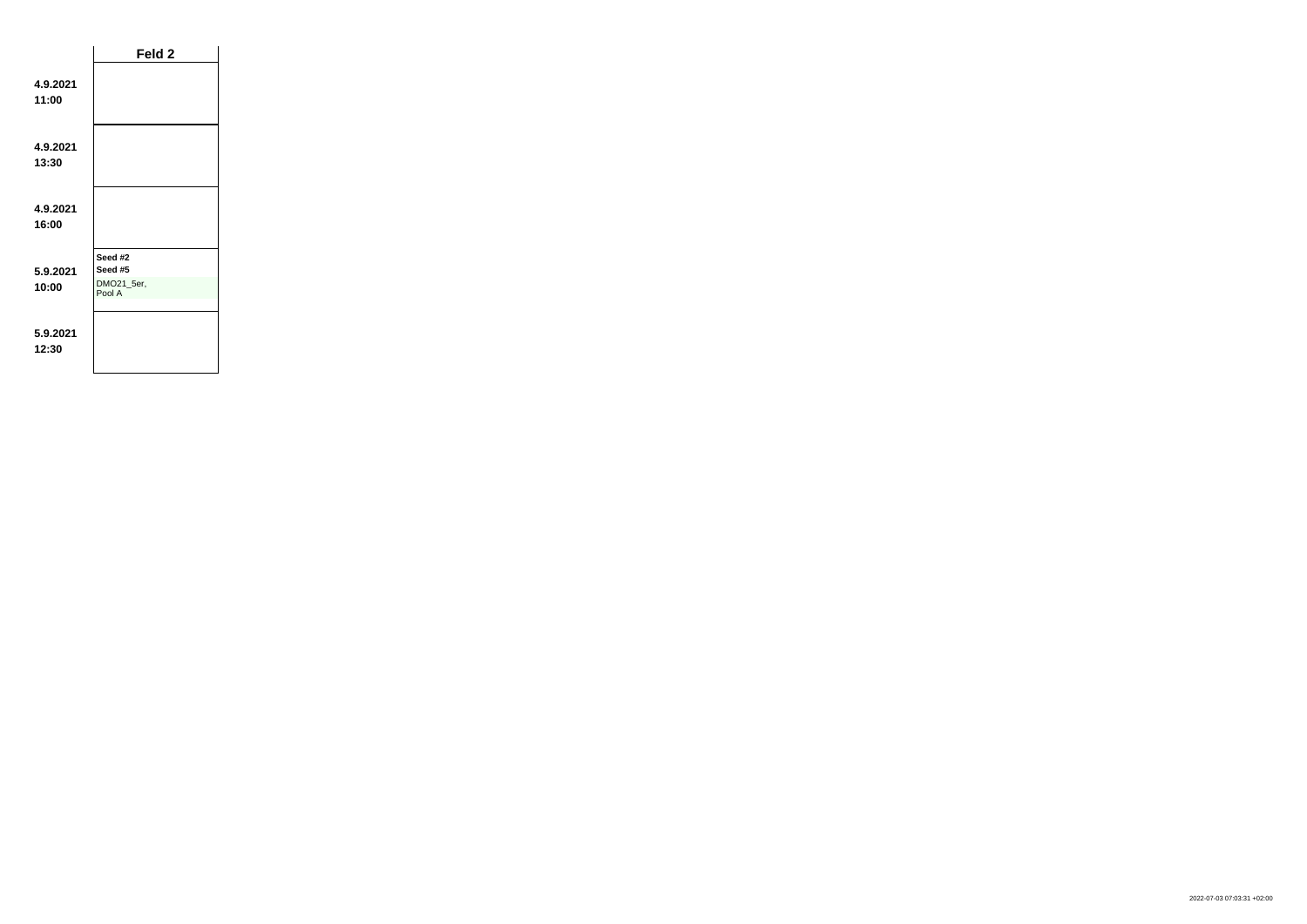|                   | Feld 2                                                                       |  |
|-------------------|------------------------------------------------------------------------------|--|
| 4.9.2021<br>11:00 |                                                                              |  |
| 4.9.2021<br>13:30 |                                                                              |  |
| 4.9.2021<br>16:00 |                                                                              |  |
| 5.9.2021<br>10:00 | <b>Caracals</b><br>Nullacht! Ultimate Münster<br>Mixed 4. Liga NW,<br>Pool A |  |
| 5.9.2021<br>12:30 |                                                                              |  |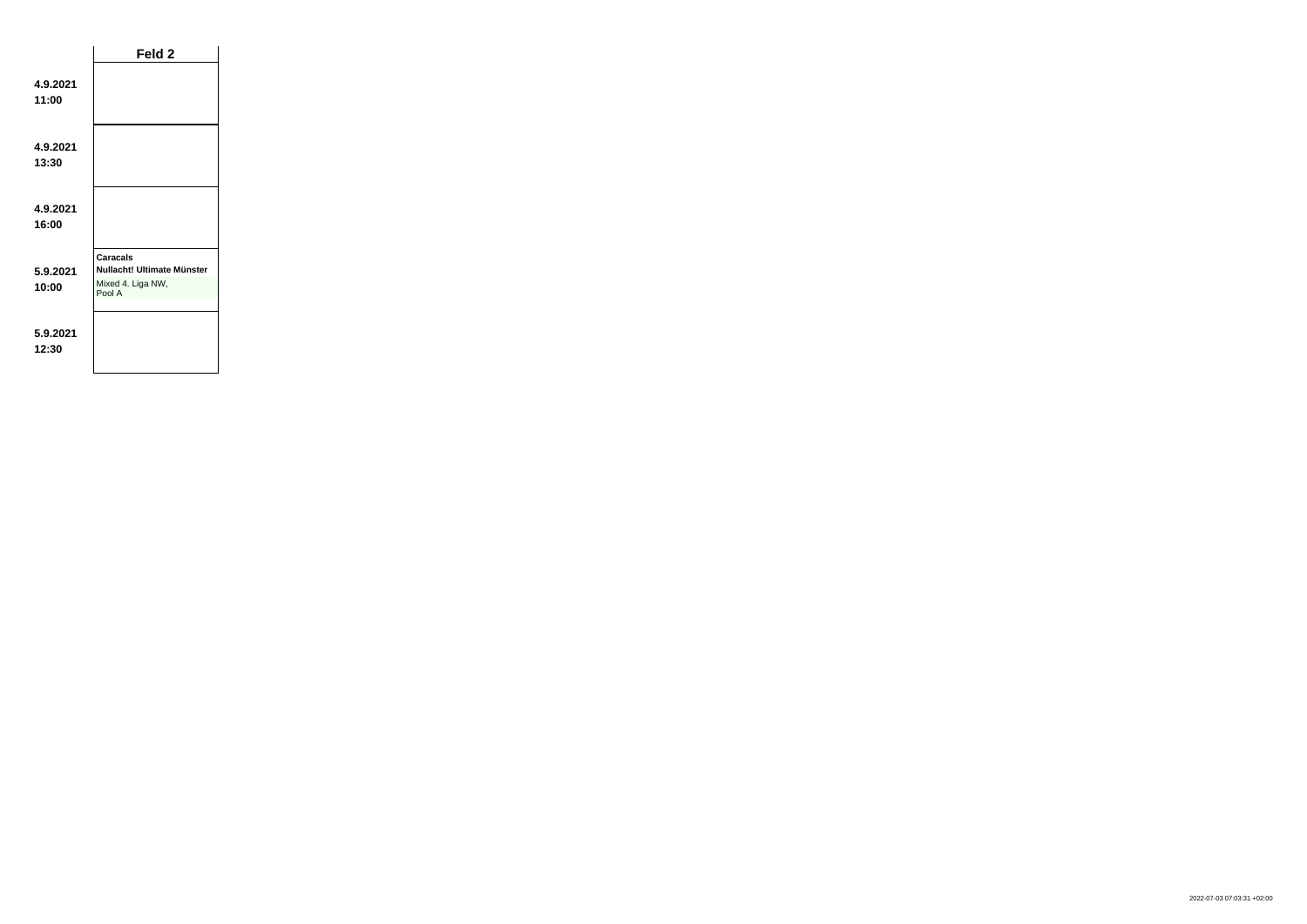|                   | Feld <sub>2</sub>                                                   |  |
|-------------------|---------------------------------------------------------------------|--|
| 4.9.2021<br>11:00 |                                                                     |  |
| 4.9.2021<br>13:30 |                                                                     |  |
| 4.9.2021<br>16:00 |                                                                     |  |
| 5.9.2021<br>10:00 | <b>MINT</b><br>FT Ultimate Würzburg<br>Mixed 2. Liga Süd,<br>Pool A |  |
| 5.9.2021<br>12:30 |                                                                     |  |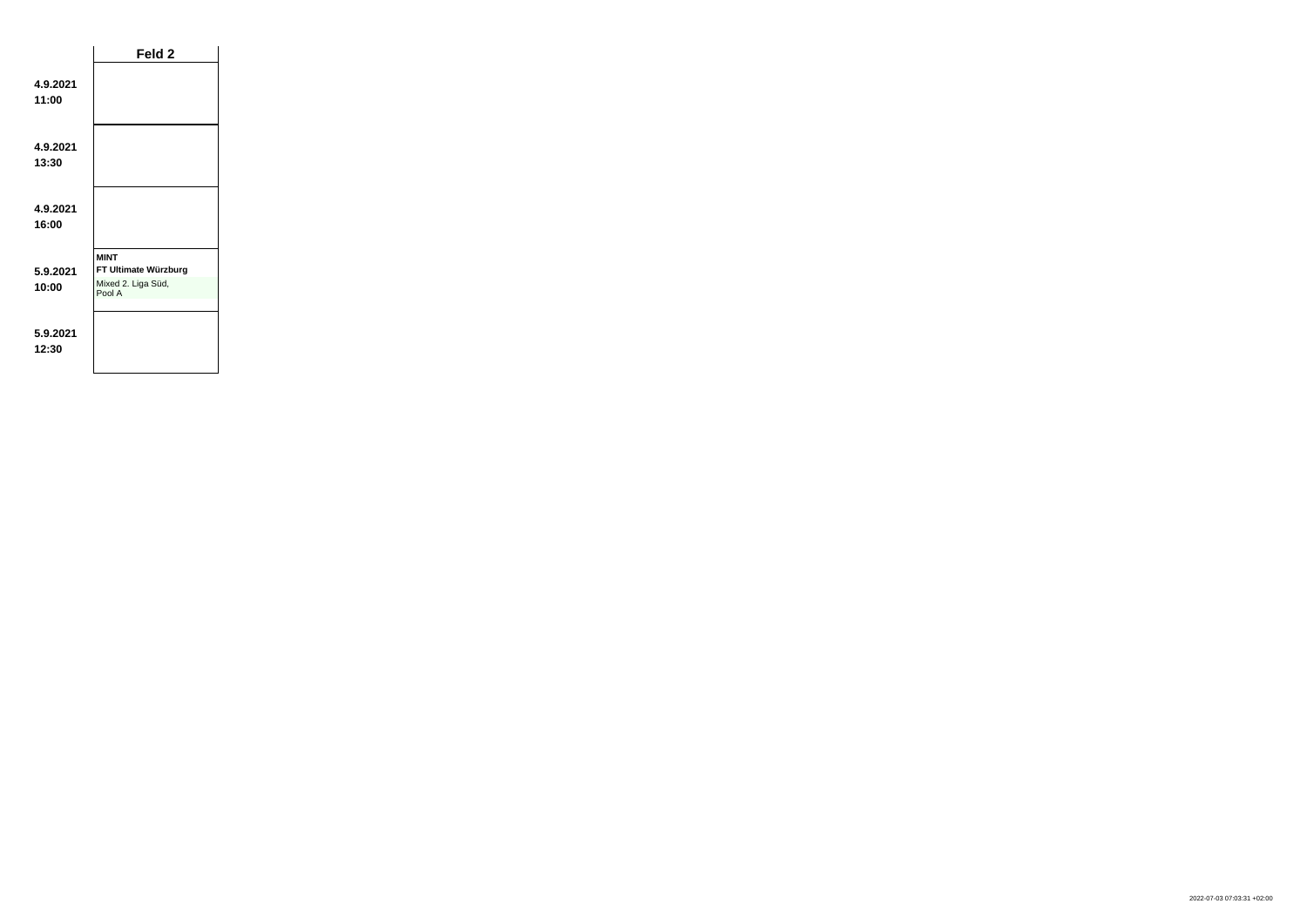|                   | Feld 2                                                                  |  |
|-------------------|-------------------------------------------------------------------------|--|
| 4.9.2021<br>11:00 |                                                                         |  |
| 4.9.2021<br>13:30 |                                                                         |  |
| 4.9.2021<br>16:00 |                                                                         |  |
| 5.9.2021<br>10:00 | Du bis Frisbee<br><b>Torpedo Phoenix</b><br>Mixed 3. Liga NW,<br>Pool A |  |
| 5.9.2021<br>12:30 |                                                                         |  |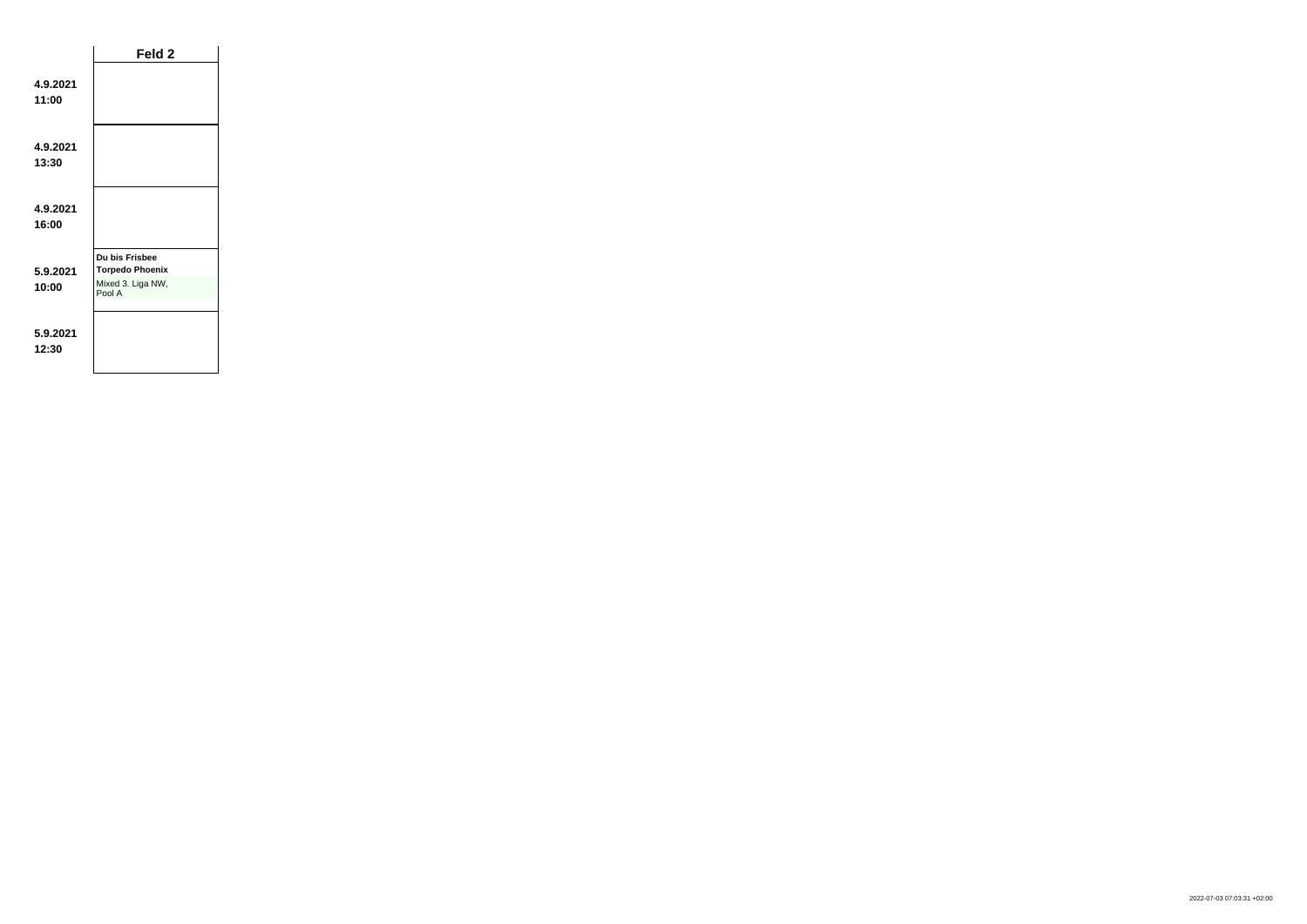|                   | Feld 2                                                                          |  |
|-------------------|---------------------------------------------------------------------------------|--|
| 4.9.2021<br>11:00 |                                                                                 |  |
| 4.9.2021<br>13:30 |                                                                                 |  |
| 4.9.2021<br>16:00 |                                                                                 |  |
| 5.9.2021<br>10:00 | <b>Frizzly Bears</b><br><b>Frizzly Bears 2</b><br>Mixed 2. Liga Nord,<br>Pool A |  |
| 5.9.2021<br>12:30 |                                                                                 |  |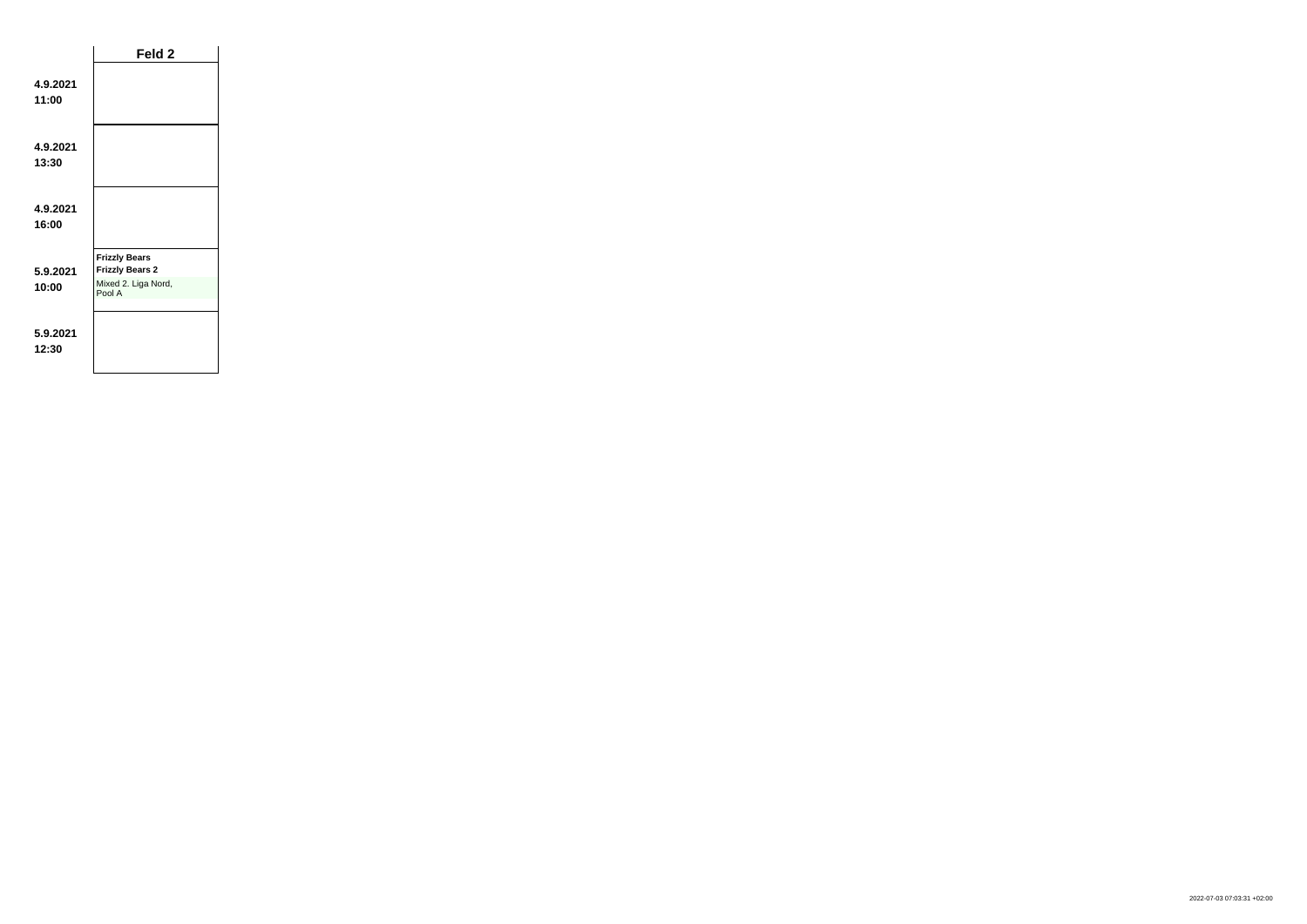|                   | Feld 1                                                      |  |
|-------------------|-------------------------------------------------------------|--|
| 4.9.2021<br>09:00 |                                                             |  |
| 4.9.2021<br>10:40 |                                                             |  |
| 4.9.2021<br>12:20 |                                                             |  |
| 4.9.2021<br>14:00 |                                                             |  |
| 4.9.2021<br>15:40 |                                                             |  |
| 4.9.2021<br>17:20 |                                                             |  |
| 5.9.2021<br>09:00 |                                                             |  |
| 5.9.2021<br>10:40 | Pool A 1<br>Pool B <sub>2</sub><br>DMO21_7er,<br>Finale 1-4 |  |
| 5.9.2021<br>12:20 |                                                             |  |
| 5.9.2021<br>14:00 |                                                             |  |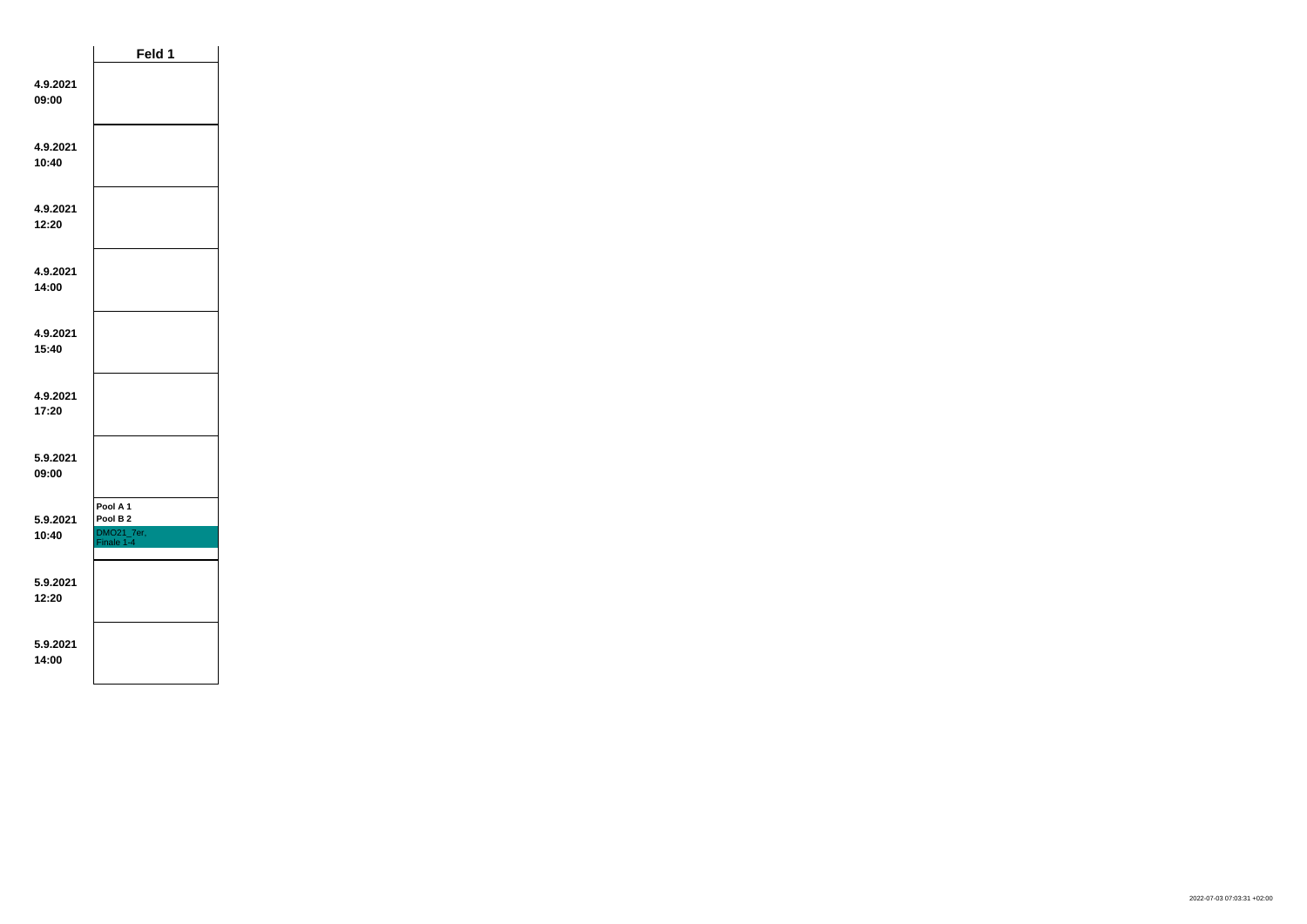|                   | Feld 1                                                                                                 |
|-------------------|--------------------------------------------------------------------------------------------------------|
| 4.9.2021<br>09:00 |                                                                                                        |
| 4.9.2021<br>10:40 |                                                                                                        |
| 4.9.2021<br>12:20 |                                                                                                        |
| 4.9.2021<br>14:00 |                                                                                                        |
| 4.9.2021<br>15:40 |                                                                                                        |
| 4.9.2021<br>17:20 |                                                                                                        |
| 5.9.2021<br>09:00 |                                                                                                        |
| 5.9.2021<br>10:40 | Frau Rauscher & the Bembelboys<br><b>Next Generation Nürnberg</b><br>Mixed 1. Liga 9-16,<br>Finale 1-4 |
| 5.9.2021<br>12:20 |                                                                                                        |
| 5.9.2021<br>14:00 |                                                                                                        |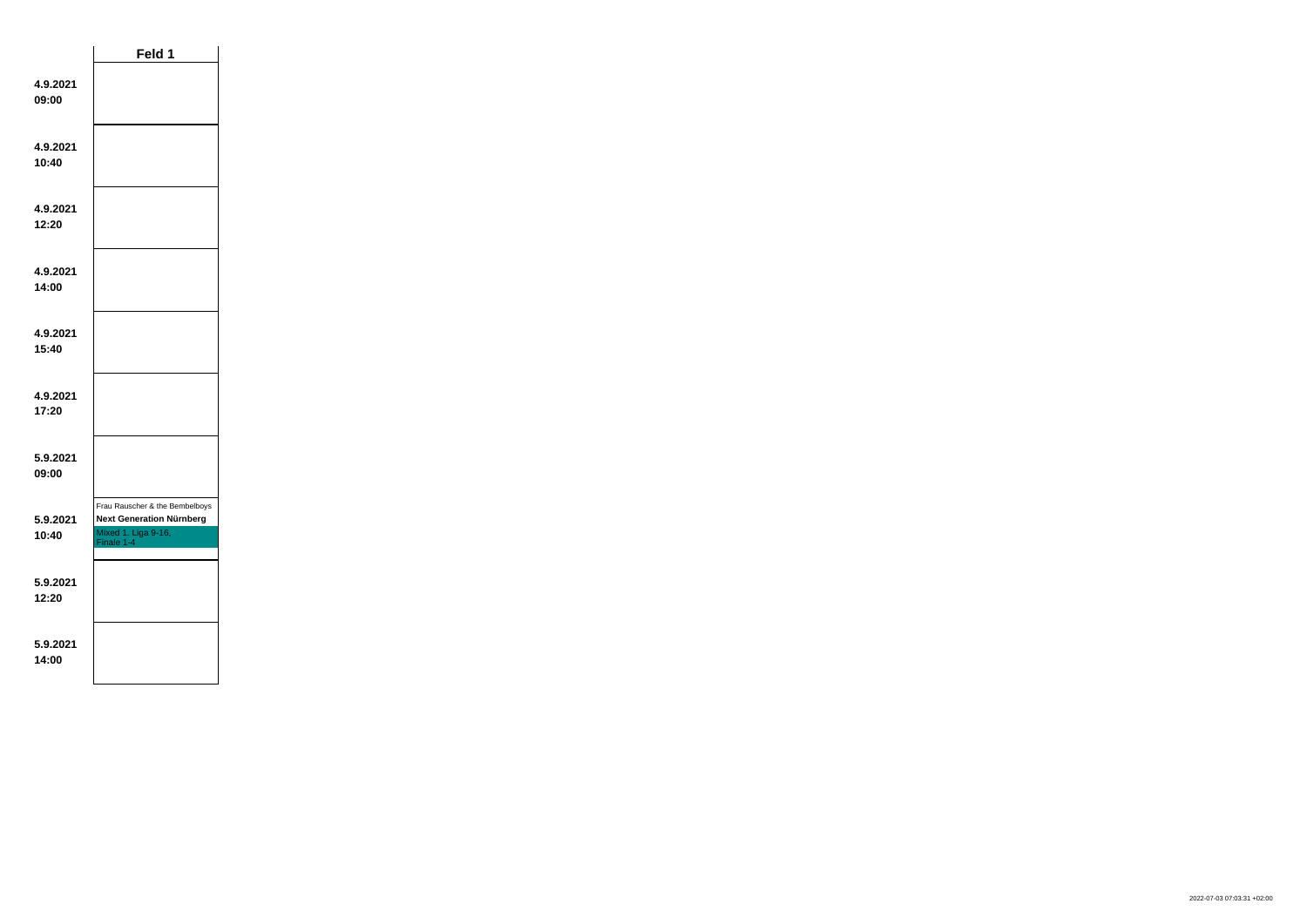|                   | Feld 1                                                                 |  |
|-------------------|------------------------------------------------------------------------|--|
| 4.9.2021<br>09:00 |                                                                        |  |
| 4.9.2021<br>10:40 |                                                                        |  |
| 4.9.2021<br>12:20 |                                                                        |  |
| 4.9.2021<br>14:00 |                                                                        |  |
| 4.9.2021<br>15:40 |                                                                        |  |
| 4.9.2021<br>17:20 |                                                                        |  |
| 5.9.2021<br>09:00 |                                                                        |  |
| 5.9.2021<br>10:40 | Hässliche Erdferkel<br>Ars Ludendi<br>Mixed 1. Liga 1-8,<br>Finale 1-4 |  |
| 5.9.2021<br>12:20 |                                                                        |  |
| 5.9.2021<br>14:00 |                                                                        |  |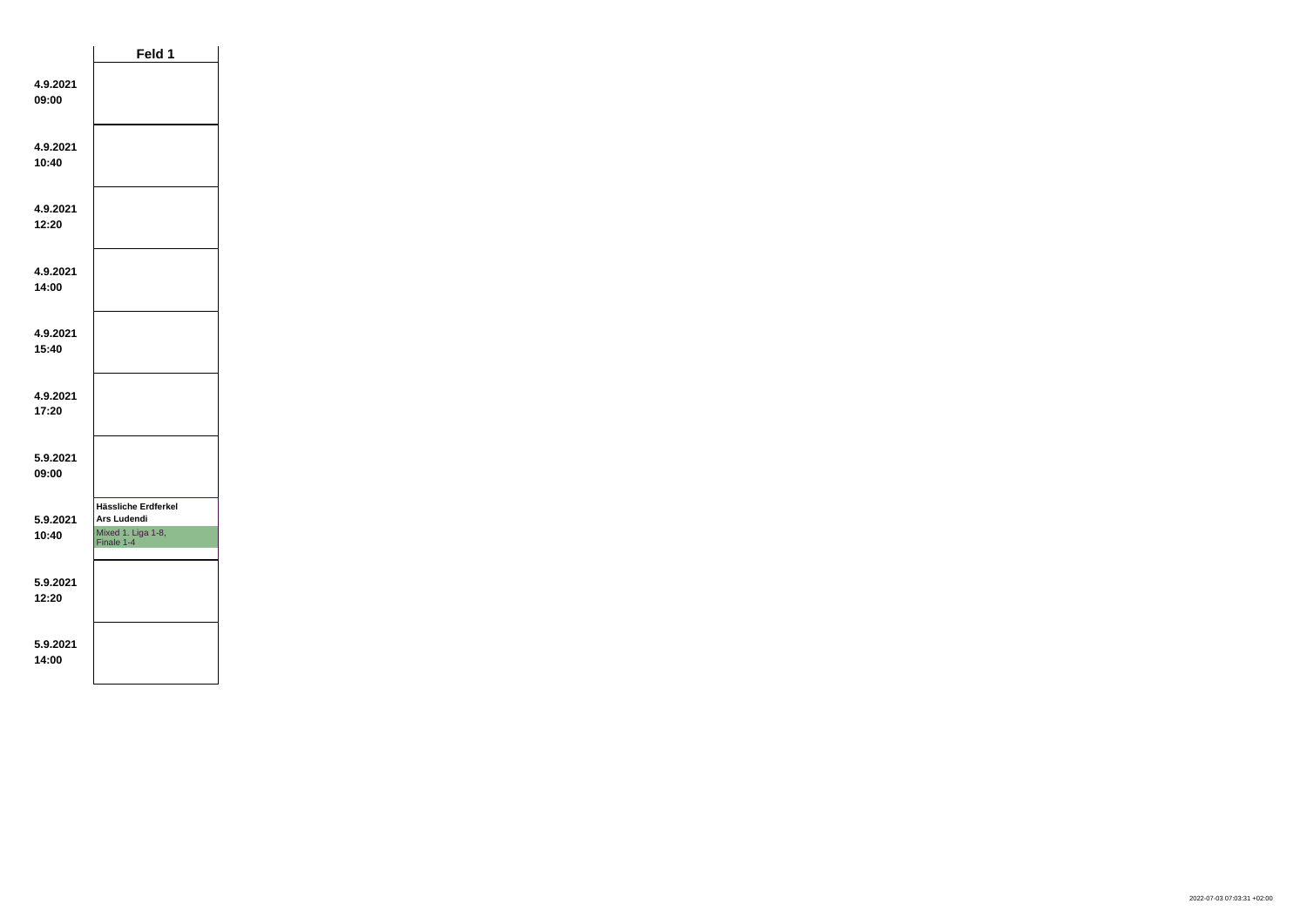|                   | Feld 1                                                        |  |
|-------------------|---------------------------------------------------------------|--|
| 4.9.2021<br>09:00 |                                                               |  |
| 4.9.2021<br>10:40 |                                                               |  |
| 4.9.2021<br>12:20 |                                                               |  |
| 4.9.2021<br>14:00 |                                                               |  |
| 4.9.2021<br>15:40 |                                                               |  |
| 4.9.2021<br>17:20 |                                                               |  |
| 5.9.2021<br>09:00 |                                                               |  |
| 5.9.2021<br>10:40 | Pool A 1<br>Pool B <sub>2</sub><br>DMO21_8er,<br>Finale $1-4$ |  |
| 5.9.2021<br>12:20 |                                                               |  |
| 5.9.2021<br>14:00 |                                                               |  |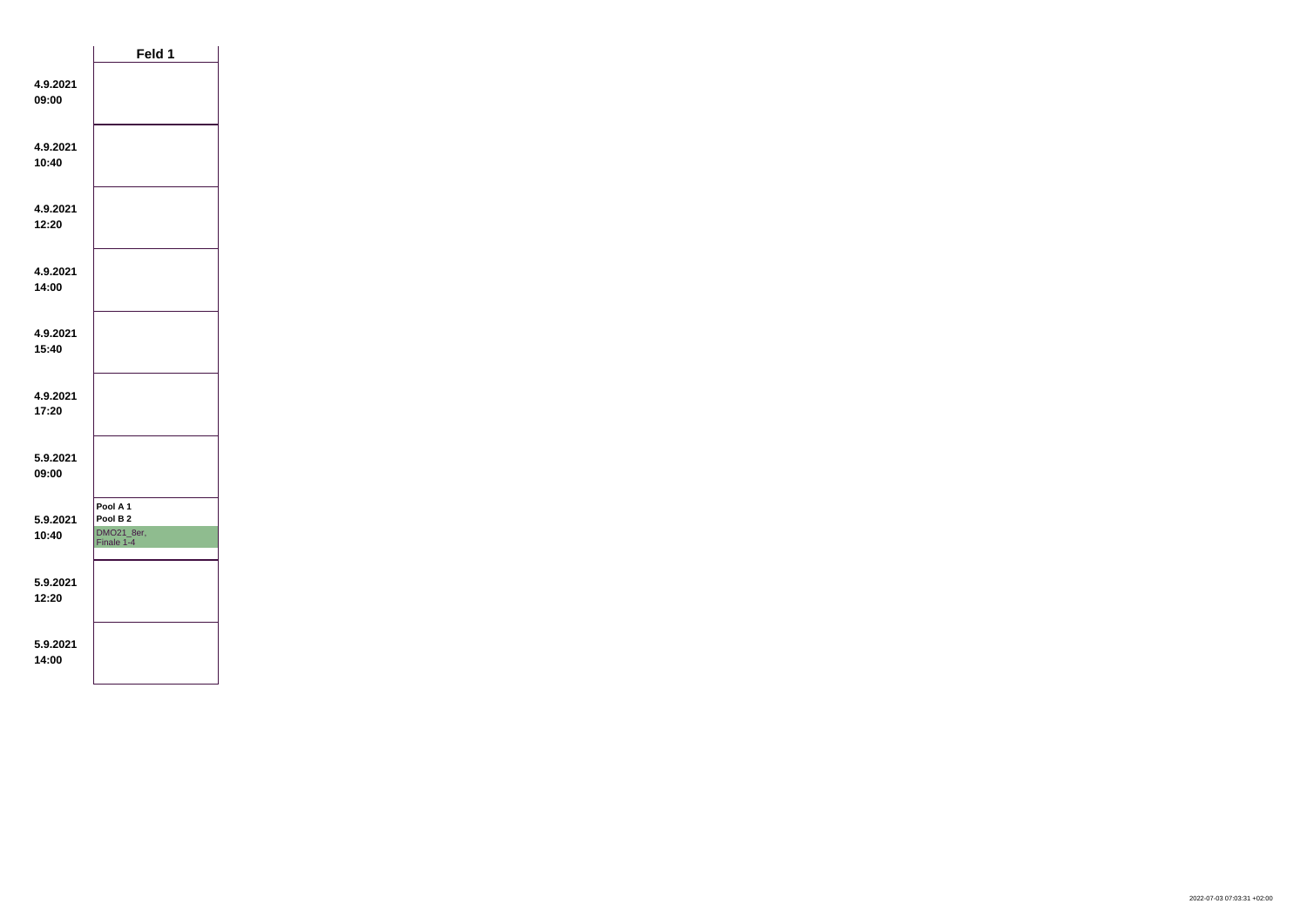|                   | Feld 1                                                                                   |
|-------------------|------------------------------------------------------------------------------------------|
| 4.9.2021<br>09:00 |                                                                                          |
| 4.9.2021<br>10:40 |                                                                                          |
| 4.9.2021<br>12:20 |                                                                                          |
| 4.9.2021<br>14:00 |                                                                                          |
| 4.9.2021<br>15:40 |                                                                                          |
| 4.9.2021<br>17:20 |                                                                                          |
| 5.9.2021<br>09:00 |                                                                                          |
| 5.9.2021<br>10:40 | <b>Hund Flach Werfen</b><br><b>Schleudertrauma</b><br>Mixed 3./4. Liga NO,<br>Finale 1-4 |
| 5.9.2021<br>12:20 |                                                                                          |
| 5.9.2021<br>14:00 |                                                                                          |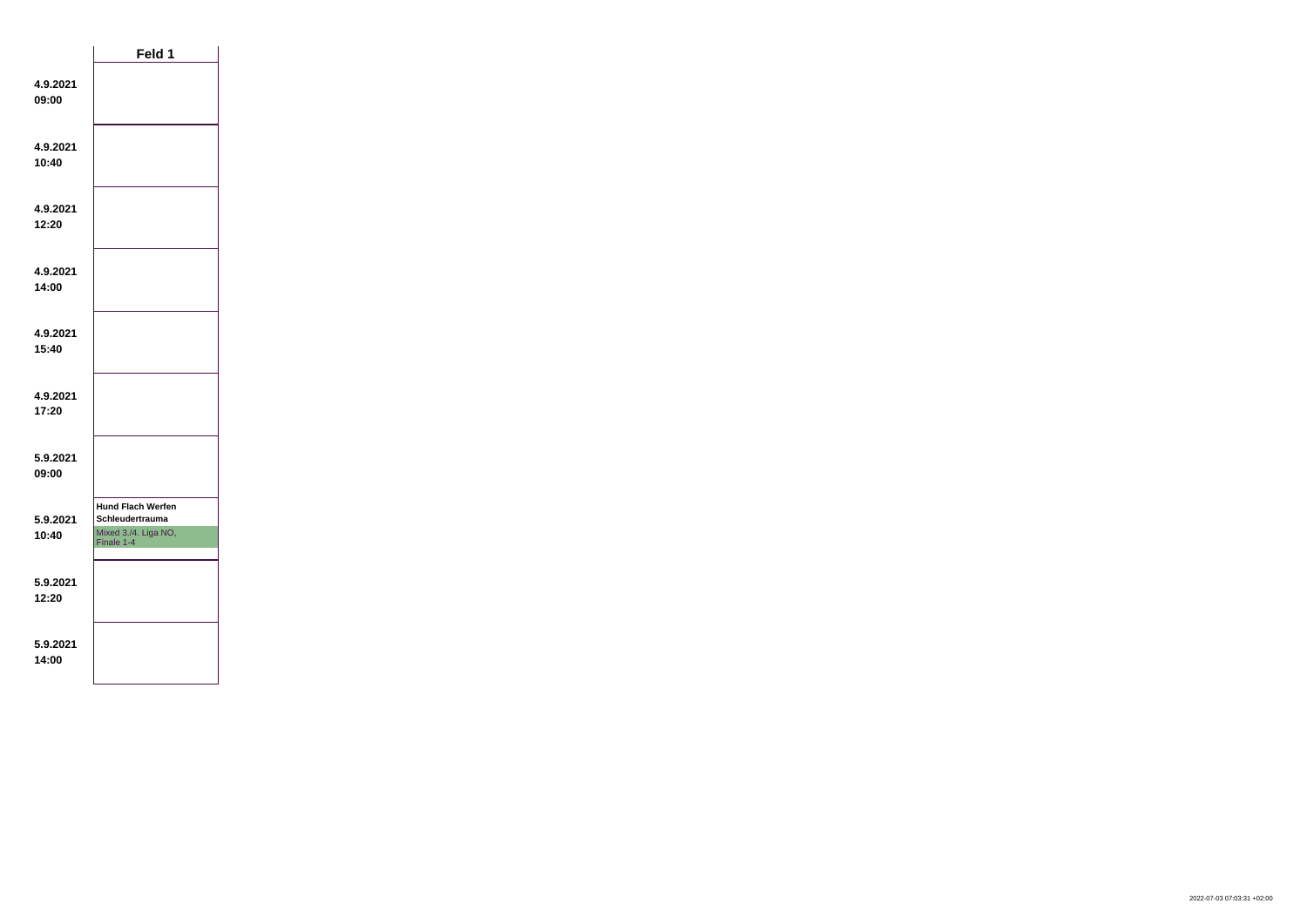|                   | Feld 1                                                                           |  |
|-------------------|----------------------------------------------------------------------------------|--|
| 4.9.2021<br>09:00 |                                                                                  |  |
| 4.9.2021<br>10:40 |                                                                                  |  |
| 4.9.2021<br>12:20 |                                                                                  |  |
| 4.9.2021<br>14:00 |                                                                                  |  |
| 4.9.2021<br>15:40 |                                                                                  |  |
| 4.9.2021<br>17:20 |                                                                                  |  |
| 5.9.2021<br>09:00 |                                                                                  |  |
| 5.9.2021<br>10:40 | <b>TV Bad Rappenau</b><br><b>Flying Igels</b><br>Mixed 3. Liga SW,<br>Finale 1-4 |  |
| 5.9.2021<br>12:20 |                                                                                  |  |
| 5.9.2021<br>14:00 |                                                                                  |  |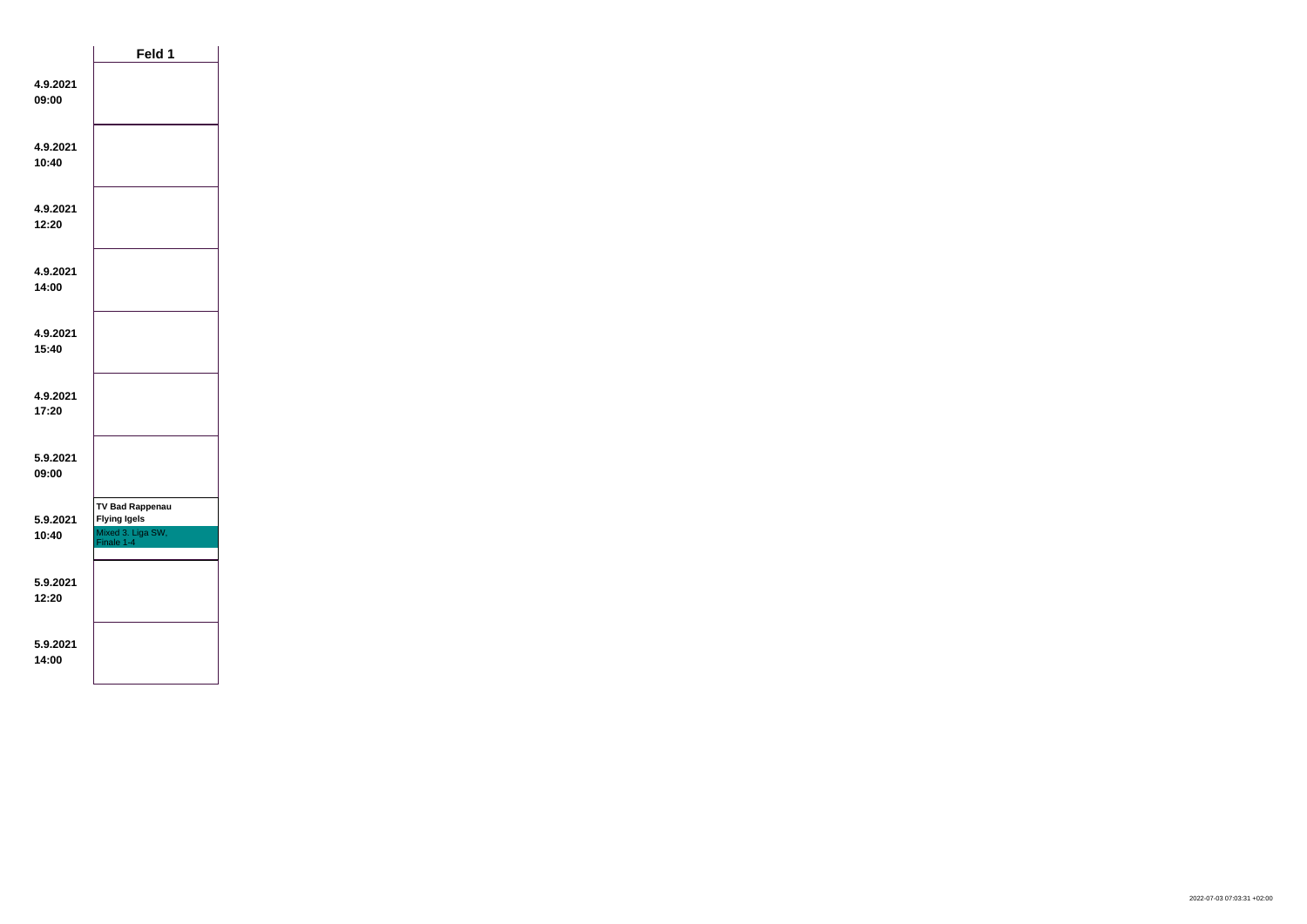|                   | Feld 2                                                      |  |
|-------------------|-------------------------------------------------------------|--|
| 4.9.2021<br>09:00 |                                                             |  |
| 4.9.2021<br>10:40 |                                                             |  |
| 4.9.2021<br>12:20 |                                                             |  |
| 4.9.2021<br>14:00 |                                                             |  |
| 4.9.2021<br>15:40 |                                                             |  |
| 4.9.2021<br>17:20 |                                                             |  |
| 5.9.2021<br>09:00 |                                                             |  |
| 5.9.2021<br>10:40 | Pool B <sub>1</sub><br>Pool A 2<br>DMO21_7er,<br>Finale 1-4 |  |
| 5.9.2021<br>12:20 |                                                             |  |
| 5.9.2021<br>14:00 |                                                             |  |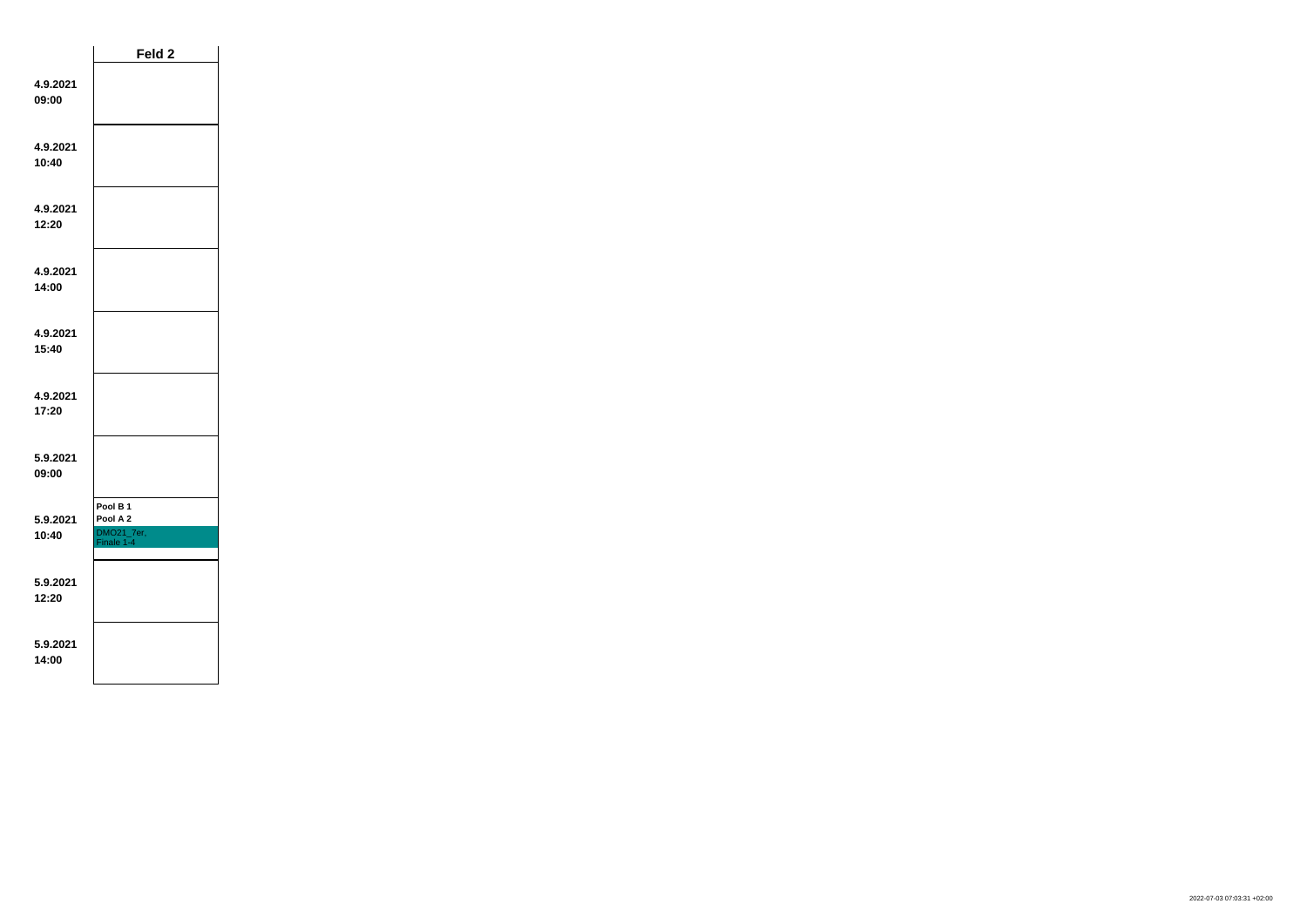|                   | Feld 2                                                                                       |  |
|-------------------|----------------------------------------------------------------------------------------------|--|
| 4.9.2021<br>09:00 |                                                                                              |  |
| 4.9.2021<br>10:40 |                                                                                              |  |
| 4.9.2021<br>12:20 |                                                                                              |  |
| 4.9.2021<br>14:00 |                                                                                              |  |
| 4.9.2021<br>15:40 |                                                                                              |  |
| 4.9.2021<br>17:20 |                                                                                              |  |
| 5.9.2021<br>09:00 |                                                                                              |  |
| 5.9.2021<br>10:40 | <b>Dein Mudder Bremen</b><br>Nullacht! Ultimate Münster<br>Mixed 1. Liga 9-16,<br>Finale 1-4 |  |
| 5.9.2021<br>12:20 |                                                                                              |  |
| 5.9.2021<br>14:00 |                                                                                              |  |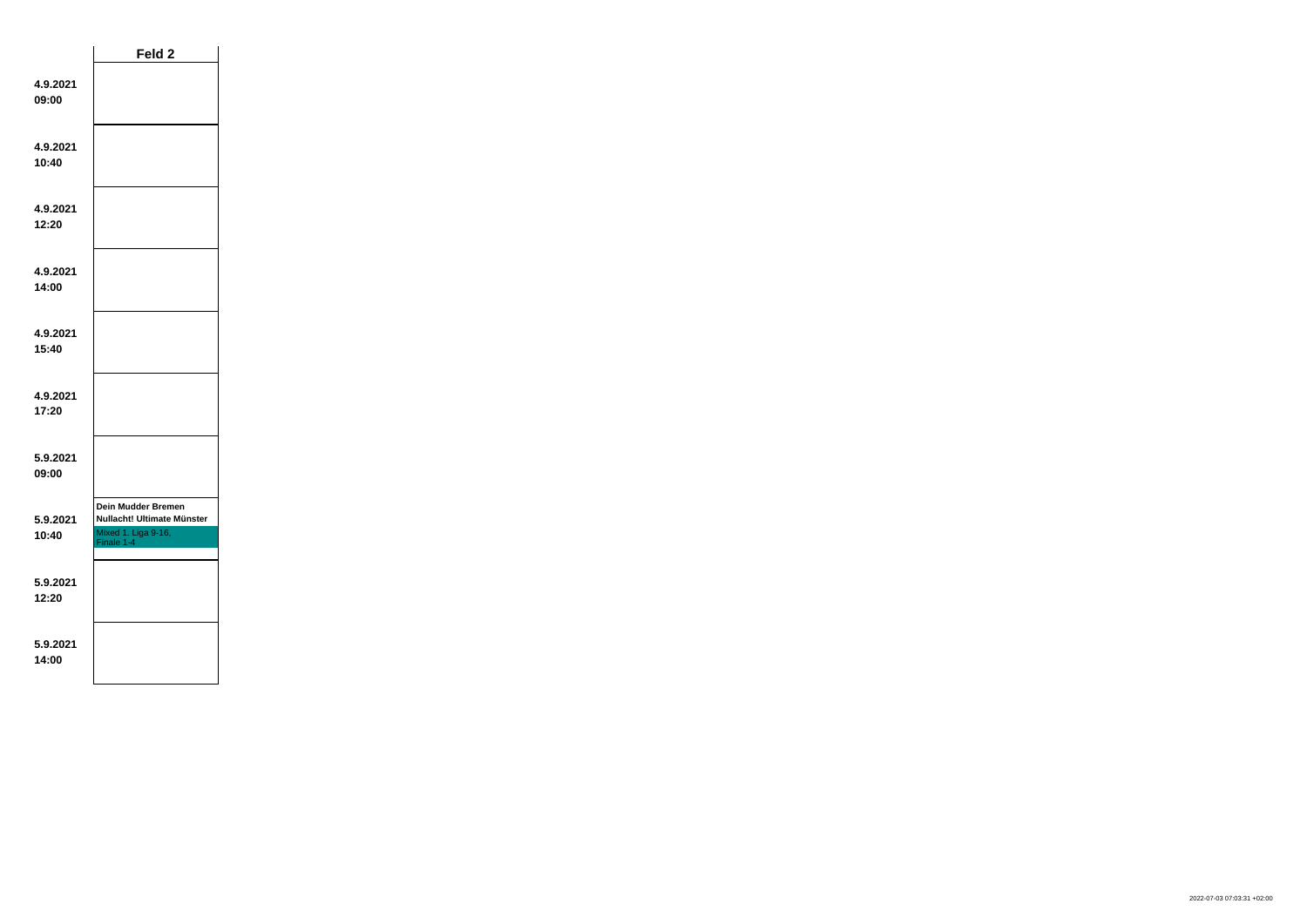|                   | Feld 2                                                                       |  |
|-------------------|------------------------------------------------------------------------------|--|
| 4.9.2021<br>09:00 |                                                                              |  |
| 4.9.2021<br>10:40 |                                                                              |  |
| 4.9.2021<br>12:20 |                                                                              |  |
| 4.9.2021<br>14:00 |                                                                              |  |
| 4.9.2021<br>15:40 |                                                                              |  |
| 4.9.2021<br>17:20 |                                                                              |  |
| 5.9.2021<br>09:00 |                                                                              |  |
| 5.9.2021<br>10:40 | <b>Sugar Mix</b><br><b>Disconnection</b><br>Mixed 1. Liga 1-8,<br>Finale 1-4 |  |
| 5.9.2021<br>12:20 |                                                                              |  |
| 5.9.2021<br>14:00 |                                                                              |  |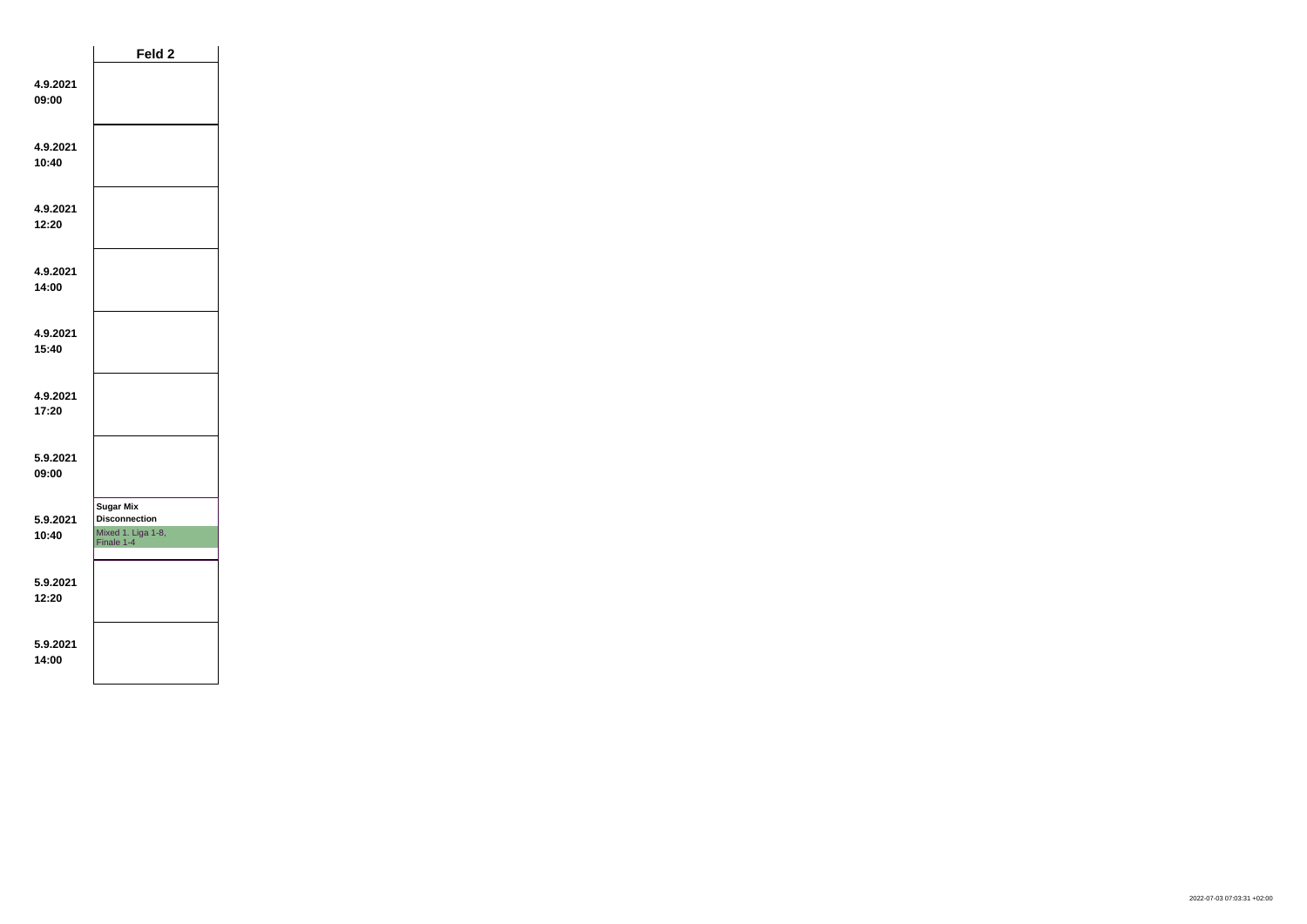|                   | Feld 2                                                      |  |
|-------------------|-------------------------------------------------------------|--|
| 4.9.2021<br>09:00 |                                                             |  |
| 4.9.2021<br>10:40 |                                                             |  |
| 4.9.2021<br>12:20 |                                                             |  |
| 4.9.2021<br>14:00 |                                                             |  |
| 4.9.2021<br>15:40 |                                                             |  |
| 4.9.2021<br>17:20 |                                                             |  |
| 5.9.2021<br>09:00 |                                                             |  |
| 5.9.2021<br>10:40 | Pool B <sub>1</sub><br>Pool A 2<br>DMO21_8er,<br>Finale 1-4 |  |
| 5.9.2021<br>12:20 |                                                             |  |
| 5.9.2021<br>14:00 |                                                             |  |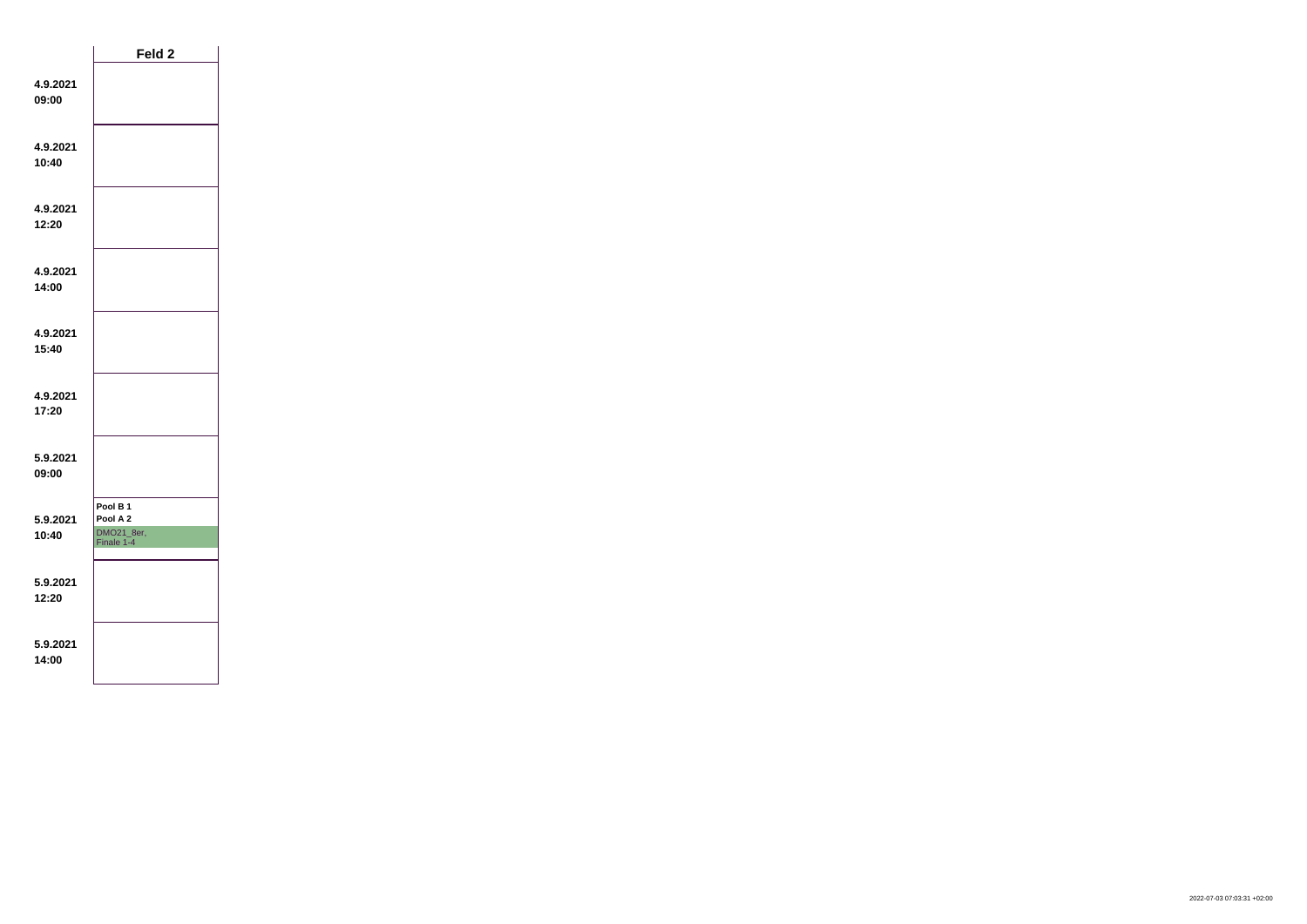|                   | Feld 2                                                                                      |  |
|-------------------|---------------------------------------------------------------------------------------------|--|
| 4.9.2021<br>09:00 |                                                                                             |  |
| 4.9.2021<br>10:40 |                                                                                             |  |
| 4.9.2021<br>12:20 |                                                                                             |  |
| 4.9.2021<br>14:00 |                                                                                             |  |
| 4.9.2021<br>15:40 |                                                                                             |  |
| 4.9.2021<br>17:20 |                                                                                             |  |
| 5.9.2021<br>09:00 |                                                                                             |  |
| 5.9.2021<br>10:40 | <b>Pizza Volante</b><br>Hucks Ultimate Club Berlin II<br>Mixed 3./4. Liga NO,<br>Finale 1-4 |  |
| 5.9.2021<br>12:20 |                                                                                             |  |
| 5.9.2021<br>14:00 |                                                                                             |  |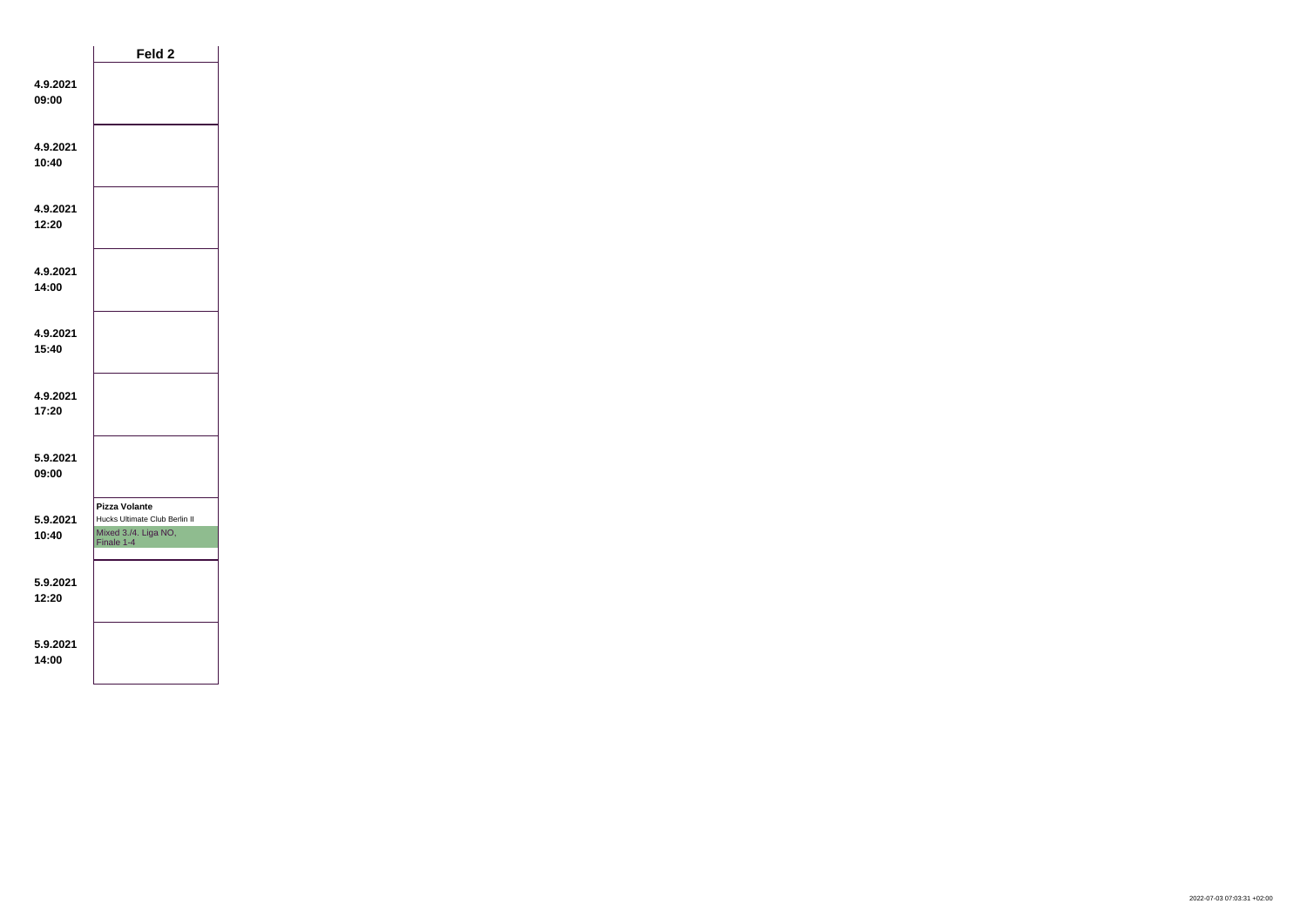|                   | Feld 2                                                                  |  |
|-------------------|-------------------------------------------------------------------------|--|
| 4.9.2021<br>09:00 |                                                                         |  |
| 4.9.2021<br>10:40 |                                                                         |  |
| 4.9.2021<br>12:20 |                                                                         |  |
| 4.9.2021<br>14:00 |                                                                         |  |
| 4.9.2021<br>15:40 |                                                                         |  |
| 4.9.2021<br>17:20 |                                                                         |  |
| 5.9.2021<br>09:00 |                                                                         |  |
| 5.9.2021<br>10:40 | <b>Heidees TVE</b><br><b>Heidees</b><br>Mixed 3. Liga SW,<br>Finale 1-4 |  |
| 5.9.2021<br>12:20 |                                                                         |  |
| 5.9.2021<br>14:00 |                                                                         |  |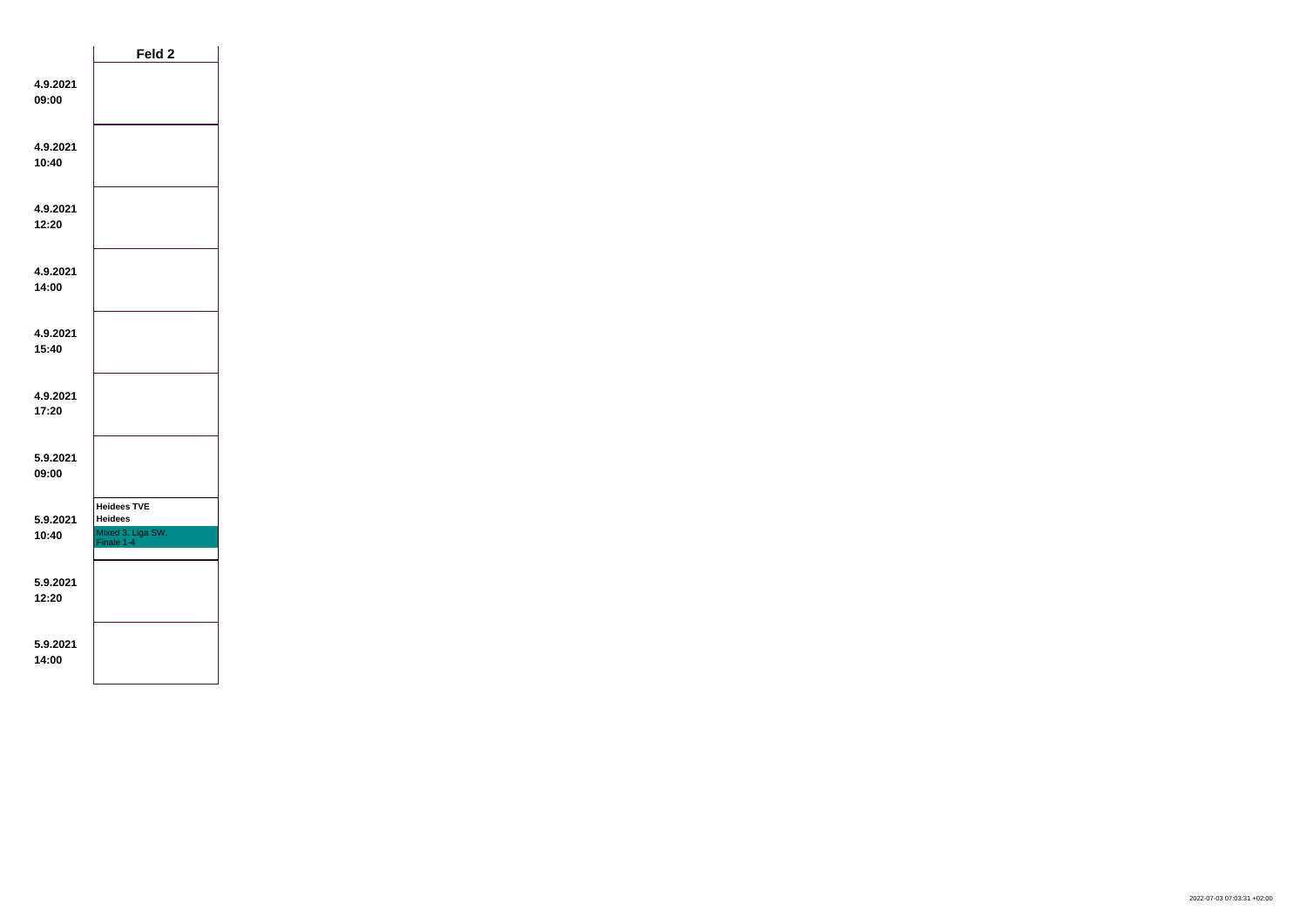|                   | Feld 1                                                      |  |
|-------------------|-------------------------------------------------------------|--|
| 4.9.2021<br>09:00 |                                                             |  |
| 4.9.2021<br>10:40 |                                                             |  |
| 4.9.2021<br>12:20 |                                                             |  |
| 4.9.2021<br>14:00 |                                                             |  |
| 4.9.2021<br>15:40 |                                                             |  |
| 4.9.2021<br>17:20 |                                                             |  |
| 5.9.2021<br>09:00 |                                                             |  |
| 5.9.2021<br>10:40 |                                                             |  |
| 5.9.2021<br>12:20 | Pool A 3<br>Pool B <sub>3</sub><br>DMO21_7er,<br>Finale 5-7 |  |
| 5.9.2021<br>14:00 |                                                             |  |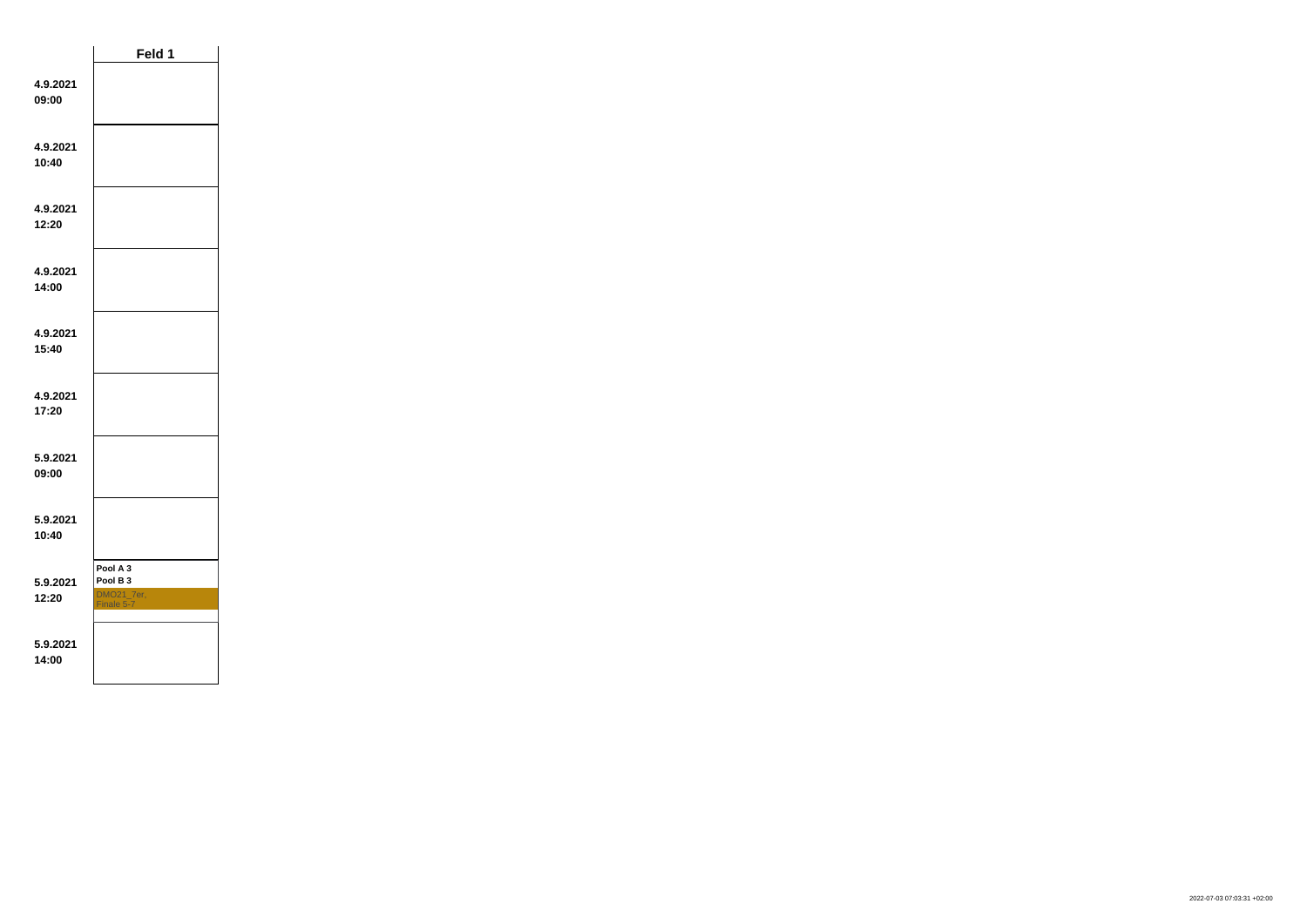|                   | Feld 1                                                                              |  |
|-------------------|-------------------------------------------------------------------------------------|--|
| 4.9.2021<br>09:00 |                                                                                     |  |
| 4.9.2021<br>10:40 |                                                                                     |  |
| 4.9.2021<br>12:20 |                                                                                     |  |
| 4.9.2021<br>14:00 |                                                                                     |  |
| 4.9.2021<br>15:40 |                                                                                     |  |
| 4.9.2021<br>17:20 |                                                                                     |  |
| 5.9.2021<br>09:00 |                                                                                     |  |
| 5.9.2021<br>10:40 |                                                                                     |  |
| 5.9.2021<br>12:20 | Maultaschen Tübingen<br><b>Disckick Berlin</b><br>Mixed 1. Liga 9-16,<br>Finale 5-7 |  |
| 5.9.2021<br>14:00 |                                                                                     |  |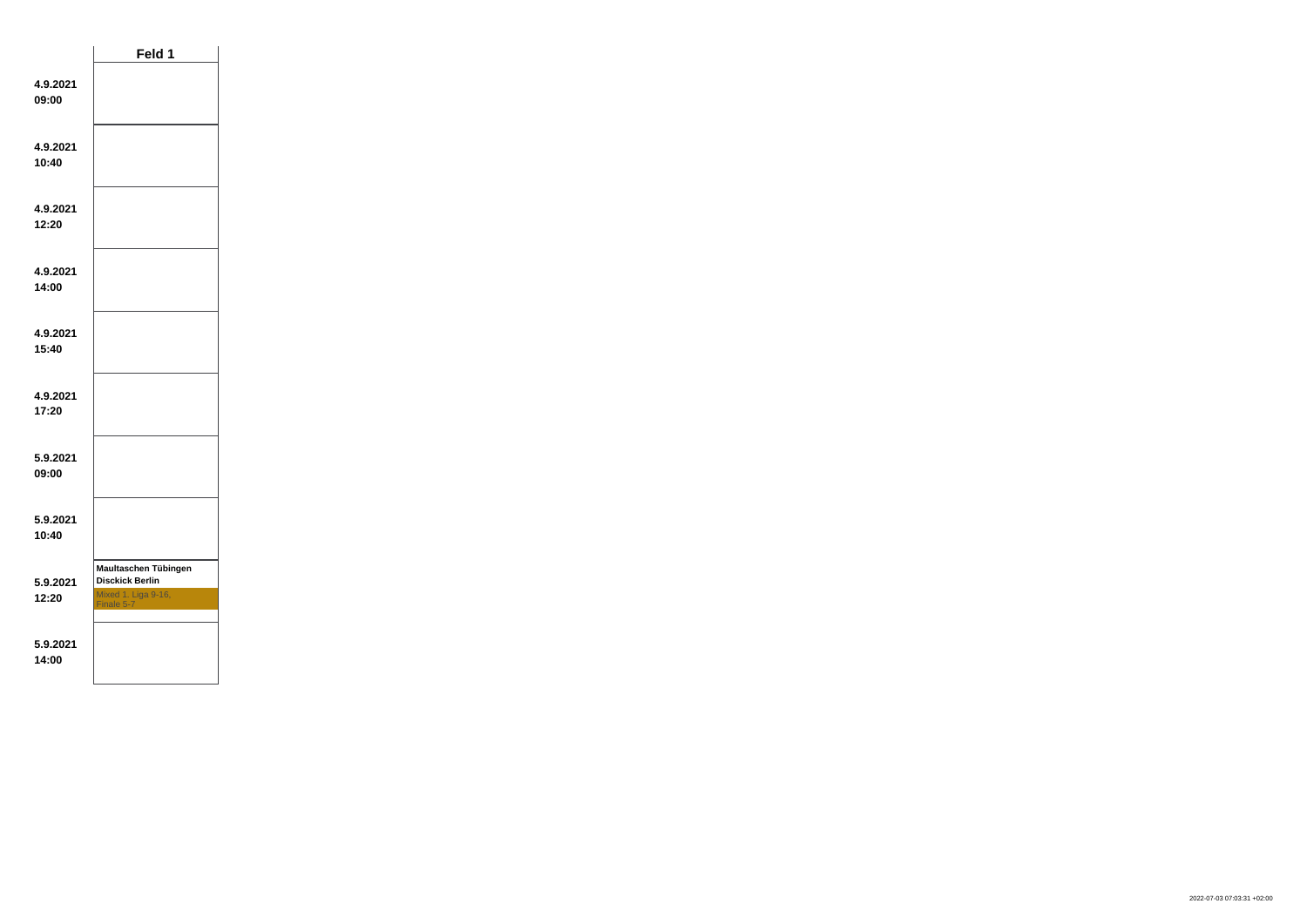|                   | Feld 1                                                               |  |
|-------------------|----------------------------------------------------------------------|--|
| 4.9.2021<br>09:00 |                                                                      |  |
| 4.9.2021<br>10:40 |                                                                      |  |
| 4.9.2021<br>12:20 |                                                                      |  |
| 4.9.2021<br>14:00 |                                                                      |  |
| 4.9.2021<br>15:40 |                                                                      |  |
| 4.9.2021<br>17:20 |                                                                      |  |
| 5.9.2021<br>09:00 |                                                                      |  |
| 5.9.2021<br>10:40 |                                                                      |  |
| 5.9.2021<br>12:20 | Colorado<br><b>Mainzelrenner</b><br>Mixed 1. Liga 1-8,<br>Finale 5-8 |  |
| 5.9.2021<br>14:00 |                                                                      |  |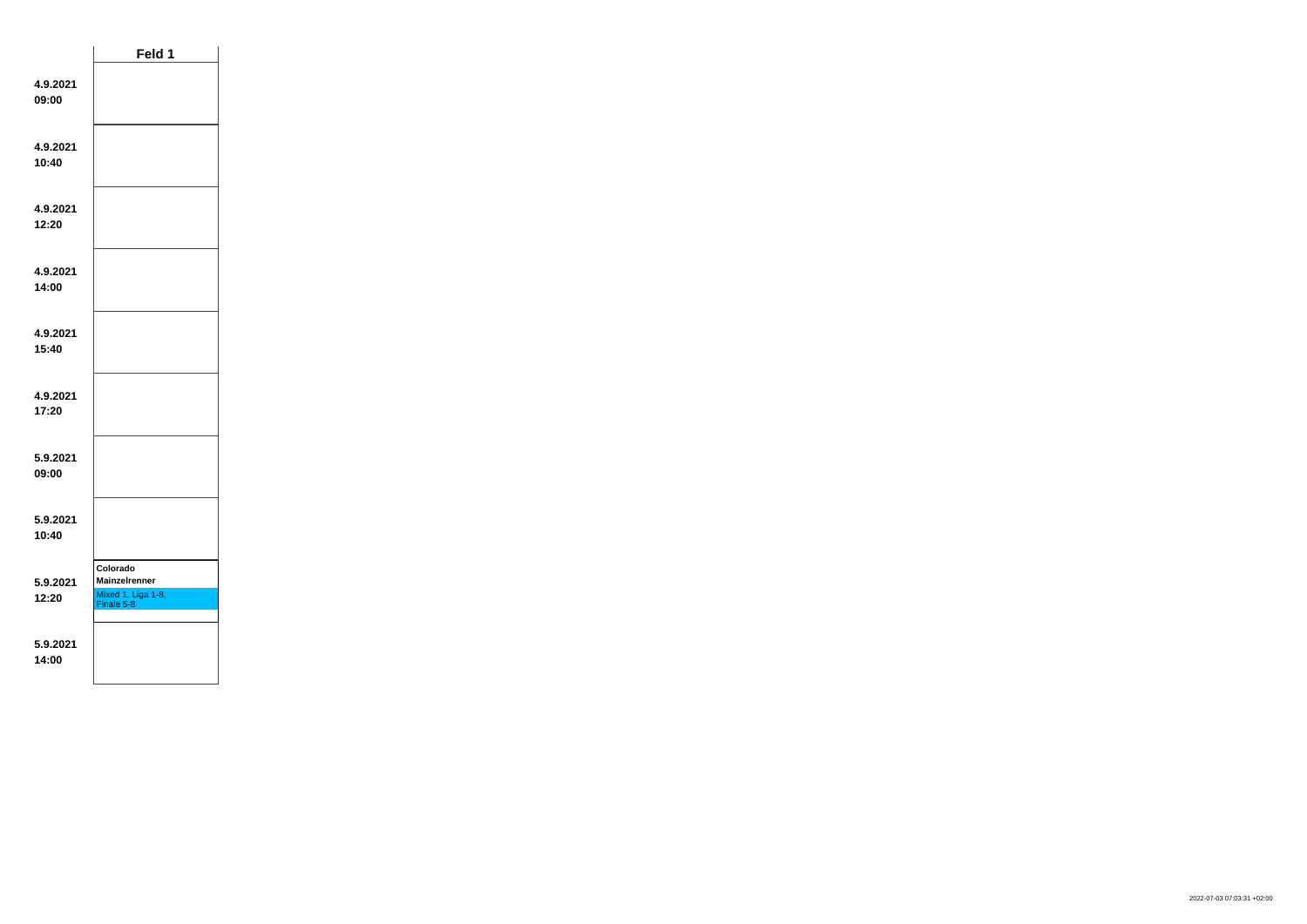|                   | Feld 1                                                      |  |
|-------------------|-------------------------------------------------------------|--|
| 4.9.2021<br>09:00 |                                                             |  |
| 4.9.2021<br>10:40 |                                                             |  |
| 4.9.2021<br>12:20 |                                                             |  |
| 4.9.2021<br>14:00 |                                                             |  |
| 4.9.2021<br>15:40 |                                                             |  |
| 4.9.2021<br>17:20 |                                                             |  |
| 5.9.2021<br>09:00 |                                                             |  |
| 5.9.2021<br>10:40 |                                                             |  |
| 5.9.2021<br>12:20 | Pool A 3<br>Pool B <sub>3</sub><br>DMO21_8er,<br>Finale 5-8 |  |
| 5.9.2021<br>14:00 |                                                             |  |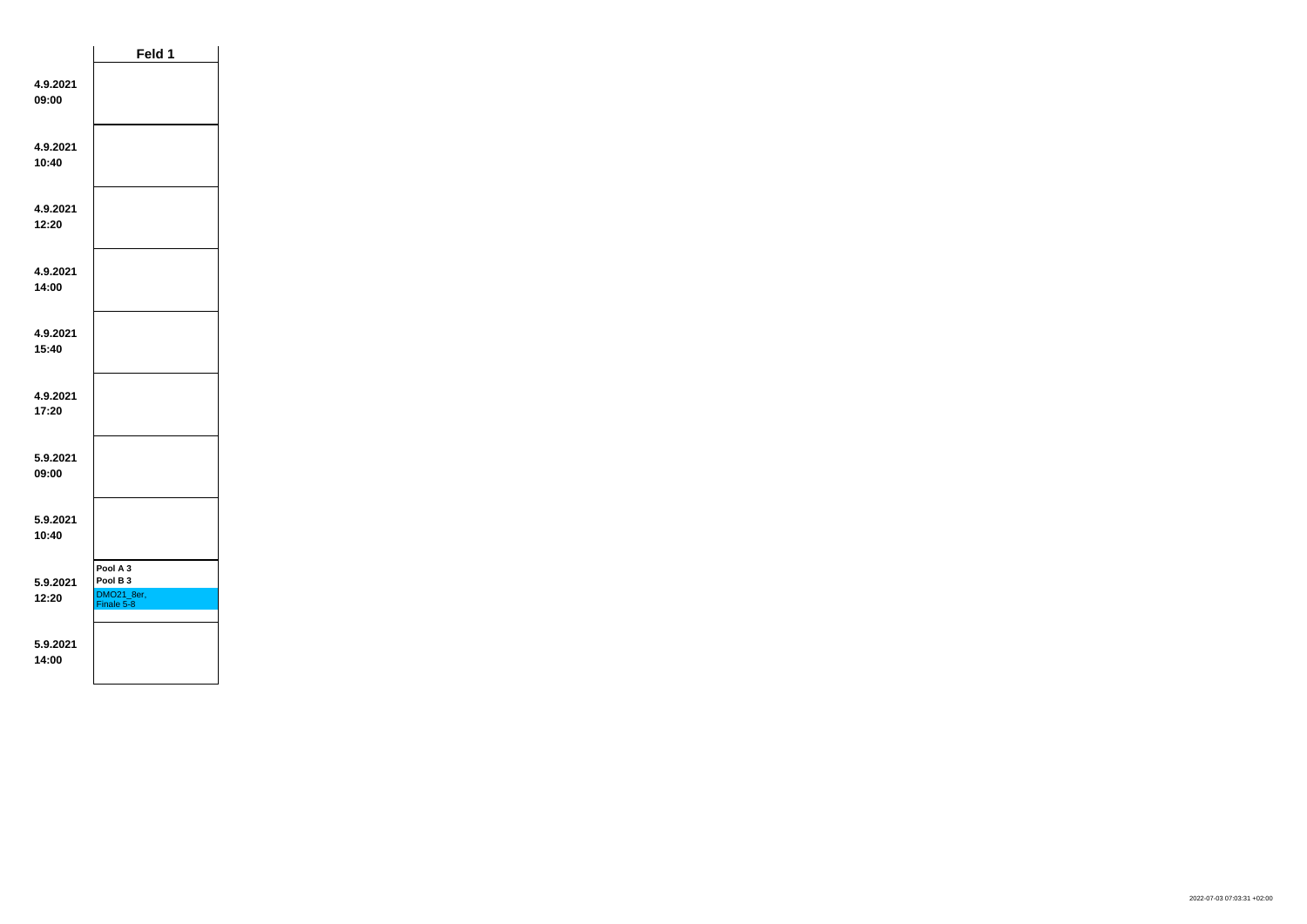|                   | Feld 1                                                                                   |
|-------------------|------------------------------------------------------------------------------------------|
| 4.9.2021<br>09:00 |                                                                                          |
| 4.9.2021<br>10:40 |                                                                                          |
| 4.9.2021<br>12:20 |                                                                                          |
| 4.9.2021<br>14:00 |                                                                                          |
| 4.9.2021<br>15:40 |                                                                                          |
| 4.9.2021<br>17:20 |                                                                                          |
| 5.9.2021<br>09:00 |                                                                                          |
| 5.9.2021<br>10:40 |                                                                                          |
| 5.9.2021<br>12:20 | <b>RotoR Ultimate Berlin</b><br><b>Saxy Divers</b><br>Mixed 3./4. Liga NO,<br>Finale 5-8 |
| 5.9.2021<br>14:00 |                                                                                          |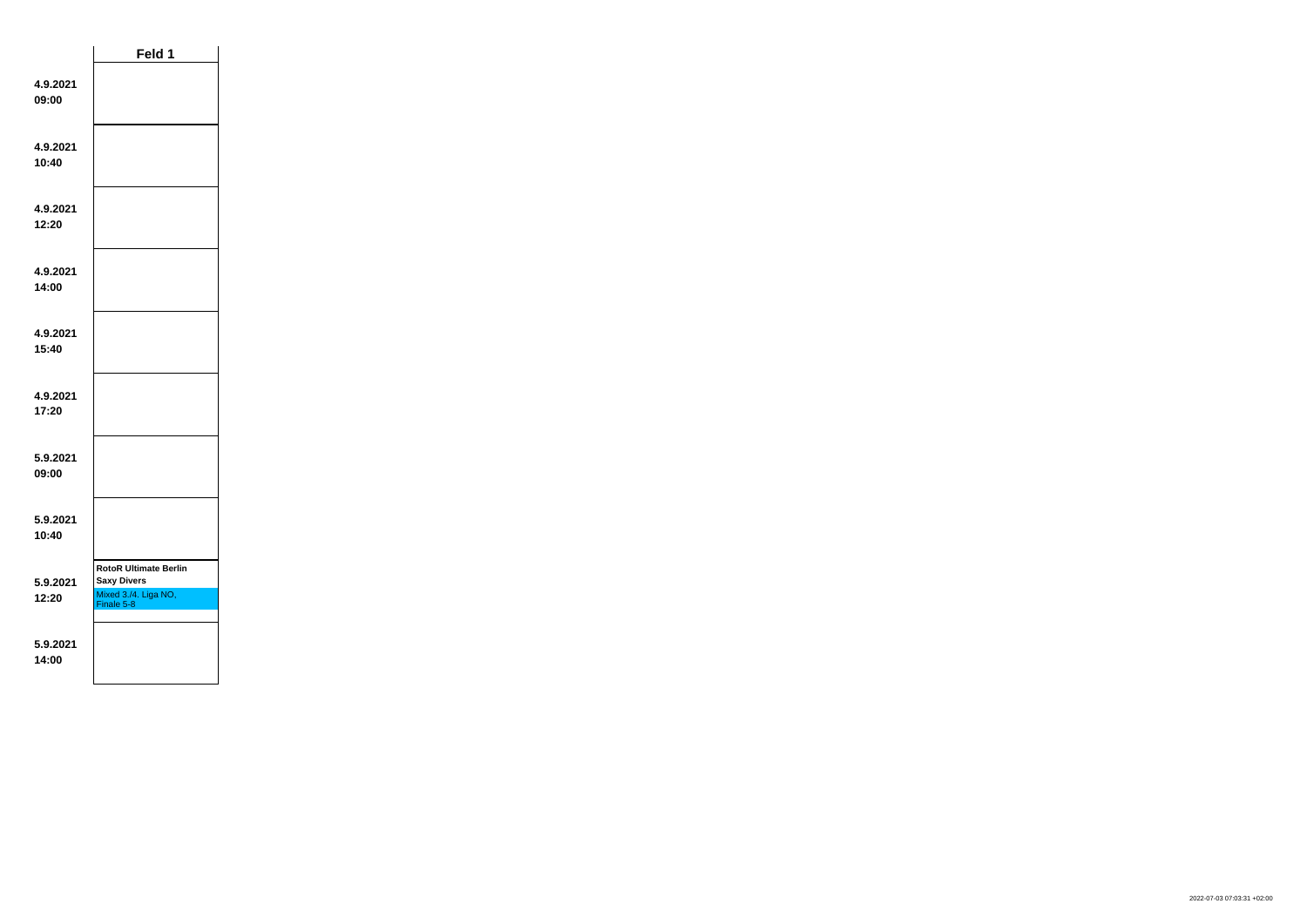|                   | Feld 1                                                                  |  |
|-------------------|-------------------------------------------------------------------------|--|
| 4.9.2021<br>09:00 |                                                                         |  |
| 4.9.2021<br>10:40 |                                                                         |  |
| 4.9.2021<br>12:20 |                                                                         |  |
| 4.9.2021<br>14:00 |                                                                         |  |
| 4.9.2021<br>15:40 |                                                                         |  |
| 4.9.2021<br>17:20 |                                                                         |  |
| 5.9.2021<br>09:00 |                                                                         |  |
| 5.9.2021<br>10:40 |                                                                         |  |
| 5.9.2021<br>12:20 | Colorado 2<br><b>Disconnection 2</b><br>Mixed 3. Liga SW,<br>Finale 5-7 |  |
| 5.9.2021<br>14:00 |                                                                         |  |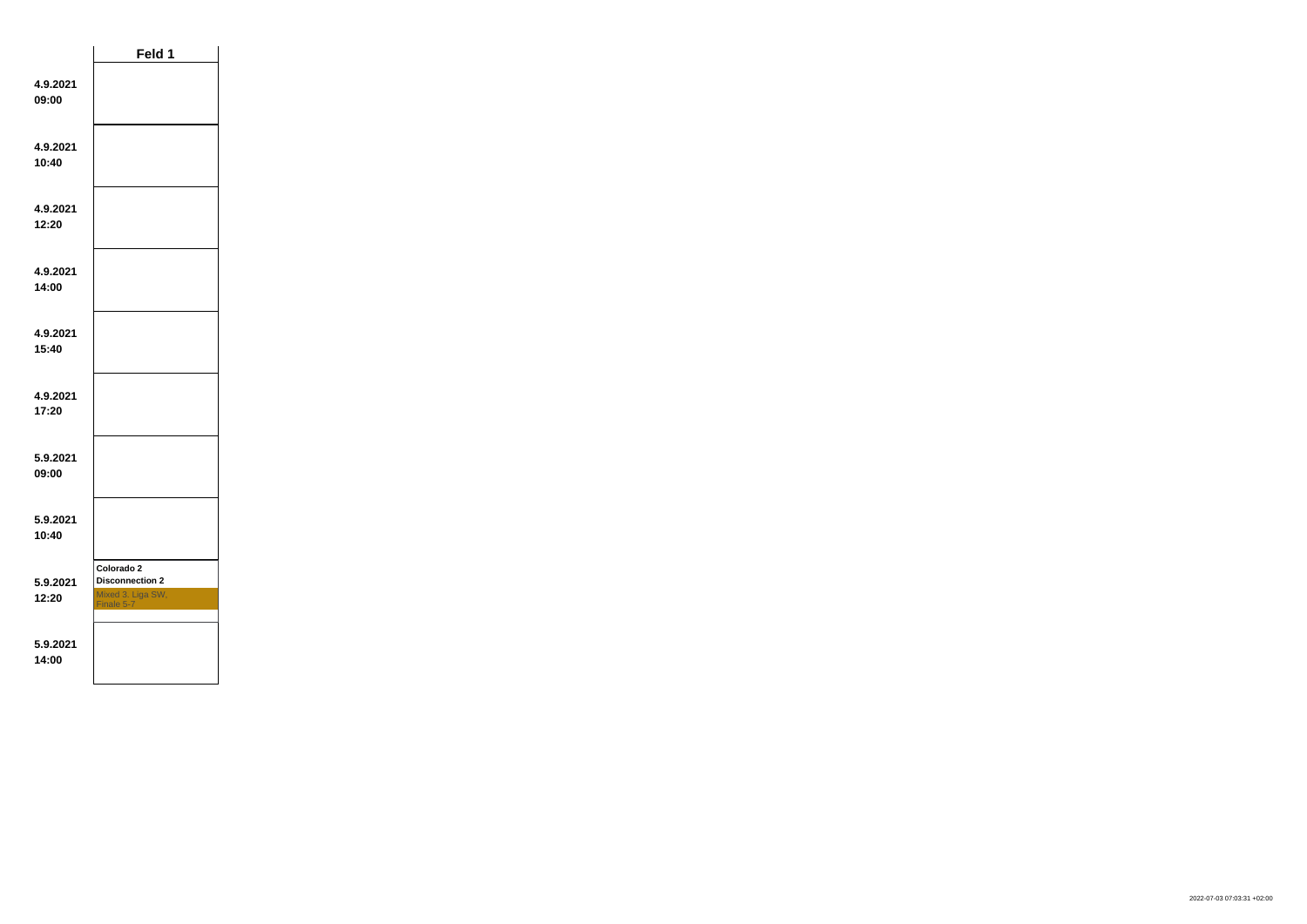|                   | Feld <sub>2</sub>                                                       |  |
|-------------------|-------------------------------------------------------------------------|--|
| 4.9.2021<br>09:00 |                                                                         |  |
| 4.9.2021<br>10:40 |                                                                         |  |
| 4.9.2021<br>12:20 |                                                                         |  |
| 4.9.2021<br>14:00 |                                                                         |  |
| 4.9.2021<br>15:40 |                                                                         |  |
| 4.9.2021<br>17:20 |                                                                         |  |
| 5.9.2021<br>09:00 |                                                                         |  |
| 5.9.2021<br>10:40 |                                                                         |  |
| 5.9.2021<br>12:20 | <b>Sturmflut</b><br>Die 7 Todsünden<br>Mixed 1. Liga 1-8,<br>Finale 5-8 |  |
| 5.9.2021<br>14:00 |                                                                         |  |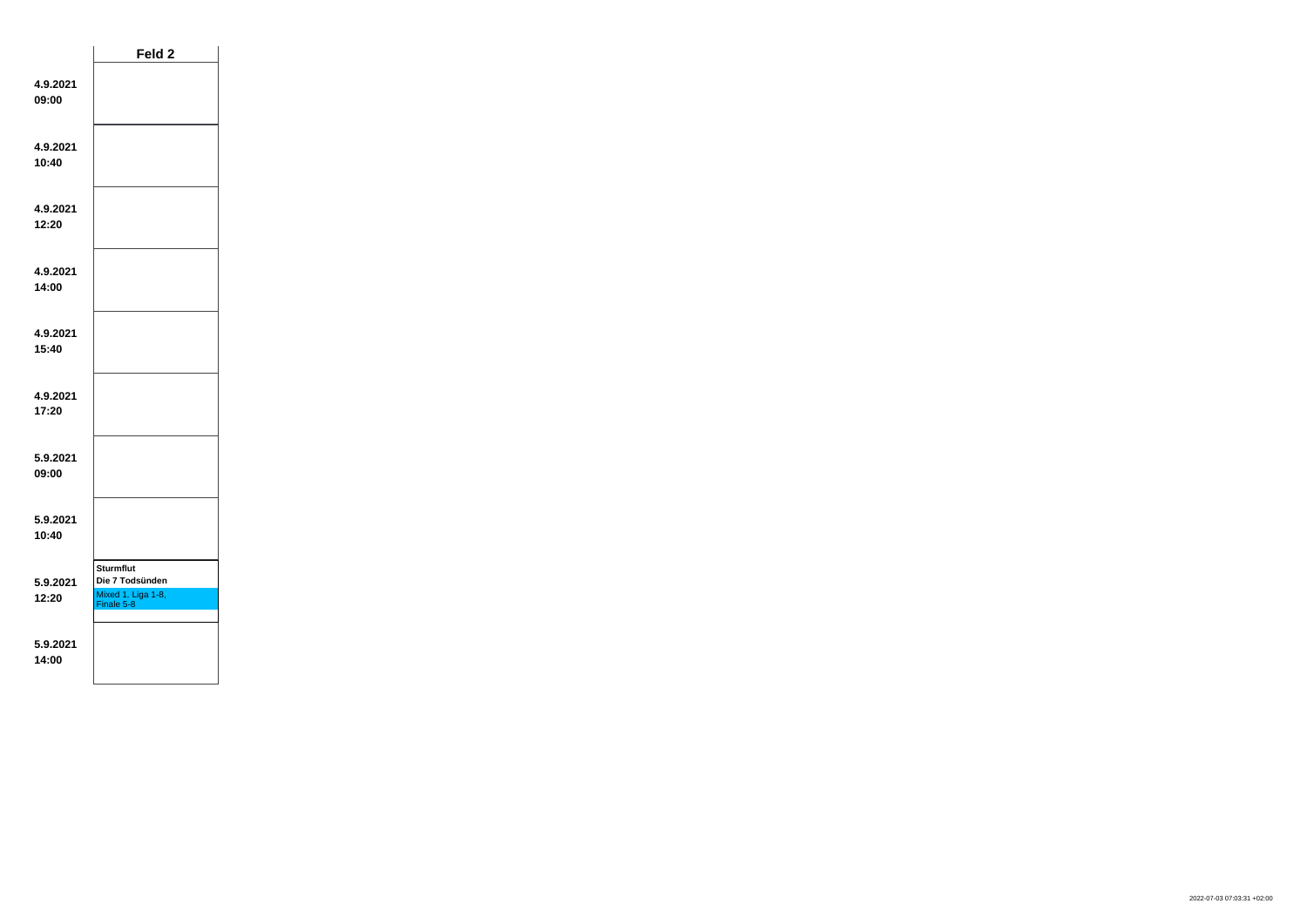|                   | Feld <sub>2</sub>                                |  |
|-------------------|--------------------------------------------------|--|
| 4.9.2021<br>09:00 |                                                  |  |
| 4.9.2021<br>10:40 |                                                  |  |
| 4.9.2021<br>12:20 |                                                  |  |
| 4.9.2021<br>14:00 |                                                  |  |
| 4.9.2021<br>15:40 |                                                  |  |
| 4.9.2021<br>17:20 |                                                  |  |
| 5.9.2021<br>09:00 |                                                  |  |
| 5.9.2021<br>10:40 |                                                  |  |
| 5.9.2021<br>12:20 | Pool A 4<br>Pool B 4<br>DMO21_8er,<br>Finale 5-8 |  |
| 5.9.2021<br>14:00 |                                                  |  |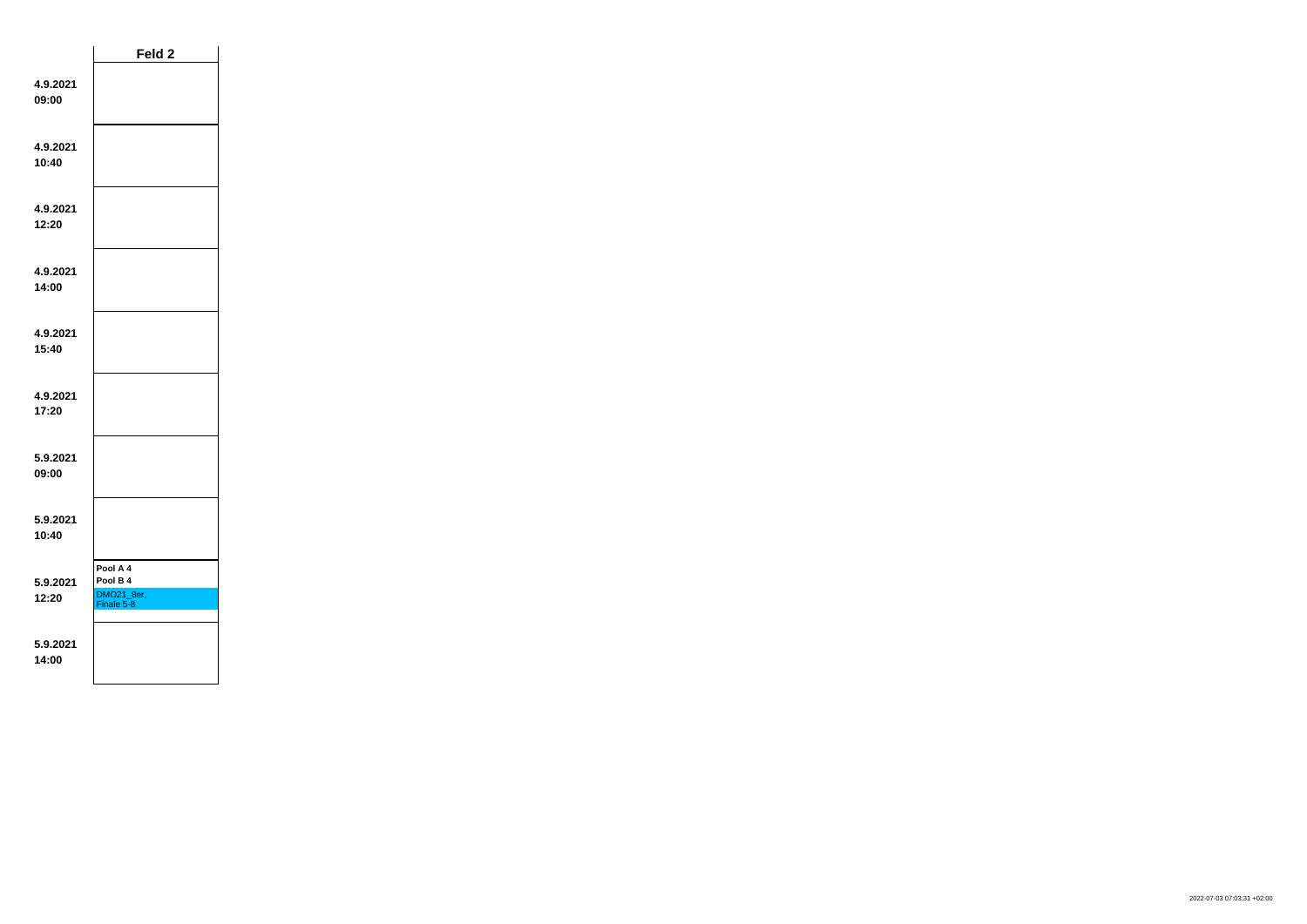|                   | Feld 2                                                                            |  |
|-------------------|-----------------------------------------------------------------------------------|--|
| 4.9.2021<br>09:00 |                                                                                   |  |
| 4.9.2021<br>10:40 |                                                                                   |  |
| 4.9.2021<br>12:20 |                                                                                   |  |
| 4.9.2021<br>14:00 |                                                                                   |  |
| 4.9.2021<br>15:40 |                                                                                   |  |
| 4.9.2021<br>17:20 |                                                                                   |  |
| 5.9.2021<br>09:00 |                                                                                   |  |
| 5.9.2021<br>10:40 |                                                                                   |  |
| 5.9.2021<br>12:20 | <b>Parkscheibe</b><br><b>Griffins Lehre</b><br>Mixed 3./4. Liga NO,<br>Finale 5-8 |  |
| 5.9.2021<br>14:00 |                                                                                   |  |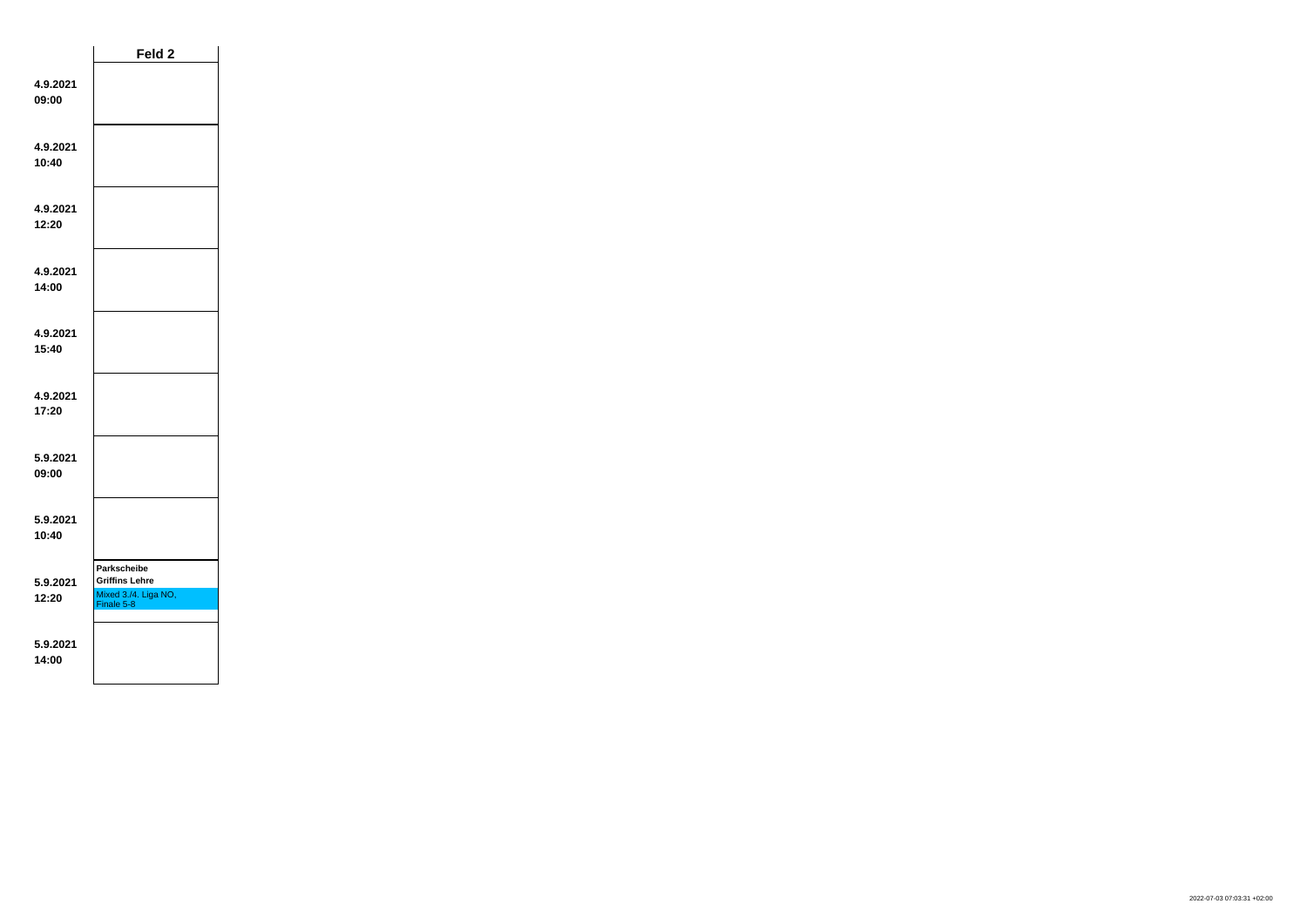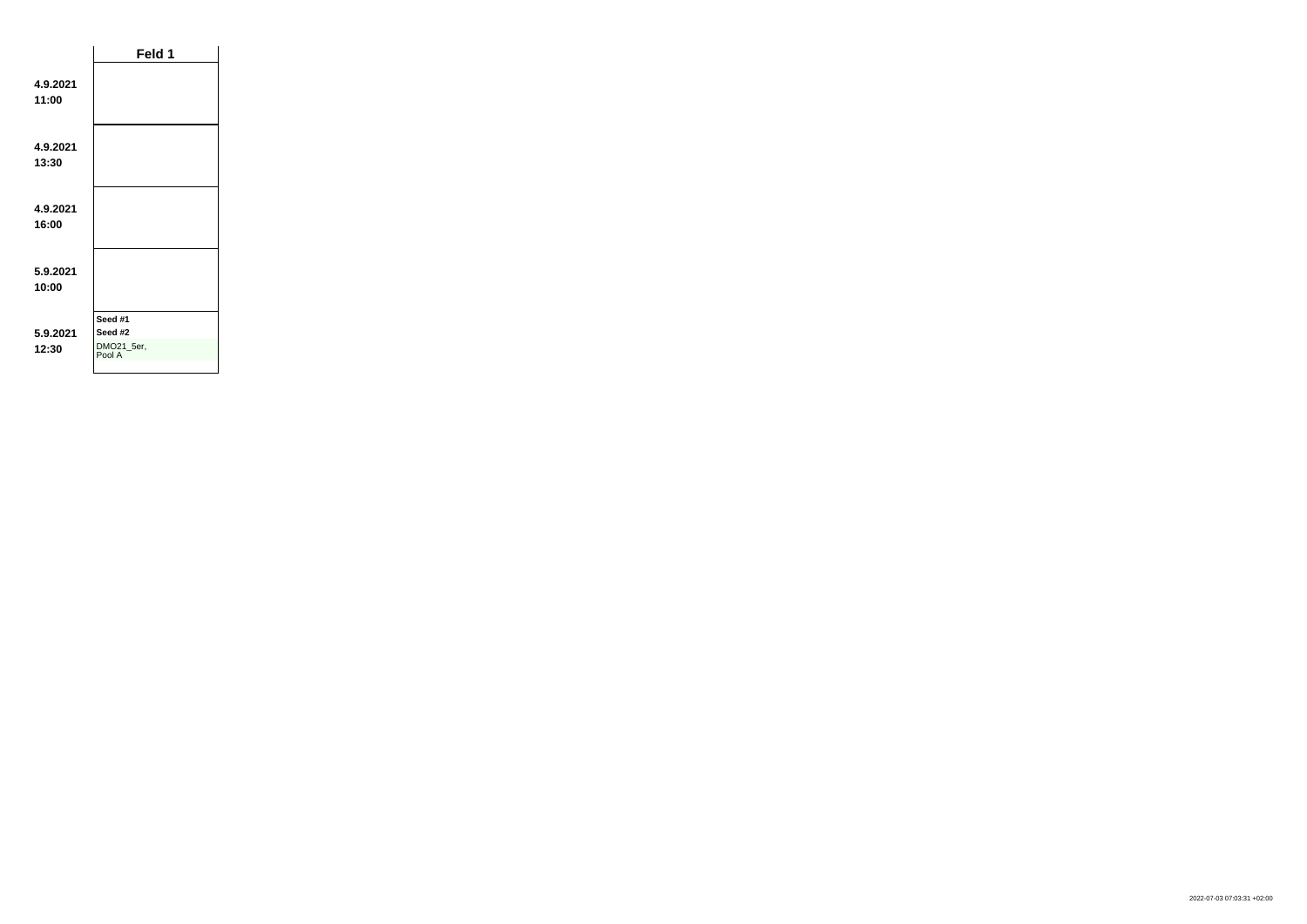|                   | Feld 1                                                                        |  |
|-------------------|-------------------------------------------------------------------------------|--|
| 4.9.2021<br>11:00 |                                                                               |  |
| 4.9.2021<br>13:30 |                                                                               |  |
| 4.9.2021<br>16:00 |                                                                               |  |
| 5.9.2021<br>10:00 |                                                                               |  |
| 5.9.2021<br>12:30 | Farmers Lüneburg<br>Nullacht! Ultimate Münster<br>Mixed 4. Liga NW,<br>Pool A |  |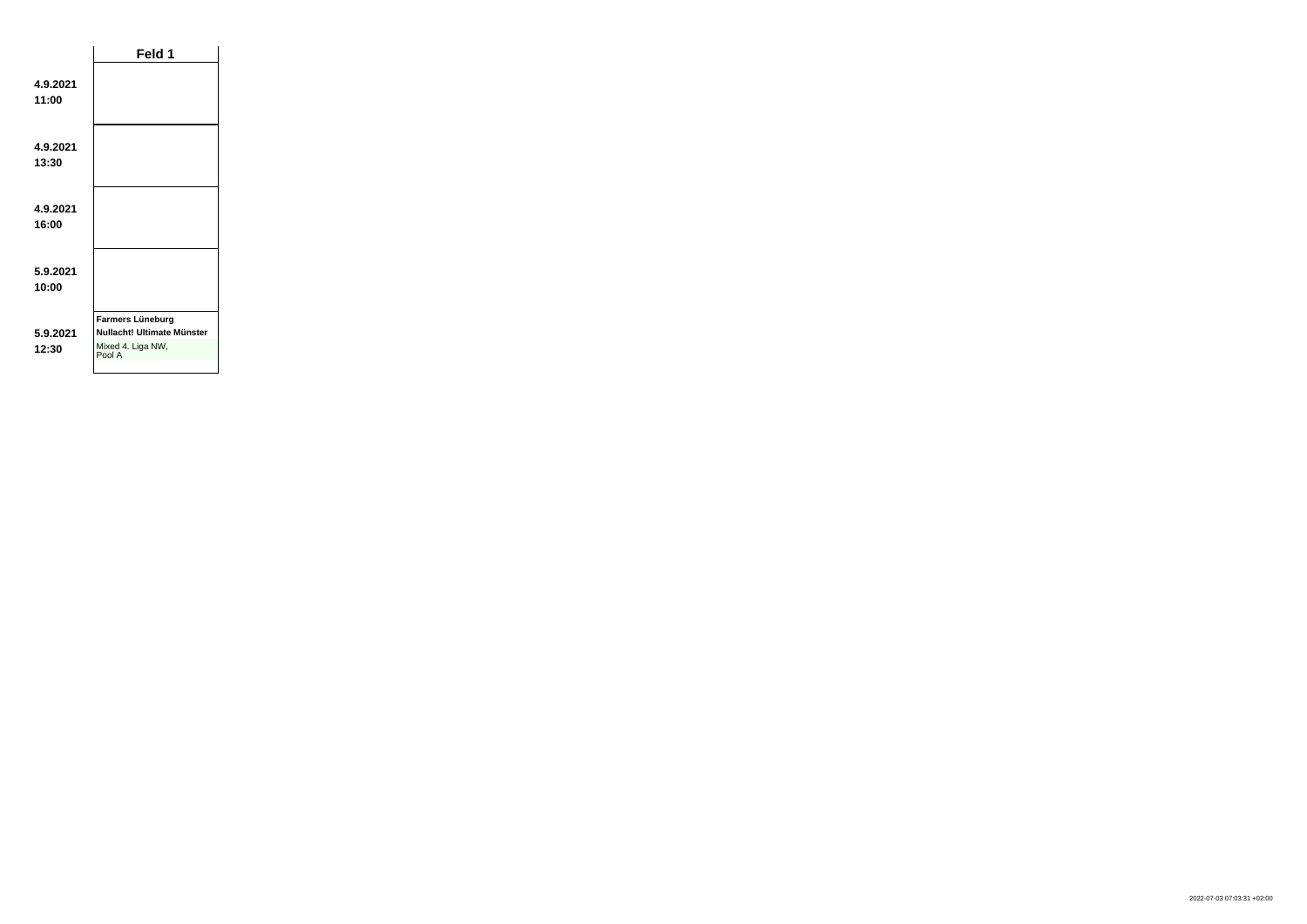|                   | Feld 1                                                 |  |
|-------------------|--------------------------------------------------------|--|
| 4.9.2021<br>11:00 |                                                        |  |
| 4.9.2021<br>13:30 |                                                        |  |
| 4.9.2021<br>16:00 |                                                        |  |
| 5.9.2021<br>10:00 |                                                        |  |
| 5.9.2021<br>12:30 | Zamperl<br><b>MINT</b><br>Mixed 2. Liga Süd,<br>Pool A |  |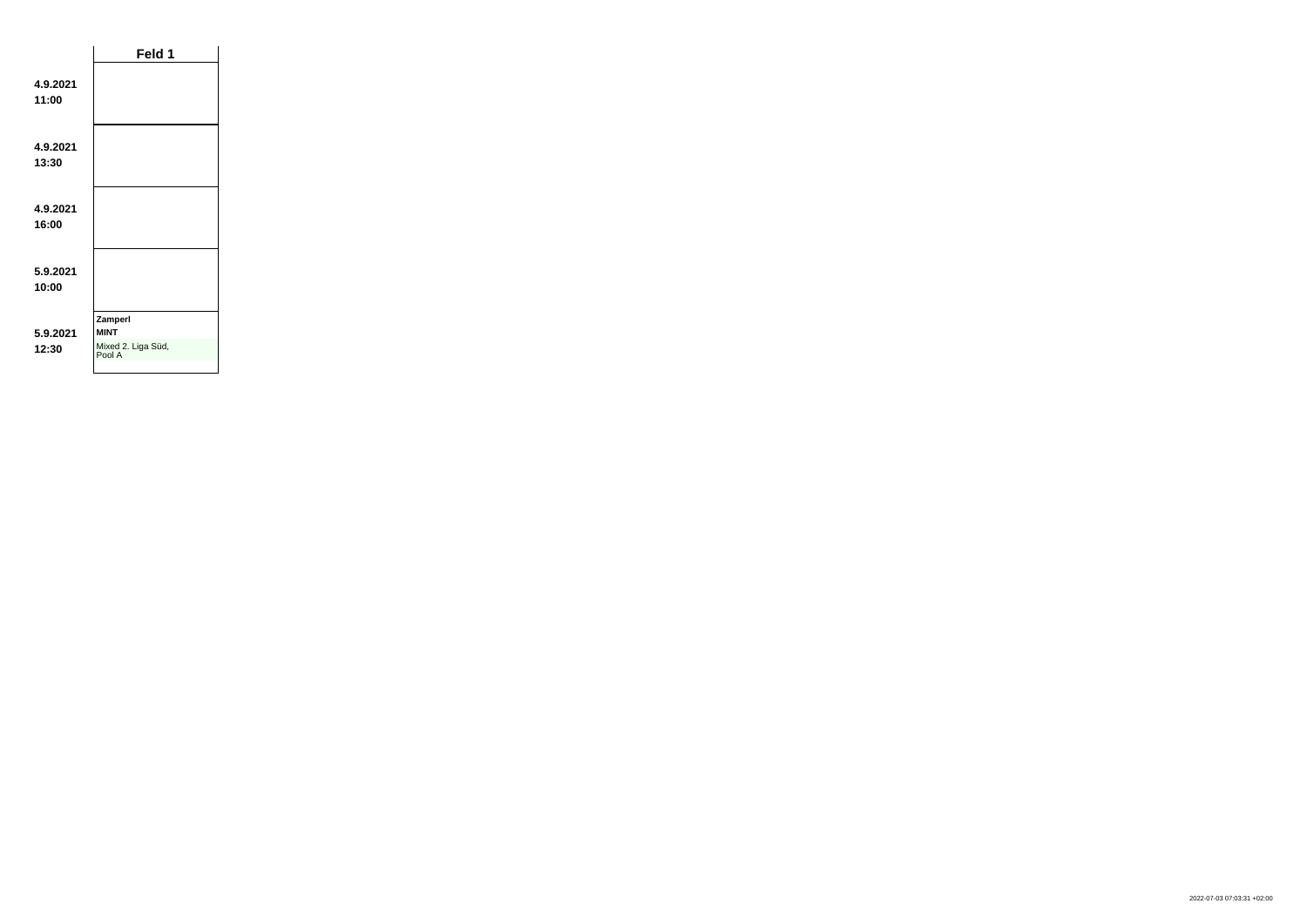|                   | Feld 1                                                          |  |
|-------------------|-----------------------------------------------------------------|--|
| 4.9.2021<br>11:00 |                                                                 |  |
| 4.9.2021<br>13:30 |                                                                 |  |
| 4.9.2021<br>16:00 |                                                                 |  |
| 5.9.2021<br>10:00 |                                                                 |  |
| 5.9.2021<br>12:30 | <b>Bonnsai</b><br>Du bis Frisbee<br>Mixed 3. Liga NW,<br>Pool A |  |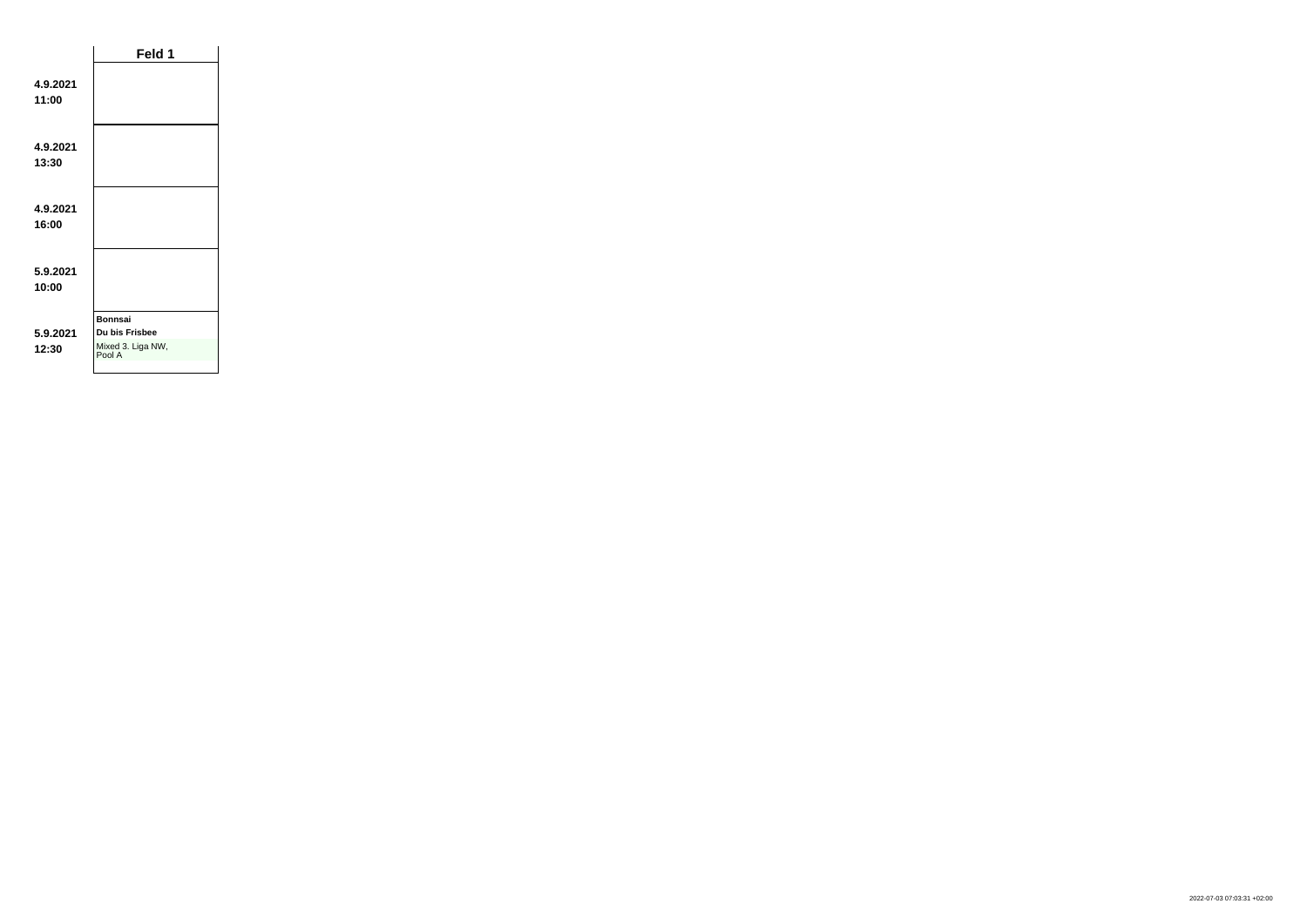|                   | Feld 1                                                                  |  |
|-------------------|-------------------------------------------------------------------------|--|
| 4.9.2021<br>11:00 |                                                                         |  |
| 4.9.2021<br>13:30 |                                                                         |  |
| 4.9.2021<br>16:00 |                                                                         |  |
| 5.9.2021<br>10:00 |                                                                         |  |
| 5.9.2021<br>12:30 | <b>Bonobos</b><br><b>Frizzly Bears</b><br>Mixed 2. Liga Nord,<br>Pool A |  |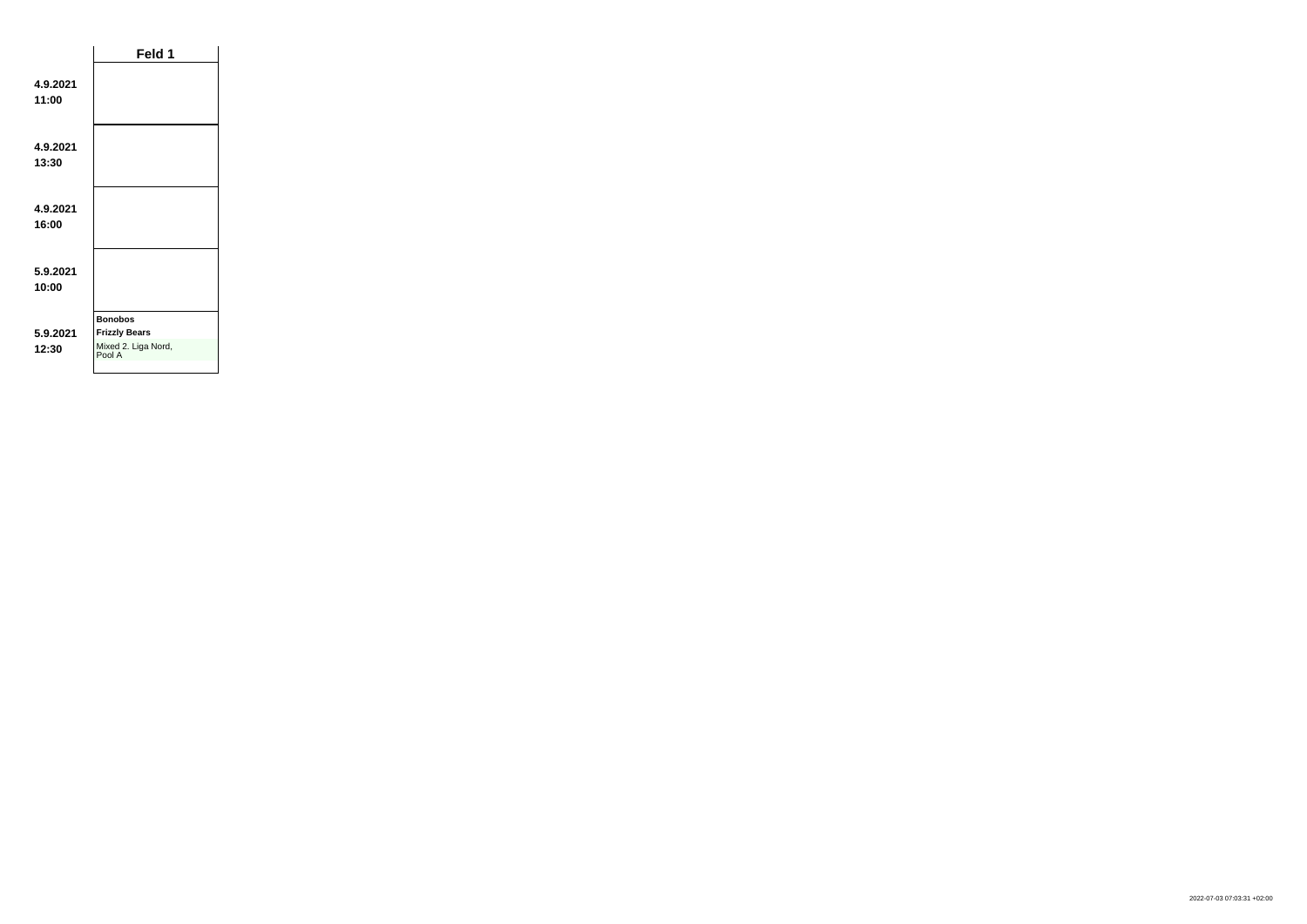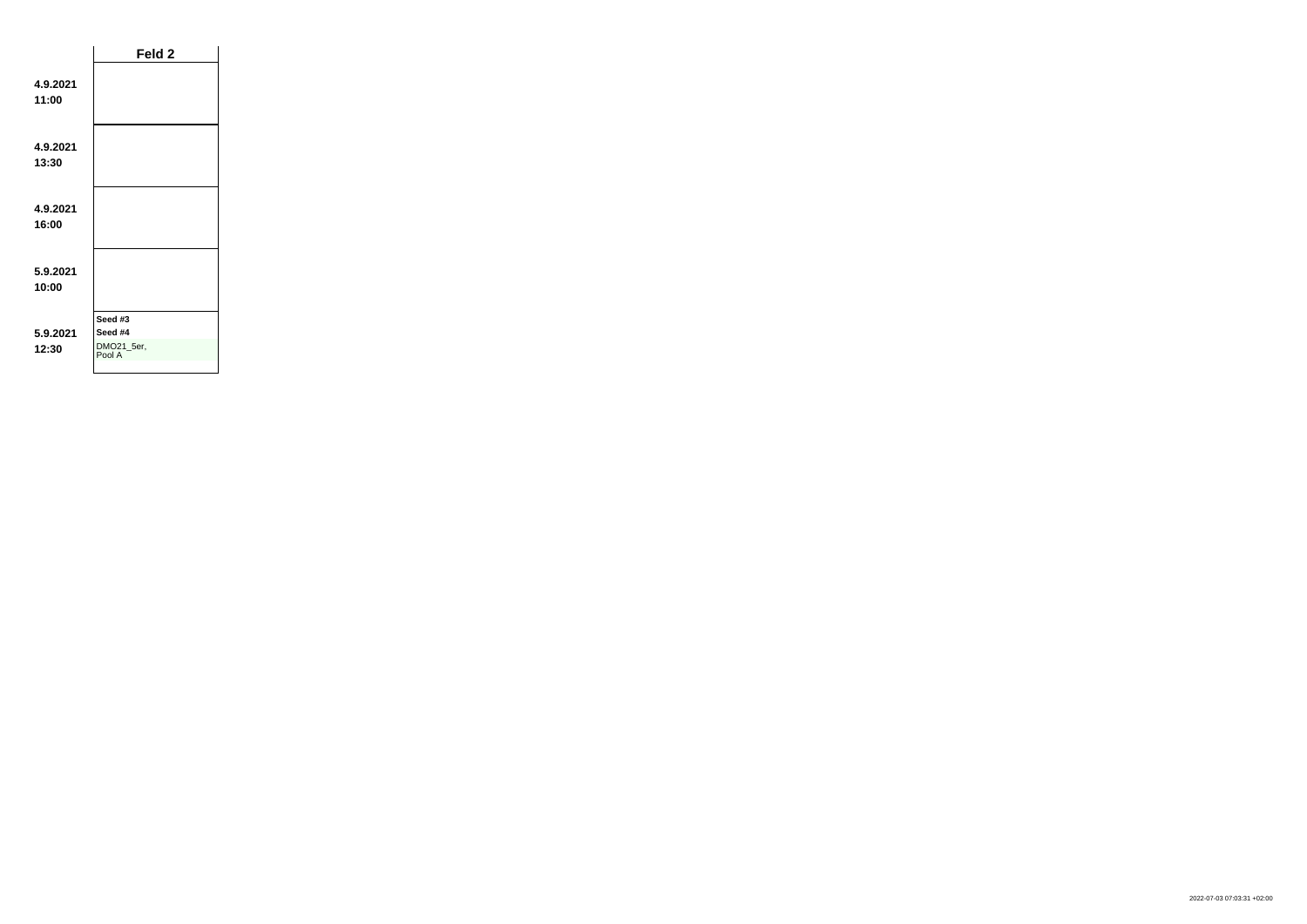|                   | Feld 2                                               |  |
|-------------------|------------------------------------------------------|--|
| 4.9.2021<br>11:00 |                                                      |  |
| 4.9.2021<br>13:30 |                                                      |  |
| 4.9.2021<br>16:00 |                                                      |  |
| 5.9.2021<br>10:00 |                                                      |  |
| 5.9.2021<br>12:30 | Windhosen<br>Caracals<br>Mixed 4. Liga NW,<br>Pool A |  |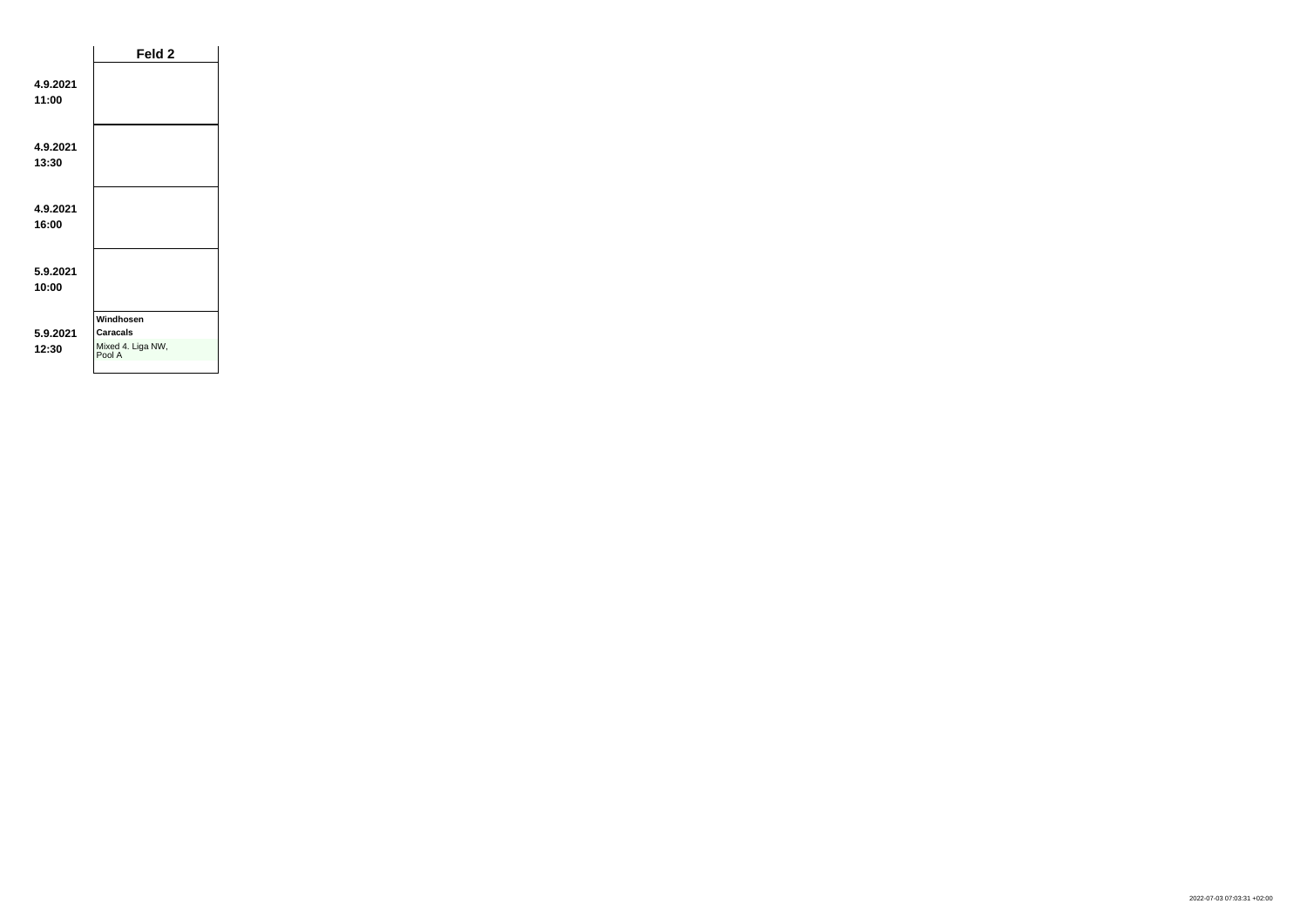|                   | Feld 2                                                                     |  |
|-------------------|----------------------------------------------------------------------------|--|
| 4.9.2021<br>11:00 |                                                                            |  |
| 4.9.2021<br>13:30 |                                                                            |  |
| 4.9.2021<br>16:00 |                                                                            |  |
| 5.9.2021<br>10:00 |                                                                            |  |
| 5.9.2021<br>12:30 | <b>ULMtimates</b><br><b>Tiefseetaucher</b><br>Mixed 2. Liga Süd,<br>Pool A |  |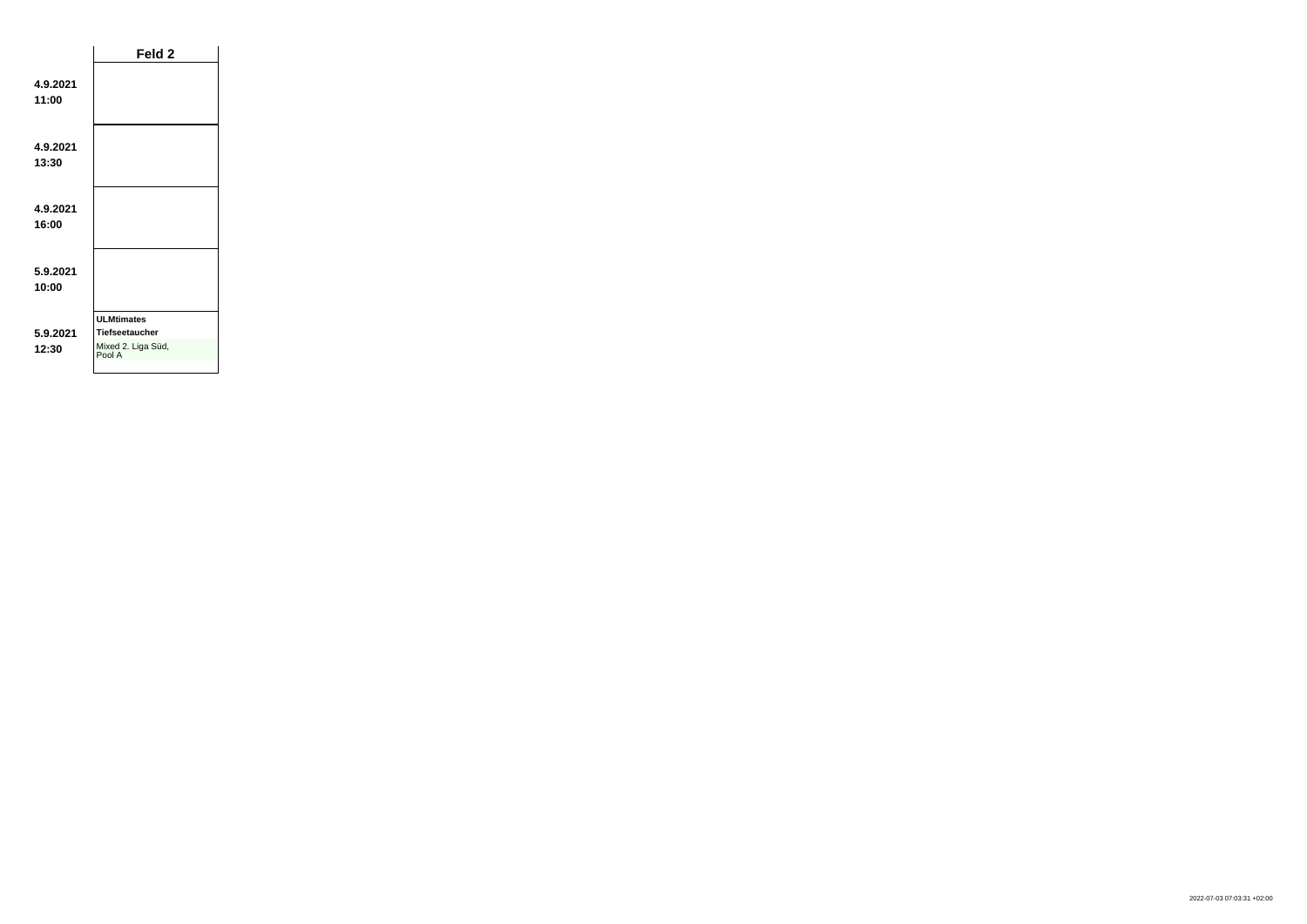|                   | Feld <sub>2</sub>                                                                    |  |
|-------------------|--------------------------------------------------------------------------------------|--|
| 4.9.2021<br>11:00 |                                                                                      |  |
| 4.9.2021<br>13:30 |                                                                                      |  |
| 4.9.2021<br>16:00 |                                                                                      |  |
| 5.9.2021<br>10:00 |                                                                                      |  |
| 5.9.2021<br>12:30 | <b>Ultimate Lions Essen</b><br><b>Hamburg Alsters</b><br>Mixed 3. Liga NW,<br>Pool A |  |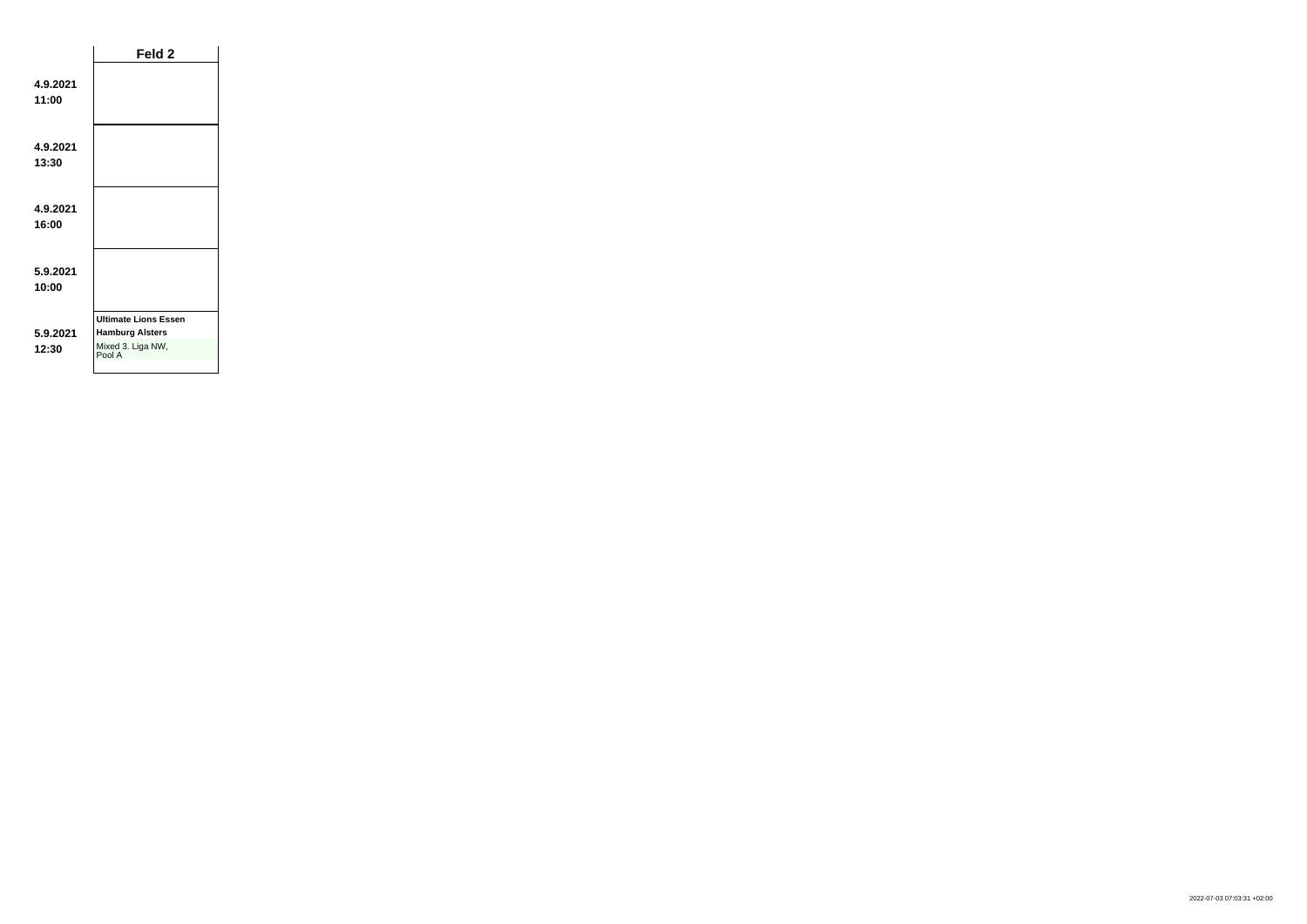|                   | Feld <sub>2</sub>                                                     |  |
|-------------------|-----------------------------------------------------------------------|--|
| 4.9.2021<br>11:00 |                                                                       |  |
| 4.9.2021<br>13:30 |                                                                       |  |
| 4.9.2021<br>16:00 |                                                                       |  |
| 5.9.2021<br>10:00 |                                                                       |  |
| 5.9.2021<br>12:30 | Göttinger 7<br><b>Frisbee Family</b><br>Mixed 2. Liga Nord,<br>Pool A |  |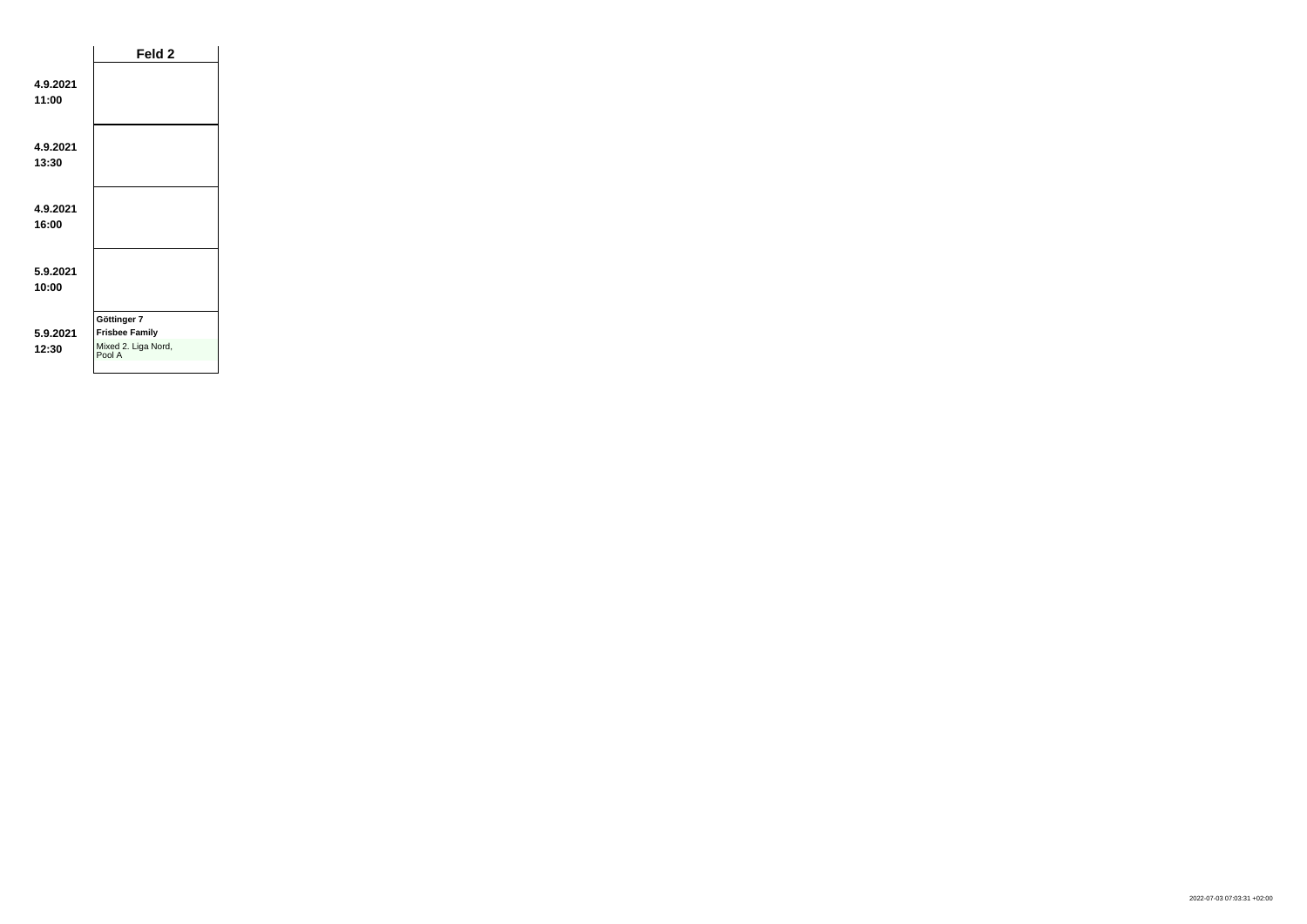|                   | Feld 1                                                                   |  |
|-------------------|--------------------------------------------------------------------------|--|
| 4.9.2021<br>09:00 |                                                                          |  |
| 4.9.2021<br>10:40 |                                                                          |  |
| 4.9.2021<br>12:20 |                                                                          |  |
| 4.9.2021<br>14:00 |                                                                          |  |
| 4.9.2021<br>15:40 |                                                                          |  |
| 4.9.2021<br>17:20 |                                                                          |  |
| 5.9.2021<br>09:00 |                                                                          |  |
| 5.9.2021<br>10:40 |                                                                          |  |
| 5.9.2021<br>12:20 |                                                                          |  |
| 5.9.2021<br>14:00 | <b>SF Winner 1</b><br><b>SF Winner 2</b><br>DMO21_7er, Finale 1-4 Finals |  |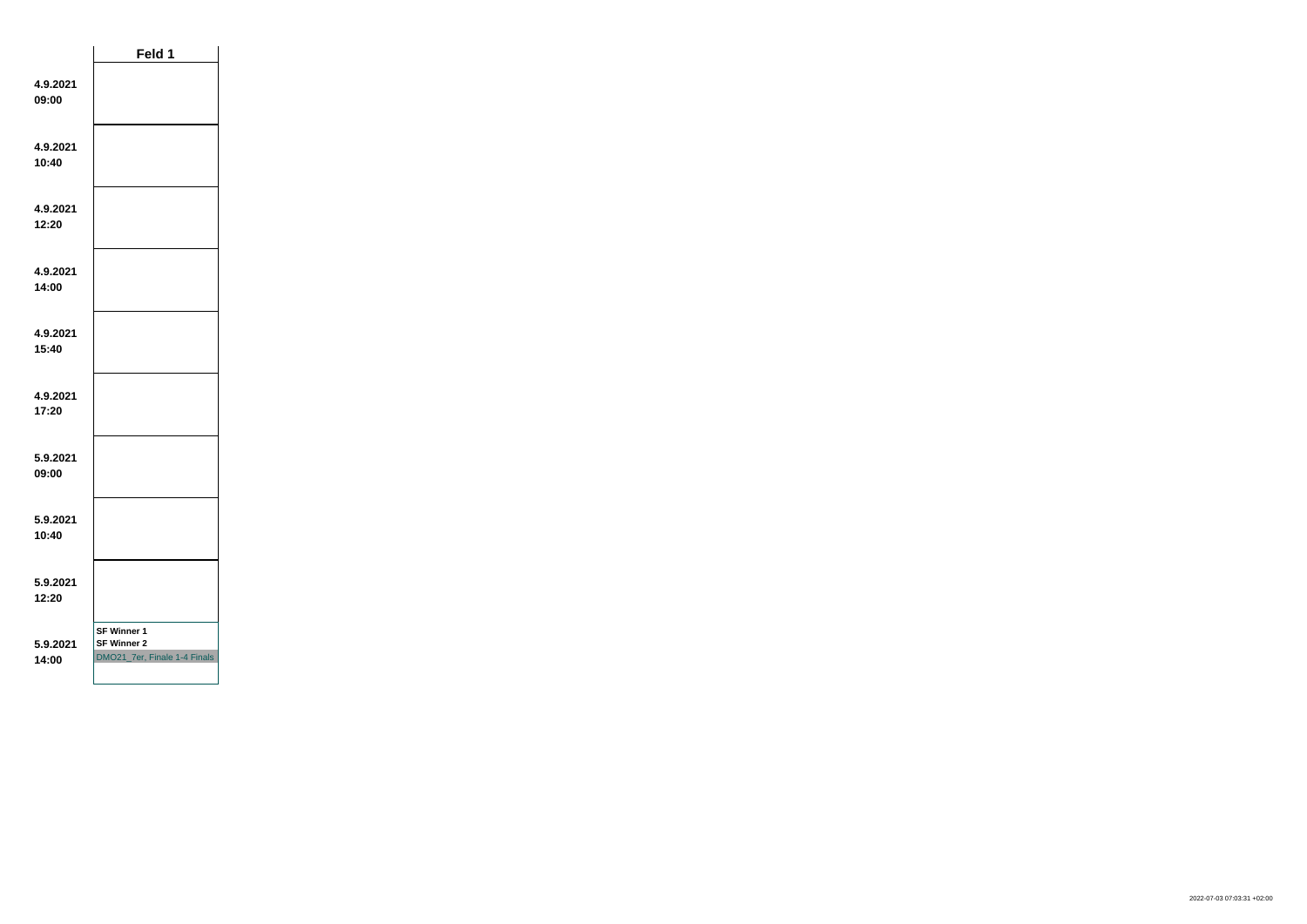|                   | Feld 1                                                                                                  |  |
|-------------------|---------------------------------------------------------------------------------------------------------|--|
| 4.9.2021<br>09:00 |                                                                                                         |  |
| 4.9.2021<br>10:40 |                                                                                                         |  |
| 4.9.2021<br>12:20 |                                                                                                         |  |
| 4.9.2021<br>14:00 |                                                                                                         |  |
| 4.9.2021<br>15:40 |                                                                                                         |  |
| 4.9.2021<br>17:20 |                                                                                                         |  |
| 5.9.2021<br>09:00 |                                                                                                         |  |
| 5.9.2021<br>10:40 |                                                                                                         |  |
| 5.9.2021<br>12:20 |                                                                                                         |  |
| 5.9.2021<br>14:00 | Frau Rauscher & the Bembelboys<br>Dein Mudder Bremen<br>Mixed 1. Liga 9-16, Finale 1-4<br><b>Finals</b> |  |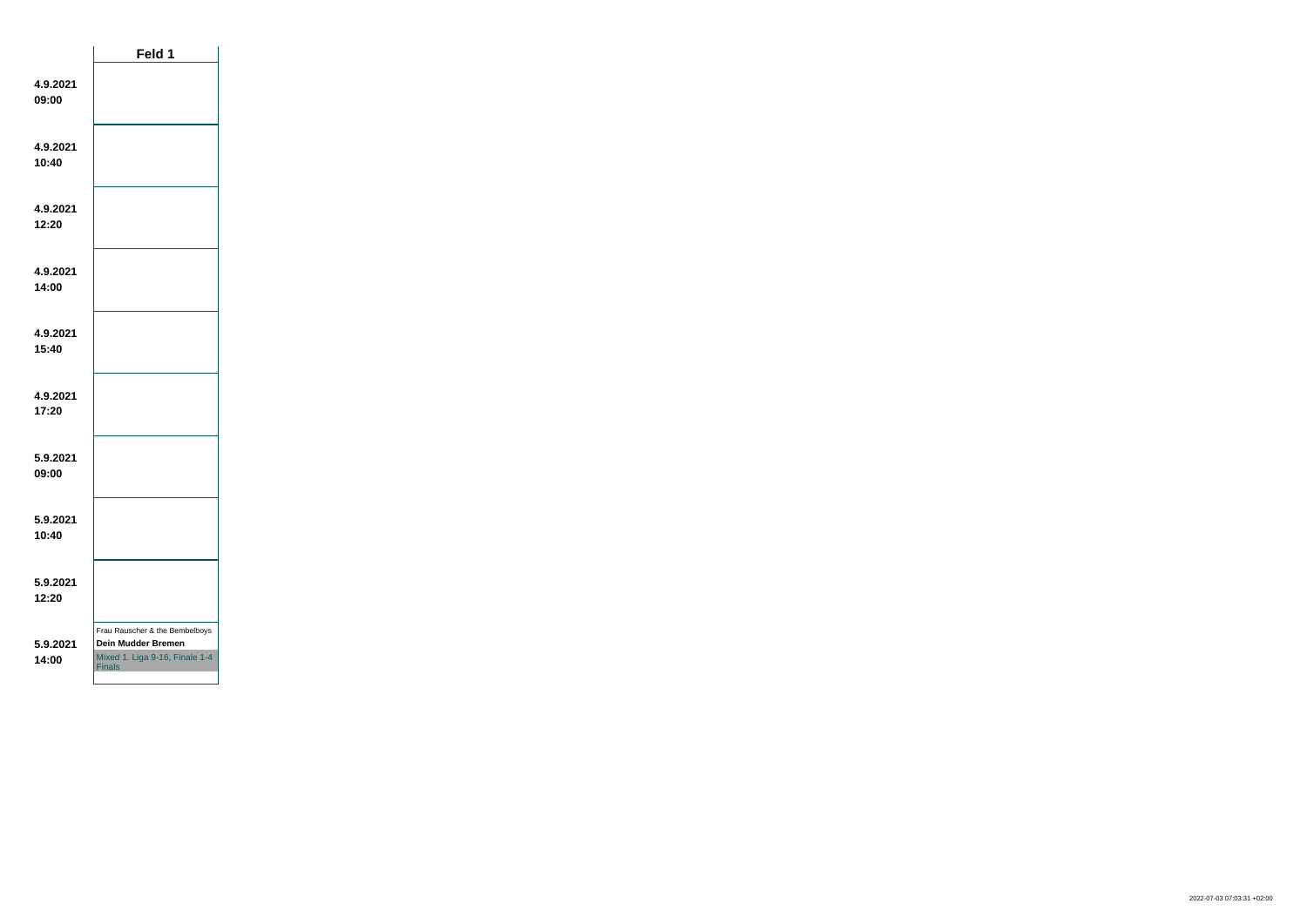|                   | Feld 1                                                                                        |  |
|-------------------|-----------------------------------------------------------------------------------------------|--|
| 4.9.2021<br>09:00 |                                                                                               |  |
| 4.9.2021<br>10:40 |                                                                                               |  |
| 4.9.2021<br>12:20 |                                                                                               |  |
| 4.9.2021<br>14:00 |                                                                                               |  |
| 4.9.2021<br>15:40 |                                                                                               |  |
| 4.9.2021<br>17:20 |                                                                                               |  |
| 5.9.2021<br>09:00 |                                                                                               |  |
| 5.9.2021<br>10:40 |                                                                                               |  |
| 5.9.2021<br>12:20 |                                                                                               |  |
| 5.9.2021<br>14:00 | Hässliche Erdferkel<br><b>Disconnection</b><br>Mixed 1. Liga 1-8, Finale 1-4<br><b>Finals</b> |  |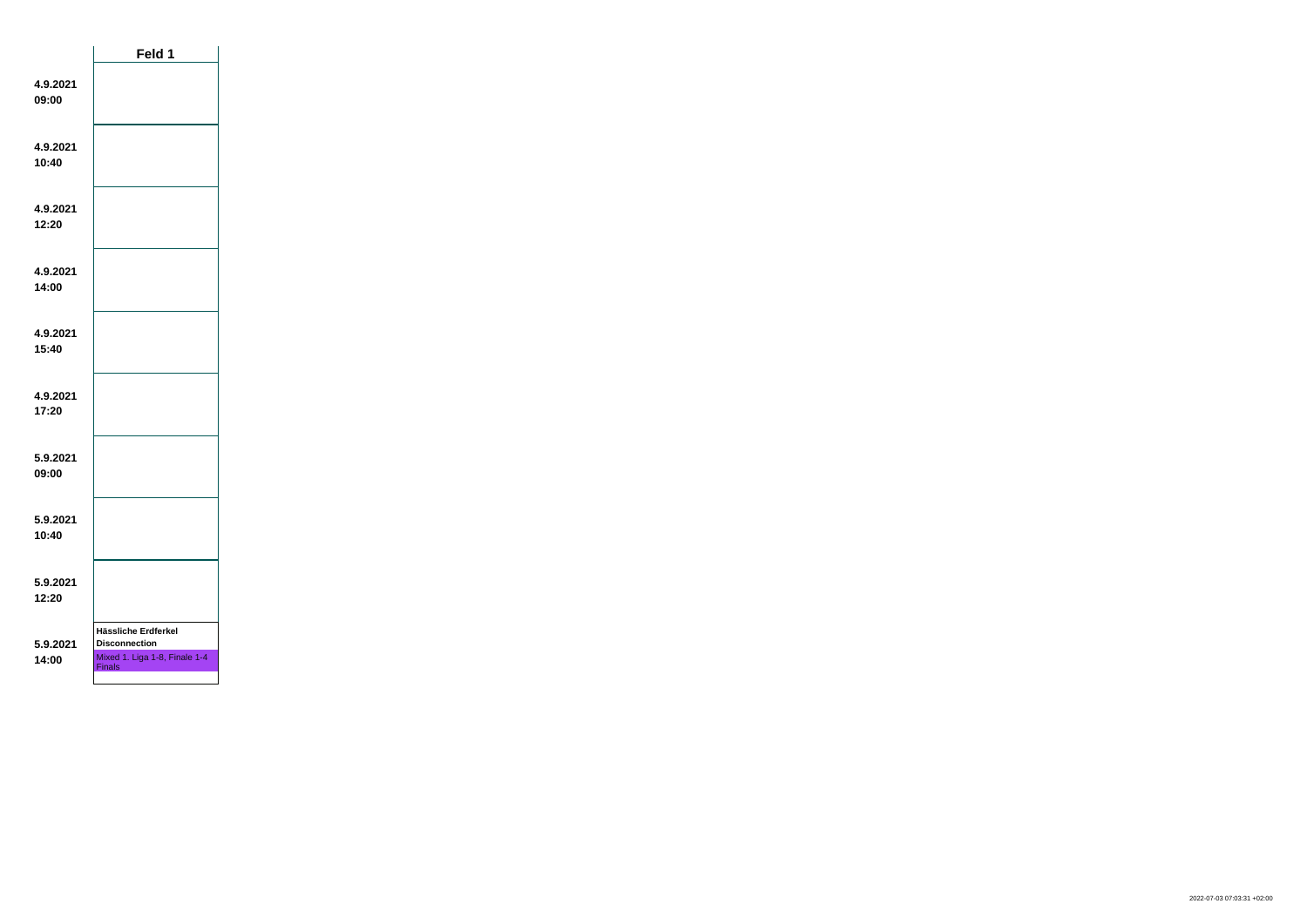|                   | Feld 1                                                                   |  |
|-------------------|--------------------------------------------------------------------------|--|
| 4.9.2021<br>09:00 |                                                                          |  |
| 4.9.2021<br>10:40 |                                                                          |  |
| 4.9.2021<br>12:20 |                                                                          |  |
| 4.9.2021<br>14:00 |                                                                          |  |
| 4.9.2021<br>15:40 |                                                                          |  |
| 4.9.2021<br>17:20 |                                                                          |  |
| 5.9.2021<br>09:00 |                                                                          |  |
| 5.9.2021<br>10:40 |                                                                          |  |
| 5.9.2021<br>12:20 |                                                                          |  |
| 5.9.2021<br>14:00 | <b>SF Winner 1</b><br><b>SF Winner 2</b><br>DMO21_8er, Finale 1-4 Finals |  |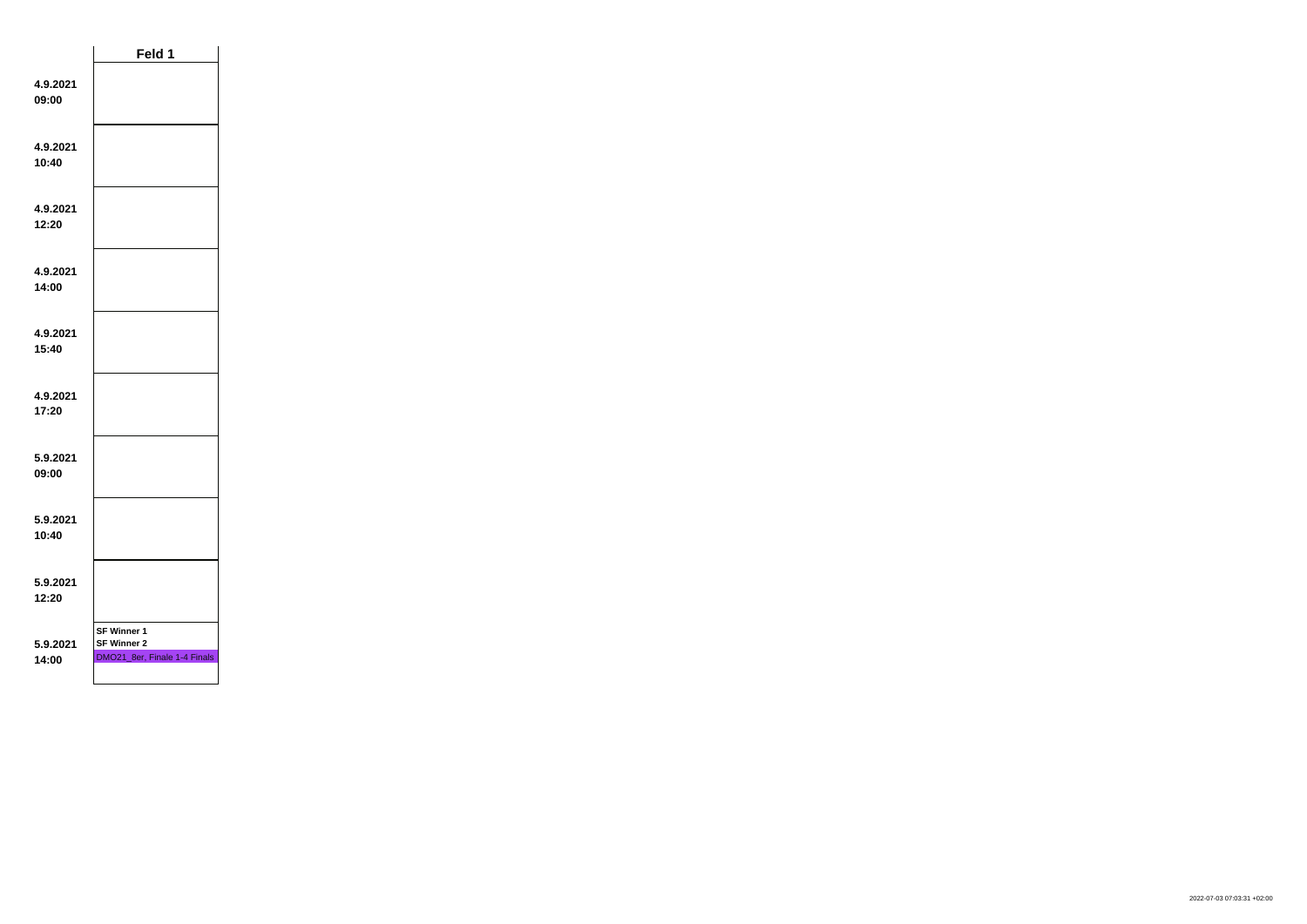|                   | Feld 1                                                                                        |  |
|-------------------|-----------------------------------------------------------------------------------------------|--|
| 4.9.2021<br>09:00 |                                                                                               |  |
| 4.9.2021<br>10:40 |                                                                                               |  |
| 4.9.2021<br>12:20 |                                                                                               |  |
| 4.9.2021<br>14:00 |                                                                                               |  |
| 4.9.2021<br>15:40 |                                                                                               |  |
| 4.9.2021<br>17:20 |                                                                                               |  |
| 5.9.2021<br>09:00 |                                                                                               |  |
| 5.9.2021<br>10:40 |                                                                                               |  |
| 5.9.2021<br>12:20 |                                                                                               |  |
| 5.9.2021<br>14:00 | <b>Hund Flach Werfen</b><br><b>Pizza Volante</b><br>Mixed 3./4. Liga NO, Finale<br>1-4 Finals |  |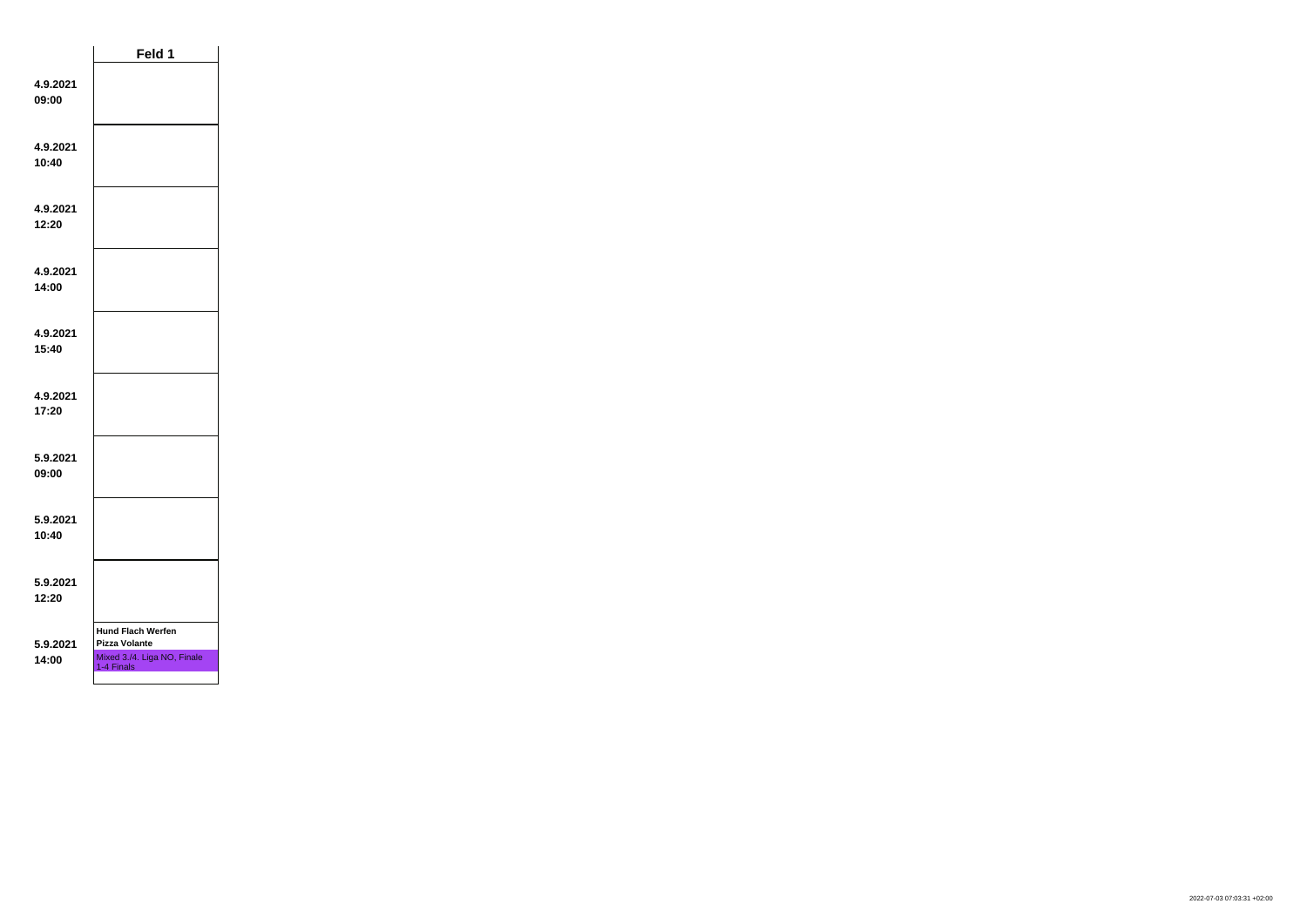|                   | Feld 1                                                                                        |  |
|-------------------|-----------------------------------------------------------------------------------------------|--|
| 4.9.2021<br>09:00 |                                                                                               |  |
| 4.9.2021<br>10:40 |                                                                                               |  |
| 4.9.2021<br>12:20 |                                                                                               |  |
| 4.9.2021<br>14:00 |                                                                                               |  |
| 4.9.2021<br>15:40 |                                                                                               |  |
| 4.9.2021<br>17:20 |                                                                                               |  |
| 5.9.2021<br>09:00 |                                                                                               |  |
| 5.9.2021<br>10:40 |                                                                                               |  |
| 5.9.2021<br>12:20 |                                                                                               |  |
| 5.9.2021<br>14:00 | <b>TV Bad Rappenau</b><br><b>Heidees TVE</b><br>Mixed 3. Liga SW, Finale 1-4<br><b>Finals</b> |  |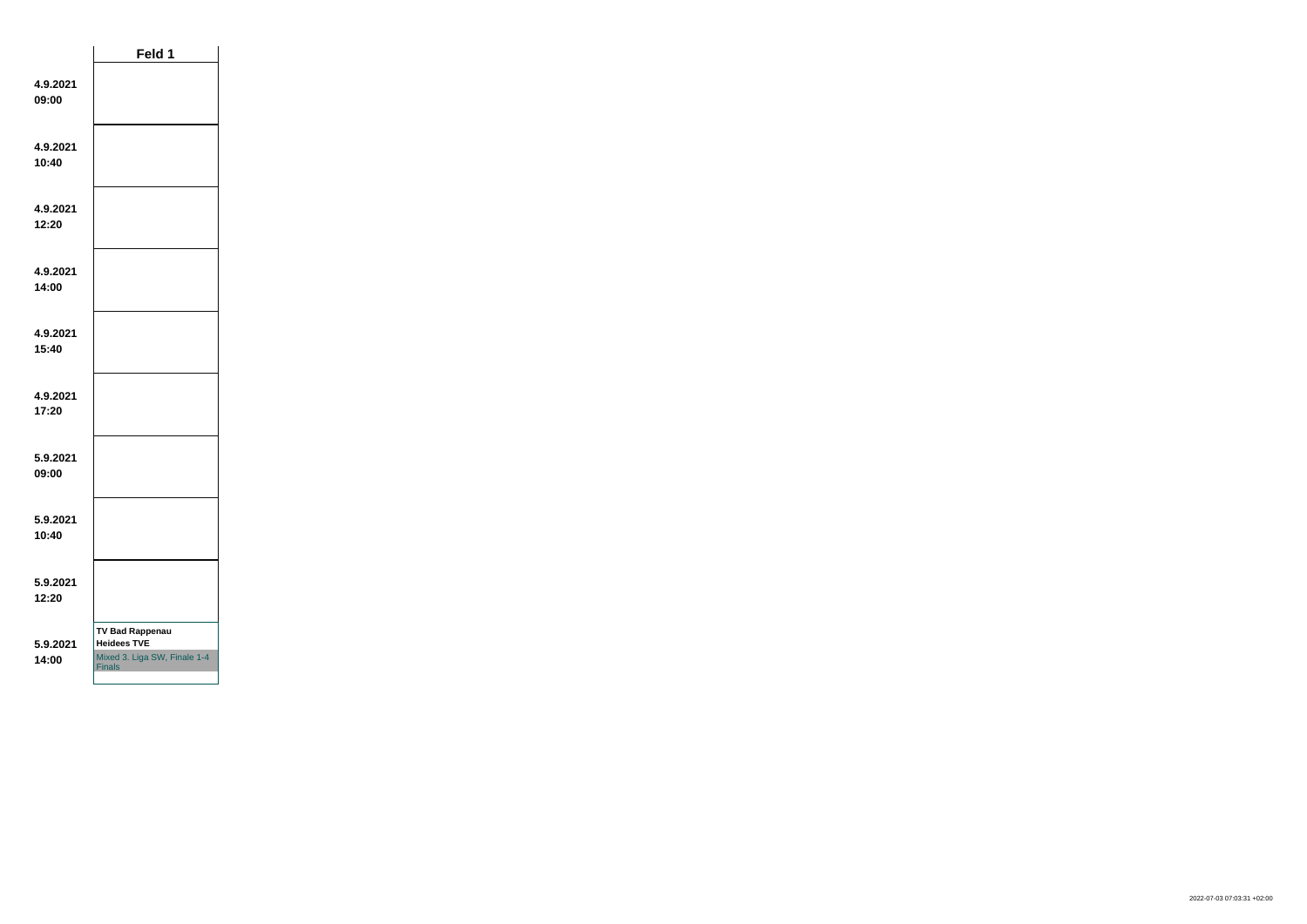|                   | Feld 2                                                   |  |
|-------------------|----------------------------------------------------------|--|
| 4.9.2021<br>09:00 |                                                          |  |
| 4.9.2021<br>10:40 |                                                          |  |
| 4.9.2021<br>12:20 |                                                          |  |
| 4.9.2021<br>14:00 |                                                          |  |
| 4.9.2021<br>15:40 |                                                          |  |
| 4.9.2021<br>17:20 |                                                          |  |
| 5.9.2021<br>09:00 |                                                          |  |
| 5.9.2021<br>10:40 |                                                          |  |
| 5.9.2021<br>12:20 |                                                          |  |
| 5.9.2021<br>14:00 | SF Loser 1<br>SF Loser 2<br>DMO21_7er, Finale 1-4 Finals |  |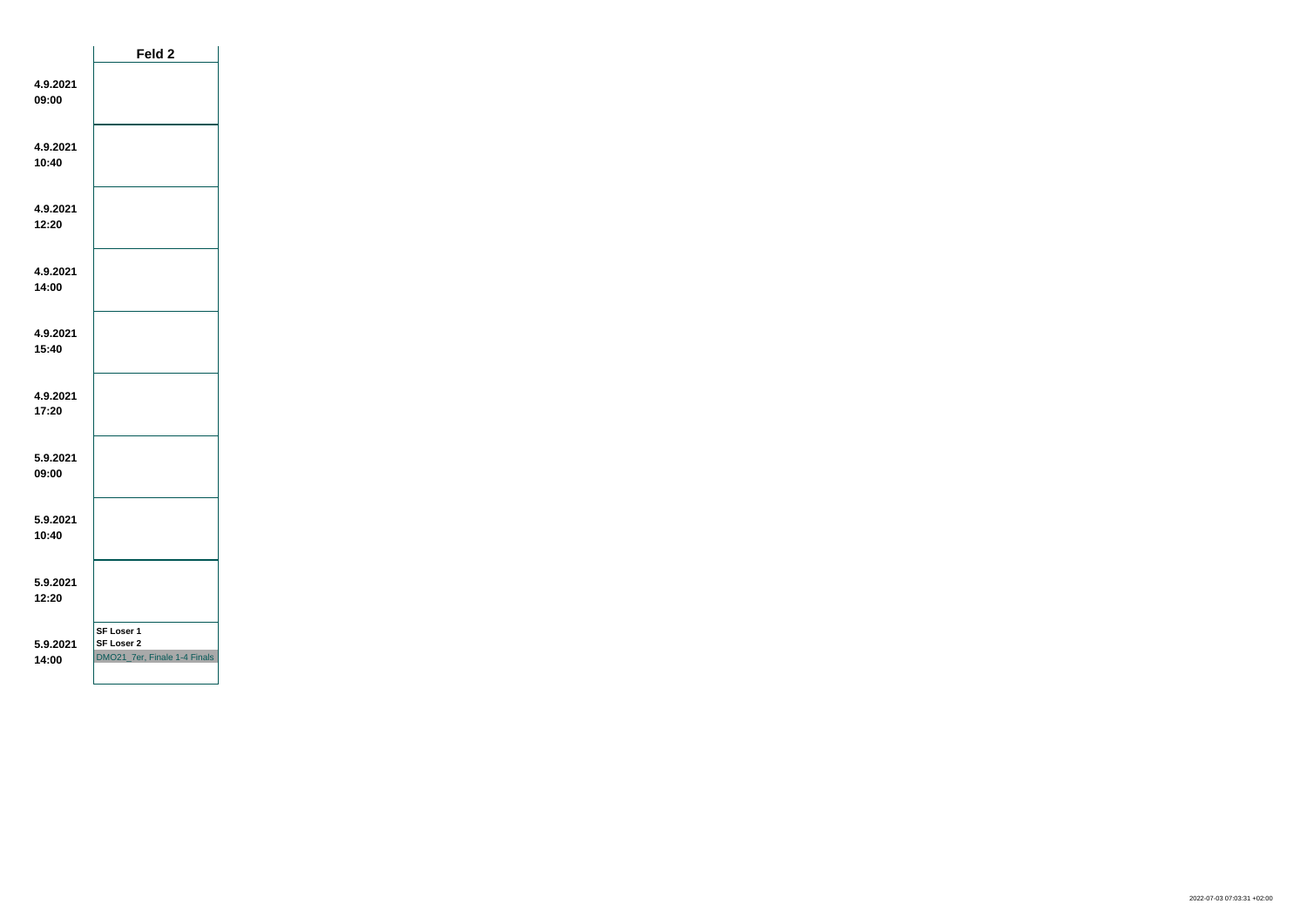|                   | Feld 2                                                                                                           |  |
|-------------------|------------------------------------------------------------------------------------------------------------------|--|
| 4.9.2021<br>09:00 |                                                                                                                  |  |
| 4.9.2021<br>10:40 |                                                                                                                  |  |
| 4.9.2021<br>12:20 |                                                                                                                  |  |
| 4.9.2021<br>14:00 |                                                                                                                  |  |
| 4.9.2021<br>15:40 |                                                                                                                  |  |
| 4.9.2021<br>17:20 |                                                                                                                  |  |
| 5.9.2021<br>09:00 |                                                                                                                  |  |
| 5.9.2021<br>10:40 |                                                                                                                  |  |
| 5.9.2021<br>12:20 |                                                                                                                  |  |
| 5.9.2021<br>14:00 | <b>Next Generation Nürnberg</b><br>Nullacht! Ultimate Münster<br>Mixed 1. Liga 9-16, Finale 1-4<br><b>Finals</b> |  |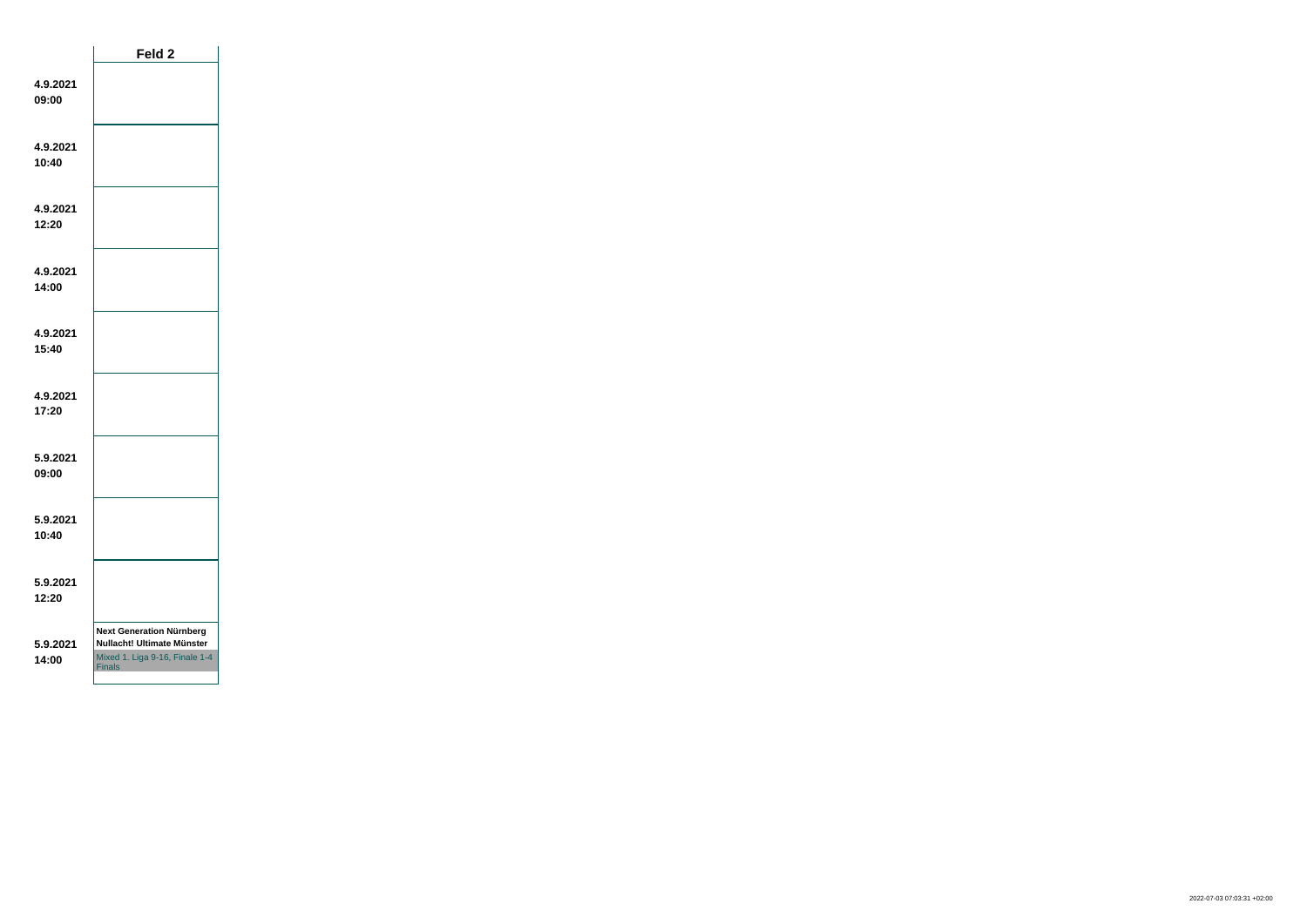|                   | Feld <sub>2</sub>                                                                        |  |
|-------------------|------------------------------------------------------------------------------------------|--|
| 4.9.2021<br>09:00 |                                                                                          |  |
| 4.9.2021<br>10:40 |                                                                                          |  |
| 4.9.2021<br>12:20 |                                                                                          |  |
| 4.9.2021<br>14:00 |                                                                                          |  |
| 4.9.2021<br>15:40 |                                                                                          |  |
| 4.9.2021<br>17:20 |                                                                                          |  |
| 5.9.2021<br>09:00 |                                                                                          |  |
| 5.9.2021<br>10:40 |                                                                                          |  |
| 5.9.2021<br>12:20 |                                                                                          |  |
| 5.9.2021<br>14:00 | <b>Ars Ludendi</b><br><b>Sugar Mix</b><br>Mixed 1. Liga 1-8, Finale 1-4<br><b>Finals</b> |  |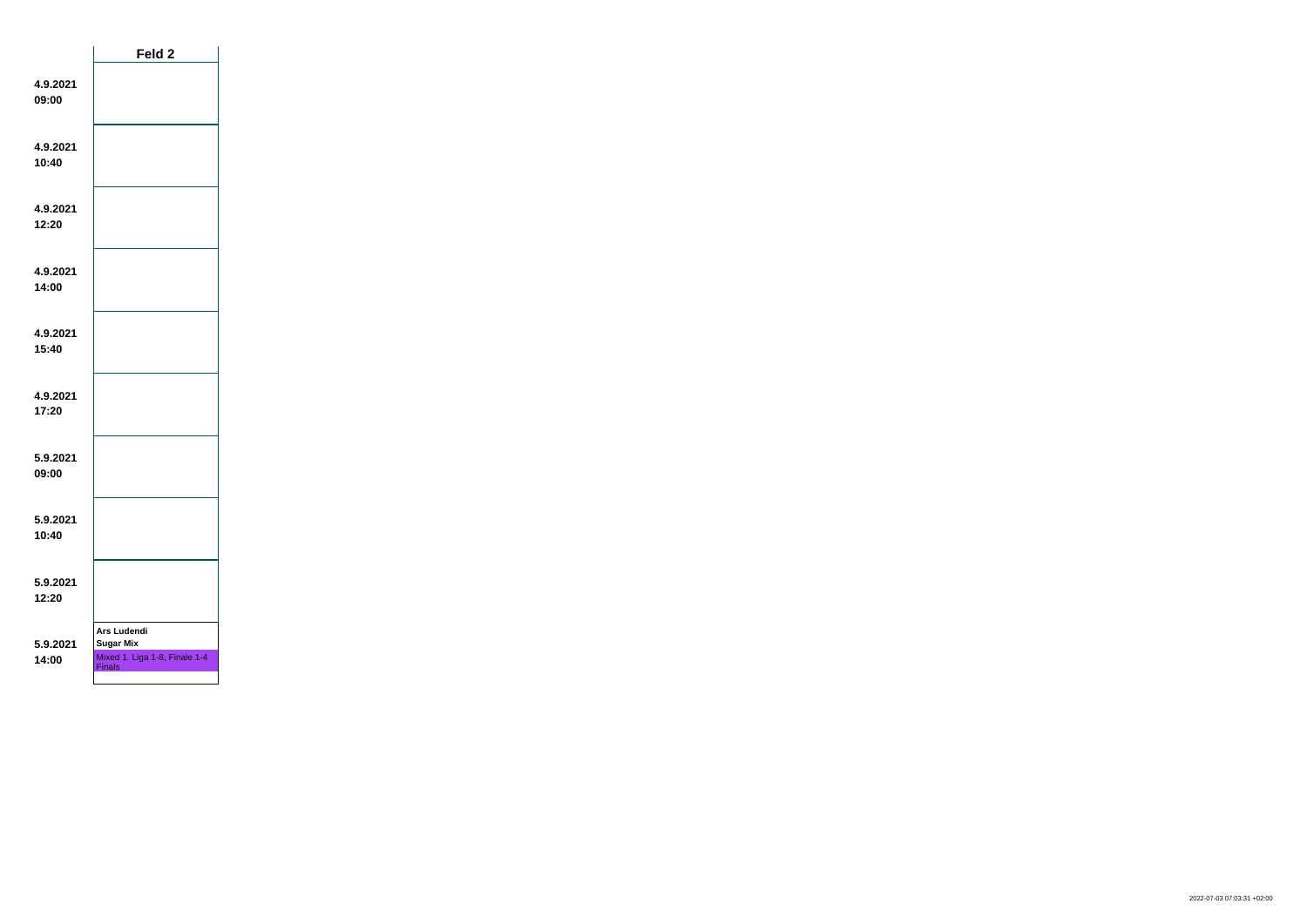|                   | Feld <sub>2</sub>                                        |  |
|-------------------|----------------------------------------------------------|--|
| 4.9.2021<br>09:00 |                                                          |  |
| 4.9.2021<br>10:40 |                                                          |  |
| 4.9.2021<br>12:20 |                                                          |  |
| 4.9.2021<br>14:00 |                                                          |  |
| 4.9.2021<br>15:40 |                                                          |  |
| 4.9.2021<br>17:20 |                                                          |  |
| 5.9.2021<br>09:00 |                                                          |  |
| 5.9.2021<br>10:40 |                                                          |  |
| 5.9.2021<br>12:20 |                                                          |  |
| 5.9.2021<br>14:00 | SF Loser 1<br>SF Loser 2<br>DMO21_8er, Finale 1-4 Finals |  |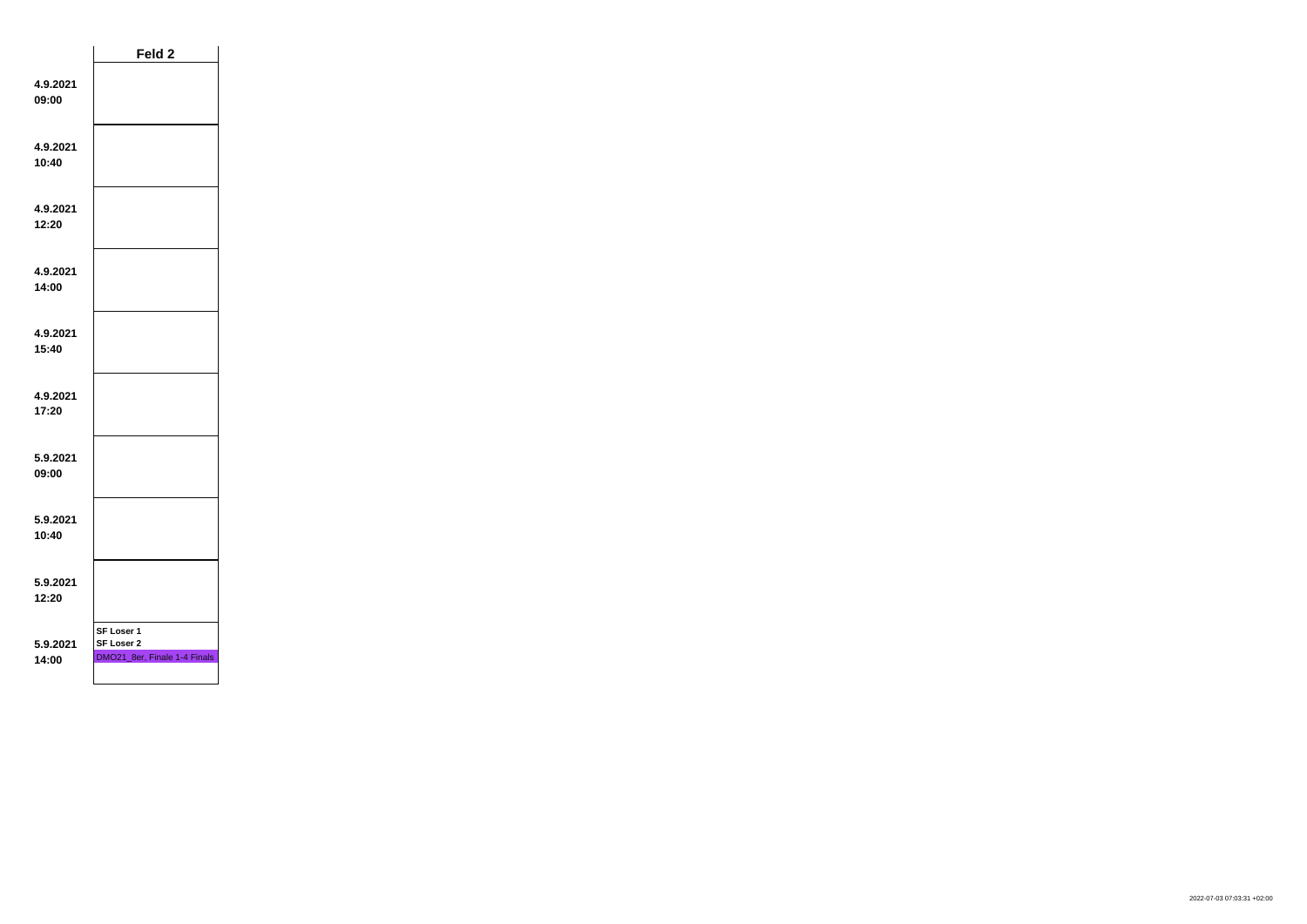|                   | Feld 2                                                                                        |  |
|-------------------|-----------------------------------------------------------------------------------------------|--|
| 4.9.2021<br>09:00 |                                                                                               |  |
| 4.9.2021<br>10:40 |                                                                                               |  |
| 4.9.2021<br>12:20 |                                                                                               |  |
| 4.9.2021<br>14:00 |                                                                                               |  |
| 4.9.2021<br>15:40 |                                                                                               |  |
| 4.9.2021<br>17:20 |                                                                                               |  |
| 5.9.2021<br>09:00 |                                                                                               |  |
| 5.9.2021<br>10:40 |                                                                                               |  |
| 5.9.2021<br>12:20 |                                                                                               |  |
| 5.9.2021<br>14:00 | Schleudertrauma<br>Hucks Ultimate Club Berlin II<br>Mixed 3./4. Liga NO, Finale<br>1-4 Finals |  |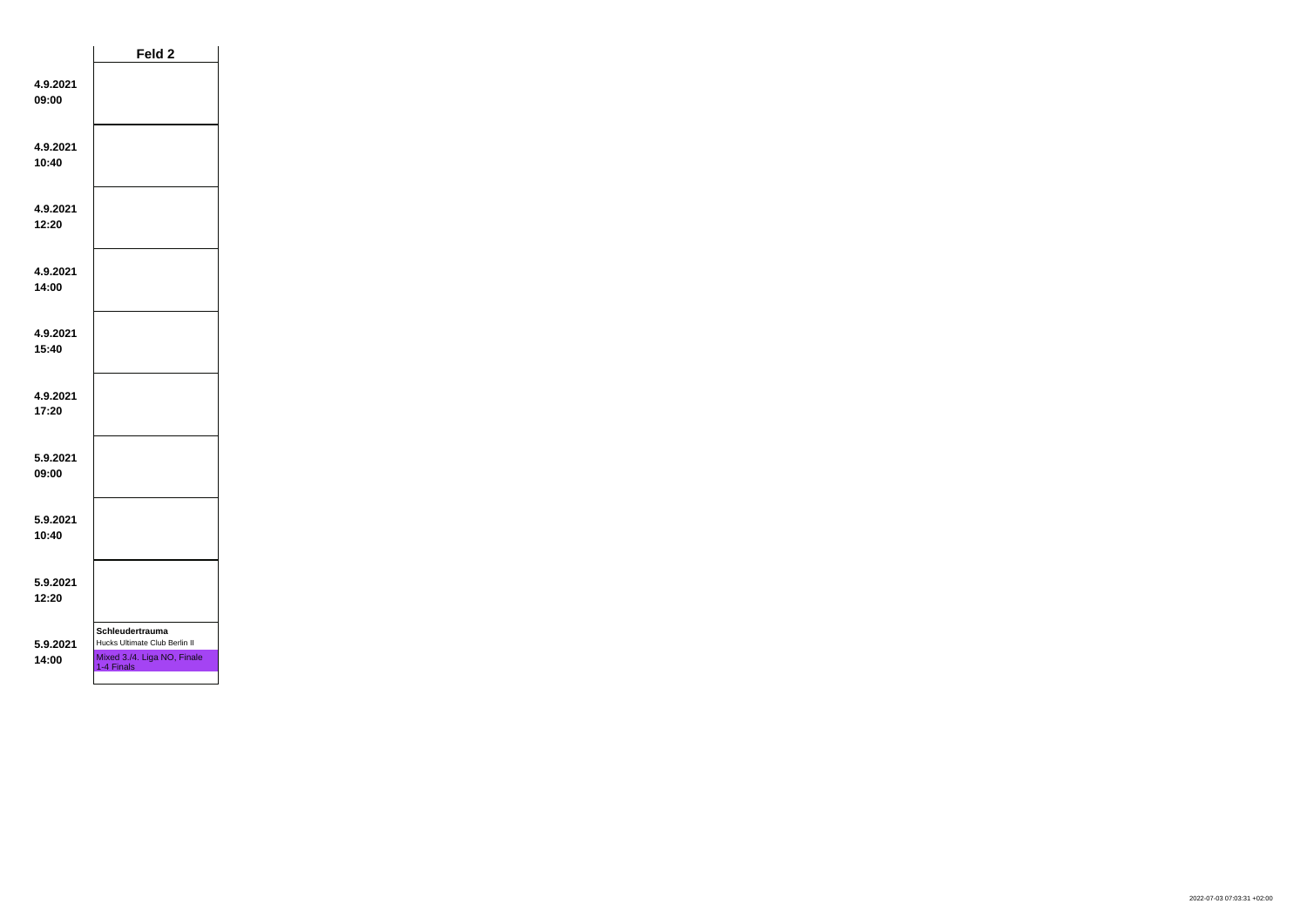|                   | Feld 2                                                                                 |  |
|-------------------|----------------------------------------------------------------------------------------|--|
| 4.9.2021<br>09:00 |                                                                                        |  |
| 4.9.2021<br>10:40 |                                                                                        |  |
| 4.9.2021<br>12:20 |                                                                                        |  |
| 4.9.2021<br>14:00 |                                                                                        |  |
| 4.9.2021<br>15:40 |                                                                                        |  |
| 4.9.2021<br>17:20 |                                                                                        |  |
| 5.9.2021<br>09:00 |                                                                                        |  |
| 5.9.2021<br>10:40 |                                                                                        |  |
| 5.9.2021<br>12:20 |                                                                                        |  |
| 5.9.2021<br>14:00 | <b>Flying Igels</b><br><b>Heidees</b><br>Mixed 3. Liga SW, Finale 1-4<br><b>Finals</b> |  |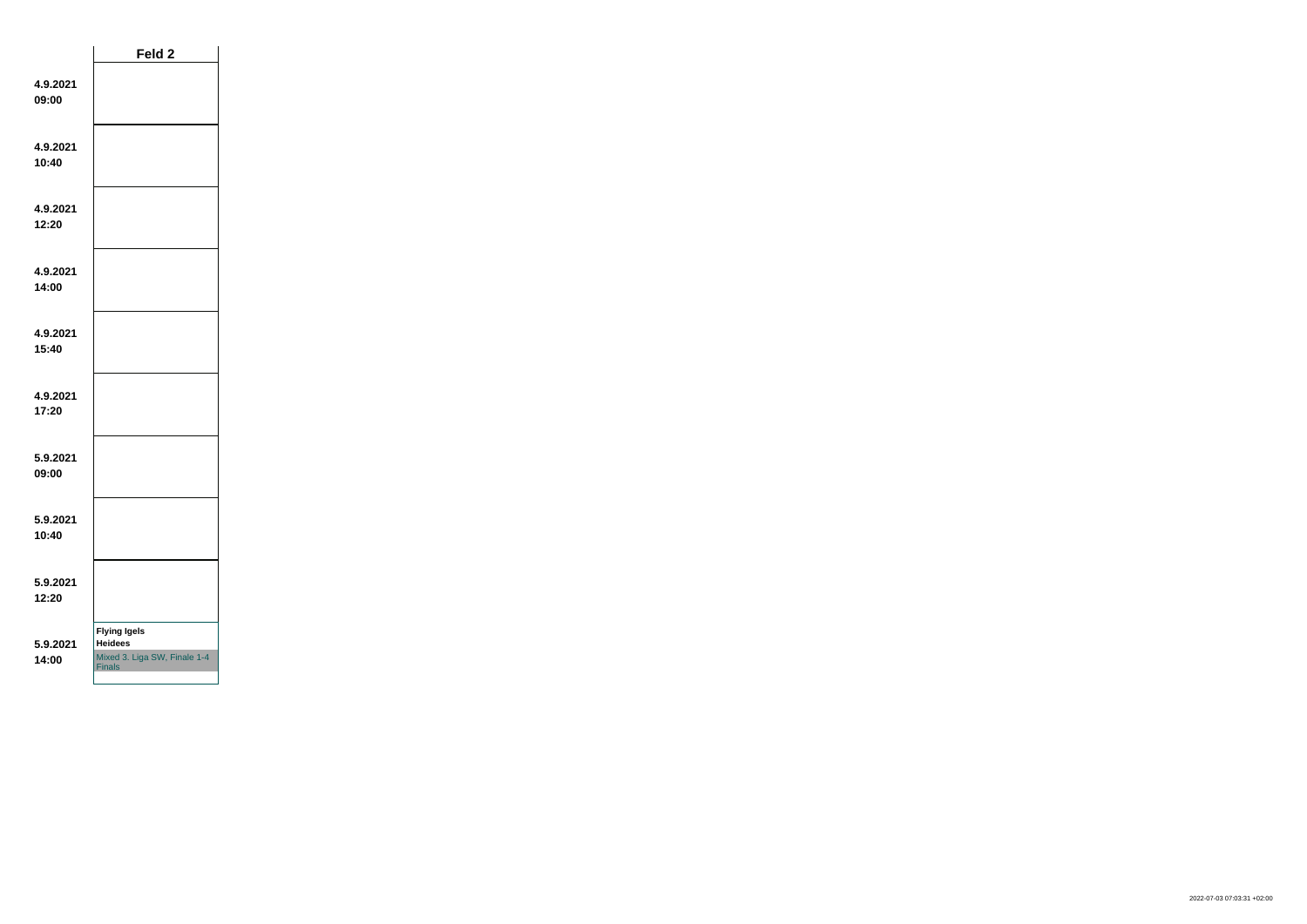|           | Feld 1     |  |
|-----------|------------|--|
|           | Seed #3    |  |
| 11.9.2021 | Seed #4    |  |
| 09:00     | DMO21_6er, |  |
|           | Pool A     |  |
|           |            |  |
| 11.9.2021 |            |  |
| 11:10     |            |  |
|           |            |  |
|           |            |  |
| 11.9.2021 |            |  |
|           |            |  |
| 13:20     |            |  |
|           |            |  |
|           |            |  |
| 11.9.2021 |            |  |
| 15:30     |            |  |
|           |            |  |
|           |            |  |
| 11.9.2021 |            |  |
| 17:10     |            |  |
|           |            |  |
|           |            |  |
| 12.9.2021 |            |  |
| 09:00     |            |  |
|           |            |  |
|           |            |  |
| 12.9.2021 |            |  |
| 11:10     |            |  |
|           |            |  |
|           |            |  |
| 12.9.2021 |            |  |
| 13:20     |            |  |
|           |            |  |
|           |            |  |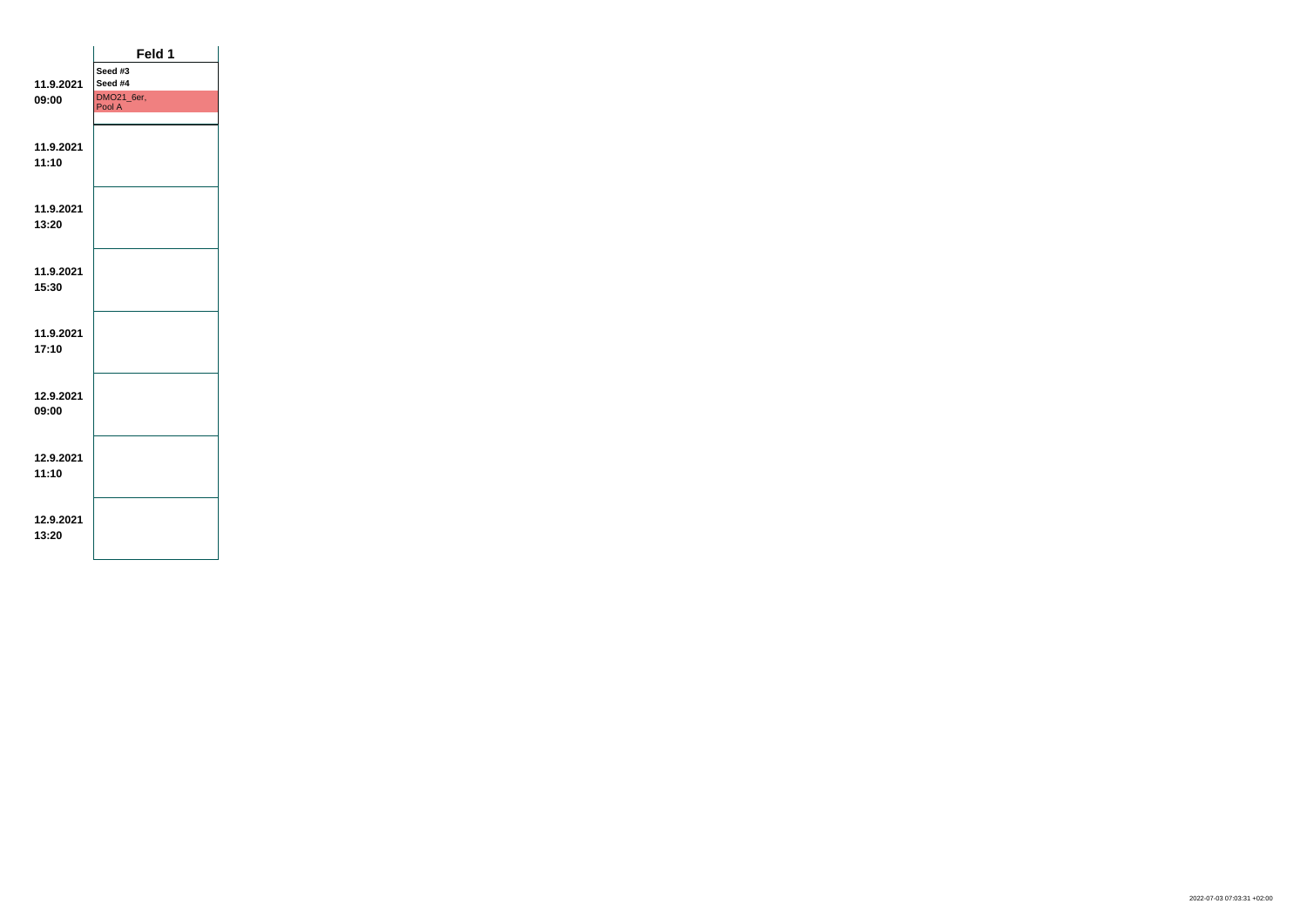|           | Feld 1                   |  |
|-----------|--------------------------|--|
|           | Mainzelmädchen           |  |
| 11.9.2021 | <b>GoHo Girls</b>        |  |
| 09:00     | Damen 1. Liga,<br>Pool A |  |
|           |                          |  |
|           |                          |  |
| 11.9.2021 |                          |  |
| 10:40     |                          |  |
|           |                          |  |
|           |                          |  |
| 11.9.2021 |                          |  |
| 12:20     |                          |  |
|           |                          |  |
|           |                          |  |
| 11.9.2021 |                          |  |
| 14:00     |                          |  |
|           |                          |  |
| 11.9.2021 |                          |  |
| 15:40     |                          |  |
|           |                          |  |
|           |                          |  |
| 11.9.2021 |                          |  |
| 17:20     |                          |  |
|           |                          |  |
|           |                          |  |
| 12.9.2021 |                          |  |
| 09:00     |                          |  |
|           |                          |  |
|           |                          |  |
| 12.9.2021 |                          |  |
| 10:40     |                          |  |
|           |                          |  |
|           |                          |  |
| 12.9.2021 |                          |  |
| 12:20     |                          |  |
|           |                          |  |
|           |                          |  |
| 12.9.2021 |                          |  |
| 14:00     |                          |  |
|           |                          |  |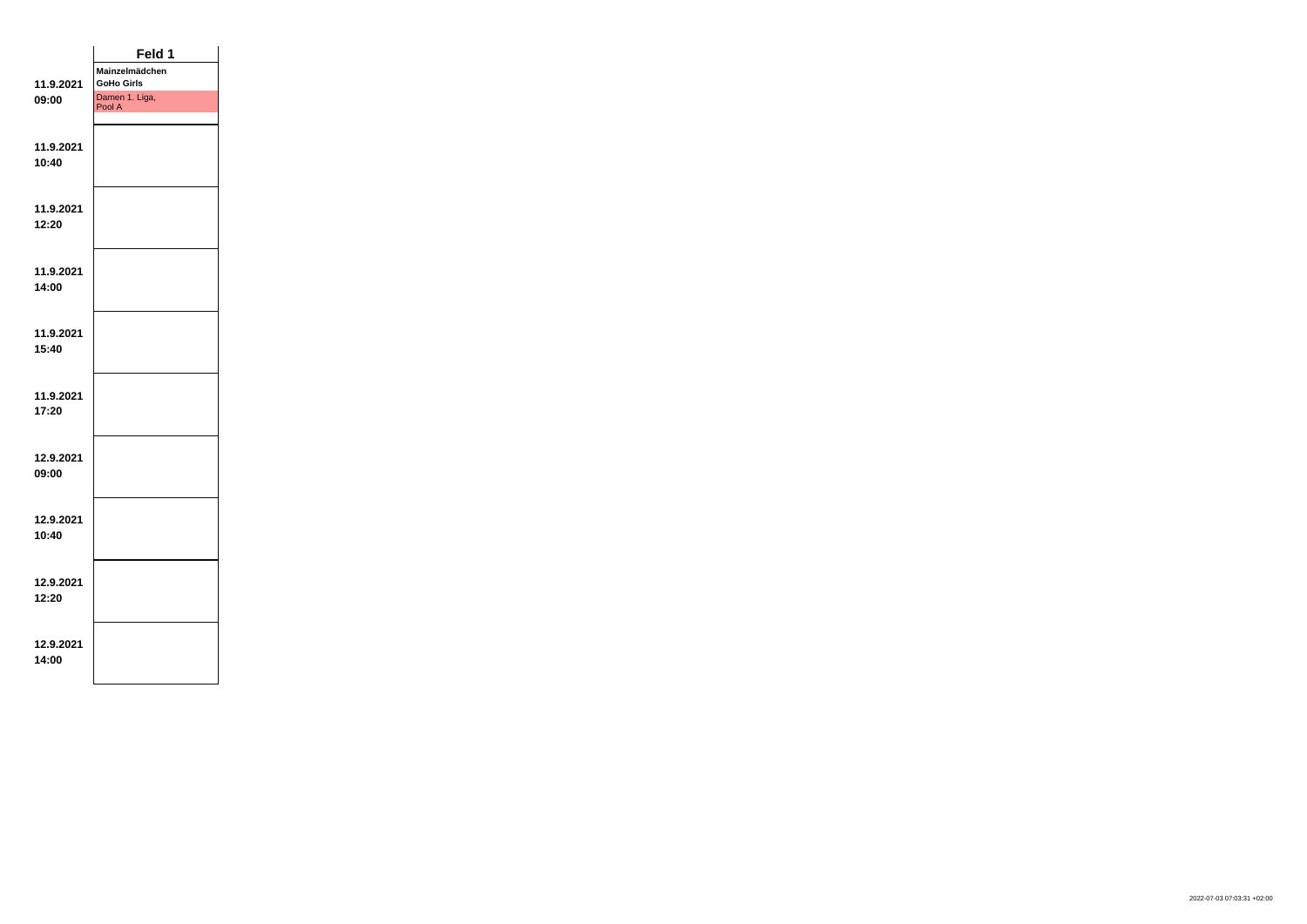|                    | Feld 1                         |  |
|--------------------|--------------------------------|--|
| 11.9.2021          | <b>Bad Skid</b><br><b>BORA</b> |  |
| 09:00              | Open 1. Liga 1-8,<br>Pool A    |  |
| 11.9.2021<br>10:40 |                                |  |
| 11.9.2021<br>12:20 |                                |  |
| 11.9.2021<br>14:00 |                                |  |
| 11.9.2021<br>15:40 |                                |  |
| 11.9.2021<br>17:20 |                                |  |
| 12.9.2021<br>09:00 |                                |  |
| 12.9.2021<br>10:40 |                                |  |
| 12.9.2021<br>12:20 |                                |  |
| 12.9.2021<br>14:00 |                                |  |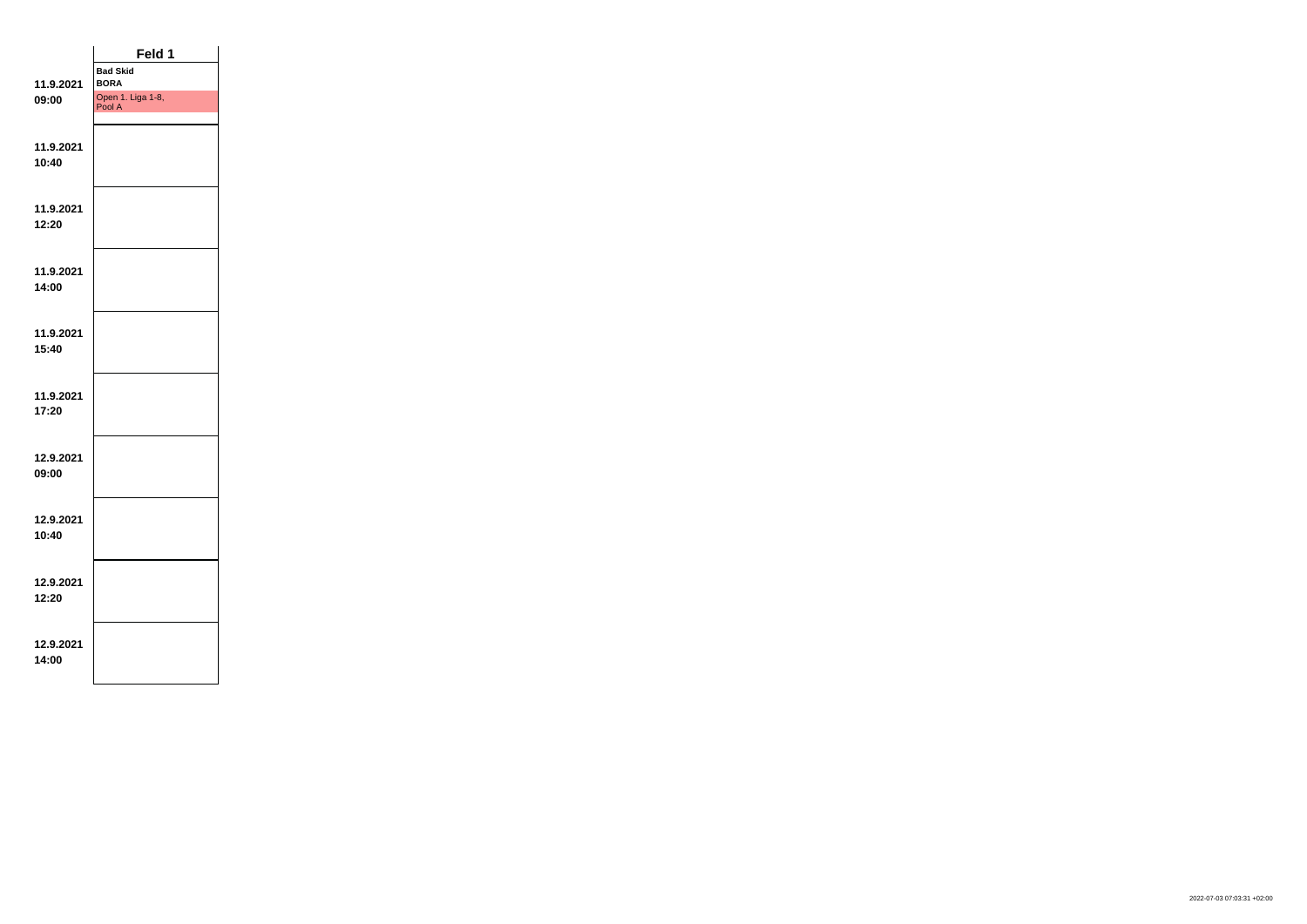|                    | Feld 1                             |  |
|--------------------|------------------------------------|--|
| 11.9.2021          | <b>Disckick</b><br>Schleudertrauma |  |
| 09:00              | Open 3. Liga NO,<br>Pool A         |  |
|                    |                                    |  |
|                    |                                    |  |
| 11.9.2021<br>09:50 |                                    |  |
|                    |                                    |  |
|                    |                                    |  |
| 11.9.2021          |                                    |  |
| 10:40              |                                    |  |
|                    |                                    |  |
| 11.9.2021          |                                    |  |
| 12:20              |                                    |  |
|                    |                                    |  |
| 11.9.2021          |                                    |  |
| 13:10              |                                    |  |
|                    |                                    |  |
| 11.9.2021          |                                    |  |
| 14:00              |                                    |  |
|                    |                                    |  |
| 11.9.2021          |                                    |  |
| 15:40              |                                    |  |
|                    |                                    |  |
| 11.9.2021          |                                    |  |
| 16:30              |                                    |  |
|                    |                                    |  |
| 11.9.2021          |                                    |  |
| 17:20              |                                    |  |
|                    |                                    |  |
| 12.9.2021          |                                    |  |
| 09:00              |                                    |  |
|                    |                                    |  |
| 12.9.2021          |                                    |  |
| 10:40              |                                    |  |
|                    |                                    |  |
|                    |                                    |  |
| 12.9.2021<br>11:30 |                                    |  |
|                    |                                    |  |
|                    |                                    |  |
| 12.9.2021<br>13:10 |                                    |  |
|                    |                                    |  |
|                    |                                    |  |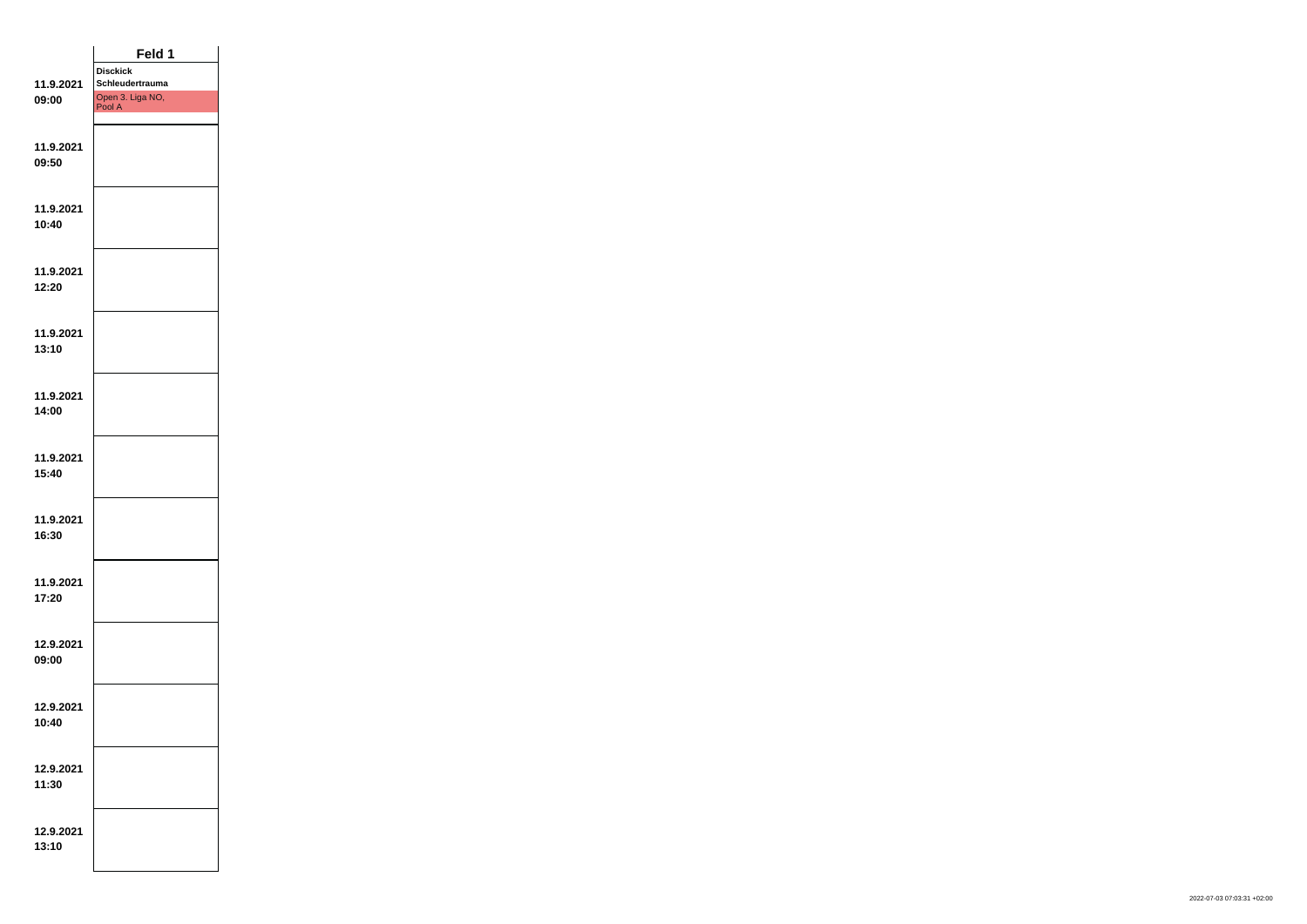|                    | Feld 1                                  |  |
|--------------------|-----------------------------------------|--|
|                    | <b>TeKielas</b><br><b>Frisbielefeld</b> |  |
| 11.9.2021<br>09:00 | Open 3. Liga NW,                        |  |
|                    | Pool A                                  |  |
|                    |                                         |  |
| 11.9.2021<br>09:50 |                                         |  |
|                    |                                         |  |
|                    |                                         |  |
| 11.9.2021          |                                         |  |
| 10:40              |                                         |  |
|                    |                                         |  |
| 11.9.2021          |                                         |  |
| 12:20              |                                         |  |
|                    |                                         |  |
| 11.9.2021          |                                         |  |
| 13:10              |                                         |  |
|                    |                                         |  |
| 11.9.2021          |                                         |  |
| 14:00              |                                         |  |
|                    |                                         |  |
| 11.9.2021          |                                         |  |
| 15:40              |                                         |  |
|                    |                                         |  |
| 11.9.2021          |                                         |  |
| 16:30              |                                         |  |
|                    |                                         |  |
| 11.9.2021          |                                         |  |
| 17:20              |                                         |  |
|                    |                                         |  |
| 12.9.2021          |                                         |  |
| 09:00              |                                         |  |
|                    |                                         |  |
| 12.9.2021          |                                         |  |
| 10:40              |                                         |  |
|                    |                                         |  |
| 12.9.2021          |                                         |  |
| 11:30              |                                         |  |
|                    |                                         |  |
| 12.9.2021          |                                         |  |
| 13:10              |                                         |  |
|                    |                                         |  |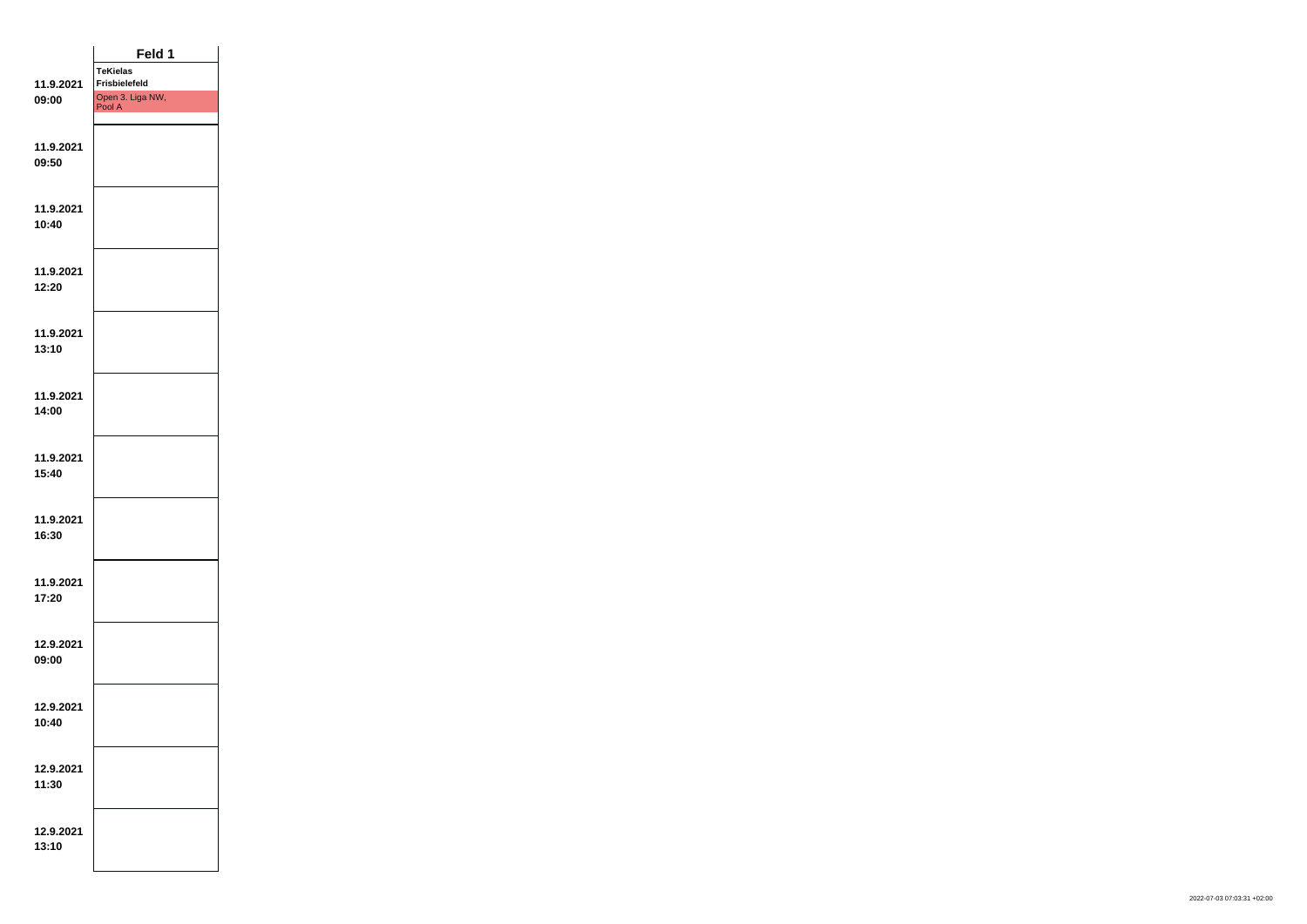|                    | Feld 1                                                                               |  |
|--------------------|--------------------------------------------------------------------------------------|--|
| 11.9.2021<br>09:00 | <b>Cultimaters</b><br>FT Würzburg Ultimate Spice Boyz<br>Open 3. Liga Süd,<br>Pool A |  |
| 11.9.2021<br>09:50 |                                                                                      |  |
| 11.9.2021<br>10:40 |                                                                                      |  |
| 11.9.2021<br>12:20 |                                                                                      |  |
| 11.9.2021<br>13:10 |                                                                                      |  |
| 11.9.2021<br>14:00 |                                                                                      |  |
| 11.9.2021<br>15:40 |                                                                                      |  |
| 11.9.2021<br>16:30 |                                                                                      |  |
| 11.9.2021<br>17:20 |                                                                                      |  |
| 12.9.2021<br>09:00 |                                                                                      |  |
| 12.9.2021<br>10:40 |                                                                                      |  |
| 12.9.2021<br>11:30 |                                                                                      |  |
| 12.9.2021<br>13:10 |                                                                                      |  |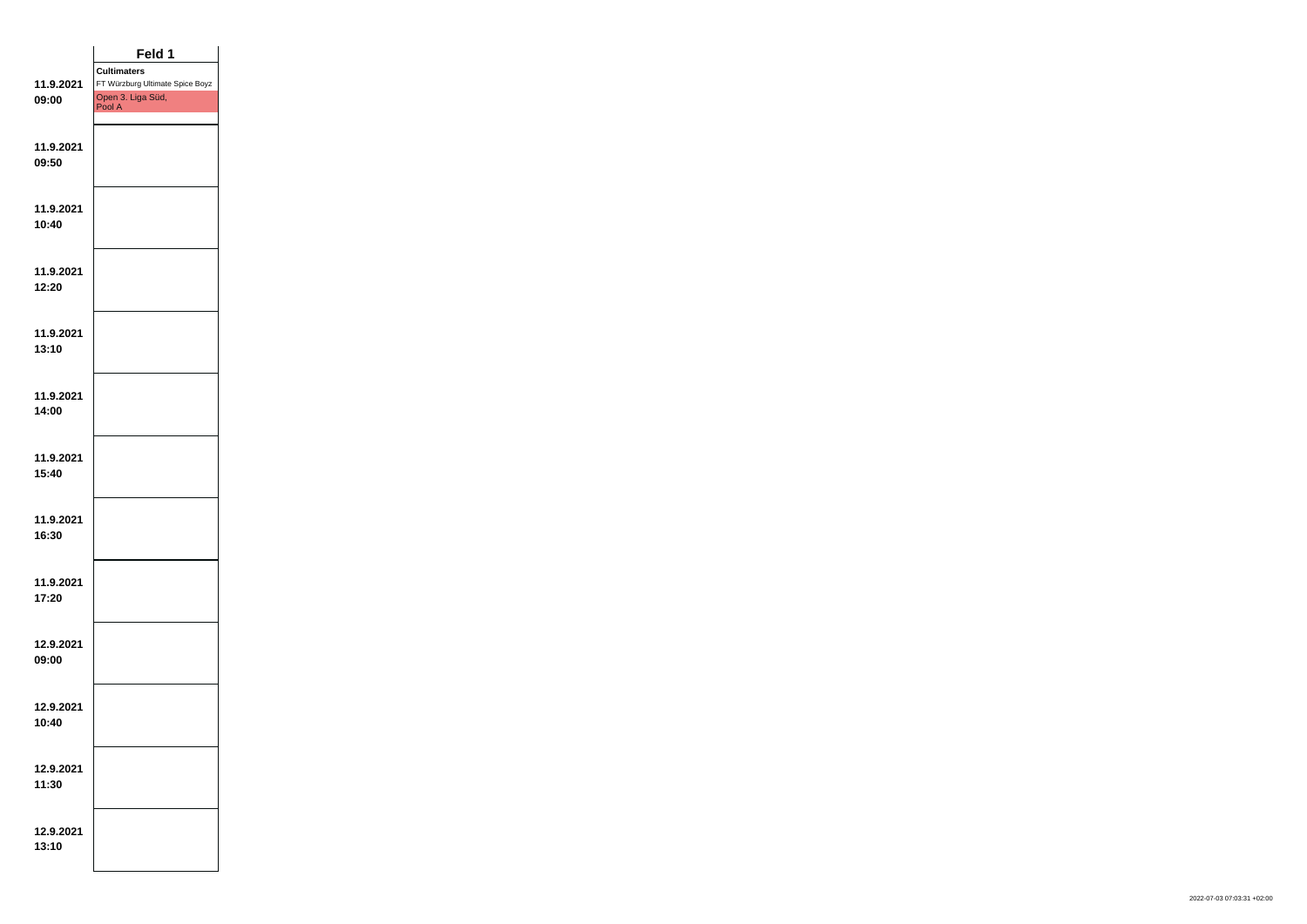|                    | Feld 1                       |  |
|--------------------|------------------------------|--|
|                    | Gummibärchen                 |  |
| 11.9.2021          | Hässliche Erdferkel          |  |
| 09:00              | Open 1. Liga 9-16,<br>Pool A |  |
|                    |                              |  |
| 11.9.2021          |                              |  |
| 11:30              |                              |  |
|                    |                              |  |
|                    |                              |  |
| 11.9.2021<br>13:10 |                              |  |
|                    |                              |  |
|                    |                              |  |
| 11.9.2021          |                              |  |
| 14:50              |                              |  |
|                    |                              |  |
| 11.9.2021          |                              |  |
| 15:40              |                              |  |
|                    |                              |  |
| 11.9.2021          |                              |  |
| 17:20              |                              |  |
|                    |                              |  |
|                    |                              |  |
| 12.9.2021<br>09:00 |                              |  |
|                    |                              |  |
|                    |                              |  |
| 12.9.2021          |                              |  |
| 10:40              |                              |  |
|                    |                              |  |
| 12.9.2021          |                              |  |
| 11:30              |                              |  |
|                    |                              |  |
| 12.9.2021          |                              |  |
| 13:10              |                              |  |
|                    |                              |  |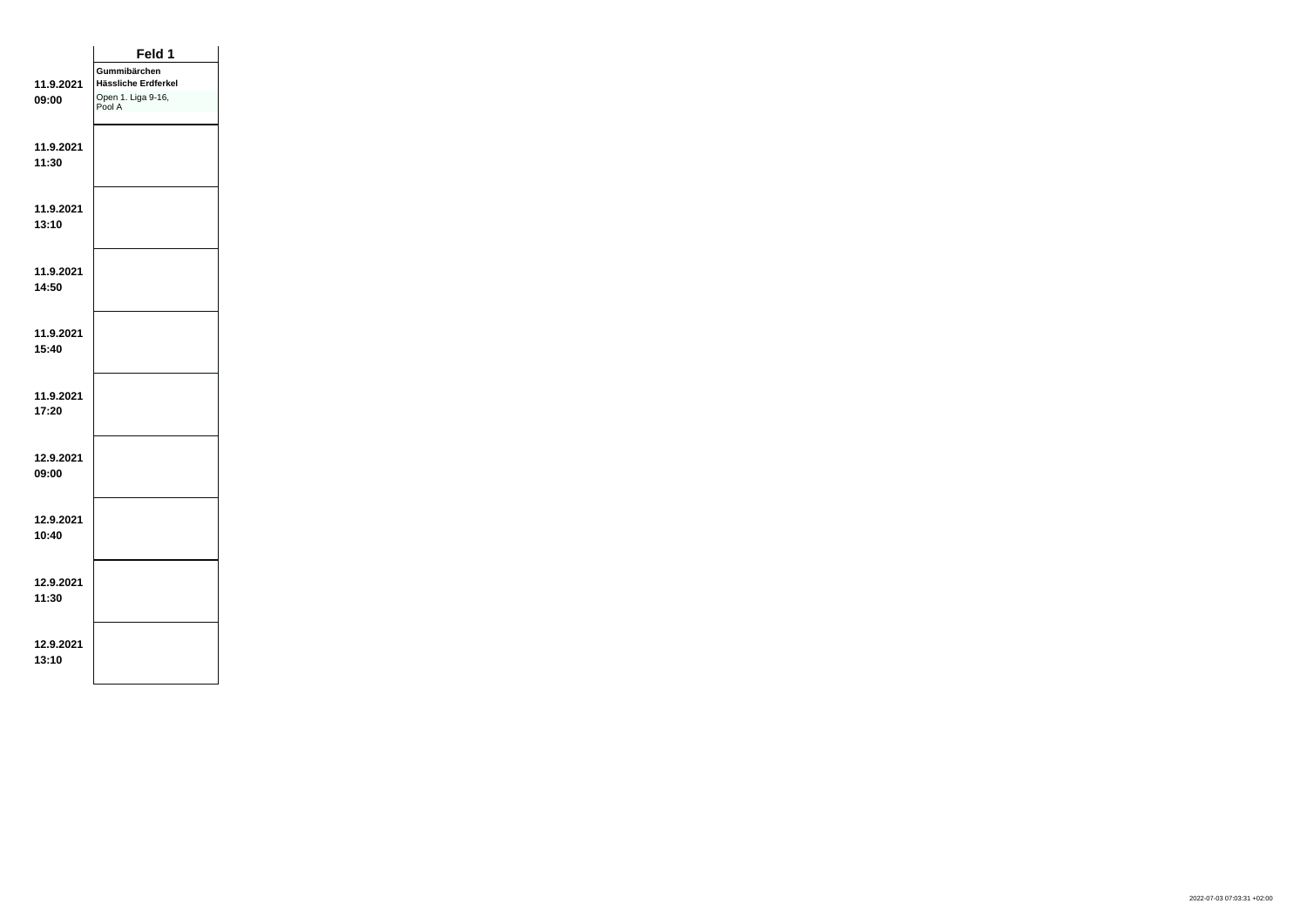|           | Feld 1                       |  |
|-----------|------------------------------|--|
|           | <b>Drehst'n Deckel</b>       |  |
| 11.9.2021 | Hard2fisch                   |  |
| 09:00     | Open 2. Liga Nord,<br>Pool A |  |
|           |                              |  |
|           |                              |  |
| 11.9.2021 |                              |  |
| 11:10     |                              |  |
|           |                              |  |
|           |                              |  |
| 11.9.2021 |                              |  |
| 13:20     |                              |  |
|           |                              |  |
| 11.9.2021 |                              |  |
| 15:30     |                              |  |
|           |                              |  |
|           |                              |  |
| 11.9.2021 |                              |  |
| 17:10     |                              |  |
|           |                              |  |
|           |                              |  |
| 12.9.2021 |                              |  |
| 09:00     |                              |  |
|           |                              |  |
|           |                              |  |
| 12.9.2021 |                              |  |
| 11:10     |                              |  |
|           |                              |  |
| 12.9.2021 |                              |  |
| 13:20     |                              |  |
|           |                              |  |
|           |                              |  |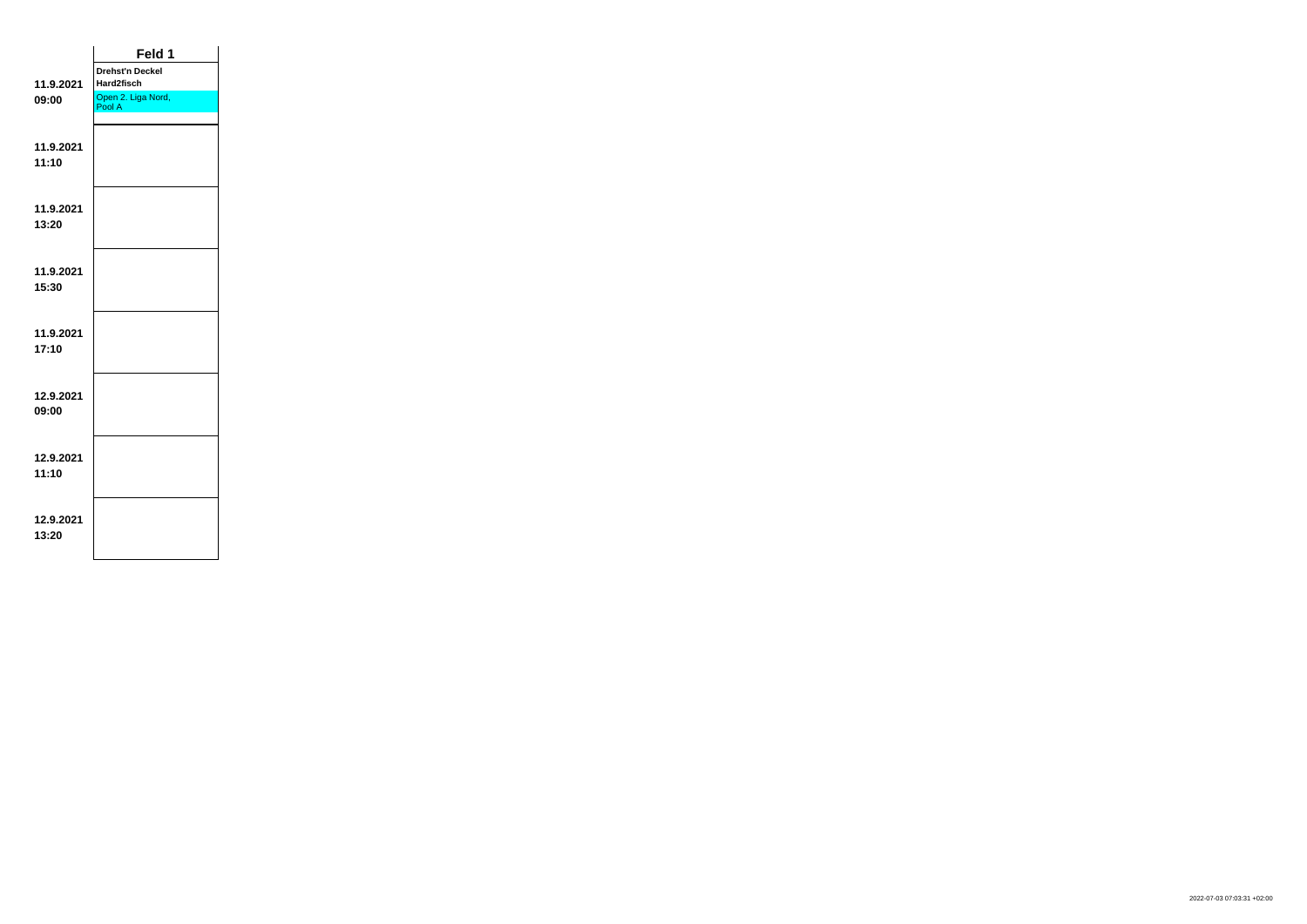|           | Feld <sub>2</sub>    |  |
|-----------|----------------------|--|
|           | Seed #2              |  |
| 11.9.2021 | Seed #5              |  |
| 09:00     | DMO21_6er,<br>Pool A |  |
|           |                      |  |
|           |                      |  |
| 11.9.2021 |                      |  |
| 11:10     |                      |  |
|           |                      |  |
|           |                      |  |
| 11.9.2021 |                      |  |
| 13:20     |                      |  |
|           |                      |  |
|           |                      |  |
| 11.9.2021 |                      |  |
| 15:30     |                      |  |
|           |                      |  |
|           |                      |  |
| 11.9.2021 |                      |  |
| 17:10     |                      |  |
|           |                      |  |
|           |                      |  |
| 12.9.2021 |                      |  |
| 09:00     |                      |  |
|           |                      |  |
|           |                      |  |
| 12.9.2021 |                      |  |
| 11:10     |                      |  |
|           |                      |  |
|           |                      |  |
| 12.9.2021 |                      |  |
|           |                      |  |
| 13:20     |                      |  |
|           |                      |  |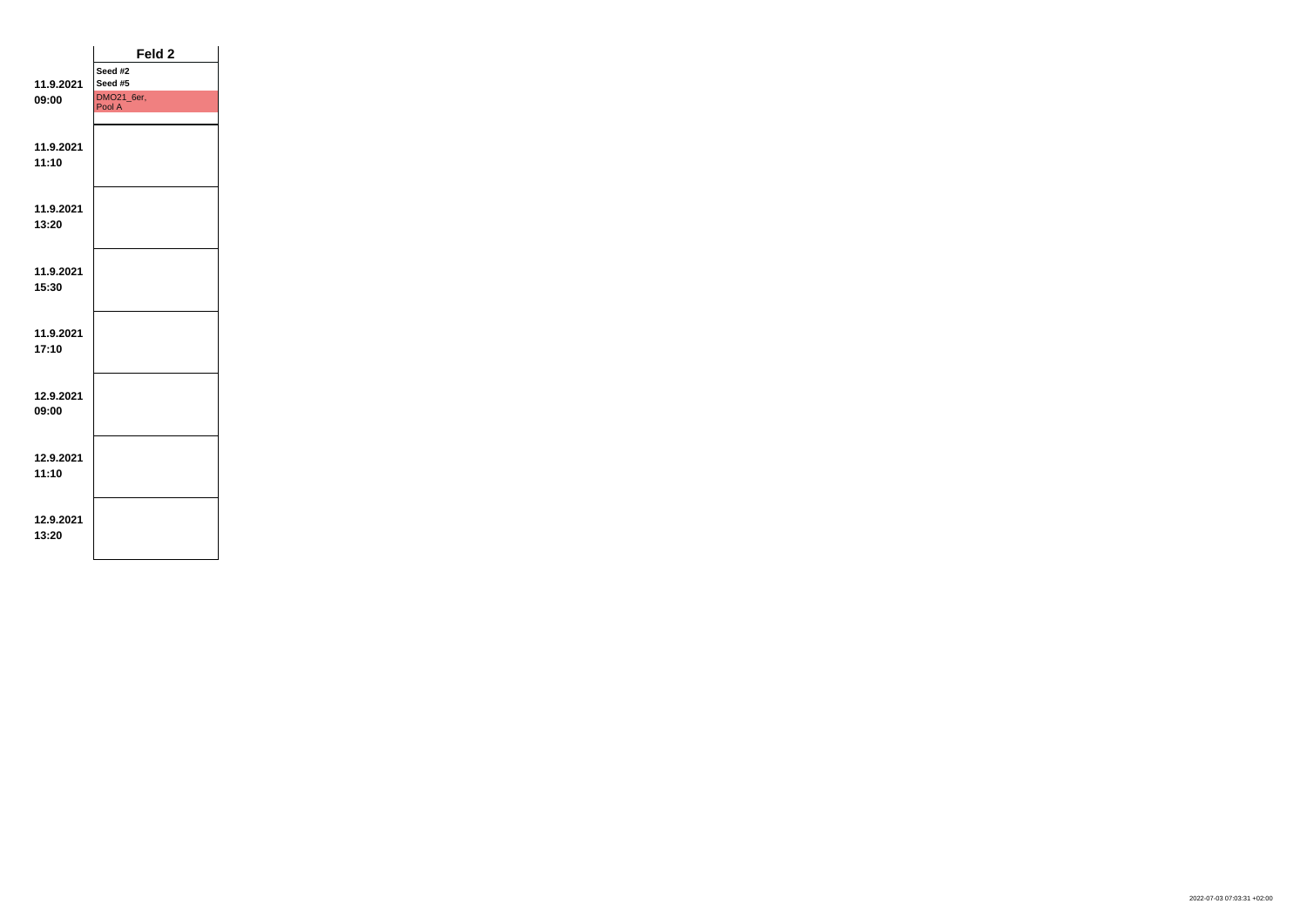|           | Feld <sub>2</sub>        |  |
|-----------|--------------------------|--|
|           | Woodchicas               |  |
| 11.9.2021 | <b>Seagulls</b>          |  |
| 09:00     | Damen 1. Liga,<br>Pool A |  |
|           |                          |  |
|           |                          |  |
| 11.9.2021 |                          |  |
| 10:40     |                          |  |
|           |                          |  |
|           |                          |  |
| 11.9.2021 |                          |  |
| 12:20     |                          |  |
|           |                          |  |
|           |                          |  |
| 11.9.2021 |                          |  |
| 14:00     |                          |  |
|           |                          |  |
|           |                          |  |
| 11.9.2021 |                          |  |
| 15:40     |                          |  |
|           |                          |  |
|           |                          |  |
| 11.9.2021 |                          |  |
| 17:20     |                          |  |
|           |                          |  |
| 12.9.2021 |                          |  |
| 09:00     |                          |  |
|           |                          |  |
|           |                          |  |
| 12.9.2021 |                          |  |
| 10:40     |                          |  |
|           |                          |  |
|           |                          |  |
| 12.9.2021 |                          |  |
| 12:20     |                          |  |
|           |                          |  |
|           |                          |  |
| 12.9.2021 |                          |  |
| 14:00     |                          |  |
|           |                          |  |
|           |                          |  |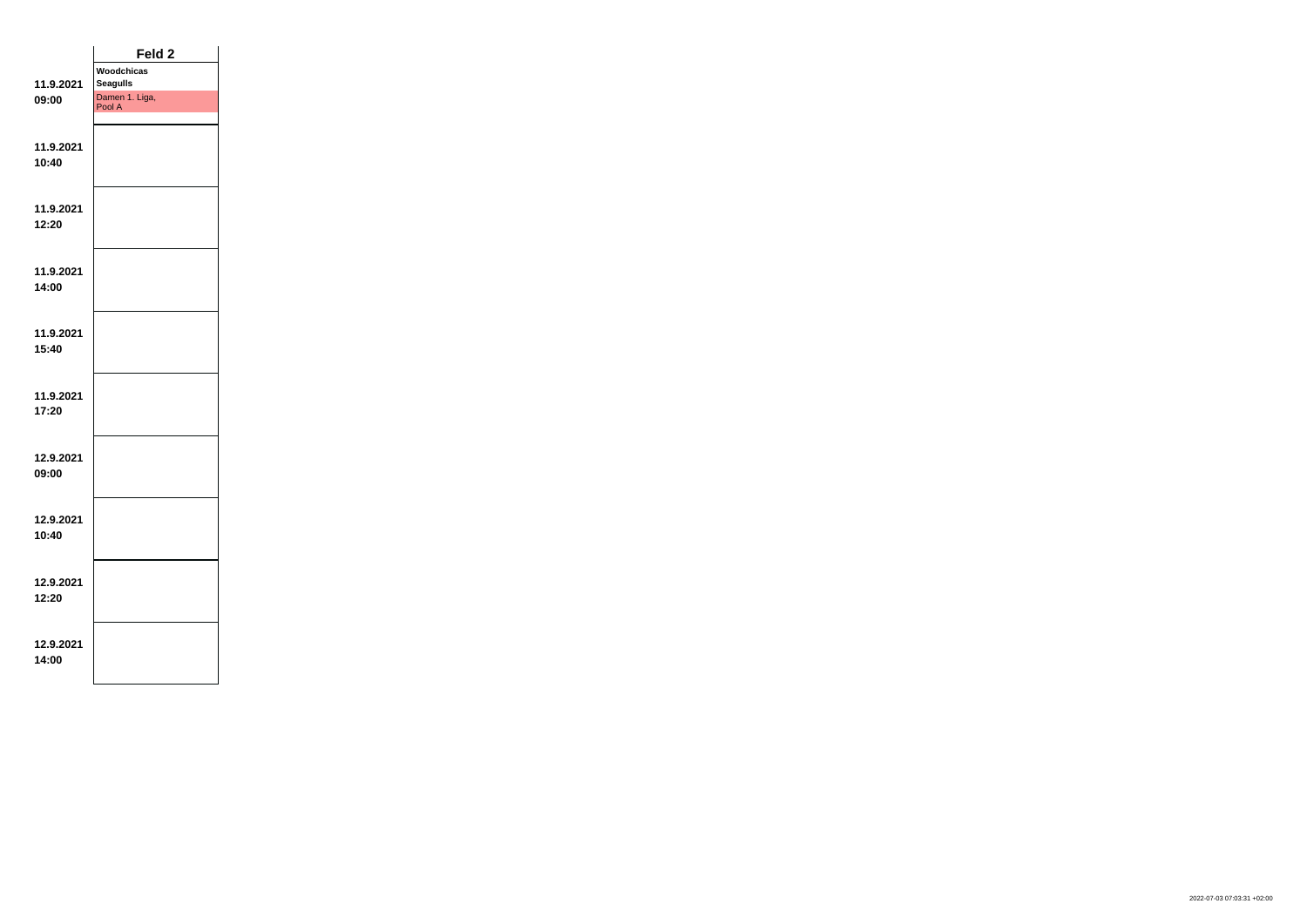|                    | Feld <sub>2</sub>           |  |
|--------------------|-----------------------------|--|
|                    | <b>Wall City</b>            |  |
| 11.9.2021          | <b>Heidees</b>              |  |
| 09:00              | Open 1. Liga 1-8,<br>Pool A |  |
|                    |                             |  |
|                    |                             |  |
| 11.9.2021          |                             |  |
| 10:40              |                             |  |
|                    |                             |  |
|                    |                             |  |
| 11.9.2021          |                             |  |
| 12:20              |                             |  |
|                    |                             |  |
| 11.9.2021          |                             |  |
| 14:00              |                             |  |
|                    |                             |  |
|                    |                             |  |
| 11.9.2021          |                             |  |
| 15:40              |                             |  |
|                    |                             |  |
|                    |                             |  |
| 11.9.2021          |                             |  |
| 17:20              |                             |  |
|                    |                             |  |
|                    |                             |  |
| 12.9.2021          |                             |  |
| 09:00              |                             |  |
|                    |                             |  |
|                    |                             |  |
| 12.9.2021<br>10:40 |                             |  |
|                    |                             |  |
|                    |                             |  |
| 12.9.2021          |                             |  |
| 12:20              |                             |  |
|                    |                             |  |
|                    |                             |  |
| 12.9.2021          |                             |  |
| 14:00              |                             |  |
|                    |                             |  |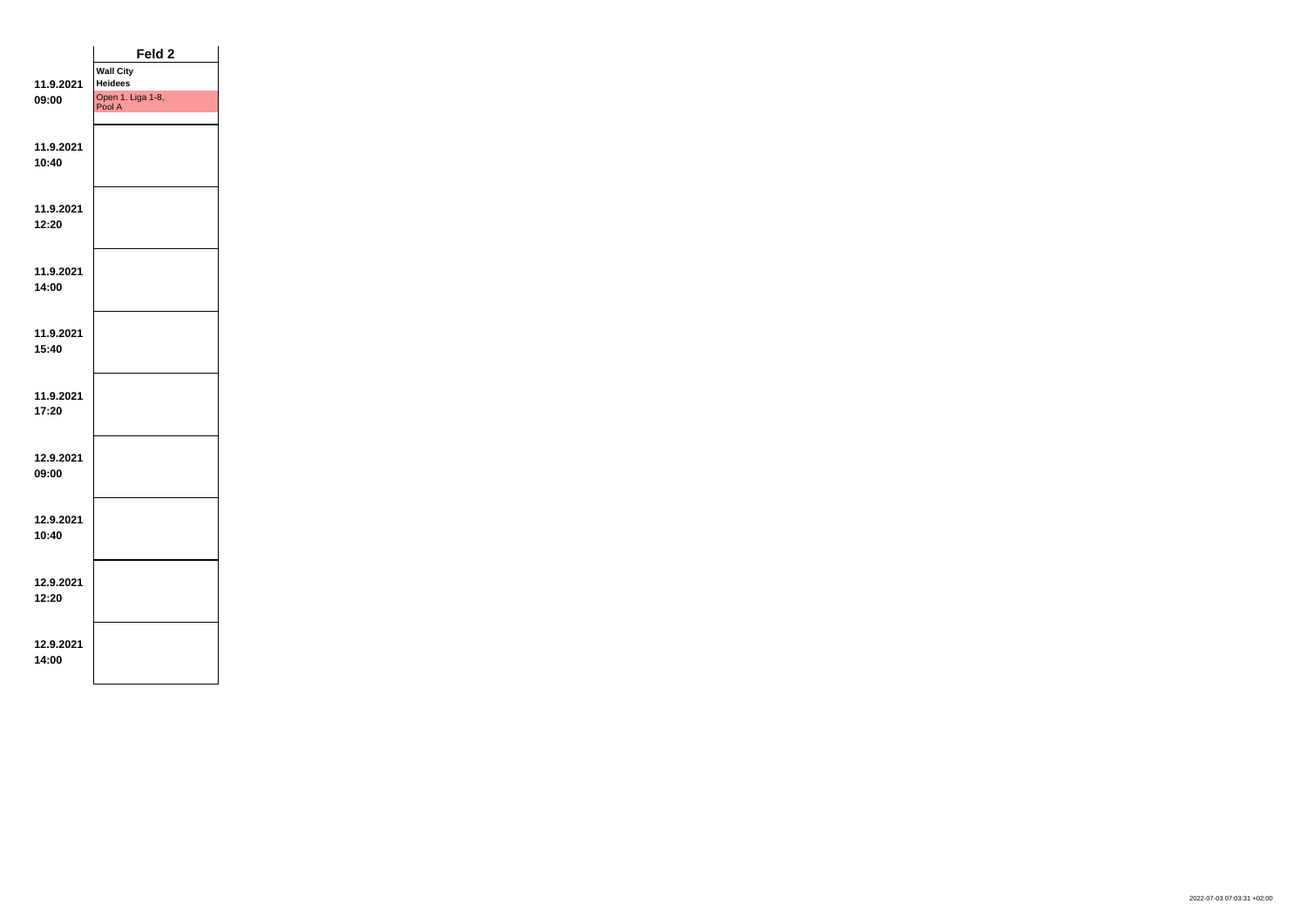|                    | Feld 2                                                    |  |
|--------------------|-----------------------------------------------------------|--|
| 11.9.2021<br>09:00 | GeRey<br><b>Hardfisch</b><br>Open 1. Liga 9-16,<br>Pool A |  |
| 11.9.2021<br>11:30 |                                                           |  |
| 11.9.2021<br>13:10 |                                                           |  |
| 11.9.2021<br>14:50 |                                                           |  |
| 11.9.2021<br>15:40 |                                                           |  |
| 11.9.2021<br>17:20 |                                                           |  |
| 12.9.2021<br>09:00 |                                                           |  |
| 12.9.2021<br>10:40 |                                                           |  |
| 12.9.2021<br>11:30 |                                                           |  |
| 12.9.2021<br>13:10 |                                                           |  |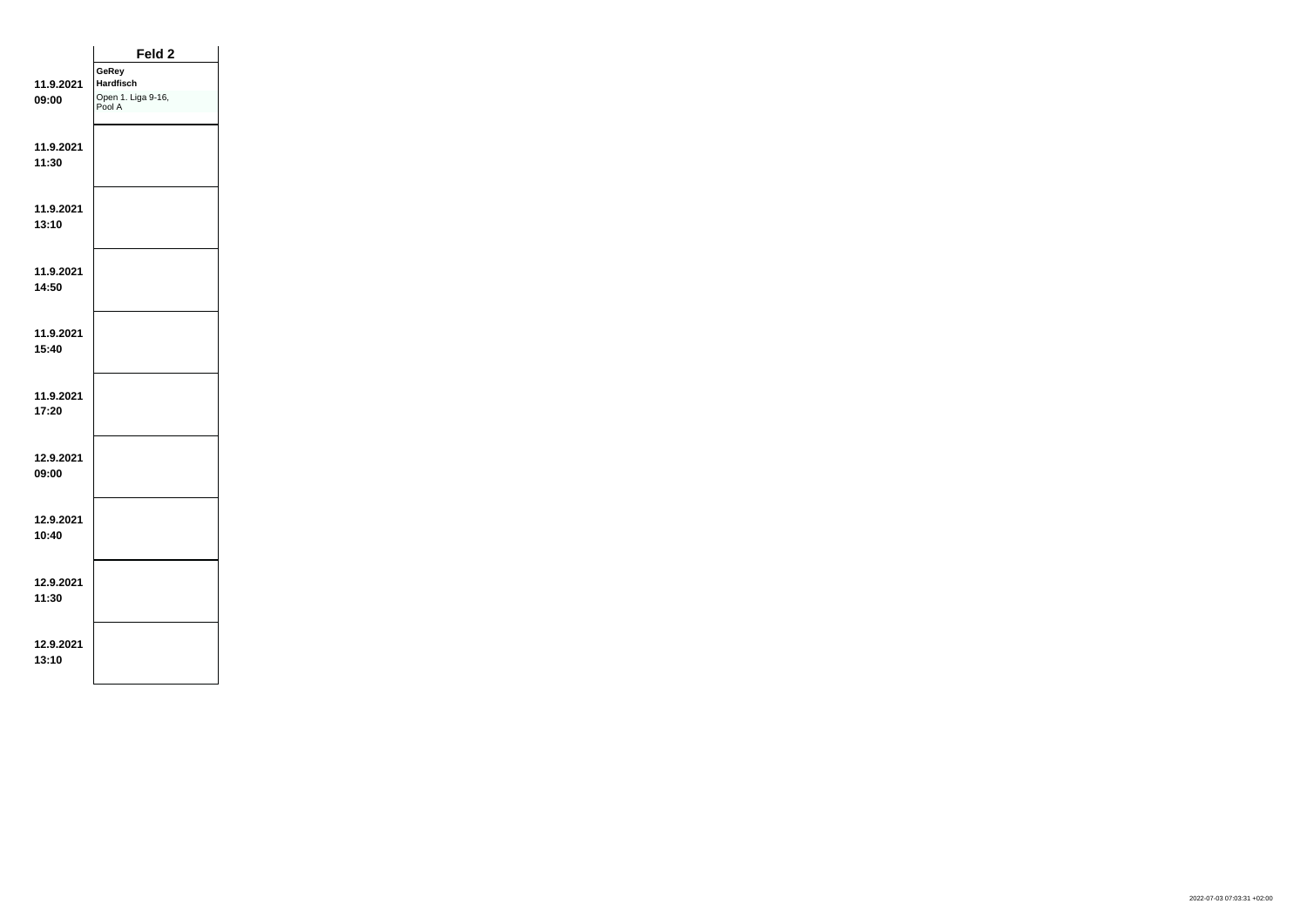|           | Feld <sub>2</sub>            |  |
|-----------|------------------------------|--|
|           | <b>Family Ultimate</b>       |  |
| 11.9.2021 | Frühsport 02                 |  |
| 09:00     | Open 2. Liga Nord,<br>Pool A |  |
|           |                              |  |
|           |                              |  |
| 11.9.2021 |                              |  |
| 11:10     |                              |  |
|           |                              |  |
|           |                              |  |
| 11.9.2021 |                              |  |
| 13:20     |                              |  |
|           |                              |  |
| 11.9.2021 |                              |  |
| 15:30     |                              |  |
|           |                              |  |
|           |                              |  |
| 11.9.2021 |                              |  |
| 17:10     |                              |  |
|           |                              |  |
|           |                              |  |
| 12.9.2021 |                              |  |
| 09:00     |                              |  |
|           |                              |  |
|           |                              |  |
| 12.9.2021 |                              |  |
| 11:10     |                              |  |
|           |                              |  |
| 12.9.2021 |                              |  |
| 13:20     |                              |  |
|           |                              |  |
|           |                              |  |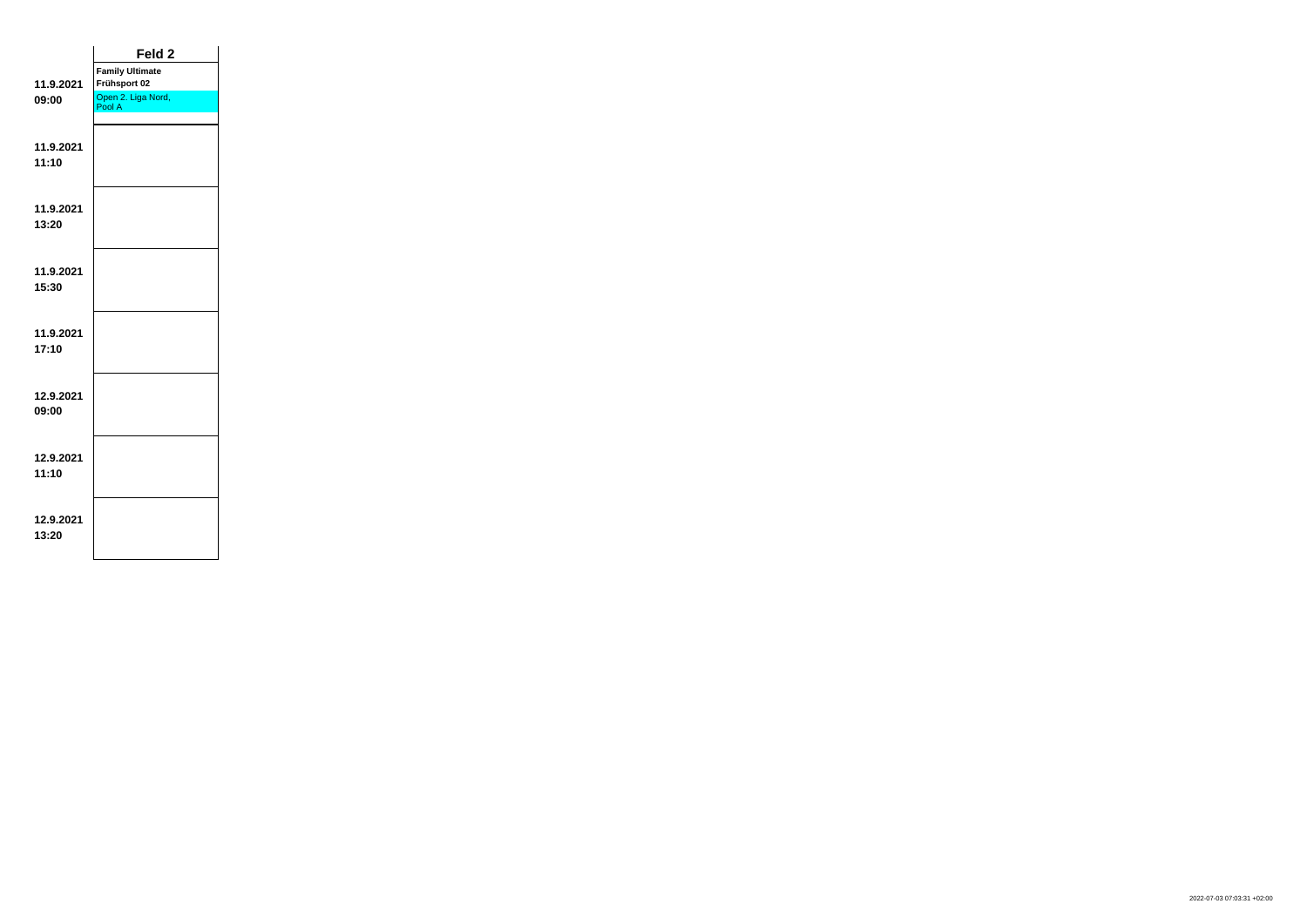|                    | Feld <sub>2</sub>                                                        |  |
|--------------------|--------------------------------------------------------------------------|--|
| 11.9.2021<br>09:00 |                                                                          |  |
| 11.9.2021<br>09:50 | <b>EazyEastKoast</b><br><b>Saxy Divers</b><br>Open 3. Liga NO,<br>Pool A |  |
| 11.9.2021<br>10:40 |                                                                          |  |
| 11.9.2021<br>12:20 |                                                                          |  |
| 11.9.2021<br>13:10 |                                                                          |  |
| 11.9.2021<br>14:00 |                                                                          |  |
| 11.9.2021<br>15:40 |                                                                          |  |
| 11.9.2021<br>16:30 |                                                                          |  |
| 11.9.2021<br>17:20 |                                                                          |  |
| 12.9.2021<br>09:00 |                                                                          |  |
| 12.9.2021<br>10:40 |                                                                          |  |
| 12.9.2021<br>11:30 |                                                                          |  |
| 12.9.2021<br>13:10 |                                                                          |  |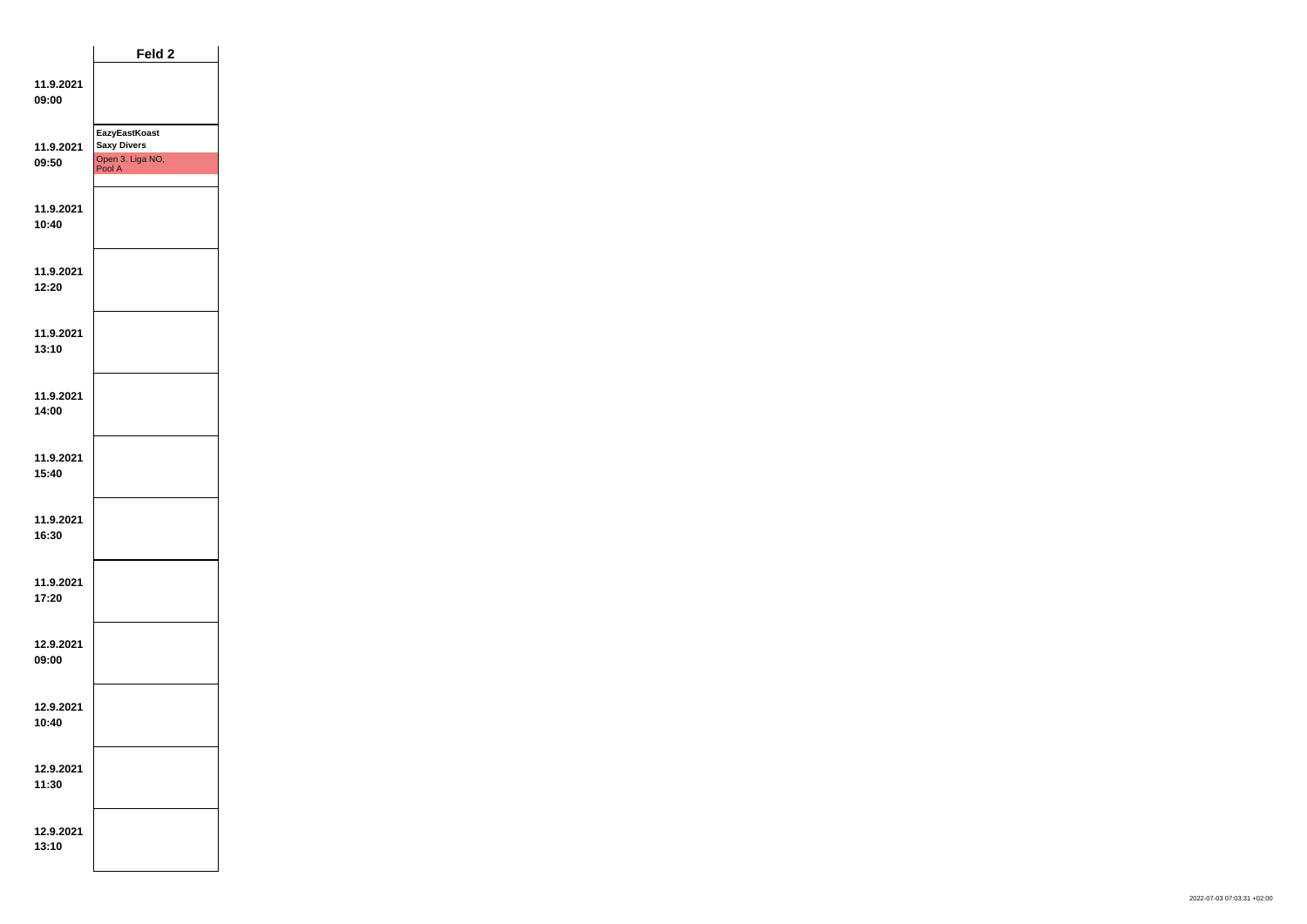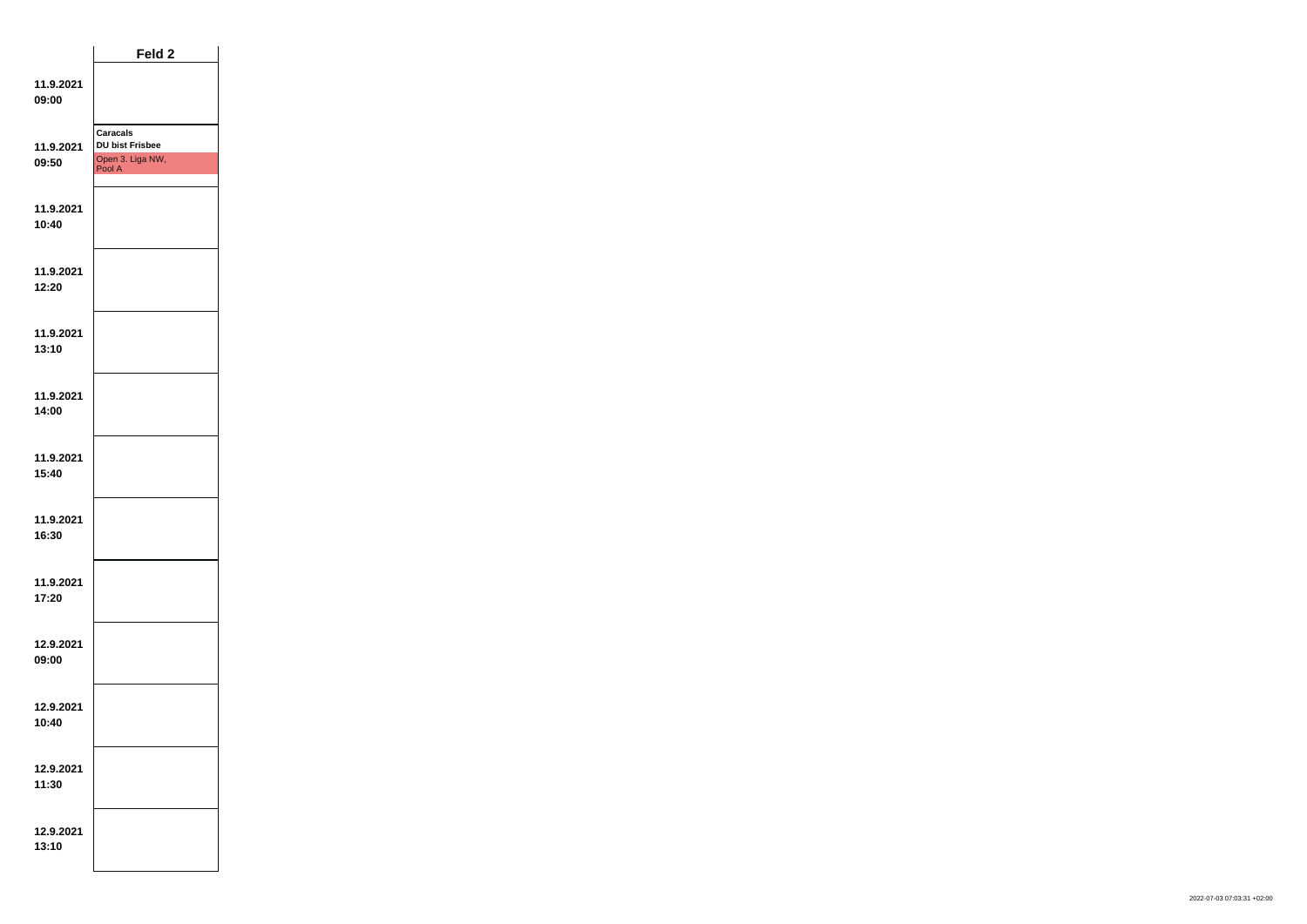|                    | Feld 2                                                                |  |
|--------------------|-----------------------------------------------------------------------|--|
| 11.9.2021<br>09:00 |                                                                       |  |
| 11.9.2021<br>09:50 | Wer(f)wölfe<br><b>Ratisbona Eagles</b><br>Open 3. Liga Süd,<br>Pool A |  |
| 11.9.2021<br>10:40 |                                                                       |  |
| 11.9.2021<br>12:20 |                                                                       |  |
| 11.9.2021<br>13:10 |                                                                       |  |
| 11.9.2021<br>14:00 |                                                                       |  |
| 11.9.2021<br>15:40 |                                                                       |  |
| 11.9.2021<br>16:30 |                                                                       |  |
| 11.9.2021<br>17:20 |                                                                       |  |
| 12.9.2021<br>09:00 |                                                                       |  |
| 12.9.2021<br>10:40 |                                                                       |  |
| 12.9.2021<br>11:30 |                                                                       |  |
| 12.9.2021<br>13:10 |                                                                       |  |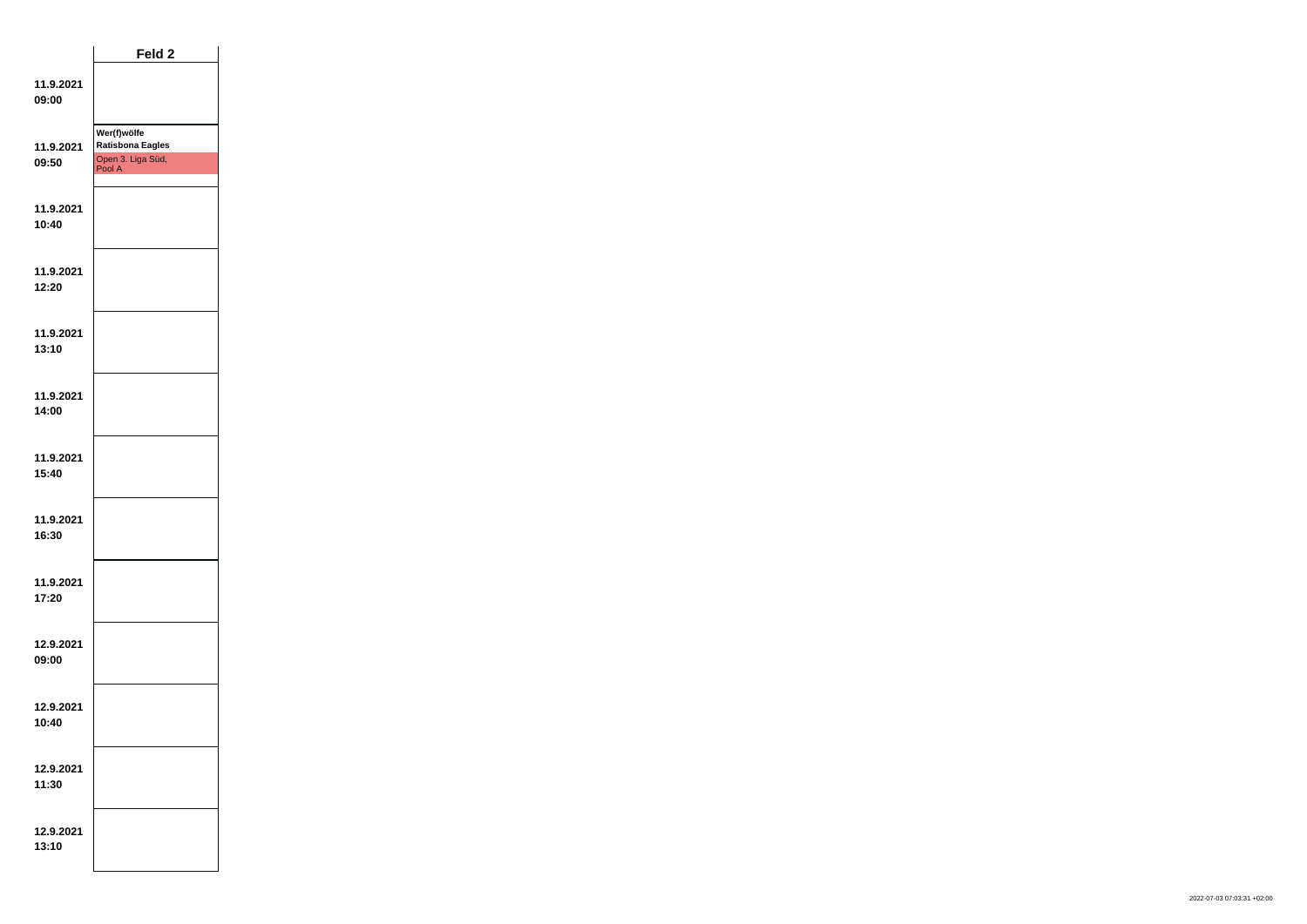|           | Feld 1                      |  |
|-----------|-----------------------------|--|
|           | Wolpertinger                |  |
| 11.9.2021 | <b>Sturm und Drang</b>      |  |
| 10:00     | Open 2. Liga Süd,<br>Pool A |  |
|           |                             |  |
| 11.9.2021 |                             |  |
| 12:40     |                             |  |
|           |                             |  |
|           |                             |  |
| 11.9.2021 |                             |  |
| 15:20     |                             |  |
|           |                             |  |
| 12.9.2021 |                             |  |
| 10:00     |                             |  |
|           |                             |  |
|           |                             |  |
| 12.9.2021 |                             |  |
| 12:40     |                             |  |
|           |                             |  |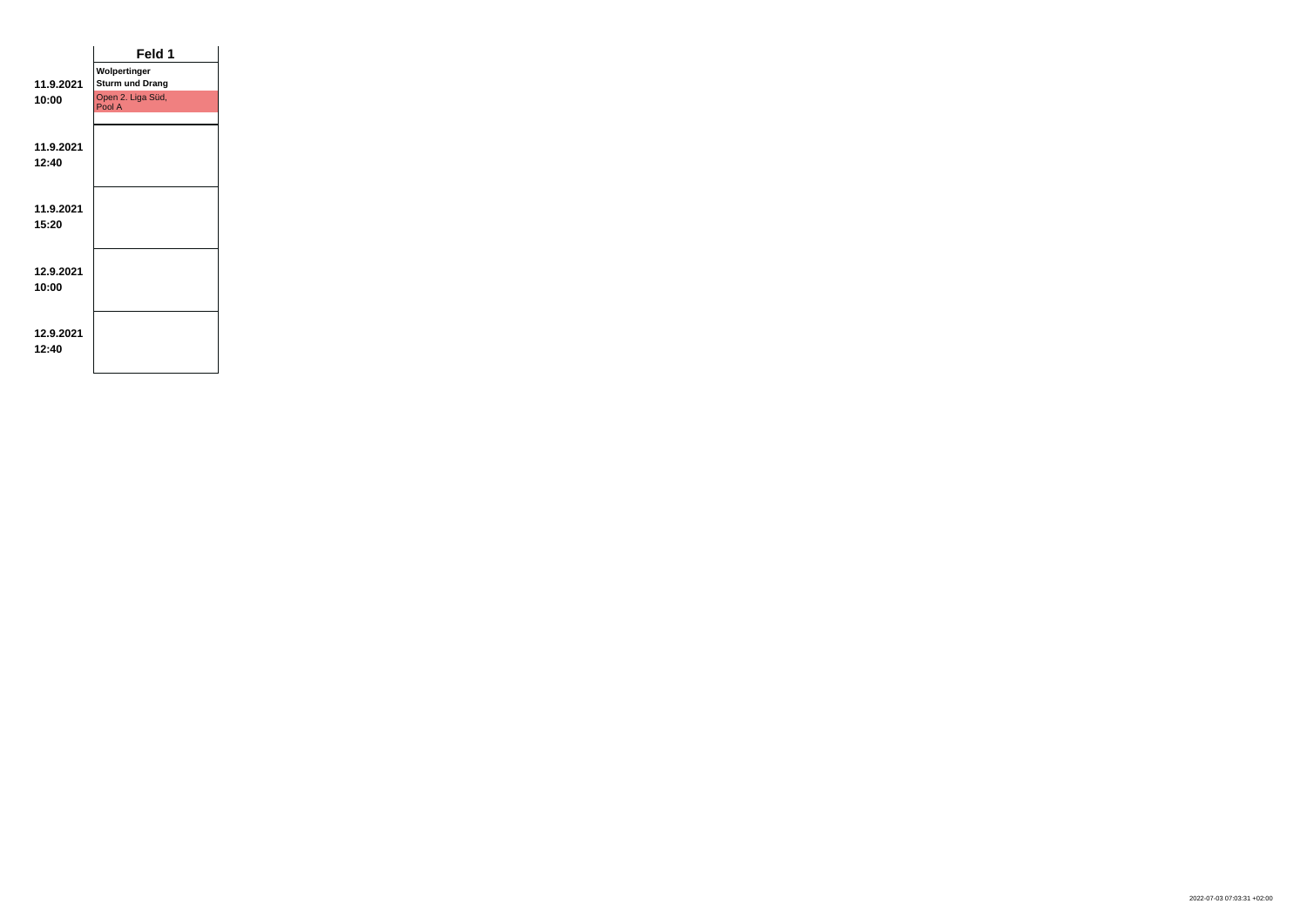|           | Feld 1                        |  |
|-----------|-------------------------------|--|
|           | <b>Metronom</b>               |  |
| 11.9.2021 | U de Cologne                  |  |
| 10:00     | Damen 2. Liga Nord,<br>Pool A |  |
|           |                               |  |
| 11.9.2021 |                               |  |
| 13:30     |                               |  |
|           |                               |  |
|           |                               |  |
| 11.9.2021 |                               |  |
| 16:00     |                               |  |
|           |                               |  |
|           |                               |  |
| 12.9.2021 |                               |  |
| 10:00     |                               |  |
|           |                               |  |
| 12.9.2021 |                               |  |
| 12:30     |                               |  |
|           |                               |  |
|           |                               |  |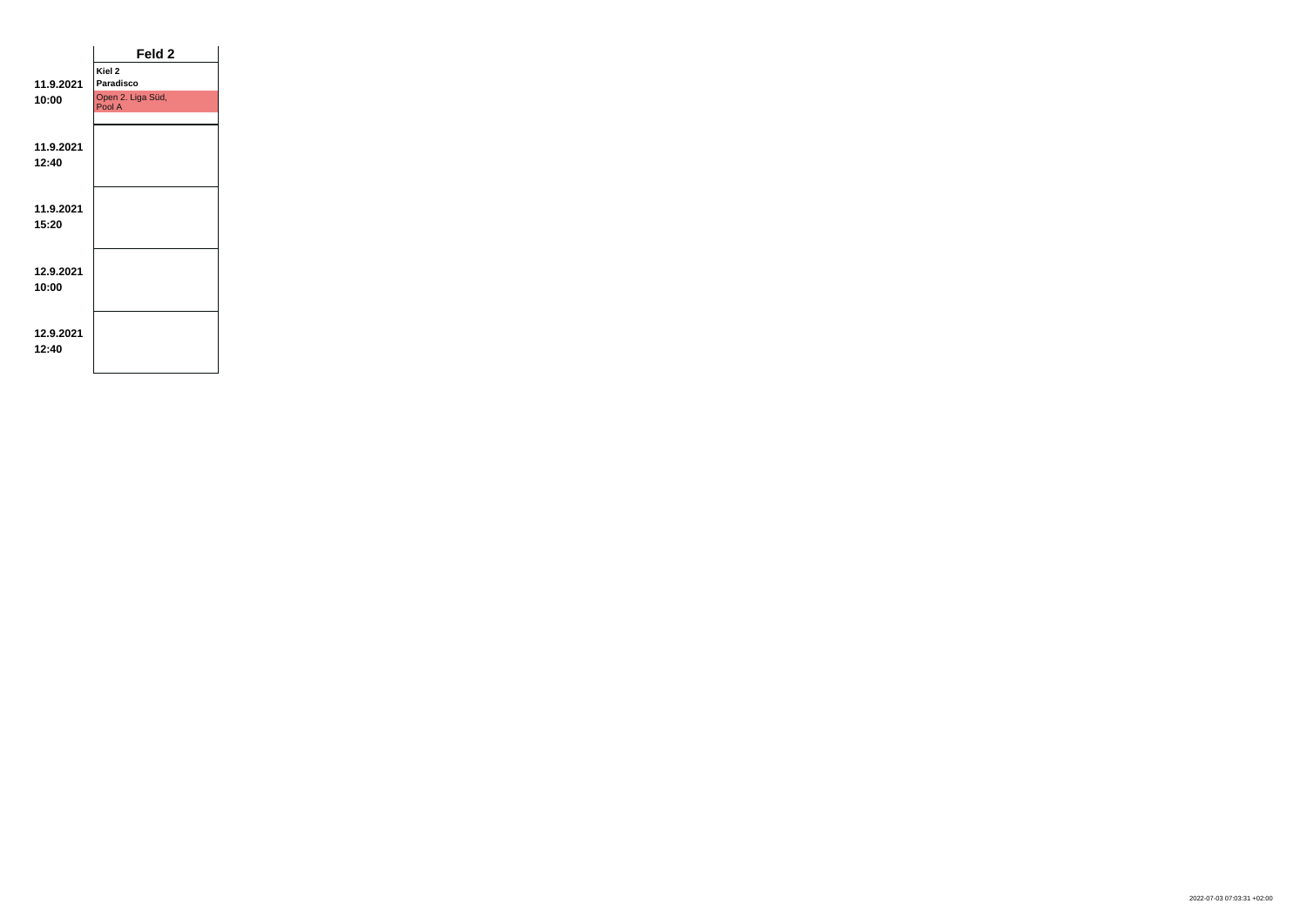|                    | Feld <sub>2</sub>                 |  |
|--------------------|-----------------------------------|--|
| 11.9.2021          | <b>Frizzly Bears</b><br>Gulls2Sea |  |
| 10:00              | Damen 2. Liga Nord,<br>Pool A     |  |
| 11.9.2021          |                                   |  |
| 13:30              |                                   |  |
| 11.9.2021<br>16:00 |                                   |  |
| 12.9.2021<br>10:00 |                                   |  |
| 12.9.2021<br>12:30 |                                   |  |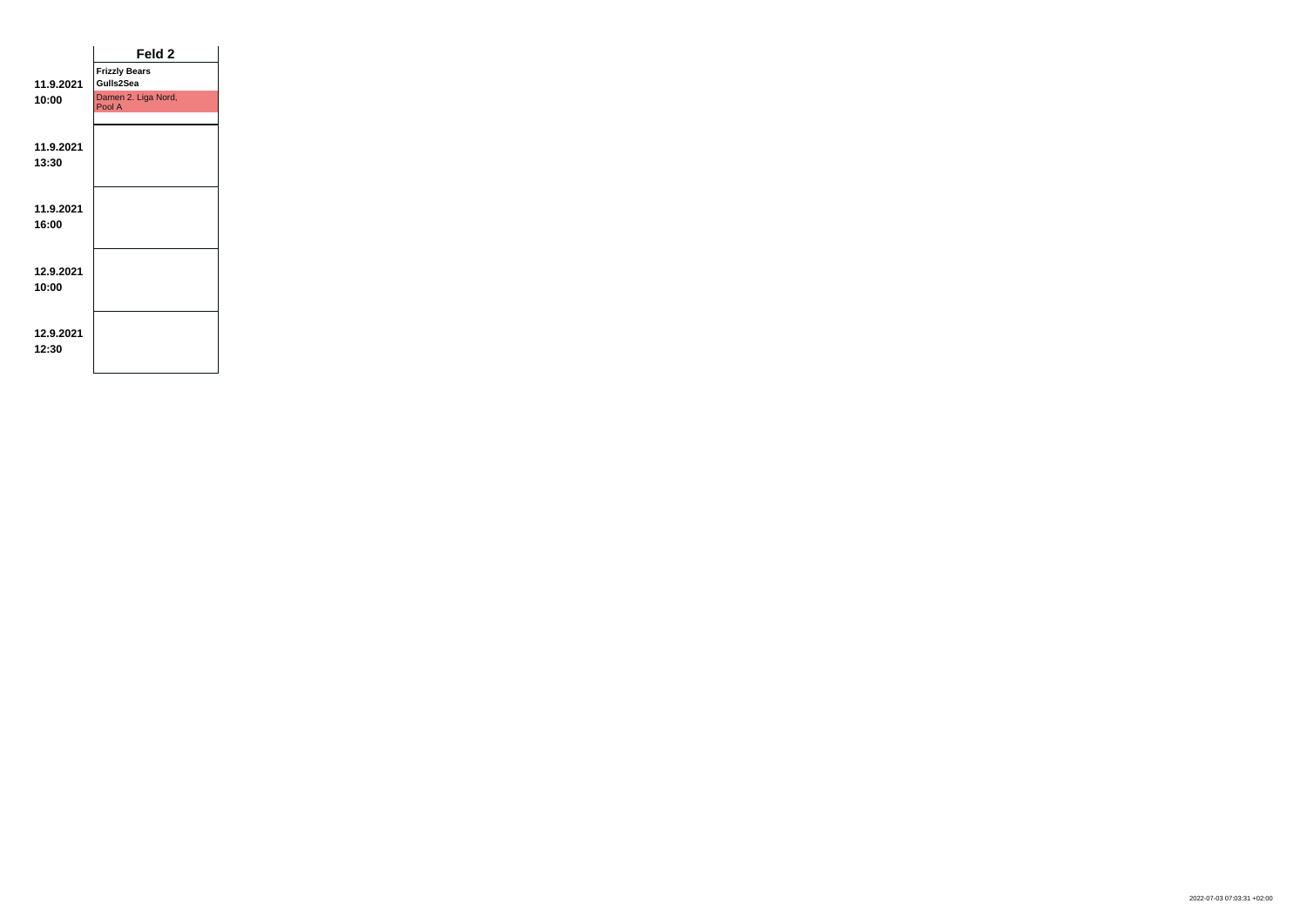| Feld 3                      |  |
|-----------------------------|--|
| <b>THW</b><br>2MUCL         |  |
| Open 2. Liga Süd,<br>Pool A |  |
|                             |  |
|                             |  |
|                             |  |
|                             |  |
|                             |  |
|                             |  |
|                             |  |
|                             |  |
|                             |  |
|                             |  |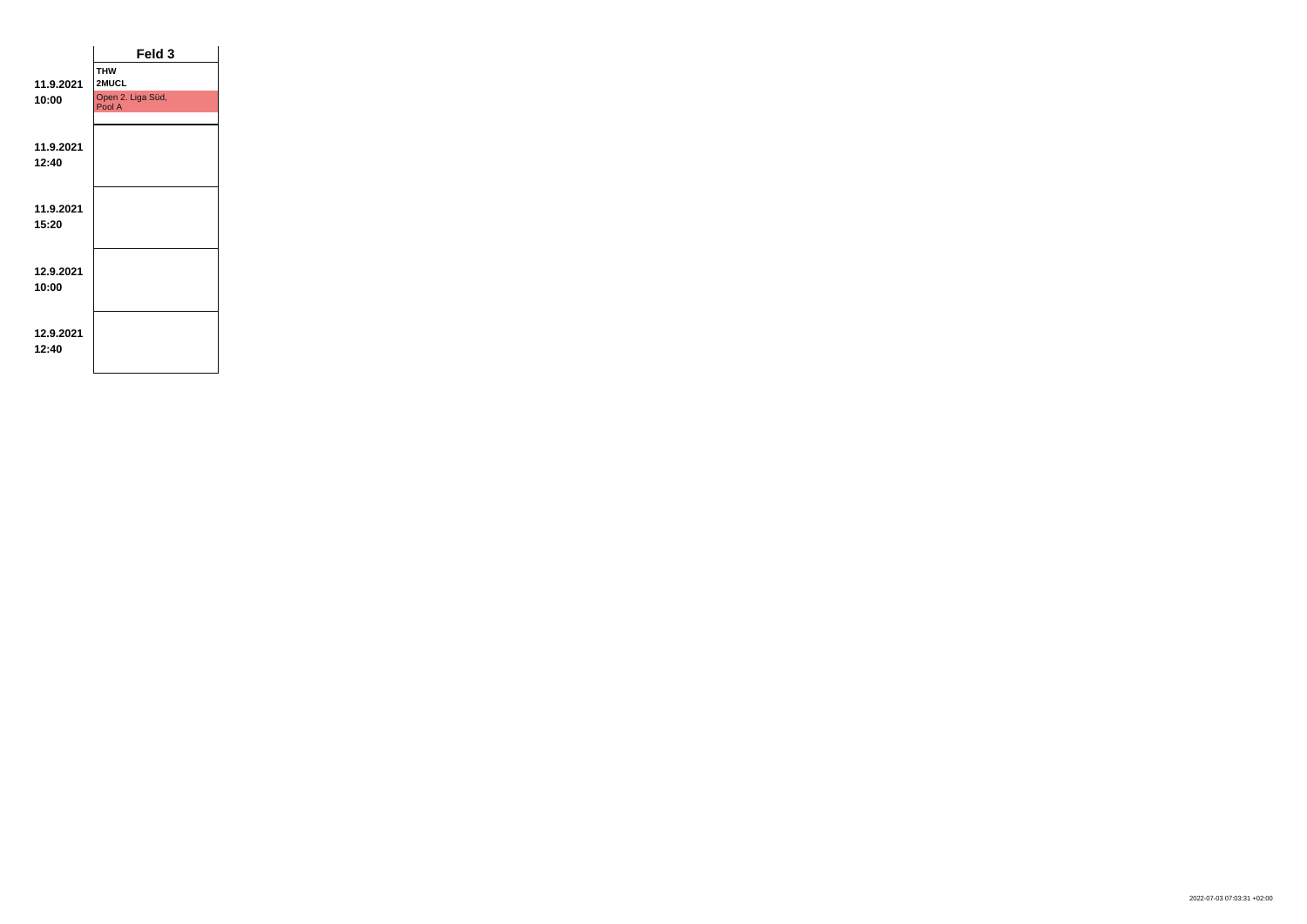|                    | Feld 1                                              |  |
|--------------------|-----------------------------------------------------|--|
| 11.9.2021<br>09:00 |                                                     |  |
| 11.9.2021<br>10:40 | Heidelbärchen<br>M-Pfau<br>Damen 1. Liga,<br>Pool B |  |
| 11.9.2021<br>12:20 |                                                     |  |
| 11.9.2021<br>14:00 |                                                     |  |
| 11.9.2021<br>15:40 |                                                     |  |
| 11.9.2021<br>17:20 |                                                     |  |
| 12.9.2021<br>09:00 |                                                     |  |
| 12.9.2021<br>10:40 |                                                     |  |
| 12.9.2021<br>12:20 |                                                     |  |
| 12.9.2021<br>14:00 |                                                     |  |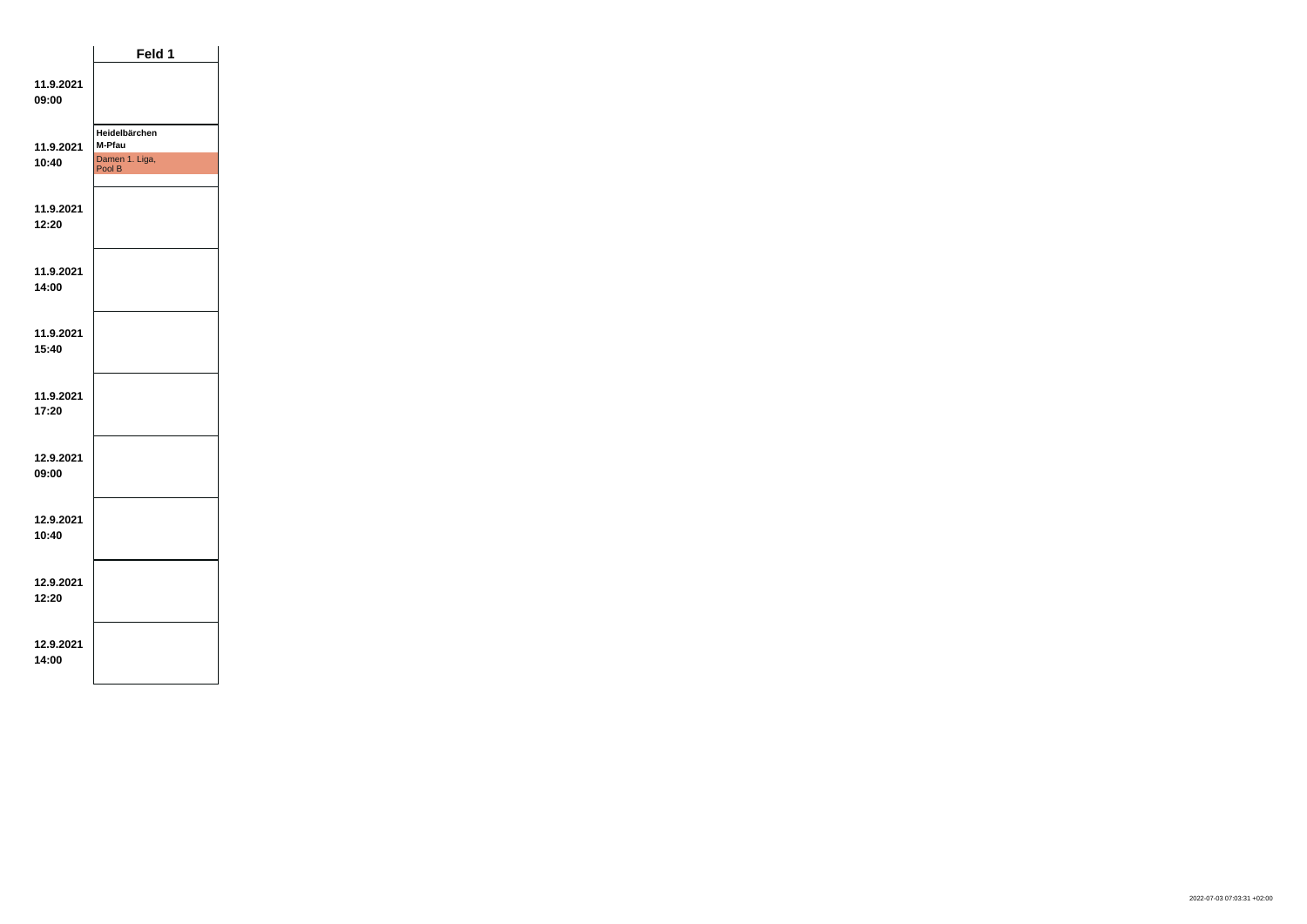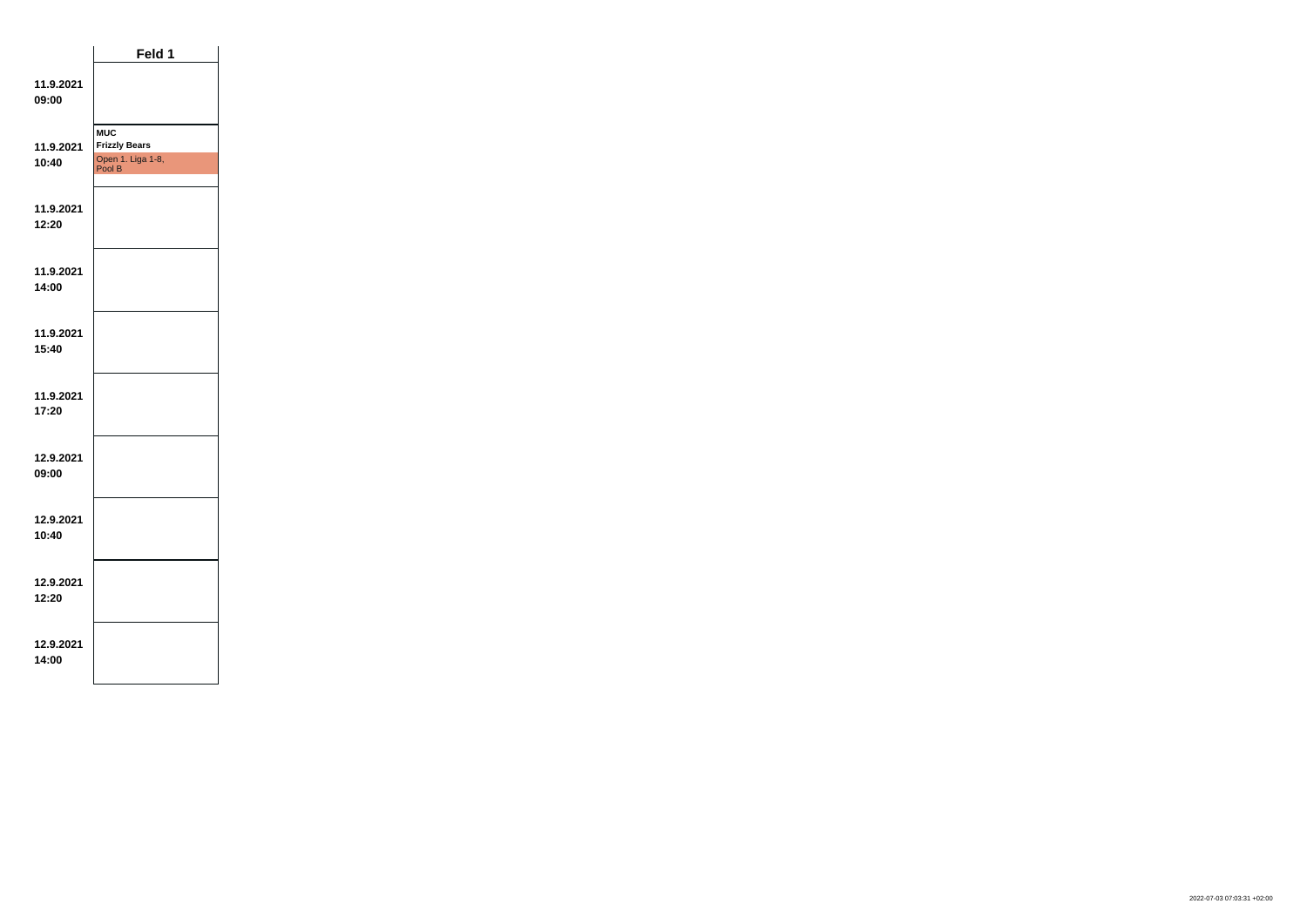|                    | Feld 1                                                                 |  |
|--------------------|------------------------------------------------------------------------|--|
| 11.9.2021<br>09:00 |                                                                        |  |
| 11.9.2021<br>09:50 |                                                                        |  |
| 11.9.2021<br>10:40 | <b>DJ Dahlem</b><br><b>Pizza Volante</b><br>Open 3. Liga NO,<br>Pool A |  |
| 11.9.2021<br>12:20 |                                                                        |  |
| 11.9.2021<br>13:10 |                                                                        |  |
| 11.9.2021<br>14:00 |                                                                        |  |
| 11.9.2021<br>15:40 |                                                                        |  |
| 11.9.2021<br>16:30 |                                                                        |  |
| 11.9.2021<br>17:20 |                                                                        |  |
| 12.9.2021<br>09:00 |                                                                        |  |
| 12.9.2021<br>10:40 |                                                                        |  |
| 12.9.2021<br>11:30 |                                                                        |  |
| 12.9.2021<br>13:10 |                                                                        |  |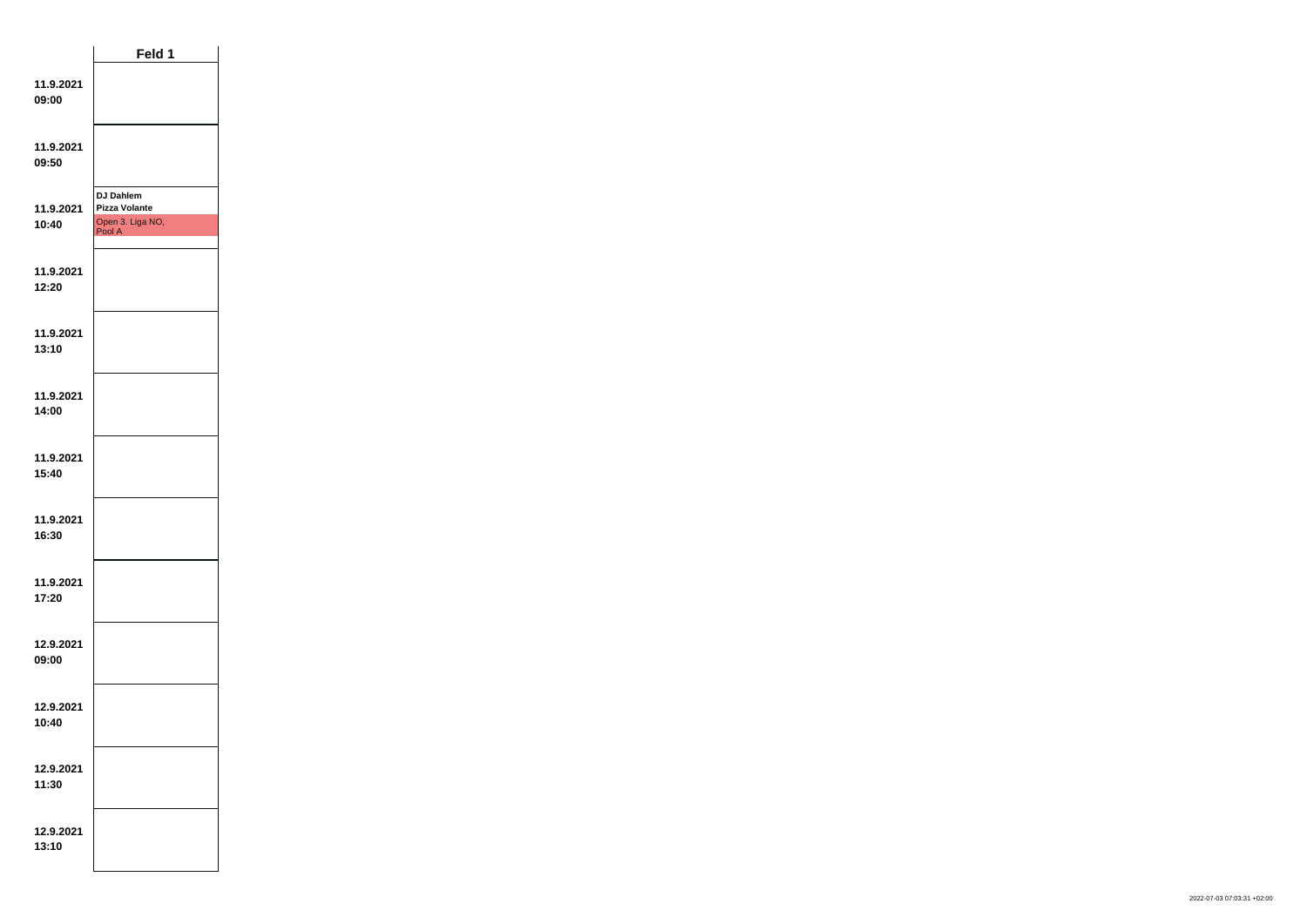|                    | Feld 1                                                          |  |
|--------------------|-----------------------------------------------------------------|--|
| 11.9.2021<br>09:00 |                                                                 |  |
| 11.9.2021<br>09:50 |                                                                 |  |
| 11.9.2021<br>10:40 | <b>Bonobos</b><br>Die 7 Todsünden<br>Open 3. Liga NW,<br>Pool A |  |
| 11.9.2021<br>12:20 |                                                                 |  |
| 11.9.2021<br>13:10 |                                                                 |  |
| 11.9.2021<br>14:00 |                                                                 |  |
| 11.9.2021<br>15:40 |                                                                 |  |
| 11.9.2021<br>16:30 |                                                                 |  |
| 11.9.2021<br>17:20 |                                                                 |  |
| 12.9.2021<br>09:00 |                                                                 |  |
| 12.9.2021<br>10:40 |                                                                 |  |
| 12.9.2021<br>11:30 |                                                                 |  |
| 12.9.2021<br>13:10 |                                                                 |  |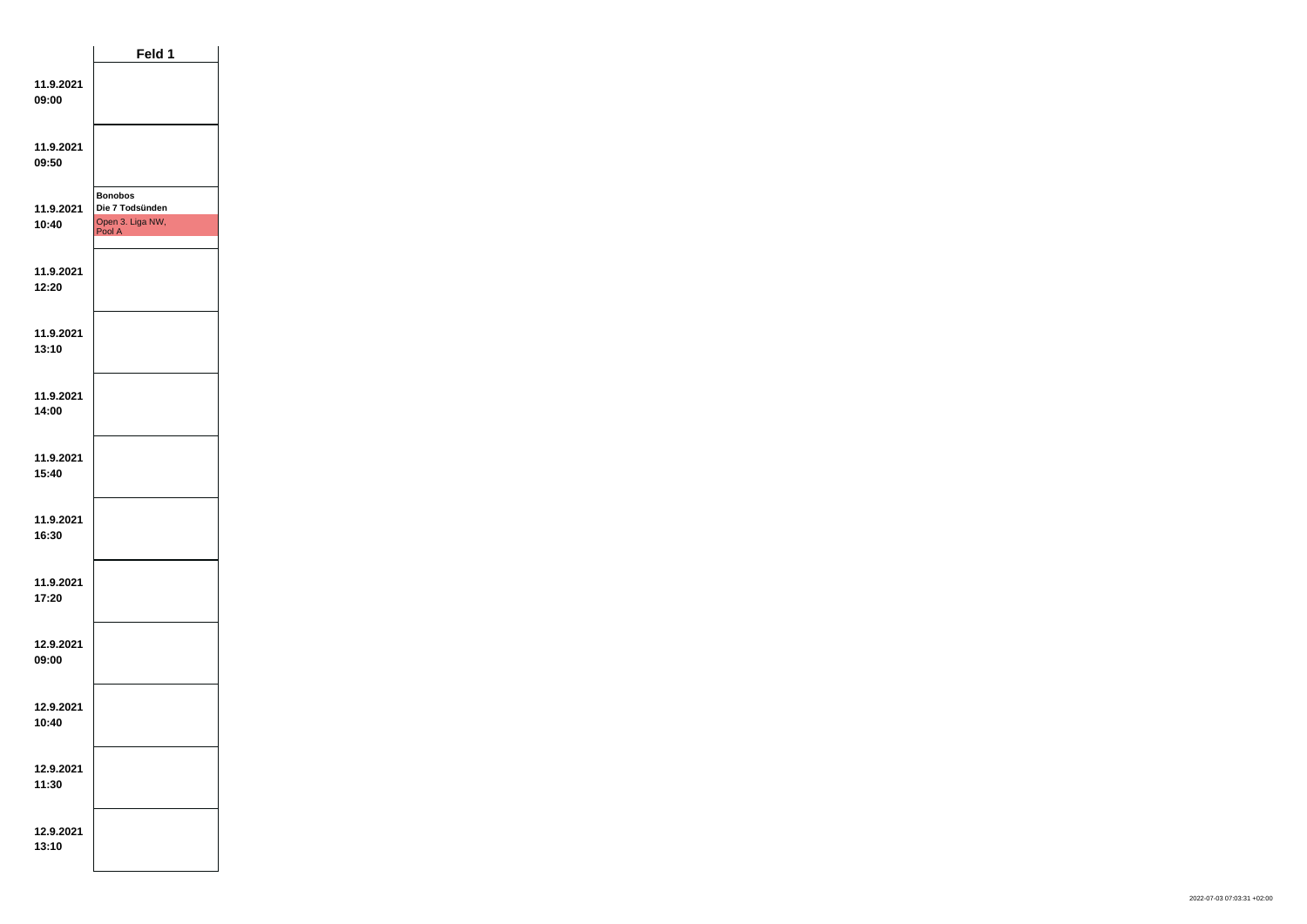|                    | Feld 1                                                               |  |
|--------------------|----------------------------------------------------------------------|--|
| 11.9.2021<br>09:00 |                                                                      |  |
| 11.9.2021<br>09:50 |                                                                      |  |
| 11.9.2021<br>10:40 | enerGi<br>Schwabing Frisbee Buam e.V.<br>Open 3. Liga Süd,<br>Pool A |  |
| 11.9.2021<br>12:20 |                                                                      |  |
| 11.9.2021<br>13:10 |                                                                      |  |
| 11.9.2021<br>14:00 |                                                                      |  |
| 11.9.2021<br>15:40 |                                                                      |  |
| 11.9.2021<br>16:30 |                                                                      |  |
| 11.9.2021<br>17:20 |                                                                      |  |
| 12.9.2021<br>09:00 |                                                                      |  |
| 12.9.2021<br>10:40 |                                                                      |  |
| 12.9.2021<br>11:30 |                                                                      |  |
| 12.9.2021<br>13:10 |                                                                      |  |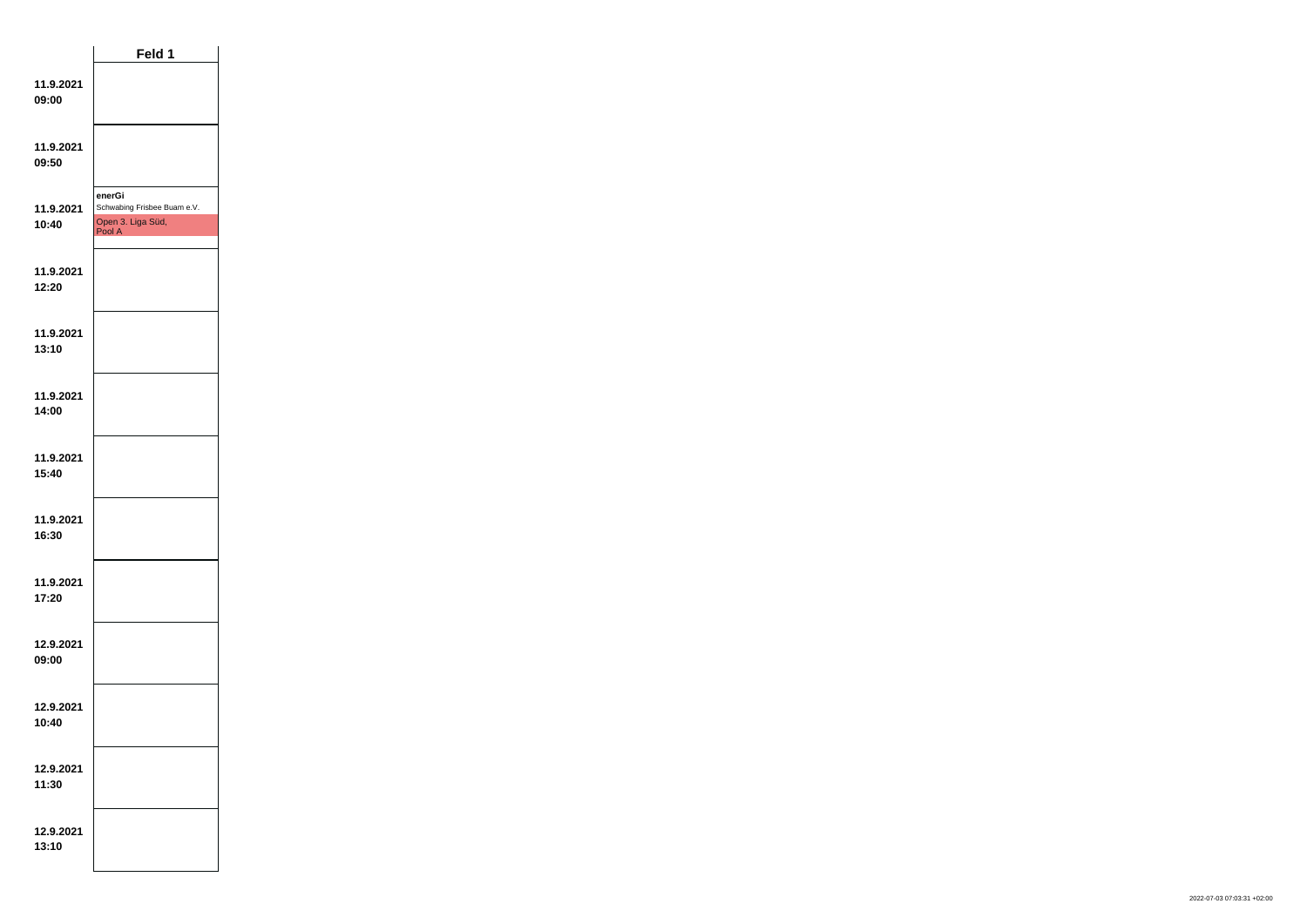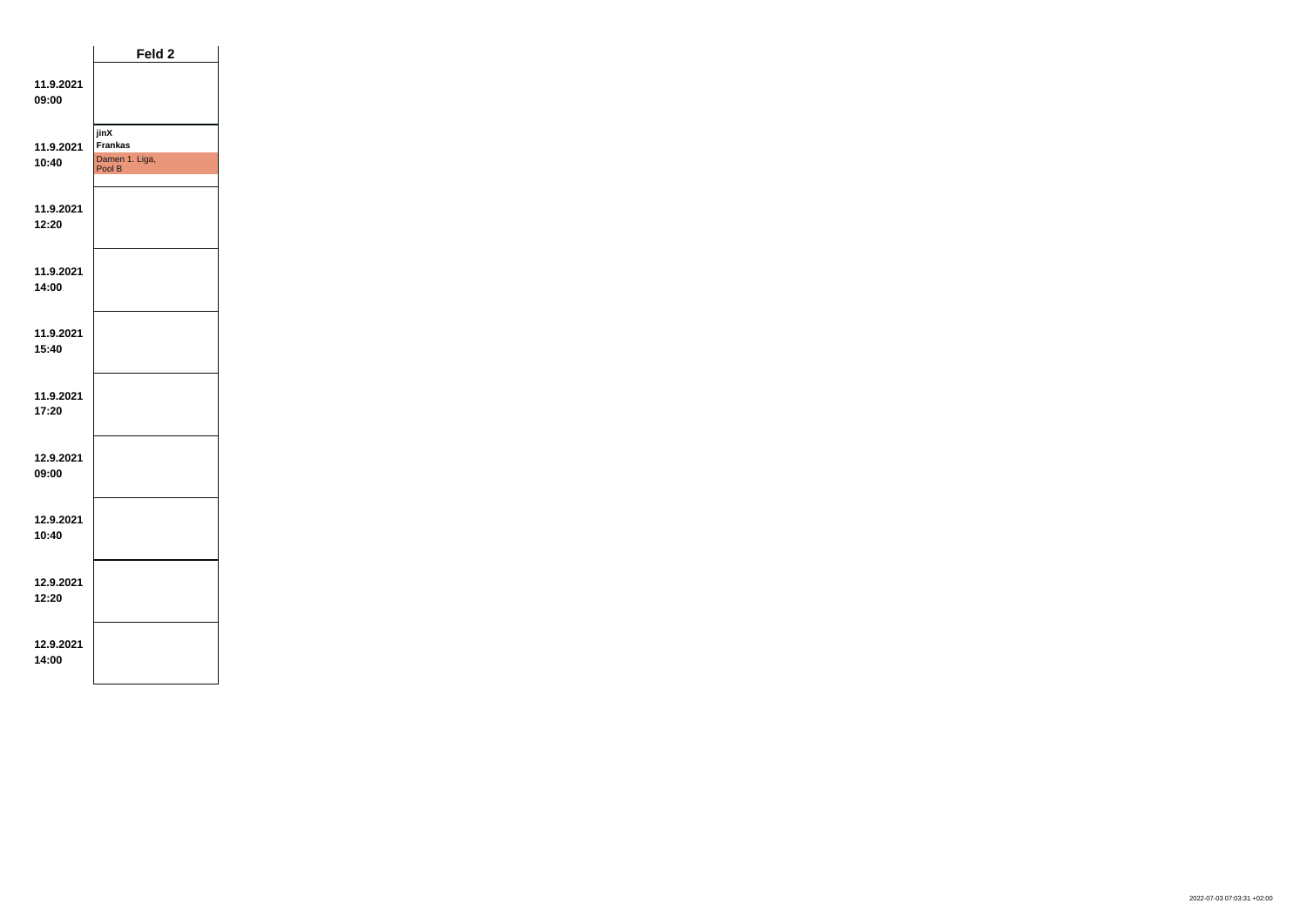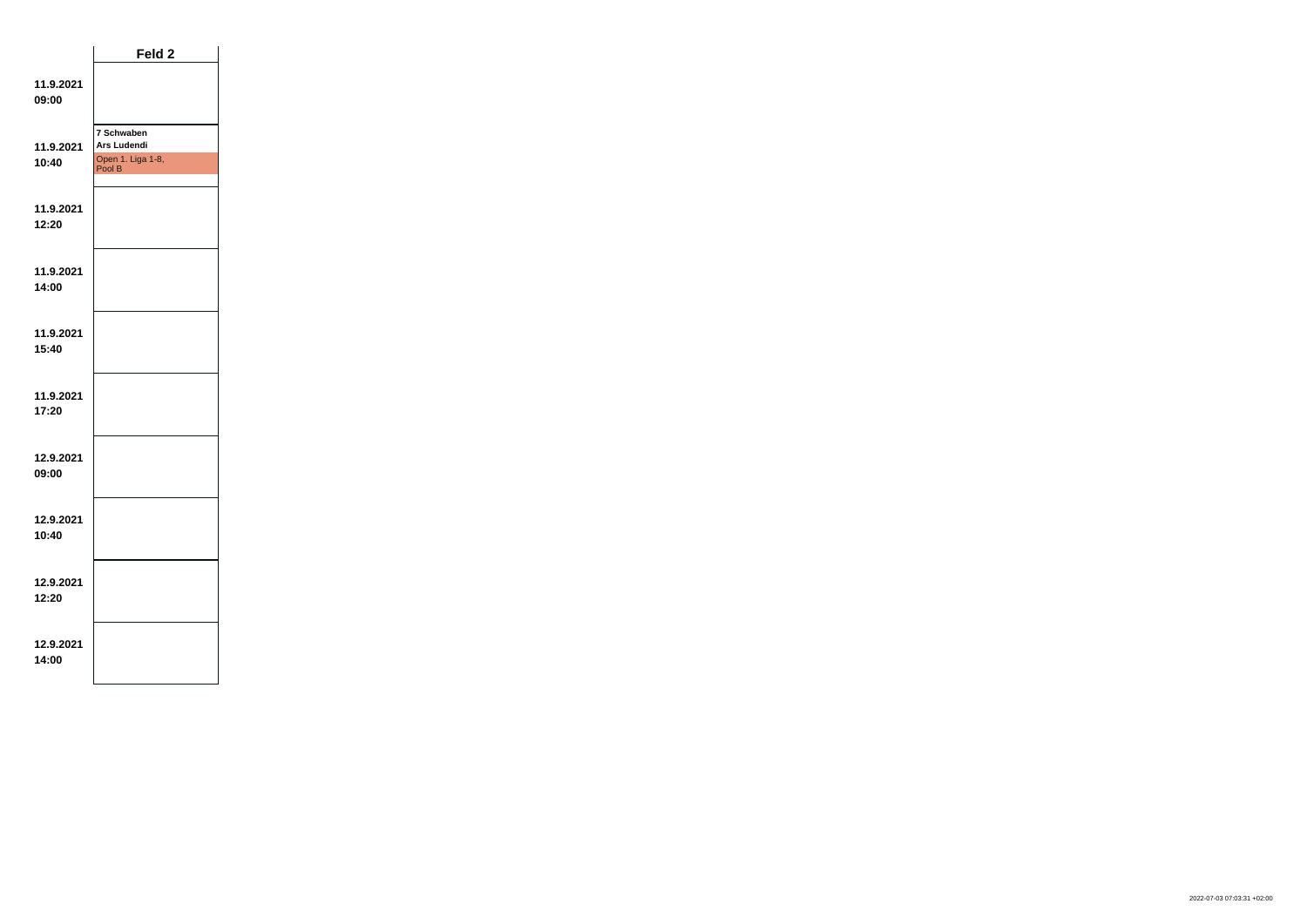|           | Feld 1               |  |
|-----------|----------------------|--|
|           | Seed #1.             |  |
| 11.9.2021 | Seed #4              |  |
| 11:00     | DMO21_4er,<br>Pool A |  |
|           |                      |  |
| 11.9.2021 |                      |  |
| 13:30     |                      |  |
|           |                      |  |
| 11.9.2021 |                      |  |
| 16:00     |                      |  |
|           |                      |  |
| 12.9.2021 |                      |  |
| 10:00     |                      |  |
|           |                      |  |
|           |                      |  |
| 12.9.2021 |                      |  |
| 12:30     |                      |  |
|           |                      |  |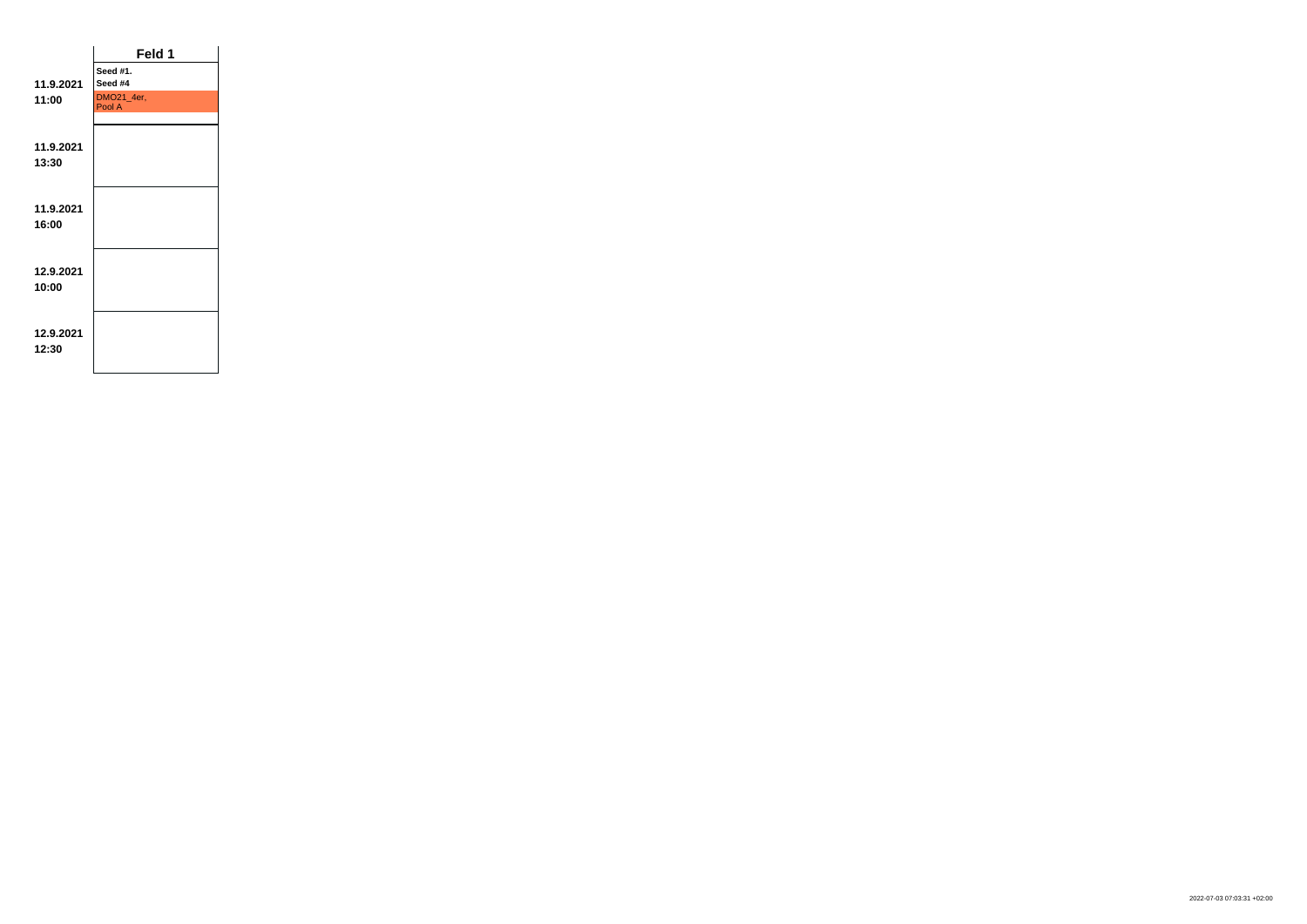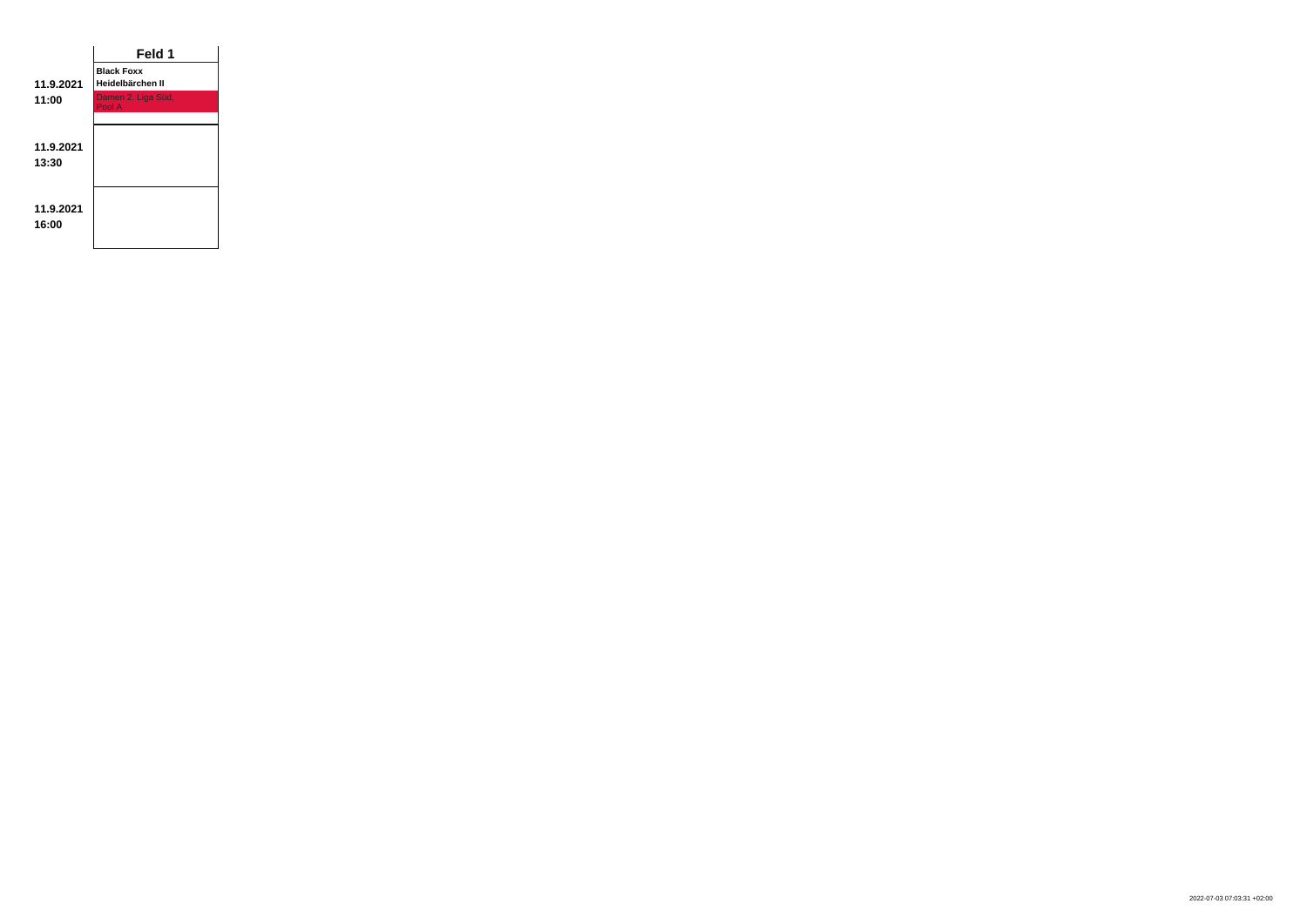|           | Feld 2               |  |
|-----------|----------------------|--|
|           | Seed #2              |  |
| 11.9.2021 | Seed #3              |  |
| 11:00     | DMO21_4er,<br>Pool A |  |
|           |                      |  |
| 11.9.2021 |                      |  |
| 13:30     |                      |  |
|           |                      |  |
| 11.9.2021 |                      |  |
| 16:00     |                      |  |
|           |                      |  |
| 12.9.2021 |                      |  |
| 10:00     |                      |  |
|           |                      |  |
| 12.9.2021 |                      |  |
| 12:30     |                      |  |
|           |                      |  |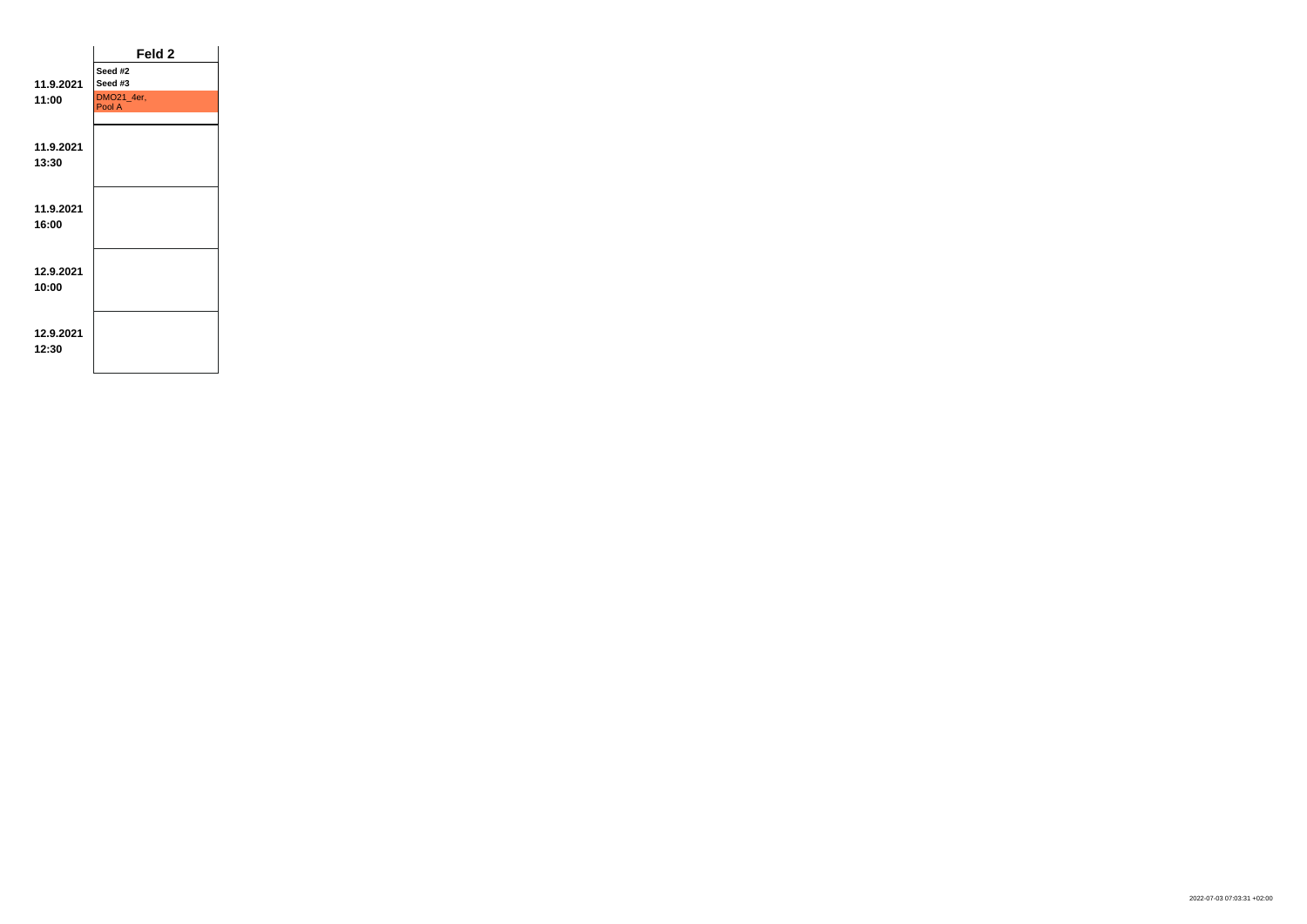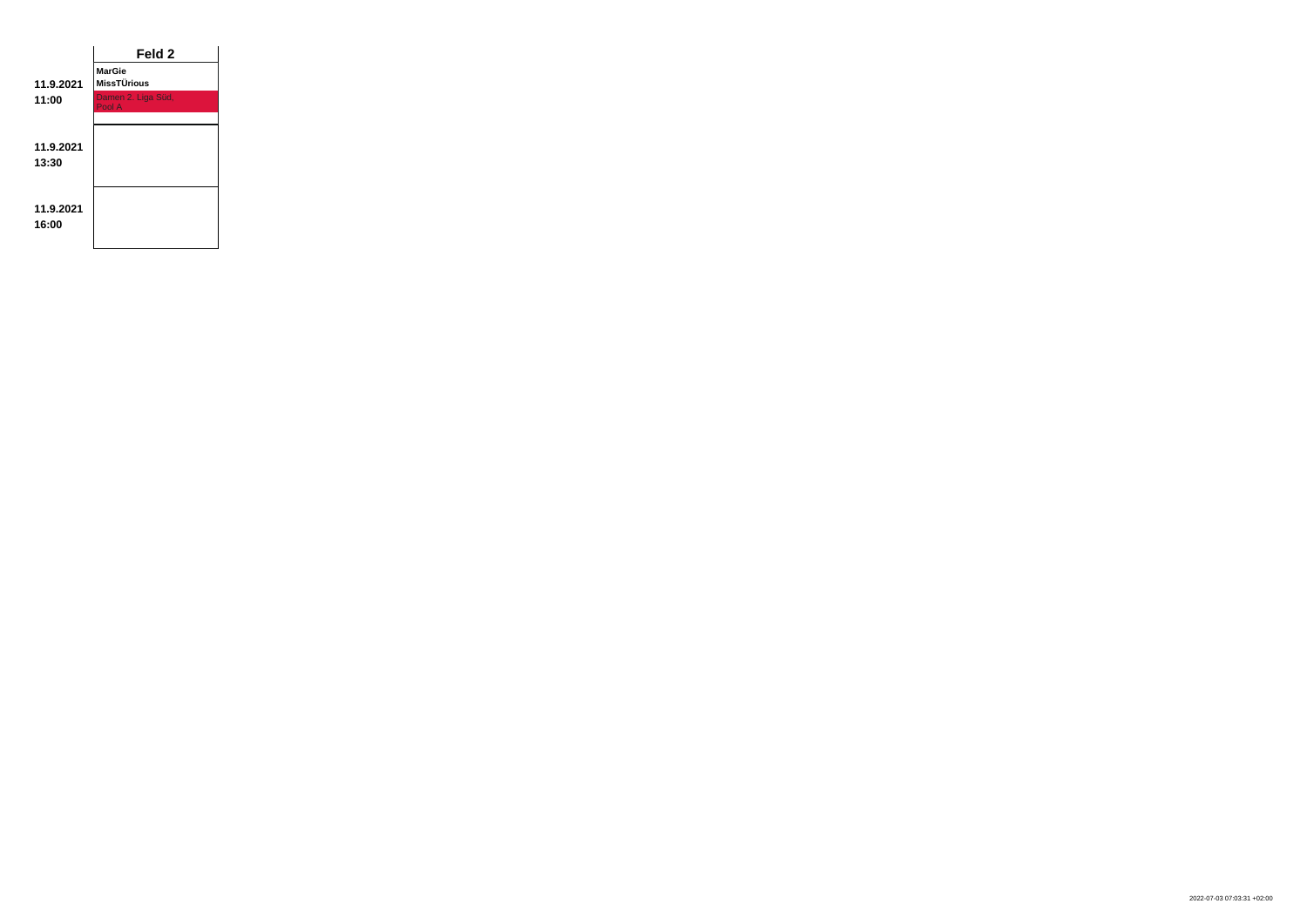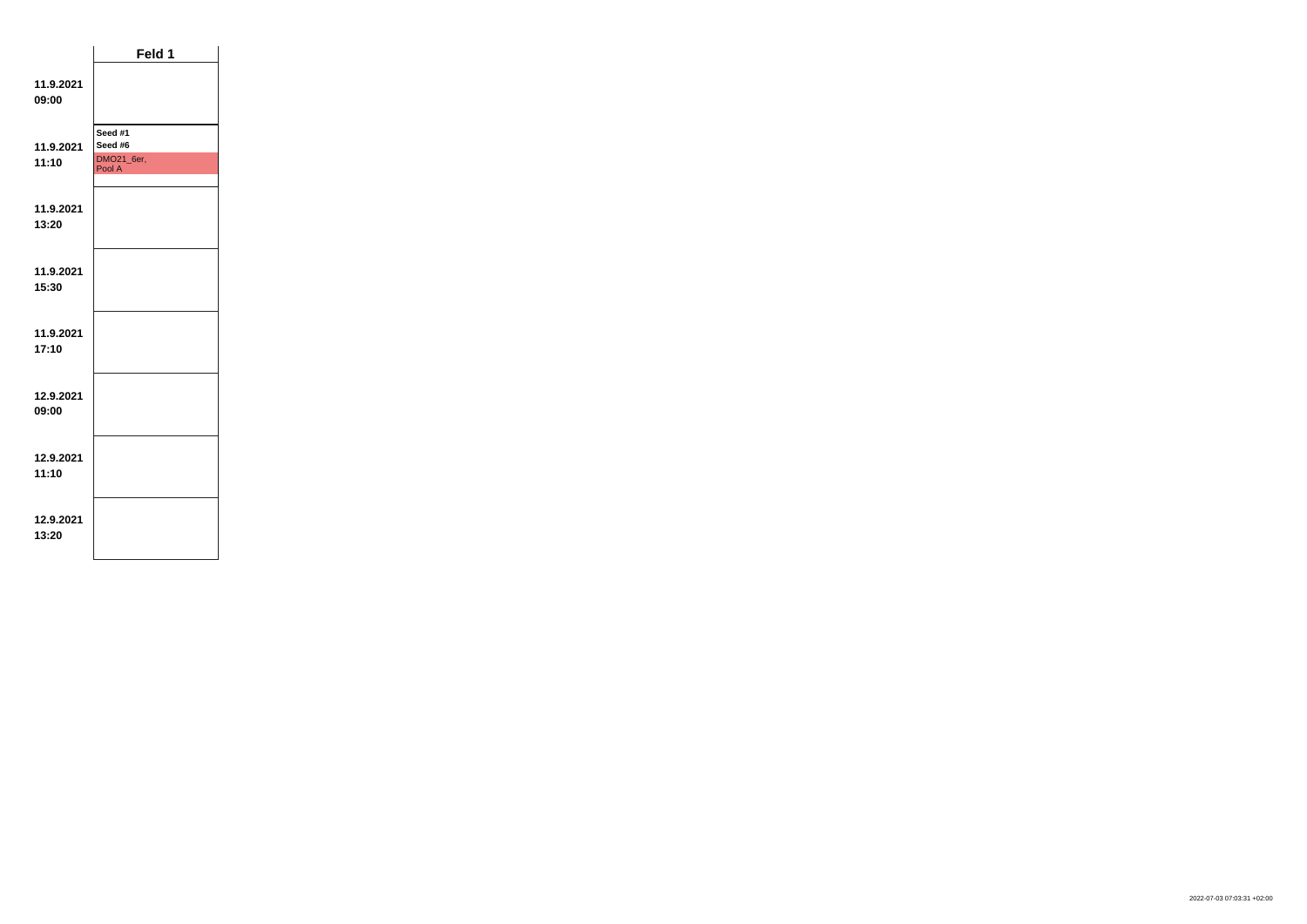|                    | Feld 1                                                            |  |
|--------------------|-------------------------------------------------------------------|--|
| 11.9.2021<br>09:00 |                                                                   |  |
| 11.9.2021<br>11:10 | <b>Funatics</b><br><b>Bonnsai</b><br>Open 2. Liga Nord,<br>Pool A |  |
| 11.9.2021<br>13:20 |                                                                   |  |
| 11.9.2021<br>15:30 |                                                                   |  |
| 11.9.2021<br>17:10 |                                                                   |  |
| 12.9.2021<br>09:00 |                                                                   |  |
| 12.9.2021<br>11:10 |                                                                   |  |
| 12.9.2021<br>13:20 |                                                                   |  |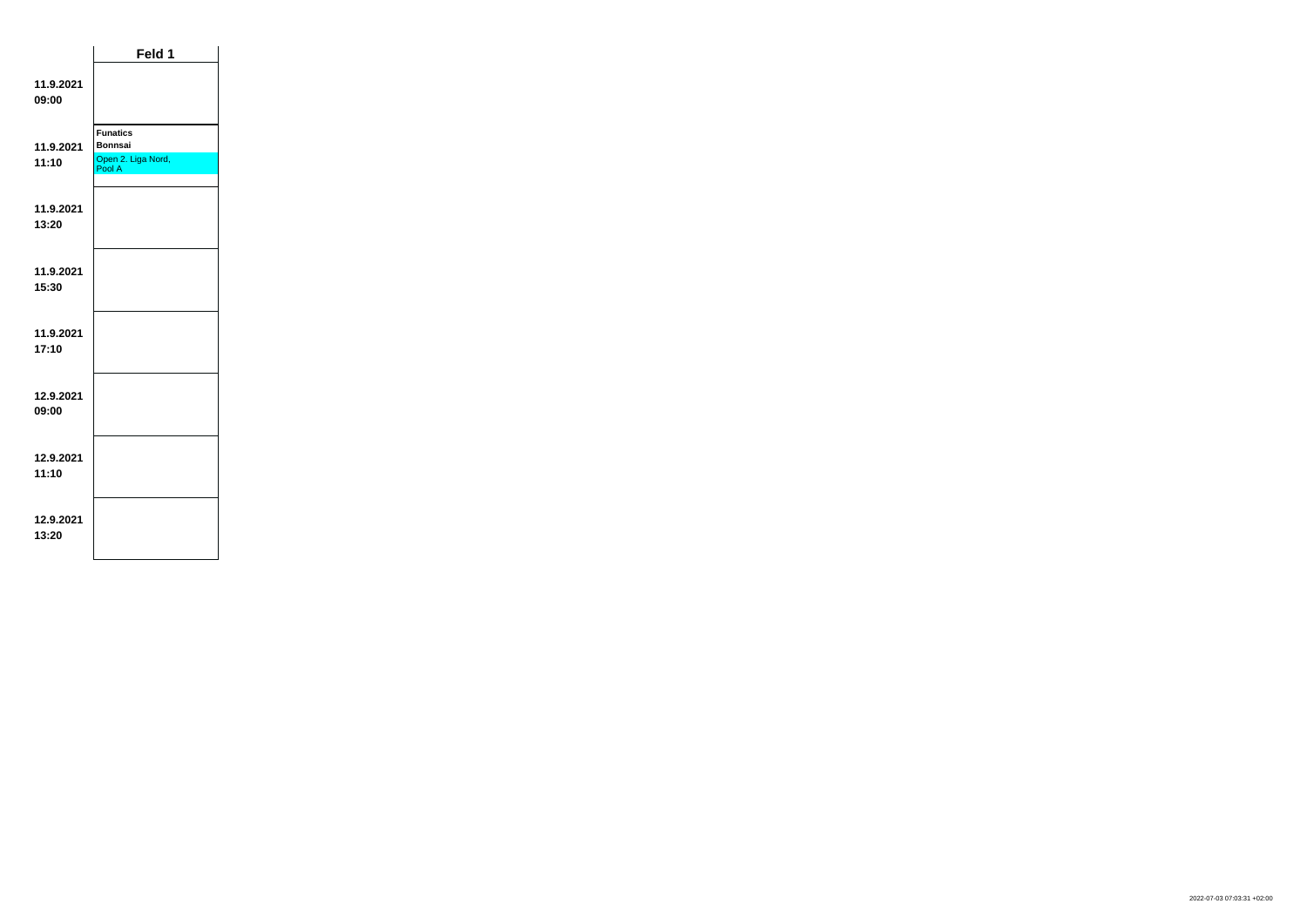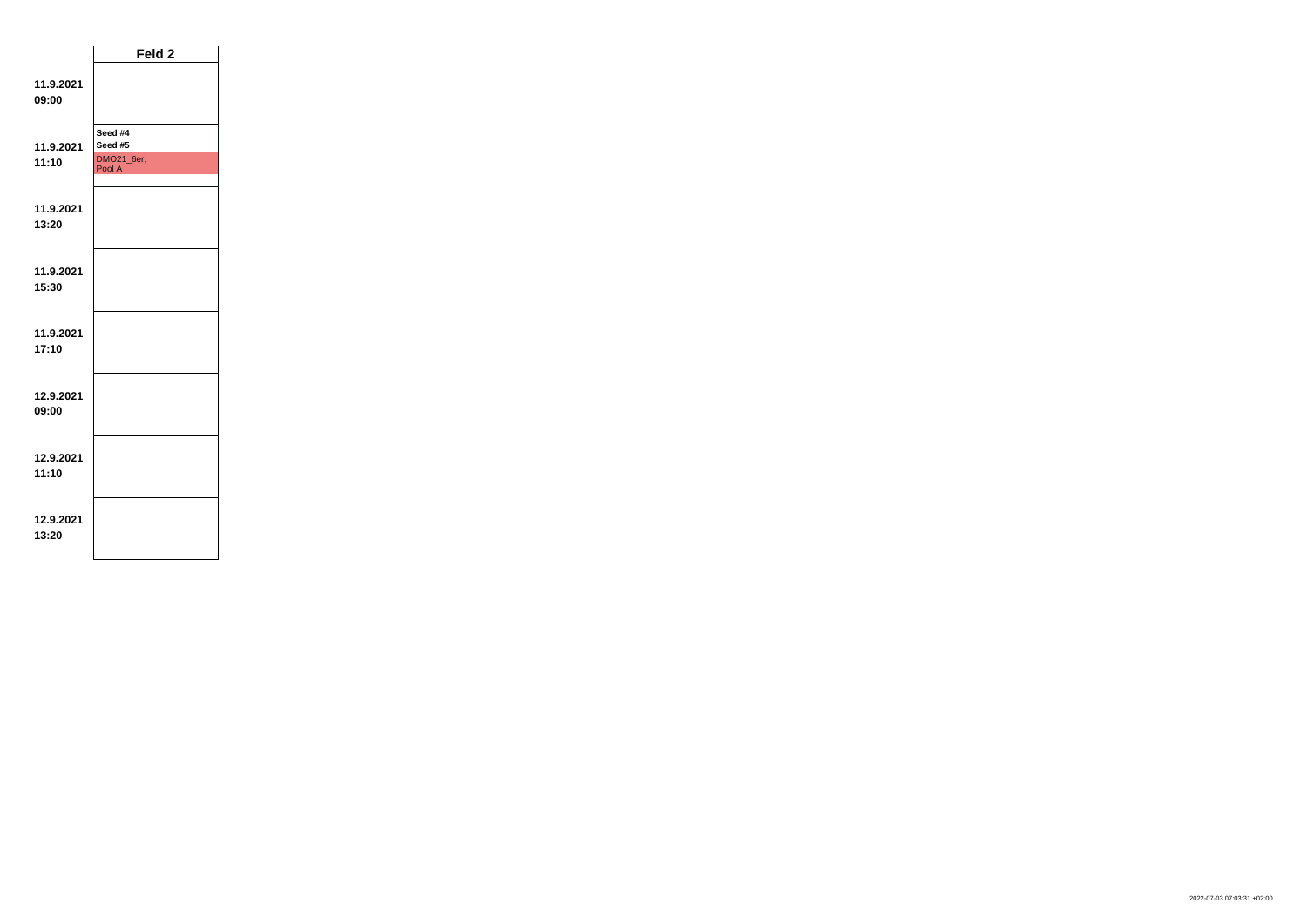|                    | Feld <sub>2</sub>                                          |  |
|--------------------|------------------------------------------------------------|--|
| 11.9.2021<br>09:00 |                                                            |  |
| 11.9.2021<br>11:10 | Hard2fisch<br>Frühsport 02<br>Open 2. Liga Nord,<br>Pool A |  |
| 11.9.2021<br>13:20 |                                                            |  |
| 11.9.2021<br>15:30 |                                                            |  |
| 11.9.2021<br>17:10 |                                                            |  |
| 12.9.2021<br>09:00 |                                                            |  |
| 12.9.2021<br>11:10 |                                                            |  |
| 12.9.2021<br>13:20 |                                                            |  |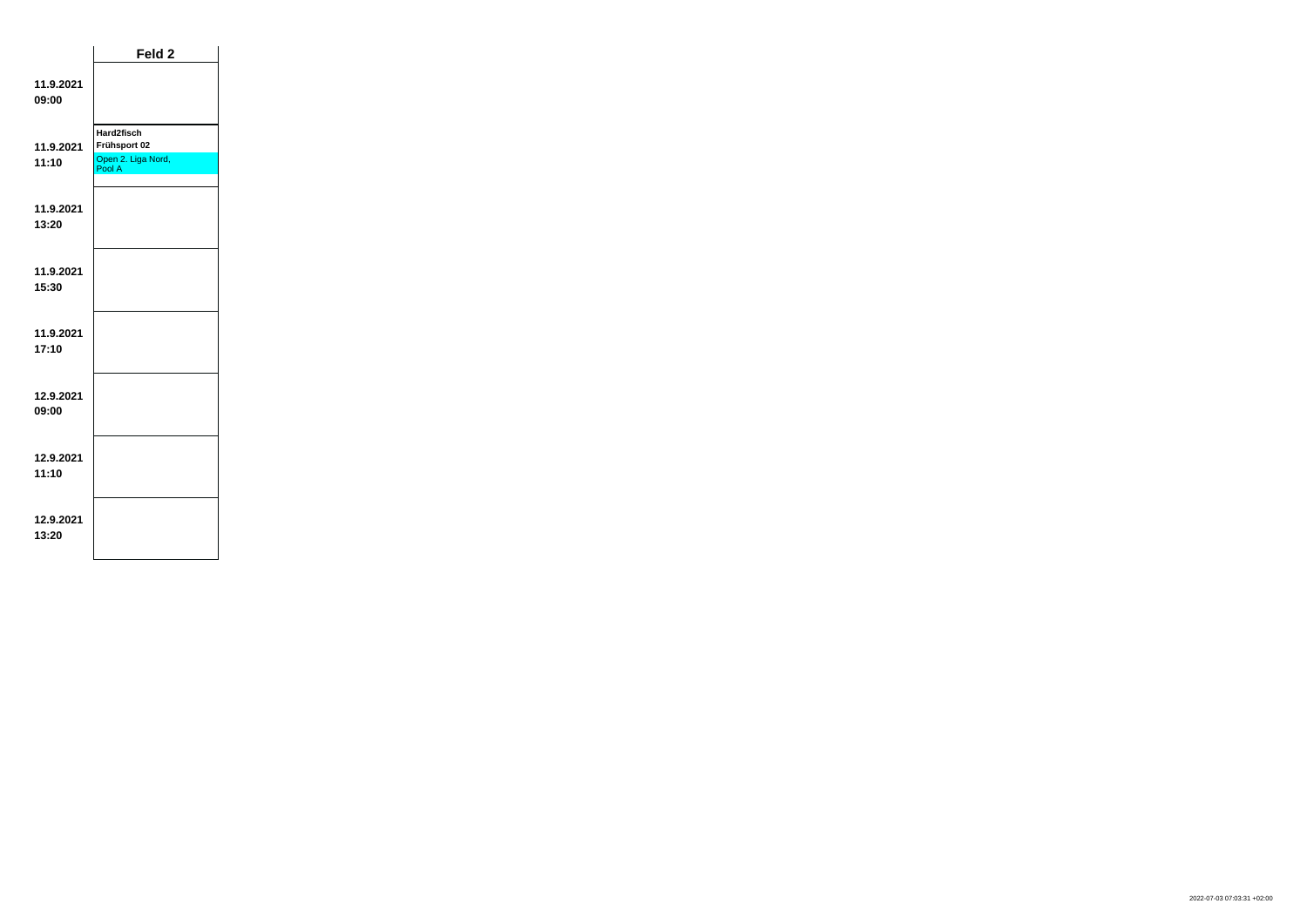|                    | Feld 1                                               | Feld 2                                                    |
|--------------------|------------------------------------------------------|-----------------------------------------------------------|
| 11.9.2021<br>09:00 |                                                      |                                                           |
| 11.9.2021<br>11:30 | Goldfingers<br>GeRey<br>Open 1. Liga 9-16,<br>Pool A | Hardfisch<br>Gummibärchen<br>Open 1. Liga 9-16,<br>Pool A |
| 11.9.2021<br>13:10 |                                                      |                                                           |
| 11.9.2021<br>14:50 |                                                      |                                                           |
| 11.9.2021<br>15:40 |                                                      |                                                           |
| 11.9.2021<br>17:20 |                                                      |                                                           |
| 12.9.2021<br>09:00 |                                                      |                                                           |
| 12.9.2021<br>10:40 |                                                      |                                                           |
| 12.9.2021<br>11:30 |                                                      |                                                           |
| 12.9.2021<br>13:10 |                                                      |                                                           |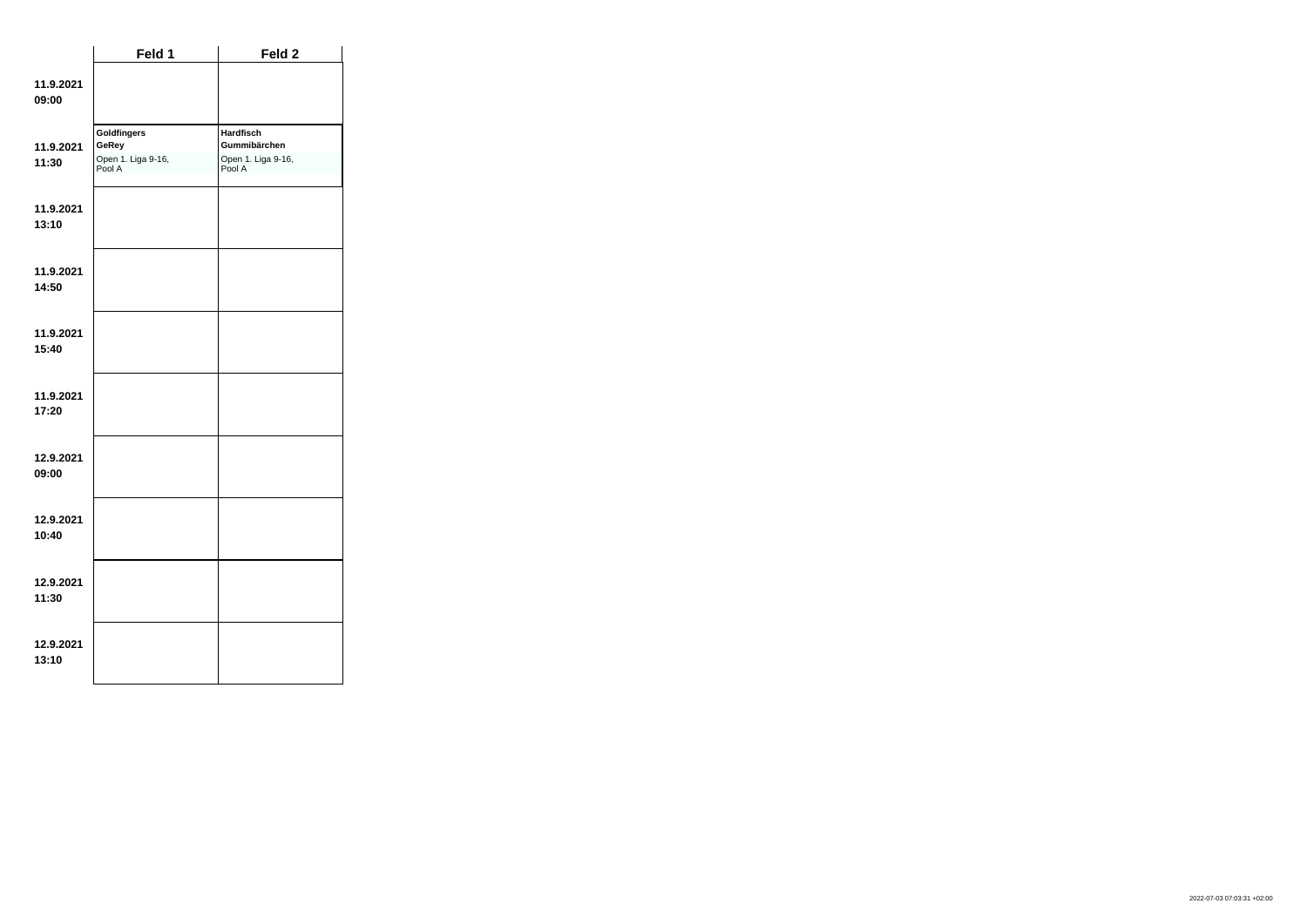|                    | Feld 1                                                        |  |
|--------------------|---------------------------------------------------------------|--|
| 11.9.2021<br>09:00 |                                                               |  |
| 11.9.2021<br>10:40 |                                                               |  |
| 11.9.2021<br>12:20 | <b>Seagulls</b><br>Mainzelmädchen<br>Damen 1. Liga,<br>Pool A |  |
| 11.9.2021<br>14:00 |                                                               |  |
| 11.9.2021<br>15:40 |                                                               |  |
| 11.9.2021<br>17:20 |                                                               |  |
| 12.9.2021<br>09:00 |                                                               |  |
| 12.9.2021<br>10:40 |                                                               |  |
| 12.9.2021<br>12:20 |                                                               |  |
| 12.9.2021<br>14:00 |                                                               |  |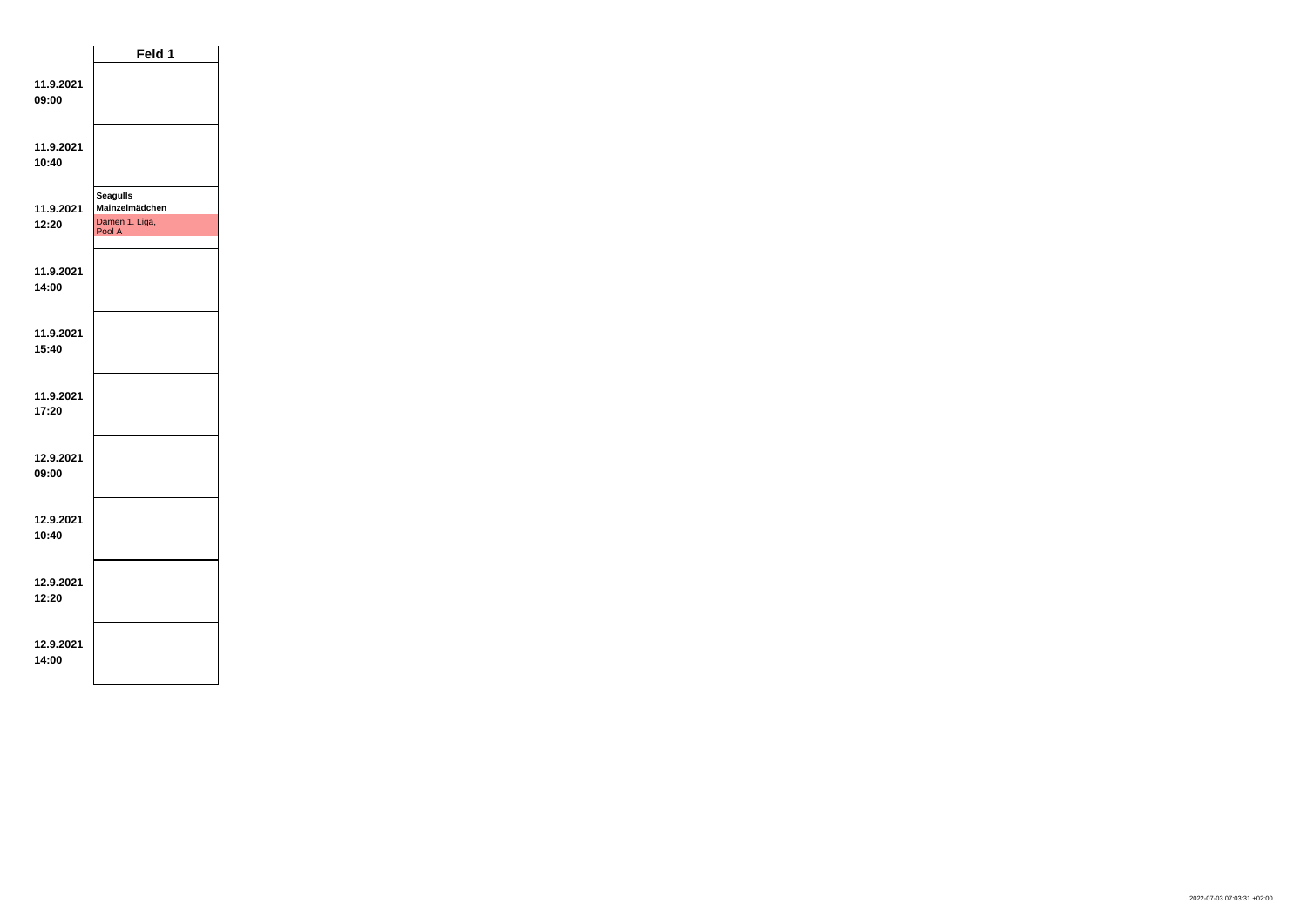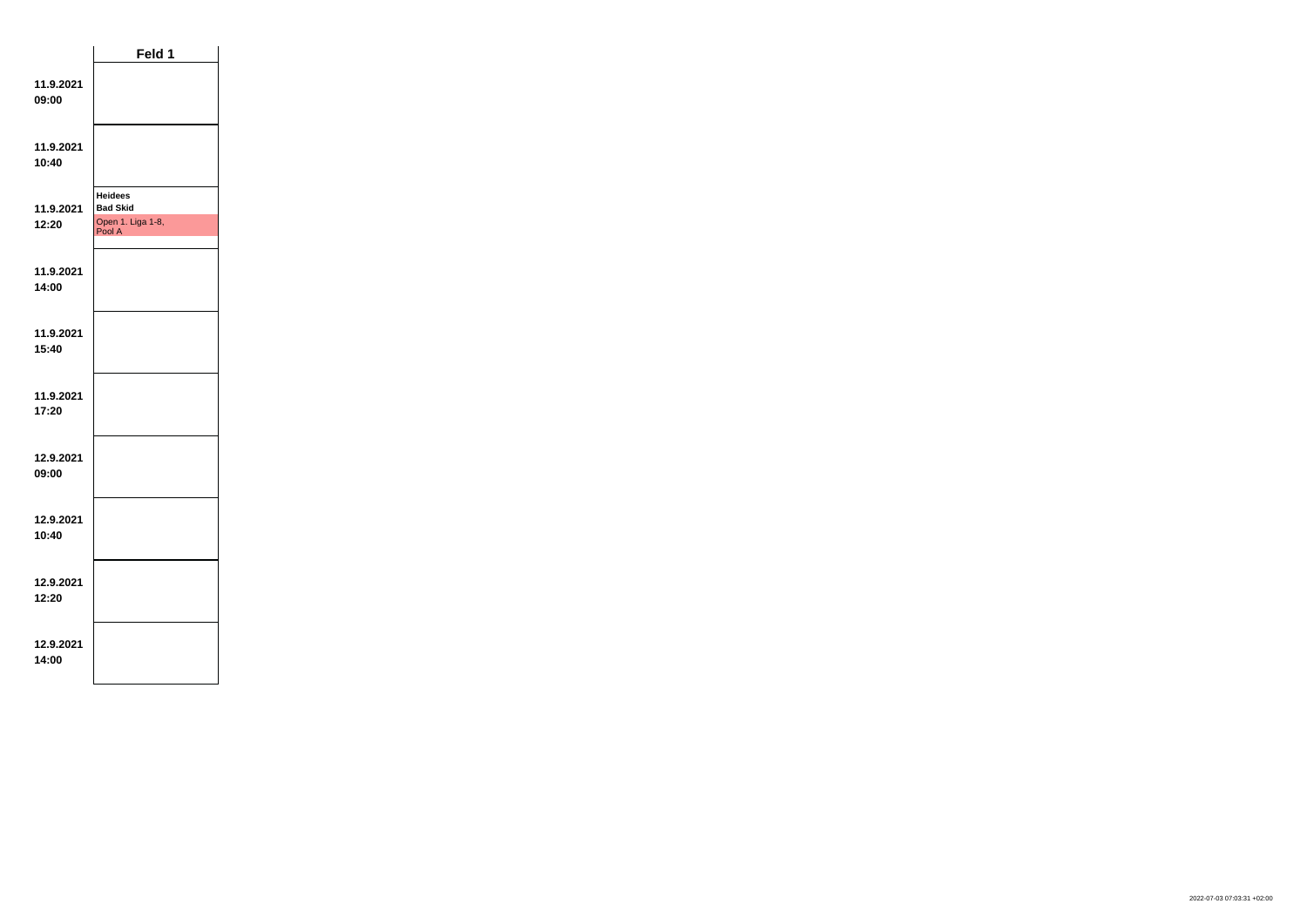|                    | Feld 2                                                      |  |
|--------------------|-------------------------------------------------------------|--|
| 11.9.2021<br>09:00 |                                                             |  |
| 11.9.2021<br>10:40 |                                                             |  |
| 11.9.2021<br>12:20 | <b>GoHo Girls</b><br>Woodchicas<br>Damen 1. Liga,<br>Pool A |  |
| 11.9.2021<br>14:00 |                                                             |  |
| 11.9.2021<br>15:40 |                                                             |  |
| 11.9.2021<br>17:20 |                                                             |  |
| 12.9.2021<br>09:00 |                                                             |  |
| 12.9.2021<br>10:40 |                                                             |  |
| 12.9.2021<br>12:20 |                                                             |  |
| 12.9.2021<br>14:00 |                                                             |  |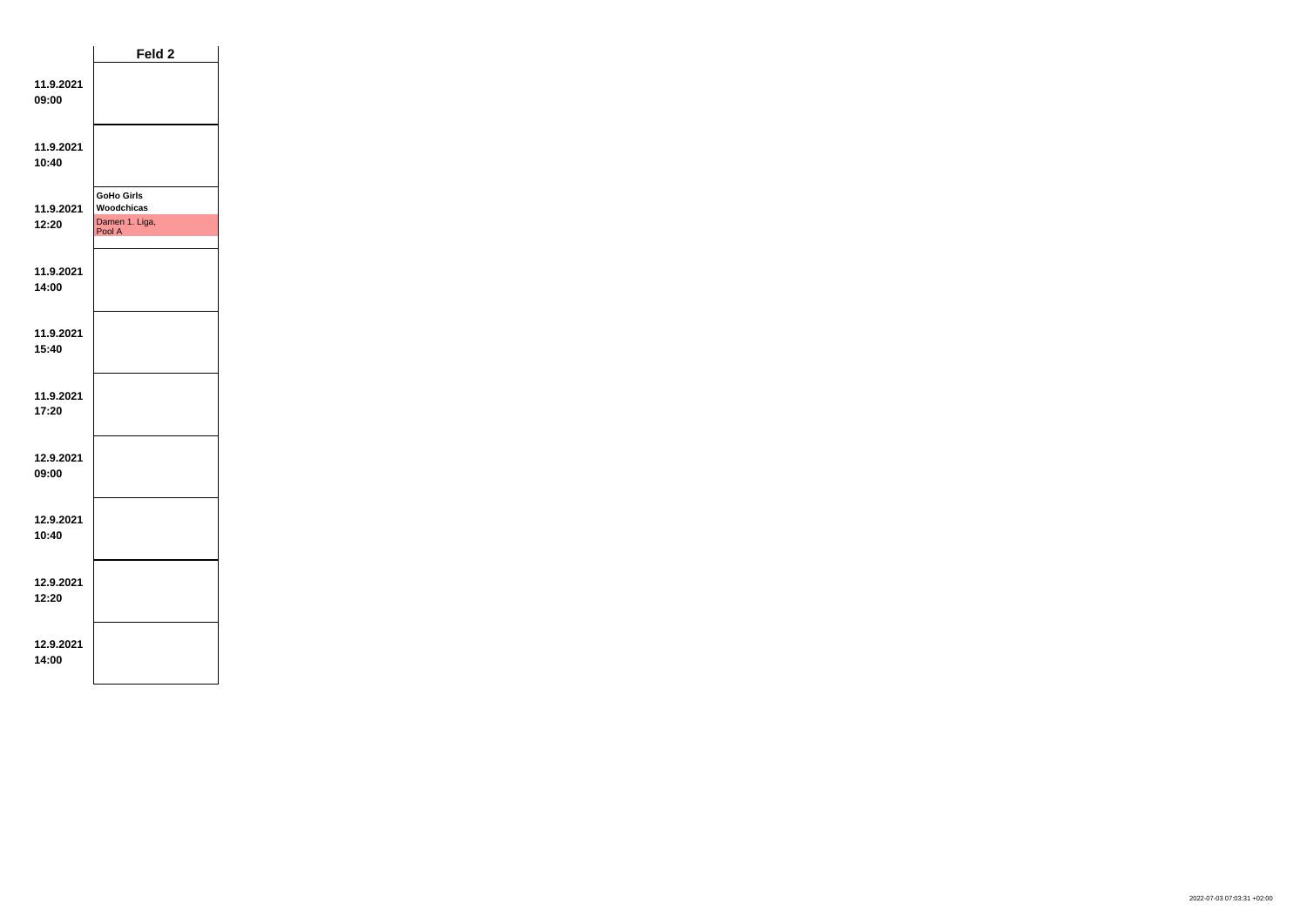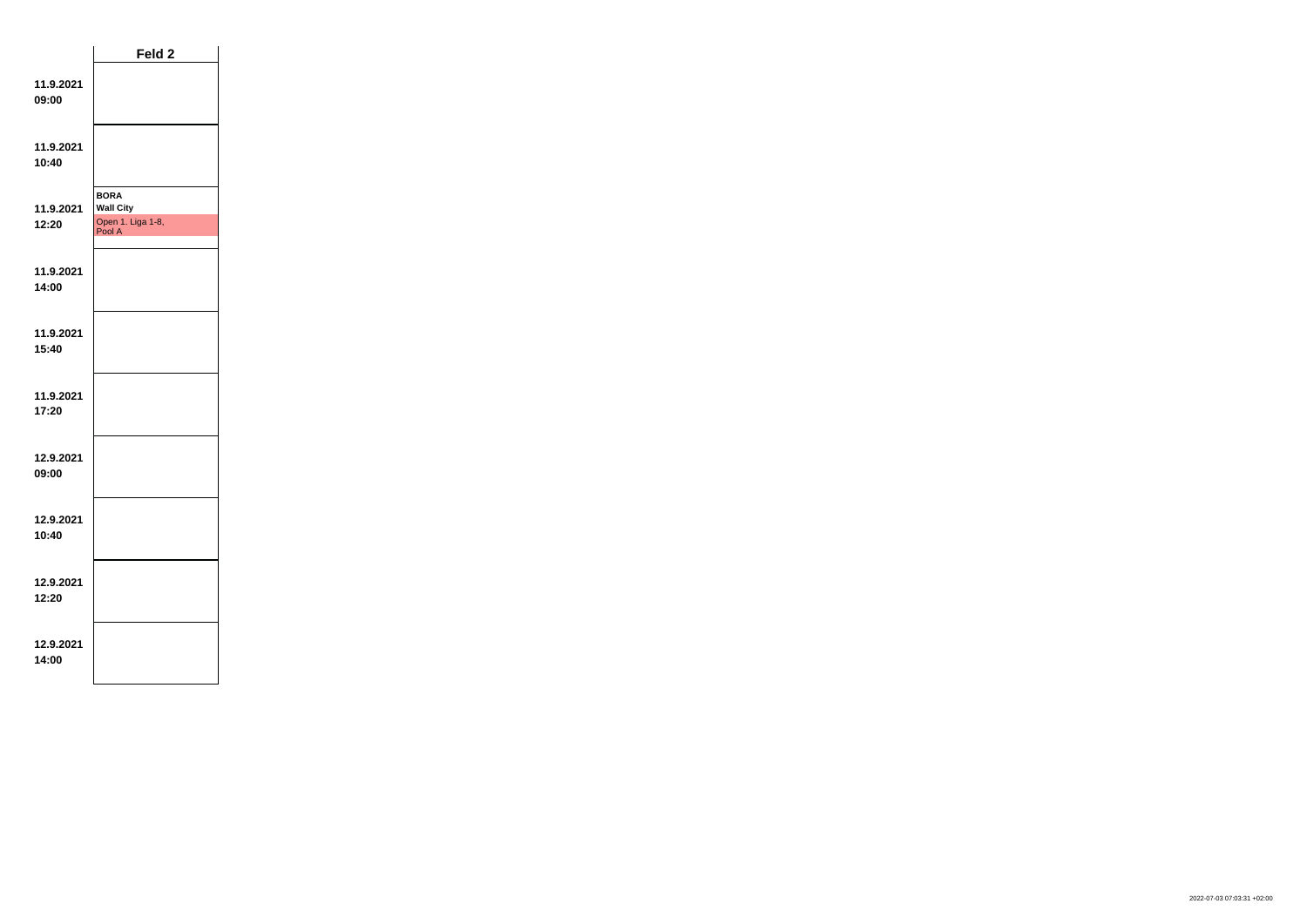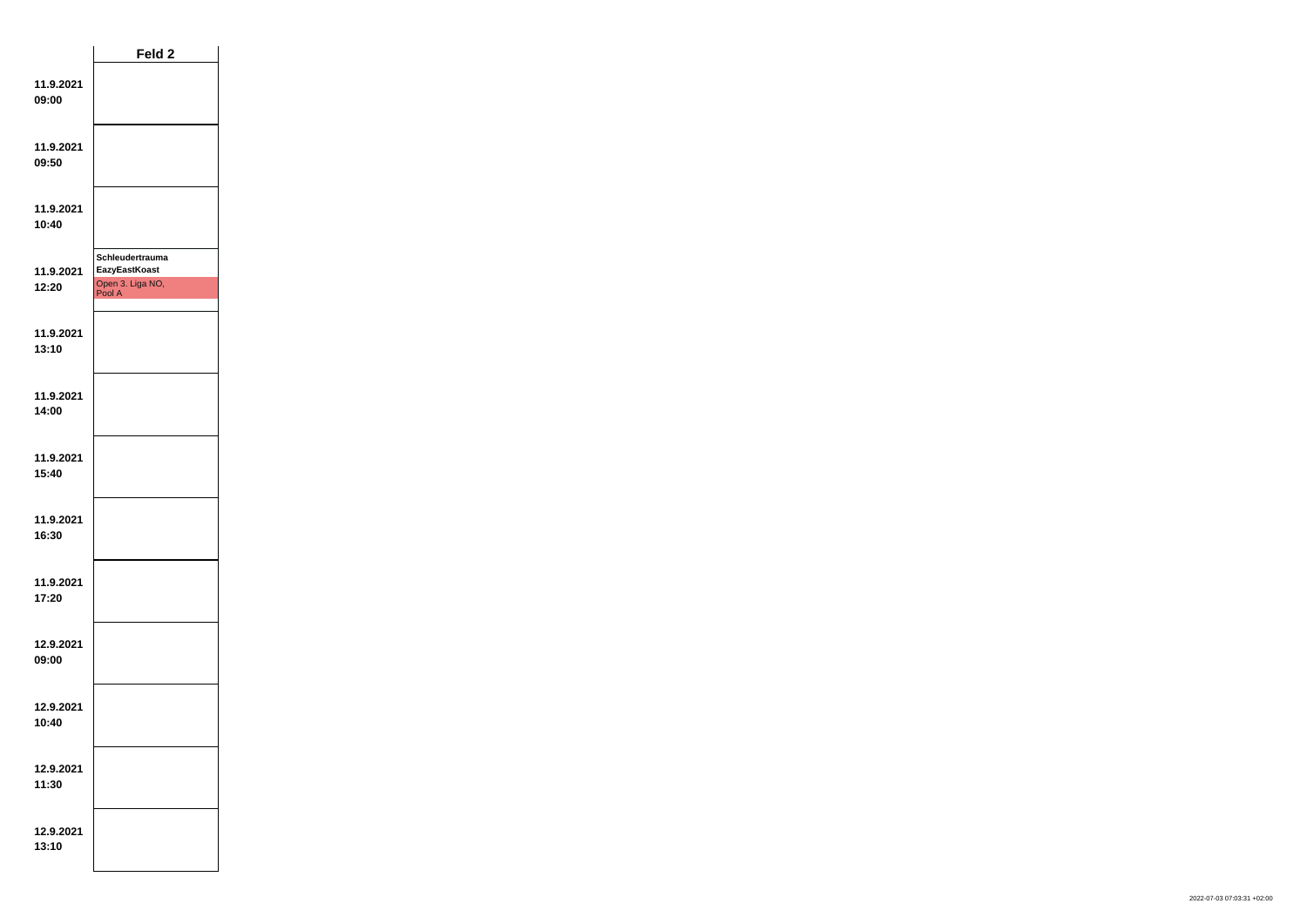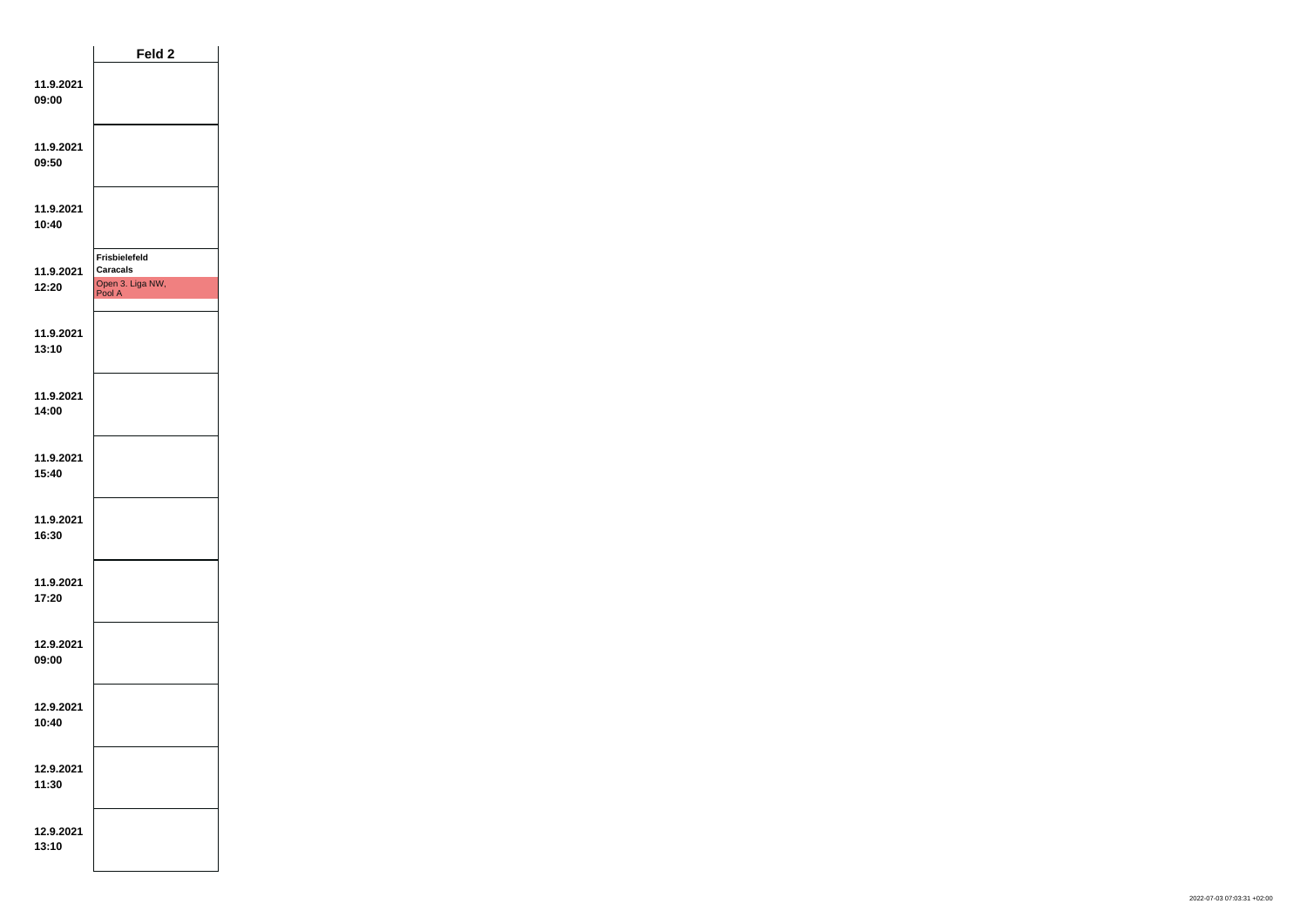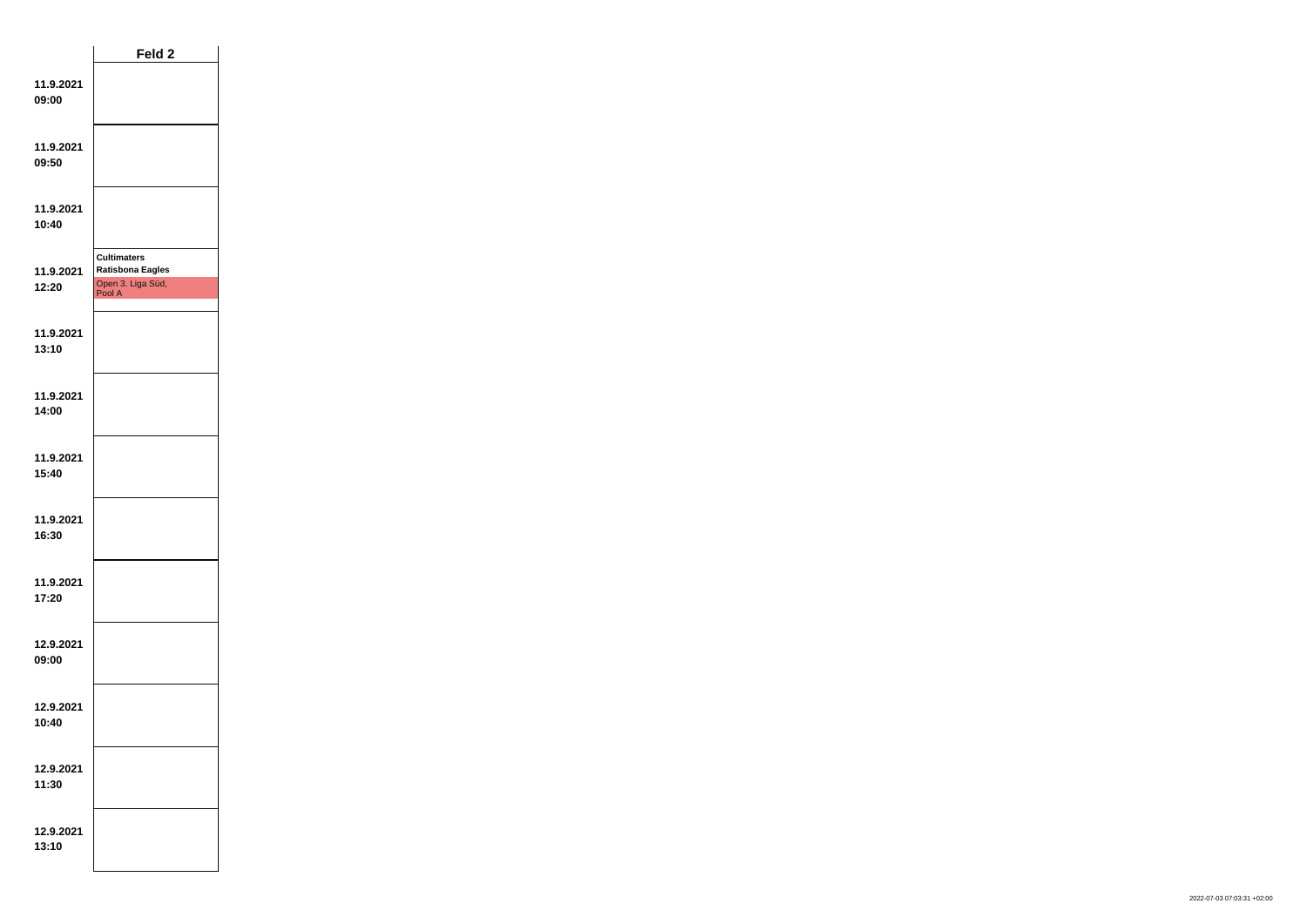|                    | Feld 1                      | Feld 2                                      | Feld 3                      |  |
|--------------------|-----------------------------|---------------------------------------------|-----------------------------|--|
| 11.9.2021<br>10:00 |                             |                                             |                             |  |
| 11.9.2021          | 2MUCL<br>Wolpertinger       | <b>Sturm und Drang</b><br>Kiel <sub>2</sub> | <b>THW</b><br>Paradisco     |  |
| 12:40              | Open 2. Liga Süd,<br>Pool A | Open 2. Liga Süd,<br>Pool A                 | Open 2. Liga Süd,<br>Pool A |  |
| 11.9.2021<br>15:20 |                             |                                             |                             |  |
| 12.9.2021<br>10:00 |                             |                                             |                             |  |
| 12.9.2021<br>12:40 |                             |                                             |                             |  |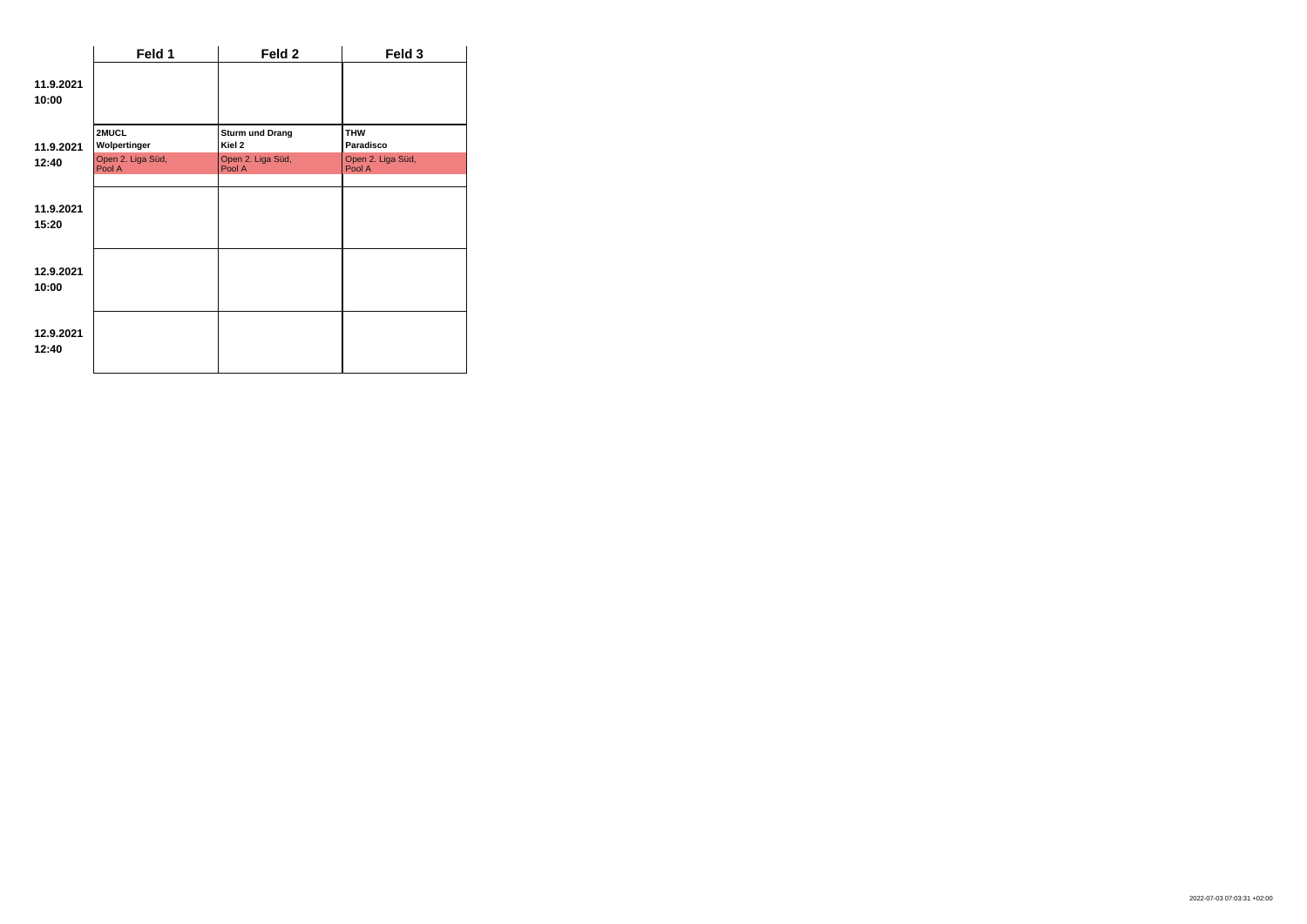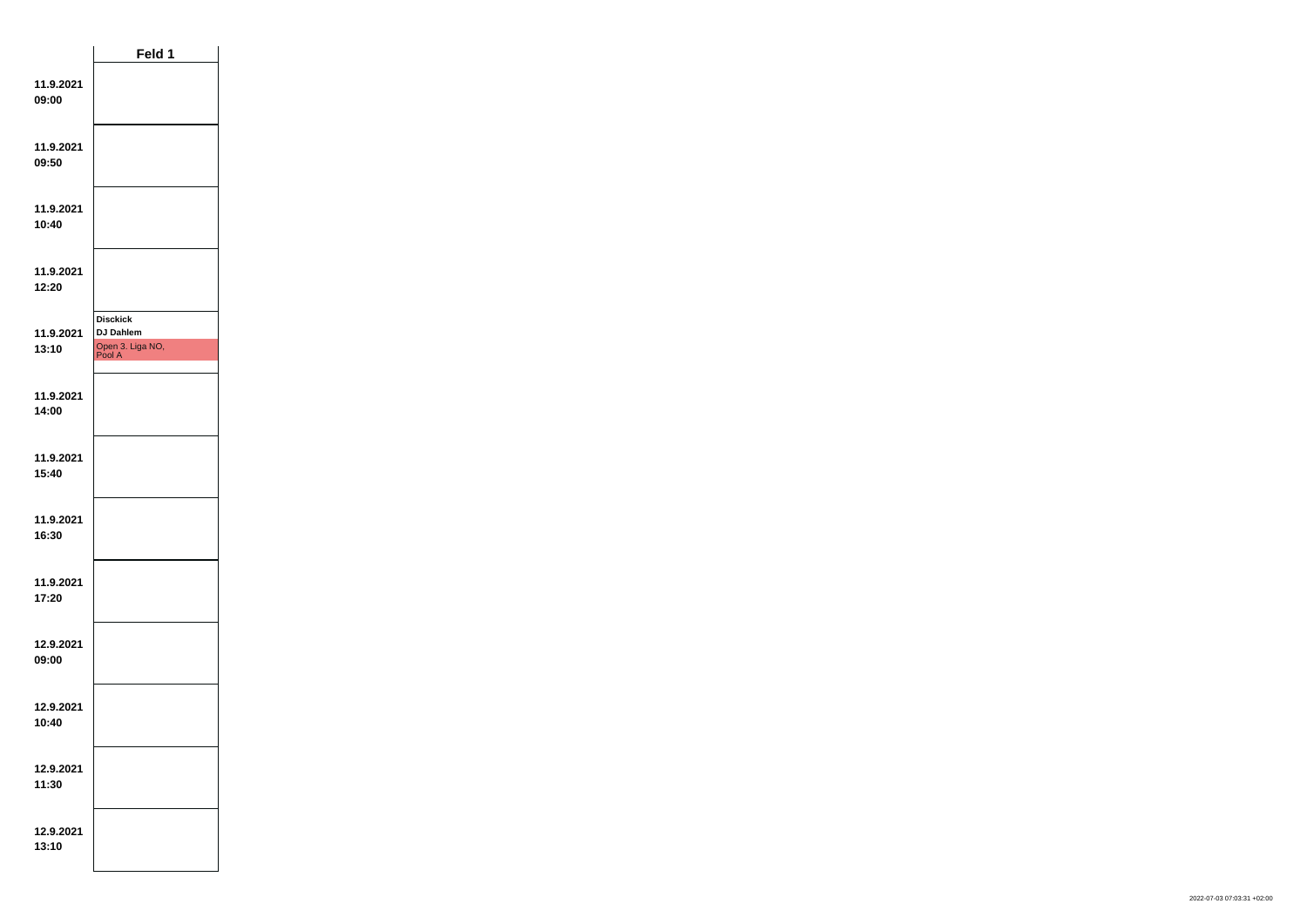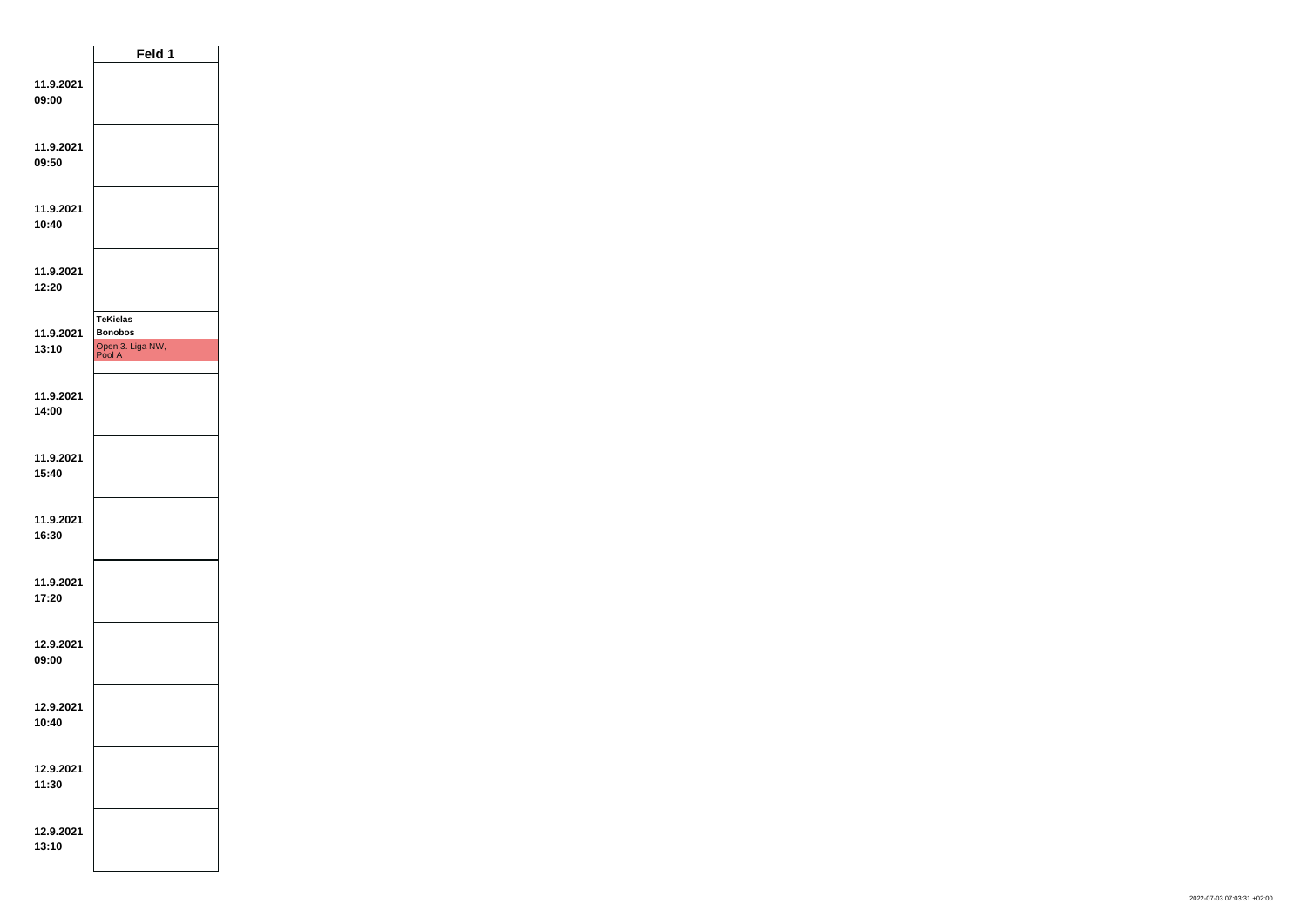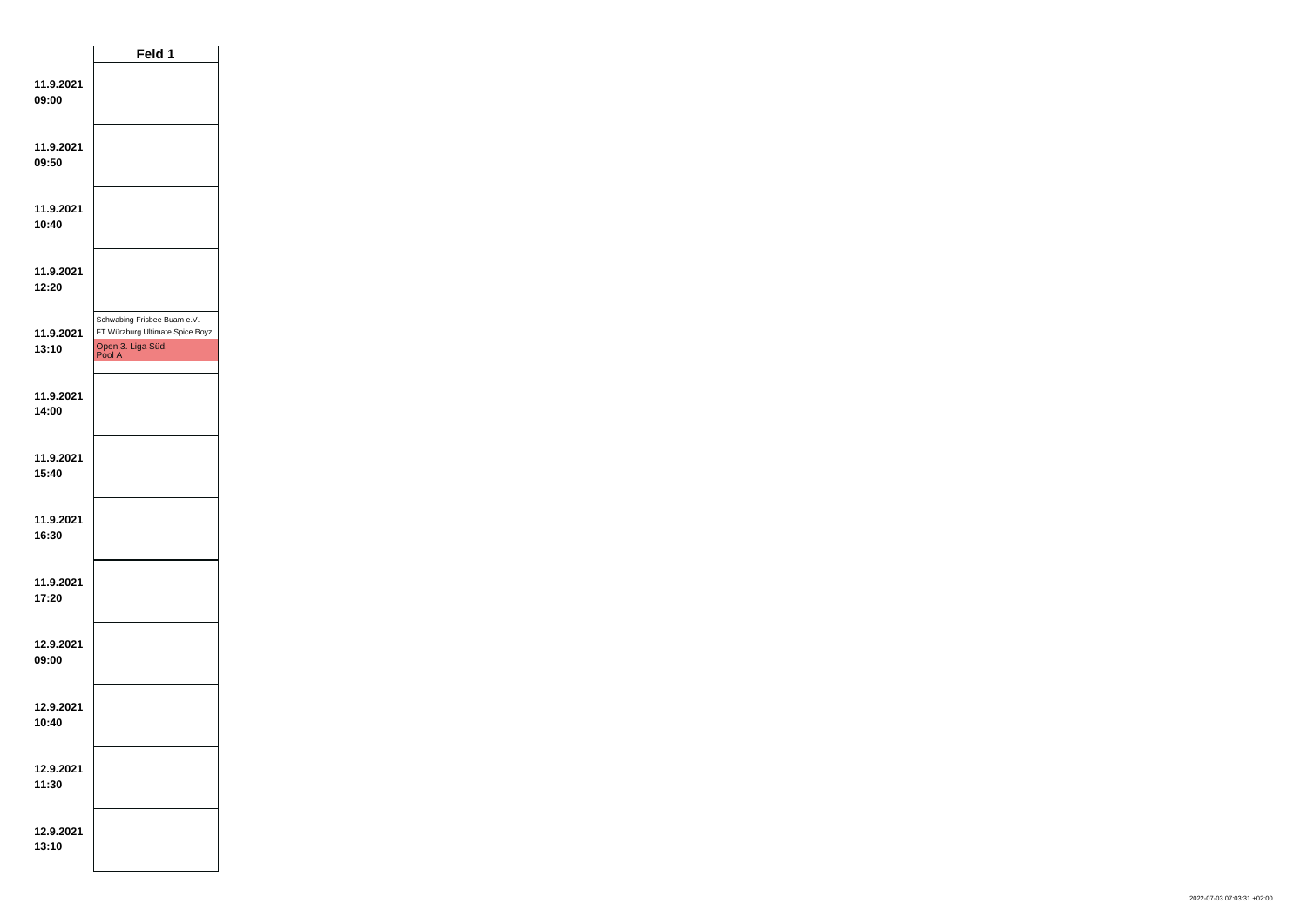|                    | Feld 2                                                          |  |
|--------------------|-----------------------------------------------------------------|--|
| 11.9.2021<br>09:00 |                                                                 |  |
| 11.9.2021<br>11:30 |                                                                 |  |
| 11.9.2021<br>13:10 | Frank N.<br>Hässliche Erdferkel<br>Open 1. Liga 9-16,<br>Pool A |  |
| 11.9.2021<br>14:50 |                                                                 |  |
| 11.9.2021<br>15:40 |                                                                 |  |
| 11.9.2021<br>17:20 |                                                                 |  |
| 12.9.2021<br>09:00 |                                                                 |  |
| 12.9.2021<br>10:40 |                                                                 |  |
| 12.9.2021<br>11:30 |                                                                 |  |
| 12.9.2021<br>13:10 |                                                                 |  |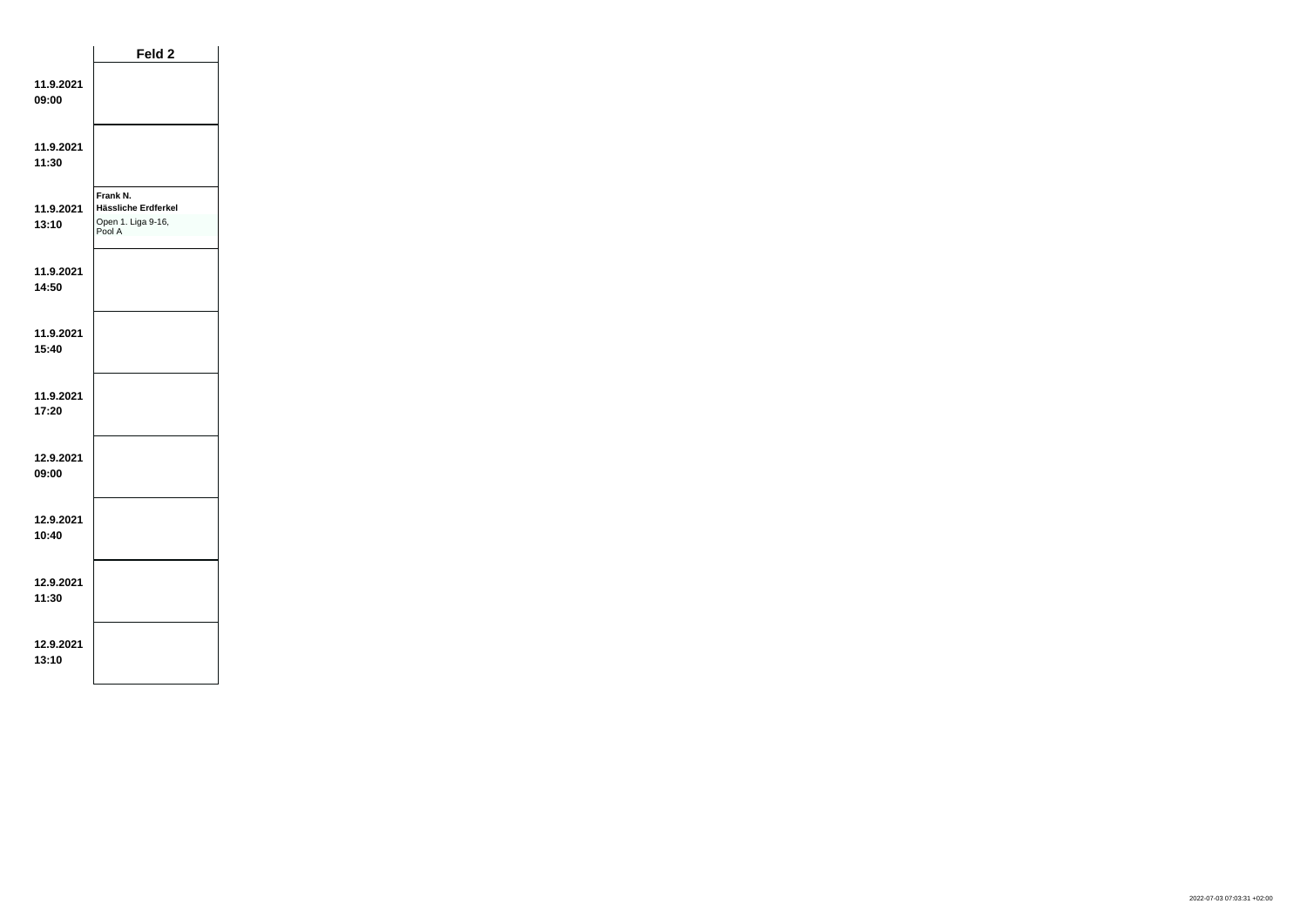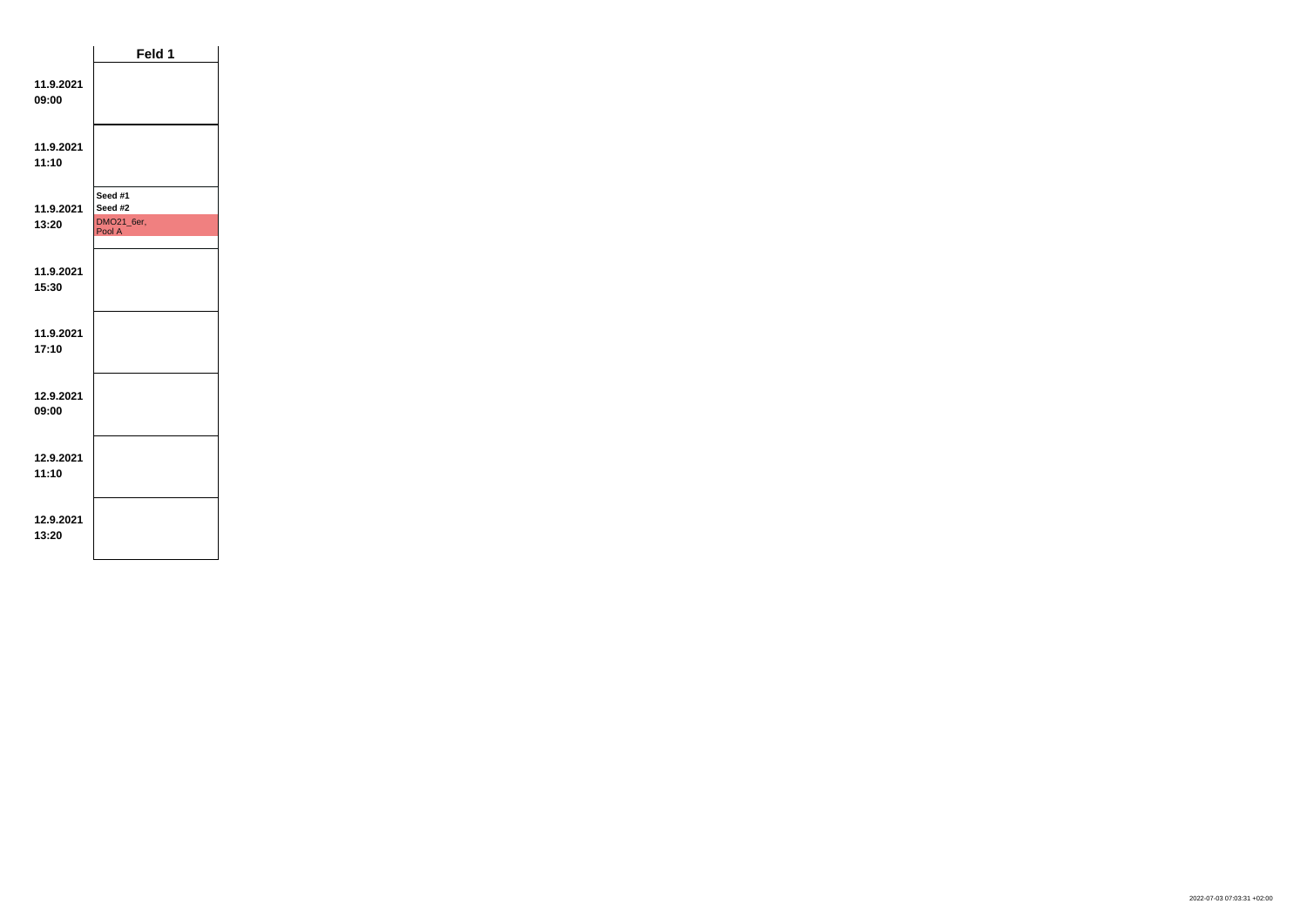|                    | Feld 1                                                                    |  |
|--------------------|---------------------------------------------------------------------------|--|
| 11.9.2021<br>09:00 |                                                                           |  |
| 11.9.2021<br>11:10 |                                                                           |  |
| 11.9.2021<br>13:20 | <b>Funatics</b><br><b>Family Ultimate</b><br>Open 2. Liga Nord,<br>Pool A |  |
| 11.9.2021<br>15:30 |                                                                           |  |
| 11.9.2021<br>17:10 |                                                                           |  |
| 12.9.2021<br>09:00 |                                                                           |  |
| 12.9.2021<br>11:10 |                                                                           |  |
| 12.9.2021<br>13:20 |                                                                           |  |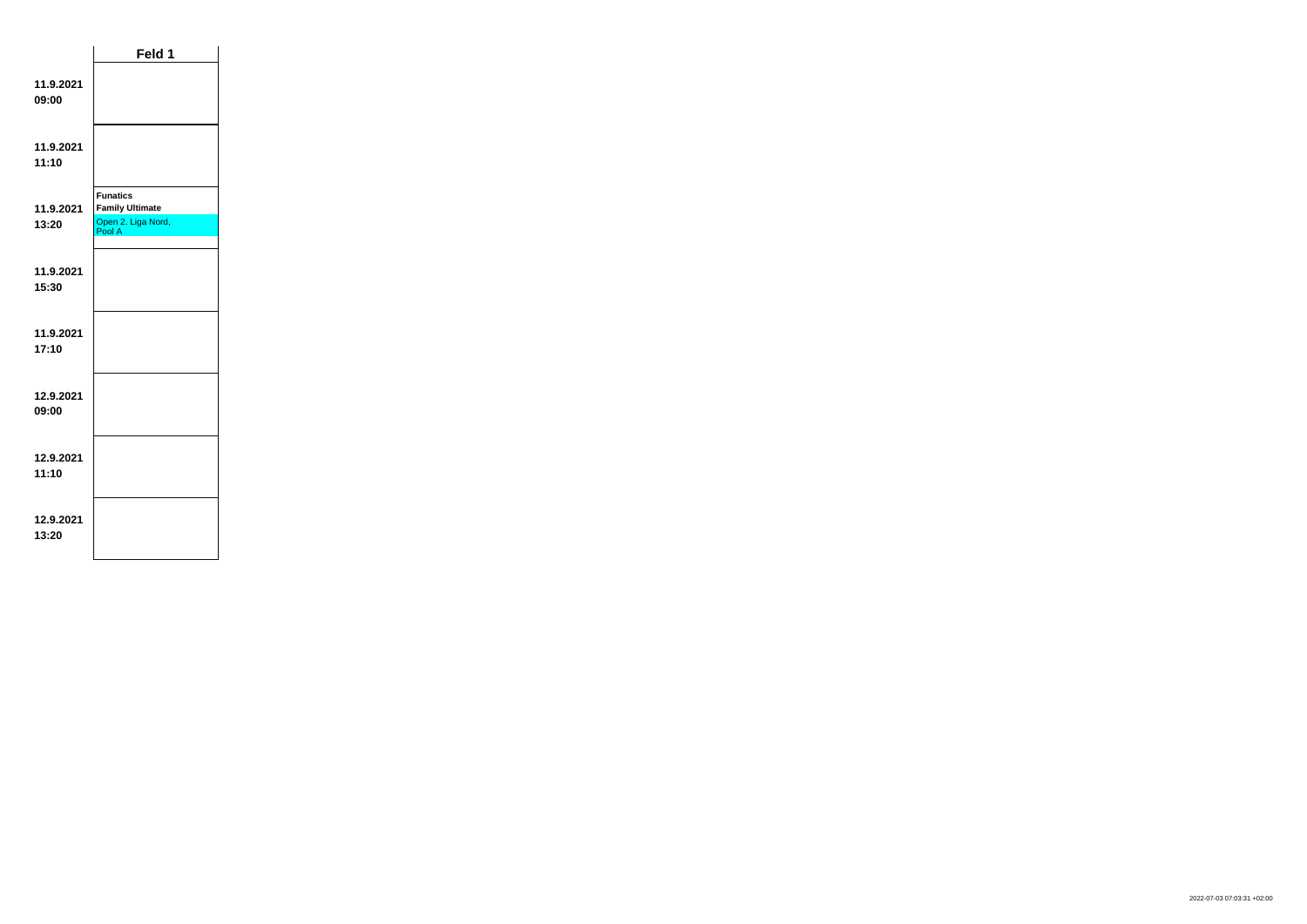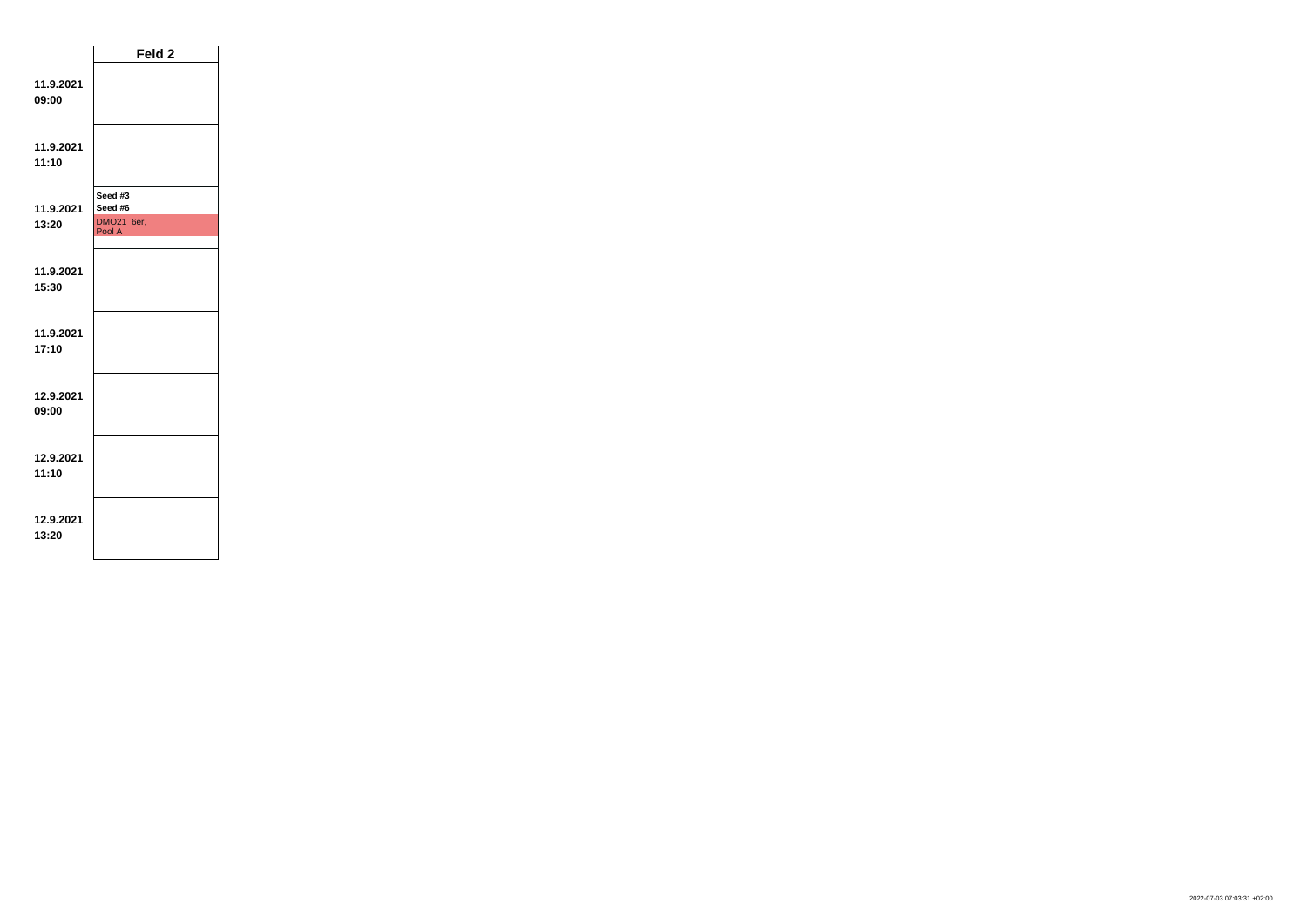|                    | Feld <sub>2</sub>            |  |
|--------------------|------------------------------|--|
| 11.9.2021<br>09:00 |                              |  |
| 11.9.2021<br>11:10 |                              |  |
|                    | <b>Drehst'n Deckel</b>       |  |
| 11.9.2021          | <b>Bonnsai</b>               |  |
| 13:20              | Open 2. Liga Nord,<br>Pool A |  |
|                    |                              |  |
| 11.9.2021          |                              |  |
| 15:30              |                              |  |
|                    |                              |  |
| 11.9.2021<br>17:10 |                              |  |
|                    |                              |  |
| 12.9.2021<br>09:00 |                              |  |
|                    |                              |  |
| 12.9.2021          |                              |  |
| 11:10              |                              |  |
| 12.9.2021<br>13:20 |                              |  |
|                    |                              |  |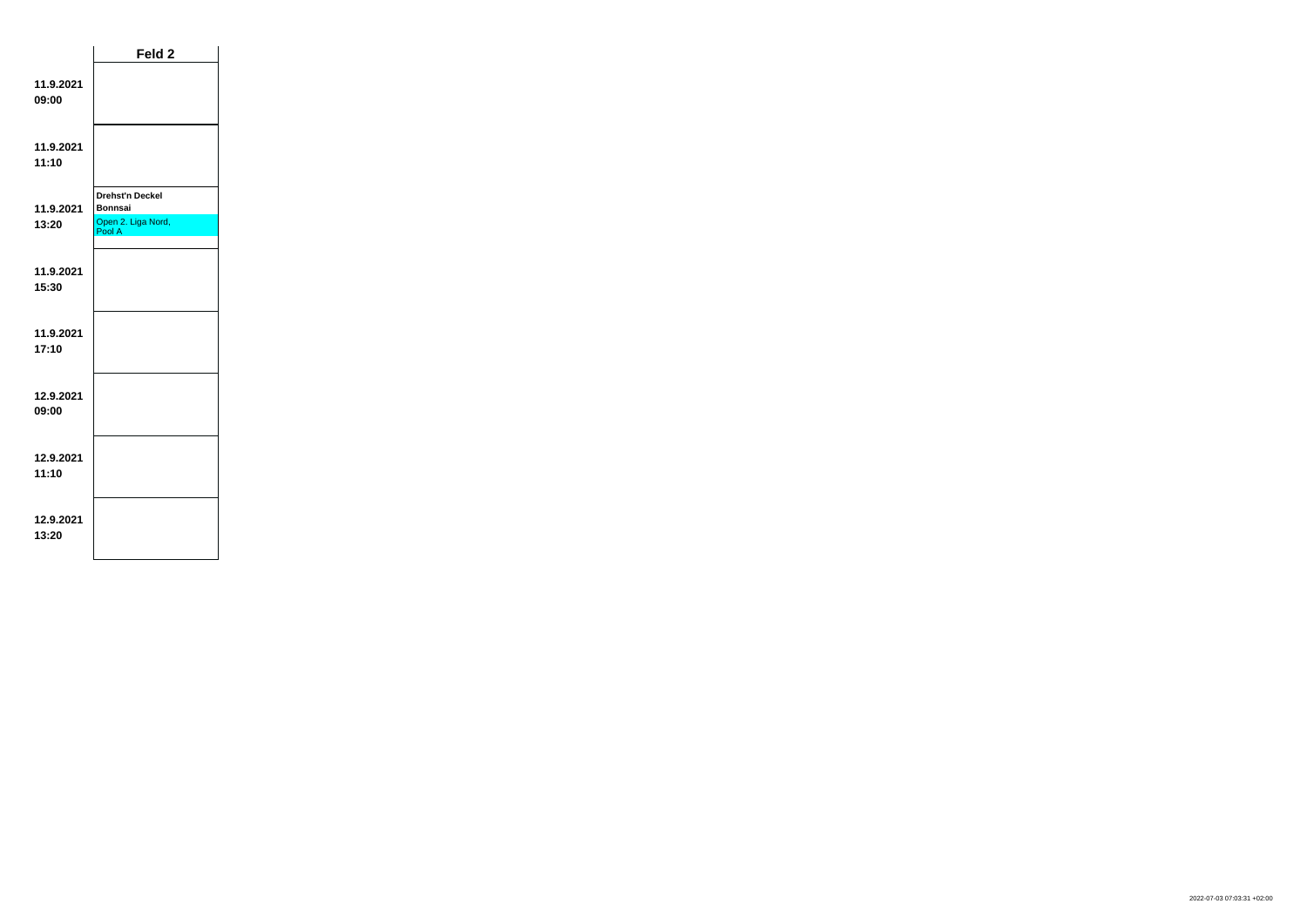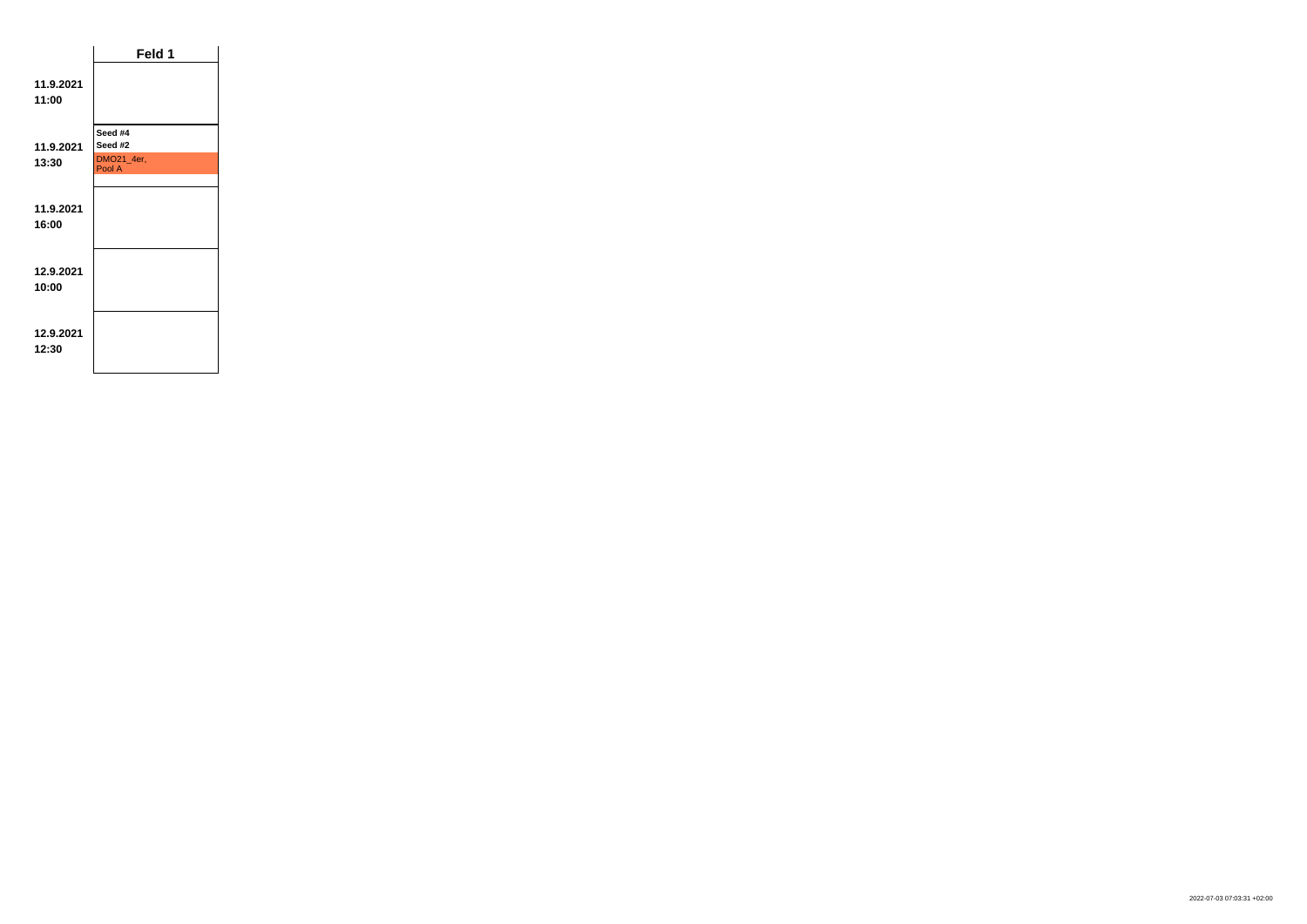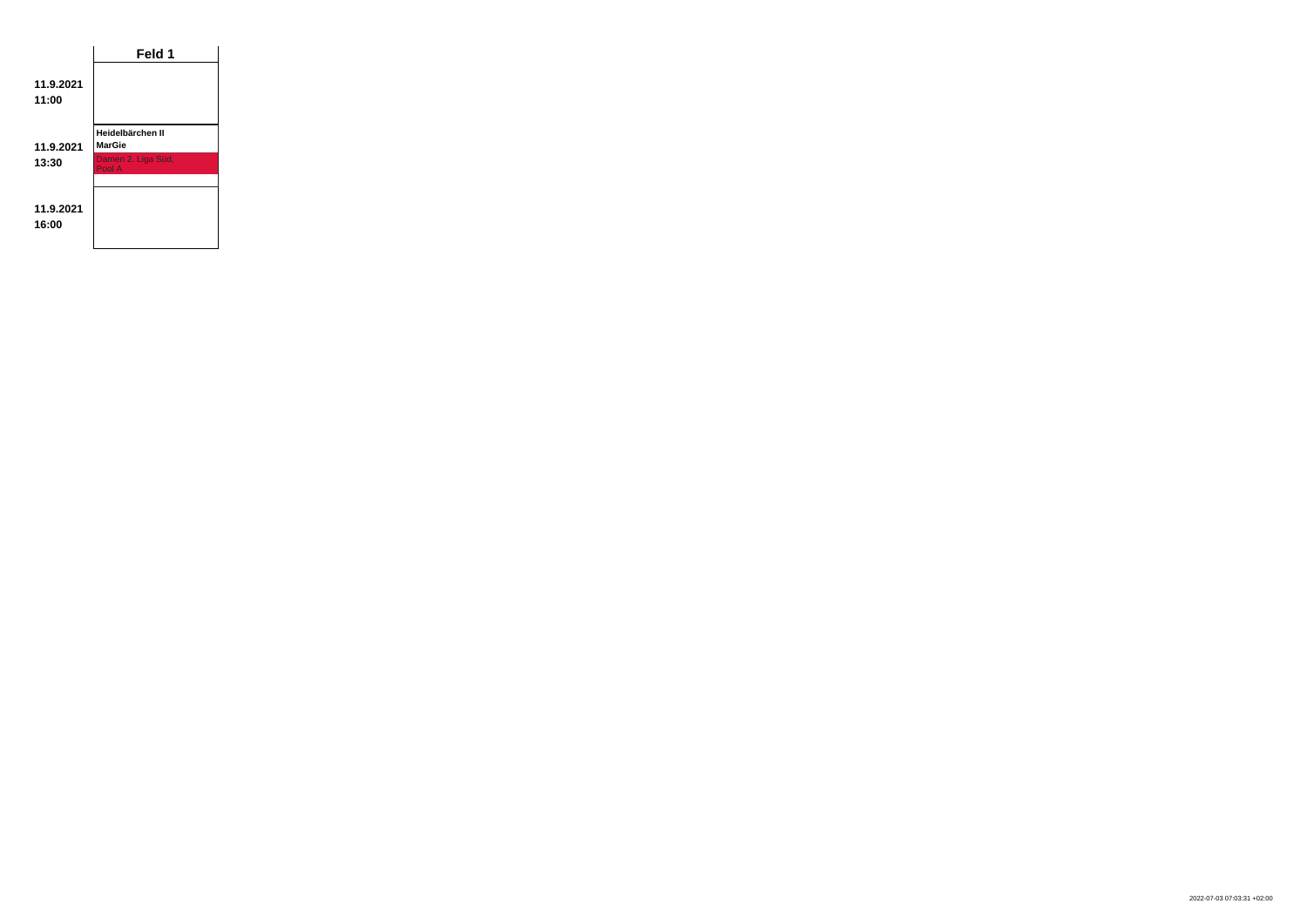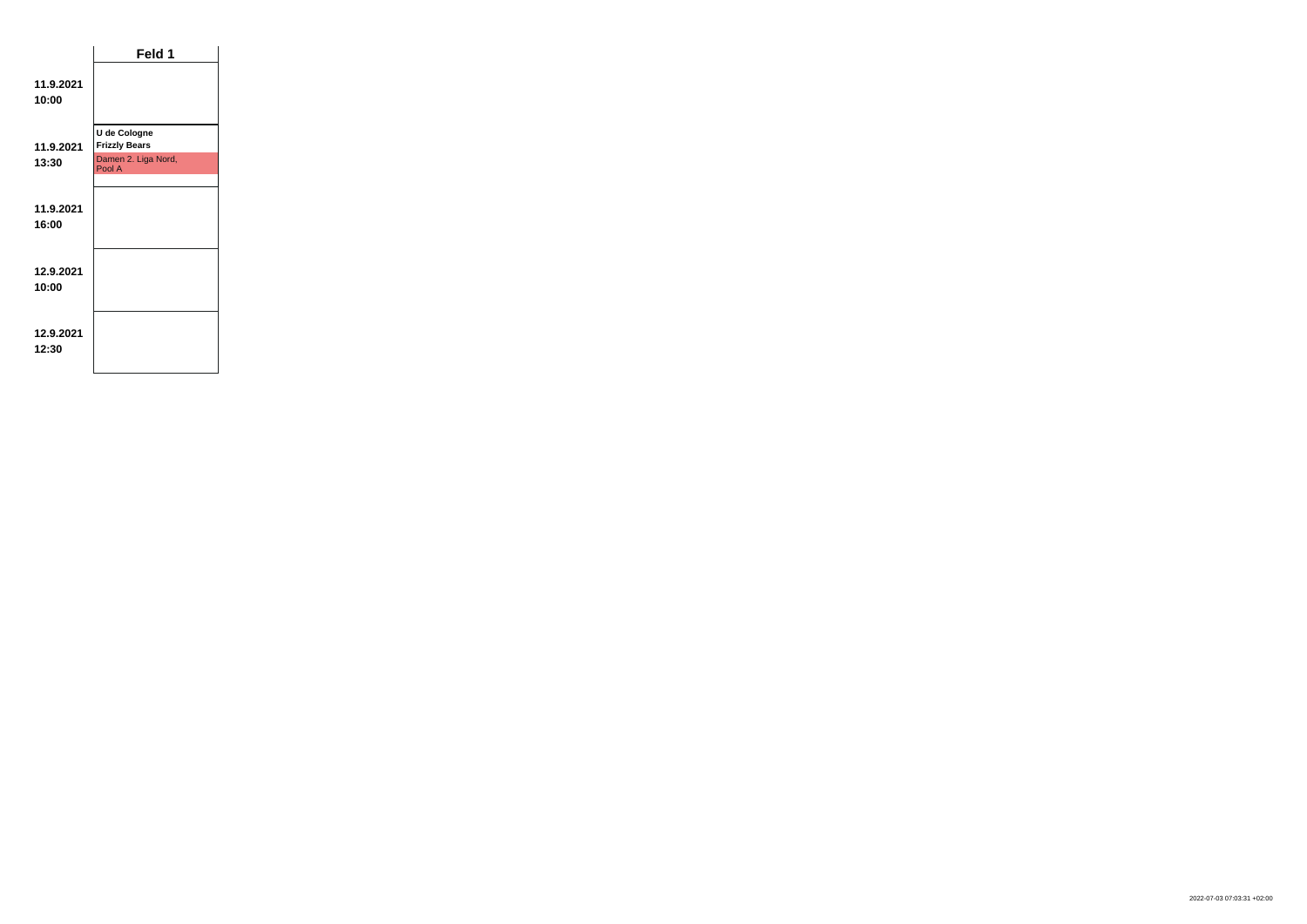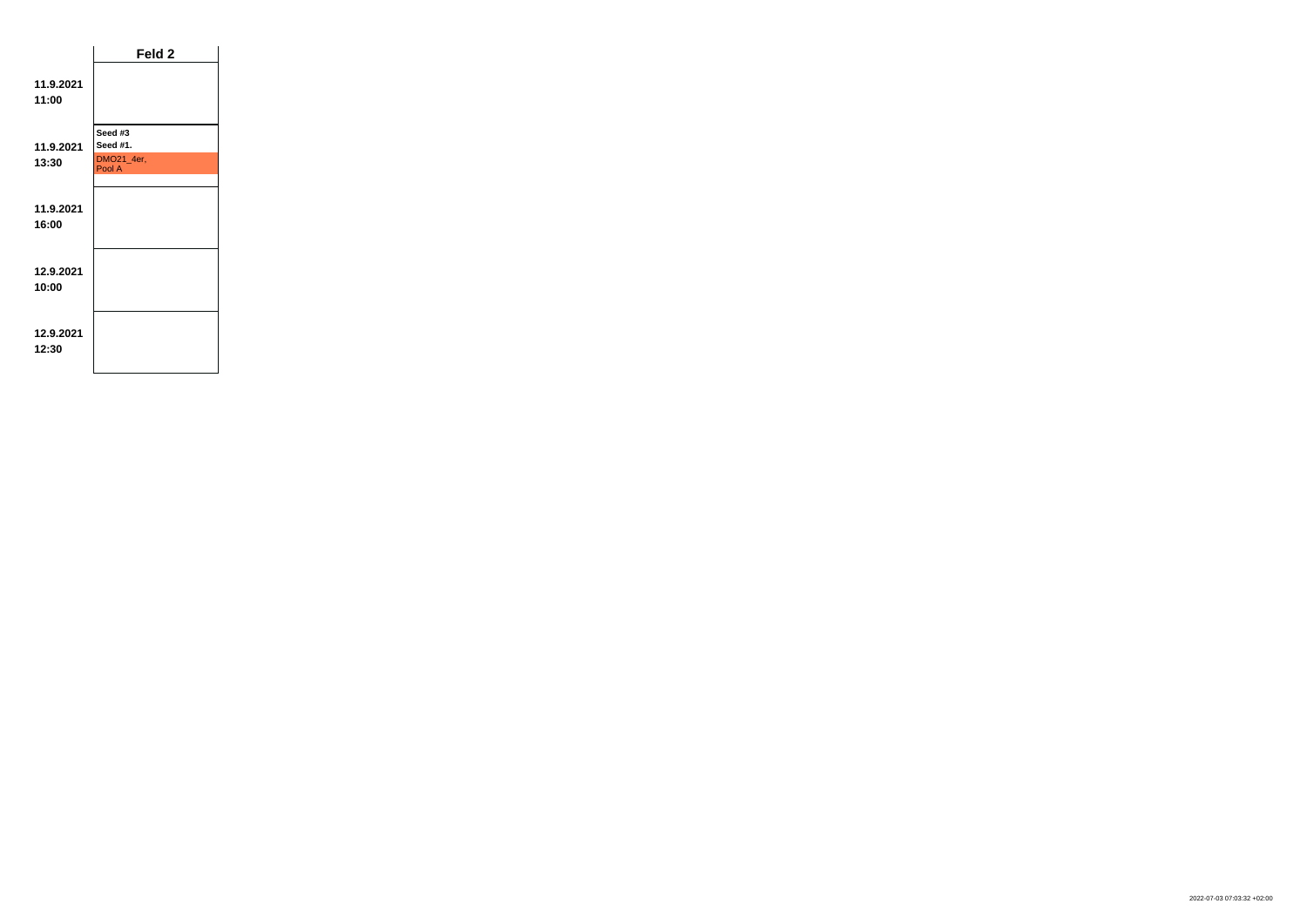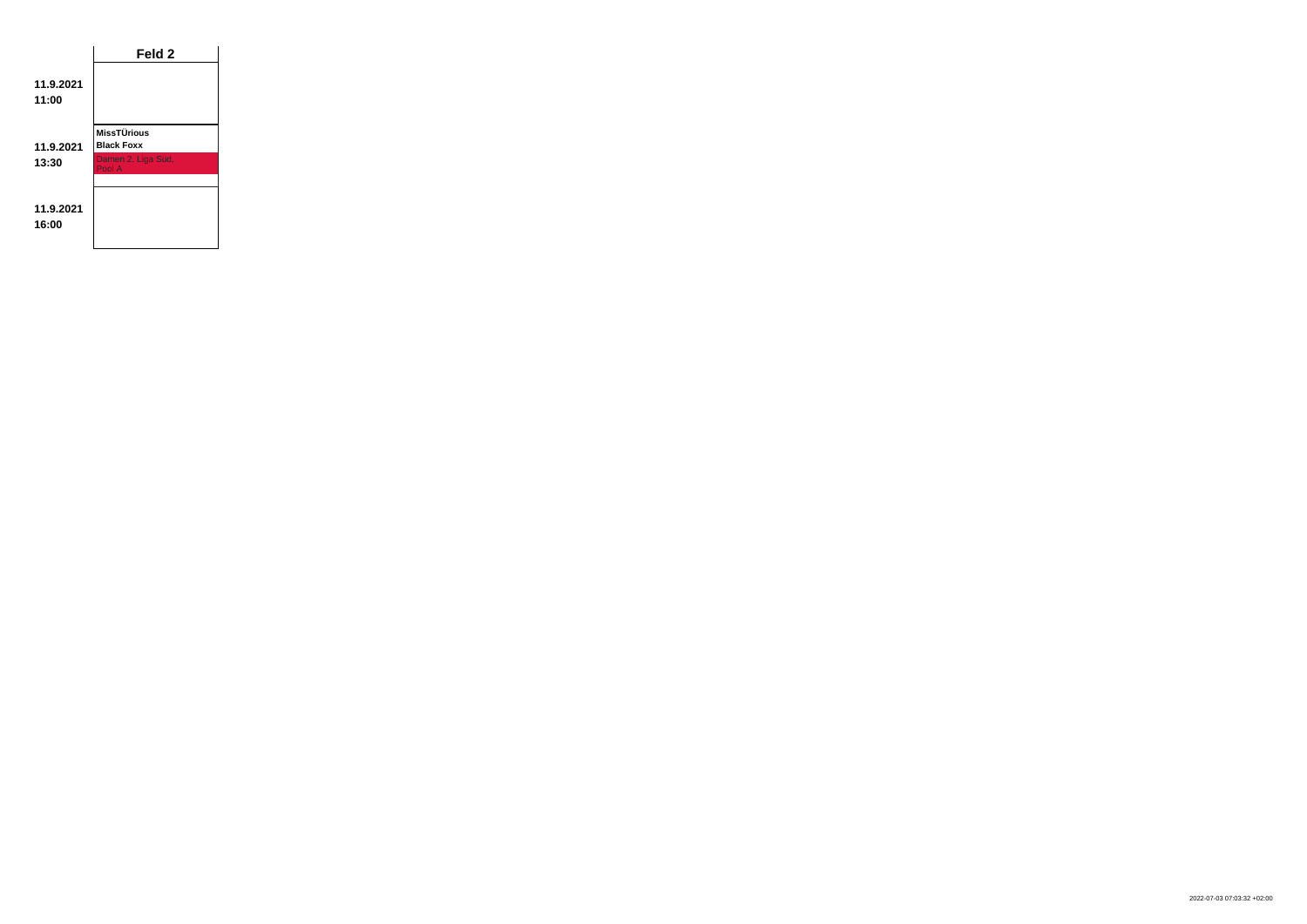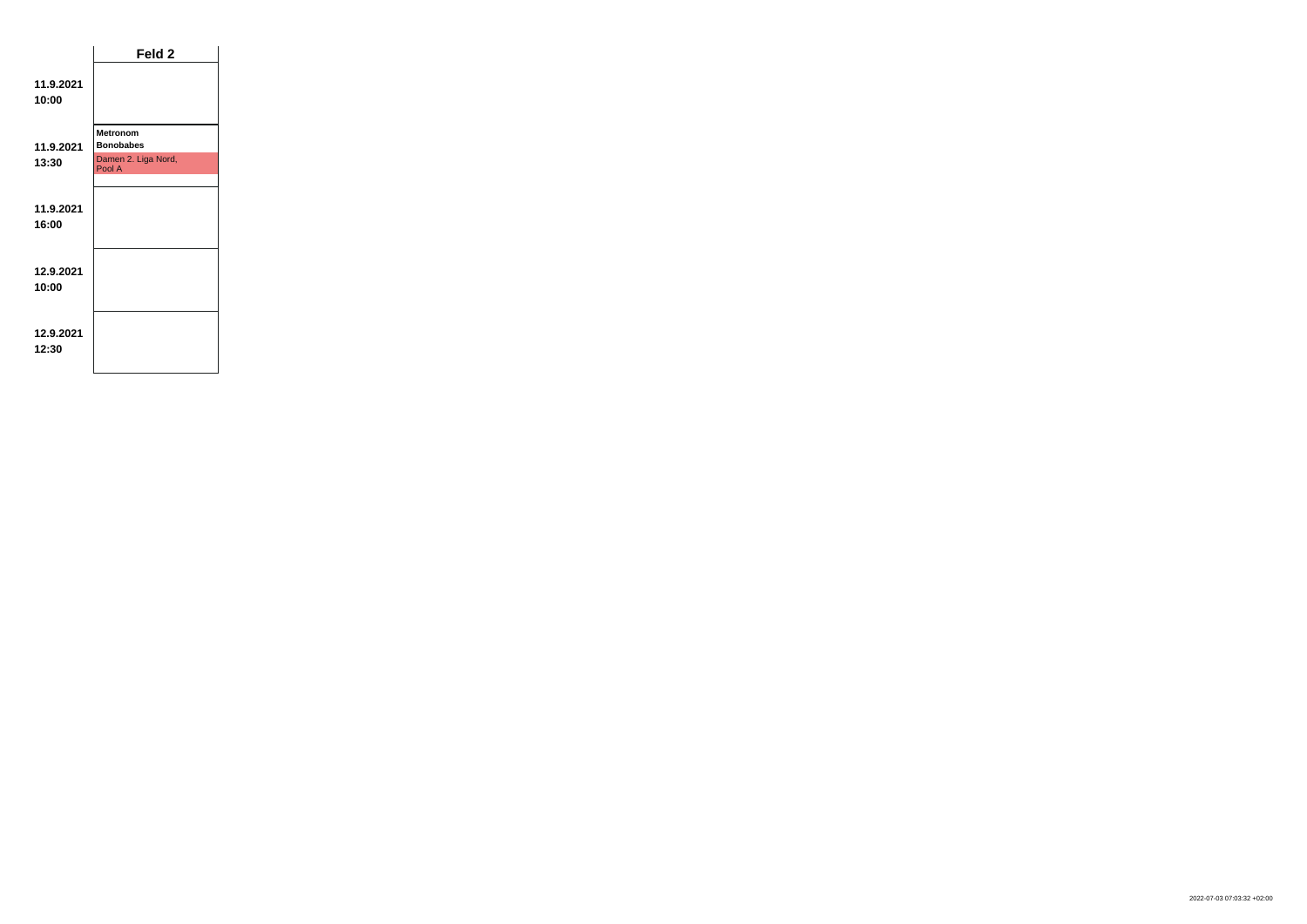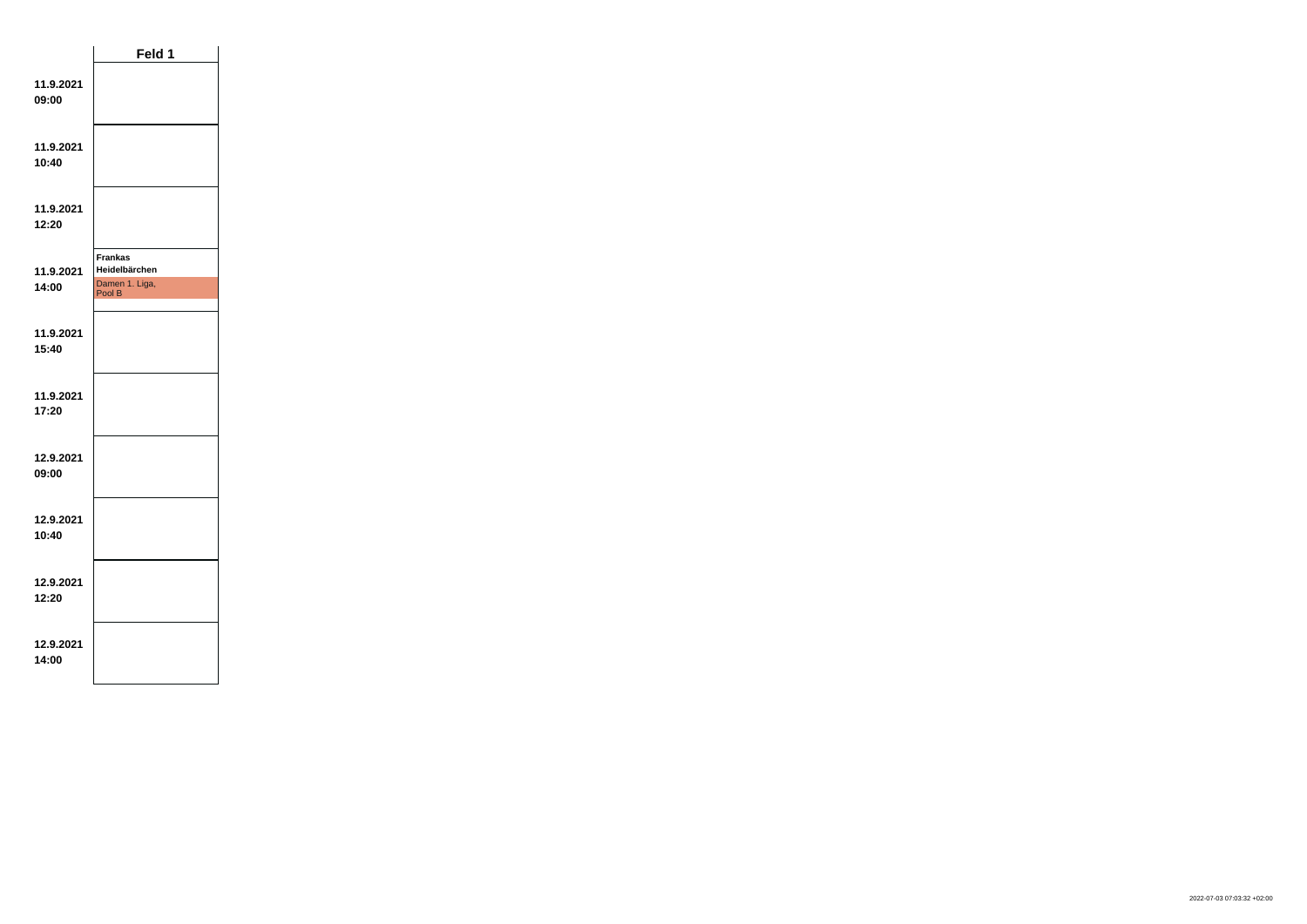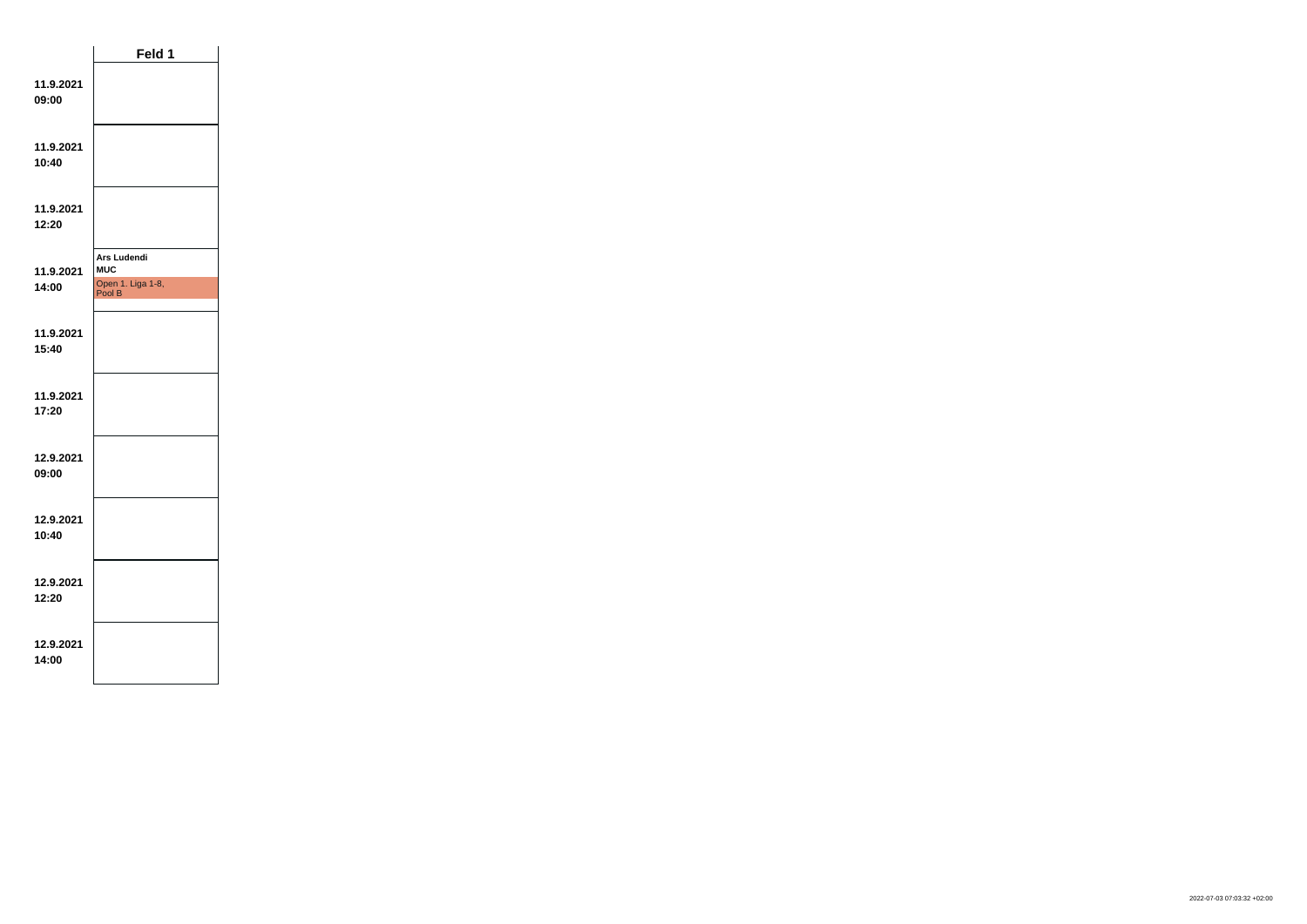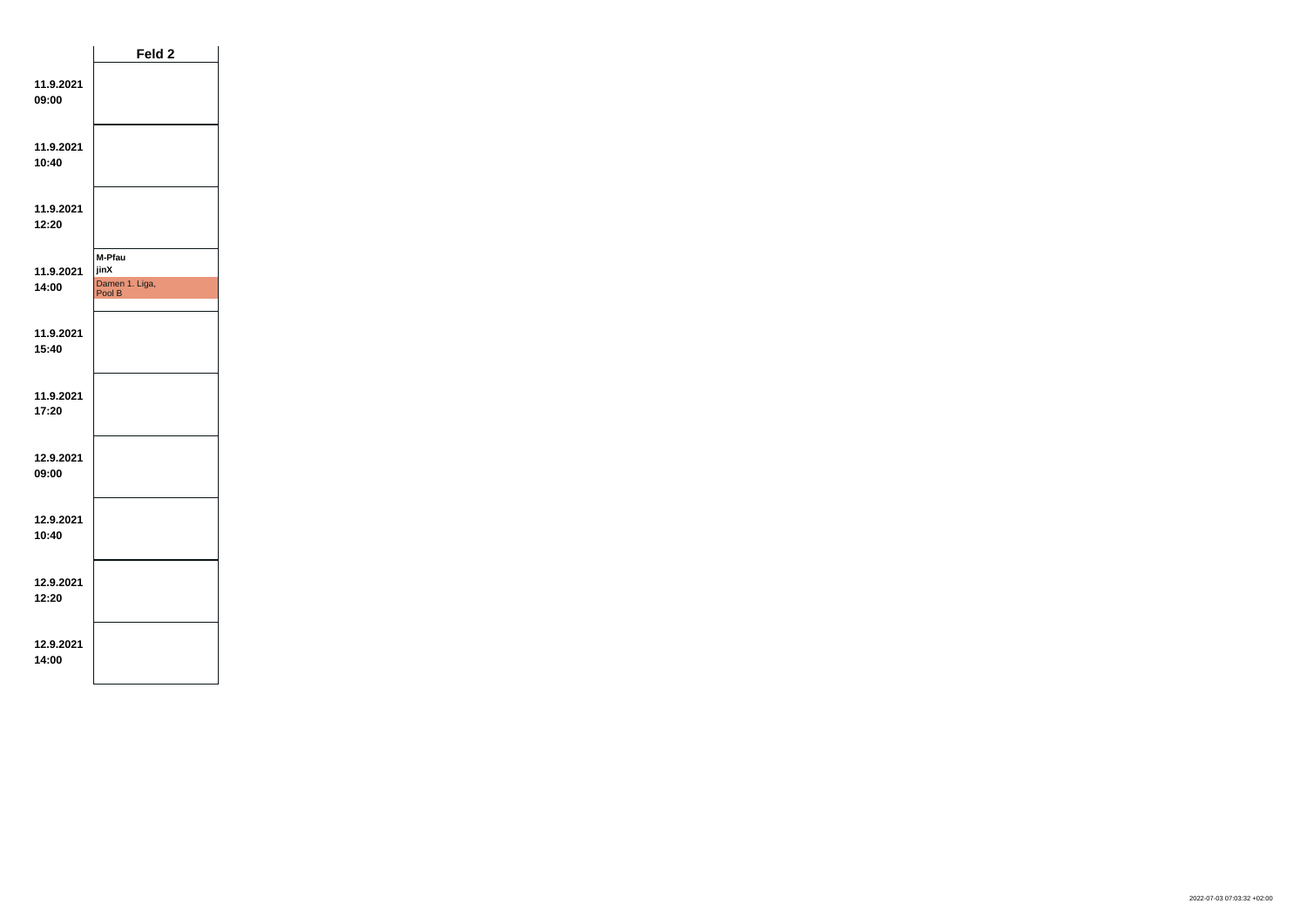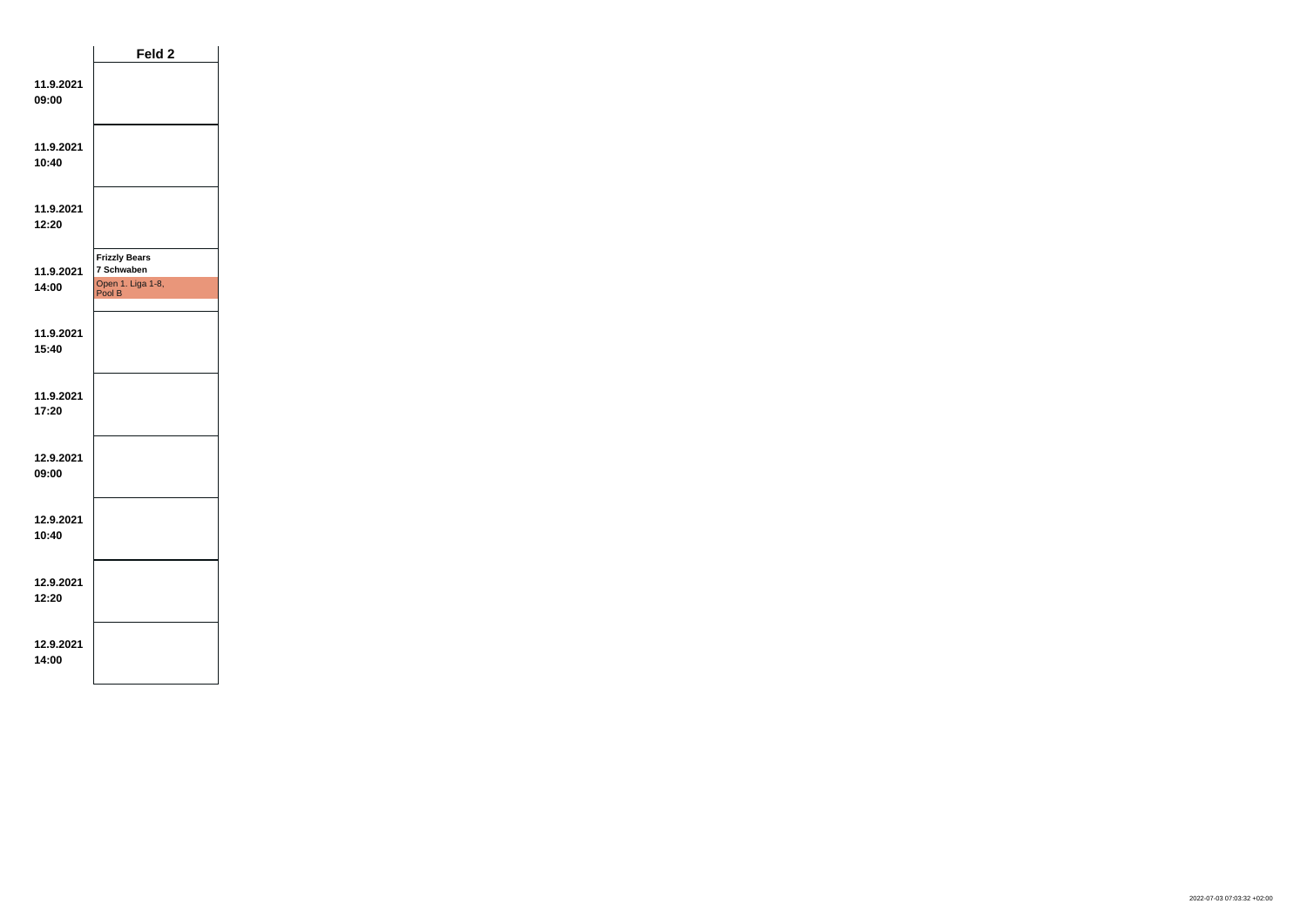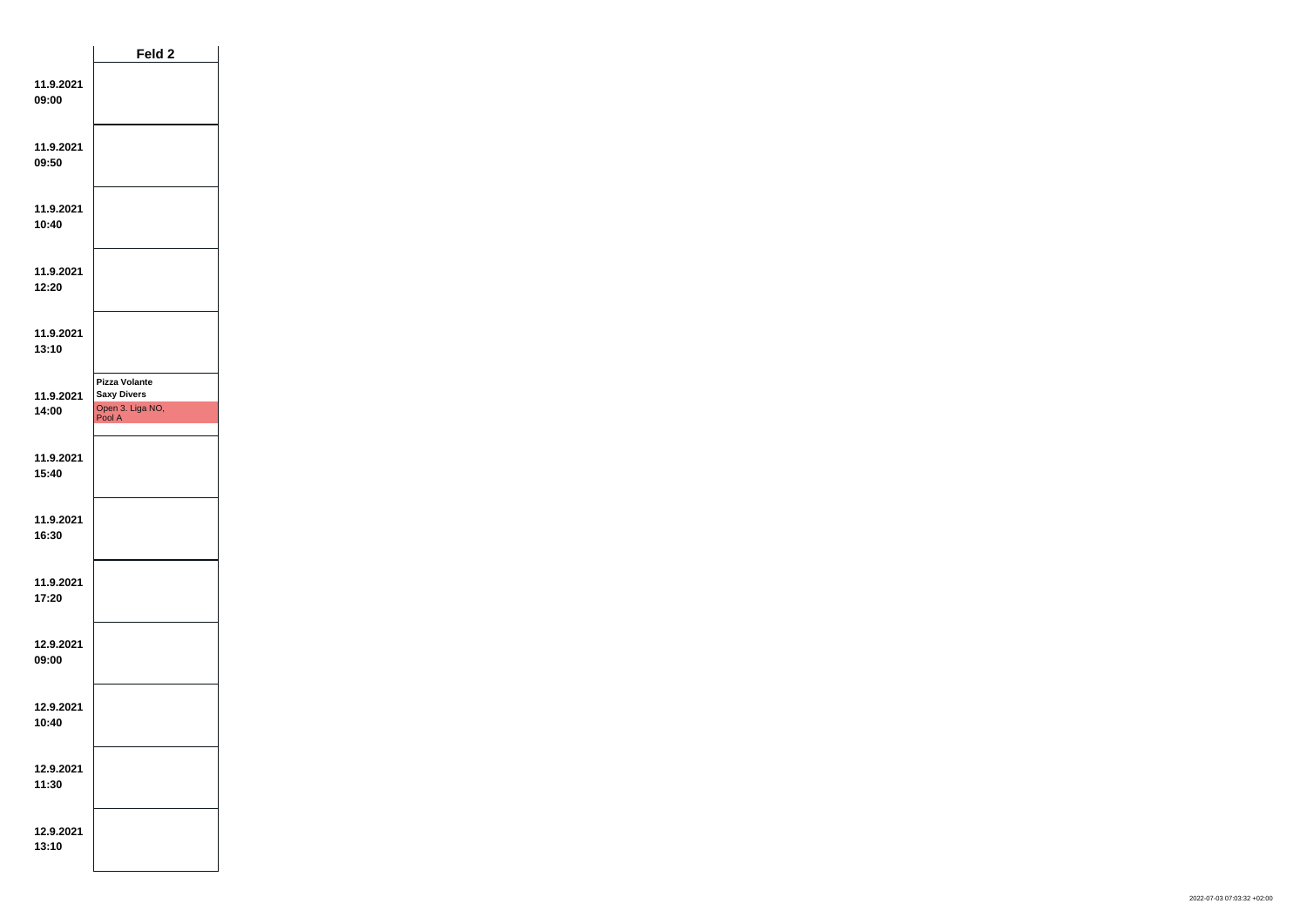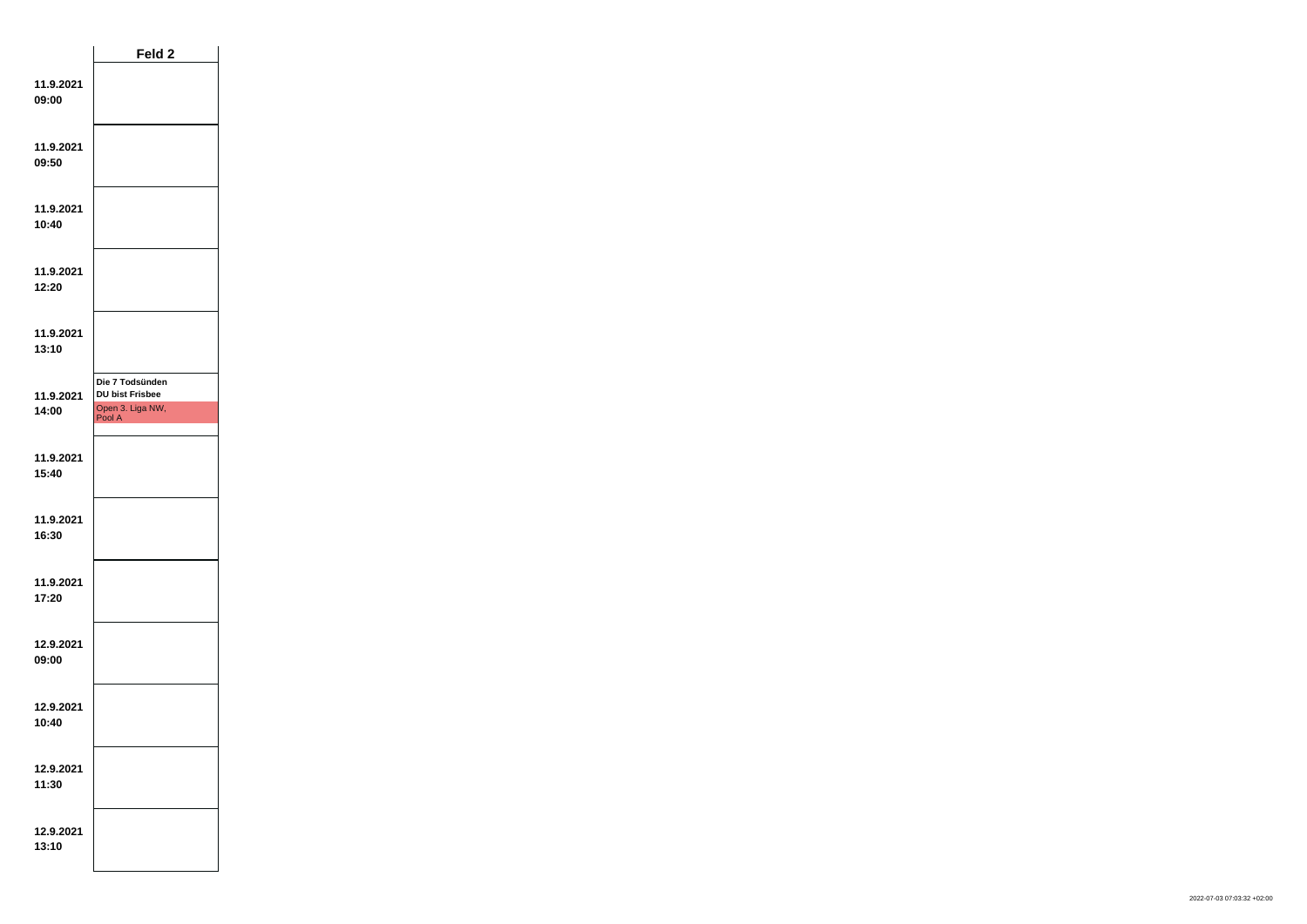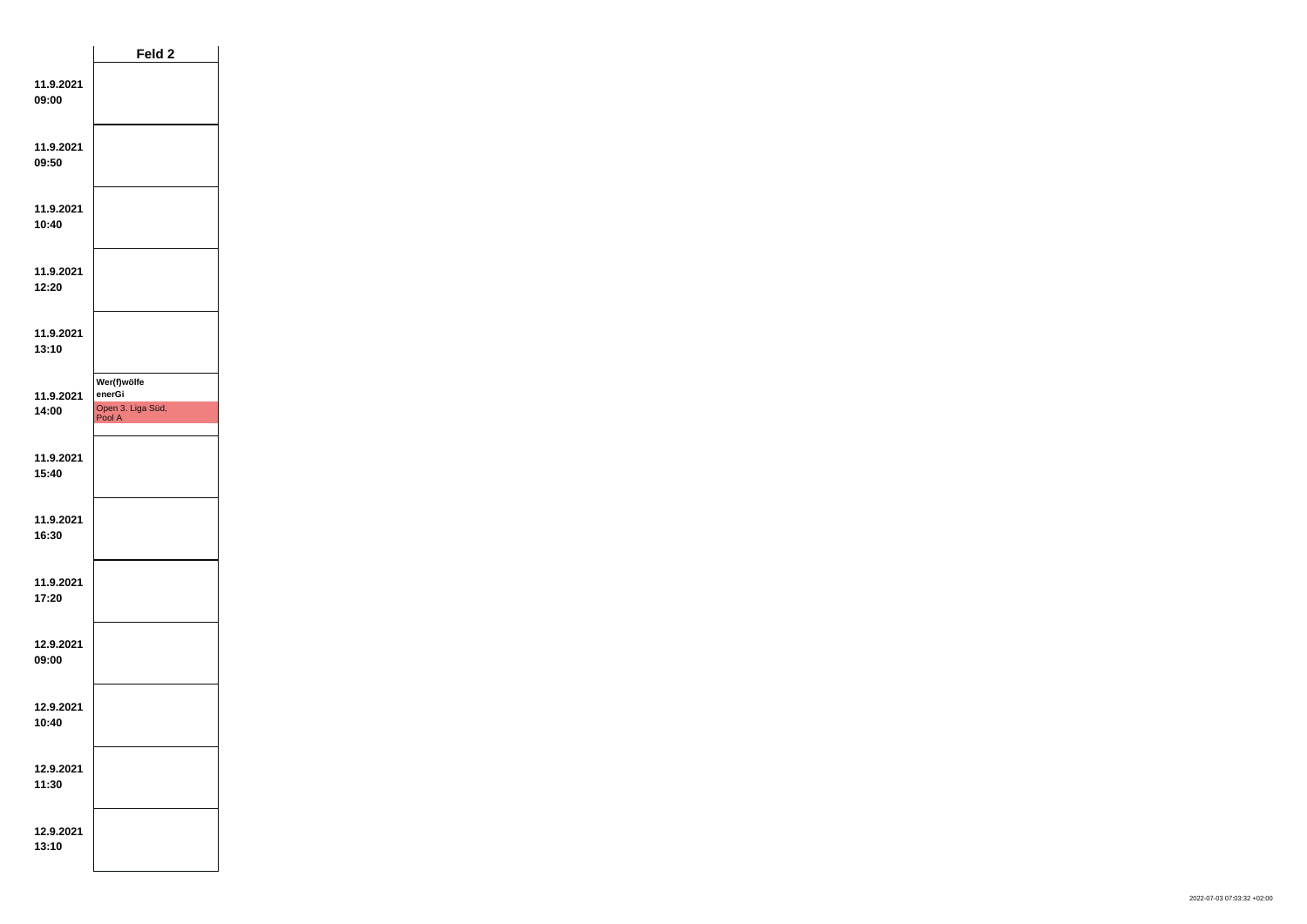|                    | Feld 2                                                         |  |
|--------------------|----------------------------------------------------------------|--|
| 11.9.2021<br>09:00 |                                                                |  |
| 11.9.2021<br>11:30 |                                                                |  |
| 11.9.2021<br>13:10 |                                                                |  |
| 11.9.2021<br>14:50 | Frank N.<br><b>Goldfingers</b><br>Open 1. Liga 9-16,<br>Pool A |  |
| 11.9.2021<br>15:40 |                                                                |  |
| 11.9.2021<br>17:20 |                                                                |  |
| 12.9.2021<br>09:00 |                                                                |  |
| 12.9.2021<br>10:40 |                                                                |  |
| 12.9.2021<br>11:30 |                                                                |  |
| 12.9.2021<br>13:10 |                                                                |  |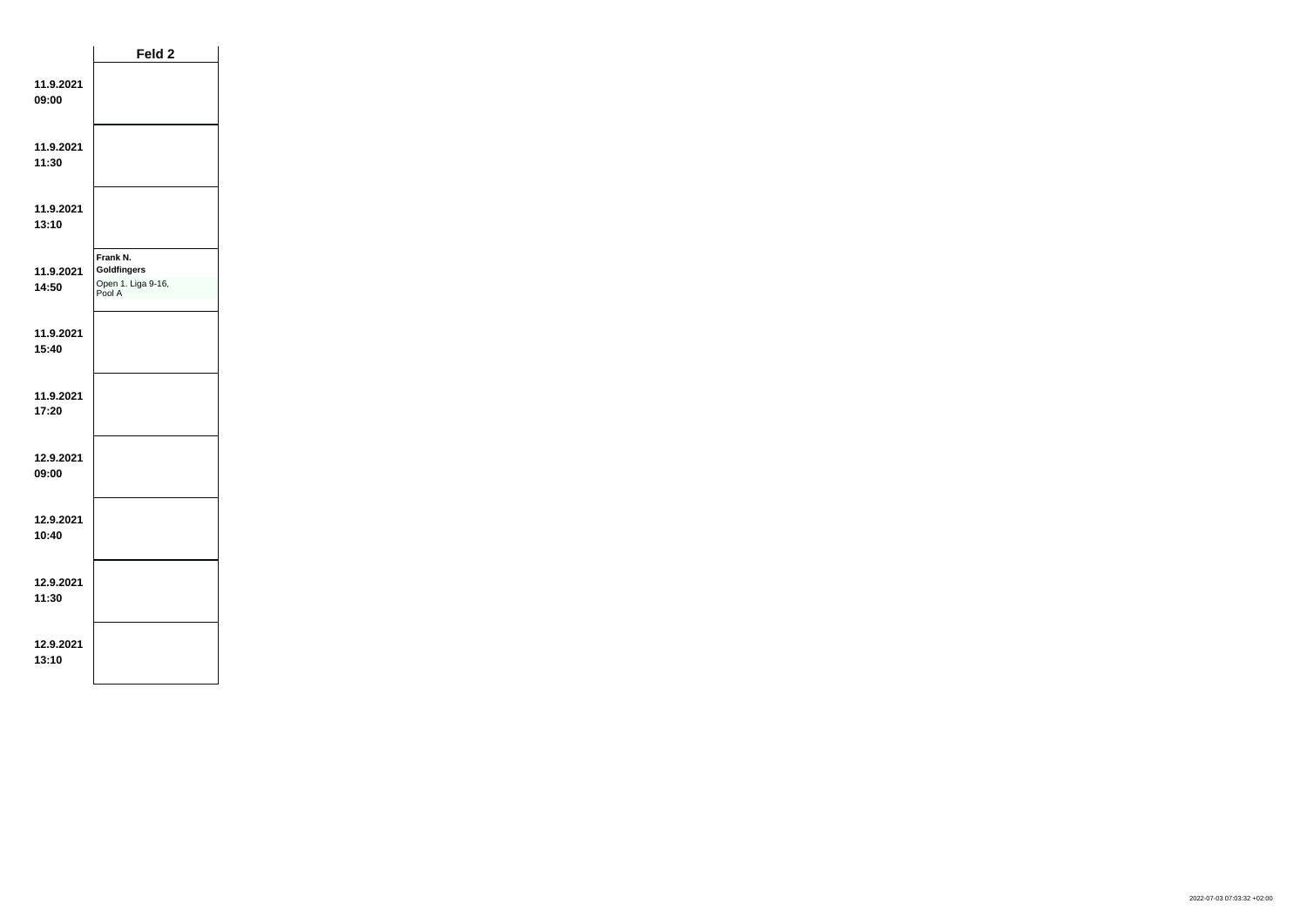|                    | Feld 1                      | Feld 2                      | Feld 3                              |
|--------------------|-----------------------------|-----------------------------|-------------------------------------|
| 11.9.2021<br>10:00 |                             |                             |                                     |
| 11.9.2021<br>12:40 |                             |                             |                                     |
| 11.9.2021          | Wolpertinger<br><b>THW</b>  | Kiel 2<br>2MUCL             | <b>Sturm und Drang</b><br>Paradisco |
| 15:20              | Open 2. Liga Süd,<br>Pool A | Open 2. Liga Süd,<br>Pool A | Open 2. Liga Süd,<br>Pool A         |
| 12.9.2021<br>10:00 |                             |                             |                                     |
| 12.9.2021<br>12:40 |                             |                             |                                     |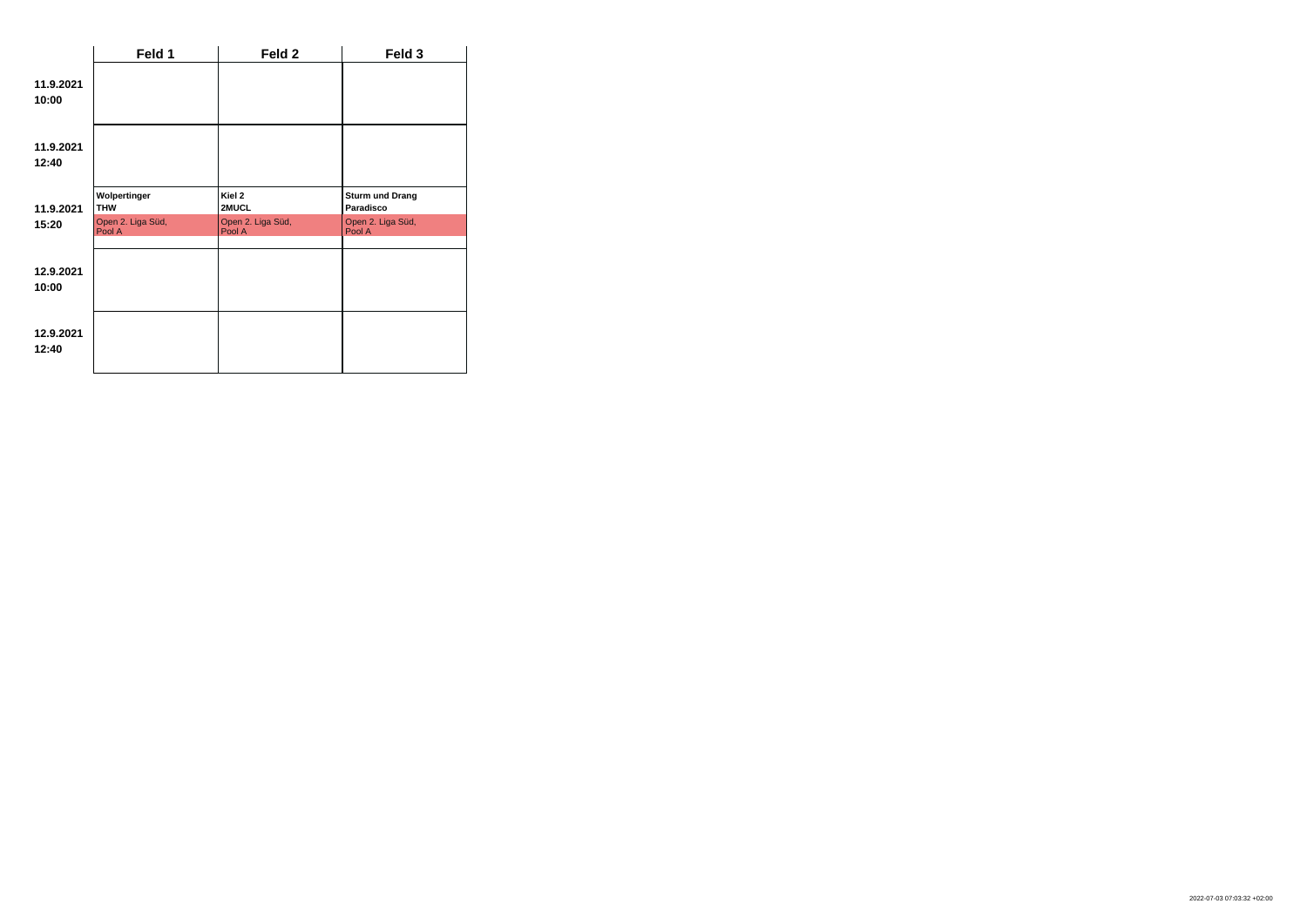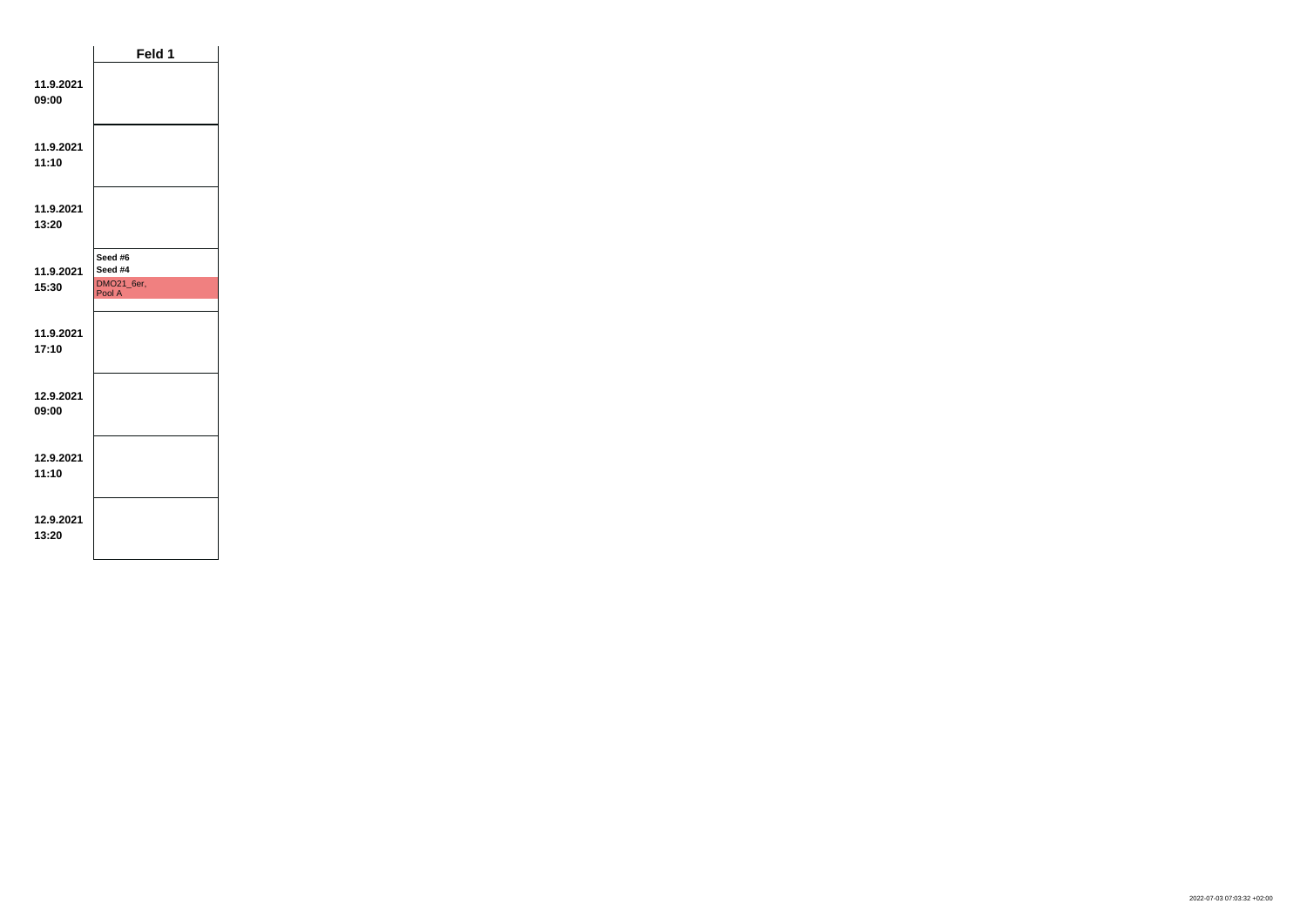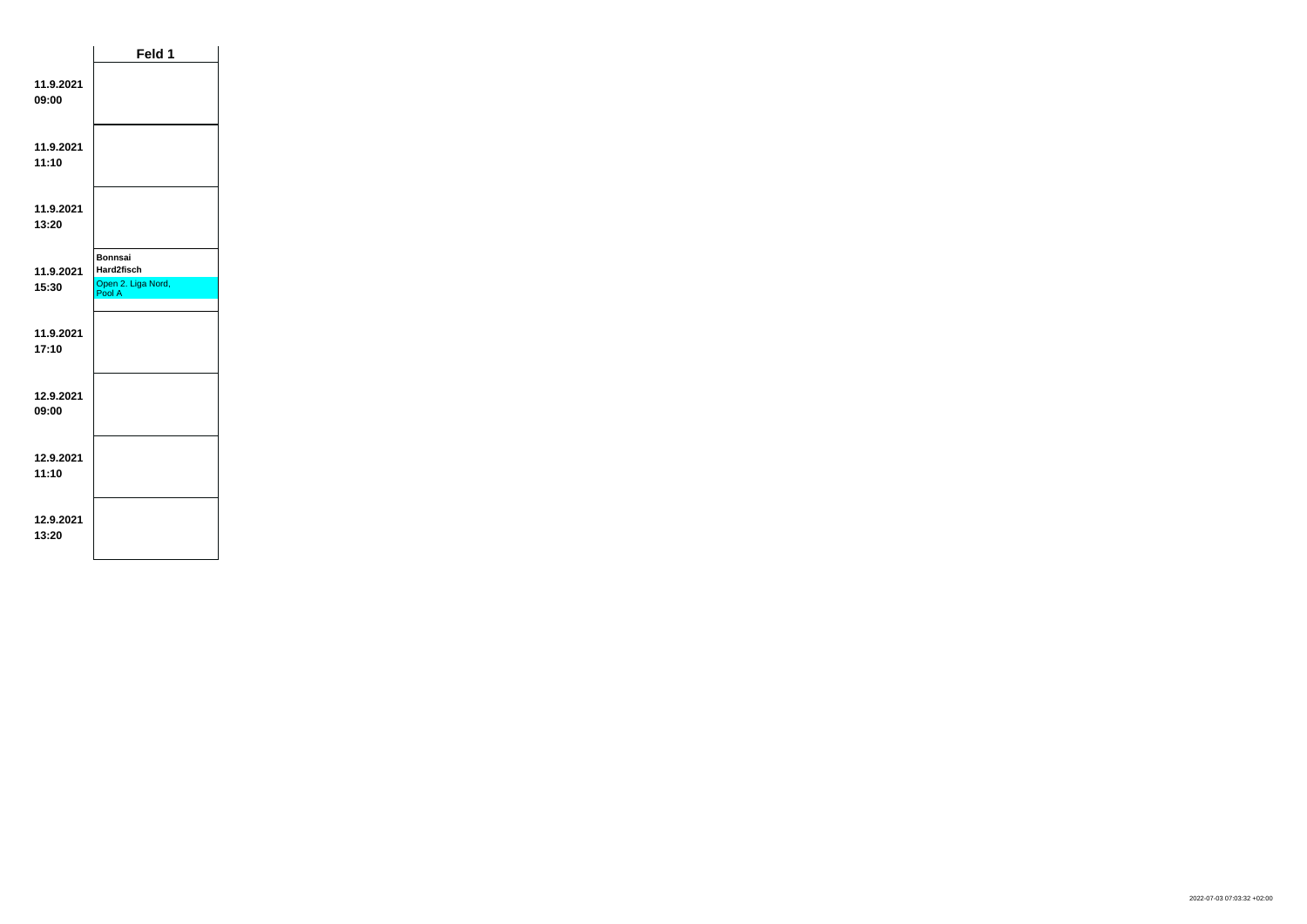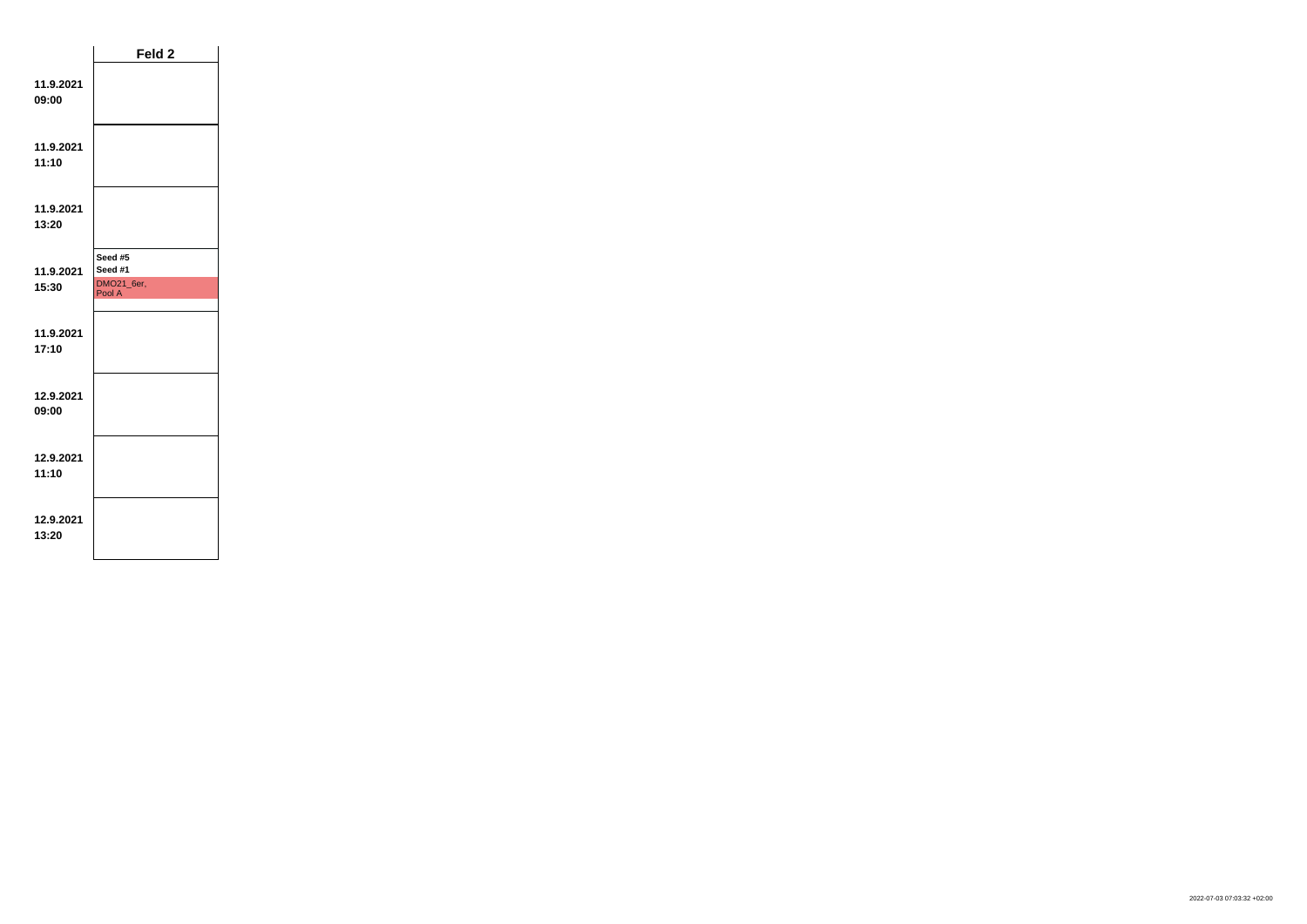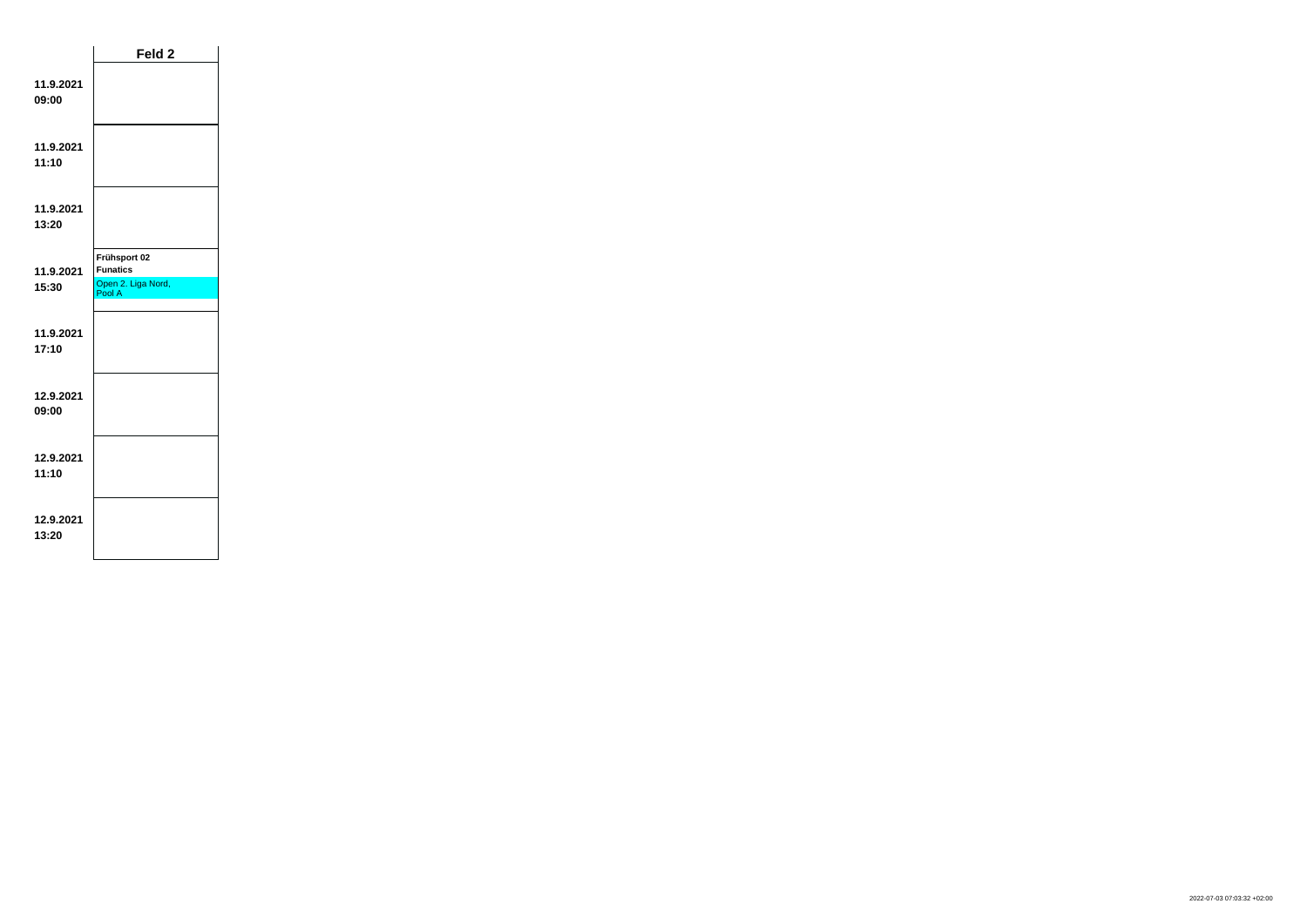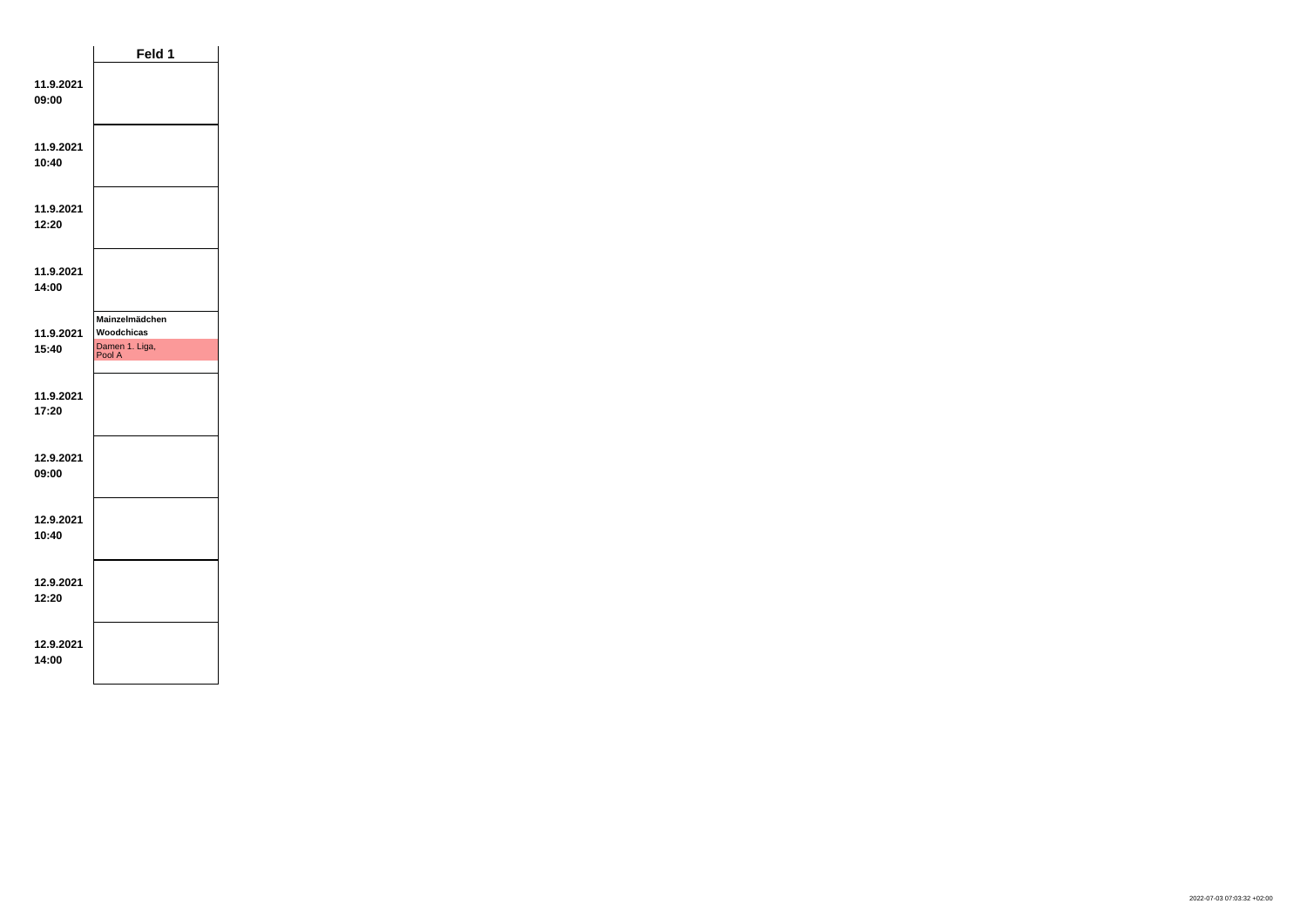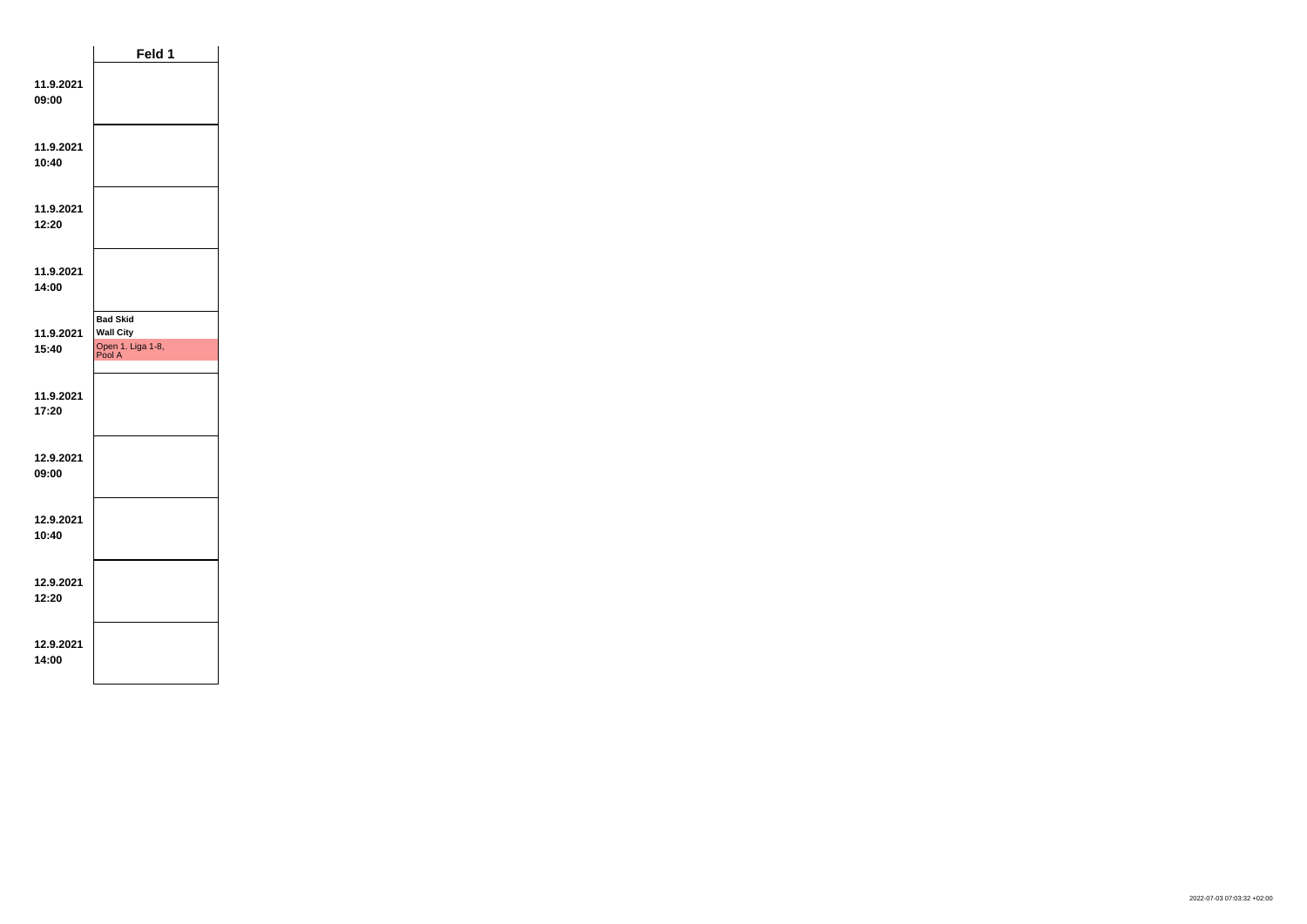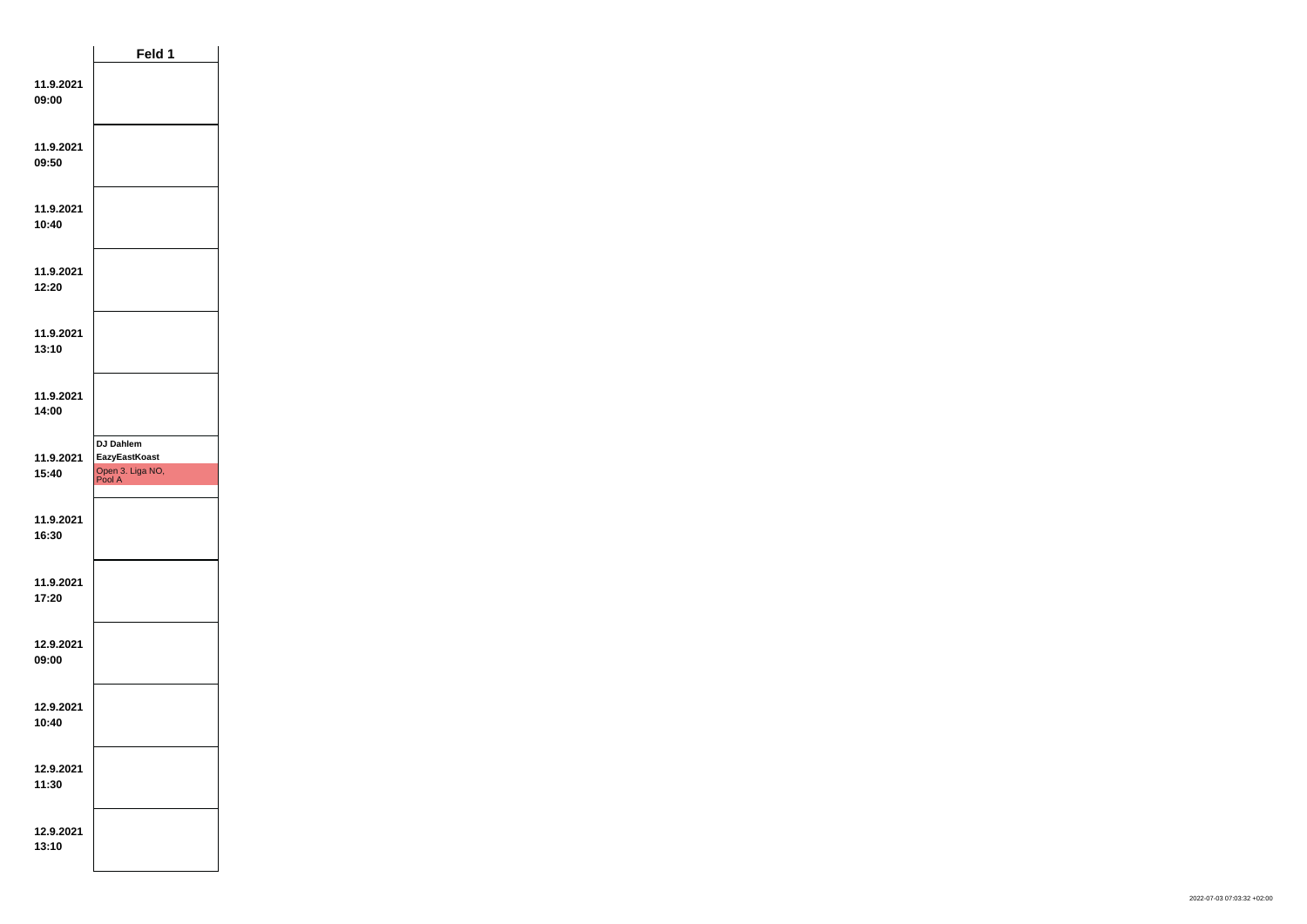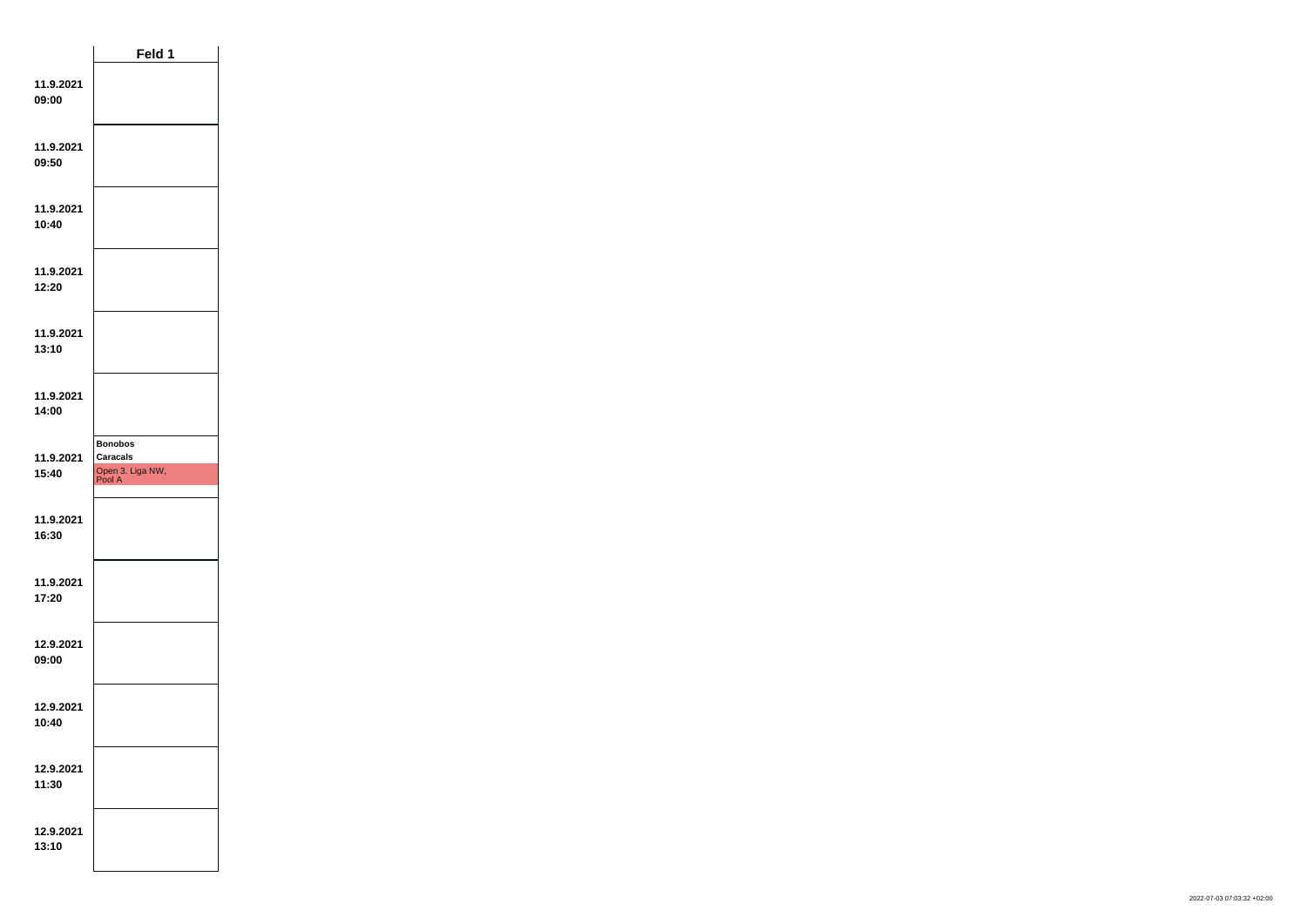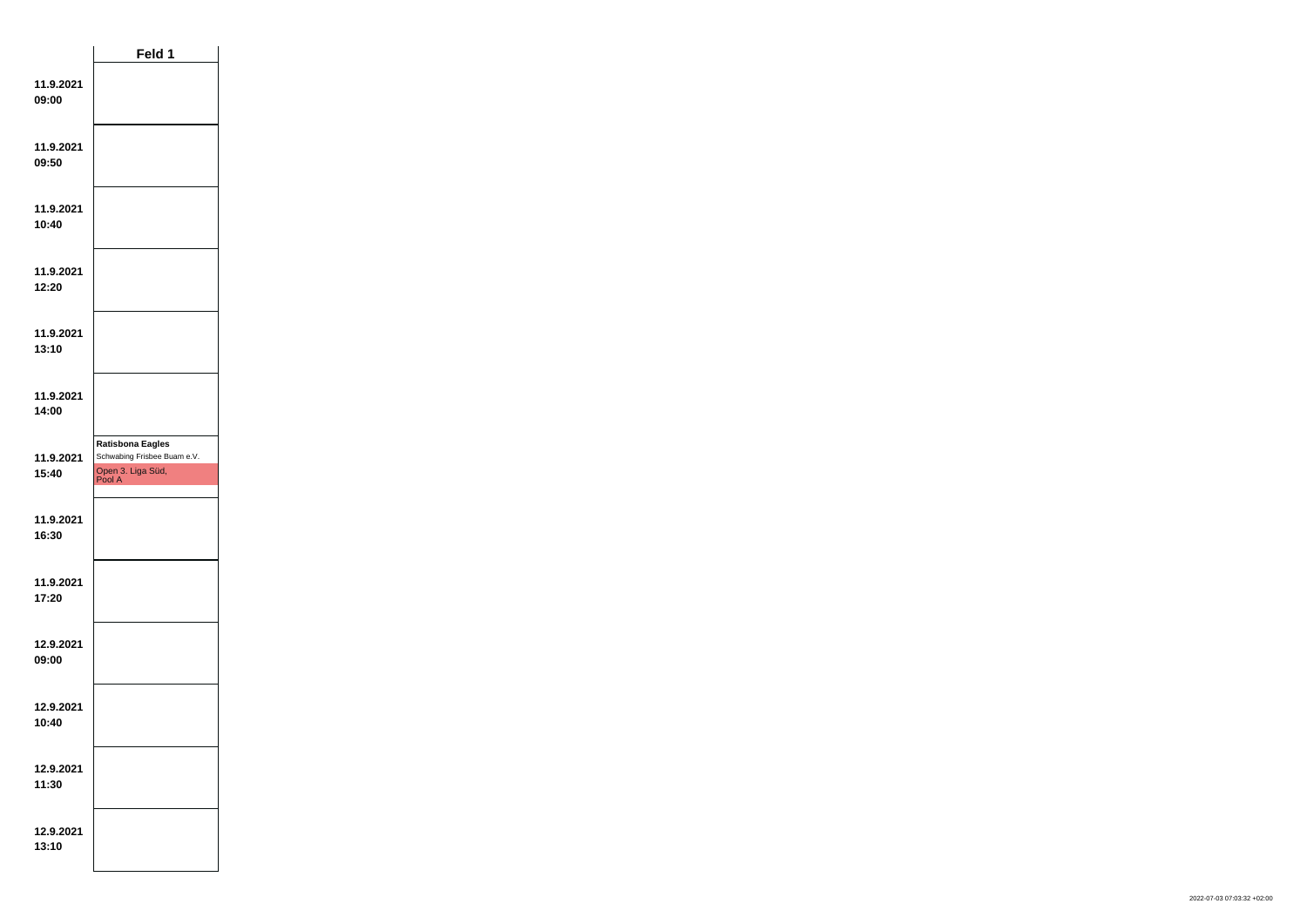|                    | Feld 1                                                |  |  |
|--------------------|-------------------------------------------------------|--|--|
| 11.9.2021<br>09:00 |                                                       |  |  |
| 11.9.2021<br>11:30 |                                                       |  |  |
| 11.9.2021<br>13:10 |                                                       |  |  |
| 11.9.2021<br>14:50 |                                                       |  |  |
| 11.9.2021<br>15:40 | GeRey<br>Gummibärchen<br>Open 1. Liga 9-16,<br>Pool A |  |  |
| 11.9.2021<br>17:20 |                                                       |  |  |
| 12.9.2021<br>09:00 |                                                       |  |  |
| 12.9.2021<br>10:40 |                                                       |  |  |
| 12.9.2021<br>11:30 |                                                       |  |  |
| 12.9.2021<br>13:10 |                                                       |  |  |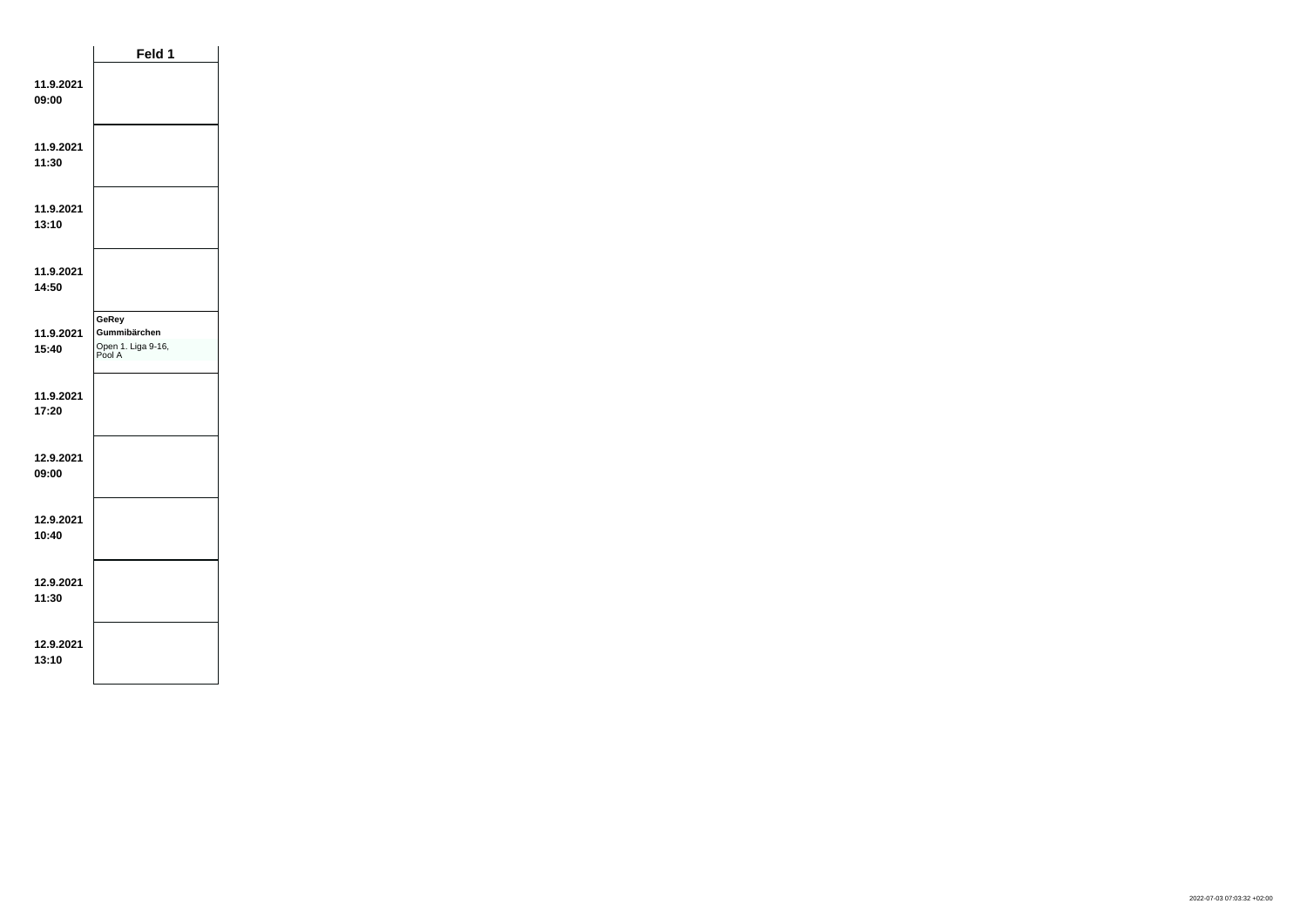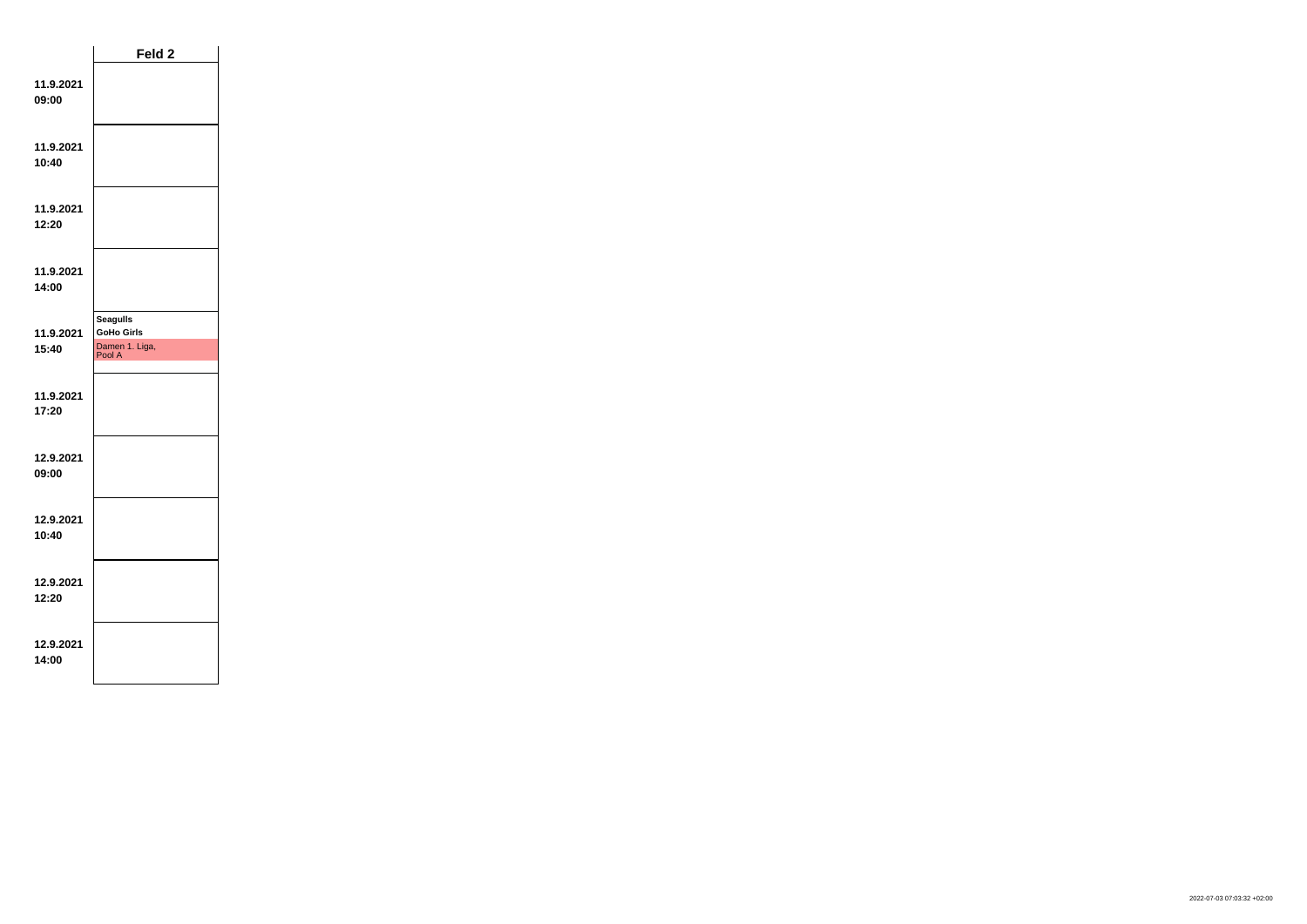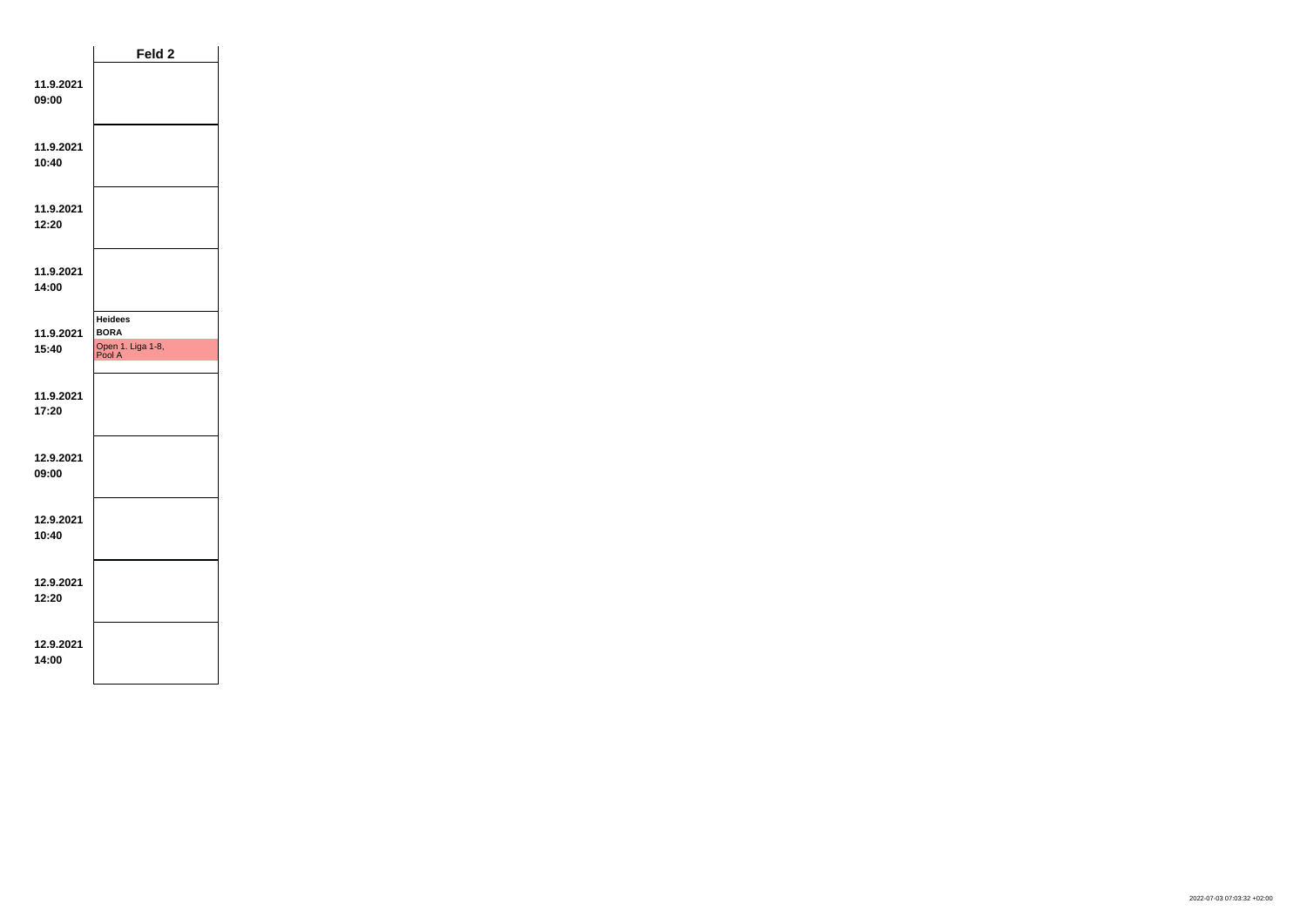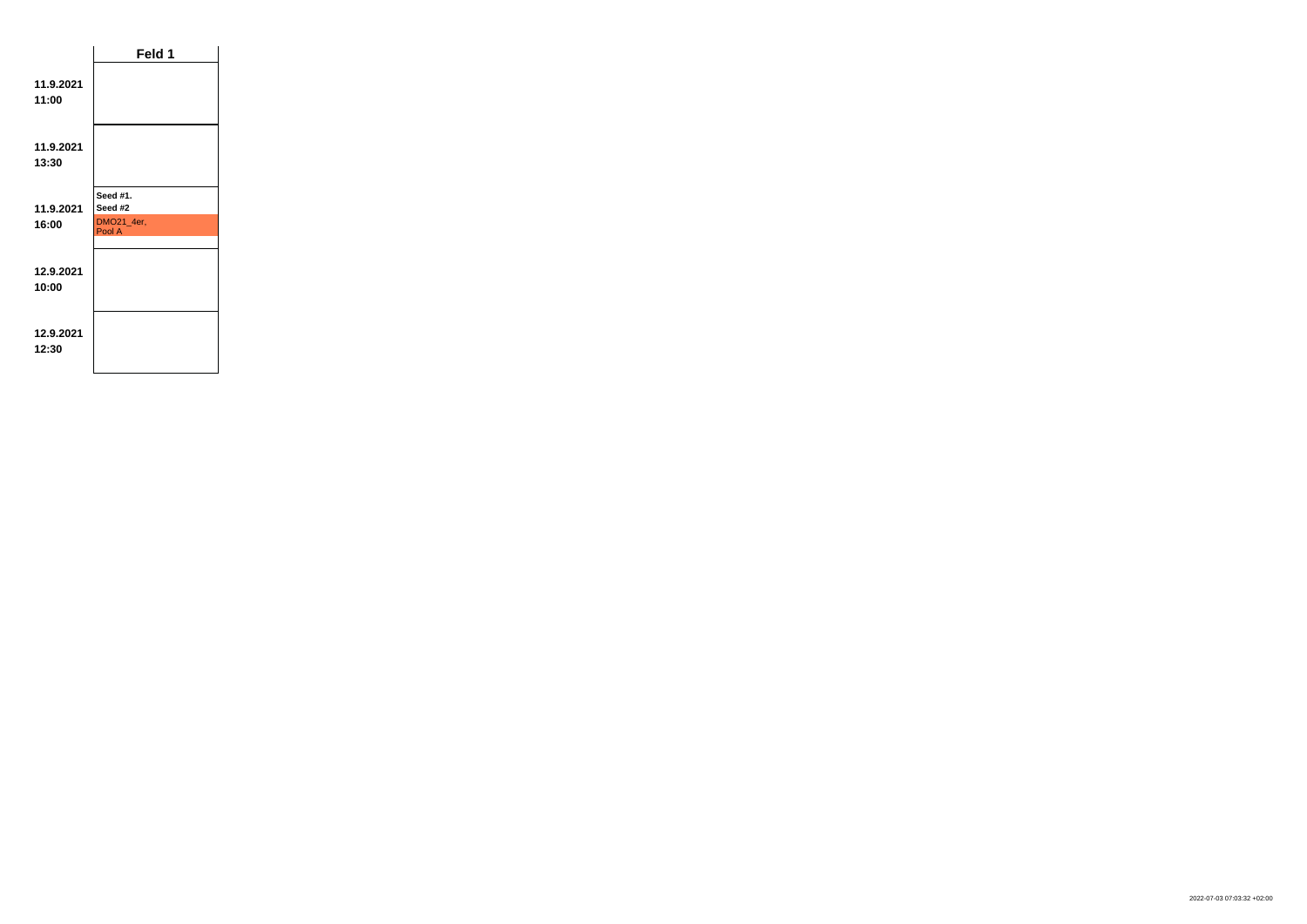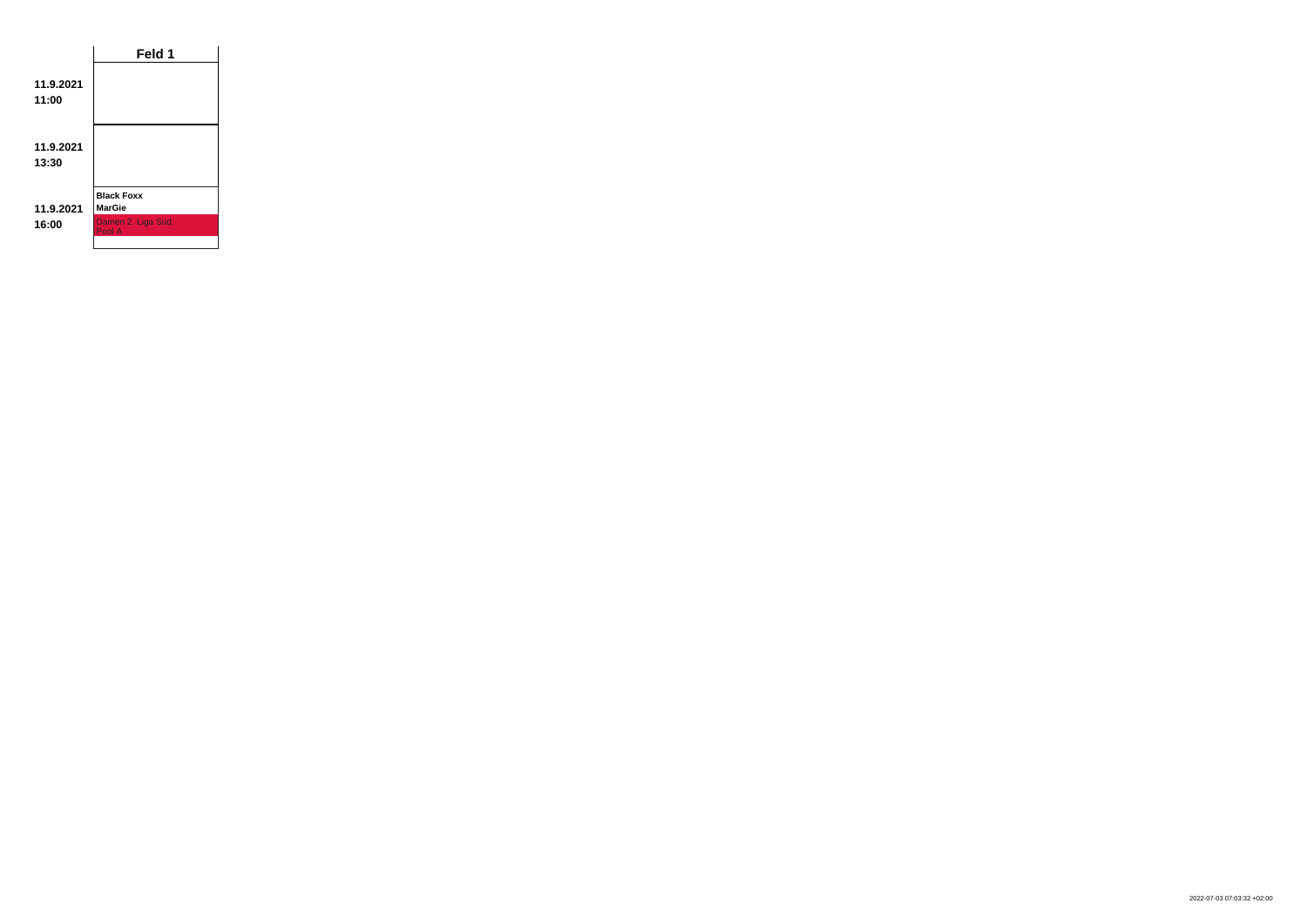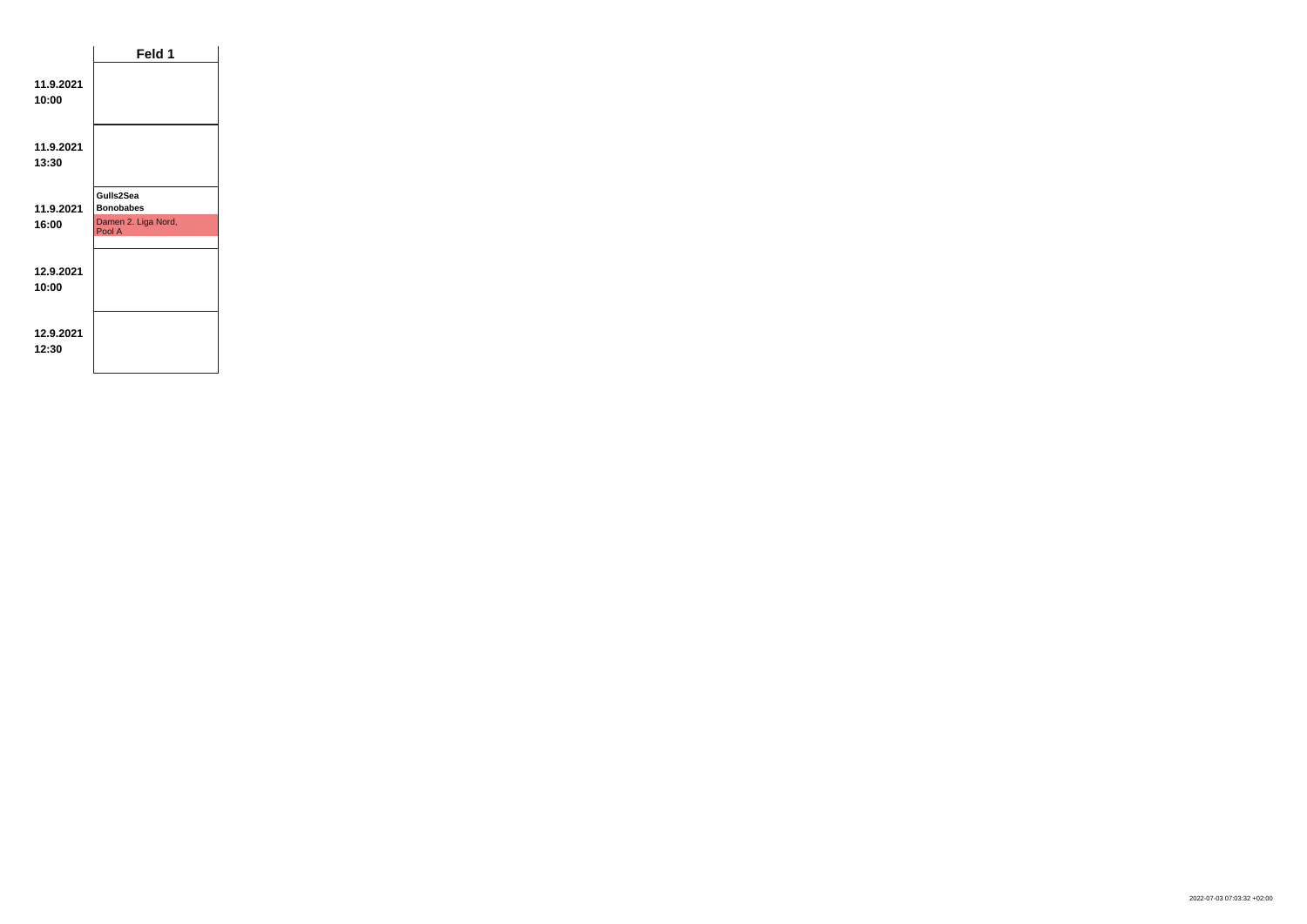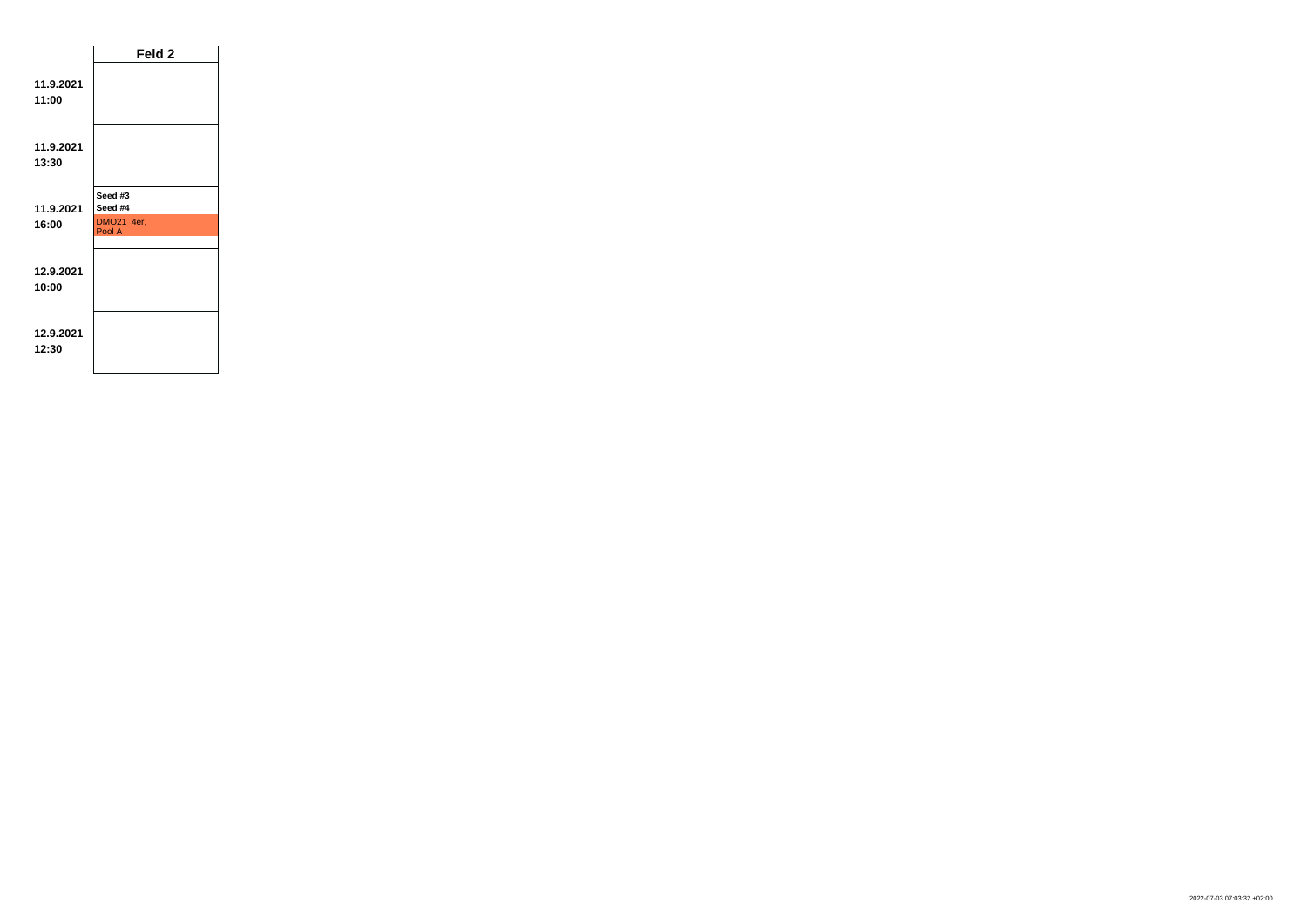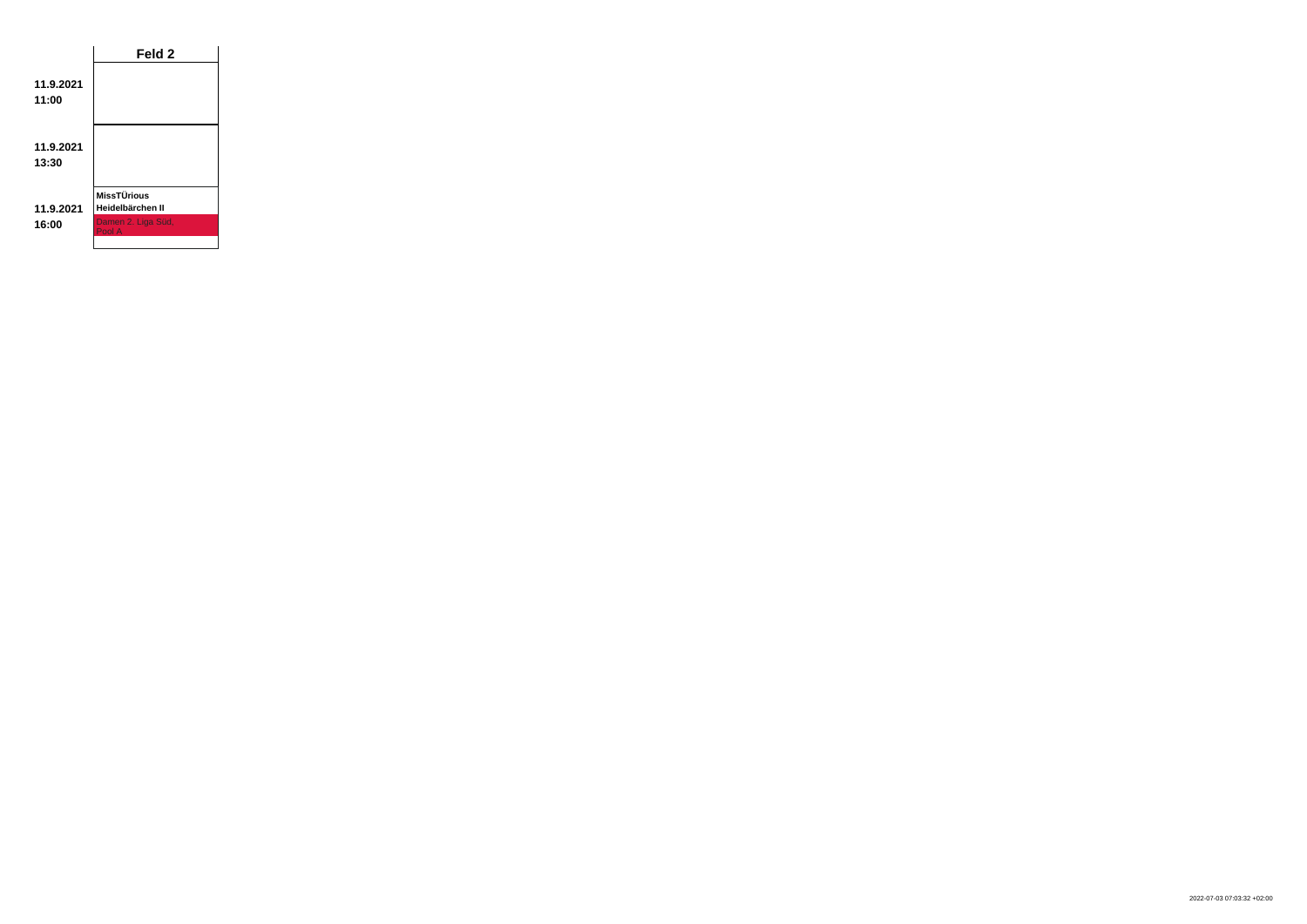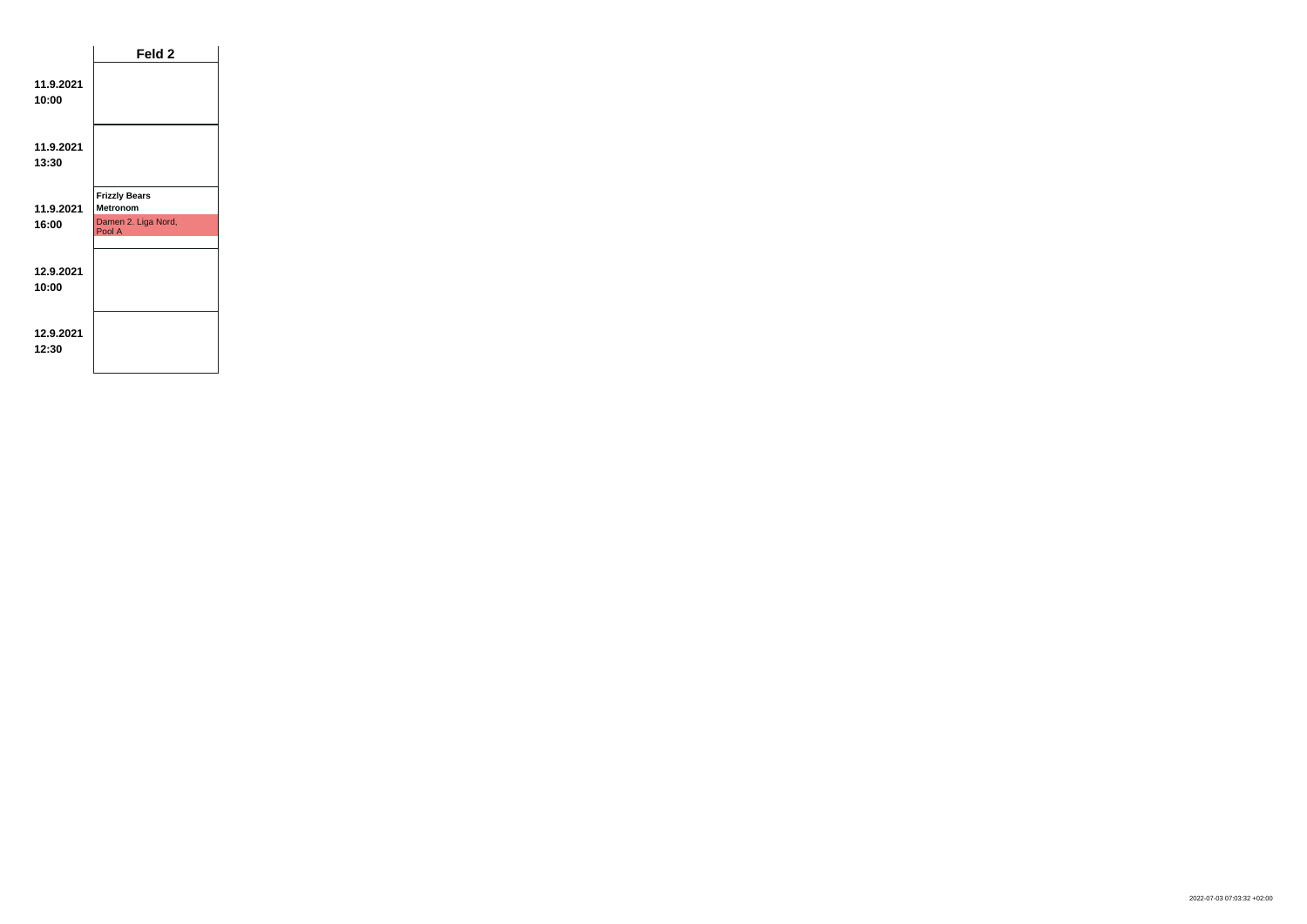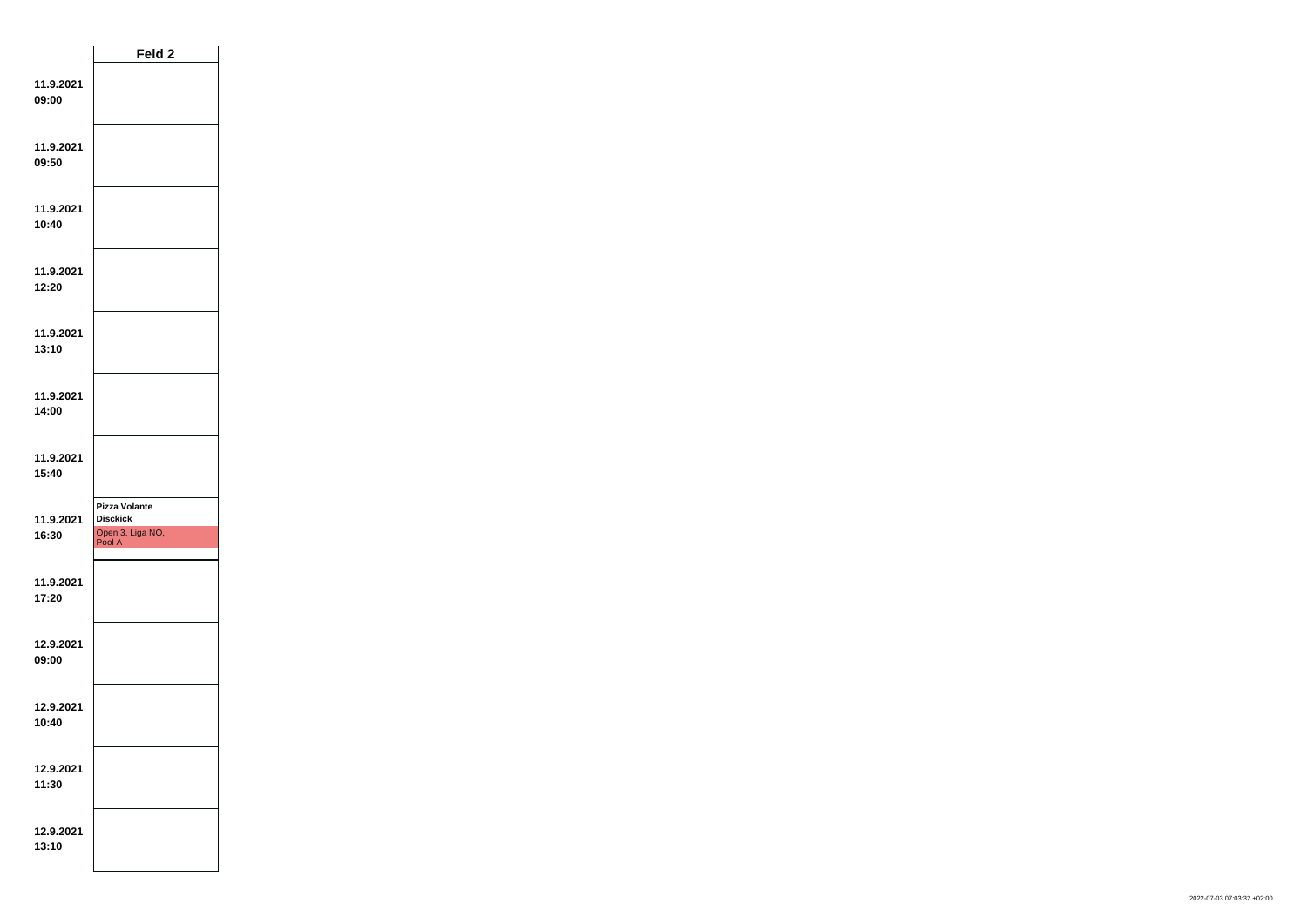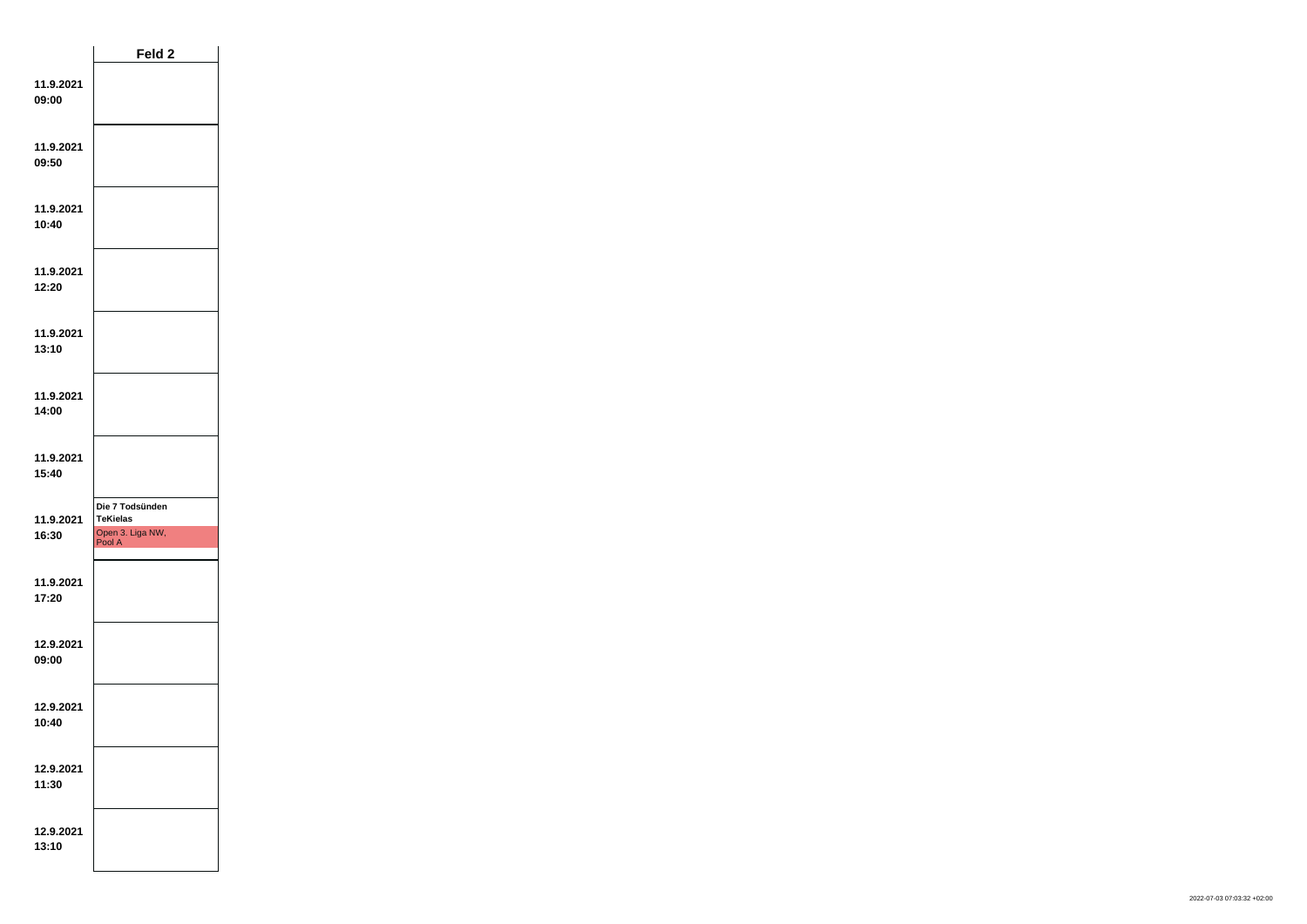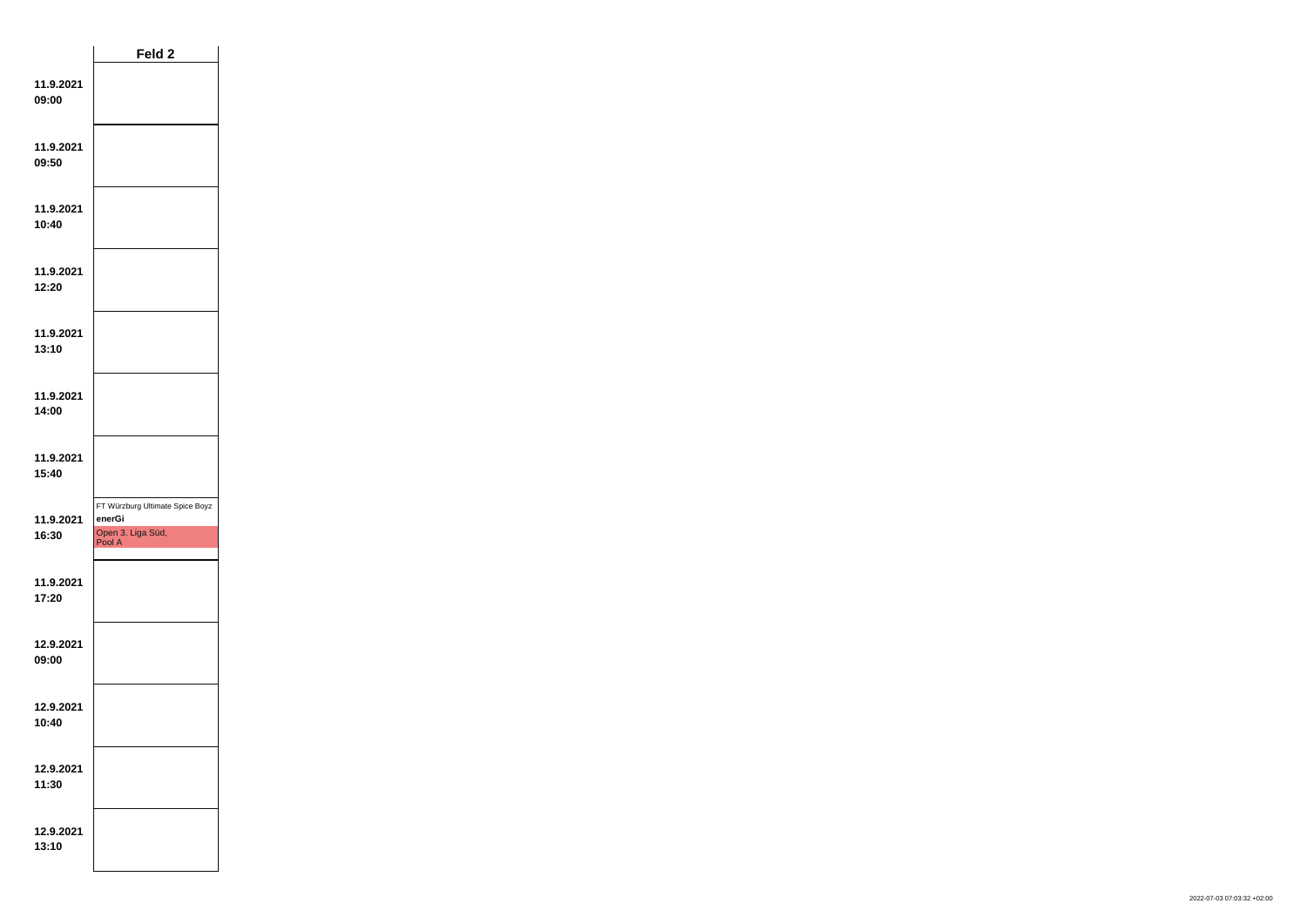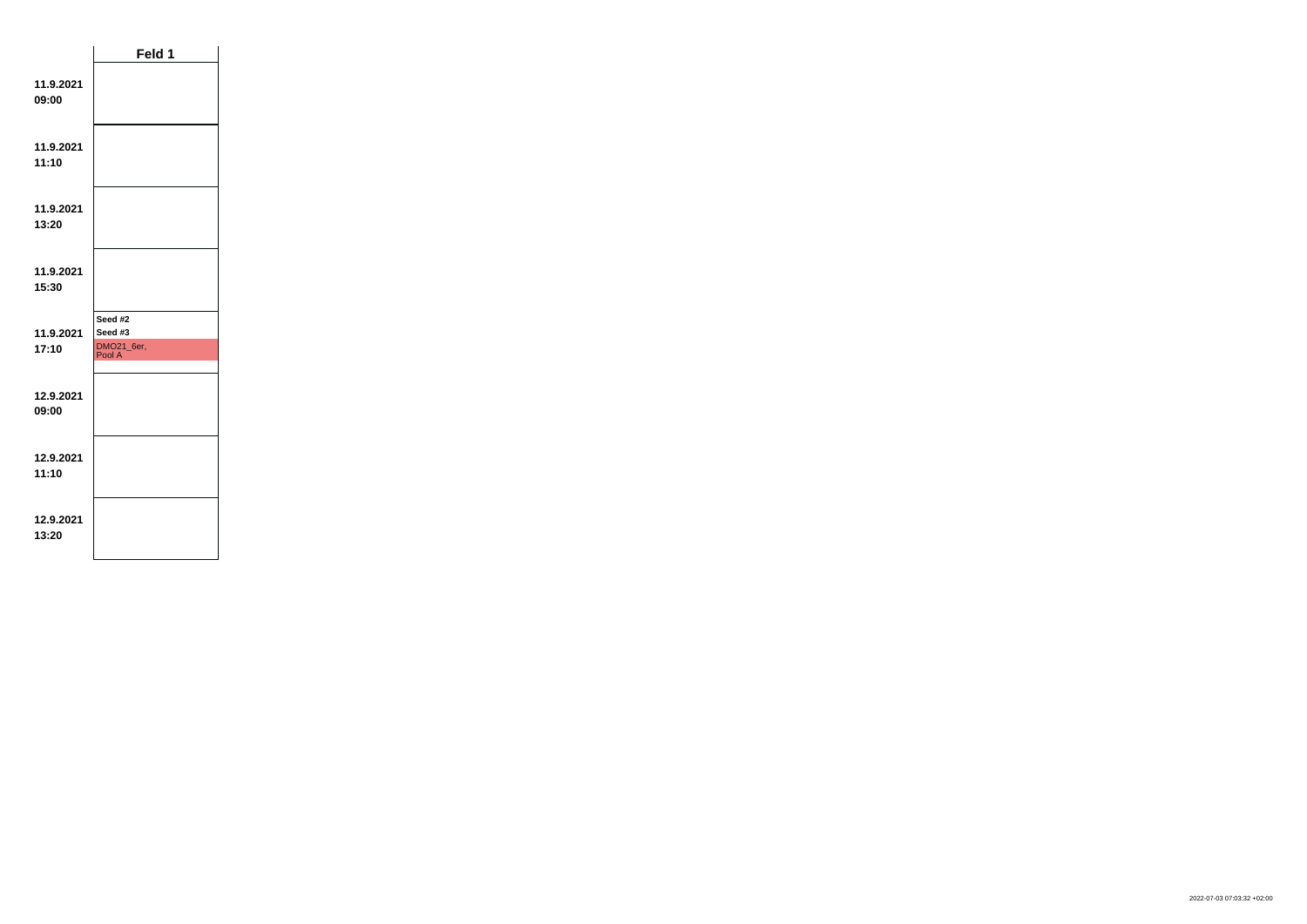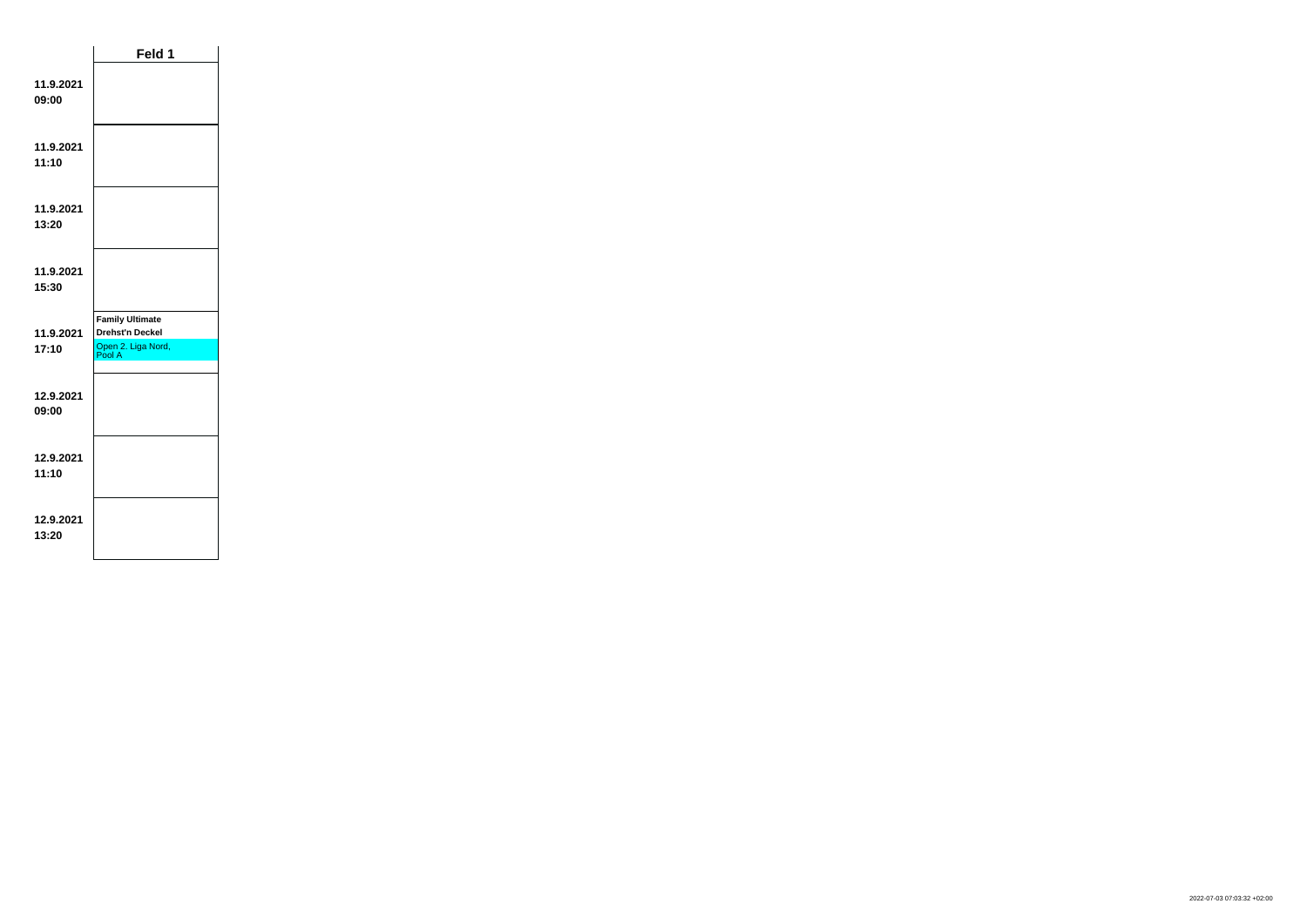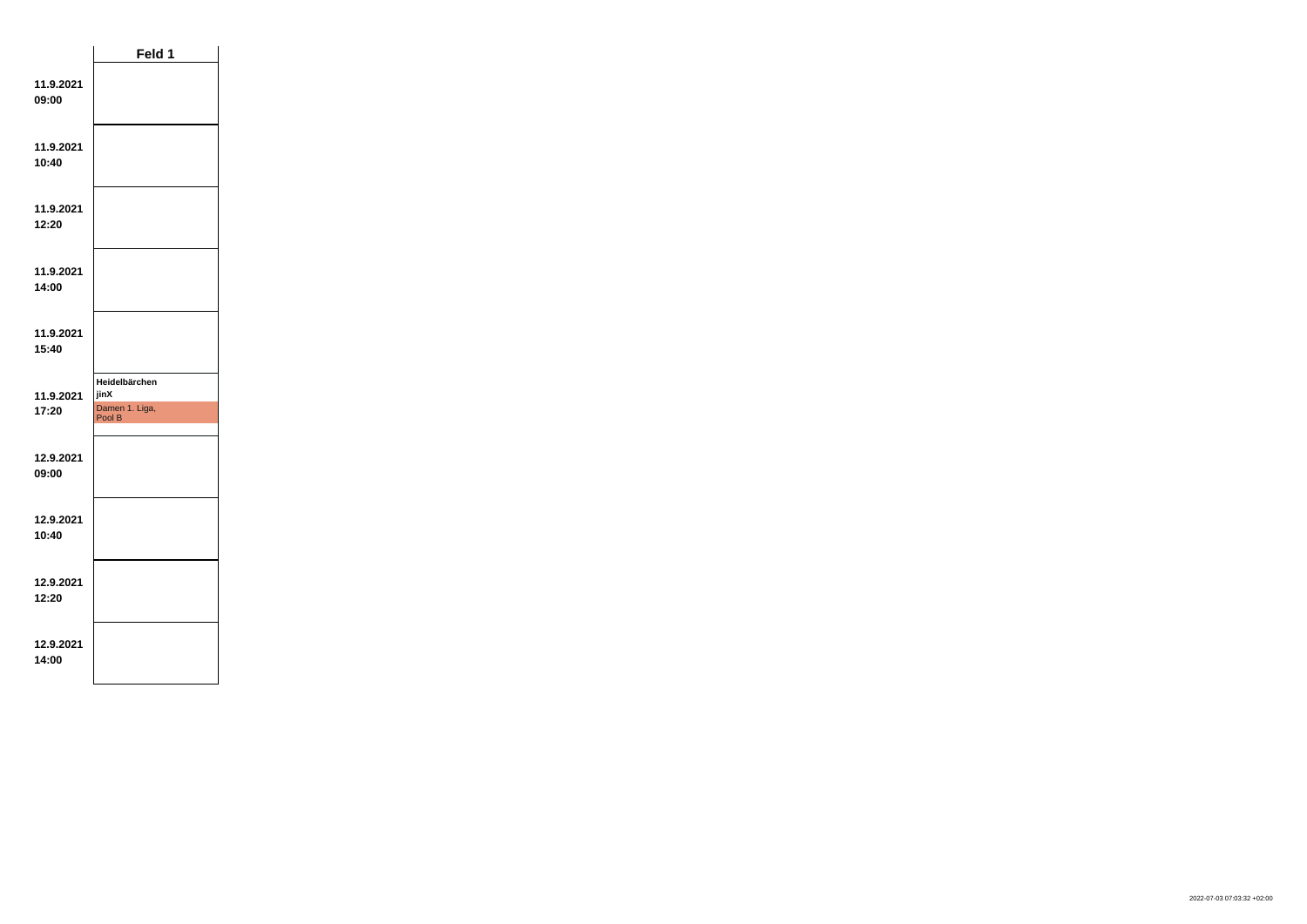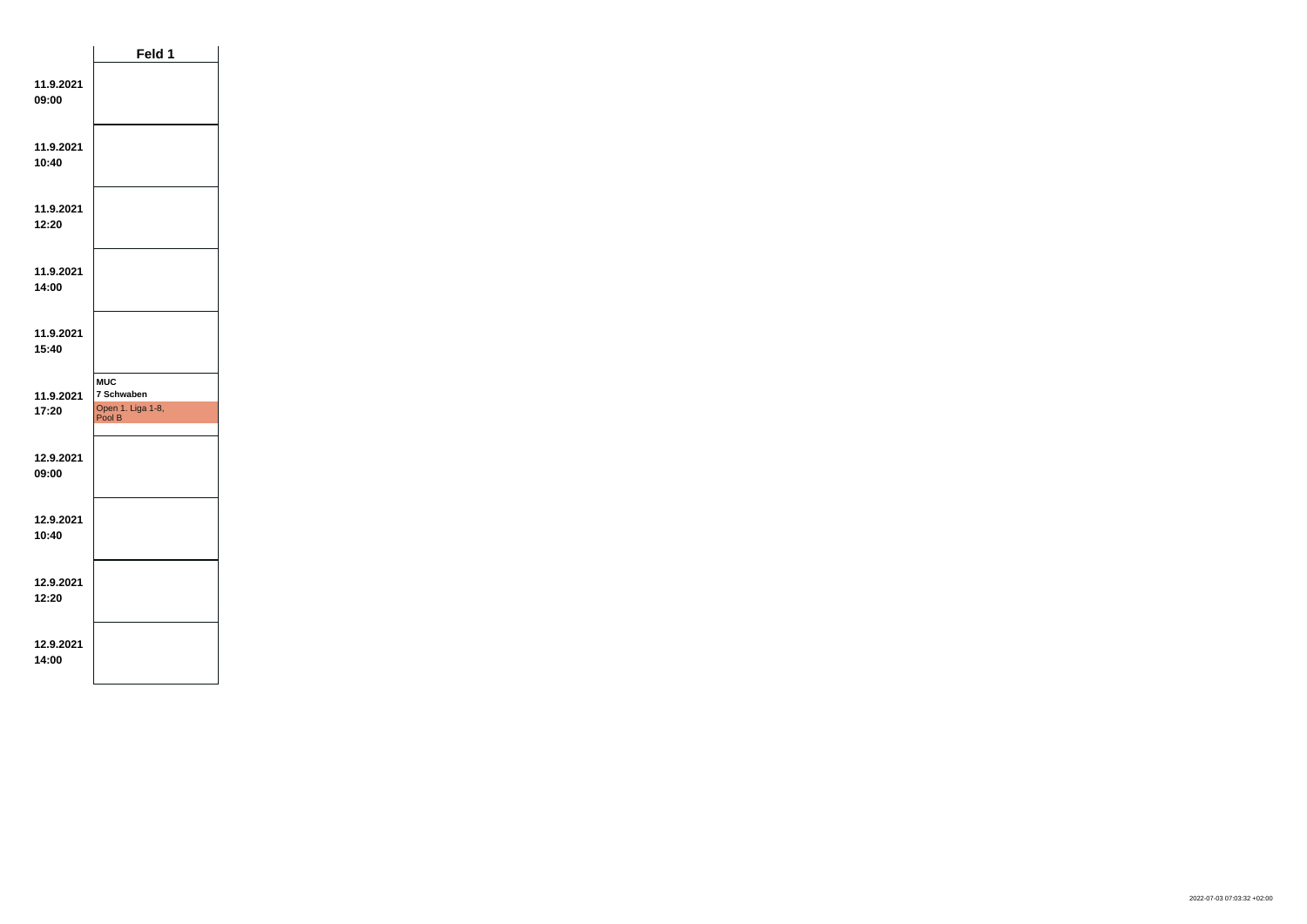|                    | Feld 1                                                              |  |  |
|--------------------|---------------------------------------------------------------------|--|--|
| 11.9.2021<br>09:00 |                                                                     |  |  |
| 11.9.2021<br>09:50 |                                                                     |  |  |
| 11.9.2021<br>10:40 |                                                                     |  |  |
| 11.9.2021<br>12:20 |                                                                     |  |  |
| 11.9.2021<br>13:10 |                                                                     |  |  |
| 11.9.2021<br>14:00 |                                                                     |  |  |
| 11.9.2021<br>15:40 |                                                                     |  |  |
| 11.9.2021<br>16:30 |                                                                     |  |  |
| 11.9.2021<br>17:20 | <b>Saxy Divers</b><br>Schleudertrauma<br>Open 3. Liga NO,<br>Pool A |  |  |
| 12.9.2021<br>09:00 |                                                                     |  |  |
| 12.9.2021<br>10:40 |                                                                     |  |  |
| 12.9.2021<br>11:30 |                                                                     |  |  |
| 12.9.2021<br>13:10 |                                                                     |  |  |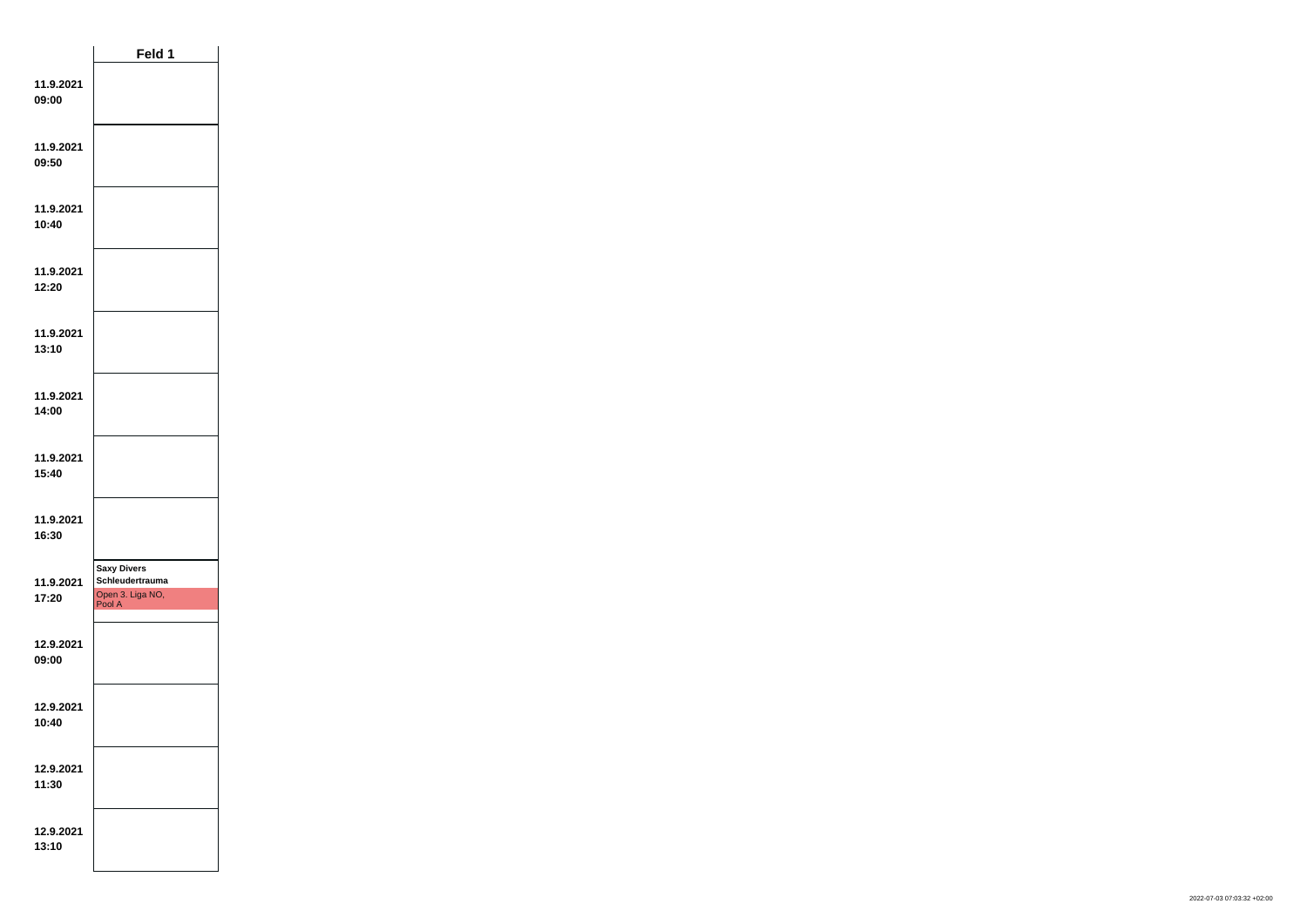|                    | Feld 1                                                                       |  |
|--------------------|------------------------------------------------------------------------------|--|
| 11.9.2021<br>09:00 |                                                                              |  |
| 11.9.2021<br>09:50 |                                                                              |  |
| 11.9.2021<br>10:40 |                                                                              |  |
| 11.9.2021<br>12:20 |                                                                              |  |
| 11.9.2021<br>13:10 |                                                                              |  |
| 11.9.2021<br>14:00 |                                                                              |  |
| 11.9.2021<br>15:40 |                                                                              |  |
| 11.9.2021<br>16:30 |                                                                              |  |
| 11.9.2021<br>17:20 | <b>DU bist Frisbee</b><br><b>Frisbielefeld</b><br>Open 3. Liga NW,<br>Pool A |  |
| 12.9.2021<br>09:00 |                                                                              |  |
| 12.9.2021<br>10:40 |                                                                              |  |
| 12.9.2021<br>11:30 |                                                                              |  |
| 12.9.2021<br>13:10 |                                                                              |  |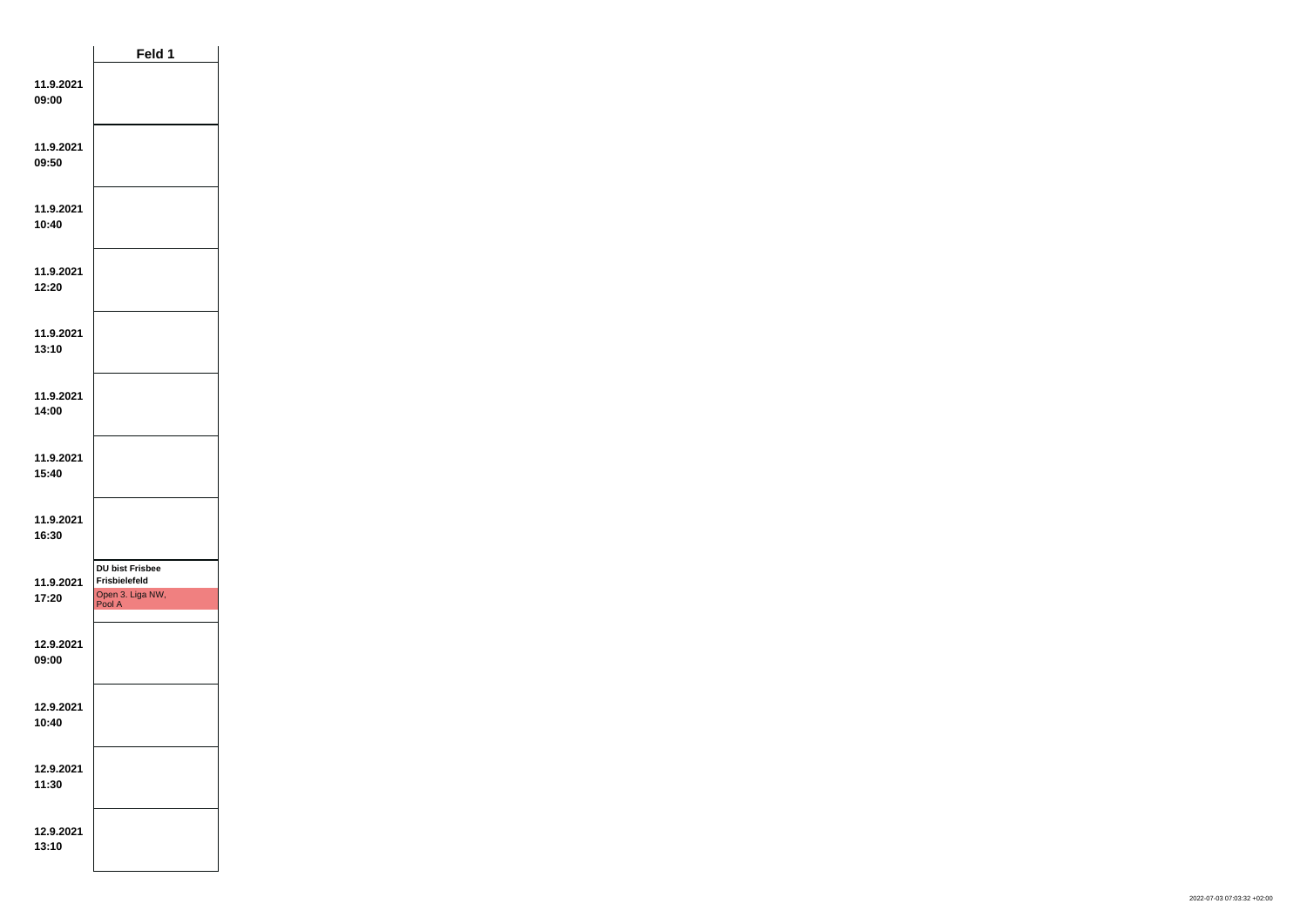|                    | Feld 1                                                           |  |
|--------------------|------------------------------------------------------------------|--|
| 11.9.2021<br>09:00 |                                                                  |  |
| 11.9.2021<br>09:50 |                                                                  |  |
| 11.9.2021<br>10:40 |                                                                  |  |
| 11.9.2021<br>12:20 |                                                                  |  |
| 11.9.2021<br>13:10 |                                                                  |  |
| 11.9.2021<br>14:00 |                                                                  |  |
| 11.9.2021<br>15:40 |                                                                  |  |
| 11.9.2021<br>16:30 |                                                                  |  |
| 11.9.2021<br>17:20 | <b>Cultimaters</b><br>Wer(f)wölfe<br>Open 3. Liga Süd,<br>Pool A |  |
| 12.9.2021<br>09:00 |                                                                  |  |
| 12.9.2021<br>10:40 |                                                                  |  |
| 12.9.2021<br>11:30 |                                                                  |  |
| 12.9.2021<br>13:10 |                                                                  |  |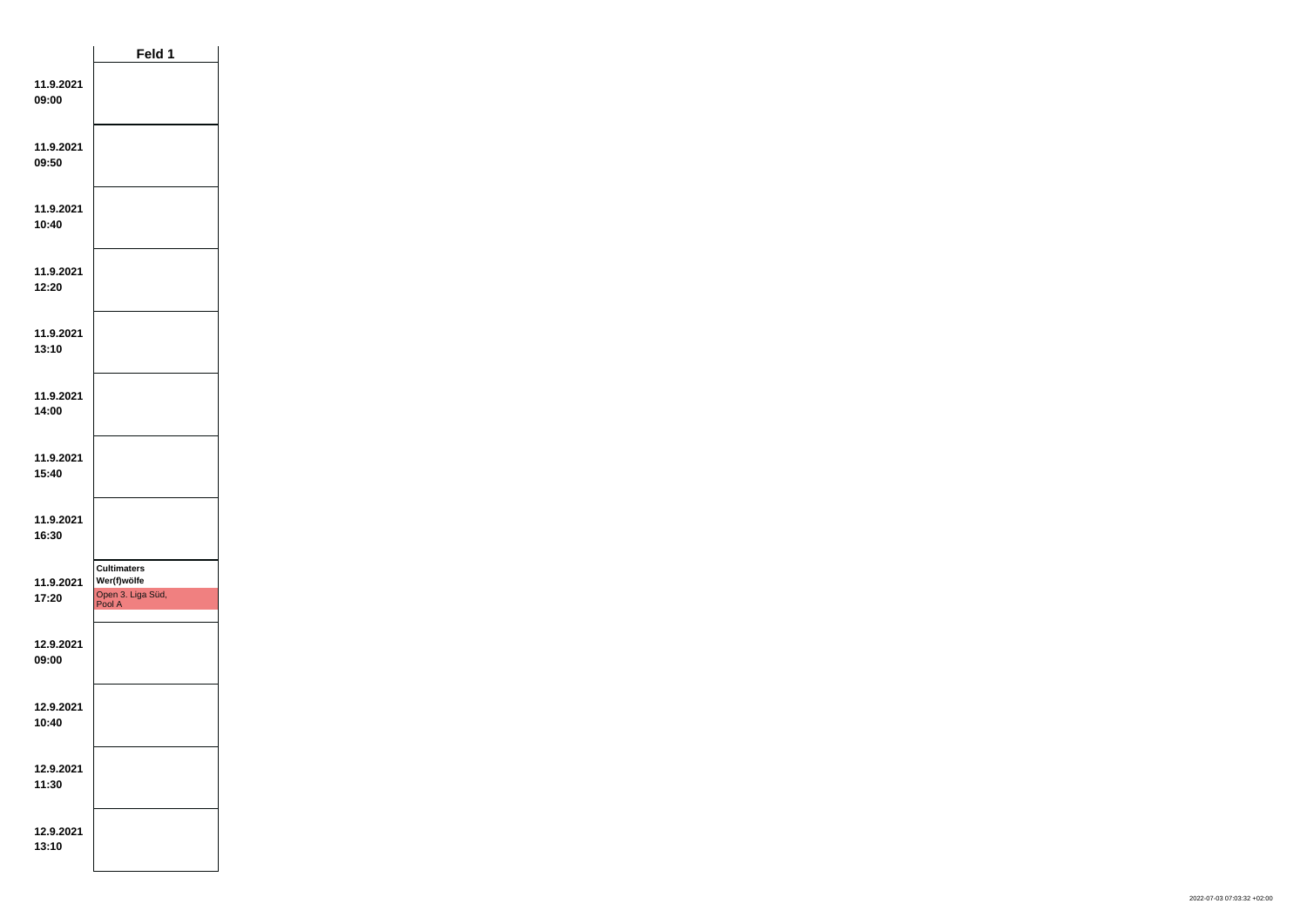|                    | Feld 1                                                       |  |
|--------------------|--------------------------------------------------------------|--|
| 11.9.2021<br>09:00 |                                                              |  |
| 11.9.2021<br>11:30 |                                                              |  |
| 11.9.2021<br>13:10 |                                                              |  |
| 11.9.2021<br>14:50 |                                                              |  |
| 11.9.2021<br>15:40 |                                                              |  |
| 11.9.2021<br>17:20 | <b>Hardfisch</b><br>Frank N.<br>Open 1. Liga 9-16,<br>Pool A |  |
| 12.9.2021<br>09:00 |                                                              |  |
| 12.9.2021<br>10:40 |                                                              |  |
| 12.9.2021<br>11:30 |                                                              |  |
| 12.9.2021<br>13:10 |                                                              |  |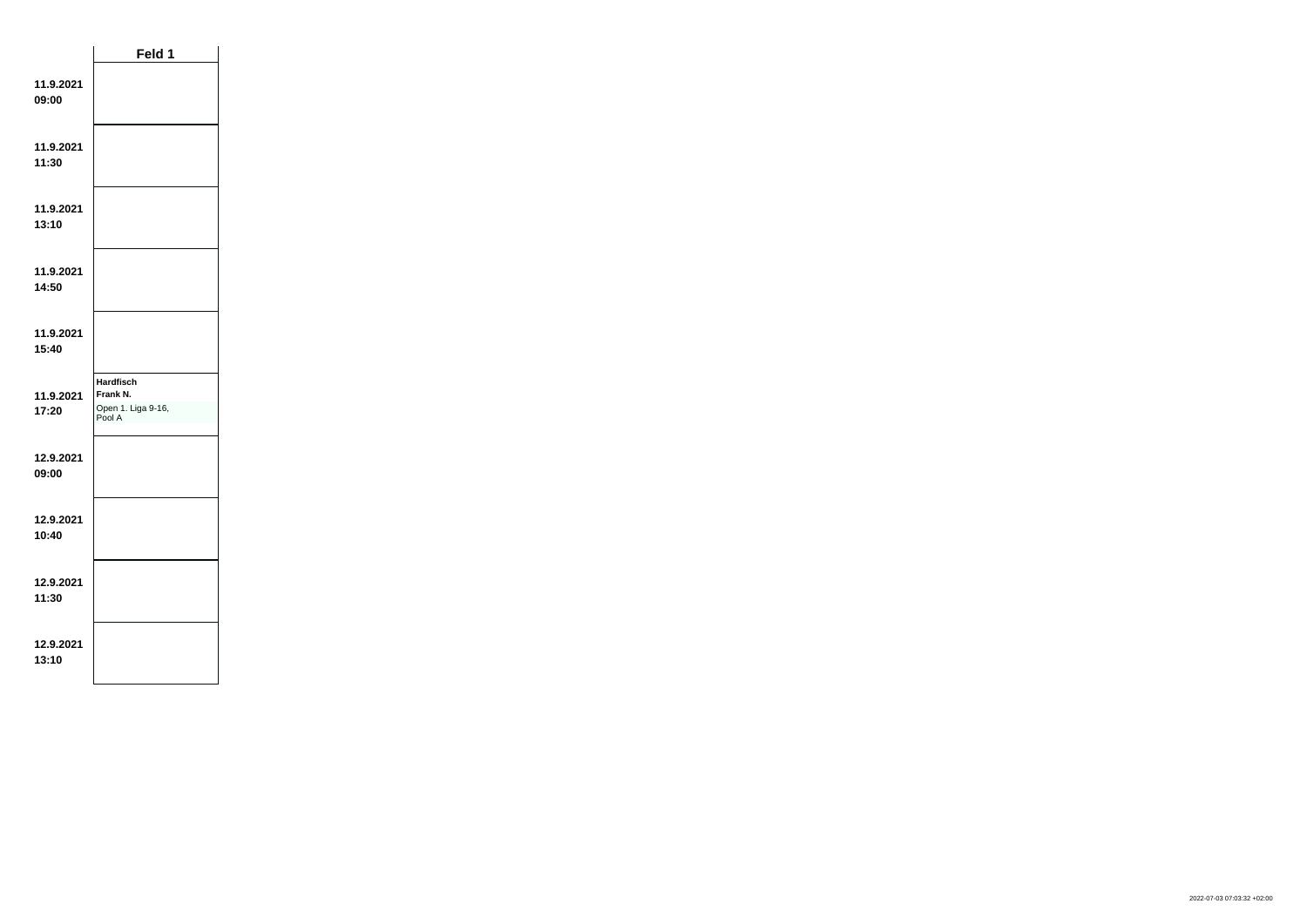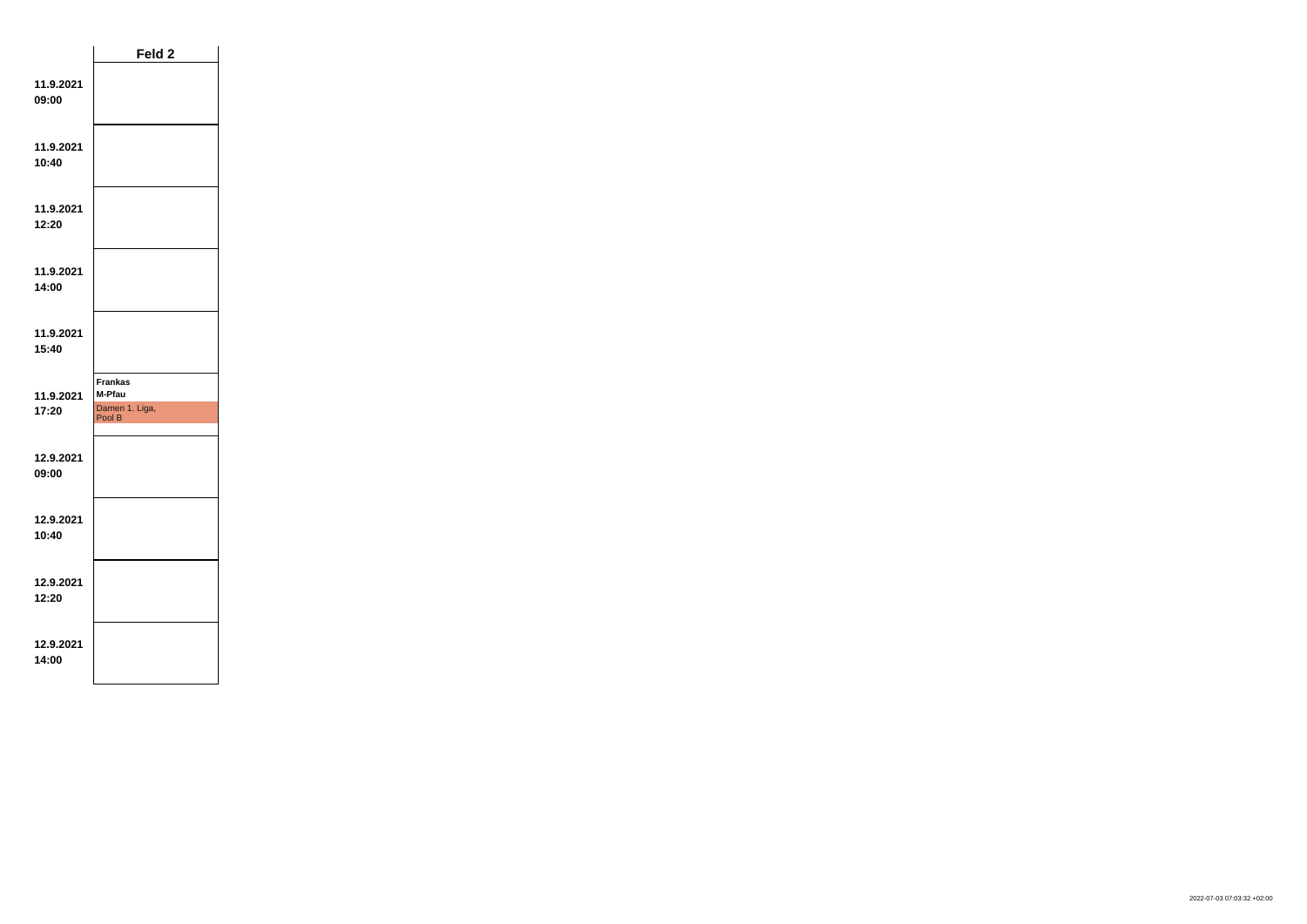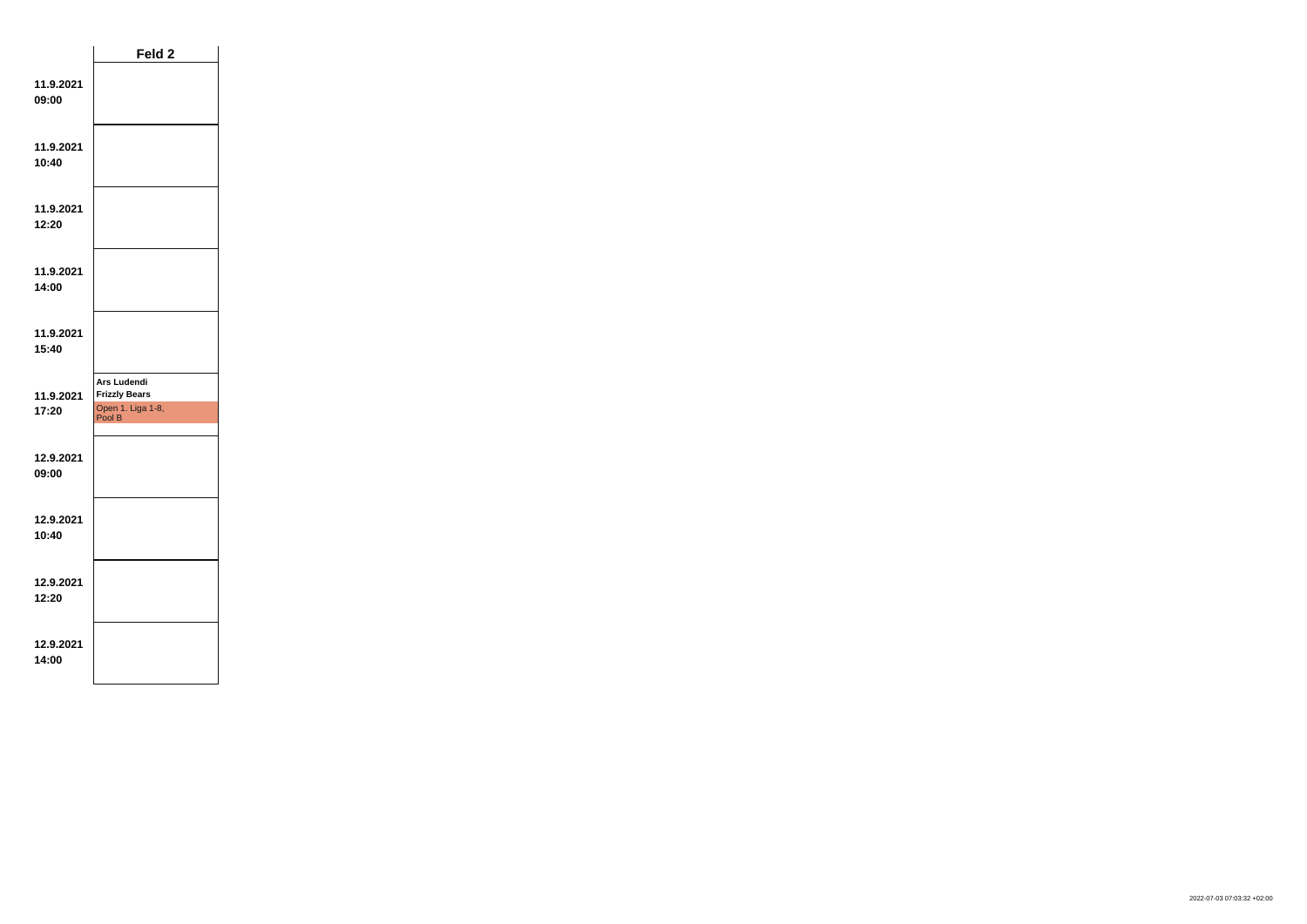|                    | Feld 2                                                             |  |
|--------------------|--------------------------------------------------------------------|--|
| 11.9.2021<br>09:00 |                                                                    |  |
| 11.9.2021<br>11:30 |                                                                    |  |
| 11.9.2021<br>13:10 |                                                                    |  |
| 11.9.2021<br>14:50 |                                                                    |  |
| 11.9.2021<br>15:40 |                                                                    |  |
| 11.9.2021<br>17:20 | Hässliche Erdferkel<br>Goldfingers<br>Open 1. Liga 9-16,<br>Pool A |  |
| 12.9.2021<br>09:00 |                                                                    |  |
| 12.9.2021<br>10:40 |                                                                    |  |
| 12.9.2021<br>11:30 |                                                                    |  |
| 12.9.2021<br>13:10 |                                                                    |  |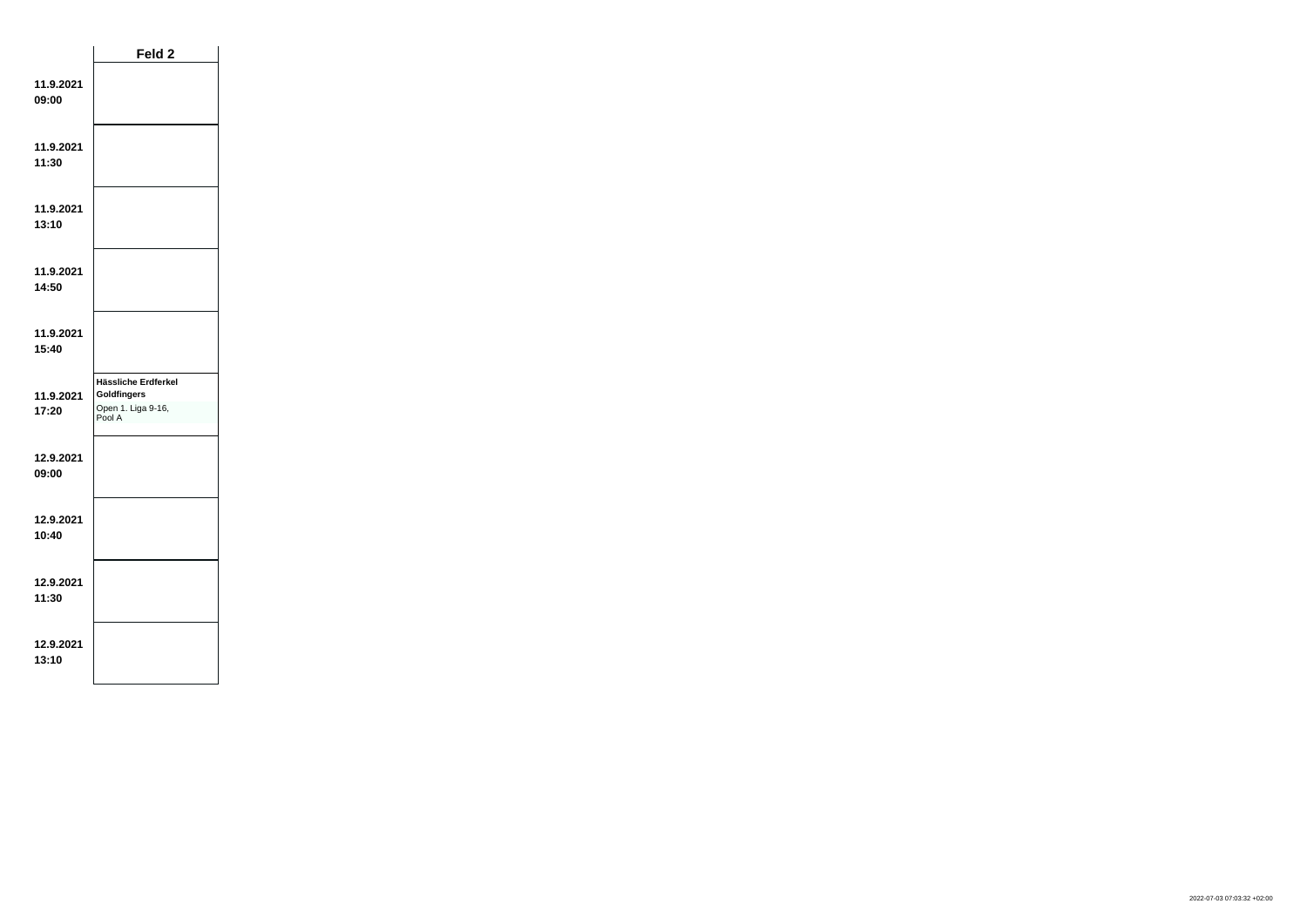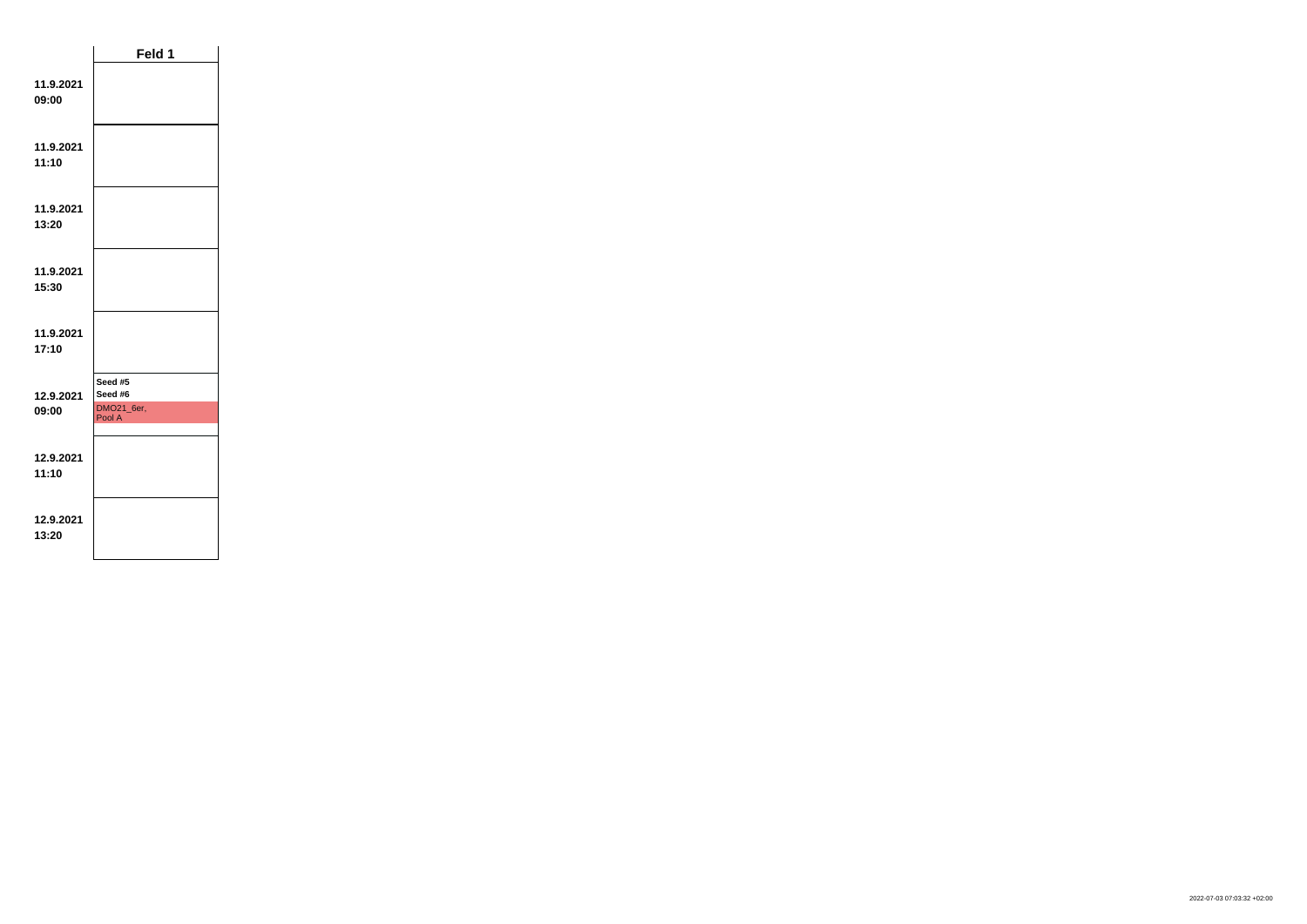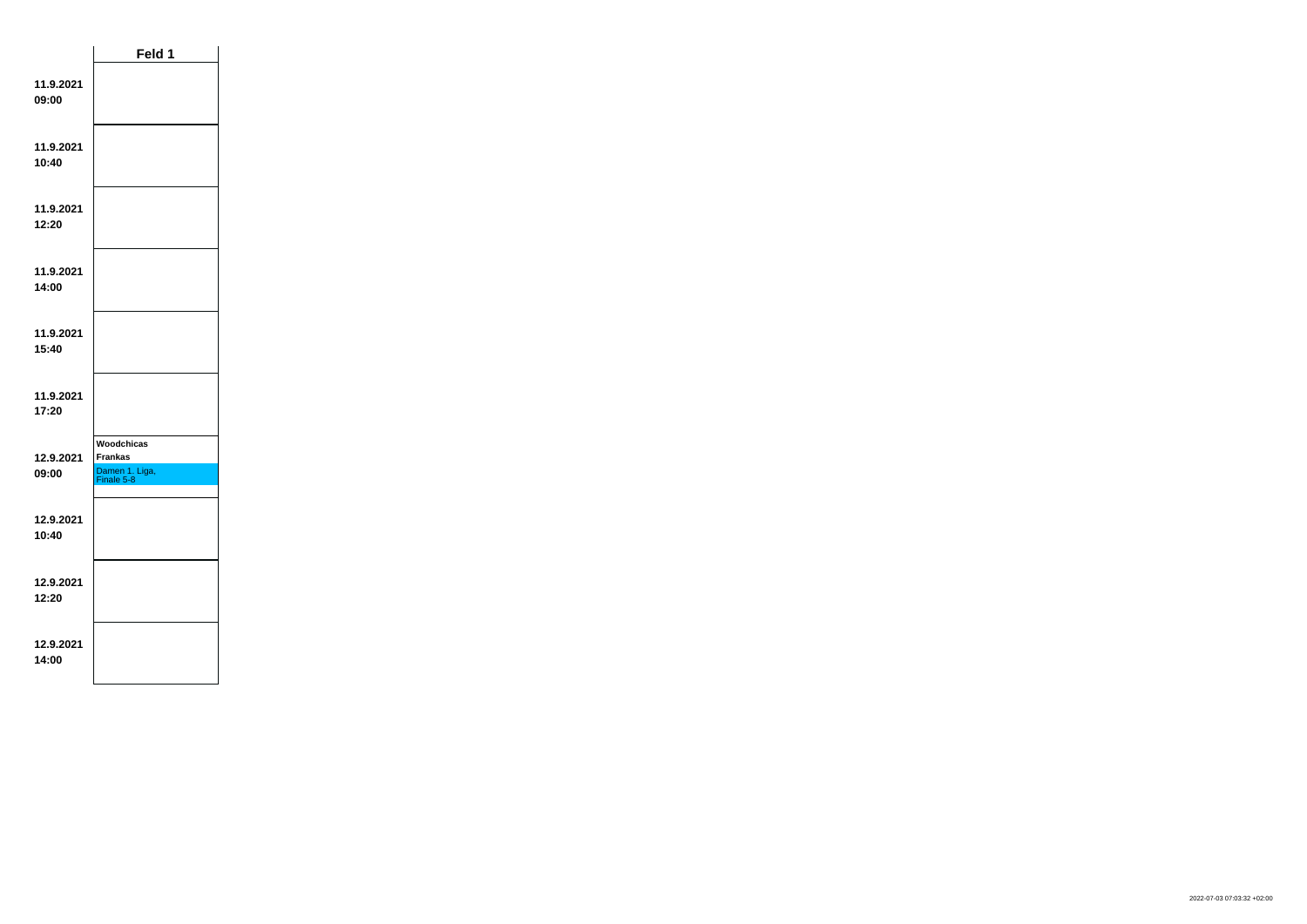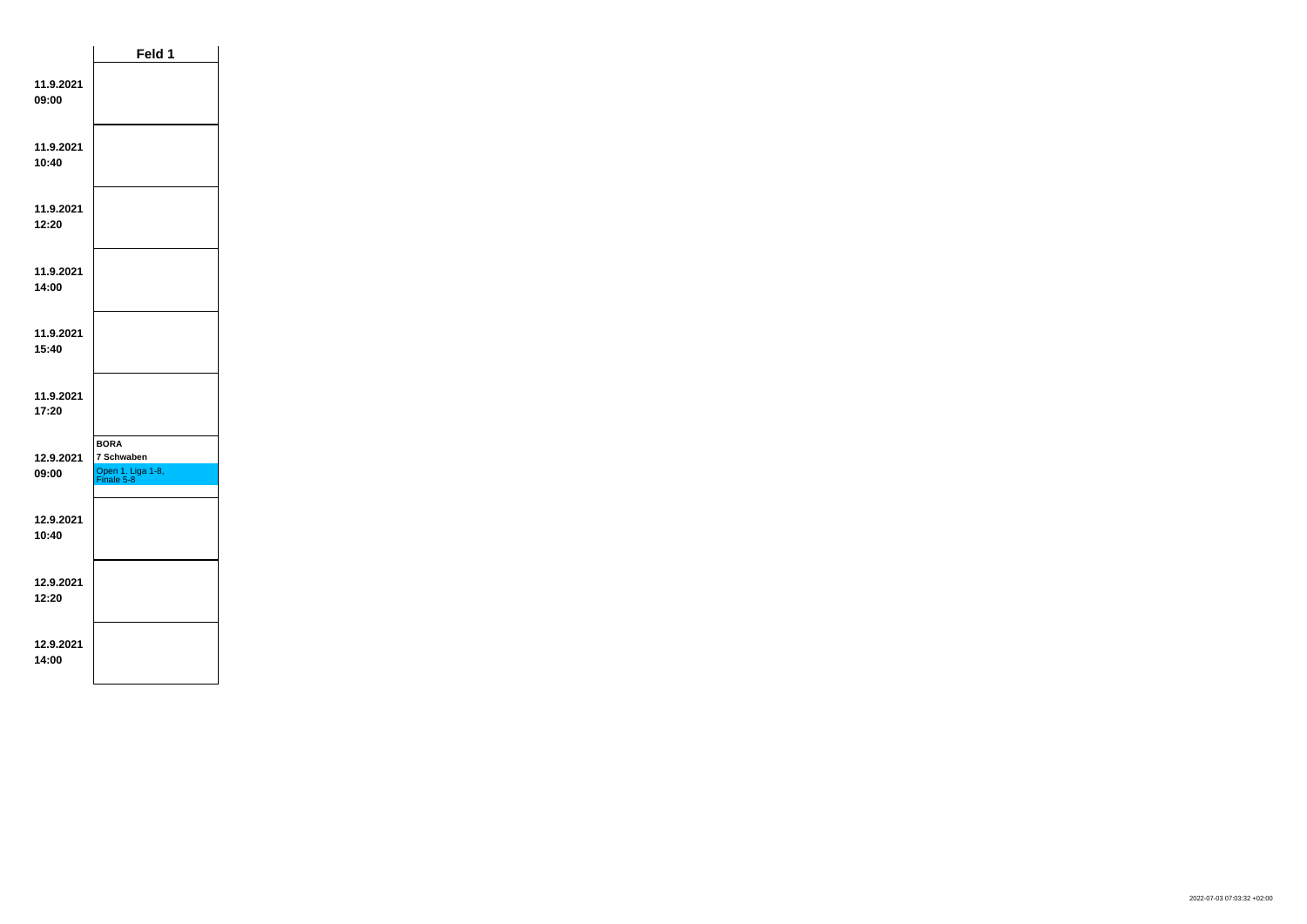|                    | Feld 1                                                            |  |
|--------------------|-------------------------------------------------------------------|--|
| 11.9.2021<br>09:00 |                                                                   |  |
| 11.9.2021<br>09:50 |                                                                   |  |
| 11.9.2021<br>10:40 |                                                                   |  |
| 11.9.2021<br>12:20 |                                                                   |  |
| 11.9.2021<br>13:10 |                                                                   |  |
| 11.9.2021<br>14:00 |                                                                   |  |
| 11.9.2021<br>15:40 |                                                                   |  |
| 11.9.2021<br>16:30 |                                                                   |  |
| 11.9.2021<br>17:20 |                                                                   |  |
| 12.9.2021<br>09:00 | Schleudertrauma<br><b>DJ Dahlem</b><br>Open 3. Liga NO,<br>Pool A |  |
| 12.9.2021<br>10:40 |                                                                   |  |
| 12.9.2021<br>11:30 |                                                                   |  |
| 12.9.2021<br>13:10 |                                                                   |  |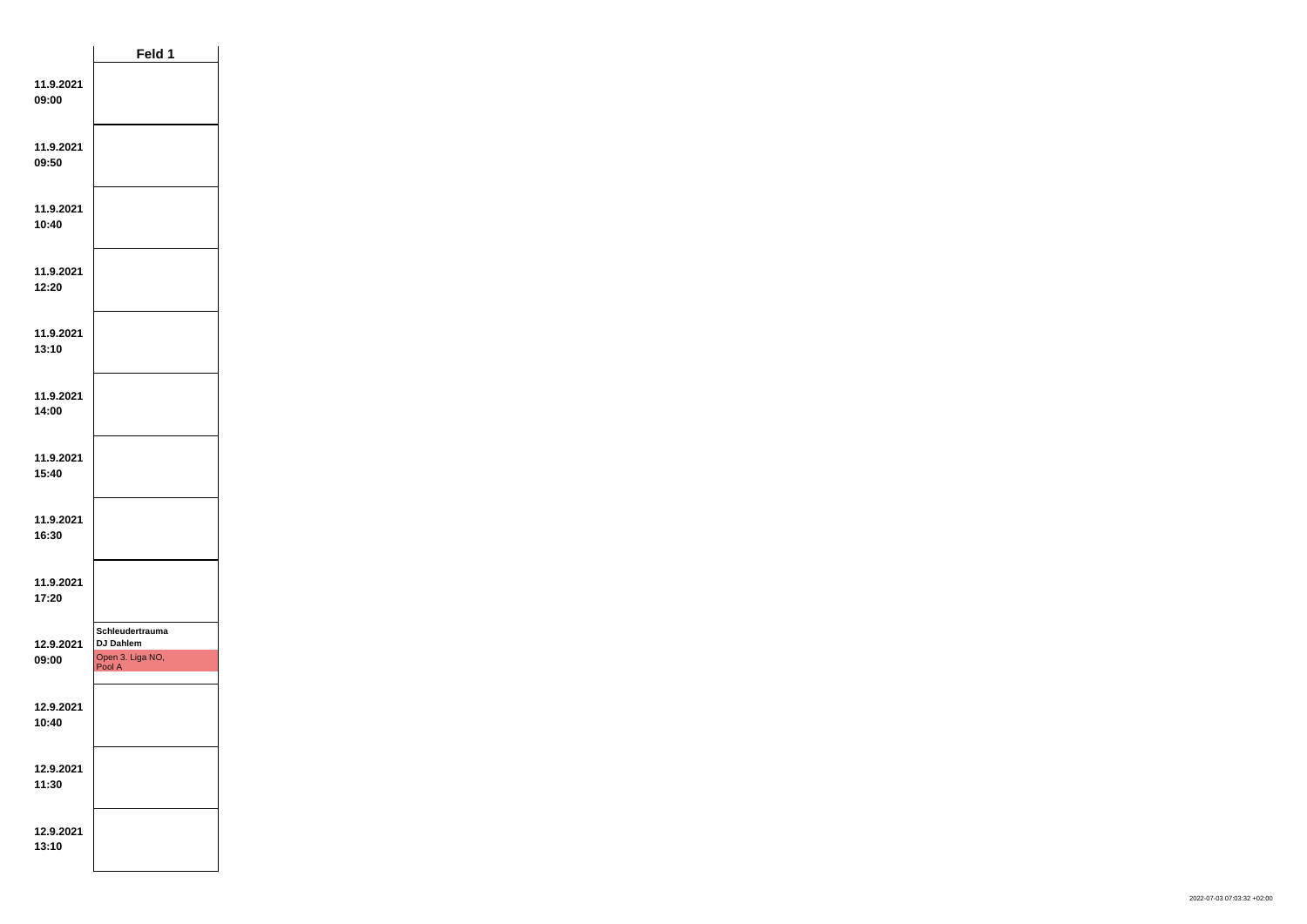|                    | Feld 1                                                        |  |
|--------------------|---------------------------------------------------------------|--|
| 11.9.2021<br>09:00 |                                                               |  |
| 11.9.2021<br>09:50 |                                                               |  |
| 11.9.2021<br>10:40 |                                                               |  |
| 11.9.2021<br>12:20 |                                                               |  |
| 11.9.2021<br>13:10 |                                                               |  |
| 11.9.2021<br>14:00 |                                                               |  |
| 11.9.2021<br>15:40 |                                                               |  |
| 11.9.2021<br>16:30 |                                                               |  |
| 11.9.2021<br>17:20 |                                                               |  |
| 12.9.2021<br>09:00 | Frisbielefeld<br><b>Bonobos</b><br>Open 3. Liga NW,<br>Pool A |  |
| 12.9.2021<br>10:40 |                                                               |  |
| 12.9.2021<br>11:30 |                                                               |  |
| 12.9.2021<br>13:10 |                                                               |  |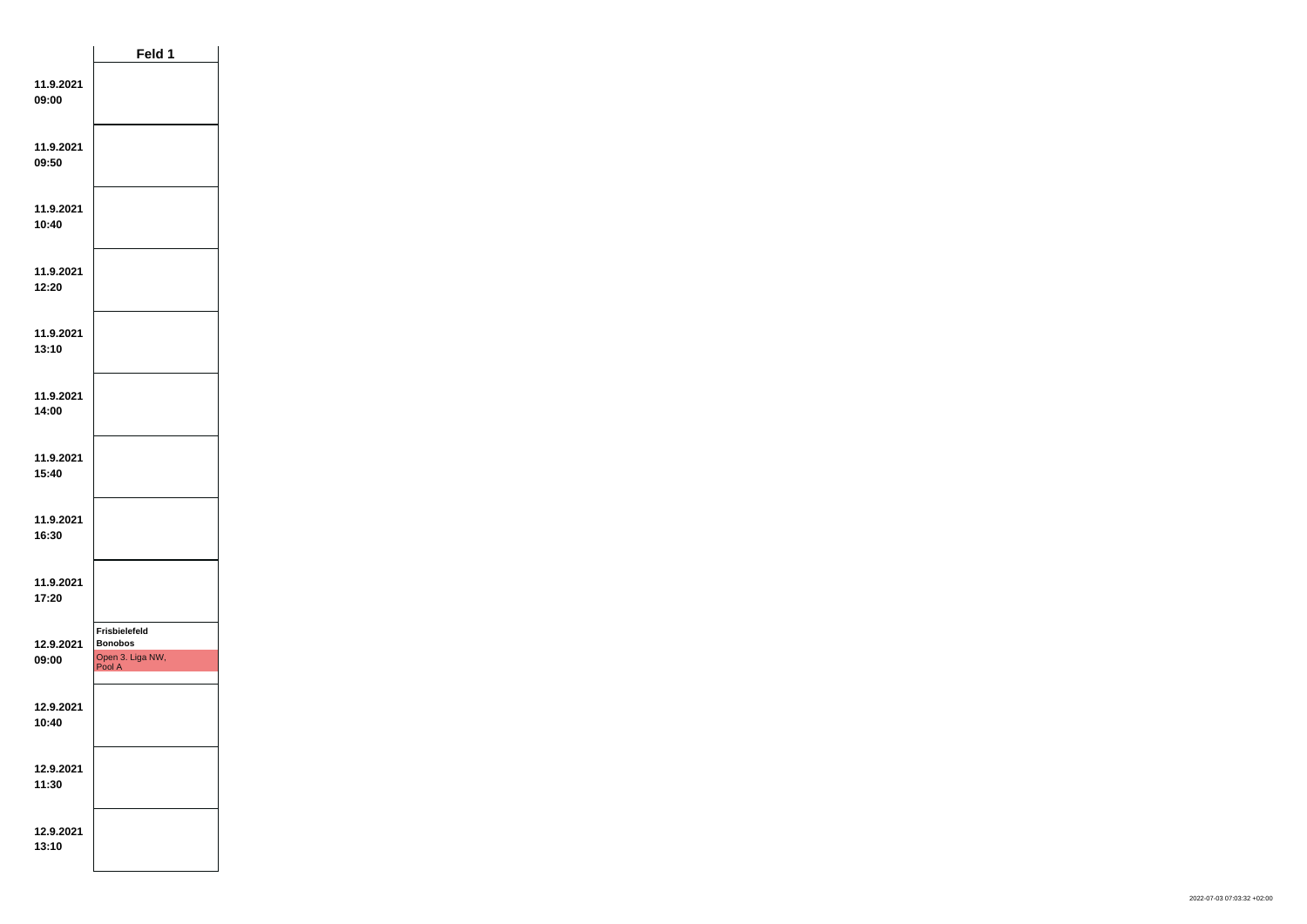|                    | Feld 1                                                                           |  |
|--------------------|----------------------------------------------------------------------------------|--|
| 11.9.2021<br>09:00 |                                                                                  |  |
| 11.9.2021<br>09:50 |                                                                                  |  |
| 11.9.2021<br>10:40 |                                                                                  |  |
| 11.9.2021<br>12:20 |                                                                                  |  |
| 11.9.2021<br>13:10 |                                                                                  |  |
| 11.9.2021<br>14:00 |                                                                                  |  |
| 11.9.2021<br>15:40 |                                                                                  |  |
| 11.9.2021<br>16:30 |                                                                                  |  |
| 11.9.2021<br>17:20 |                                                                                  |  |
| 12.9.2021<br>09:00 | Schwabing Frisbee Buam e.V.<br><b>Cultimaters</b><br>Open 3. Liga Süd,<br>Pool A |  |
| 12.9.2021<br>10:40 |                                                                                  |  |
| 12.9.2021<br>11:30 |                                                                                  |  |
| 12.9.2021<br>13:10 |                                                                                  |  |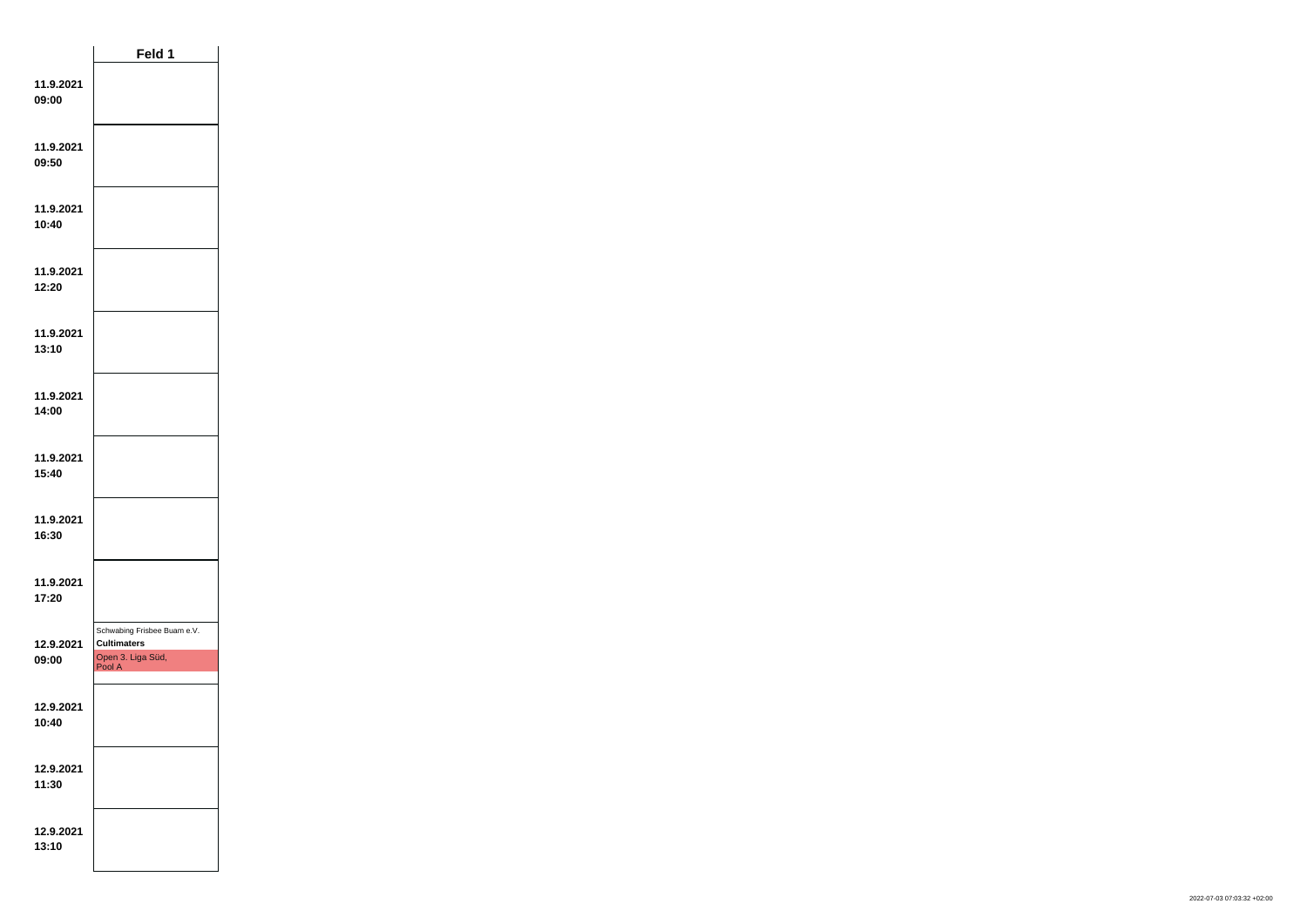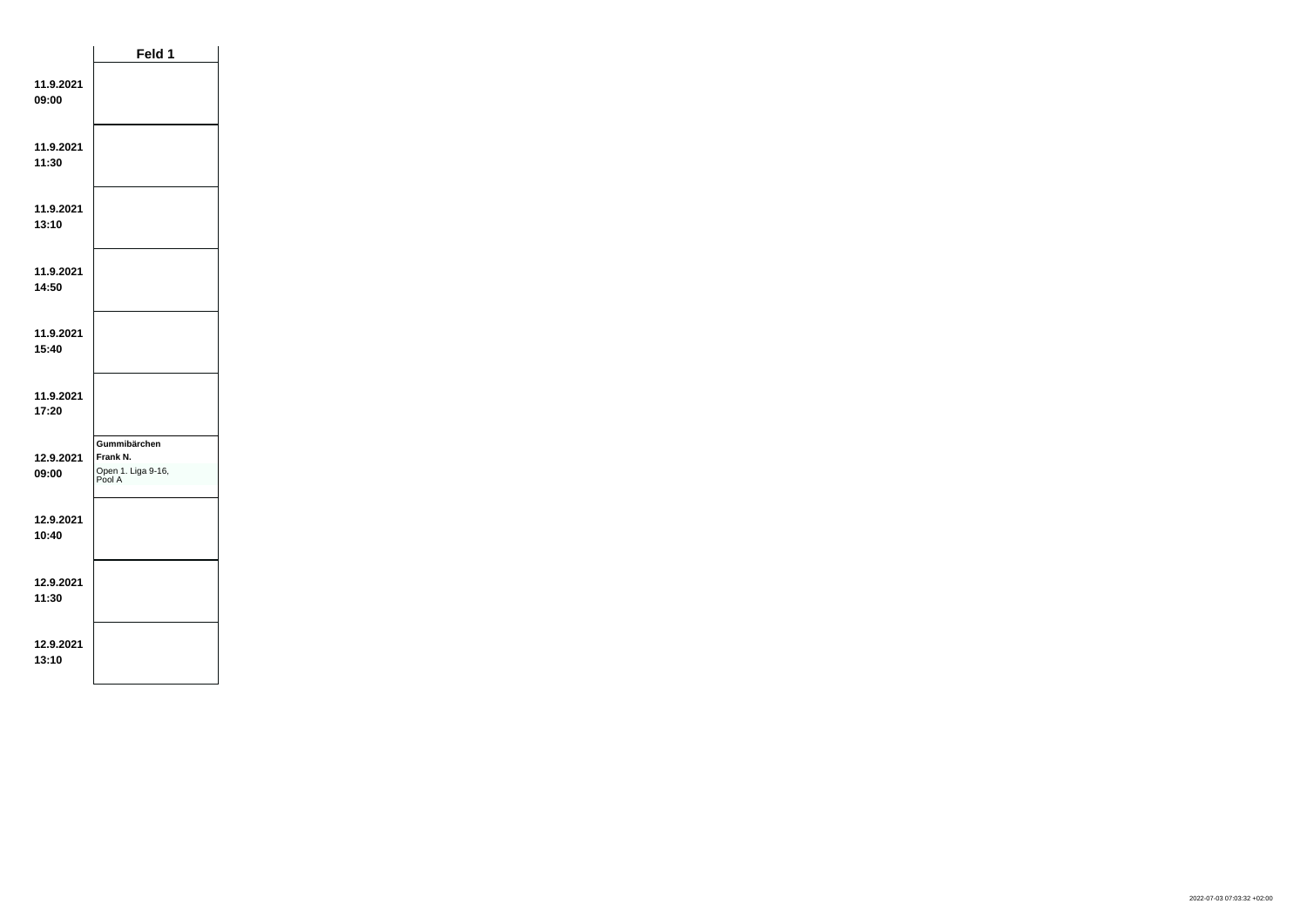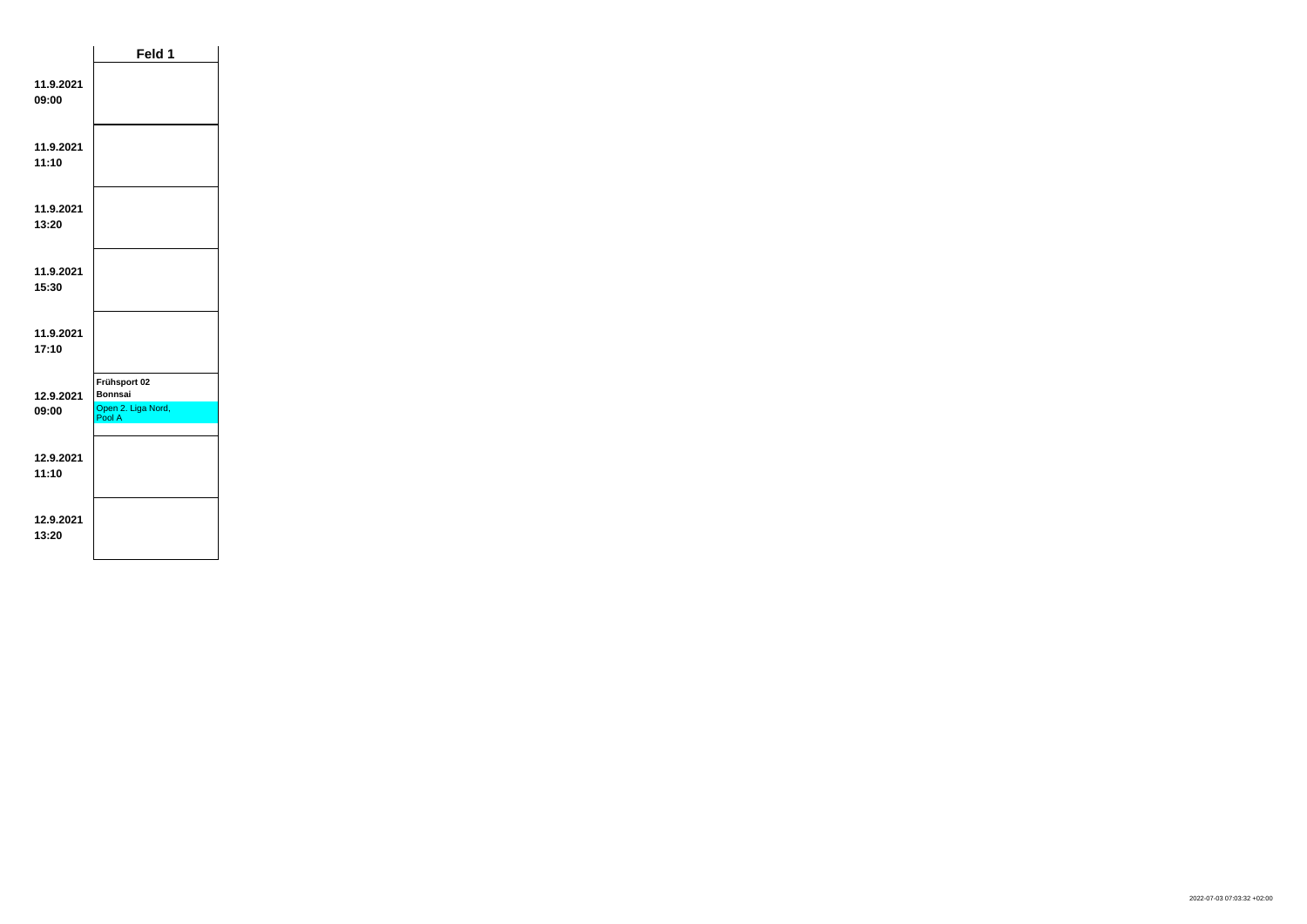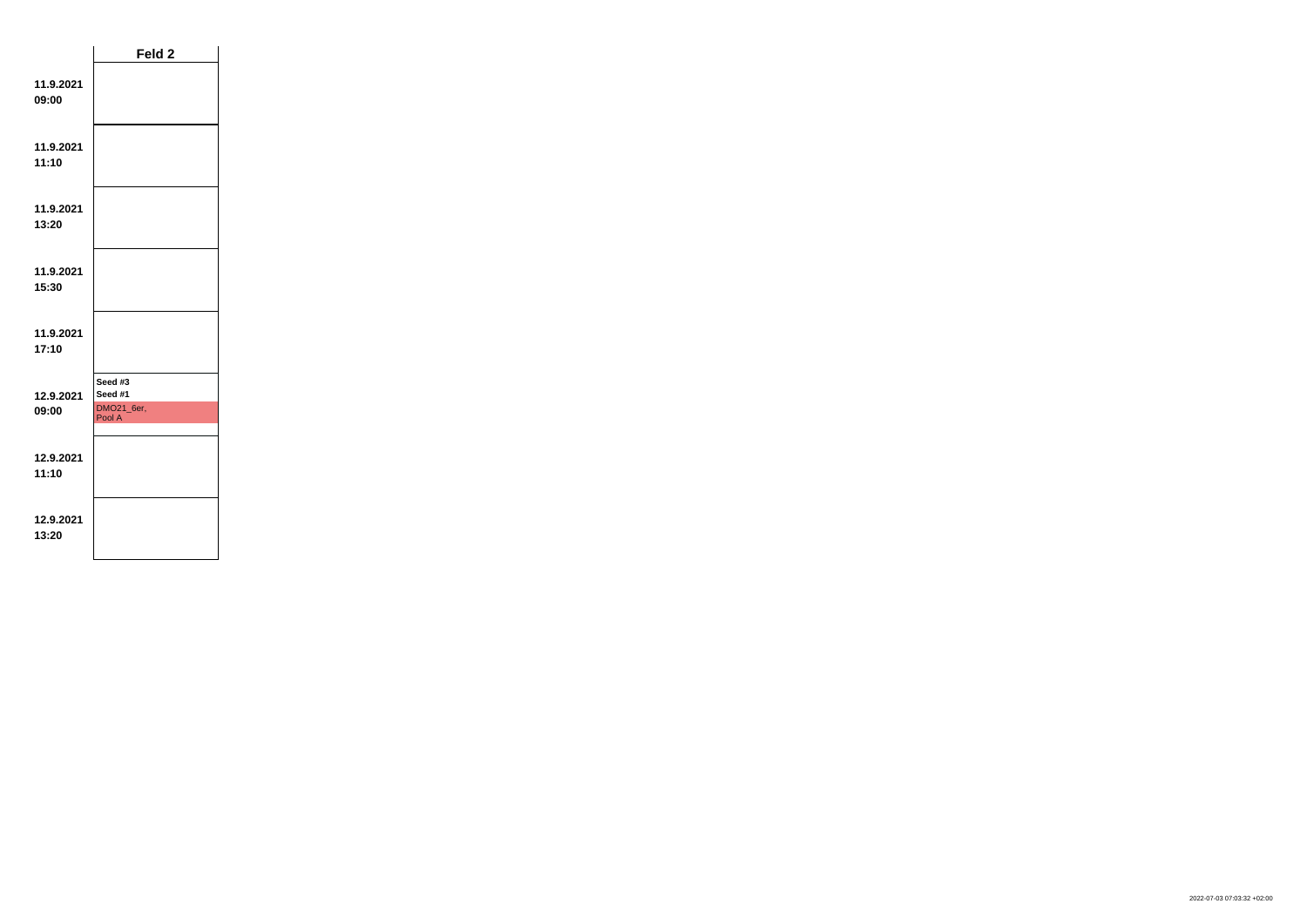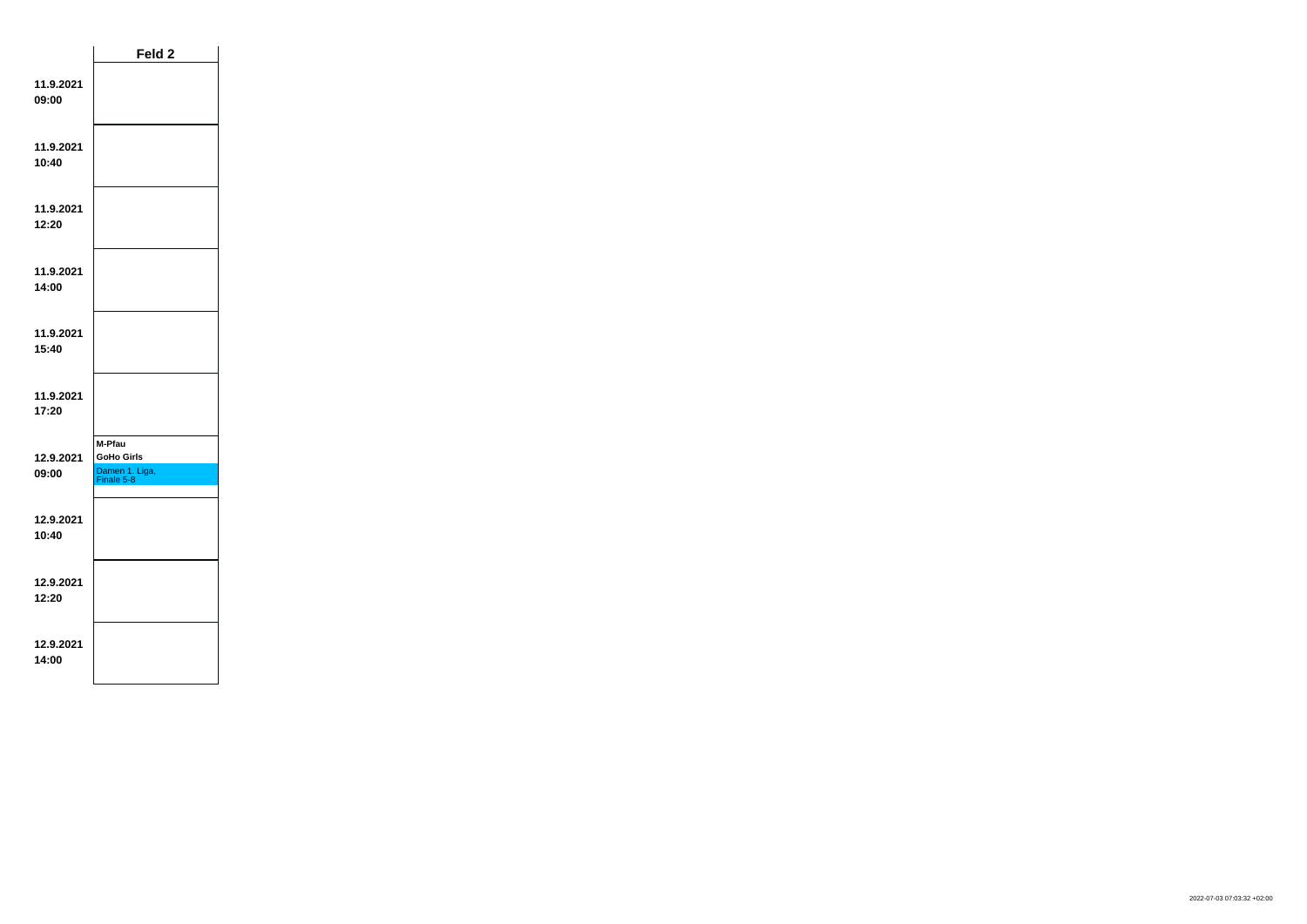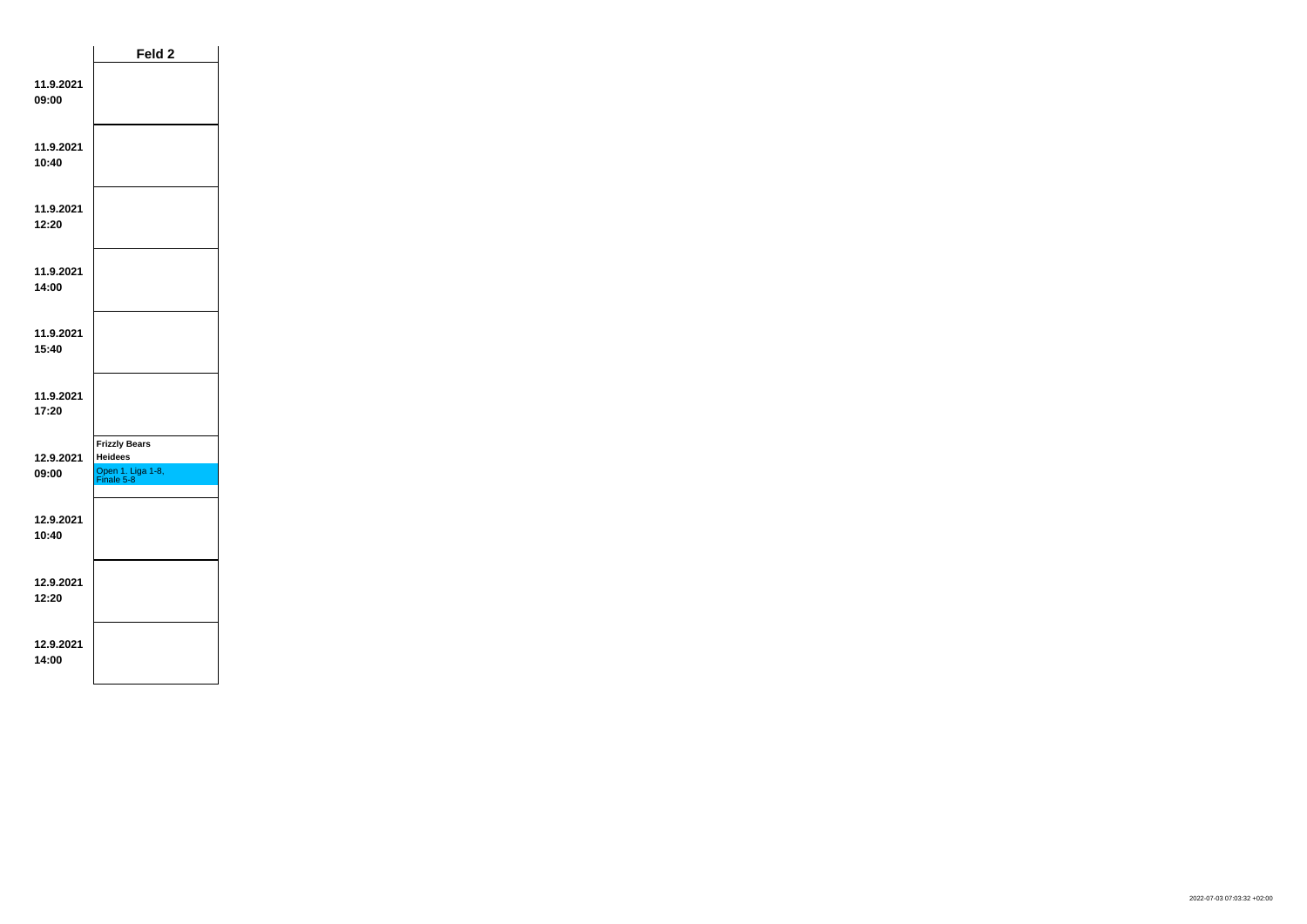|                    | Feld <sub>2</sub>                                                   |  |
|--------------------|---------------------------------------------------------------------|--|
| 11.9.2021<br>09:00 |                                                                     |  |
| 11.9.2021<br>09:50 |                                                                     |  |
| 11.9.2021<br>10:40 |                                                                     |  |
| 11.9.2021<br>12:20 |                                                                     |  |
| 11.9.2021<br>13:10 |                                                                     |  |
| 11.9.2021<br>14:00 |                                                                     |  |
| 11.9.2021<br>15:40 |                                                                     |  |
| 11.9.2021<br>16:30 |                                                                     |  |
| 11.9.2021<br>17:20 |                                                                     |  |
| 12.9.2021<br>09:00 | <b>Saxy Divers</b><br><b>Disckick</b><br>Open 3. Liga NO,<br>Pool A |  |
| 12.9.2021<br>10:40 |                                                                     |  |
| 12.9.2021<br>11:30 |                                                                     |  |
| 12.9.2021<br>13:10 |                                                                     |  |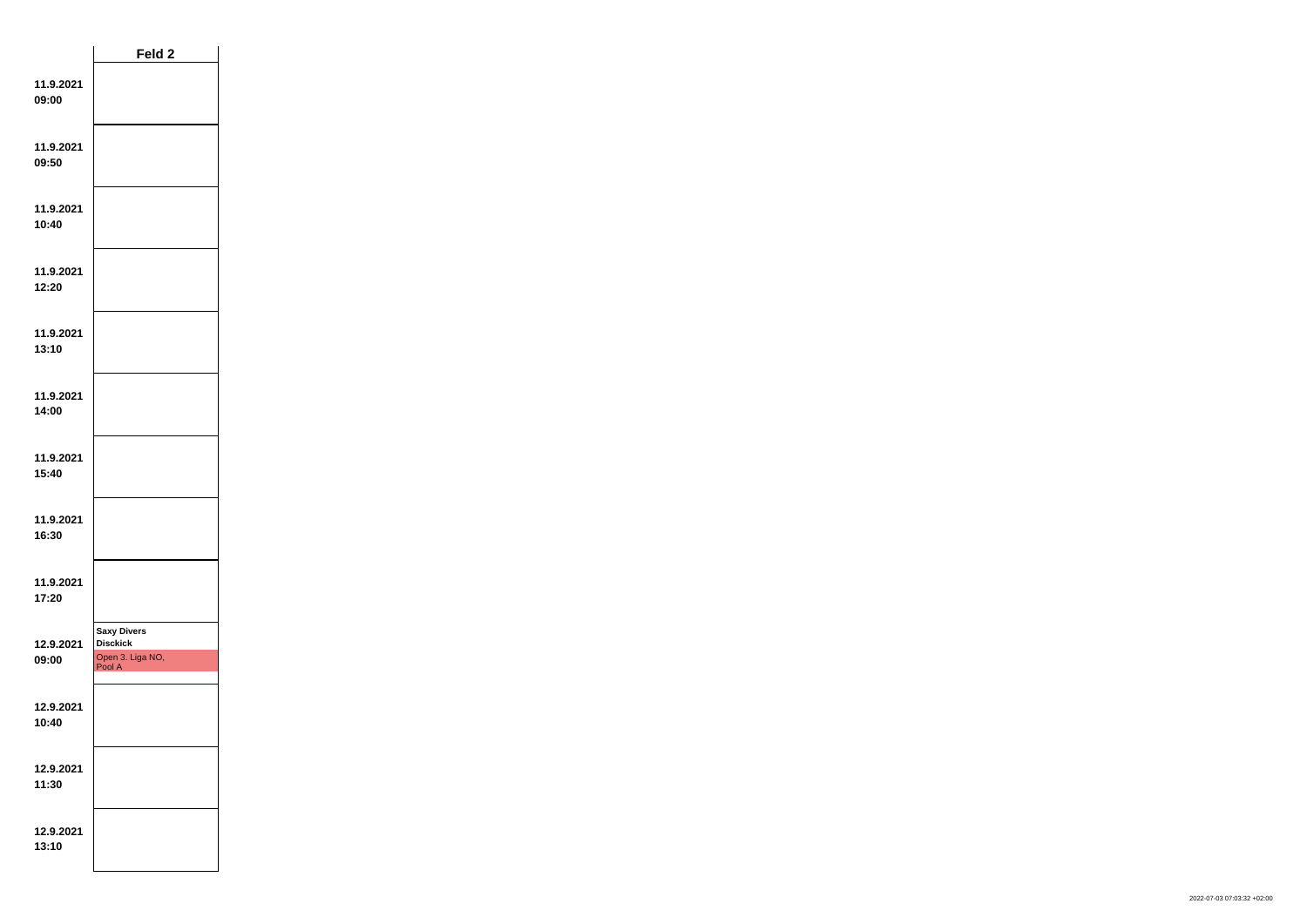|                    | Feld <sub>2</sub>                                                       |  |
|--------------------|-------------------------------------------------------------------------|--|
| 11.9.2021<br>09:00 |                                                                         |  |
| 11.9.2021<br>09:50 |                                                                         |  |
| 11.9.2021<br>10:40 |                                                                         |  |
| 11.9.2021<br>12:20 |                                                                         |  |
| 11.9.2021<br>13:10 |                                                                         |  |
| 11.9.2021<br>14:00 |                                                                         |  |
| 11.9.2021<br>15:40 |                                                                         |  |
| 11.9.2021<br>16:30 |                                                                         |  |
| 11.9.2021<br>17:20 |                                                                         |  |
| 12.9.2021<br>09:00 | <b>DU bist Frisbee</b><br><b>TeKielas</b><br>Open 3. Liga NW,<br>Pool A |  |
| 12.9.2021<br>10:40 |                                                                         |  |
| 12.9.2021<br>11:30 |                                                                         |  |
| 12.9.2021<br>13:10 |                                                                         |  |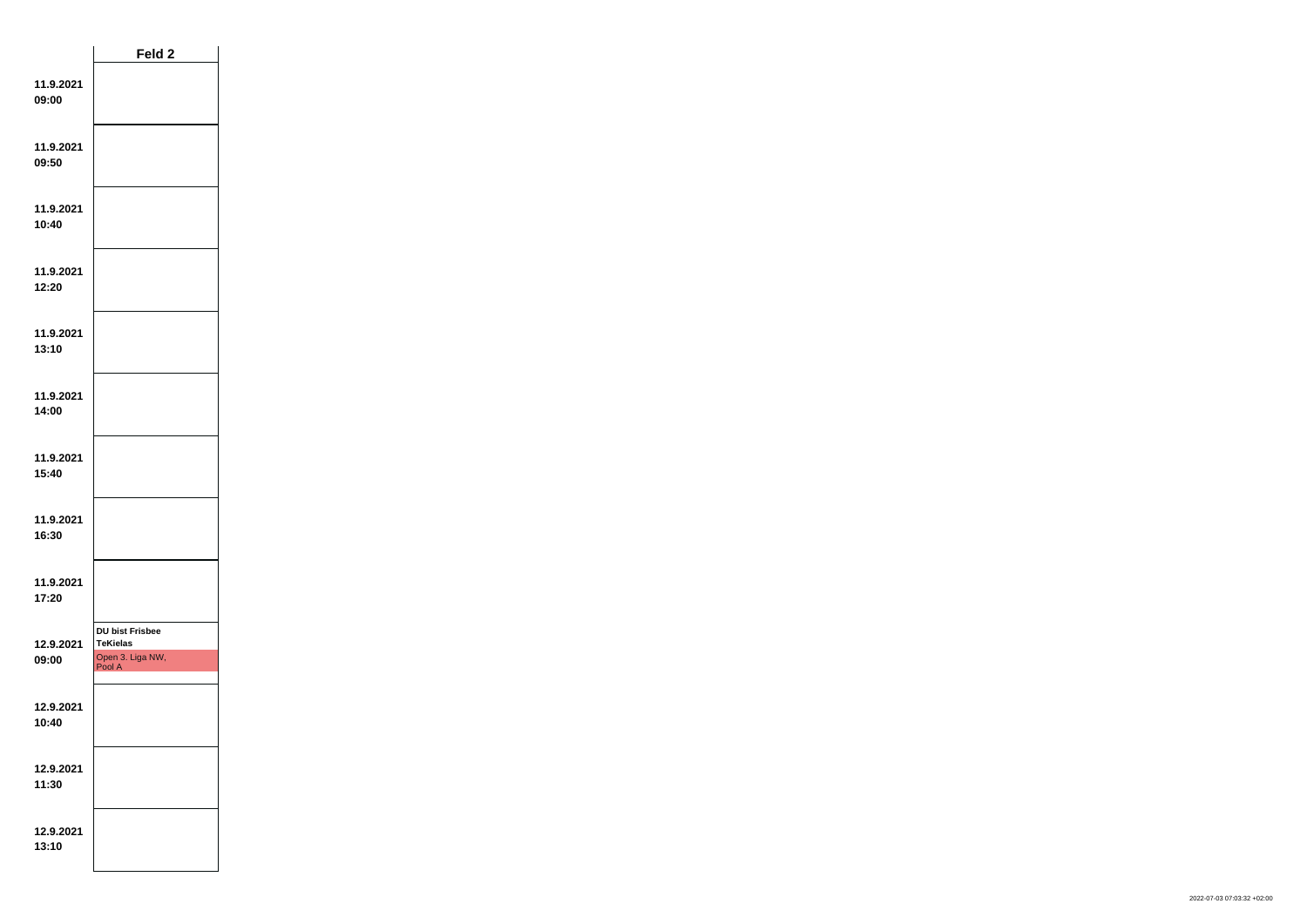|                    | Feld <sub>2</sub>                                                             |  |
|--------------------|-------------------------------------------------------------------------------|--|
| 11.9.2021<br>09:00 |                                                                               |  |
| 11.9.2021<br>09:50 |                                                                               |  |
| 11.9.2021<br>10:40 |                                                                               |  |
| 11.9.2021<br>12:20 |                                                                               |  |
| 11.9.2021<br>13:10 |                                                                               |  |
| 11.9.2021<br>14:00 |                                                                               |  |
| 11.9.2021<br>15:40 |                                                                               |  |
| 11.9.2021<br>16:30 |                                                                               |  |
| 11.9.2021<br>17:20 |                                                                               |  |
| 12.9.2021<br>09:00 | FT Würzburg Ultimate Spice Boyz<br>Wer(f)wölfe<br>Open 3. Liga Süd,<br>Pool A |  |
| 12.9.2021<br>10:40 |                                                                               |  |
| 12.9.2021<br>11:30 |                                                                               |  |
| 12.9.2021<br>13:10 |                                                                               |  |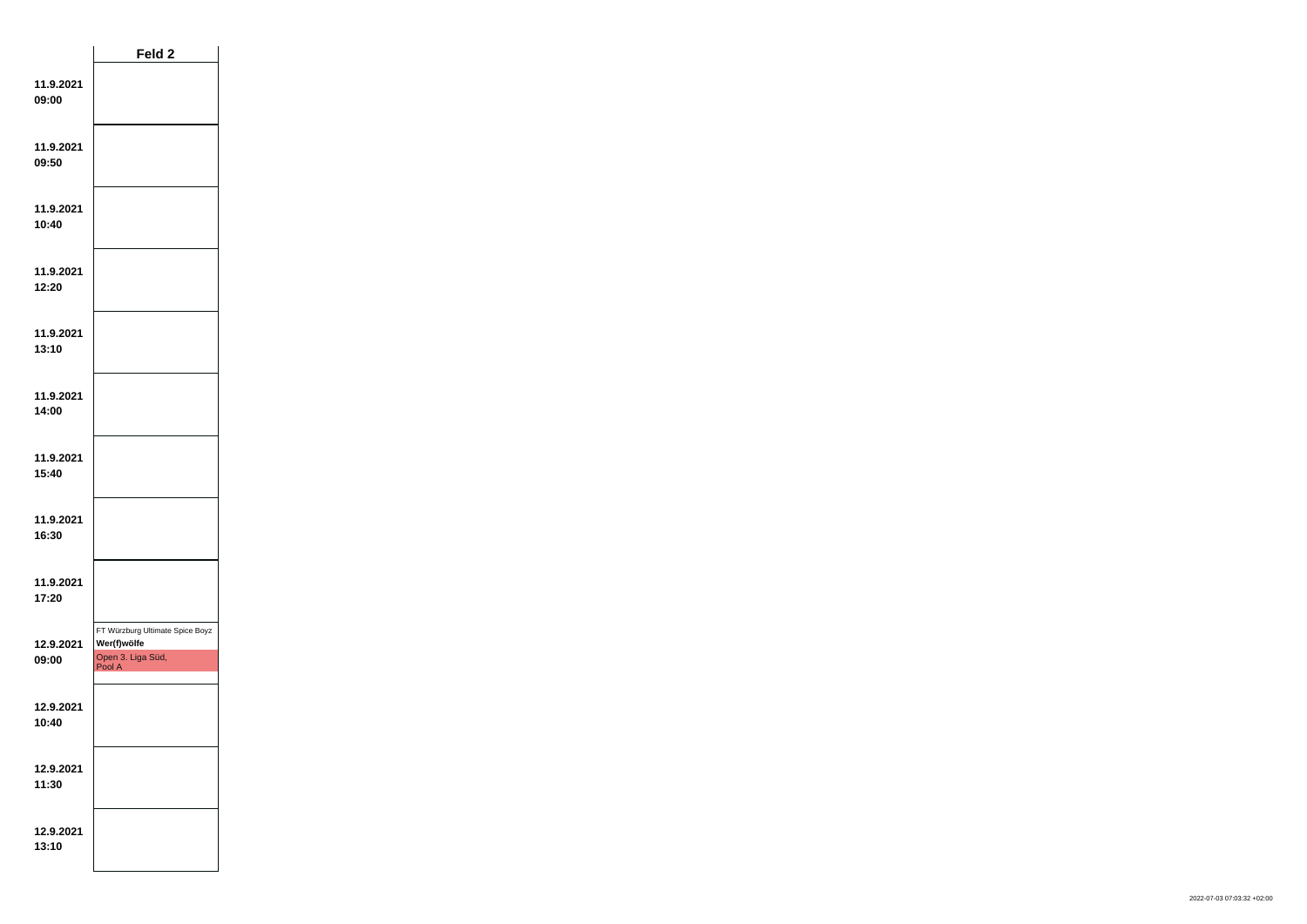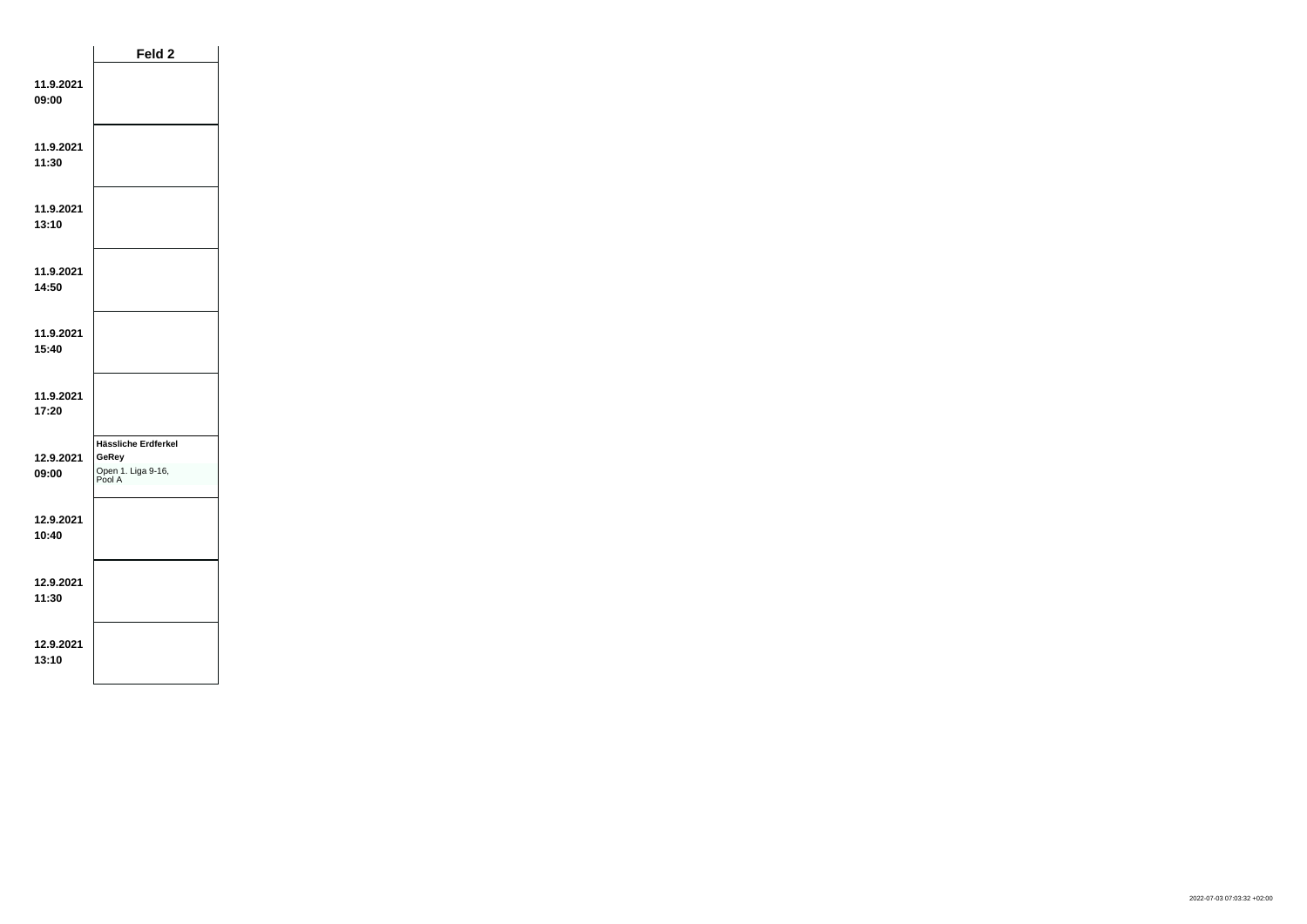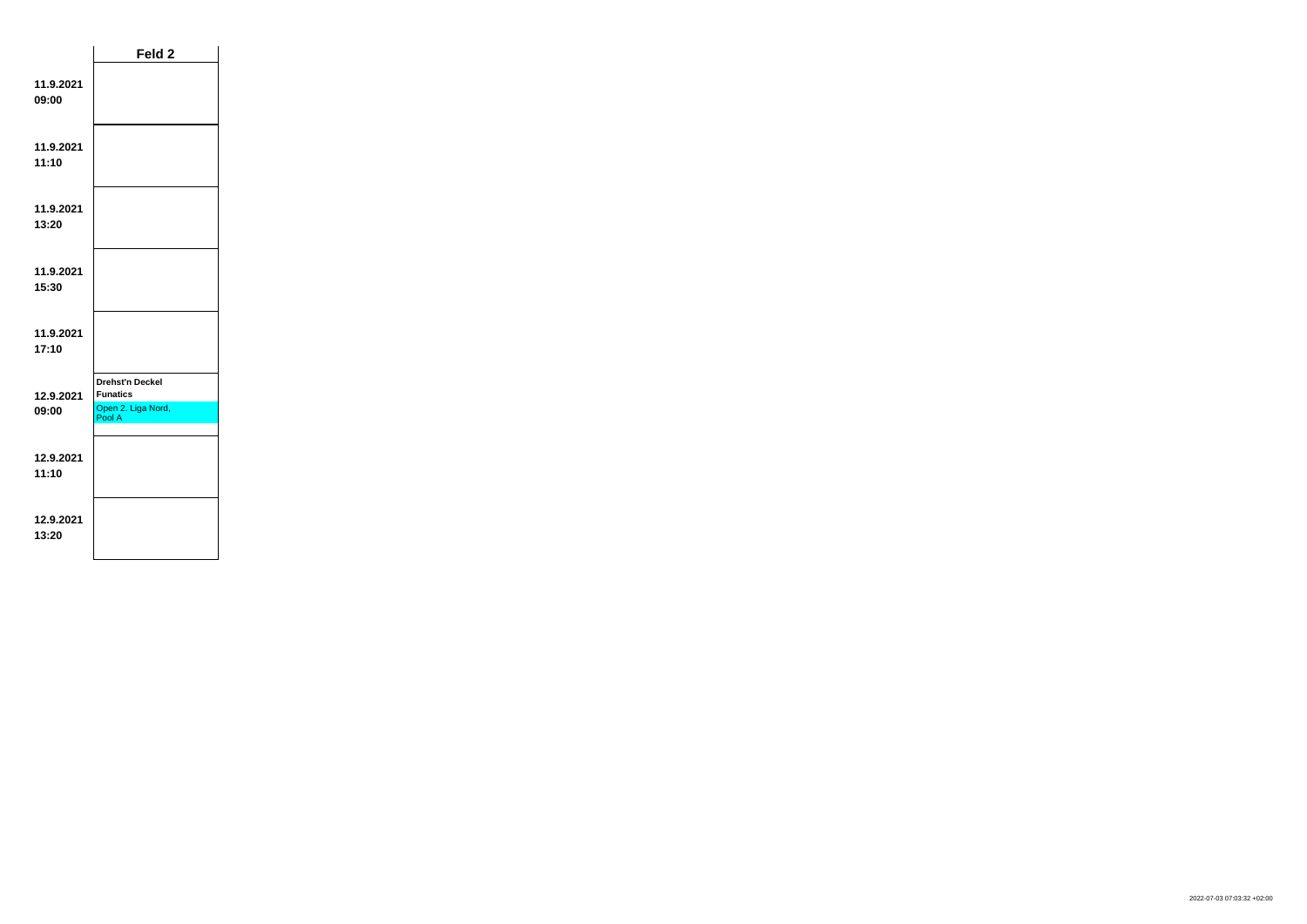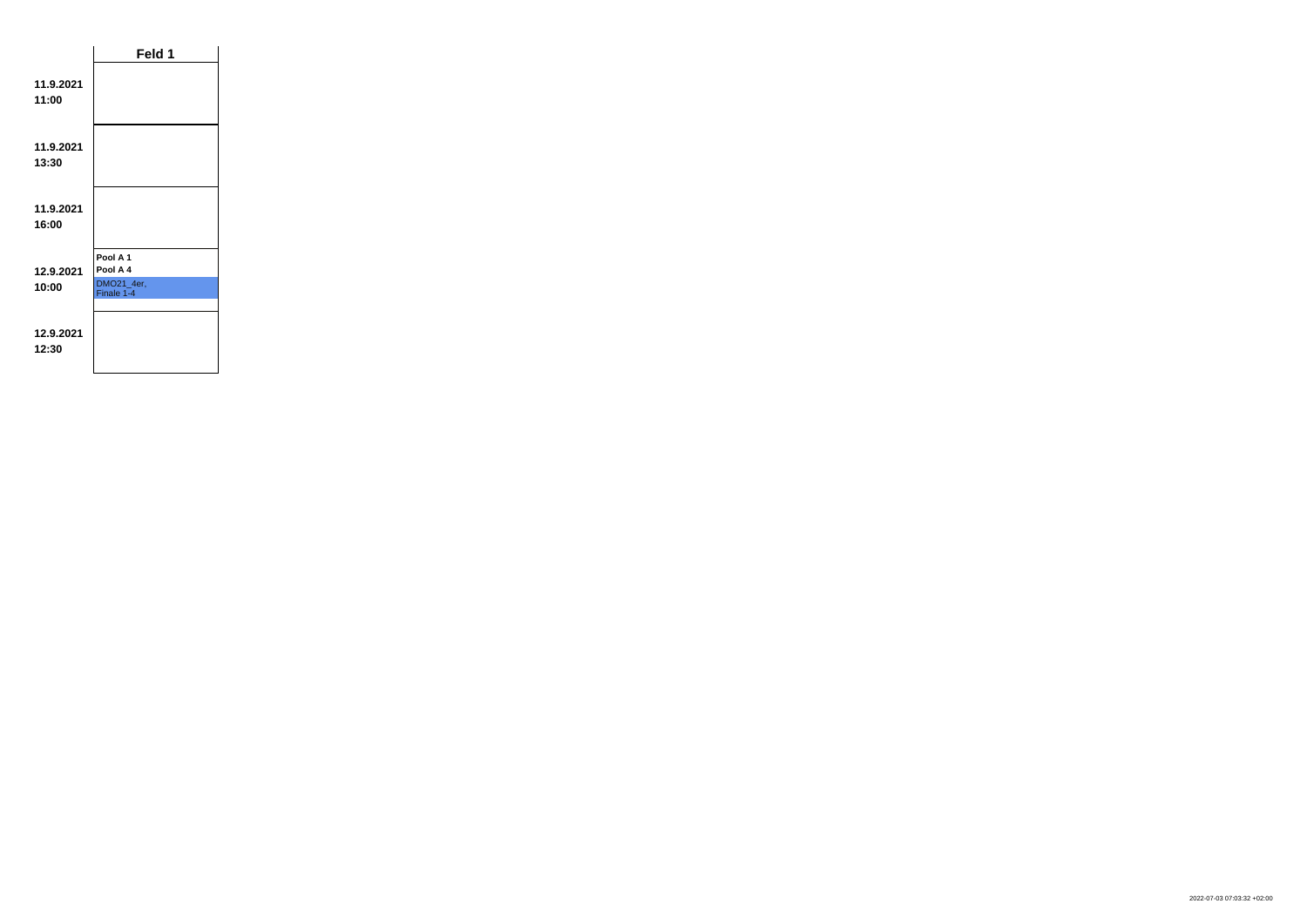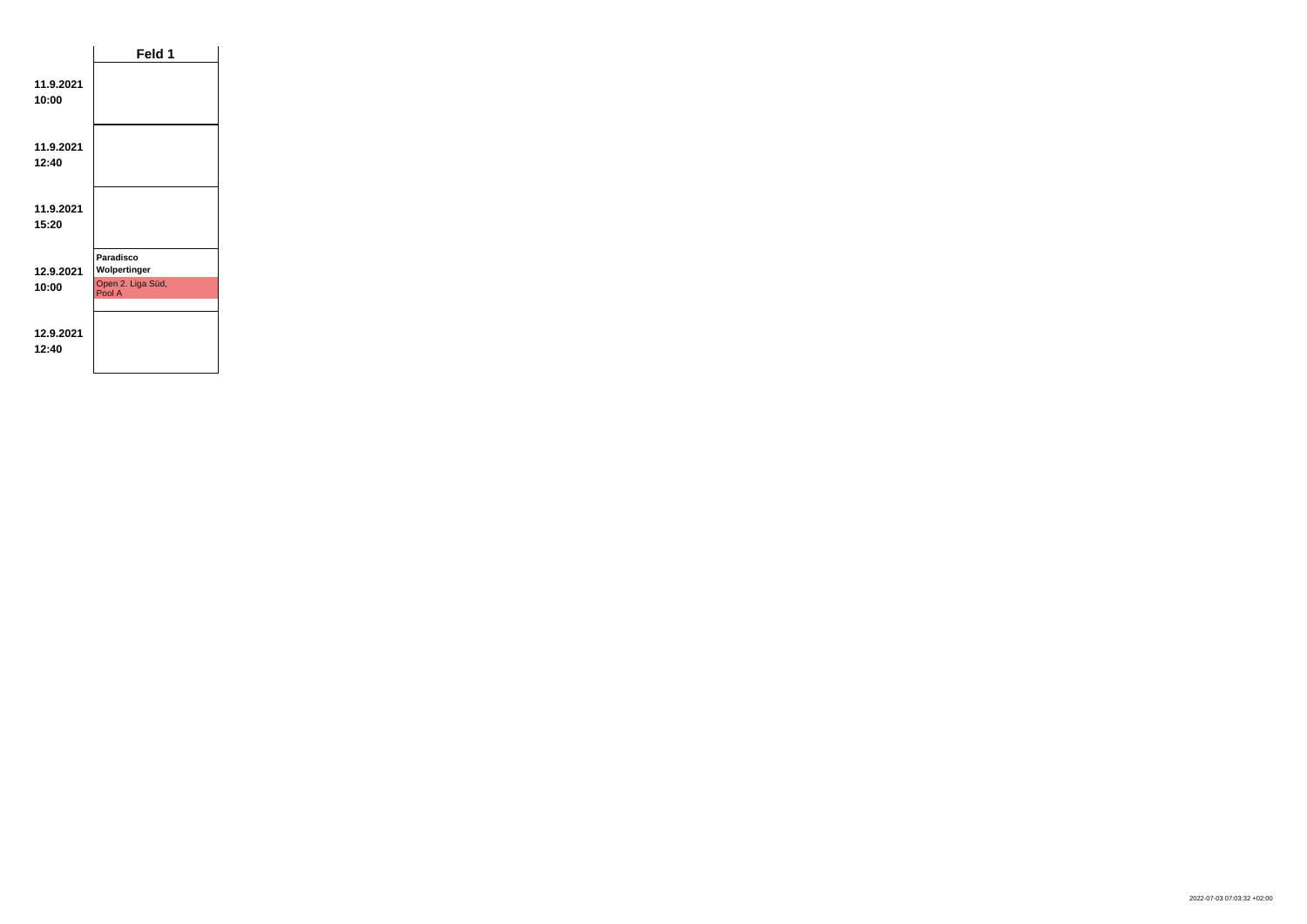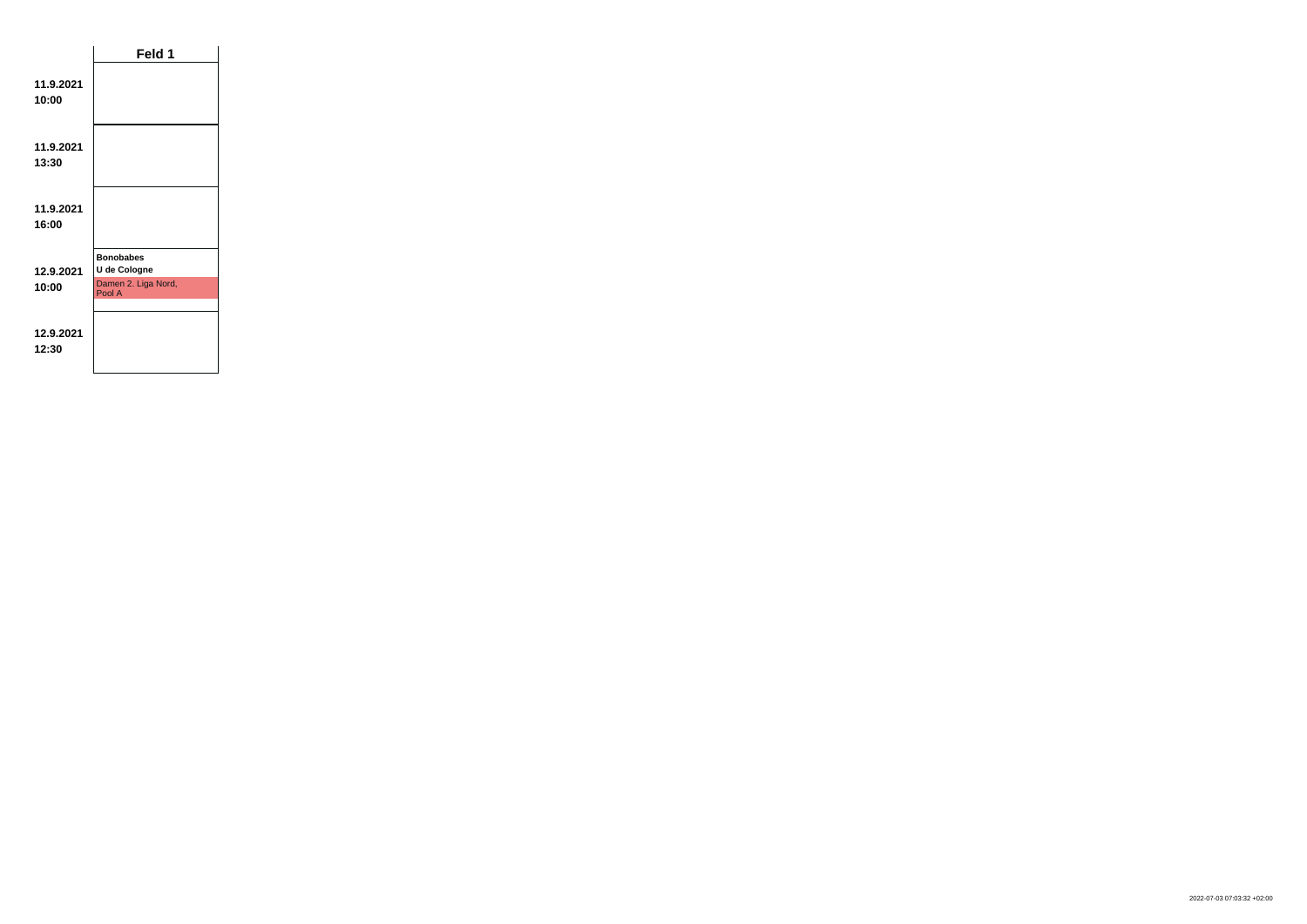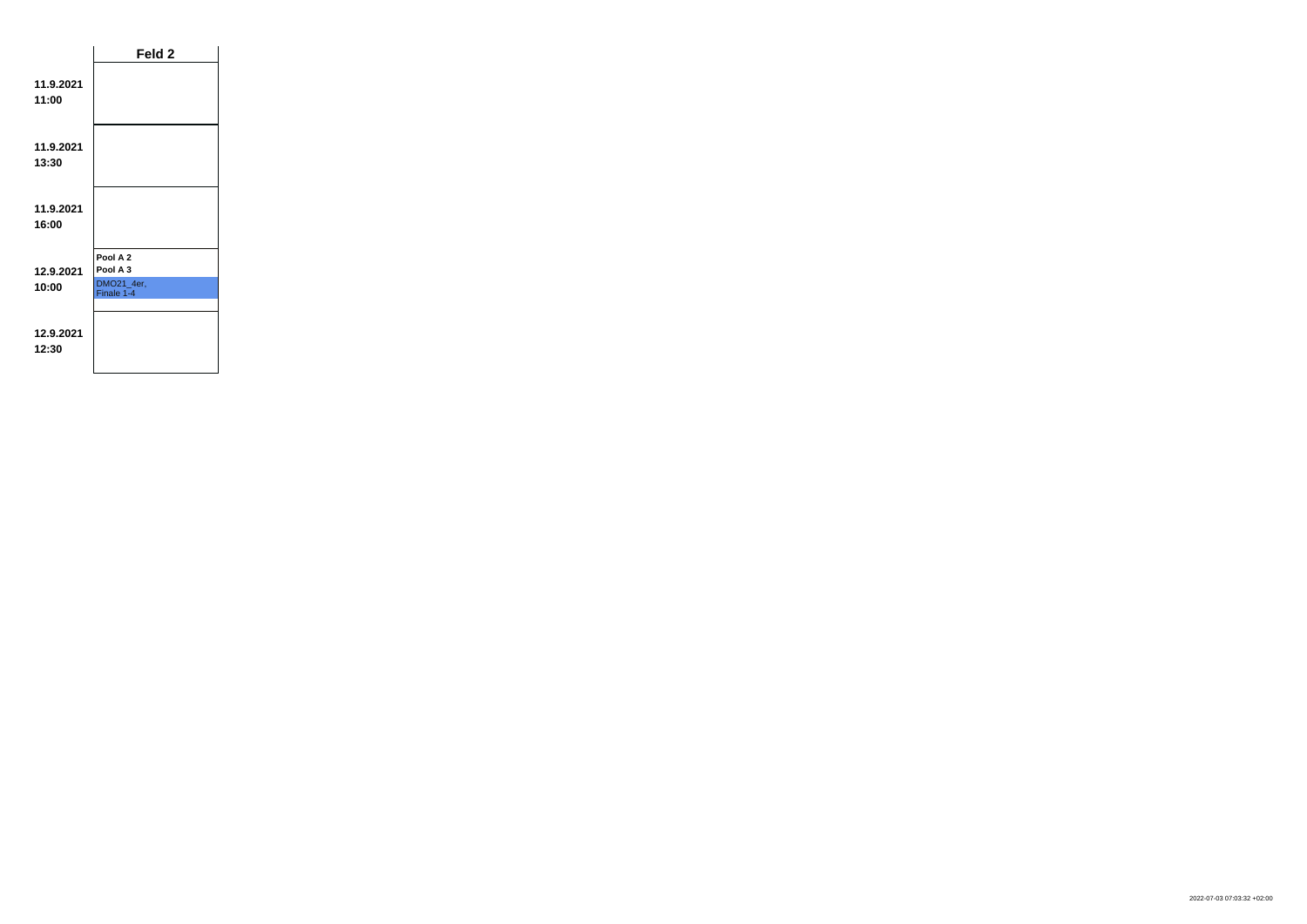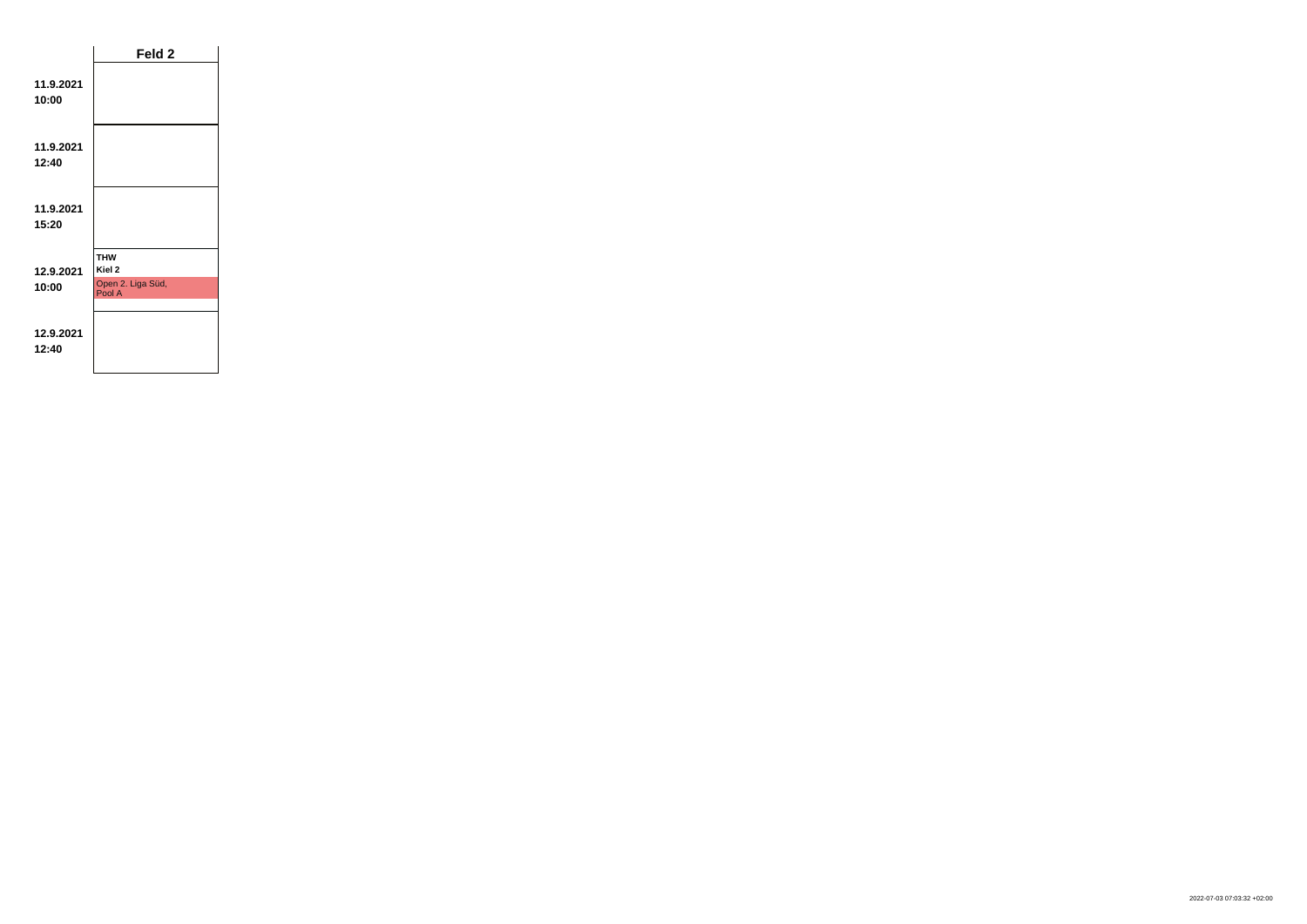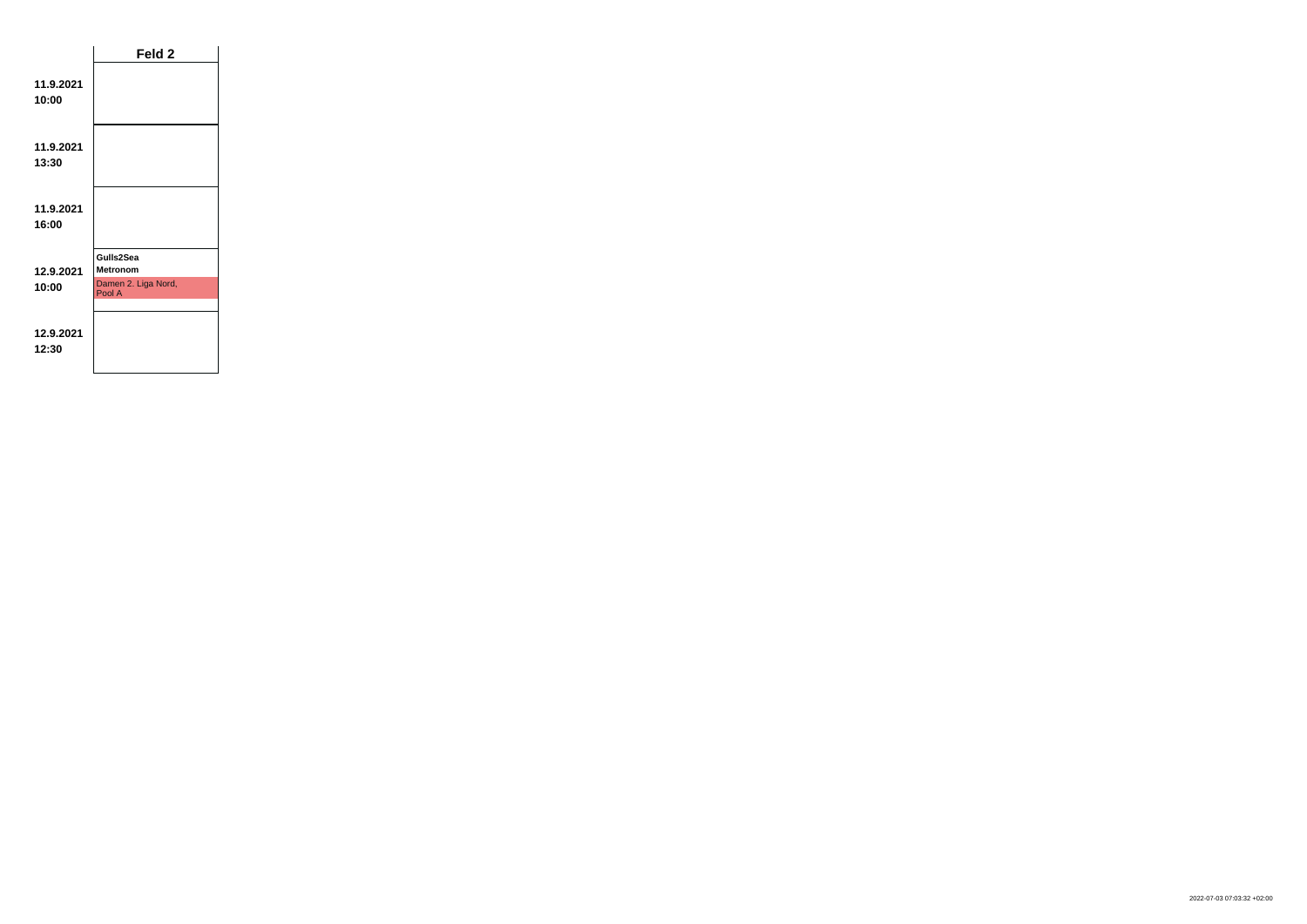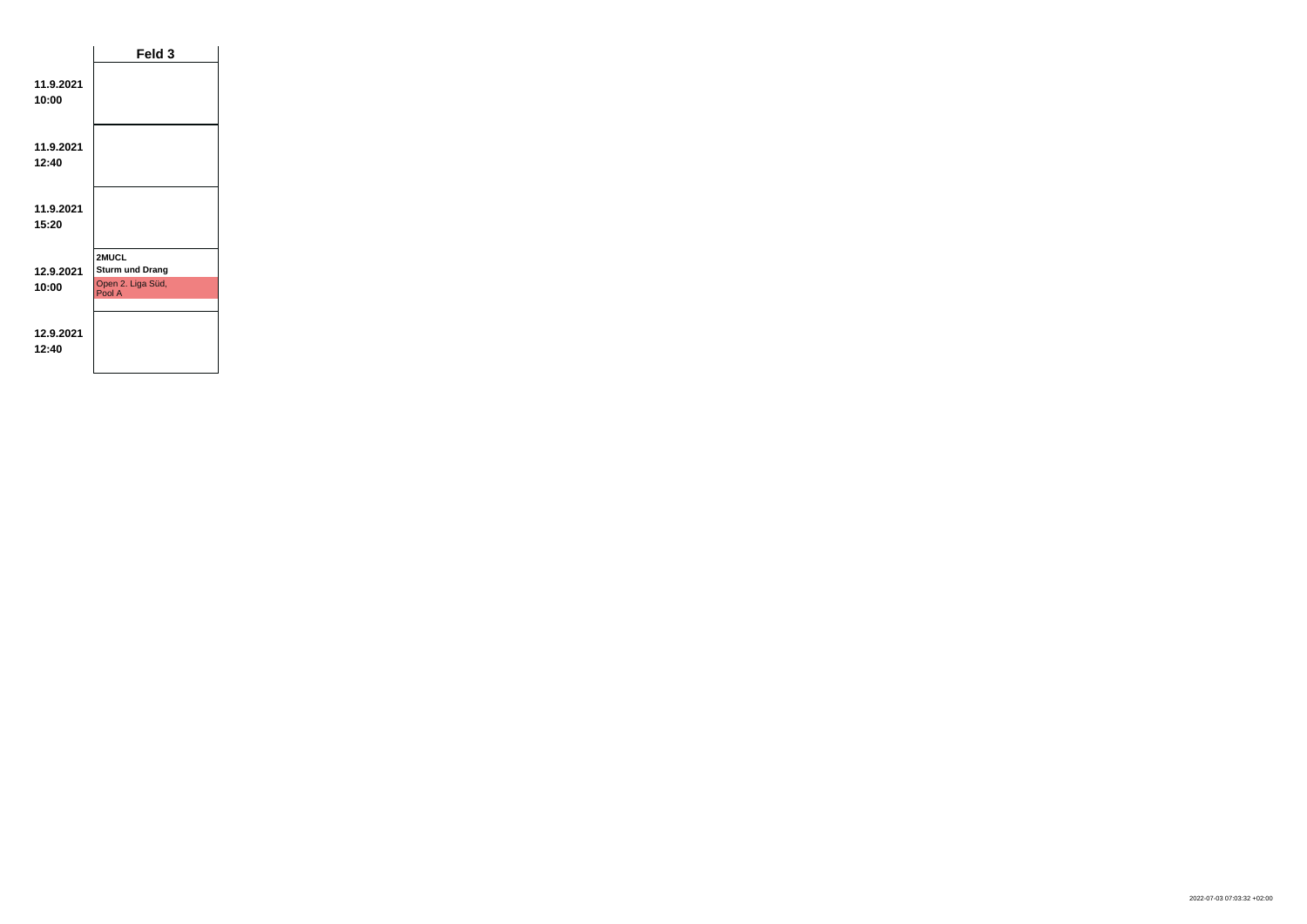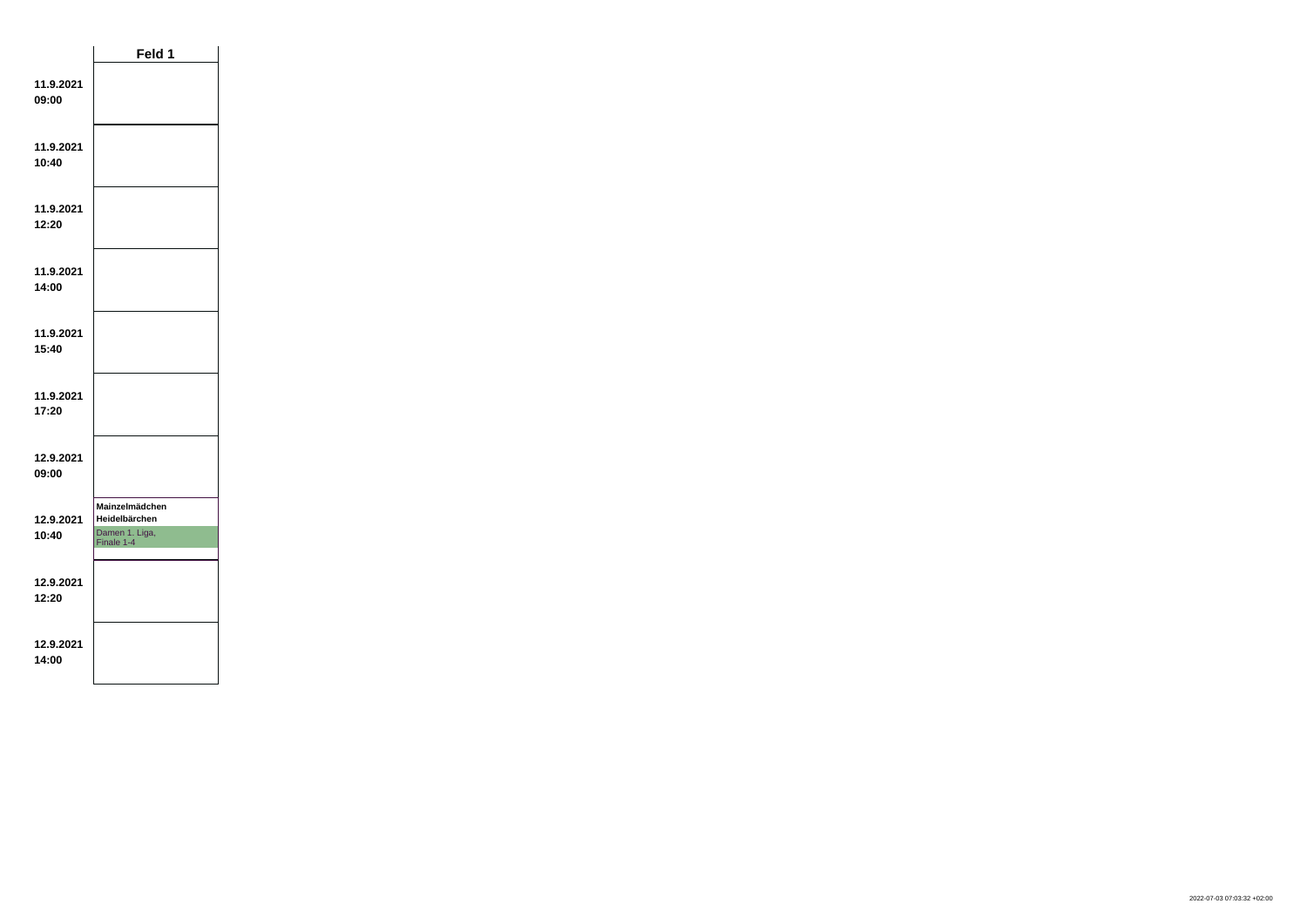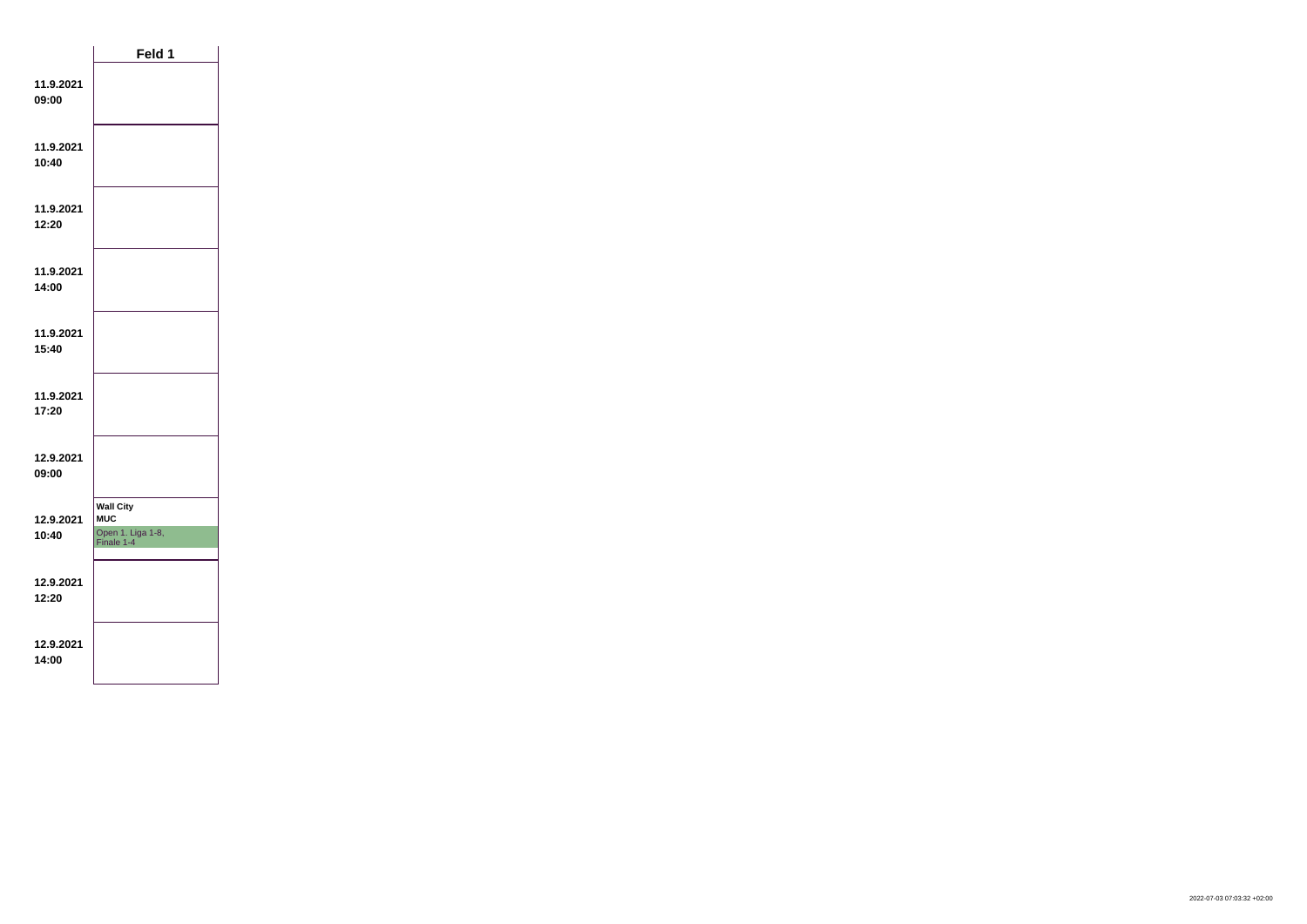|                    | Feld 1                                                                     |  |
|--------------------|----------------------------------------------------------------------------|--|
| 11.9.2021<br>09:00 |                                                                            |  |
| 11.9.2021<br>09:50 |                                                                            |  |
| 11.9.2021<br>10:40 |                                                                            |  |
| 11.9.2021<br>12:20 |                                                                            |  |
| 11.9.2021<br>13:10 |                                                                            |  |
| 11.9.2021<br>14:00 |                                                                            |  |
| 11.9.2021<br>15:40 |                                                                            |  |
| 11.9.2021<br>16:30 |                                                                            |  |
| 11.9.2021<br>17:20 |                                                                            |  |
| 12.9.2021<br>09:00 |                                                                            |  |
| 12.9.2021<br>10:40 | <b>EazyEastKoast</b><br><b>Pizza Volante</b><br>Open 3. Liga NO,<br>Pool A |  |
| 12.9.2021<br>11:30 |                                                                            |  |
| 12.9.2021<br>13:10 |                                                                            |  |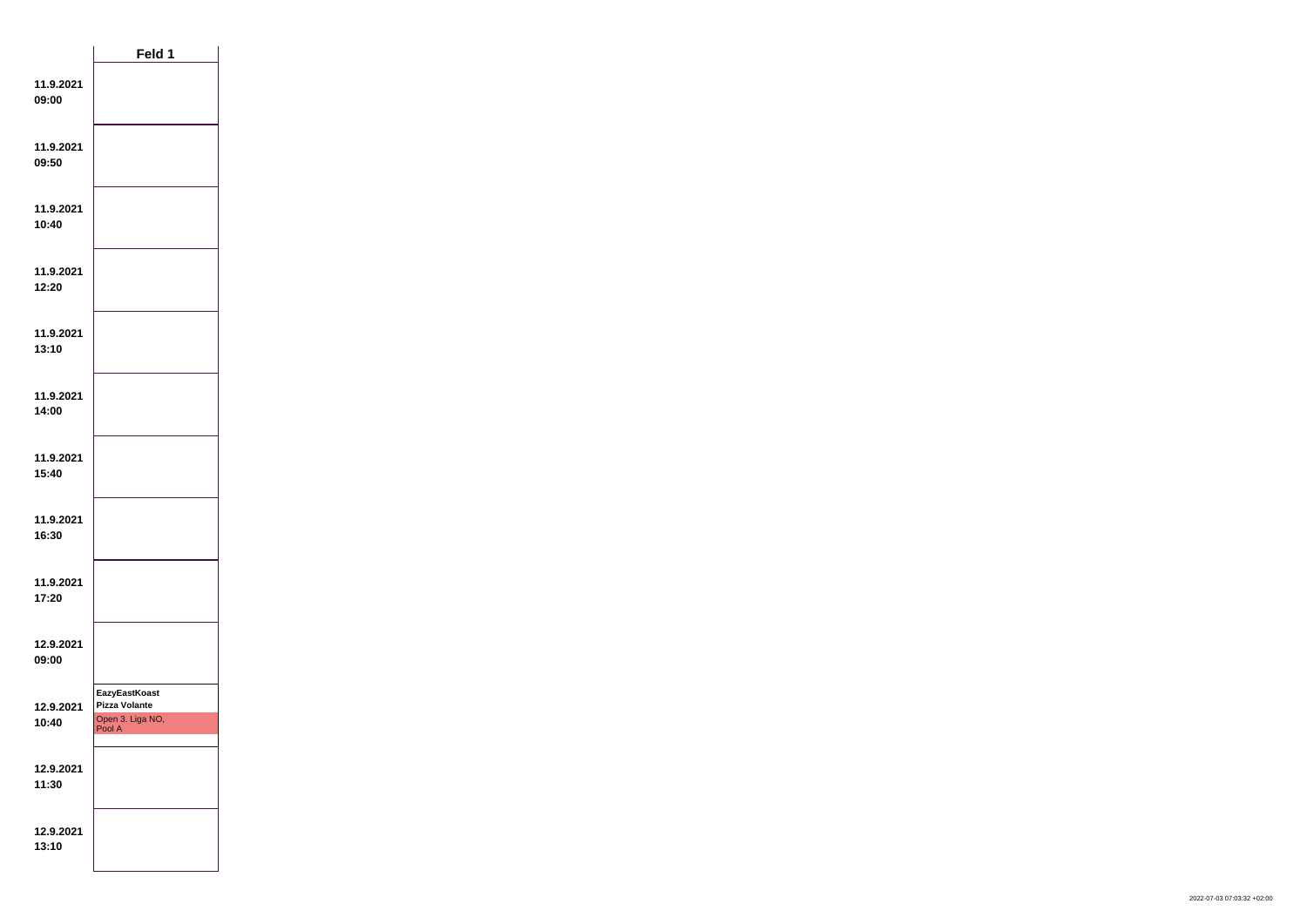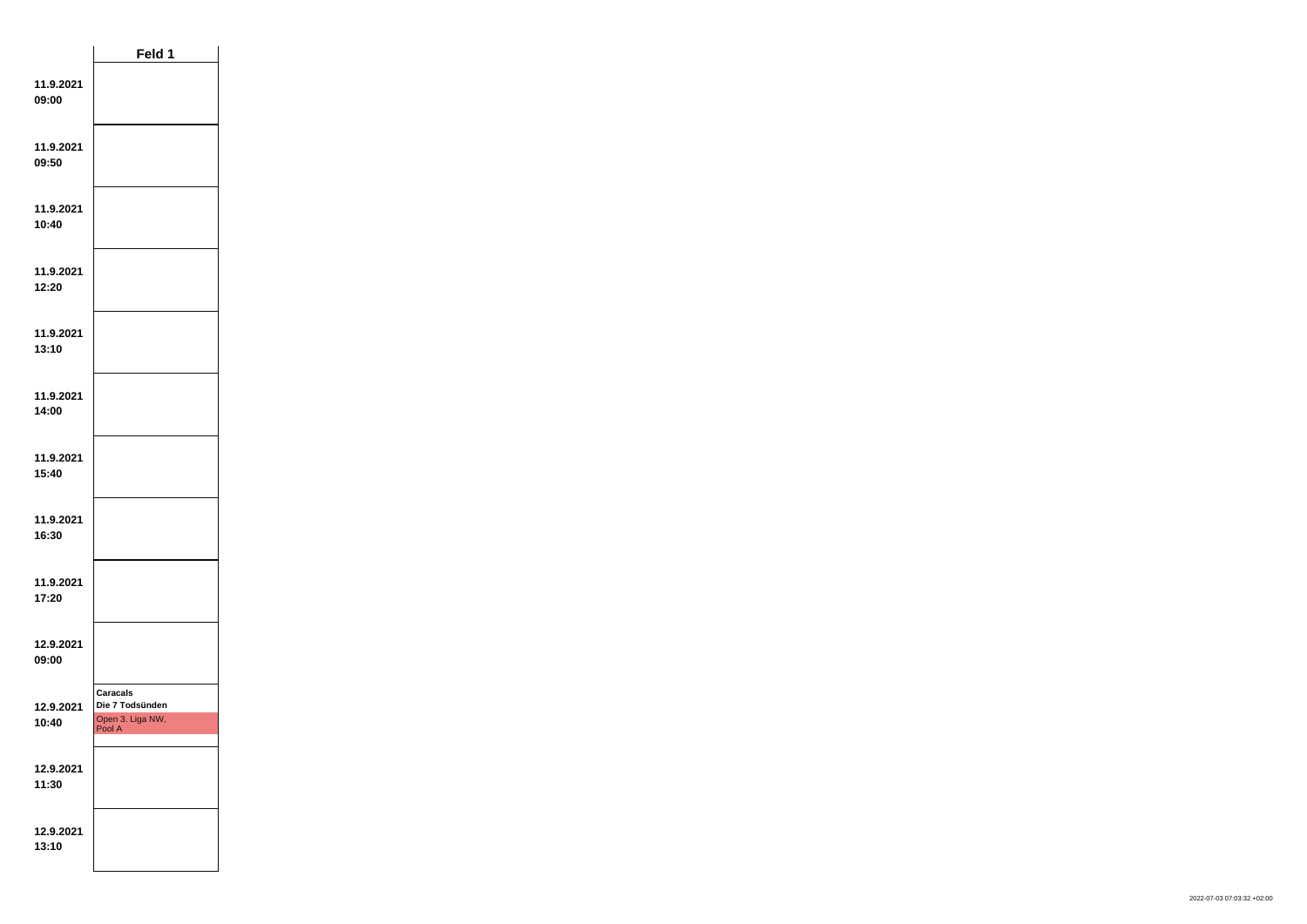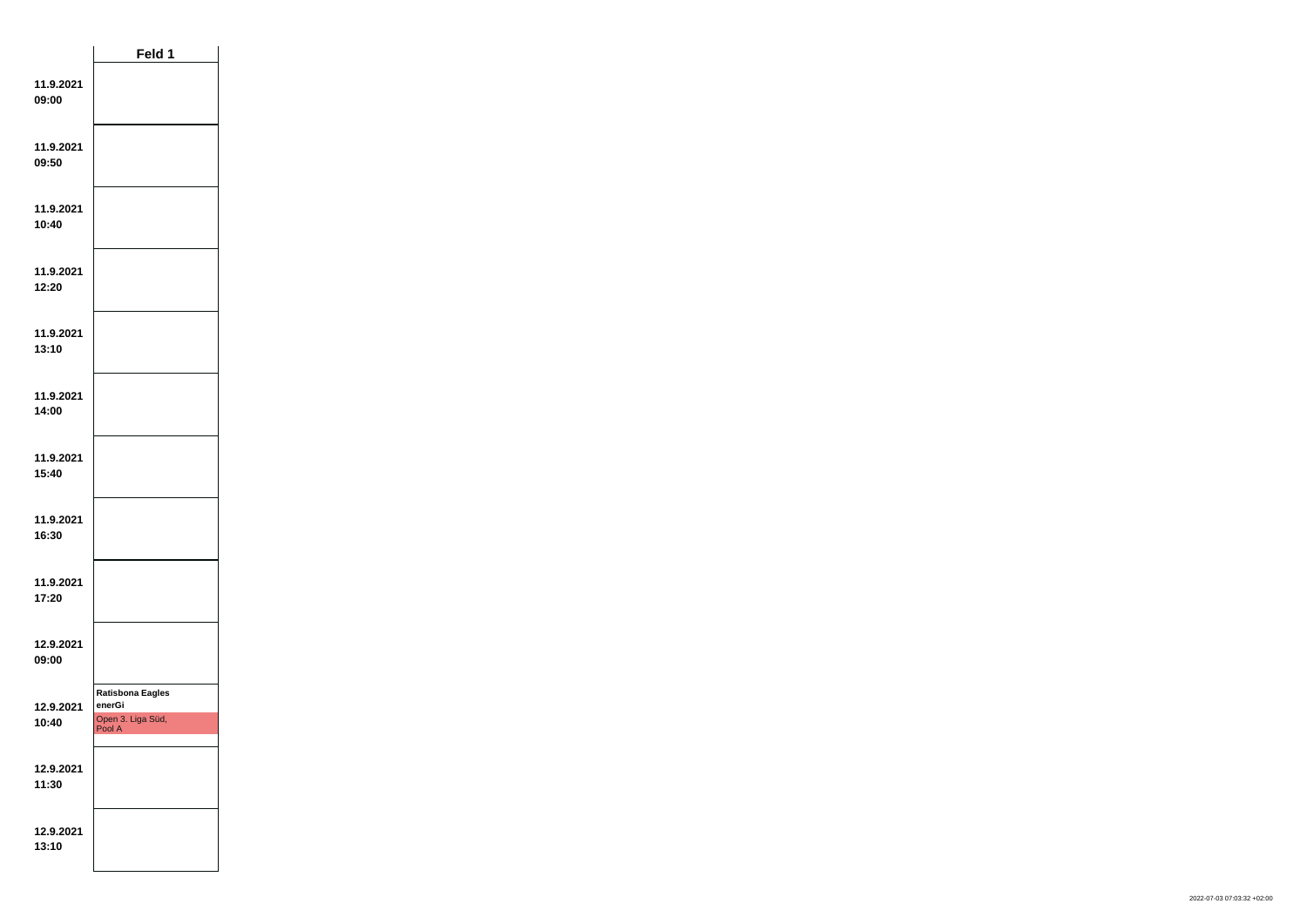|                    | Feld 1                                                                 |  |
|--------------------|------------------------------------------------------------------------|--|
| 11.9.2021<br>09:00 |                                                                        |  |
| 11.9.2021<br>11:30 |                                                                        |  |
| 11.9.2021<br>13:10 |                                                                        |  |
| 11.9.2021<br>14:50 |                                                                        |  |
| 11.9.2021<br>15:40 |                                                                        |  |
| 11.9.2021<br>17:20 |                                                                        |  |
| 12.9.2021<br>09:00 |                                                                        |  |
| 12.9.2021<br>10:40 | <b>Goldfingers</b><br><b>Hardfisch</b><br>Open 1. Liga 9-16,<br>Pool A |  |
| 12.9.2021<br>11:30 |                                                                        |  |
| 12.9.2021<br>13:10 |                                                                        |  |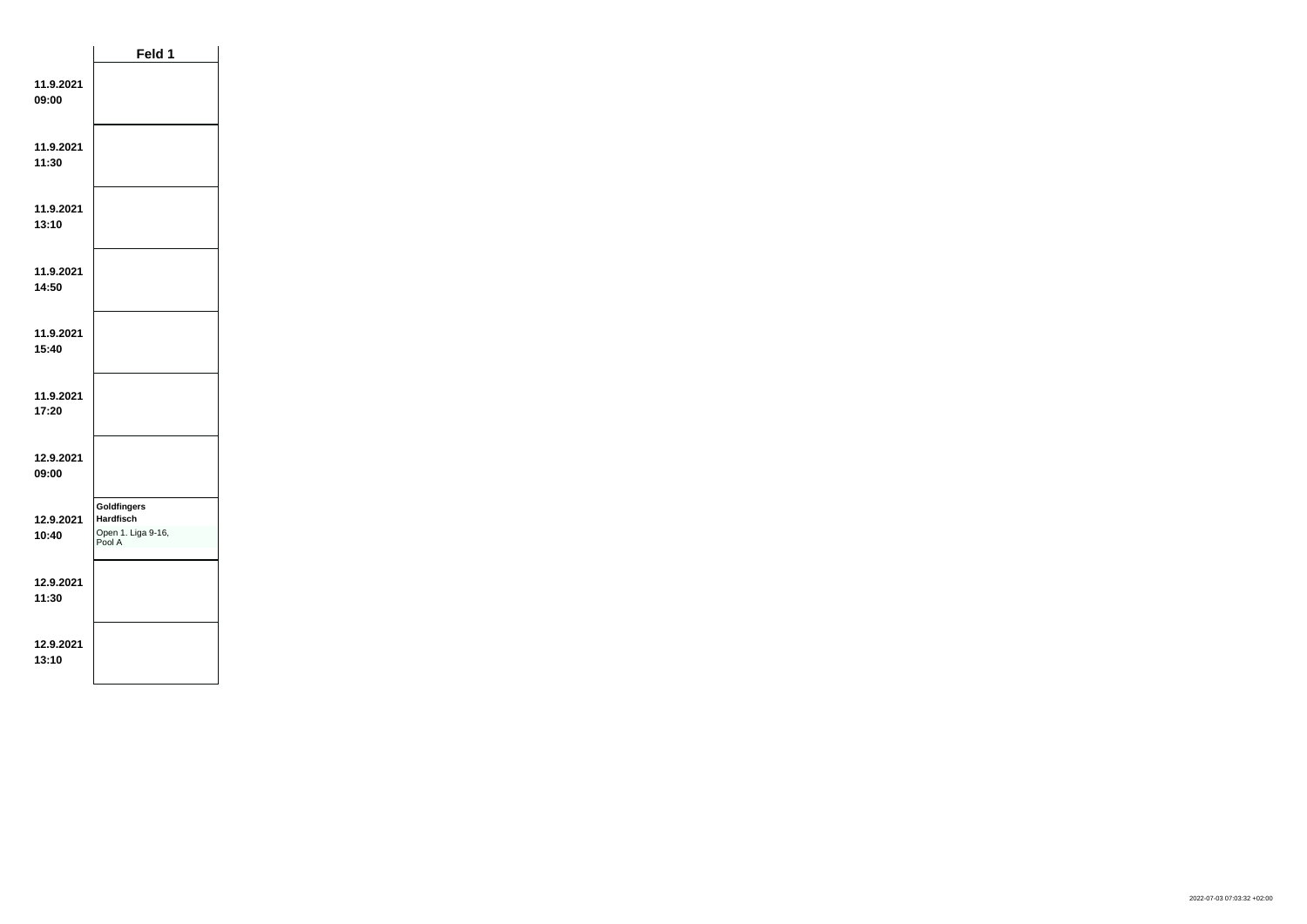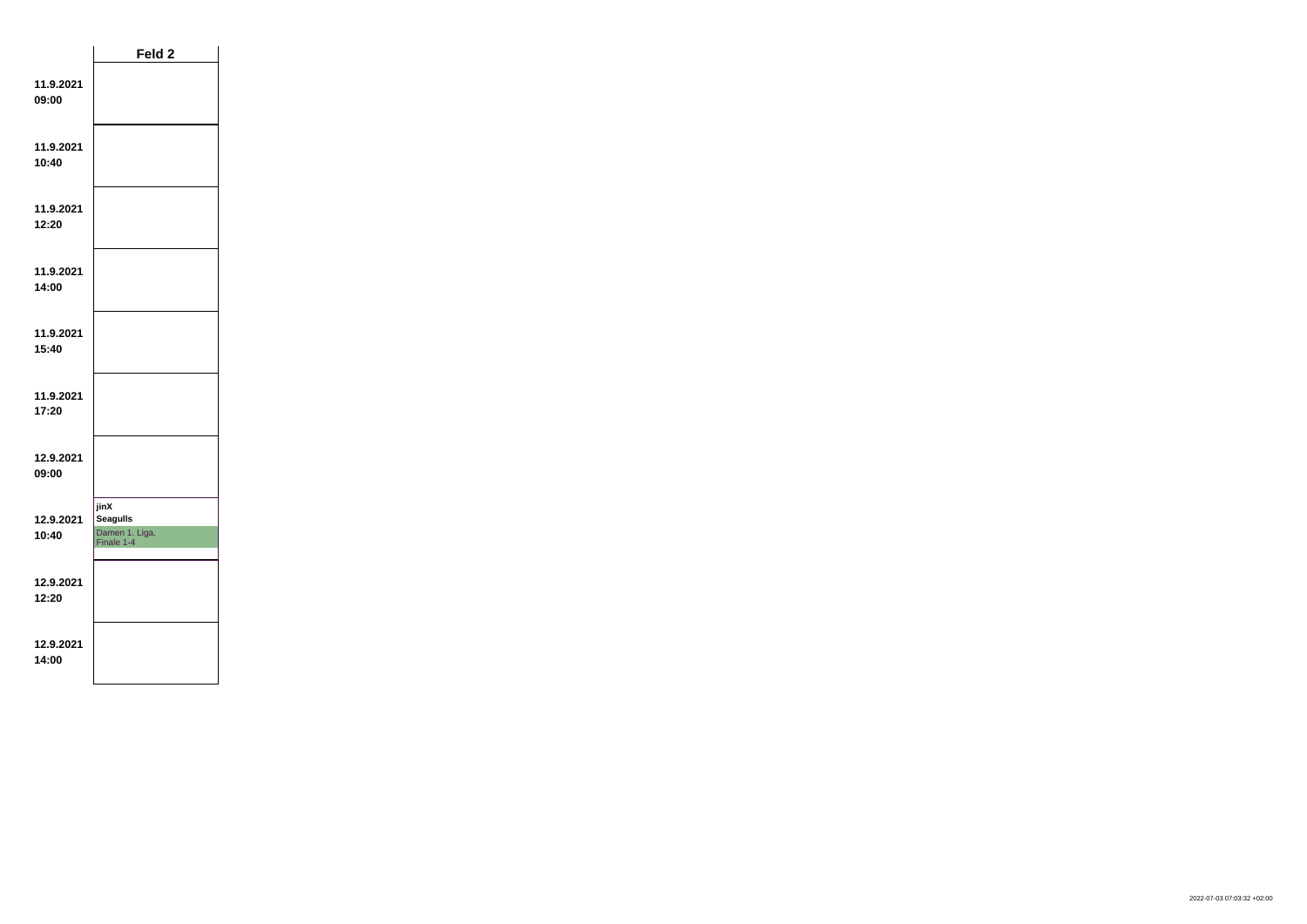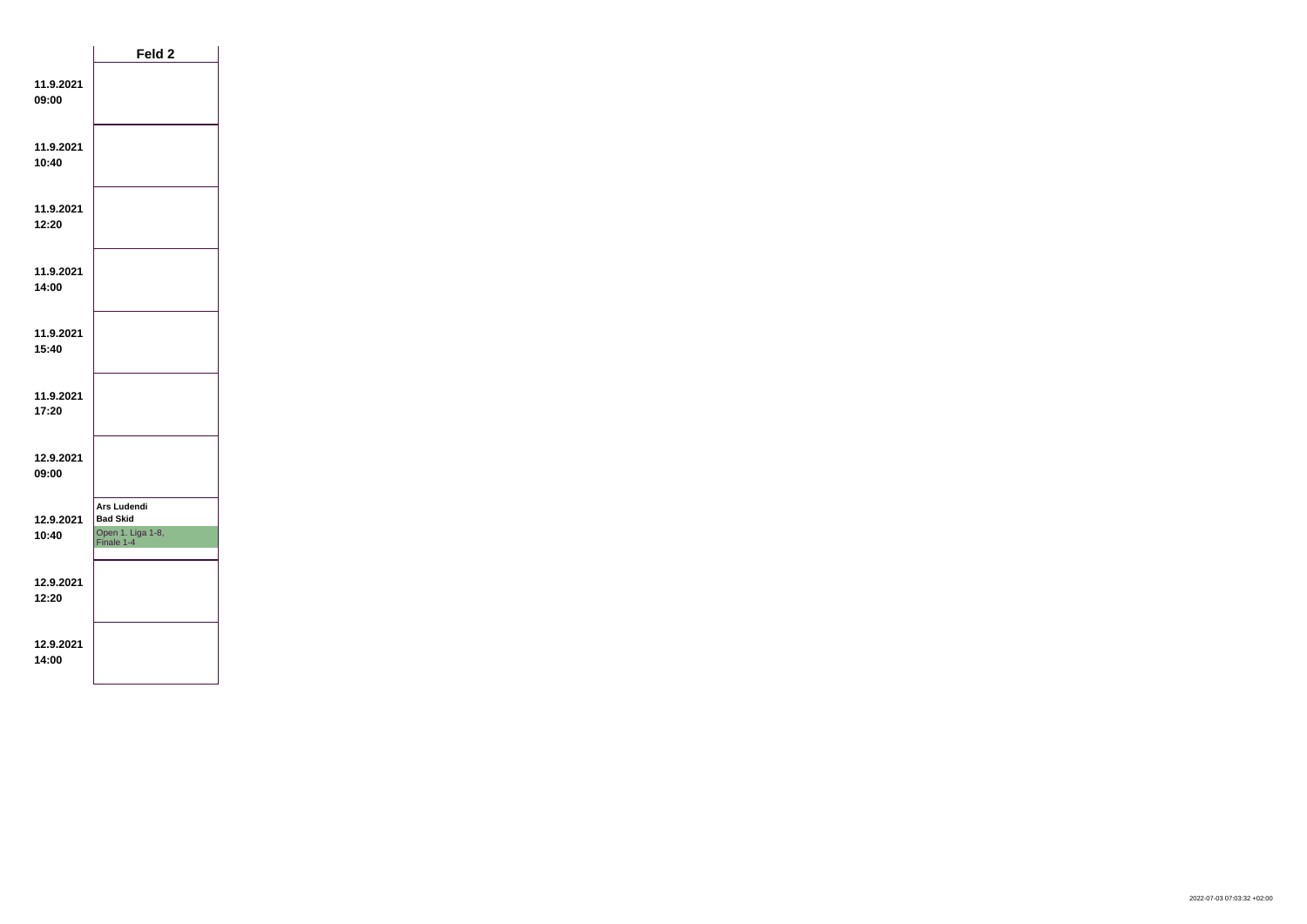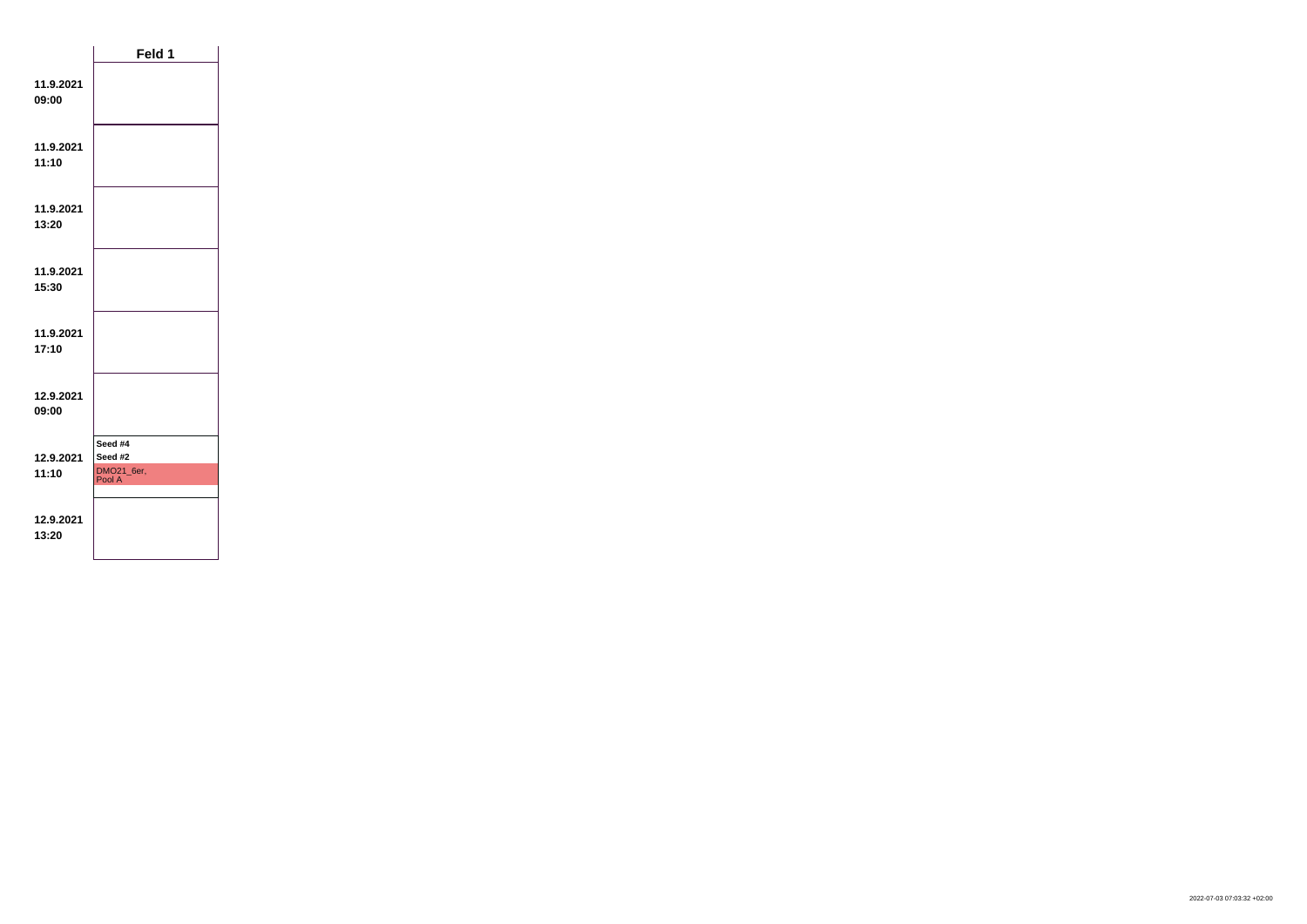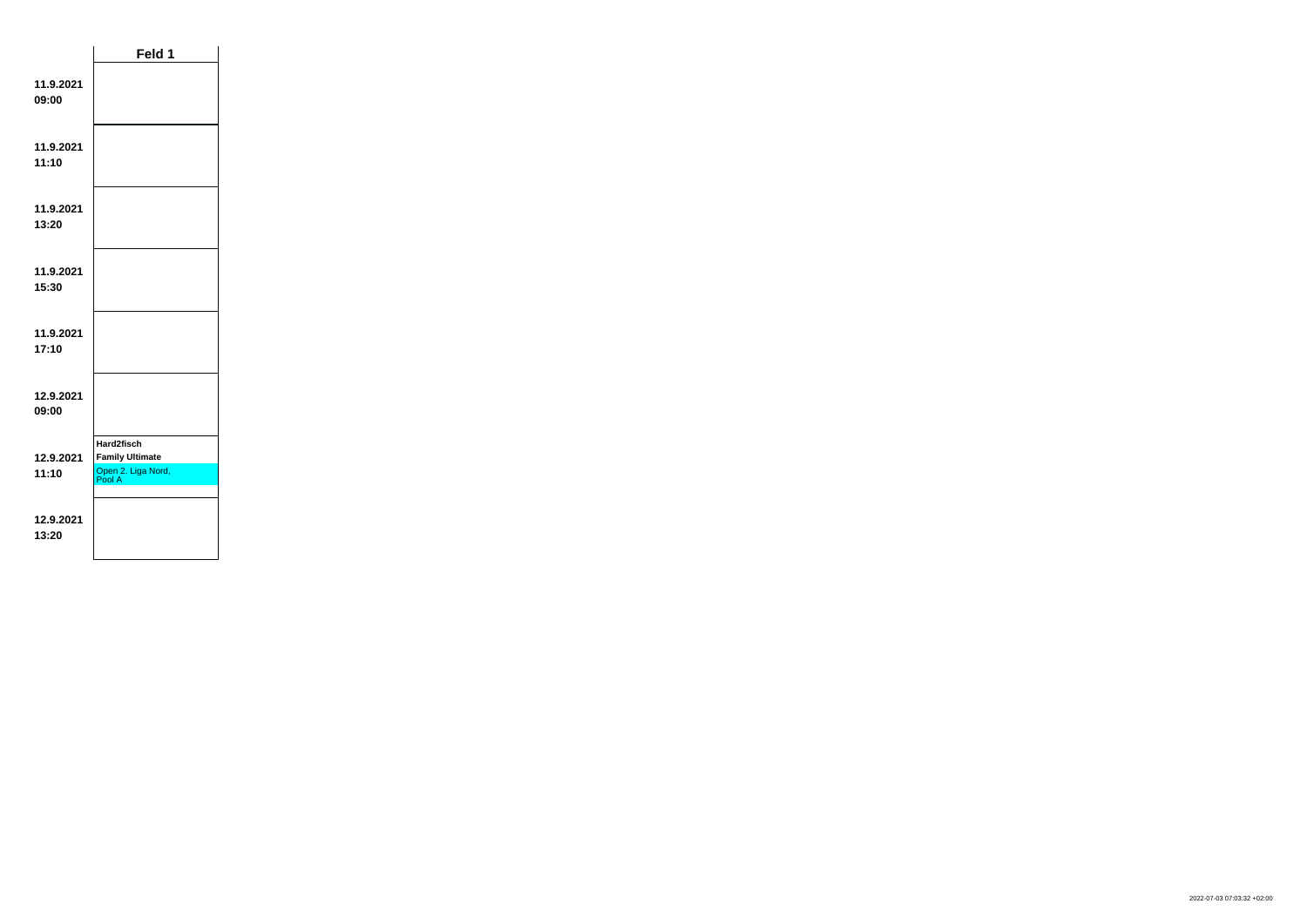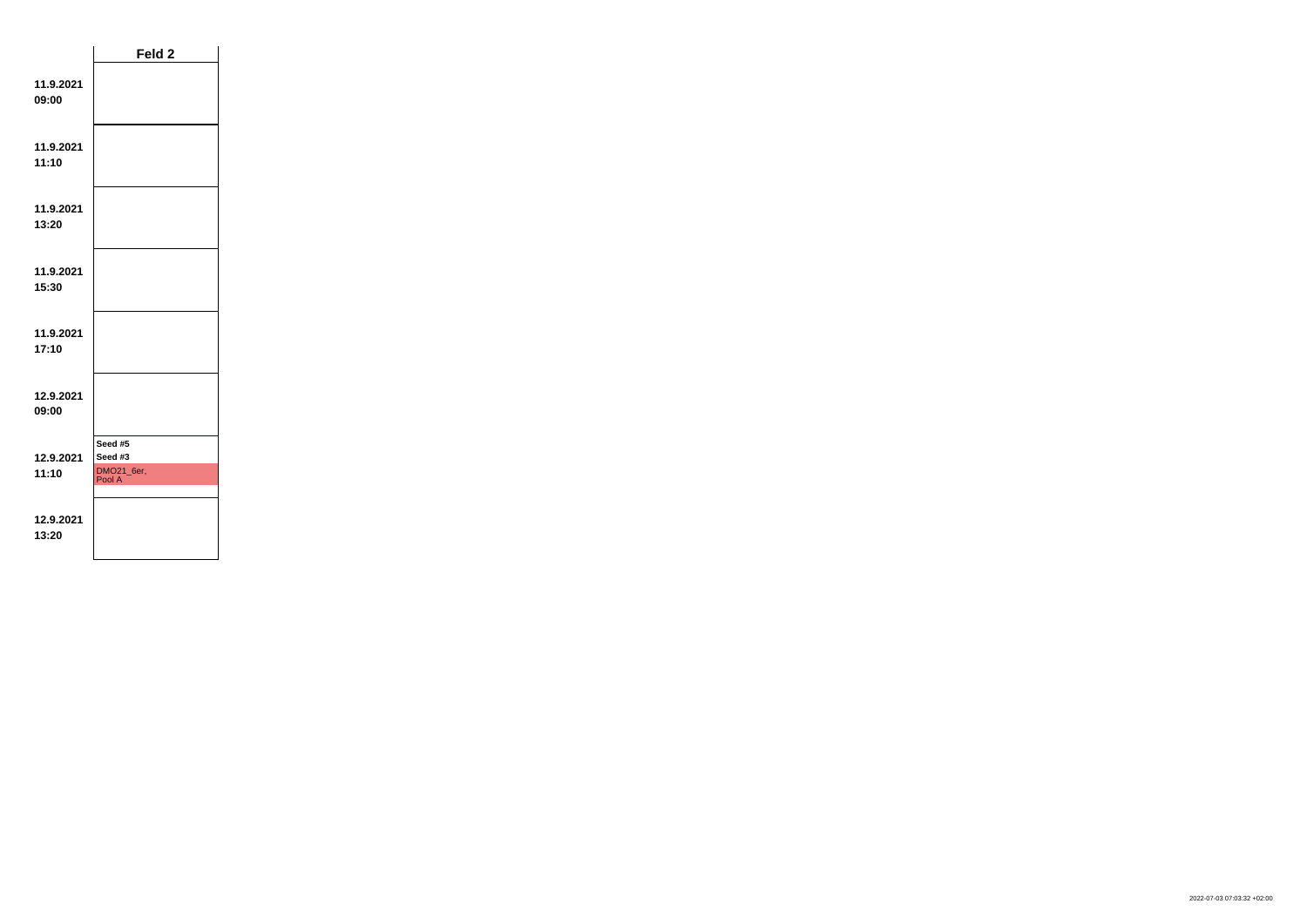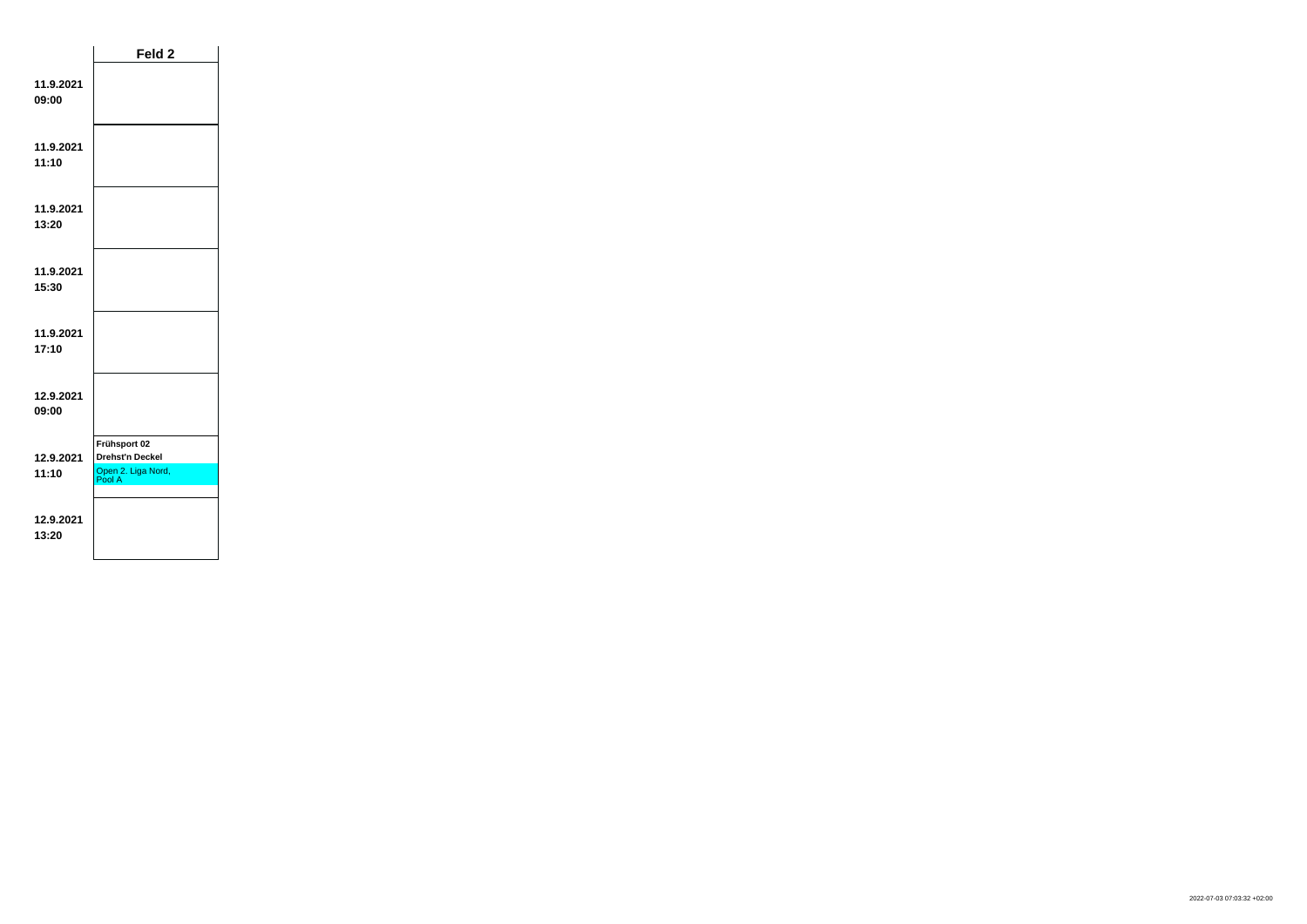|                    | Feld <sub>2</sub>                                                    |  |
|--------------------|----------------------------------------------------------------------|--|
| 11.9.2021<br>09:00 |                                                                      |  |
| 11.9.2021<br>09:50 |                                                                      |  |
| 11.9.2021<br>10:40 |                                                                      |  |
| 11.9.2021<br>12:20 |                                                                      |  |
| 11.9.2021<br>13:10 |                                                                      |  |
| 11.9.2021<br>14:00 |                                                                      |  |
| 11.9.2021<br>15:40 |                                                                      |  |
| 11.9.2021<br>16:30 |                                                                      |  |
| 11.9.2021<br>17:20 |                                                                      |  |
| 12.9.2021<br>09:00 |                                                                      |  |
| 12.9.2021<br>10:40 |                                                                      |  |
| 12.9.2021<br>11:30 | <b>Saxy Divers</b><br><b>DJ Dahlem</b><br>Open 3. Liga NO,<br>Pool A |  |
| 12.9.2021<br>13:10 |                                                                      |  |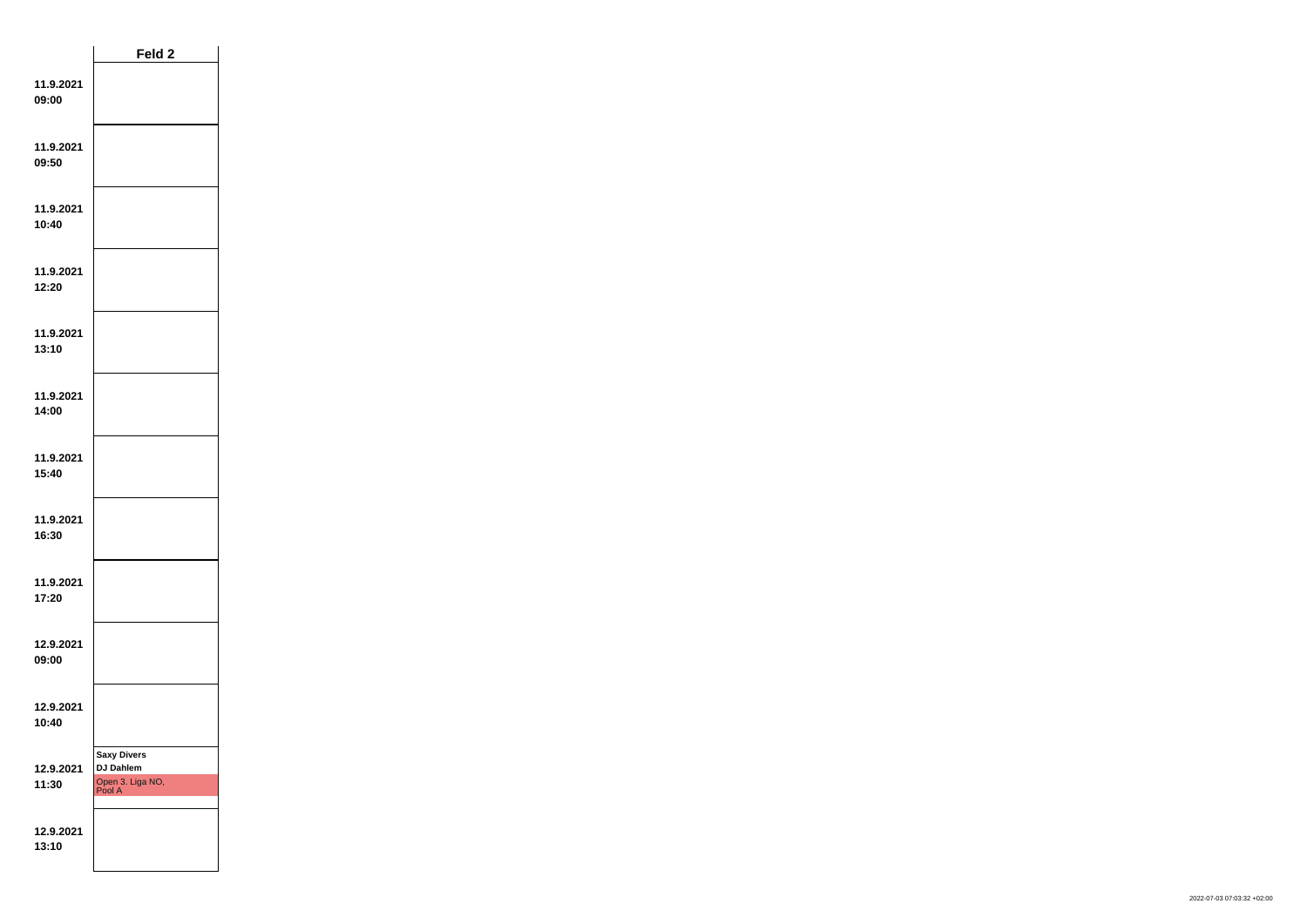|                    | Feld 2                                                                 |  |
|--------------------|------------------------------------------------------------------------|--|
| 11.9.2021<br>09:00 |                                                                        |  |
| 11.9.2021<br>09:50 |                                                                        |  |
| 11.9.2021<br>10:40 |                                                                        |  |
| 11.9.2021<br>12:20 |                                                                        |  |
| 11.9.2021<br>13:10 |                                                                        |  |
| 11.9.2021<br>14:00 |                                                                        |  |
| 11.9.2021<br>15:40 |                                                                        |  |
| 11.9.2021<br>16:30 |                                                                        |  |
| 11.9.2021<br>17:20 |                                                                        |  |
| 12.9.2021<br>09:00 |                                                                        |  |
| 12.9.2021<br>10:40 |                                                                        |  |
| 12.9.2021<br>11:30 | <b>DU bist Frisbee</b><br><b>Bonobos</b><br>Open 3. Liga NW,<br>Pool A |  |
| 12.9.2021<br>13:10 |                                                                        |  |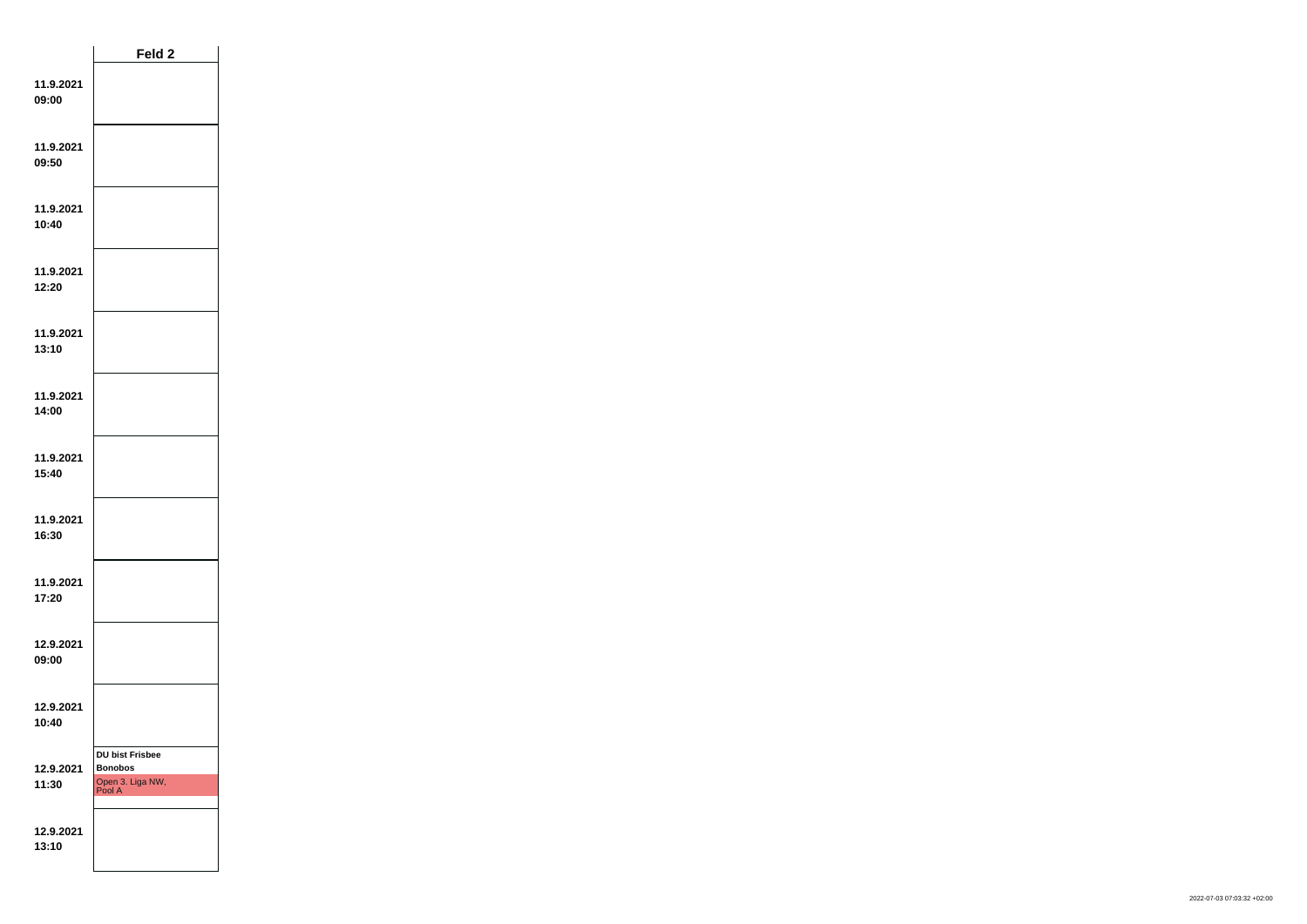|                    | Feld <sub>2</sub>                                                         |  |
|--------------------|---------------------------------------------------------------------------|--|
| 11.9.2021<br>09:00 |                                                                           |  |
| 11.9.2021<br>09:50 |                                                                           |  |
| 11.9.2021<br>10:40 |                                                                           |  |
| 11.9.2021<br>12:20 |                                                                           |  |
| 11.9.2021<br>13:10 |                                                                           |  |
| 11.9.2021<br>14:00 |                                                                           |  |
| 11.9.2021<br>15:40 |                                                                           |  |
| 11.9.2021<br>16:30 |                                                                           |  |
| 11.9.2021<br>17:20 |                                                                           |  |
| 12.9.2021<br>09:00 |                                                                           |  |
| 12.9.2021<br>10:40 |                                                                           |  |
| 12.9.2021<br>11:30 | Wer(f)wölfe<br>Schwabing Frisbee Buam e.V.<br>Open 3. Liga Süd,<br>Pool A |  |
| 12.9.2021<br>13:10 |                                                                           |  |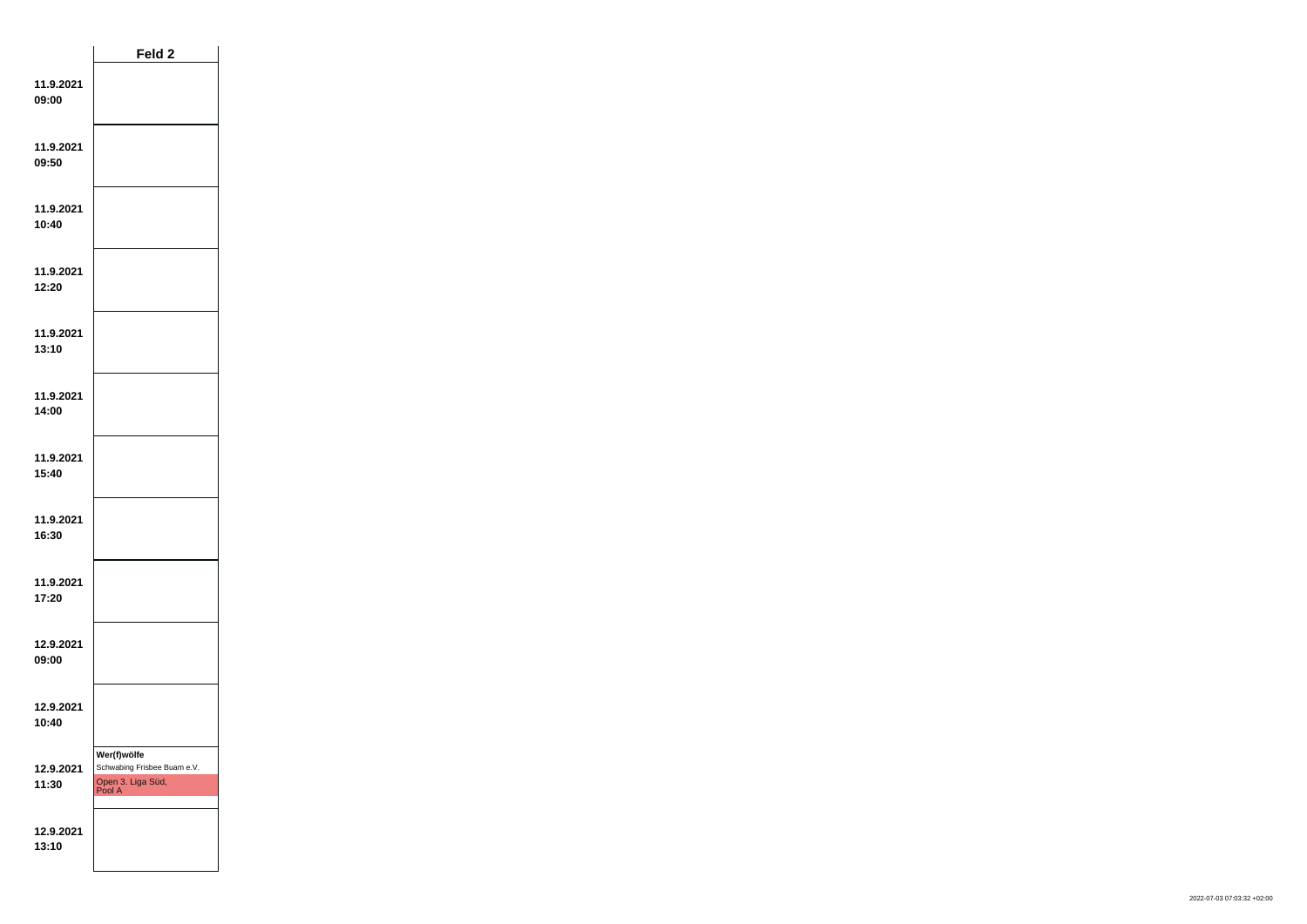|                    | Feld 2                                            |  |
|--------------------|---------------------------------------------------|--|
| 11.9.2021<br>09:00 |                                                   |  |
| 11.9.2021<br>11:30 |                                                   |  |
| 11.9.2021<br>13:10 |                                                   |  |
| 11.9.2021<br>14:50 |                                                   |  |
| 11.9.2021<br>15:40 |                                                   |  |
| 11.9.2021<br>17:20 |                                                   |  |
| 12.9.2021<br>09:00 |                                                   |  |
| 12.9.2021<br>10:40 |                                                   |  |
| 12.9.2021<br>11:30 | GeRey<br>Frank N.<br>Open 1. Liga 9-16,<br>Pool A |  |
| 12.9.2021<br>13:10 |                                                   |  |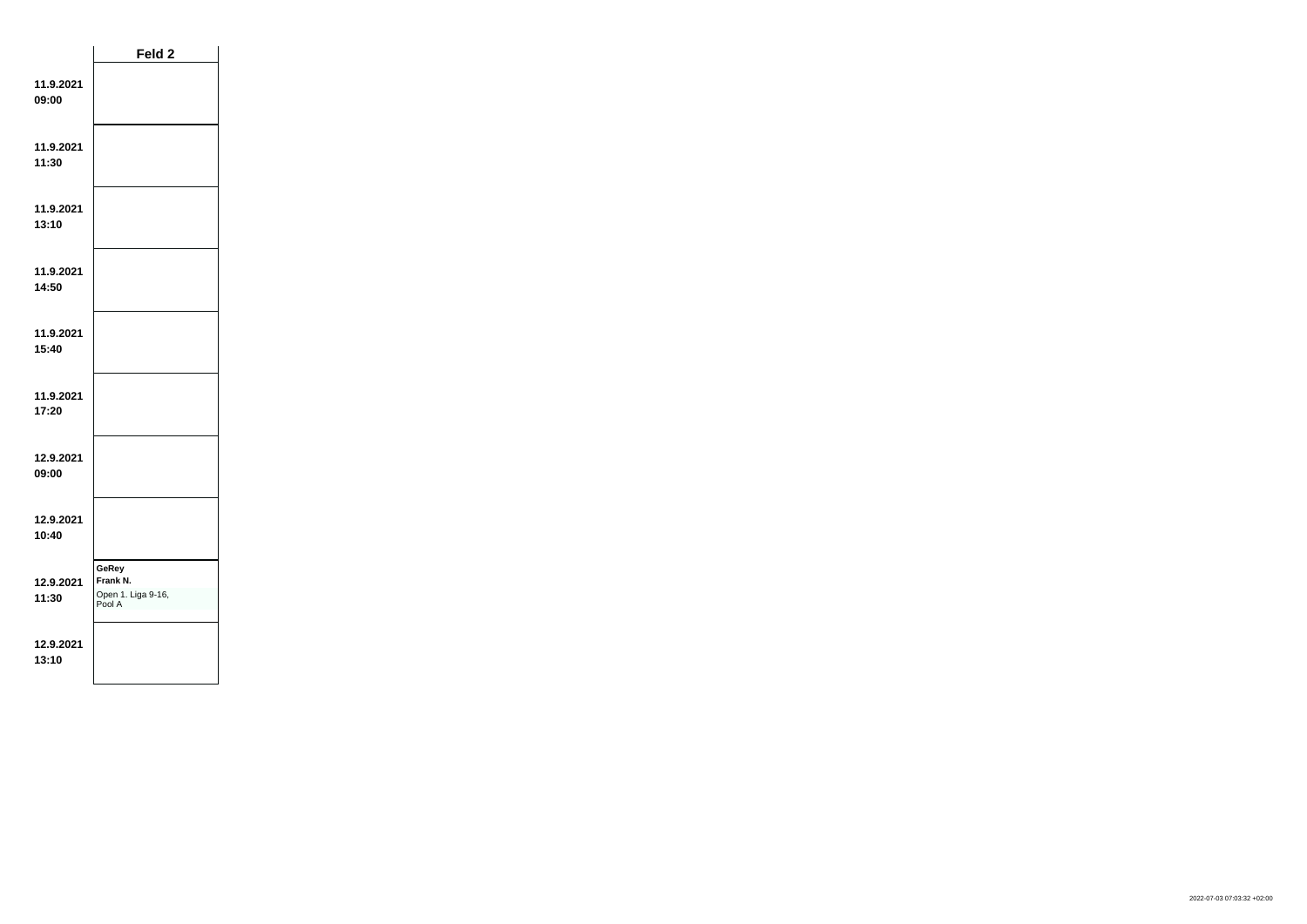|                    | Feld 1                                               |  |
|--------------------|------------------------------------------------------|--|
| 11.9.2021<br>09:00 |                                                      |  |
| 11.9.2021<br>10:40 |                                                      |  |
| 11.9.2021<br>12:20 |                                                      |  |
| 11.9.2021<br>14:00 |                                                      |  |
| 11.9.2021<br>15:40 |                                                      |  |
| 11.9.2021<br>17:20 |                                                      |  |
| 12.9.2021<br>09:00 |                                                      |  |
| 12.9.2021<br>10:40 |                                                      |  |
| 12.9.2021<br>12:20 | Woodchicas<br>M-Pfau<br>Damen 1. Liga,<br>Finale 5-8 |  |
| 12.9.2021<br>14:00 |                                                      |  |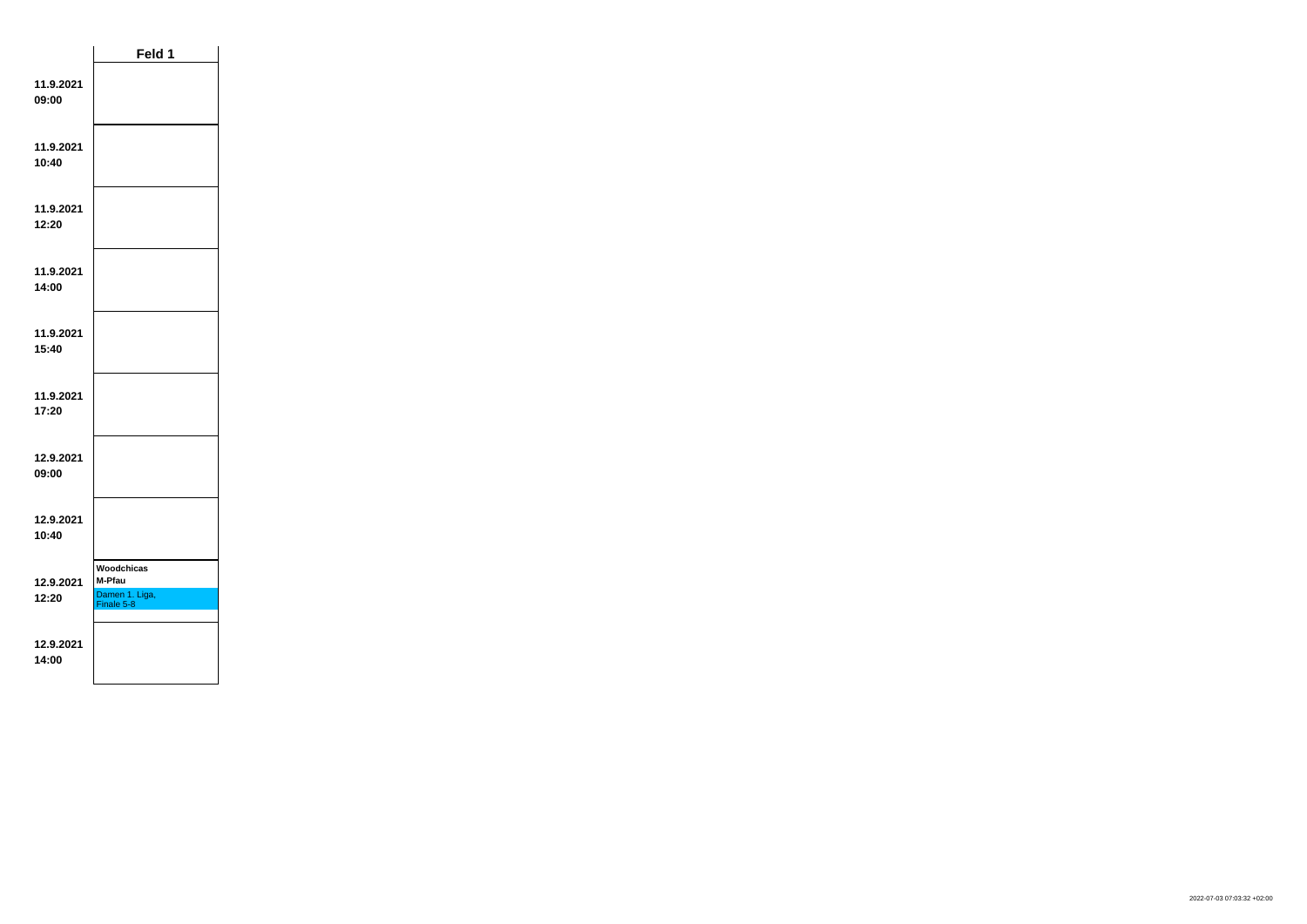|                    | Feld 1                                                                 |  |
|--------------------|------------------------------------------------------------------------|--|
| 11.9.2021<br>09:00 |                                                                        |  |
| 11.9.2021<br>10:40 |                                                                        |  |
| 11.9.2021<br>12:20 |                                                                        |  |
| 11.9.2021<br>14:00 |                                                                        |  |
| 11.9.2021<br>15:40 |                                                                        |  |
| 11.9.2021<br>17:20 |                                                                        |  |
| 12.9.2021<br>09:00 |                                                                        |  |
| 12.9.2021<br>10:40 |                                                                        |  |
| 12.9.2021<br>12:20 | <b>BORA</b><br><b>Frizzly Bears</b><br>Open 1. Liga 1-8,<br>Finale 5-8 |  |
| 12.9.2021<br>14:00 |                                                                        |  |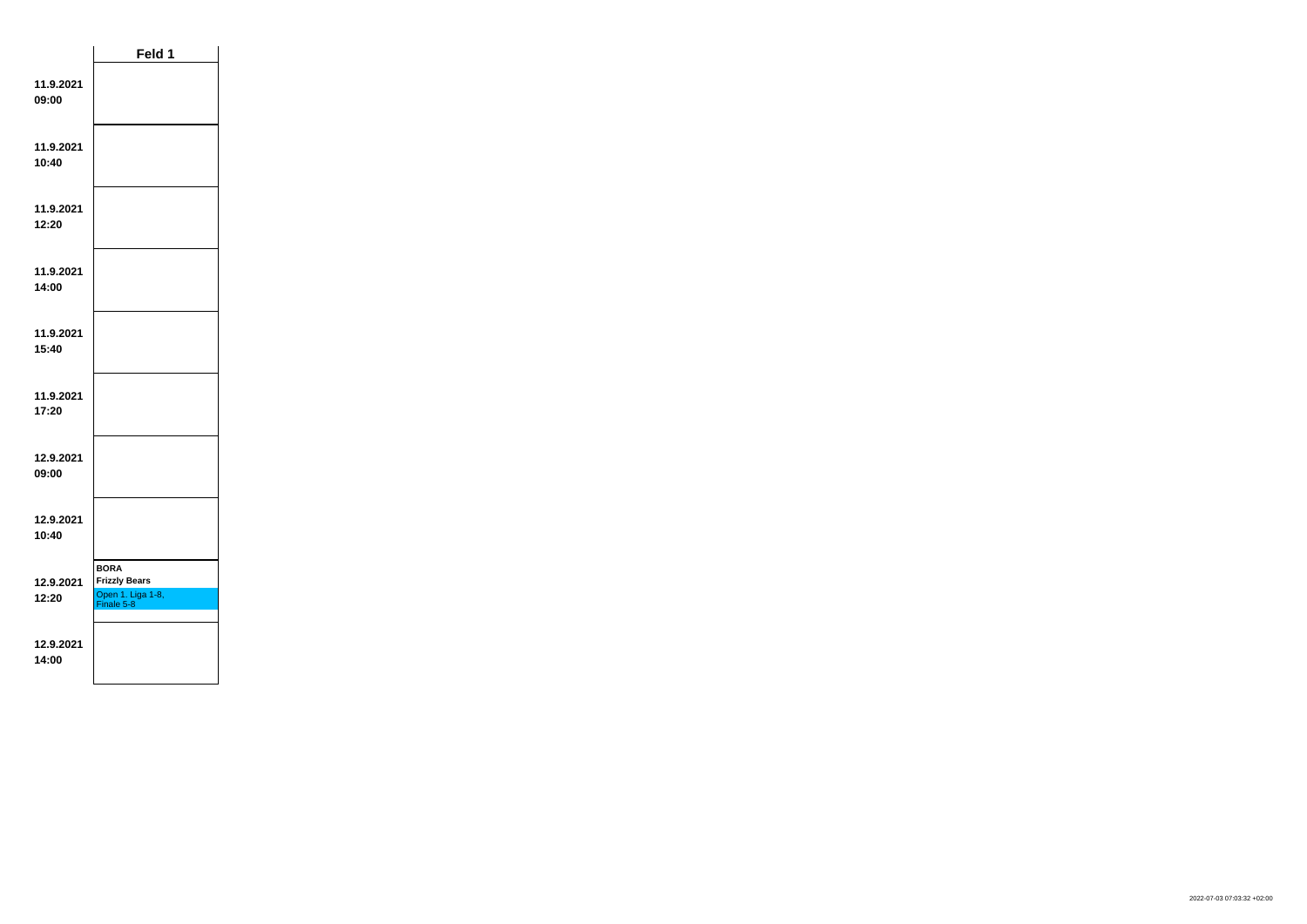|                    | Feld 2                                                              |  |
|--------------------|---------------------------------------------------------------------|--|
| 11.9.2021<br>09:00 |                                                                     |  |
| 11.9.2021<br>10:40 |                                                                     |  |
| 11.9.2021<br>12:20 |                                                                     |  |
| 11.9.2021<br>14:00 |                                                                     |  |
| 11.9.2021<br>15:40 |                                                                     |  |
| 11.9.2021<br>17:20 |                                                                     |  |
| 12.9.2021<br>09:00 |                                                                     |  |
| 12.9.2021<br>10:40 |                                                                     |  |
| 12.9.2021<br>12:20 | <b>GoHo Girls</b><br><b>Frankas</b><br>Damen 1. Liga,<br>Finale 5-8 |  |
| 12.9.2021<br>14:00 |                                                                     |  |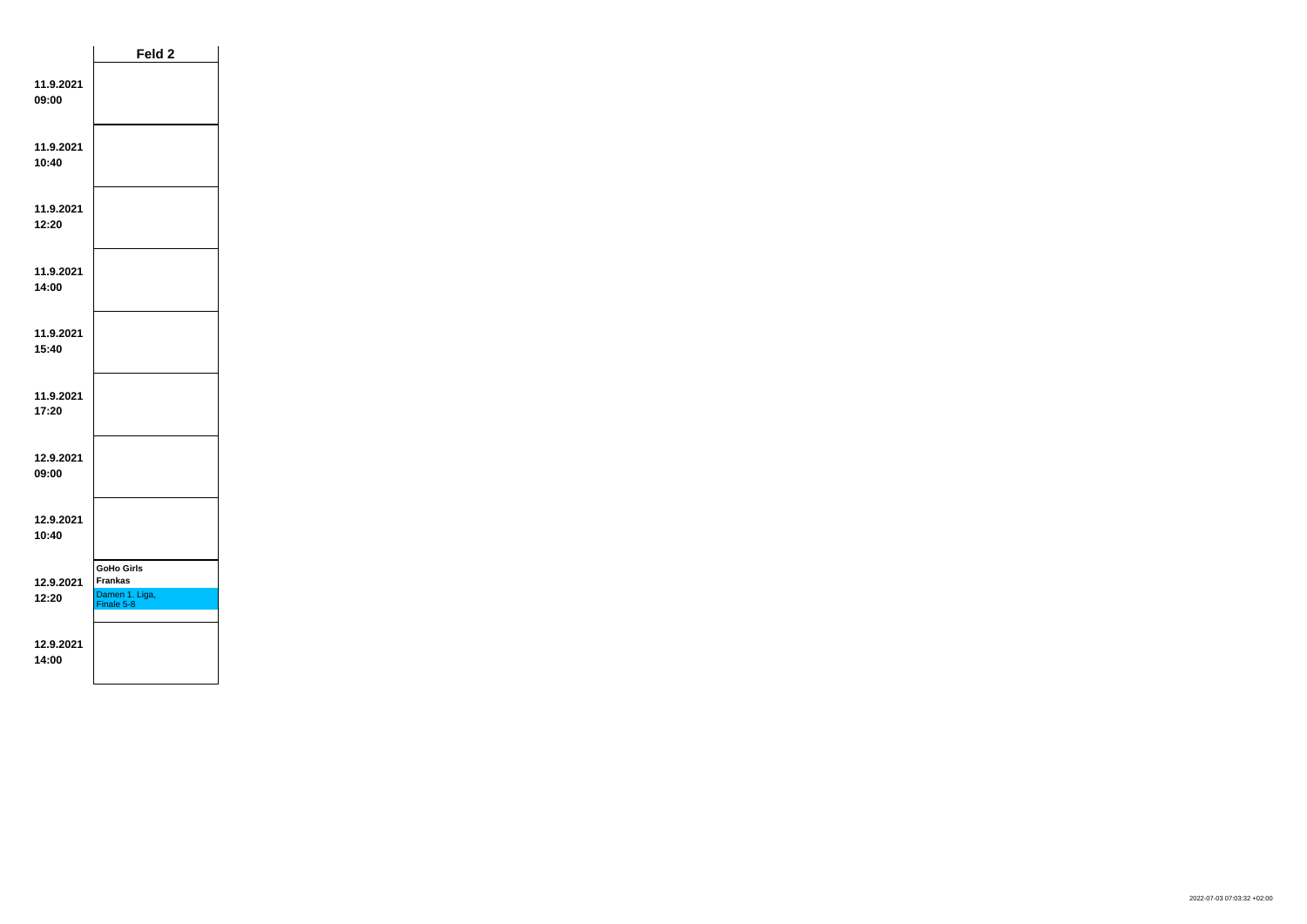|                    | Feld <sub>2</sub>                                               |  |
|--------------------|-----------------------------------------------------------------|--|
| 11.9.2021<br>09:00 |                                                                 |  |
| 11.9.2021<br>10:40 |                                                                 |  |
| 11.9.2021<br>12:20 |                                                                 |  |
| 11.9.2021<br>14:00 |                                                                 |  |
| 11.9.2021<br>15:40 |                                                                 |  |
| 11.9.2021<br>17:20 |                                                                 |  |
| 12.9.2021<br>09:00 |                                                                 |  |
| 12.9.2021<br>10:40 |                                                                 |  |
| 12.9.2021<br>12:20 | <b>Heidees</b><br>7 Schwaben<br>Open 1. Liga 1-8,<br>Finale 5-8 |  |
| 12.9.2021<br>14:00 |                                                                 |  |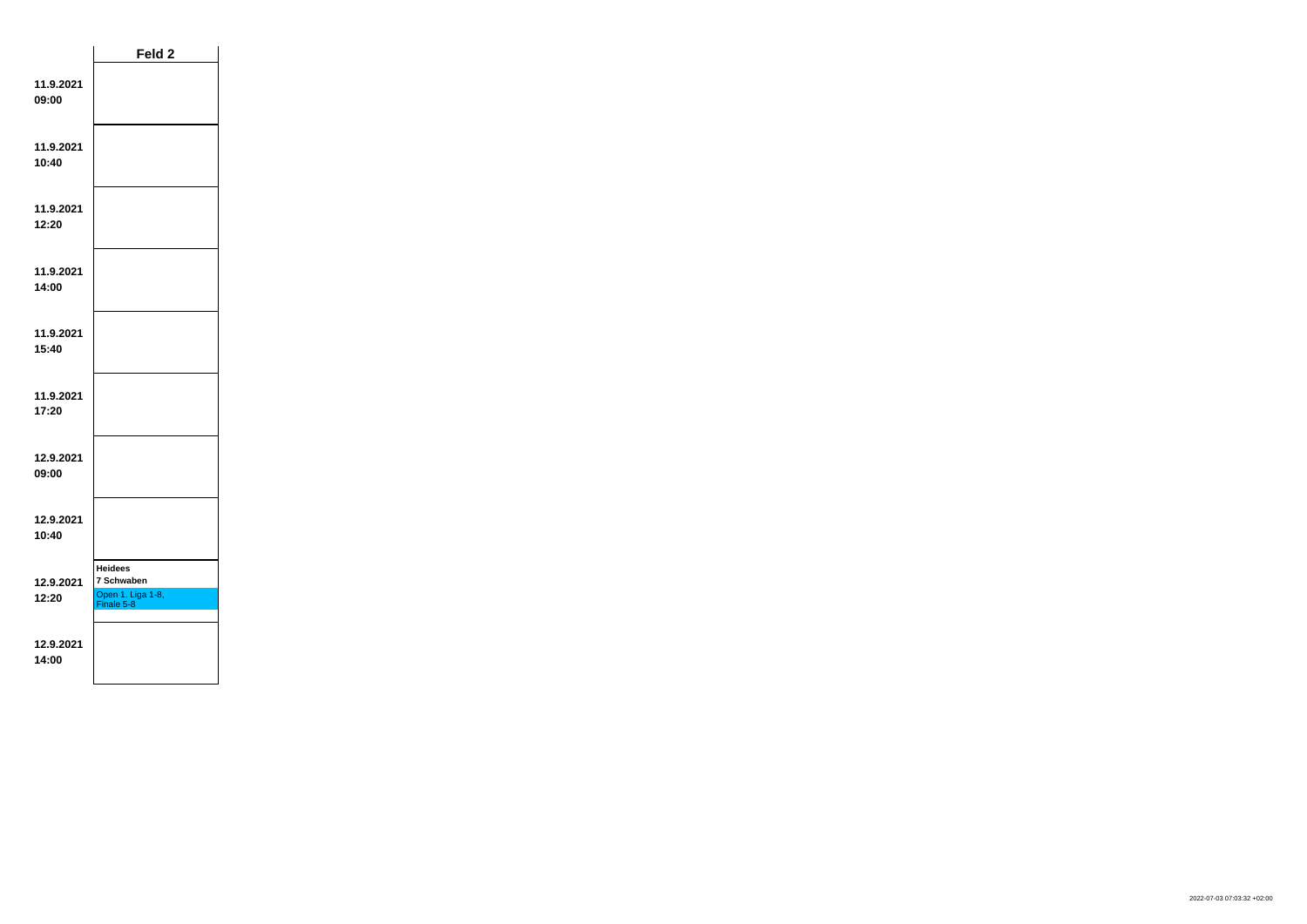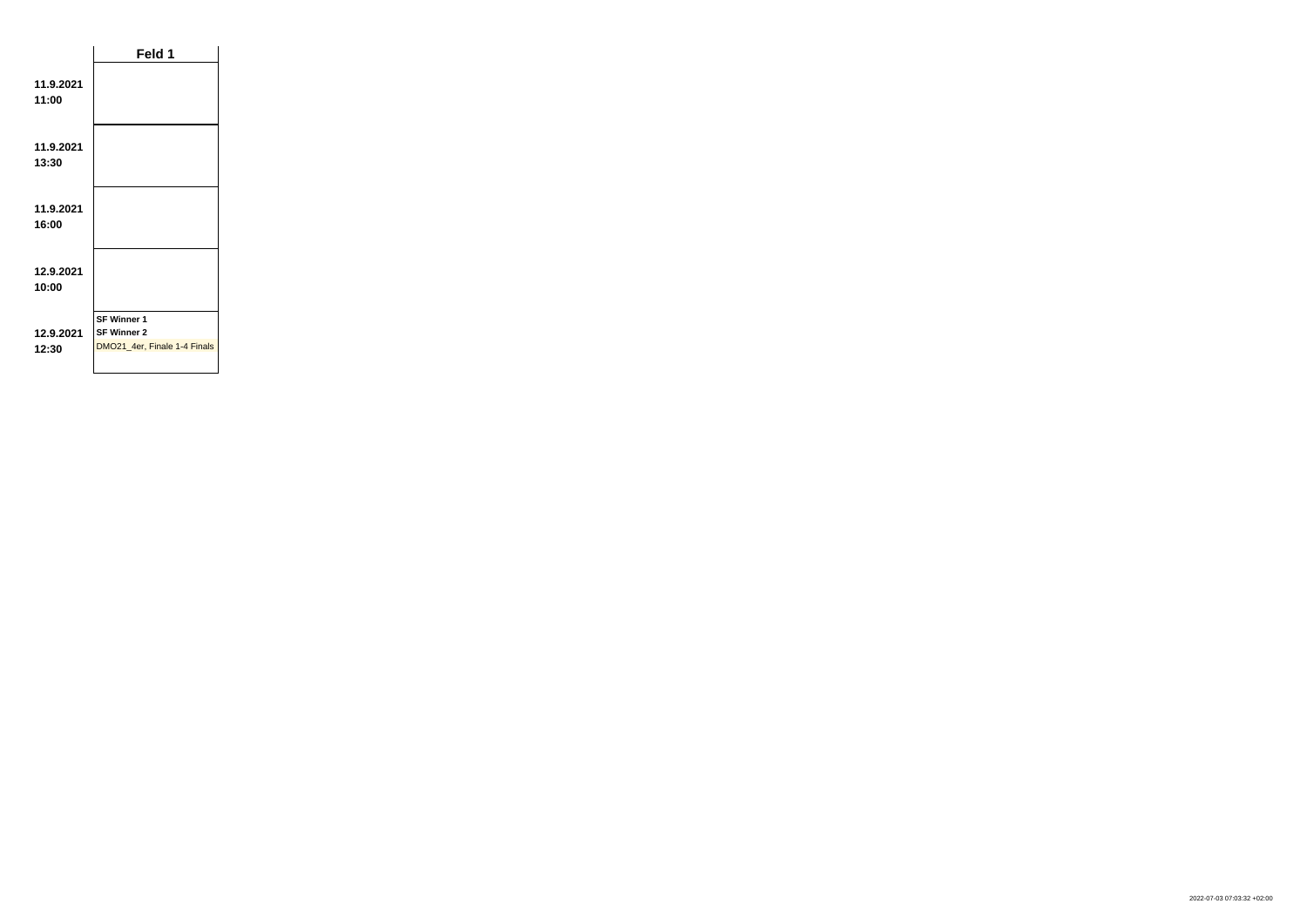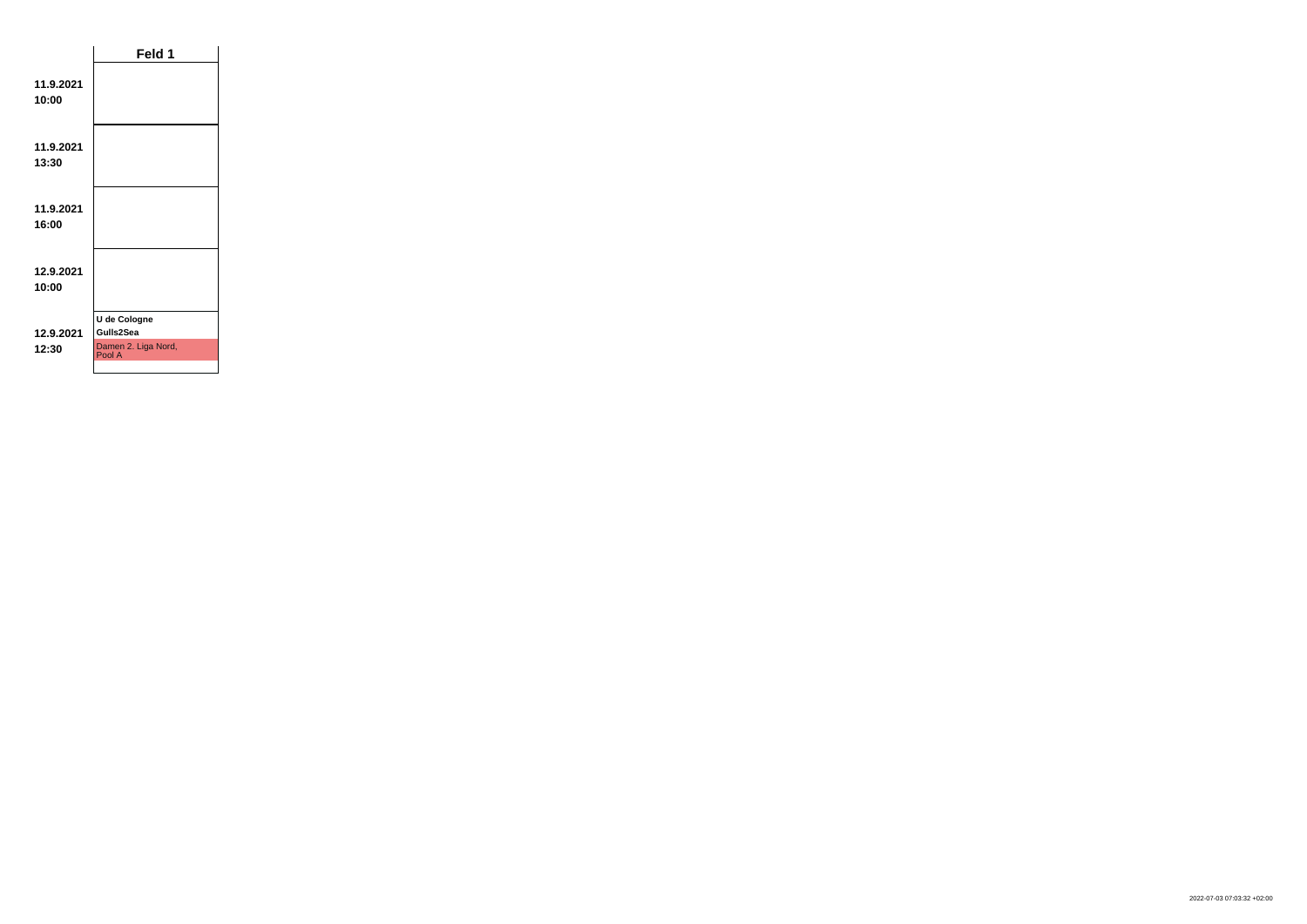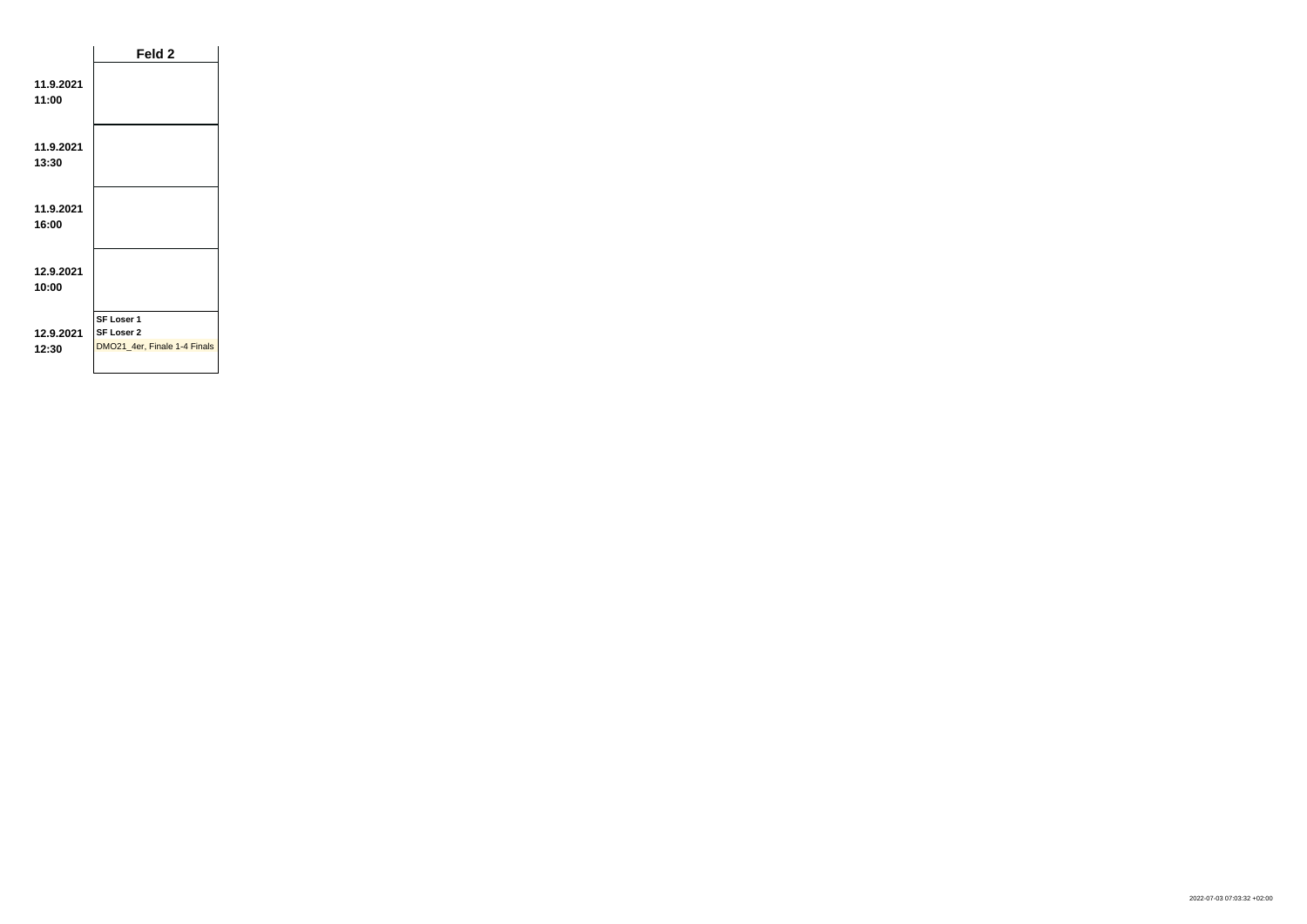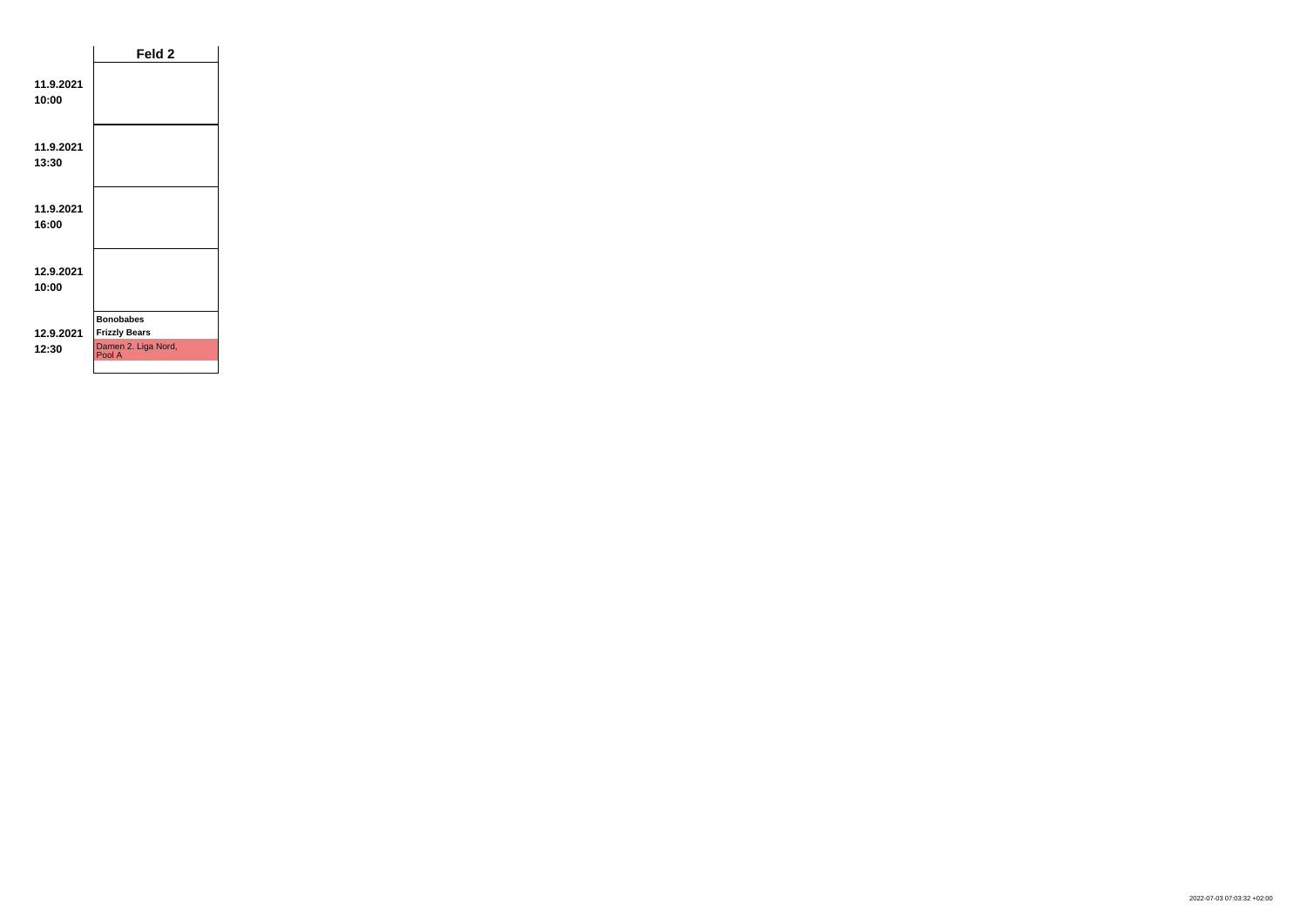|                    | Feld 1                                                | Feld 2                                                              | Feld 3                                            |
|--------------------|-------------------------------------------------------|---------------------------------------------------------------------|---------------------------------------------------|
| 11.9.2021<br>10:00 |                                                       |                                                                     |                                                   |
| 11.9.2021<br>12:40 |                                                       |                                                                     |                                                   |
| 11.9.2021<br>15:20 |                                                       |                                                                     |                                                   |
| 12.9.2021<br>10:00 |                                                       |                                                                     |                                                   |
| 12.9.2021<br>12:40 | Kiel 2<br>Wolpertinger<br>Open 2. Liga Süd,<br>Pool A | <b>Sturm und Drang</b><br><b>THW</b><br>Open 2. Liga Süd,<br>Pool A | Paradisco<br>2MUCL<br>Open 2. Liga Süd,<br>Pool A |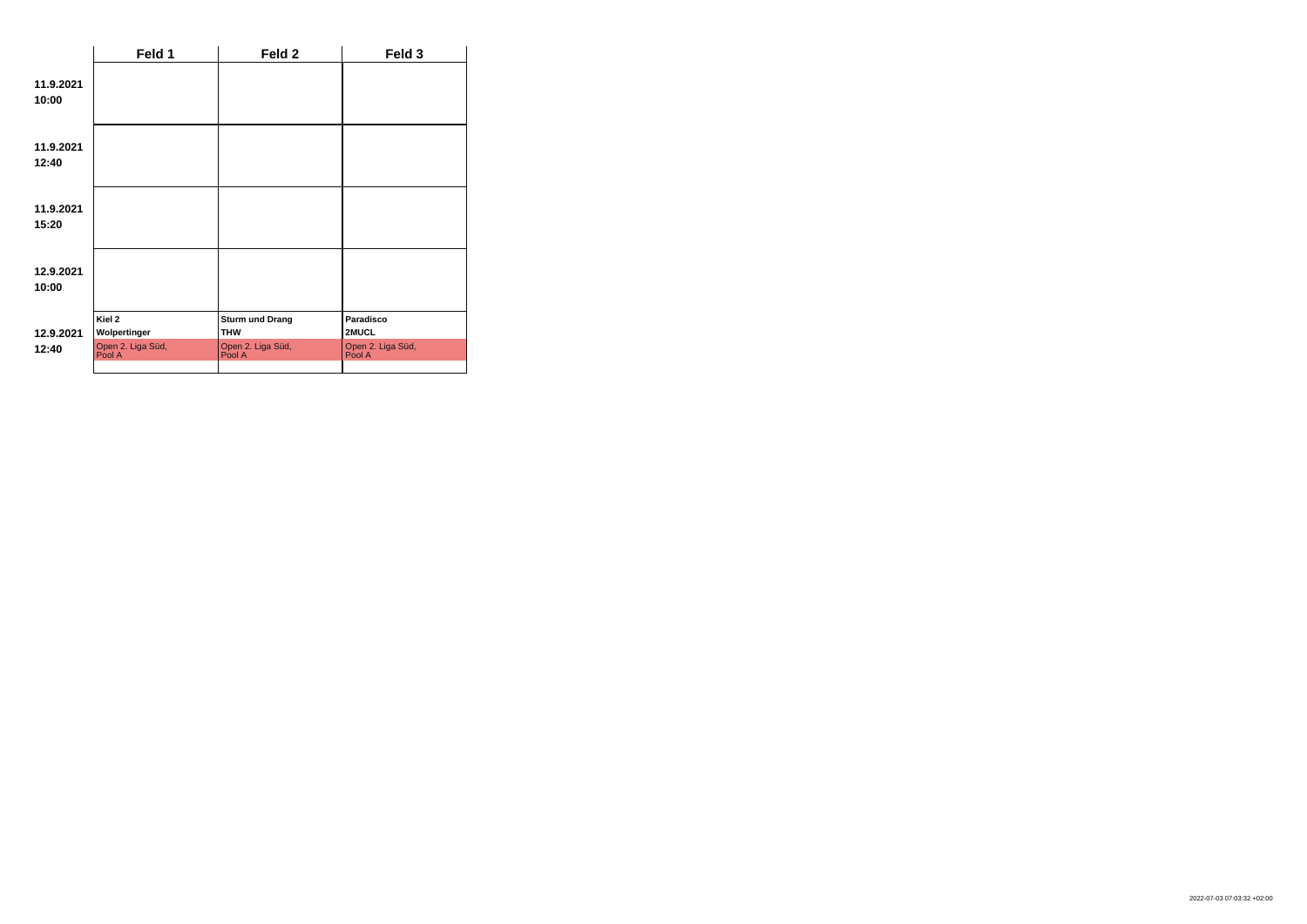|                    | Feld 1                                                                |  |
|--------------------|-----------------------------------------------------------------------|--|
| 11.9.2021<br>09:00 |                                                                       |  |
| 11.9.2021<br>09:50 |                                                                       |  |
| 11.9.2021<br>10:40 |                                                                       |  |
| 11.9.2021<br>12:20 |                                                                       |  |
| 11.9.2021<br>13:10 |                                                                       |  |
| 11.9.2021<br>14:00 |                                                                       |  |
| 11.9.2021<br>15:40 |                                                                       |  |
| 11.9.2021<br>16:30 |                                                                       |  |
| 11.9.2021<br>17:20 |                                                                       |  |
| 12.9.2021<br>09:00 |                                                                       |  |
| 12.9.2021<br>10:40 |                                                                       |  |
| 12.9.2021<br>11:30 |                                                                       |  |
| 12.9.2021<br>13:10 | <b>Disckick</b><br><b>EazyEastKoast</b><br>Open 3. Liga NO,<br>Pool A |  |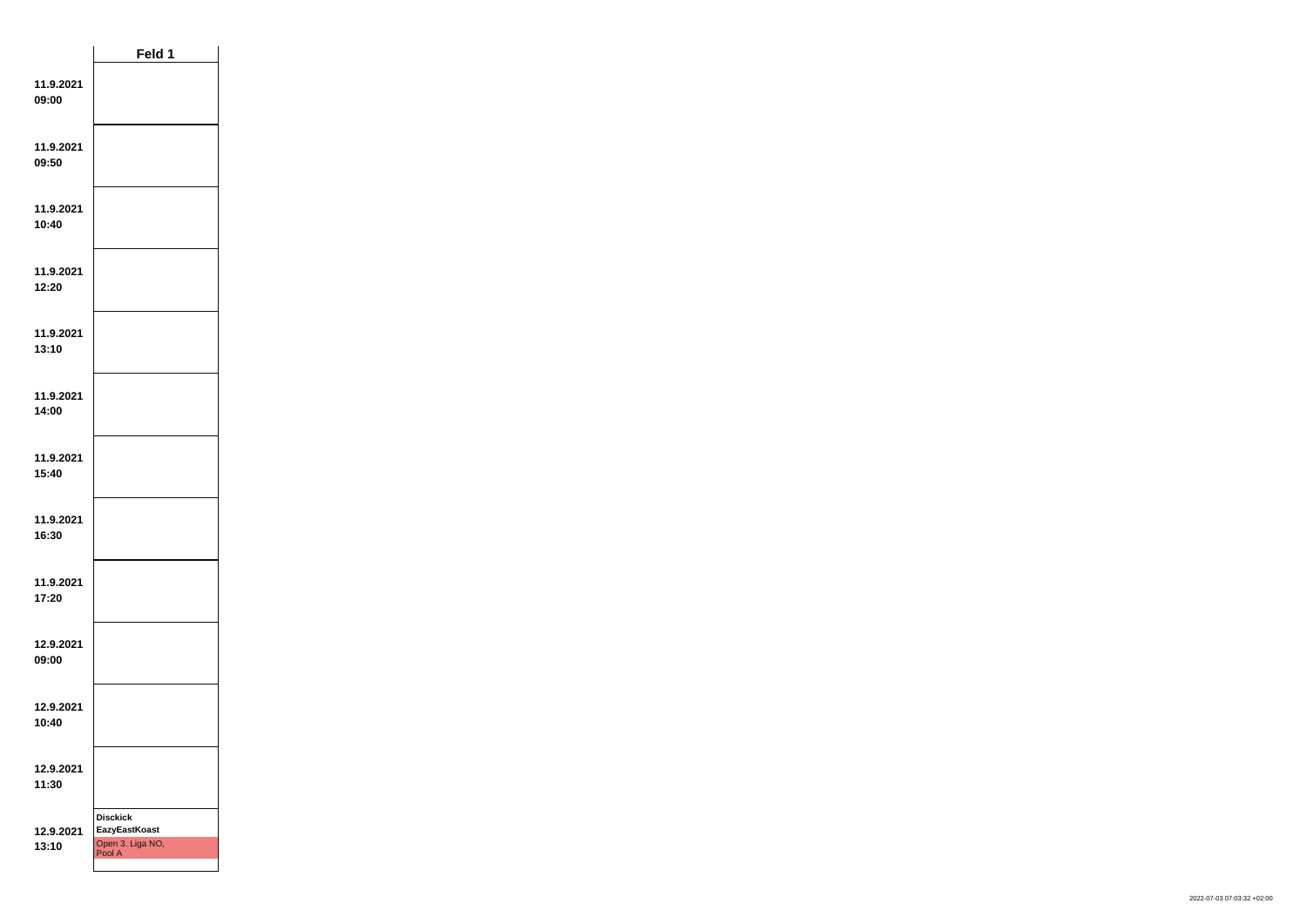|                    | Feld 1                                                           |  |
|--------------------|------------------------------------------------------------------|--|
| 11.9.2021<br>09:00 |                                                                  |  |
| 11.9.2021<br>09:50 |                                                                  |  |
| 11.9.2021<br>10:40 |                                                                  |  |
| 11.9.2021<br>12:20 |                                                                  |  |
| 11.9.2021<br>13:10 |                                                                  |  |
| 11.9.2021<br>14:00 |                                                                  |  |
| 11.9.2021<br>15:40 |                                                                  |  |
| 11.9.2021<br>16:30 |                                                                  |  |
| 11.9.2021<br>17:20 |                                                                  |  |
| 12.9.2021<br>09:00 |                                                                  |  |
| 12.9.2021<br>10:40 |                                                                  |  |
| 12.9.2021<br>11:30 |                                                                  |  |
| 12.9.2021<br>13:10 | <b>TeKielas</b><br><b>Caracals</b><br>Open 3. Liga NW,<br>Pool A |  |
|                    |                                                                  |  |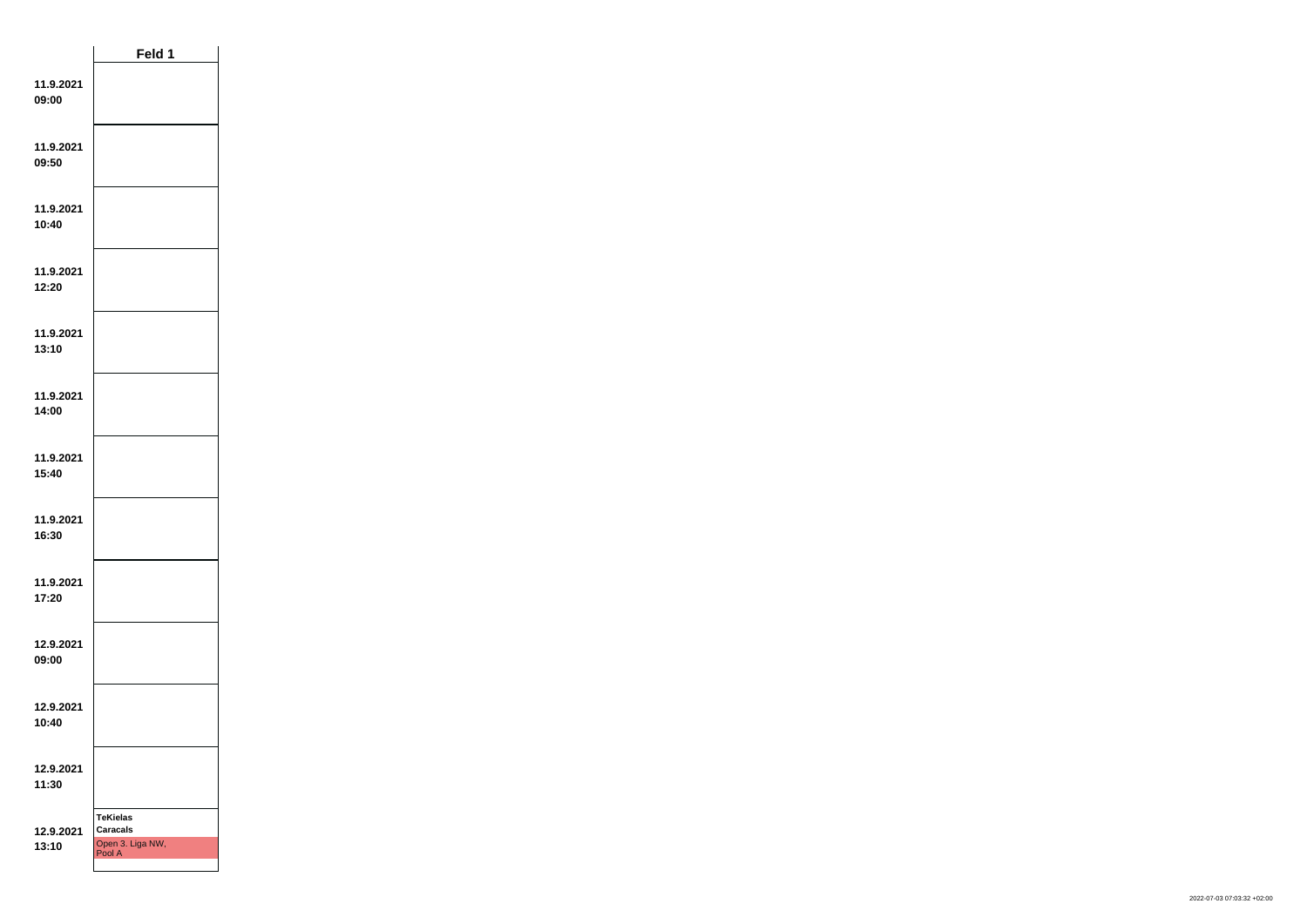|                    | Feld 1                                                                                    |  |
|--------------------|-------------------------------------------------------------------------------------------|--|
| 11.9.2021<br>09:00 |                                                                                           |  |
| 11.9.2021<br>09:50 |                                                                                           |  |
| 11.9.2021<br>10:40 |                                                                                           |  |
| 11.9.2021<br>12:20 |                                                                                           |  |
| 11.9.2021<br>13:10 |                                                                                           |  |
| 11.9.2021<br>14:00 |                                                                                           |  |
| 11.9.2021<br>15:40 |                                                                                           |  |
| 11.9.2021<br>16:30 |                                                                                           |  |
| 11.9.2021<br>17:20 |                                                                                           |  |
| 12.9.2021<br>09:00 |                                                                                           |  |
| 12.9.2021<br>10:40 |                                                                                           |  |
| 12.9.2021<br>11:30 |                                                                                           |  |
| 12.9.2021<br>13:10 | FT Würzburg Ultimate Spice Boyz<br><b>Ratisbona Eagles</b><br>Open 3. Liga Süd,<br>Pool A |  |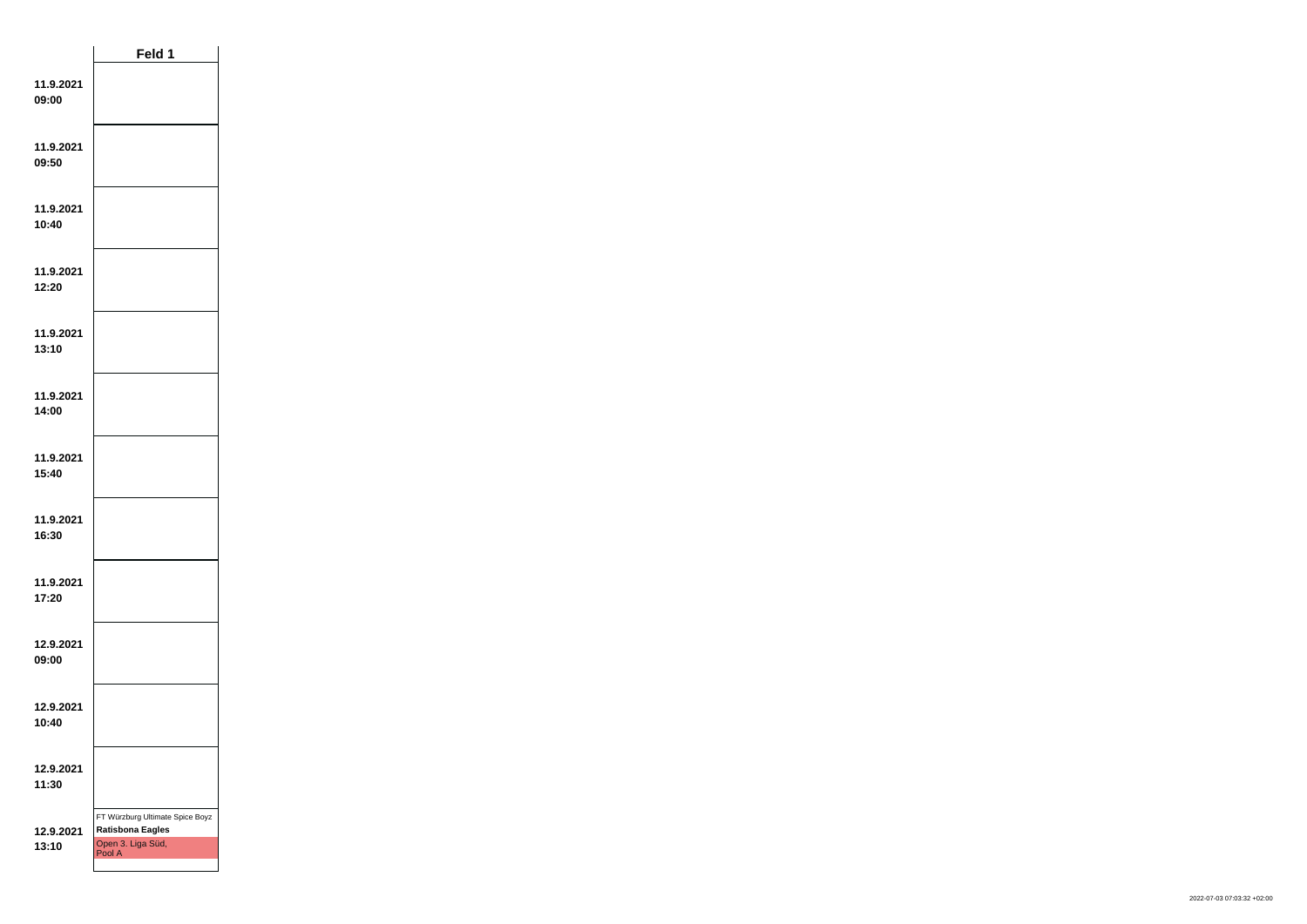|                    | Feld 1                                                                  |  |
|--------------------|-------------------------------------------------------------------------|--|
| 11.9.2021<br>09:00 |                                                                         |  |
| 11.9.2021<br>11:30 |                                                                         |  |
| 11.9.2021<br>13:10 |                                                                         |  |
| 11.9.2021<br>14:50 |                                                                         |  |
| 11.9.2021<br>15:40 |                                                                         |  |
| 11.9.2021<br>17:20 |                                                                         |  |
| 12.9.2021<br>09:00 |                                                                         |  |
| 12.9.2021<br>10:40 |                                                                         |  |
| 12.9.2021<br>11:30 |                                                                         |  |
| 12.9.2021<br>13:10 | <b>Hardfisch</b><br>Hässliche Erdferkel<br>Open 1. Liga 9-16,<br>Pool A |  |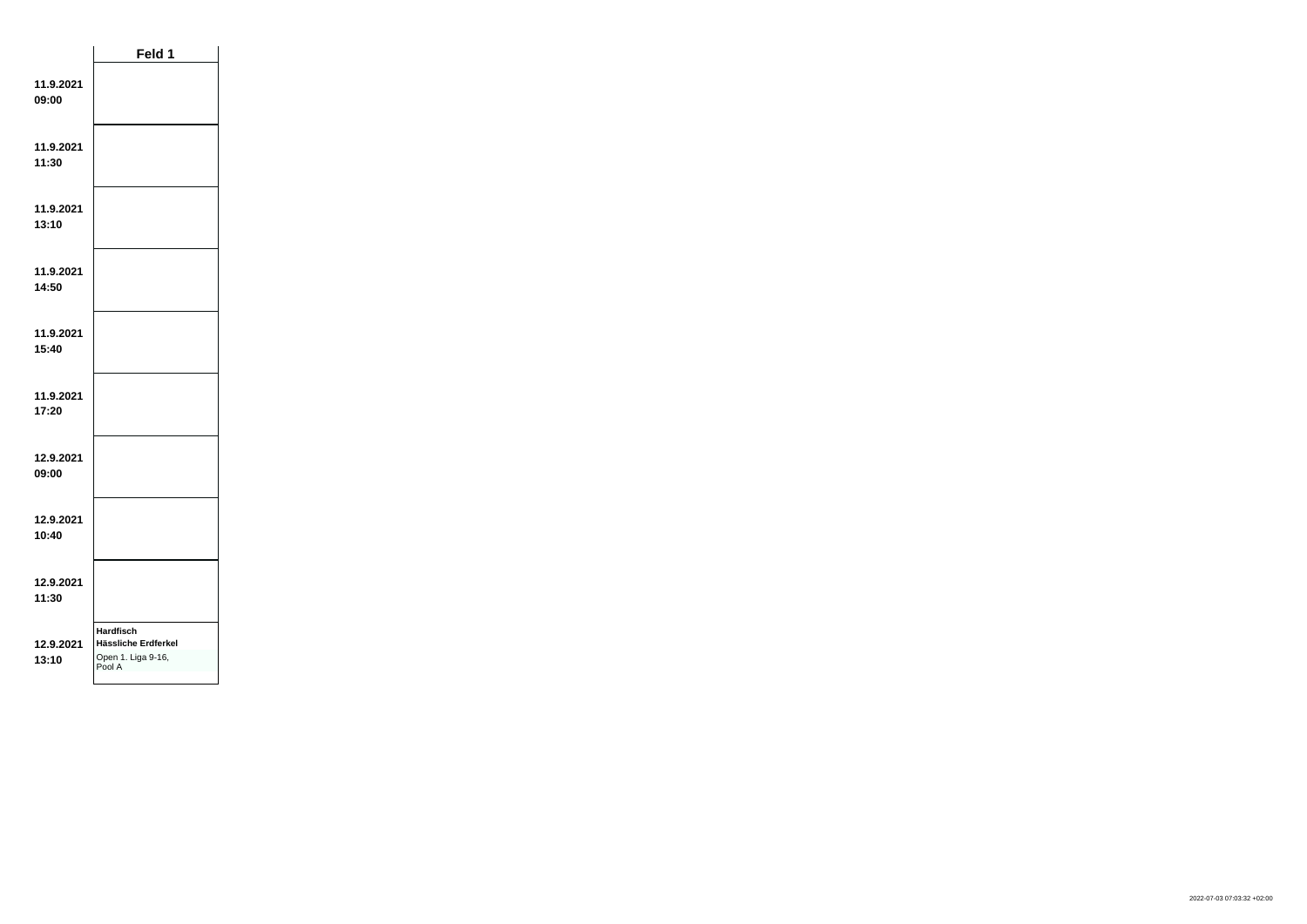|                    | Feld <sub>2</sub>                                                     |  |
|--------------------|-----------------------------------------------------------------------|--|
| 11.9.2021<br>09:00 |                                                                       |  |
| 11.9.2021<br>09:50 |                                                                       |  |
| 11.9.2021<br>10:40 |                                                                       |  |
| 11.9.2021<br>12:20 |                                                                       |  |
| 11.9.2021<br>13:10 |                                                                       |  |
| 11.9.2021<br>14:00 |                                                                       |  |
| 11.9.2021<br>15:40 |                                                                       |  |
| 11.9.2021<br>16:30 |                                                                       |  |
| 11.9.2021<br>17:20 |                                                                       |  |
| 12.9.2021<br>09:00 |                                                                       |  |
| 12.9.2021<br>10:40 |                                                                       |  |
| 12.9.2021<br>11:30 |                                                                       |  |
| 12.9.2021<br>13:10 | <b>Pizza Volante</b><br>Schleudertrauma<br>Open 3. Liga NO,<br>Pool A |  |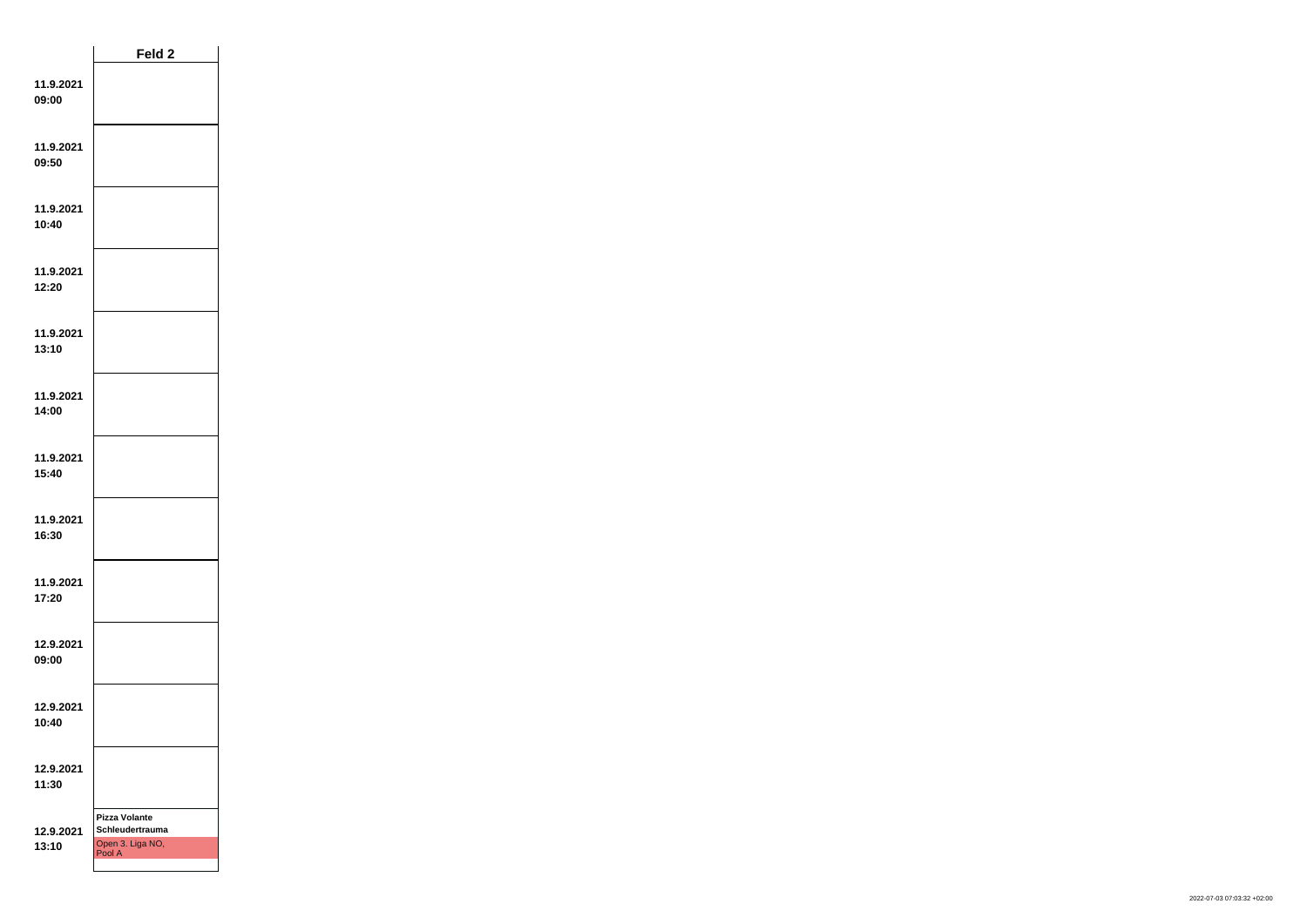|                    | Feld <sub>2</sub>                                              |  |
|--------------------|----------------------------------------------------------------|--|
| 11.9.2021<br>09:00 |                                                                |  |
| 11.9.2021<br>09:50 |                                                                |  |
| 11.9.2021<br>10:40 |                                                                |  |
| 11.9.2021<br>12:20 |                                                                |  |
| 11.9.2021<br>13:10 |                                                                |  |
| 11.9.2021<br>14:00 |                                                                |  |
| 11.9.2021<br>15:40 |                                                                |  |
| 11.9.2021<br>16:30 |                                                                |  |
| 11.9.2021<br>17:20 |                                                                |  |
| 12.9.2021<br>09:00 |                                                                |  |
| 12.9.2021<br>10:40 |                                                                |  |
| 12.9.2021<br>11:30 |                                                                |  |
| 12.9.2021<br>13:10 | Die 7 Todsünden<br>Frisbielefeld<br>Open 3. Liga NW,<br>Pool A |  |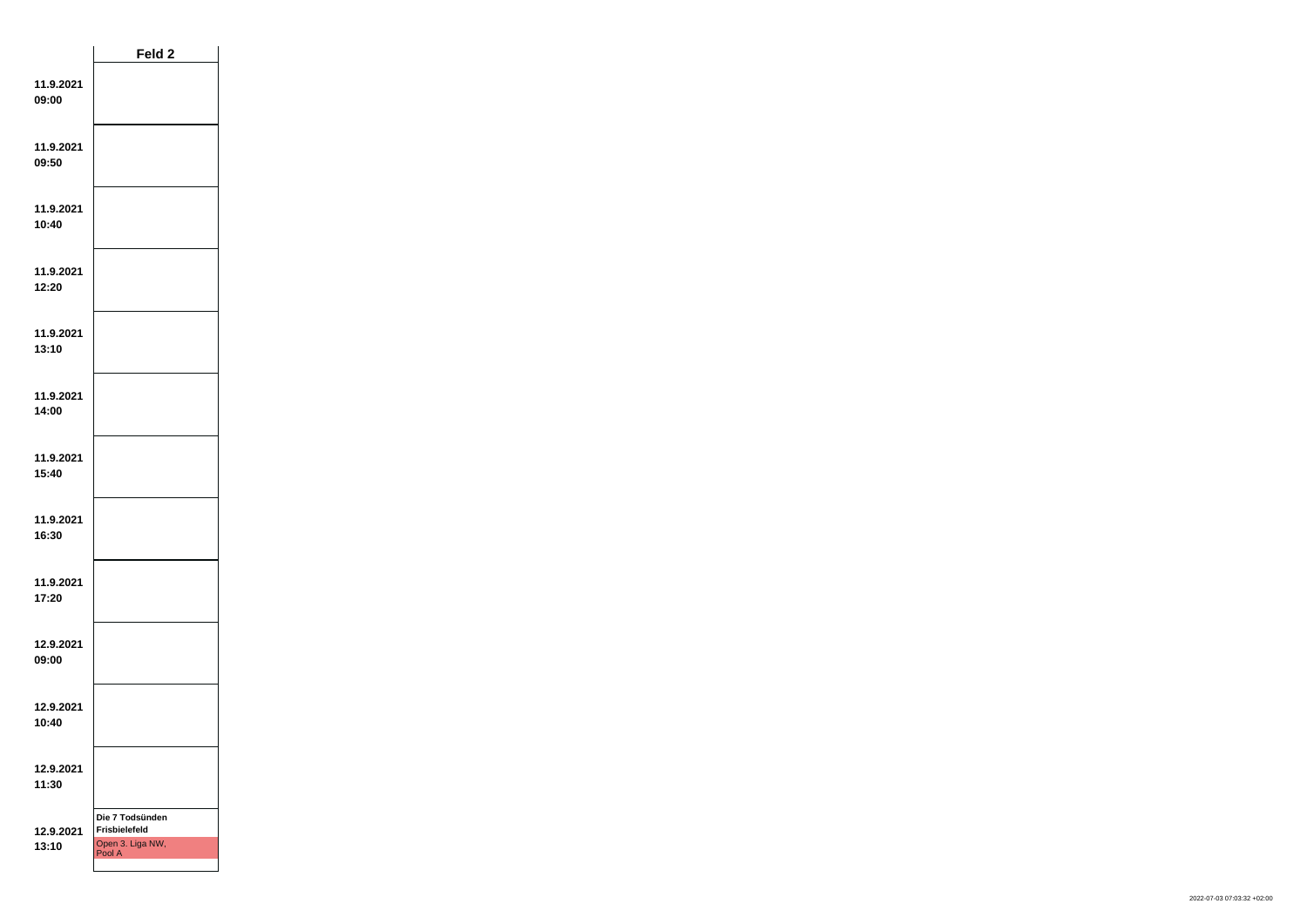|                    | Feld <sub>2</sub>                                           |  |
|--------------------|-------------------------------------------------------------|--|
| 11.9.2021<br>09:00 |                                                             |  |
| 11.9.2021<br>09:50 |                                                             |  |
| 11.9.2021<br>10:40 |                                                             |  |
| 11.9.2021<br>12:20 |                                                             |  |
| 11.9.2021<br>13:10 |                                                             |  |
| 11.9.2021<br>14:00 |                                                             |  |
| 11.9.2021<br>15:40 |                                                             |  |
| 11.9.2021<br>16:30 |                                                             |  |
| 11.9.2021<br>17:20 |                                                             |  |
| 12.9.2021<br>09:00 |                                                             |  |
| 12.9.2021<br>10:40 |                                                             |  |
| 12.9.2021<br>11:30 |                                                             |  |
| 12.9.2021<br>13:10 | enerGi<br><b>Cultimaters</b><br>Open 3. Liga Süd,<br>Pool A |  |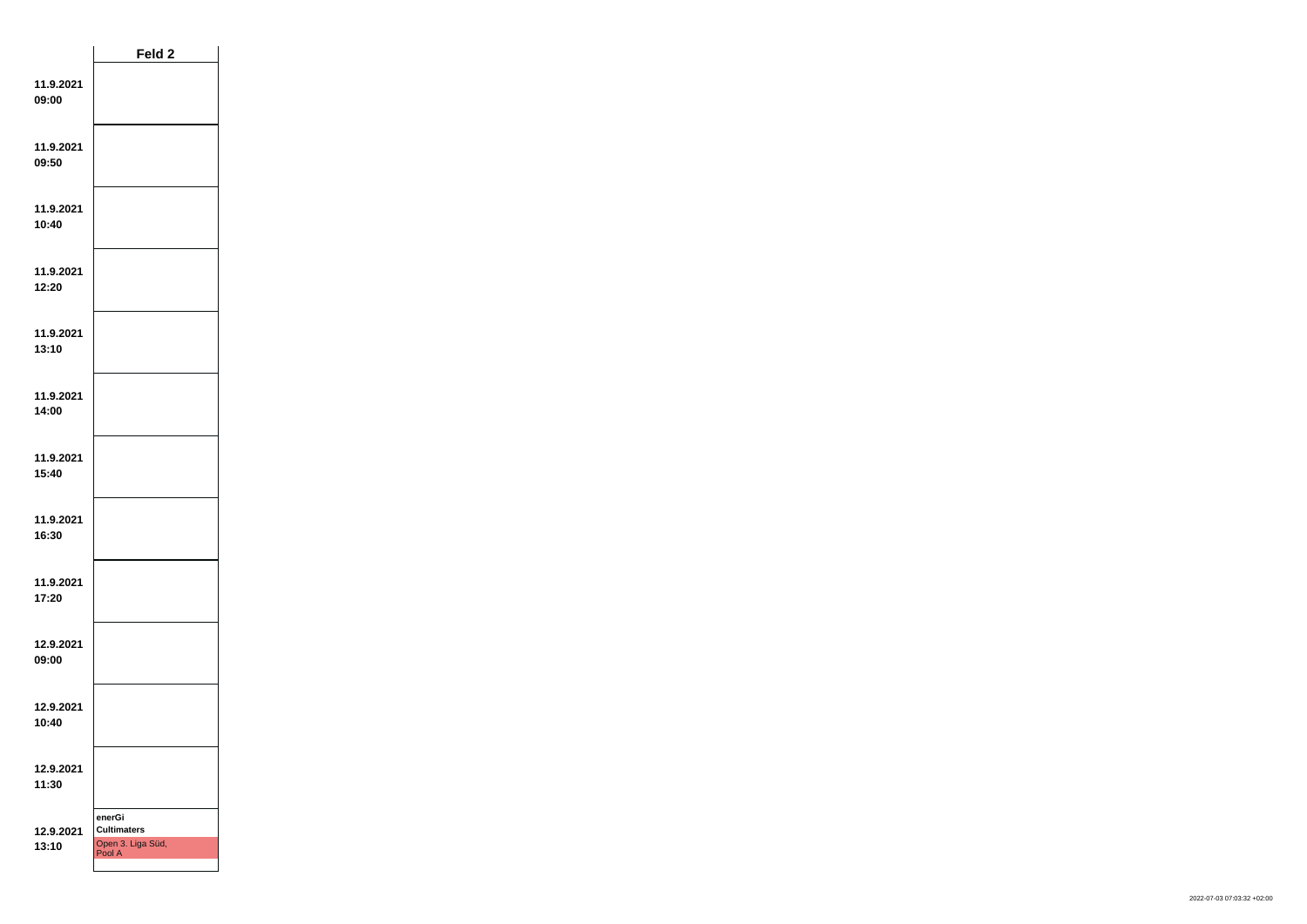|                    | Feld 2                                                             |  |
|--------------------|--------------------------------------------------------------------|--|
| 11.9.2021<br>09:00 |                                                                    |  |
| 11.9.2021<br>11:30 |                                                                    |  |
| 11.9.2021<br>13:10 |                                                                    |  |
| 11.9.2021<br>14:50 |                                                                    |  |
| 11.9.2021<br>15:40 |                                                                    |  |
| 11.9.2021<br>17:20 |                                                                    |  |
| 12.9.2021<br>09:00 |                                                                    |  |
| 12.9.2021<br>10:40 |                                                                    |  |
| 12.9.2021<br>11:30 |                                                                    |  |
| 12.9.2021<br>13:10 | <b>Goldfingers</b><br>Gummibärchen<br>Open 1. Liga 9-16,<br>Pool A |  |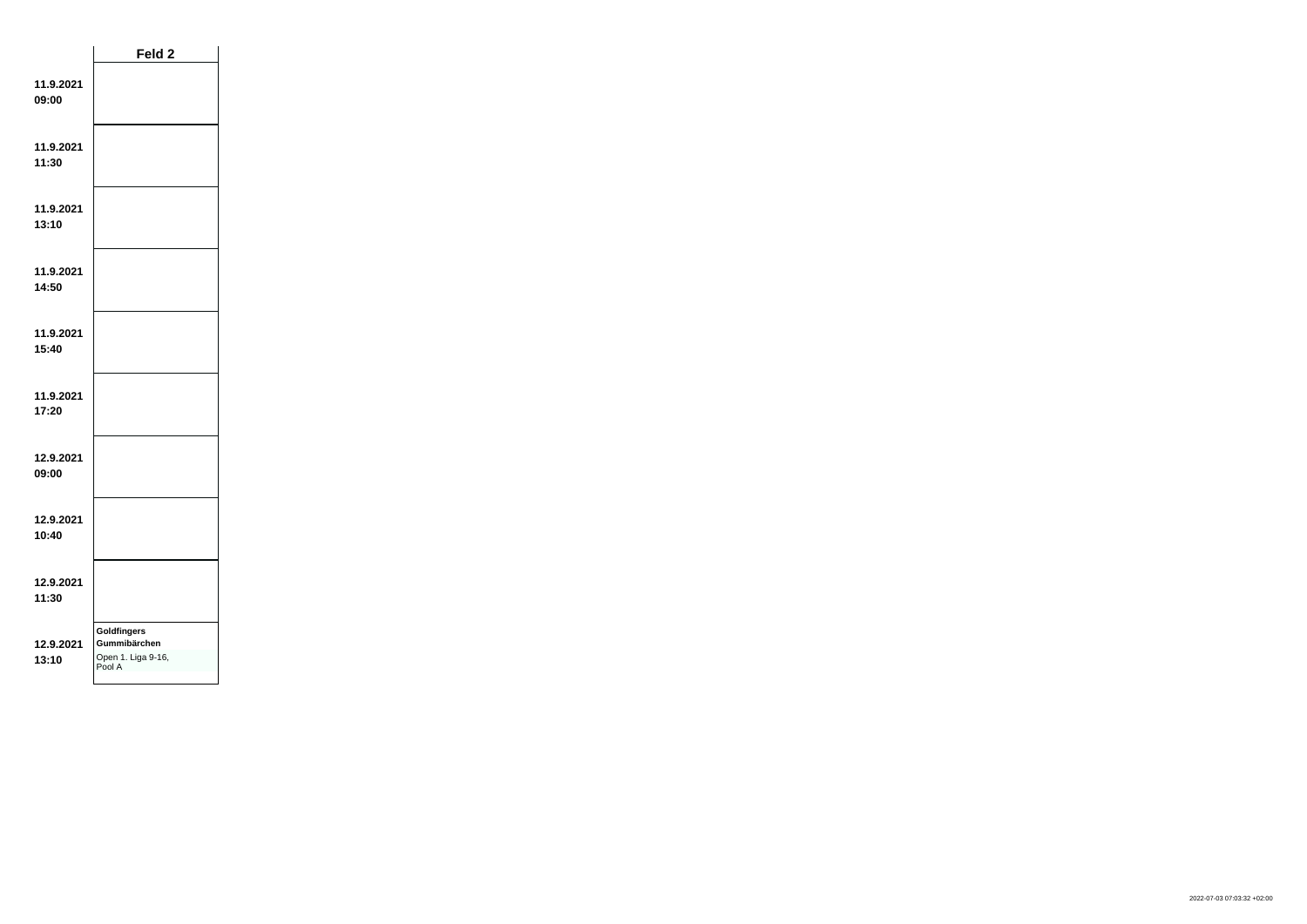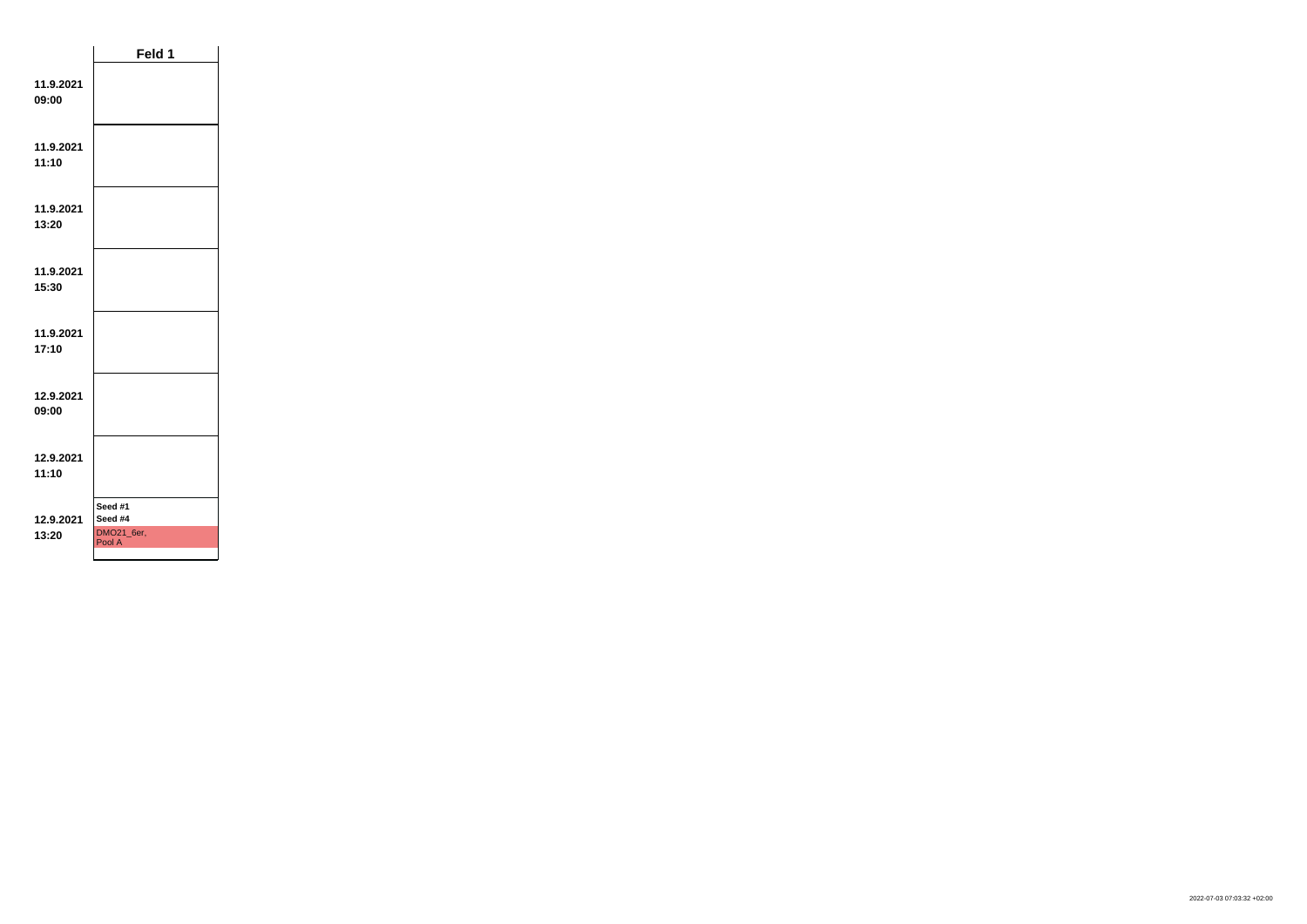|                    | Feld 1                                                        |  |
|--------------------|---------------------------------------------------------------|--|
| 11.9.2021<br>09:00 |                                                               |  |
| 11.9.2021<br>11:10 |                                                               |  |
| 11.9.2021<br>13:20 |                                                               |  |
| 11.9.2021<br>15:30 |                                                               |  |
| 11.9.2021<br>17:10 |                                                               |  |
| 12.9.2021<br>09:00 |                                                               |  |
| 12.9.2021<br>11:10 |                                                               |  |
| 12.9.2021<br>13:20 | <b>Funatics</b><br>Hard2fisch<br>Open 2. Liga Nord,<br>Pool A |  |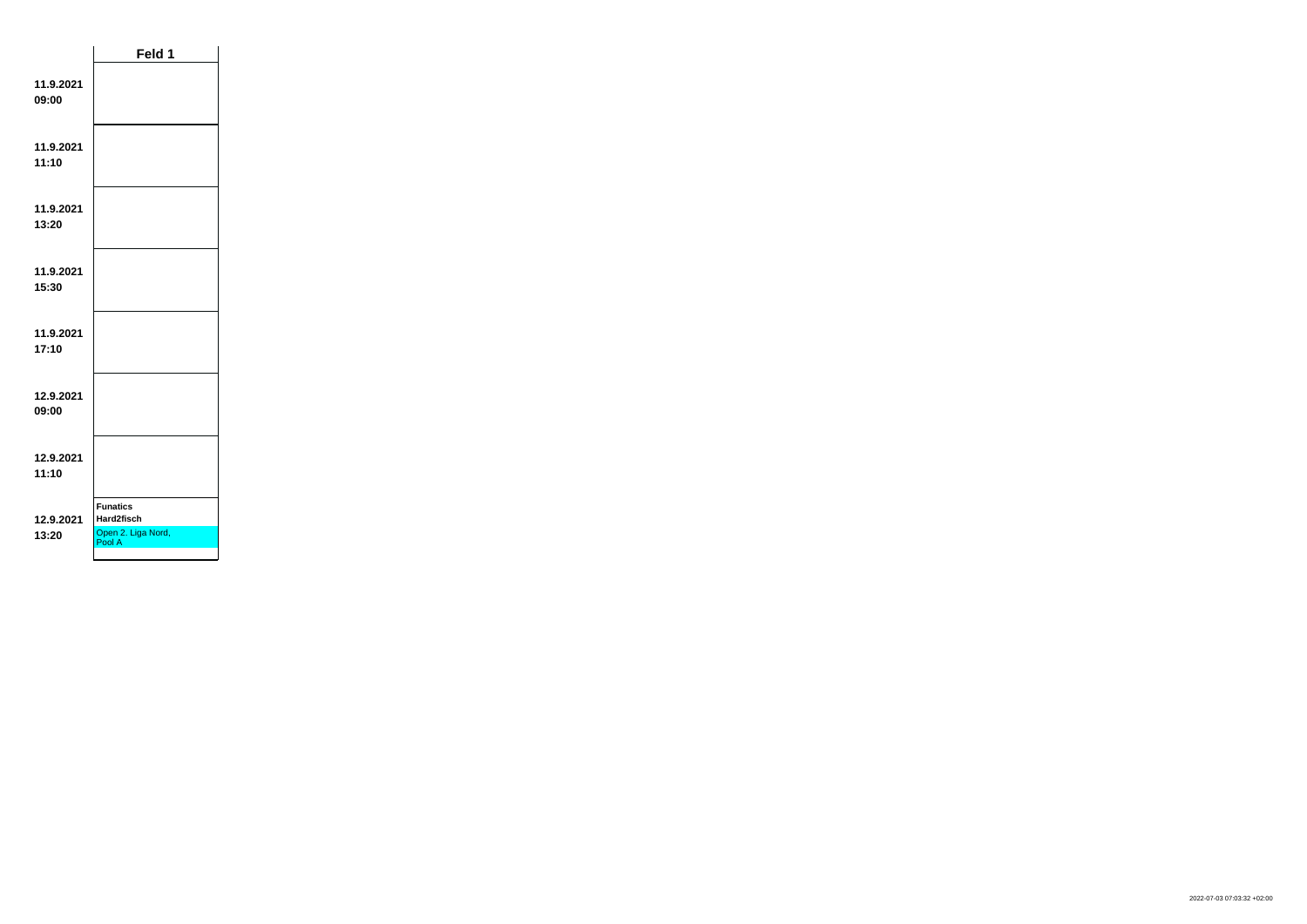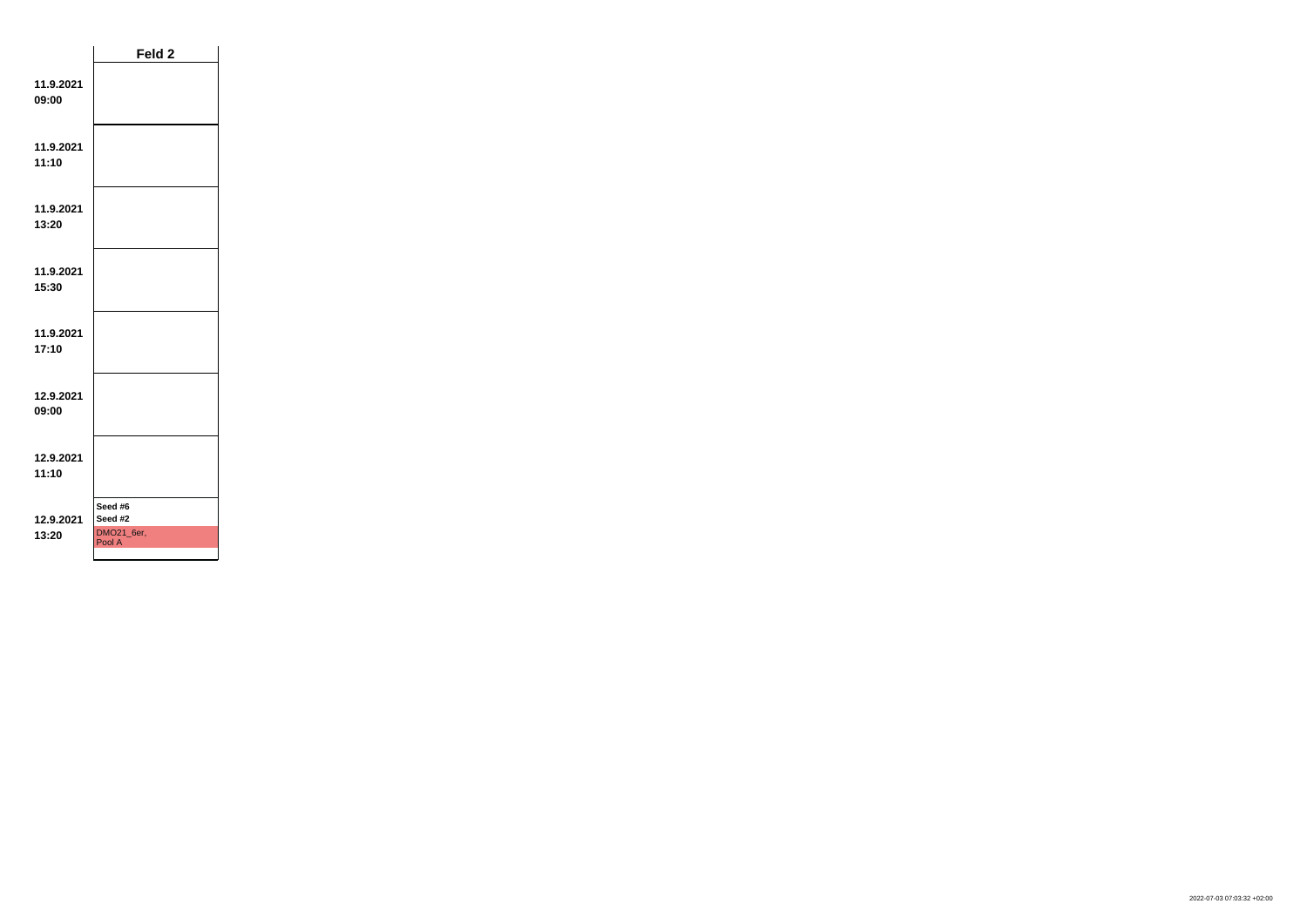|                    | Feld <sub>2</sub>                                                        |  |
|--------------------|--------------------------------------------------------------------------|--|
| 11.9.2021<br>09:00 |                                                                          |  |
| 11.9.2021<br>11:10 |                                                                          |  |
| 11.9.2021<br>13:20 |                                                                          |  |
| 11.9.2021<br>15:30 |                                                                          |  |
| 11.9.2021<br>17:10 |                                                                          |  |
| 12.9.2021<br>09:00 |                                                                          |  |
| 12.9.2021<br>11:10 |                                                                          |  |
| 12.9.2021<br>13:20 | <b>Bonnsai</b><br><b>Family Ultimate</b><br>Open 2. Liga Nord,<br>Pool A |  |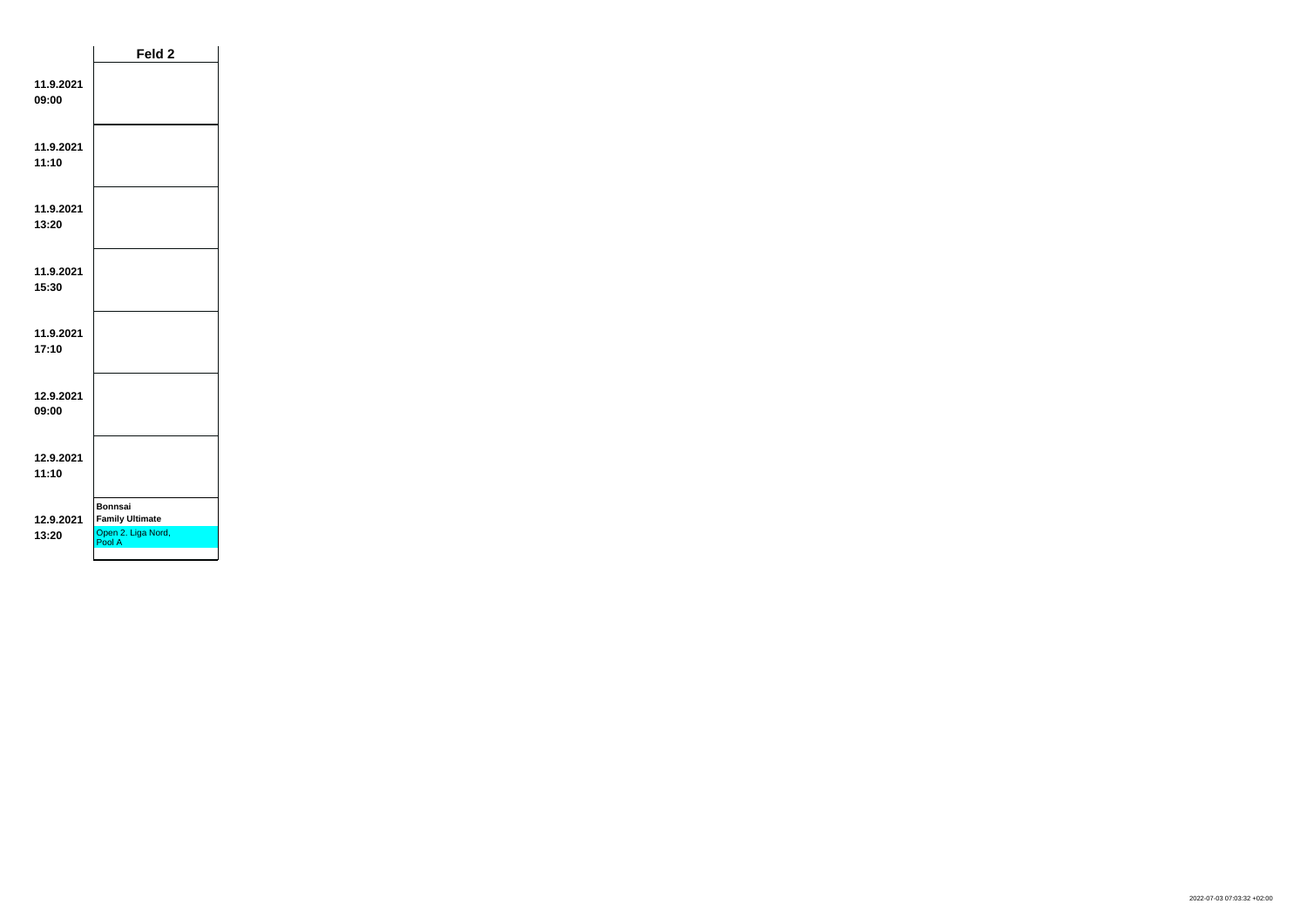|                    | Feld 1                                                               |  |
|--------------------|----------------------------------------------------------------------|--|
| 11.9.2021<br>09:00 |                                                                      |  |
| 11.9.2021<br>10:40 |                                                                      |  |
| 11.9.2021<br>12:20 |                                                                      |  |
| 11.9.2021<br>14:00 |                                                                      |  |
| 11.9.2021<br>15:40 |                                                                      |  |
| 11.9.2021<br>17:20 |                                                                      |  |
| 12.9.2021<br>09:00 |                                                                      |  |
| 12.9.2021<br>10:40 |                                                                      |  |
| 12.9.2021<br>12:20 |                                                                      |  |
| 12.9.2021<br>14:00 | Mainzelmädchen<br>jinX<br>Damen 1. Liga, Finale 1-4<br><b>Finals</b> |  |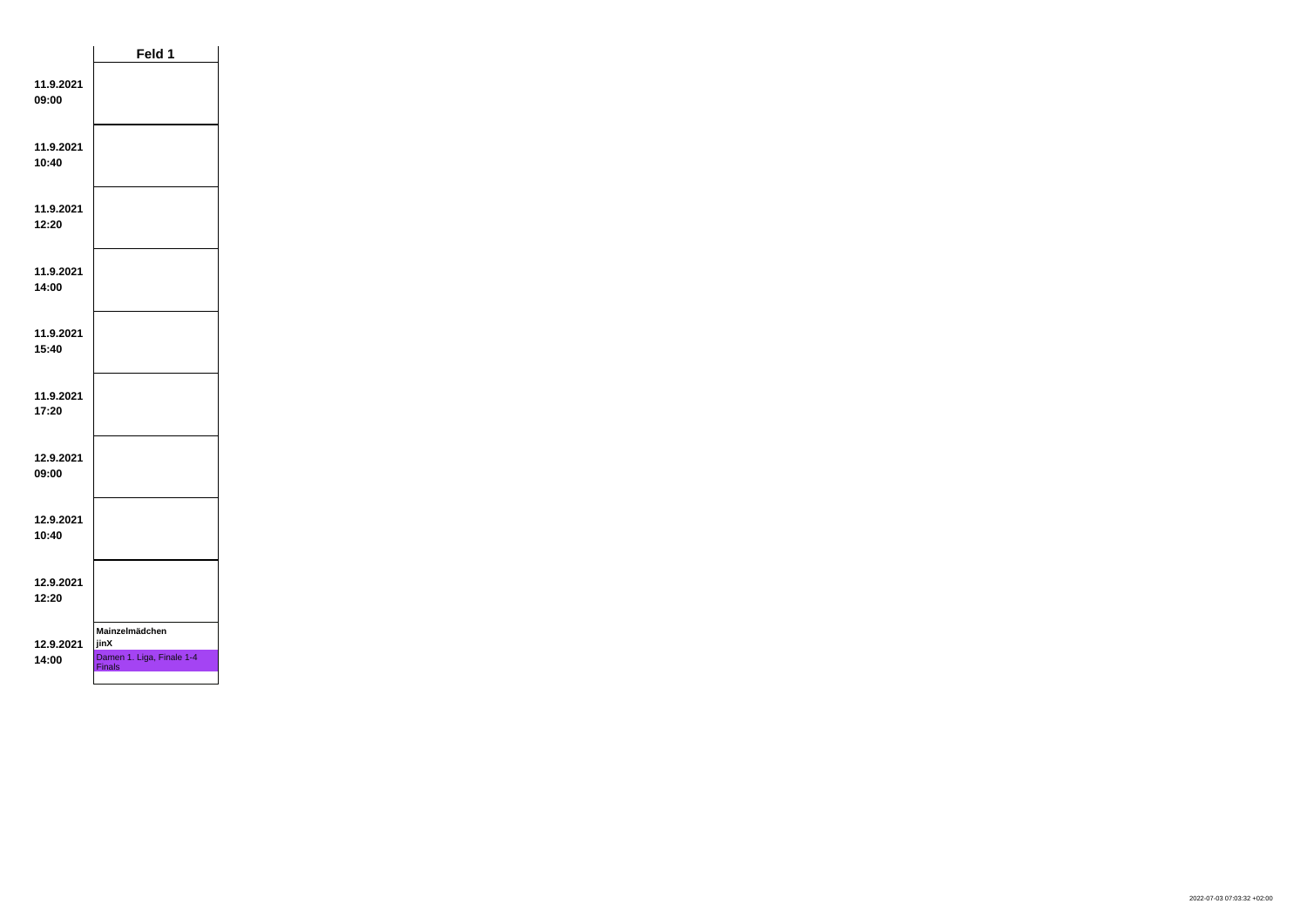|                    | Feld 1                                                                               |  |
|--------------------|--------------------------------------------------------------------------------------|--|
| 11.9.2021<br>09:00 |                                                                                      |  |
| 11.9.2021<br>10:40 |                                                                                      |  |
| 11.9.2021<br>12:20 |                                                                                      |  |
| 11.9.2021<br>14:00 |                                                                                      |  |
| 11.9.2021<br>15:40 |                                                                                      |  |
| 11.9.2021<br>17:20 |                                                                                      |  |
| 12.9.2021<br>09:00 |                                                                                      |  |
| 12.9.2021<br>10:40 |                                                                                      |  |
| 12.9.2021<br>12:20 |                                                                                      |  |
| 12.9.2021<br>14:00 | <b>Wall City</b><br><b>Bad Skid</b><br>Open 1. Liga 1-8, Finale 1-4<br><b>Finals</b> |  |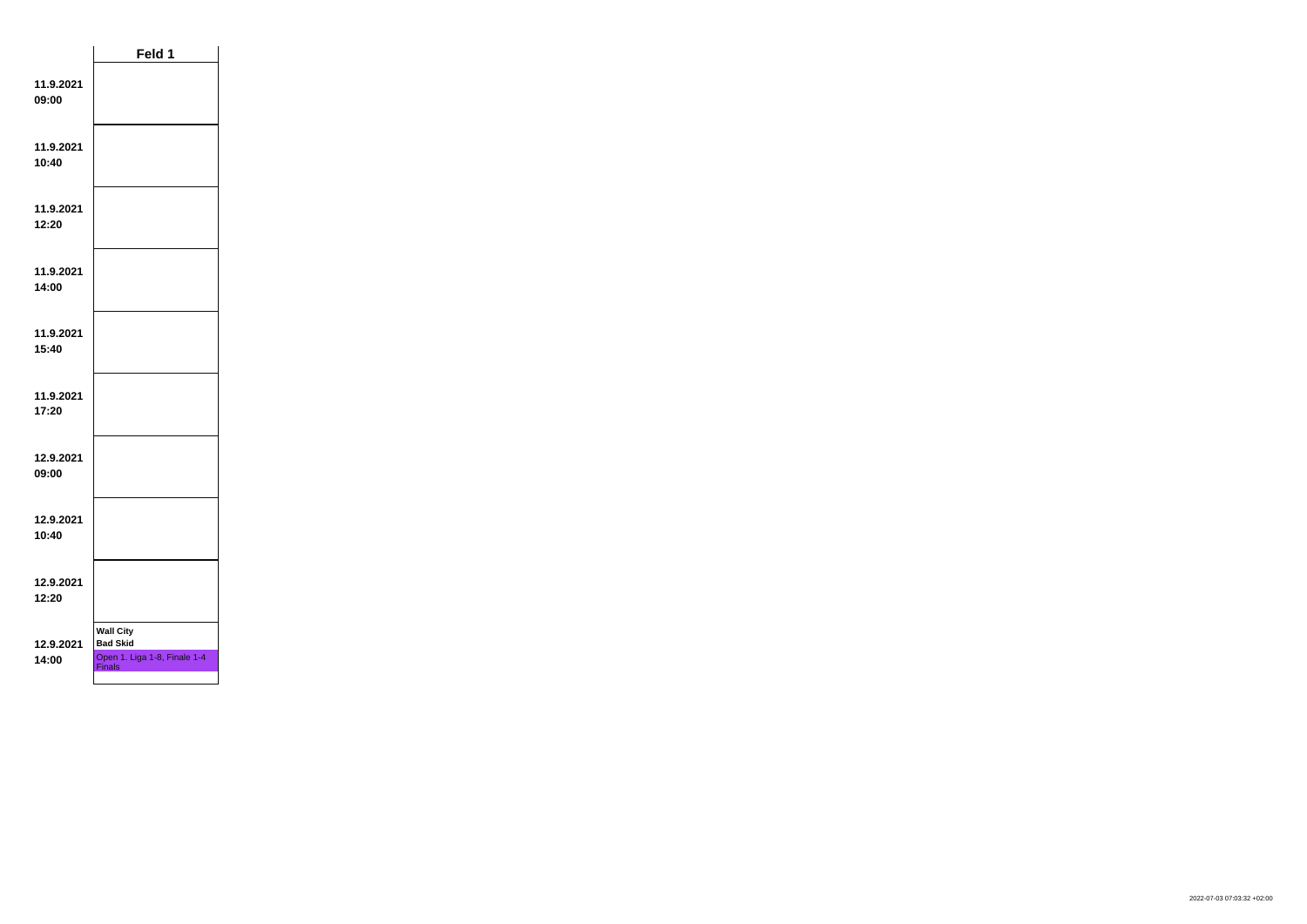|                    | Feld 2                                                                         |  |
|--------------------|--------------------------------------------------------------------------------|--|
| 11.9.2021<br>09:00 |                                                                                |  |
| 11.9.2021<br>10:40 |                                                                                |  |
| 11.9.2021<br>12:20 |                                                                                |  |
| 11.9.2021<br>14:00 |                                                                                |  |
| 11.9.2021<br>15:40 |                                                                                |  |
| 11.9.2021<br>17:20 |                                                                                |  |
| 12.9.2021<br>09:00 |                                                                                |  |
| 12.9.2021<br>10:40 |                                                                                |  |
| 12.9.2021<br>12:20 |                                                                                |  |
| 12.9.2021<br>14:00 | Heidelbärchen<br><b>Seagulls</b><br>Damen 1. Liga, Finale 1-4<br><b>Finals</b> |  |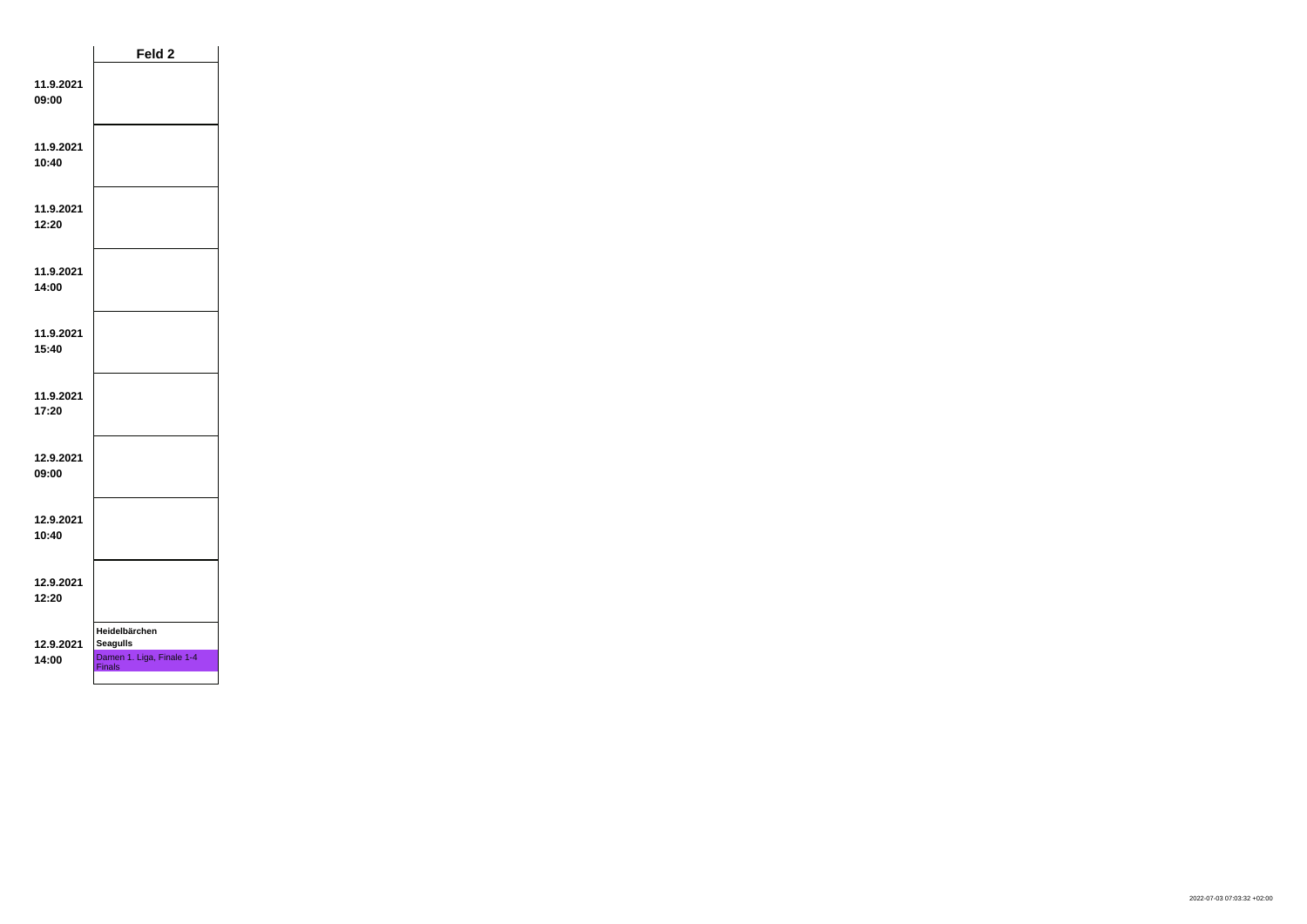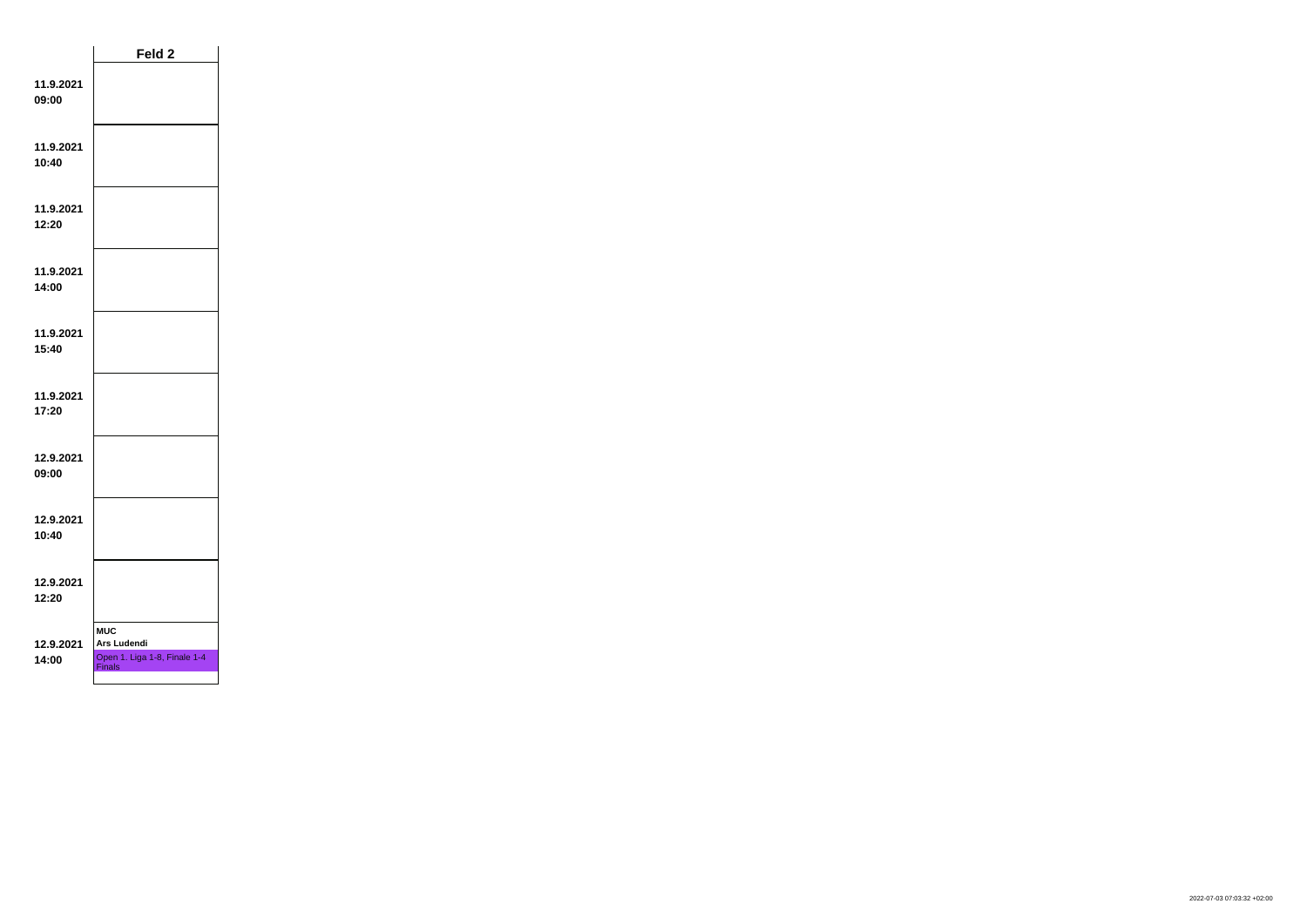|                    | Feld 1                           | Feld 2                           |
|--------------------|----------------------------------|----------------------------------|
|                    | <b>Bonnsai</b>                   | <b>Hardfisch</b>                 |
| 25.9.2021          | GUC e.V.                         | <b>Family Ultimate</b>           |
| 10:00              | <b>WMUCC Quali Open Masters,</b> | <b>WMUCC Quali Open Masters,</b> |
|                    | Pool A                           | Pool A                           |
| 25.9.2021<br>12:30 |                                  |                                  |
| 25.9.2021<br>15:30 |                                  |                                  |
| 26.9.2021<br>10:00 |                                  |                                  |
| 26.9.2021<br>12:30 |                                  |                                  |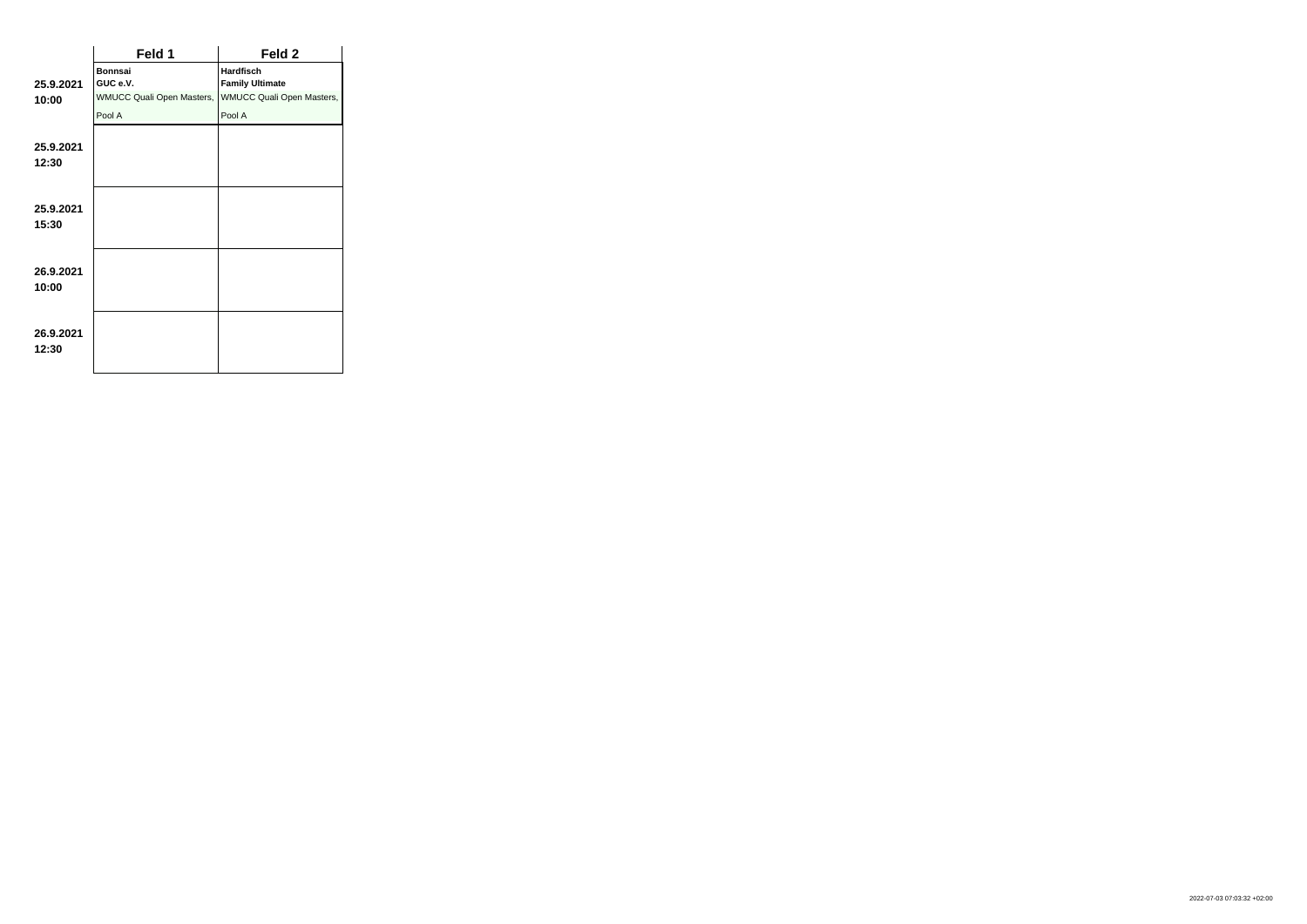|                    | Feld 1                                         | Feld 2                                         |
|--------------------|------------------------------------------------|------------------------------------------------|
| 25.9.2021          | Spätmix<br>Old Man Line                        | <b>SugarMix</b><br>S5MmiXed                    |
| 11:00              | <b>WMUCC Quali Mixed</b><br>Masters,<br>Pool A | <b>WMUCC Quali Mixed</b><br>Masters,<br>Pool A |
| 25.9.2021<br>13:30 |                                                |                                                |
| 25.9.2021<br>16:00 |                                                |                                                |
| 26.9.2021<br>10:00 |                                                |                                                |
| 26.9.2021<br>12:30 |                                                |                                                |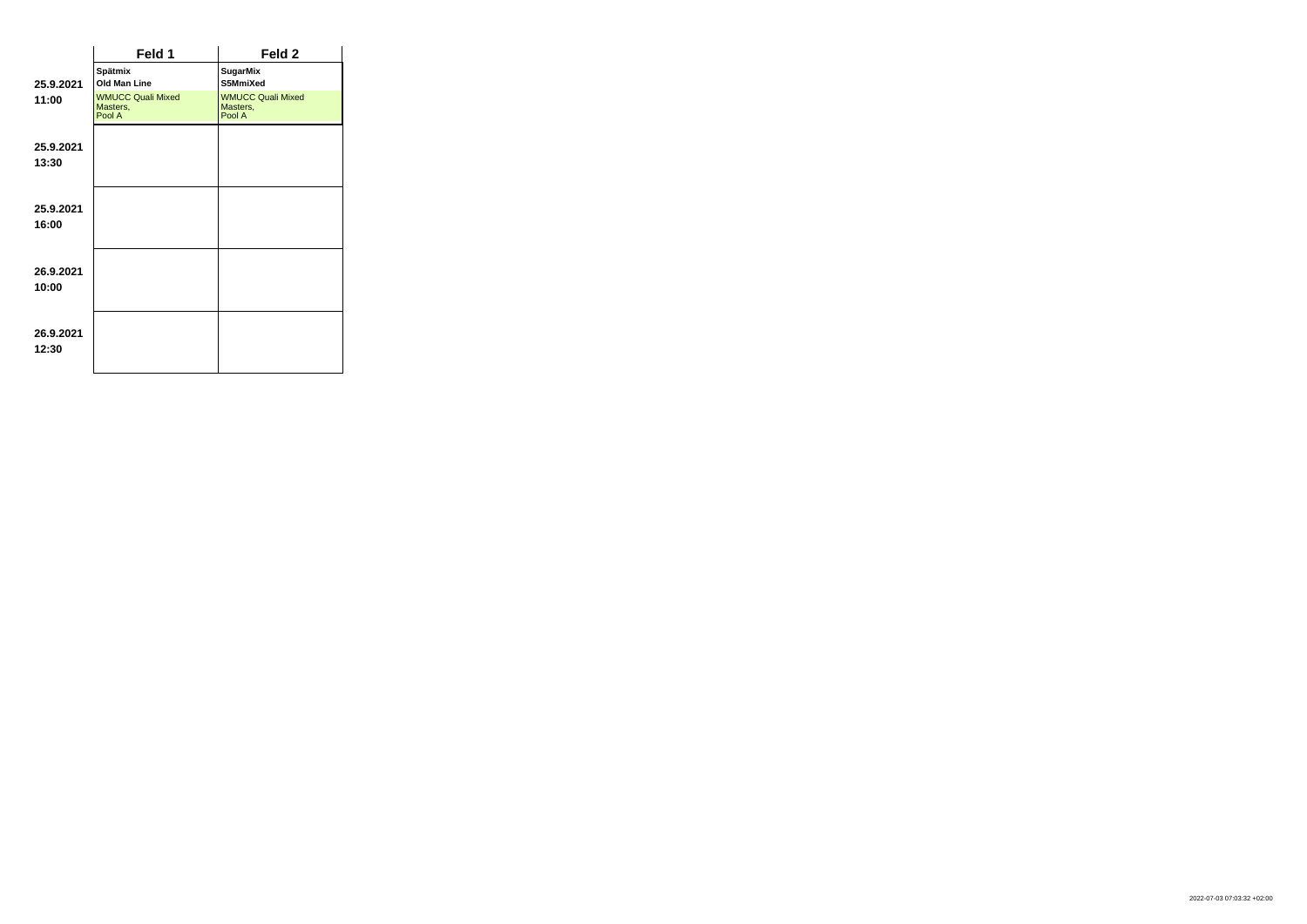|           | Feld 1                                          |  |  |
|-----------|-------------------------------------------------|--|--|
|           | jinX                                            |  |  |
| 25.9.2021 | <b>Seagulls</b>                                 |  |  |
| 12:00     | <b>WMUCC Quali Frauen</b><br>Masters,<br>Pool A |  |  |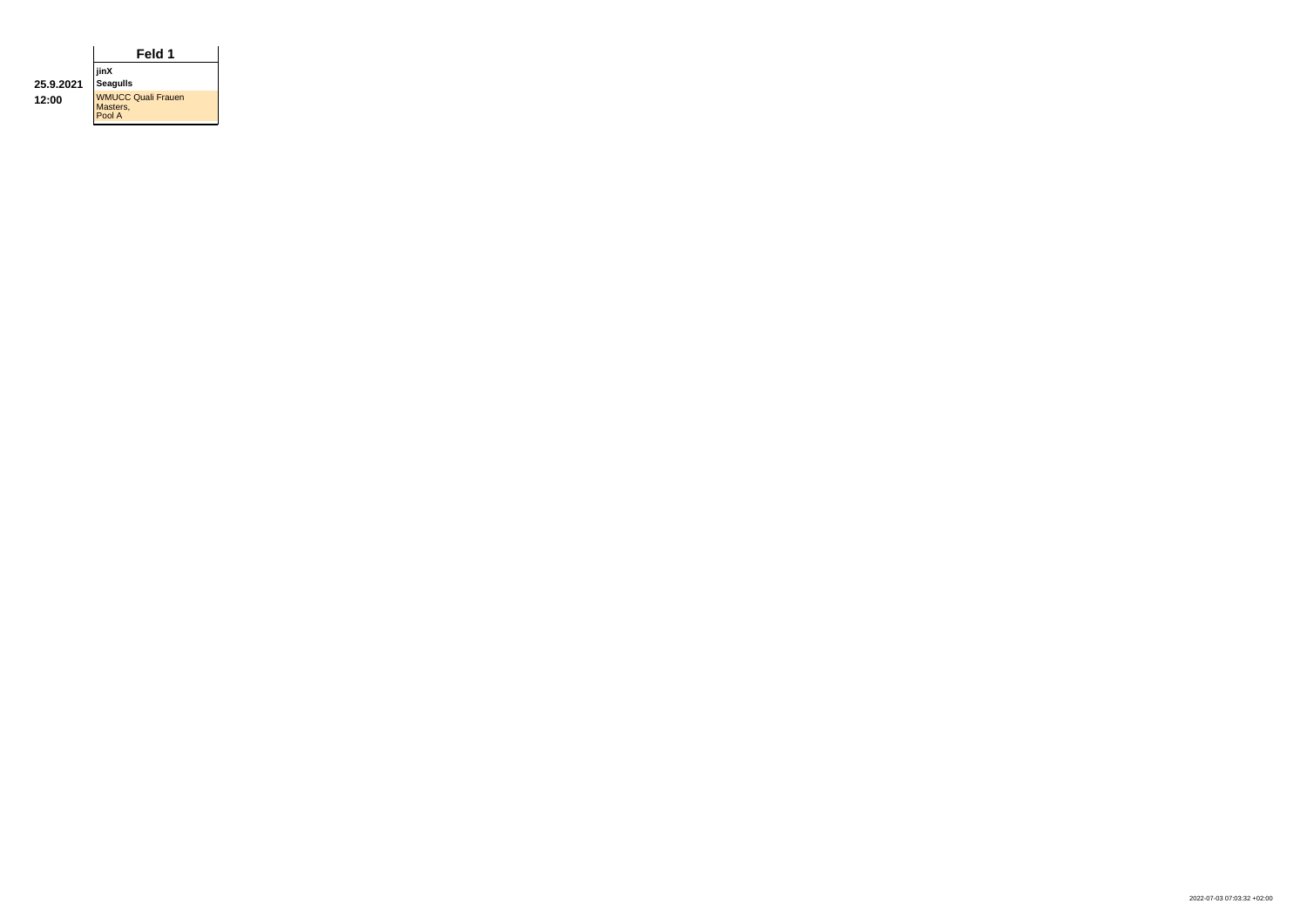|                    | Feld 1                                                           | Feld 2                                                      |
|--------------------|------------------------------------------------------------------|-------------------------------------------------------------|
| 25.9.2021<br>10:00 |                                                                  |                                                             |
| 25.9.2021<br>12:30 | GUC e.V.<br><b>Hardfisch</b><br><b>WMUCC Quali Open Masters,</b> | <b>Bonnsai</b><br>Wolpertinger<br>WMUCC Quali Open Masters, |
|                    | Pool A                                                           | Pool A                                                      |
| 25.9.2021<br>15:30 |                                                                  |                                                             |
| 26.9.2021<br>10:00 |                                                                  |                                                             |
| 26.9.2021<br>12:30 |                                                                  |                                                             |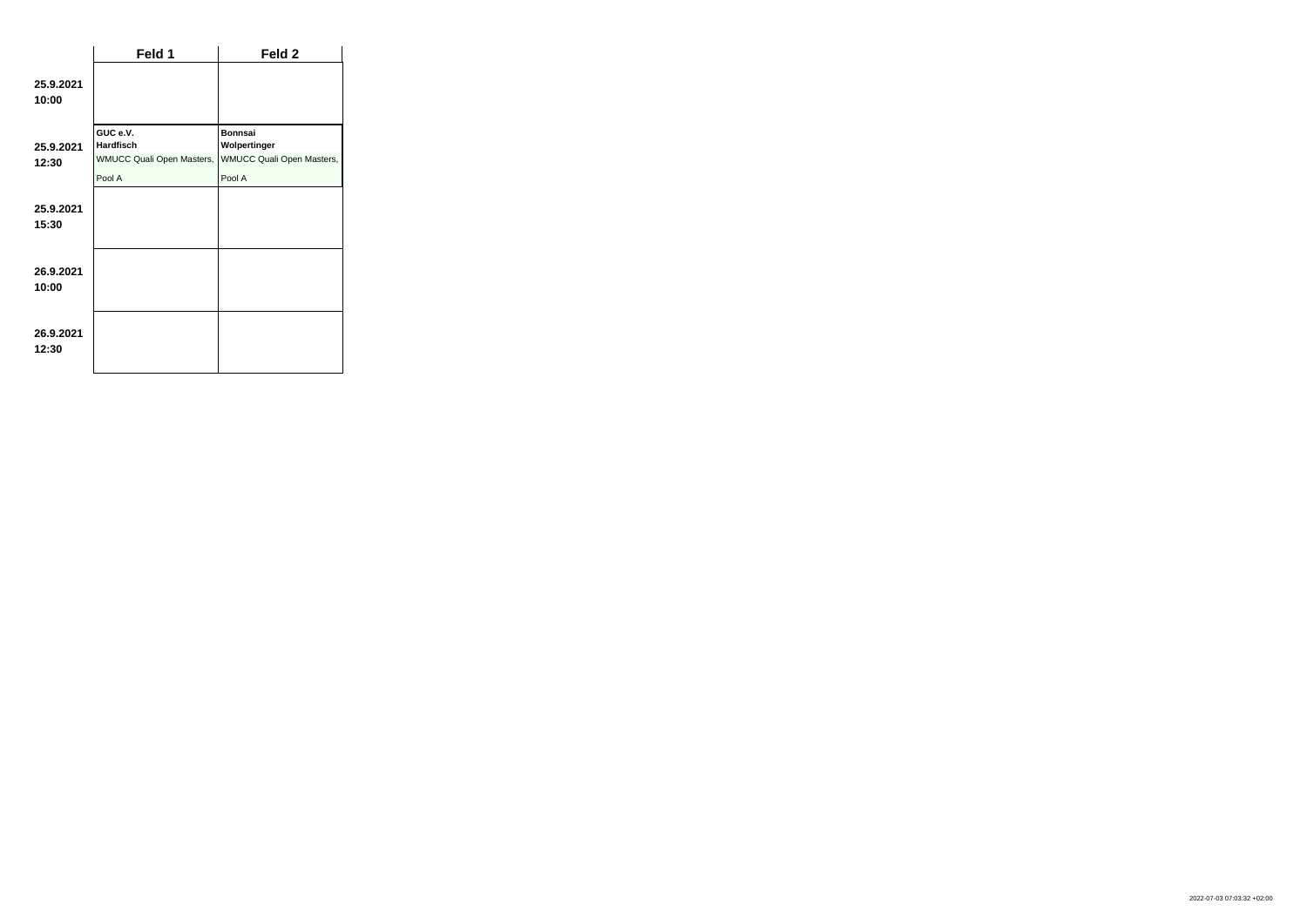|                    | Feld 1                                         | Feld 2                                         |
|--------------------|------------------------------------------------|------------------------------------------------|
| 25.9.2021<br>11:00 |                                                |                                                |
| 25.9.2021          | Old Man Line<br><b>SugarMix</b>                | Spätmix<br><b>Heidees</b>                      |
| 13:30              | <b>WMUCC Quali Mixed</b><br>Masters,<br>Pool A | <b>WMUCC Quali Mixed</b><br>Masters,<br>Pool A |
| 25.9.2021<br>16:00 |                                                |                                                |
| 26.9.2021<br>10:00 |                                                |                                                |
| 26.9.2021<br>12:30 |                                                |                                                |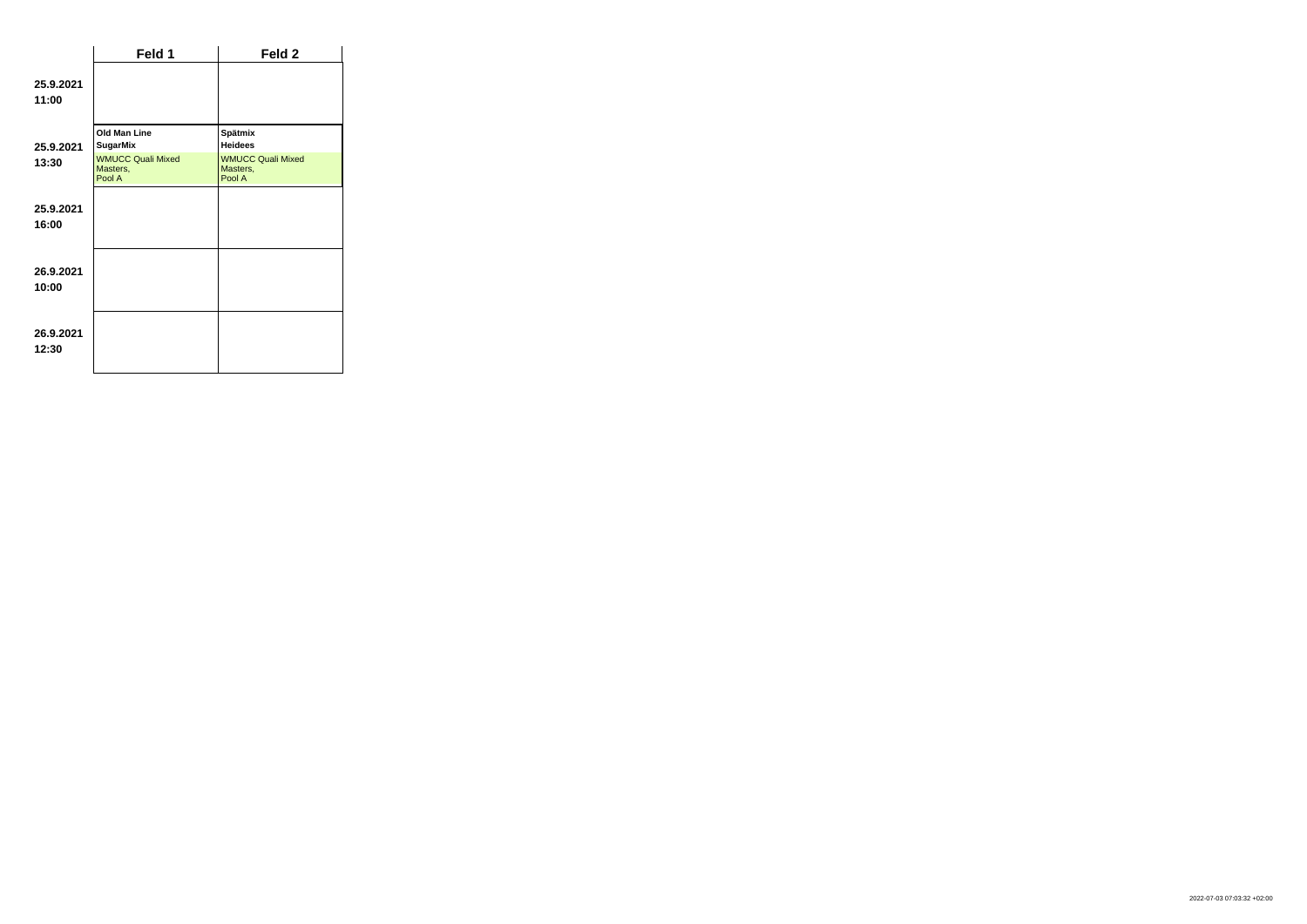|                    | Feld 1                                                                               | Feld 2                                                                    |
|--------------------|--------------------------------------------------------------------------------------|---------------------------------------------------------------------------|
| 25.9.2021<br>10:00 |                                                                                      |                                                                           |
| 25.9.2021<br>12:30 |                                                                                      |                                                                           |
| 25.9.2021<br>15:30 | <b>Family Ultimate</b><br>Wolpertinger<br><b>WMUCC Quali Open Masters,</b><br>Pool A | <b>Hardfisch</b><br><b>Bonnsai</b><br>WMUCC Quali Open Masters,<br>Pool A |
| 26.9.2021<br>10:00 |                                                                                      |                                                                           |
| 26.9.2021<br>12:30 |                                                                                      |                                                                           |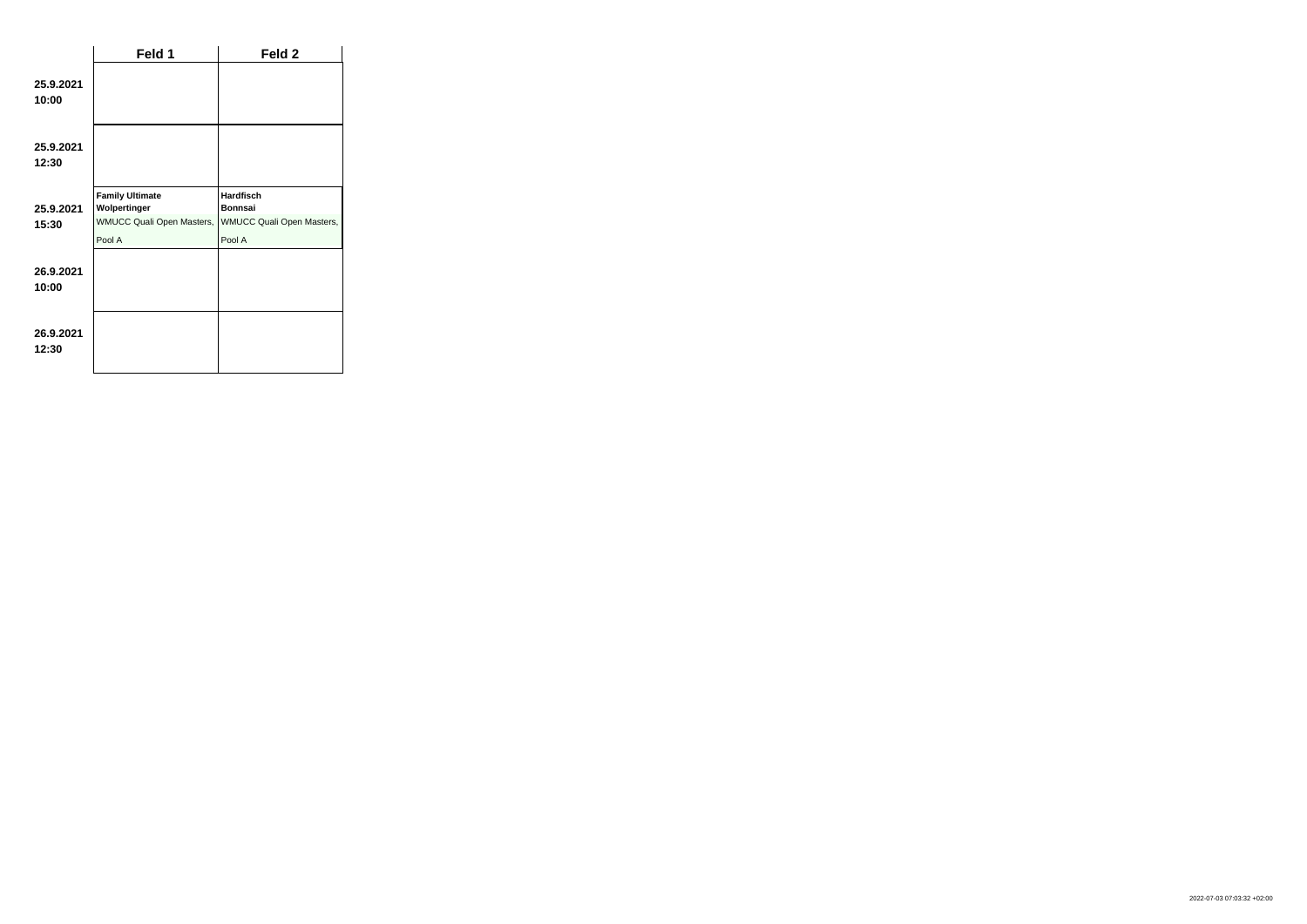|                    | Feld 1                                                                       | Feld 2                                                                       | Feld 1                                                                           |
|--------------------|------------------------------------------------------------------------------|------------------------------------------------------------------------------|----------------------------------------------------------------------------------|
| 25.9.2021<br>11:00 |                                                                              |                                                                              |                                                                                  |
| 25.9.2021<br>13:30 |                                                                              |                                                                              |                                                                                  |
| 25.9.2021<br>16:00 | S5MmiXed<br><b>Heidees</b><br><b>WMUCC Quali Mixed</b><br>Masters,<br>Pool A | <b>SugarMix</b><br>Spätmix<br><b>WMUCC Quali Mixed</b><br>Masters,<br>Pool A |                                                                                  |
| 26.9.2021<br>10:00 |                                                                              |                                                                              | <b>Heidees</b><br>Old Man Line<br><b>WMUCC Quali Mixed</b><br>Masters,<br>Pool A |
| 26.9.2021<br>12:30 |                                                                              |                                                                              |                                                                                  |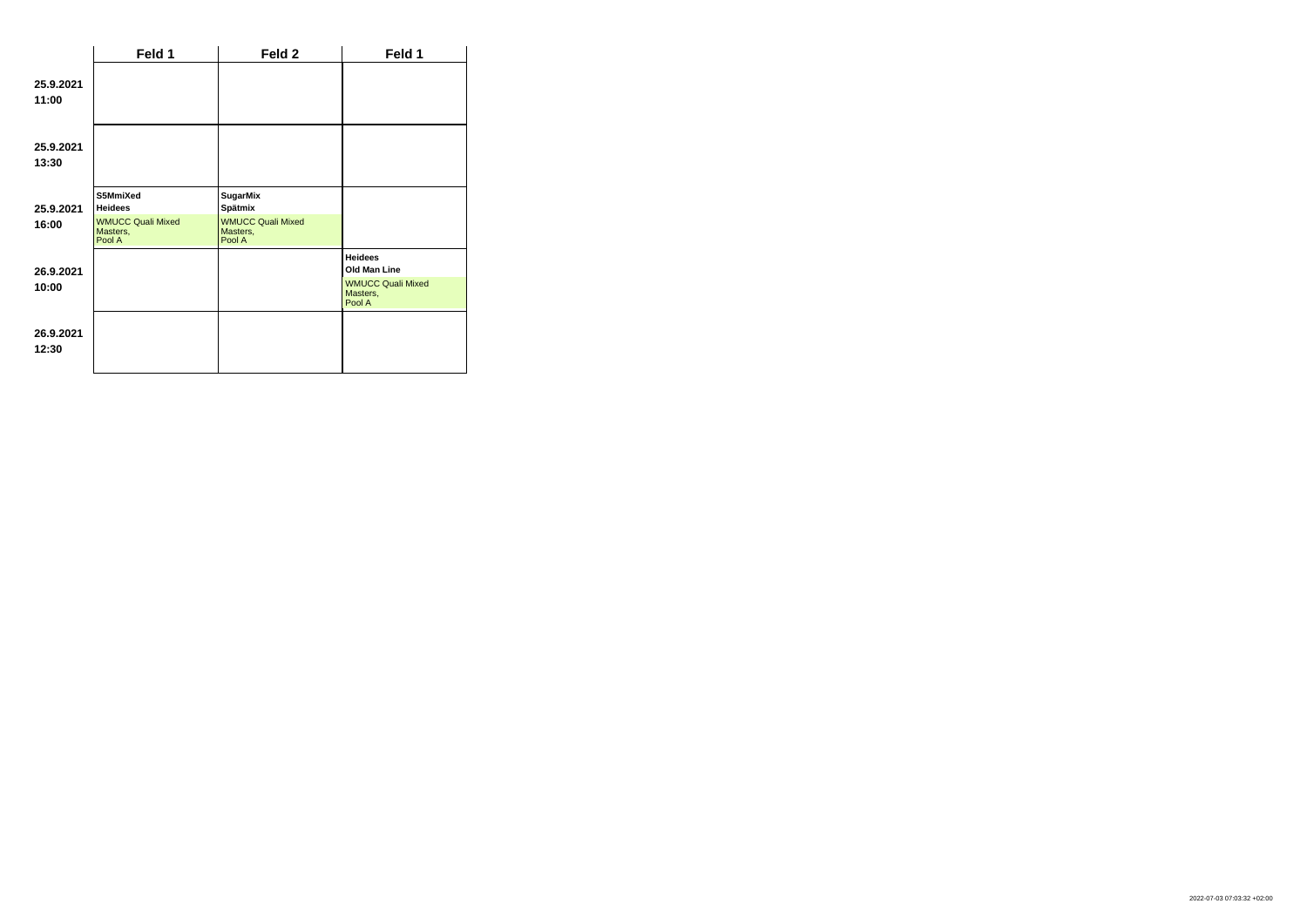|                    | Feld 1                                                                 |  |
|--------------------|------------------------------------------------------------------------|--|
| 25.9.2021<br>10:00 |                                                                        |  |
| 25.9.2021<br>12:30 |                                                                        |  |
| 25.9.2021<br>15:30 |                                                                        |  |
| 26.9.2021<br>10:00 | Wolpertinger<br>GUC e.V.<br><b>WMUCC Quali Open Masters,</b><br>Pool A |  |
| 26.9.2021<br>12:30 |                                                                        |  |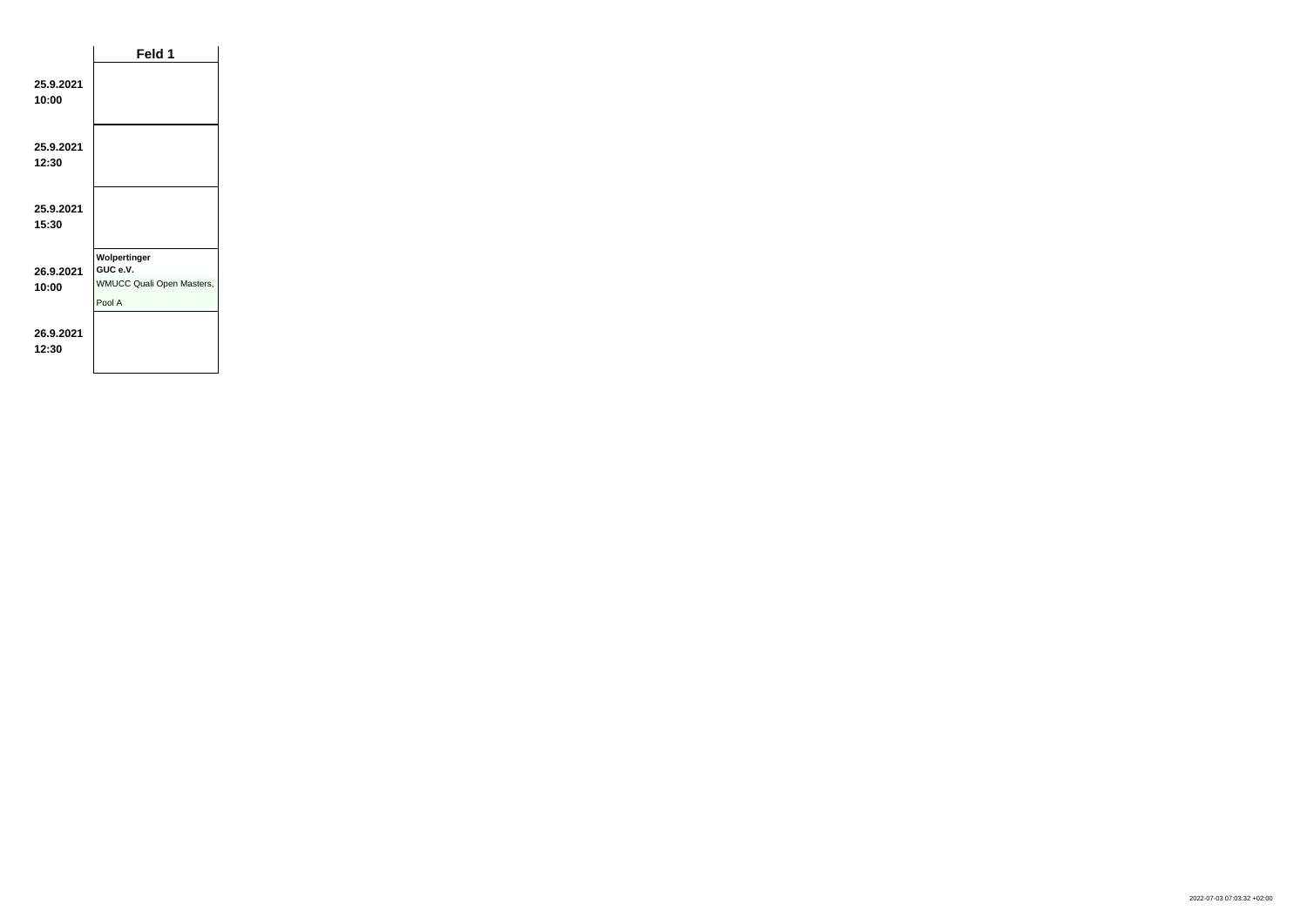|                    | Feld 2                                                      |  |
|--------------------|-------------------------------------------------------------|--|
| 25.9.2021<br>11:00 |                                                             |  |
| 25.9.2021<br>13:30 |                                                             |  |
| 25.9.2021<br>16:00 |                                                             |  |
| 26.9.2021<br>10:00 | S5MmiXed<br>Spätmix<br><b>WMUCC Quali Mixed</b><br>Masters, |  |
| 26.9.2021<br>12:30 | Pool A                                                      |  |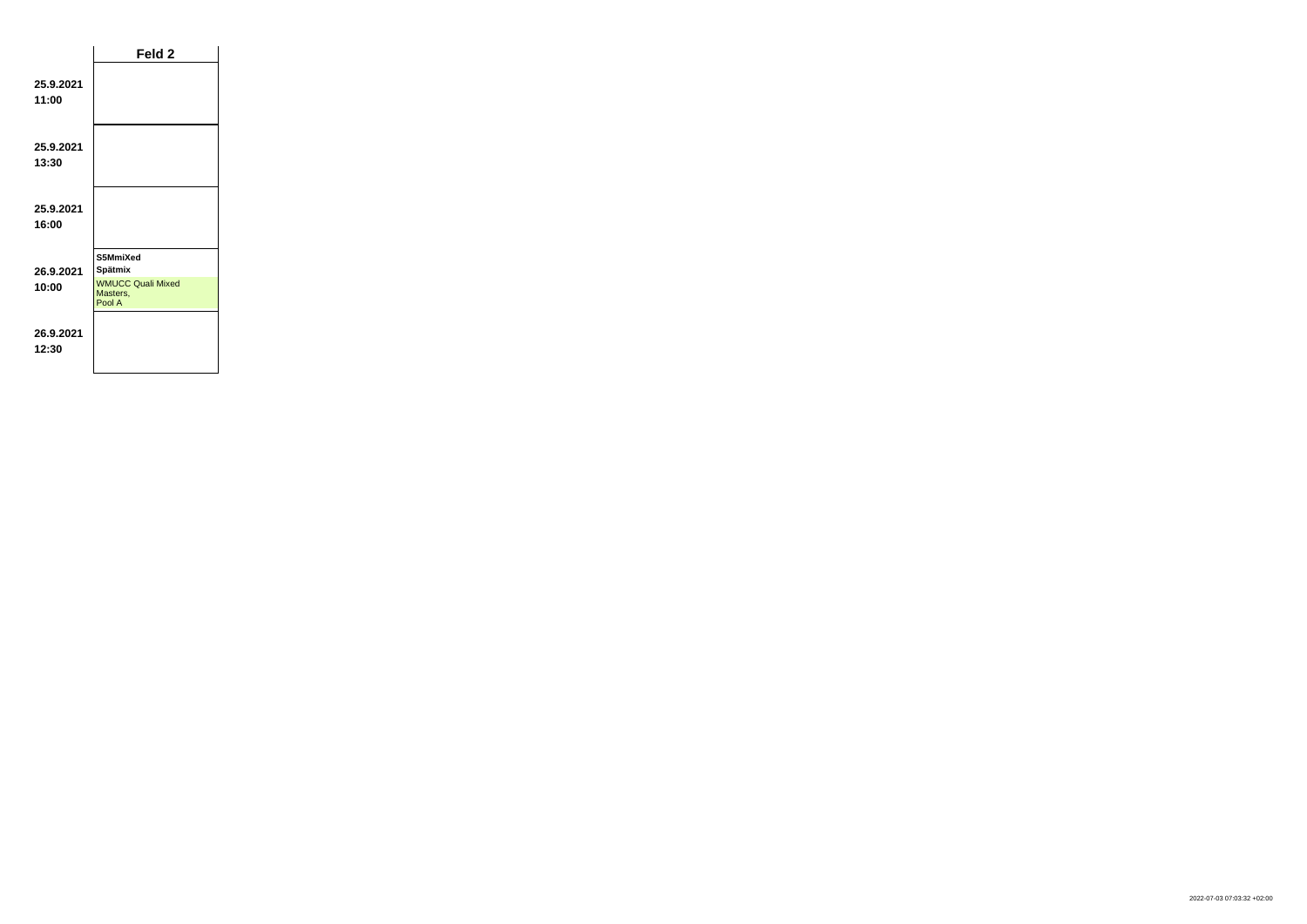|                    | Feld 2                                                                                 |  |
|--------------------|----------------------------------------------------------------------------------------|--|
| 25.9.2021<br>10:00 |                                                                                        |  |
| 25.9.2021<br>12:30 |                                                                                        |  |
| 25.9.2021<br>15:30 |                                                                                        |  |
| 26.9.2021<br>10:00 | <b>Family Ultimate</b><br><b>Bonnsai</b><br><b>WMUCC Quali Open Masters,</b><br>Pool A |  |
| 26.9.2021<br>12:30 |                                                                                        |  |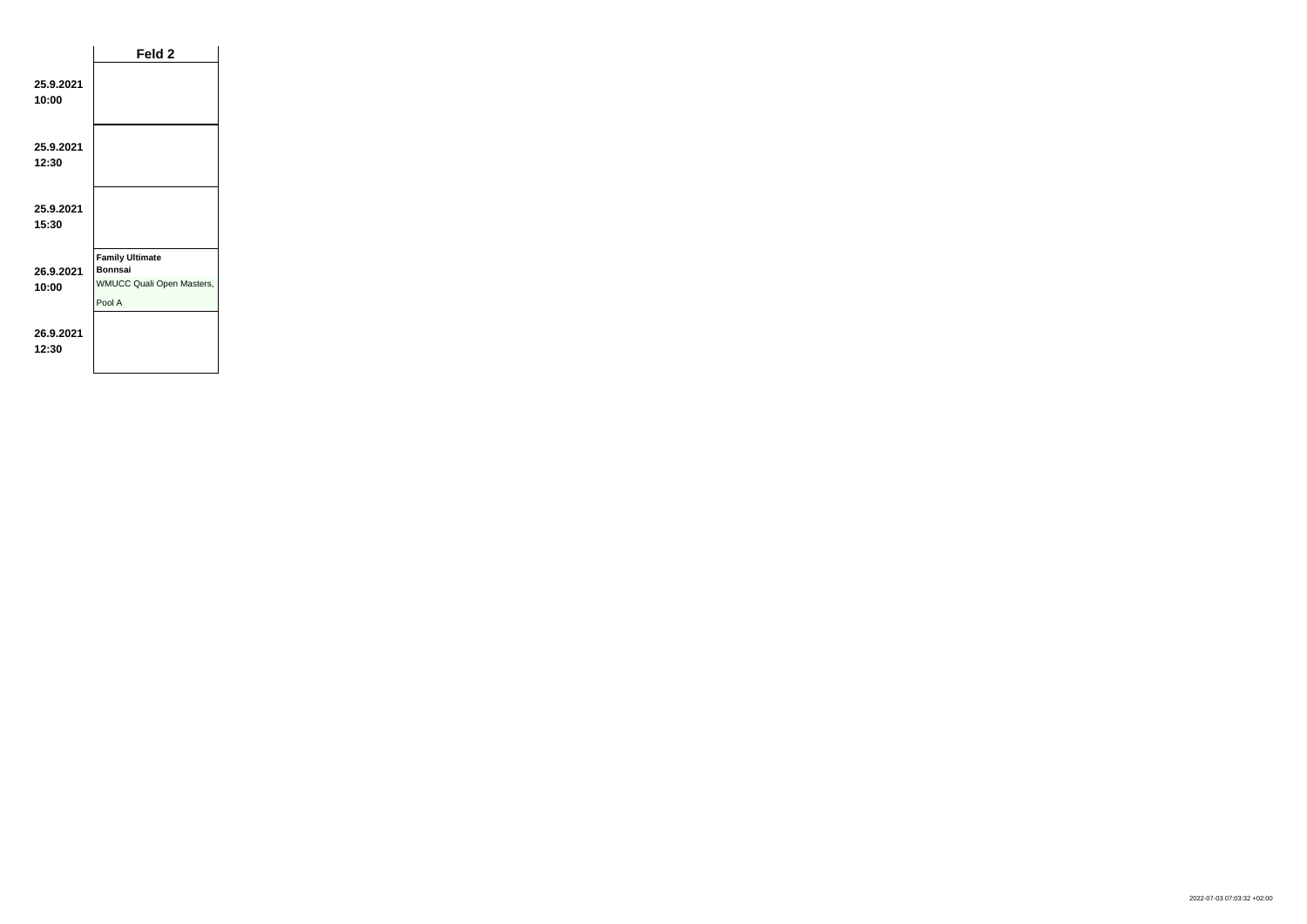|                    | Feld 1                                                                            |  |
|--------------------|-----------------------------------------------------------------------------------|--|
| 25.9.2021<br>11:00 |                                                                                   |  |
| 25.9.2021<br>13:30 |                                                                                   |  |
| 25.9.2021<br>16:00 |                                                                                   |  |
| 26.9.2021<br>10:00 |                                                                                   |  |
| 26.9.2021<br>12:30 | <b>Old Man Line</b><br>S5MmiXed<br><b>WMUCC Quali Mixed</b><br>Masters,<br>Pool A |  |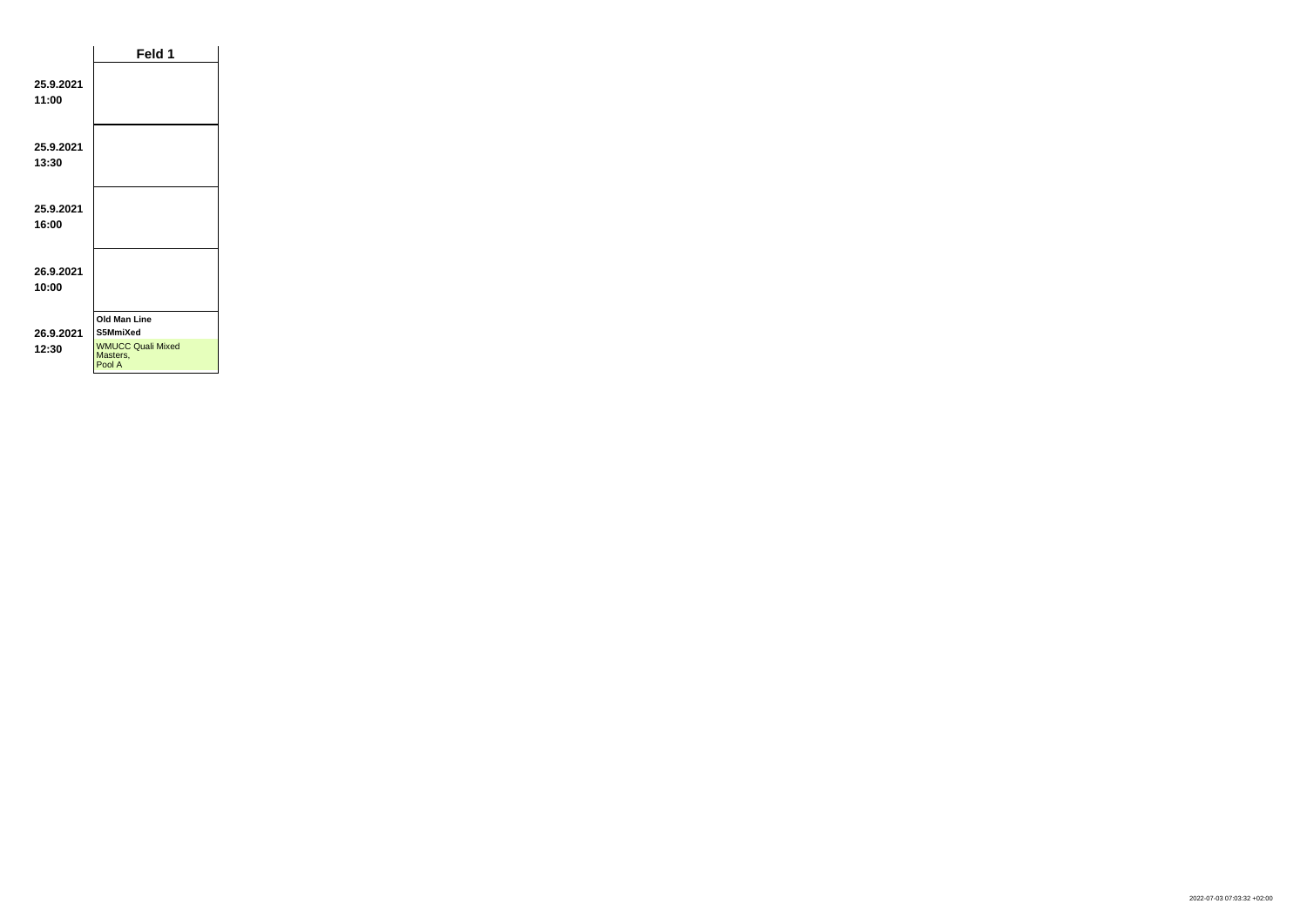|                    | Feld 1                                                                           |  |
|--------------------|----------------------------------------------------------------------------------|--|
| 25.9.2021<br>10:00 |                                                                                  |  |
| 25.9.2021<br>12:30 |                                                                                  |  |
| 25.9.2021<br>15:30 |                                                                                  |  |
| 26.9.2021<br>10:00 |                                                                                  |  |
| 26.9.2021<br>12:30 | GUC e.V.<br><b>Family Ultimate</b><br><b>WMUCC Quali Open Masters,</b><br>Pool A |  |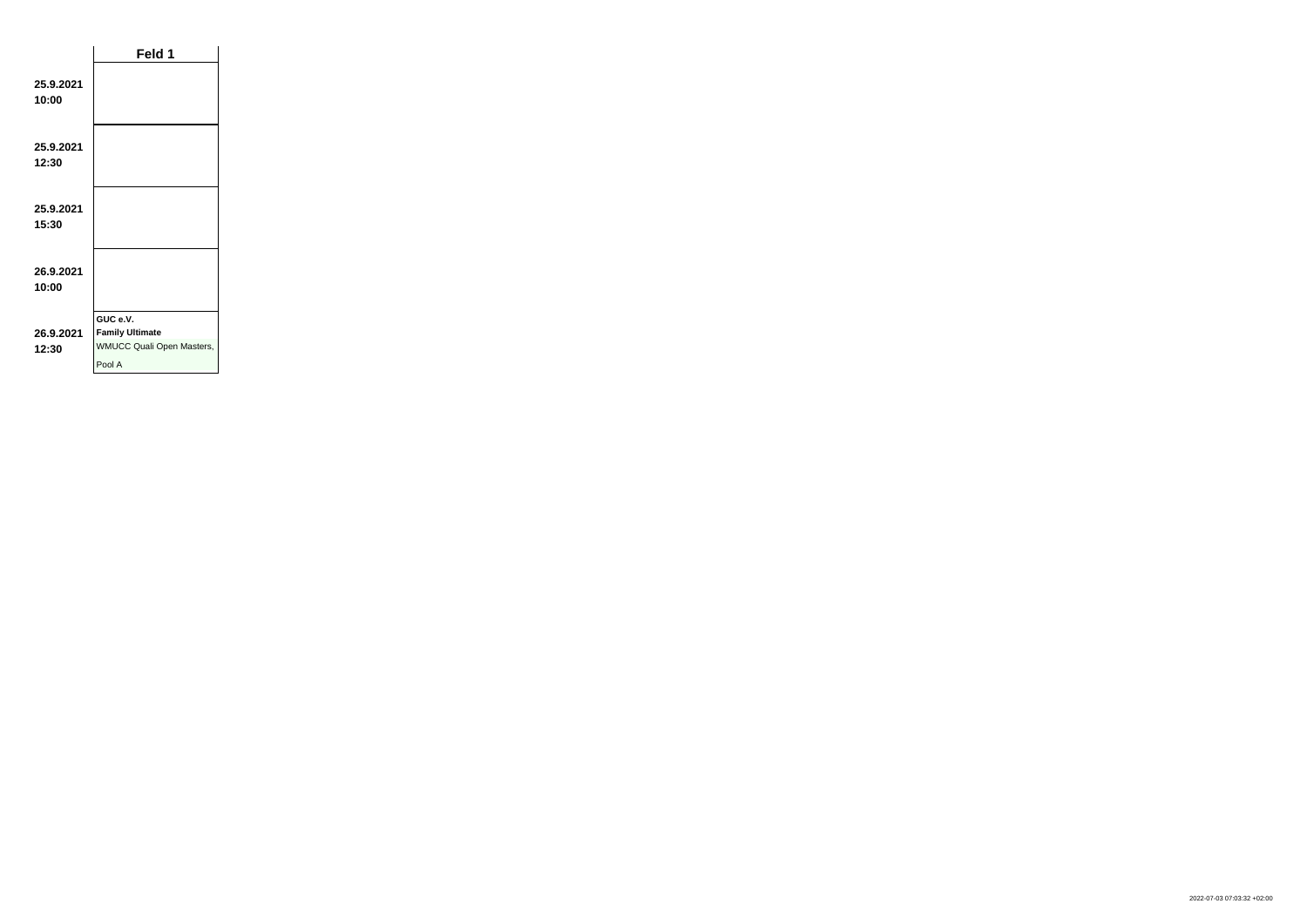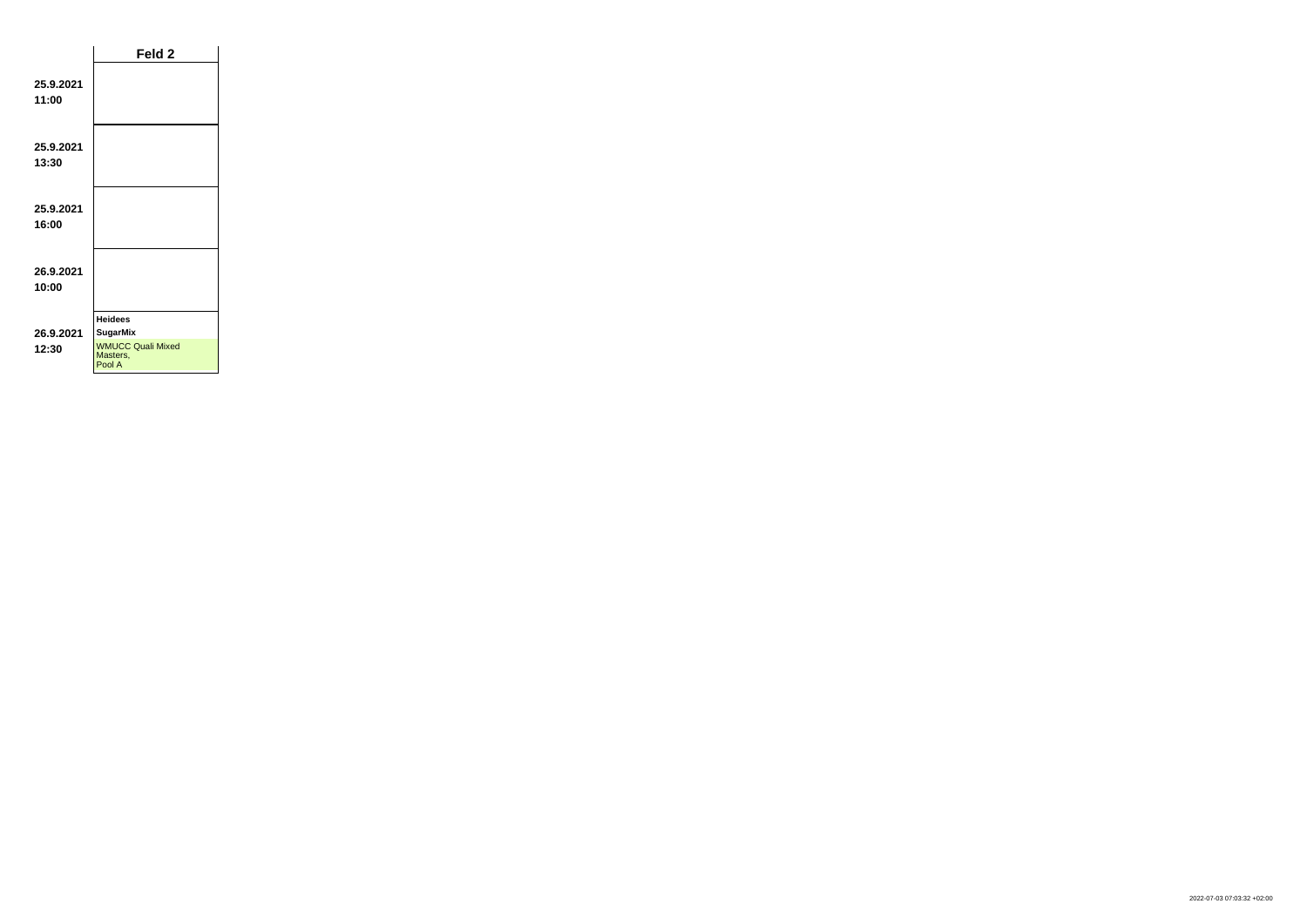|                    | Feld <sub>2</sub>                                                              |  |
|--------------------|--------------------------------------------------------------------------------|--|
| 25.9.2021<br>10:00 |                                                                                |  |
| 25.9.2021<br>12:30 |                                                                                |  |
| 25.9.2021<br>15:30 |                                                                                |  |
| 26.9.2021<br>10:00 |                                                                                |  |
| 26.9.2021<br>12:30 | Wolpertinger<br><b>Hardfisch</b><br><b>WMUCC Quali Open Masters,</b><br>Pool A |  |